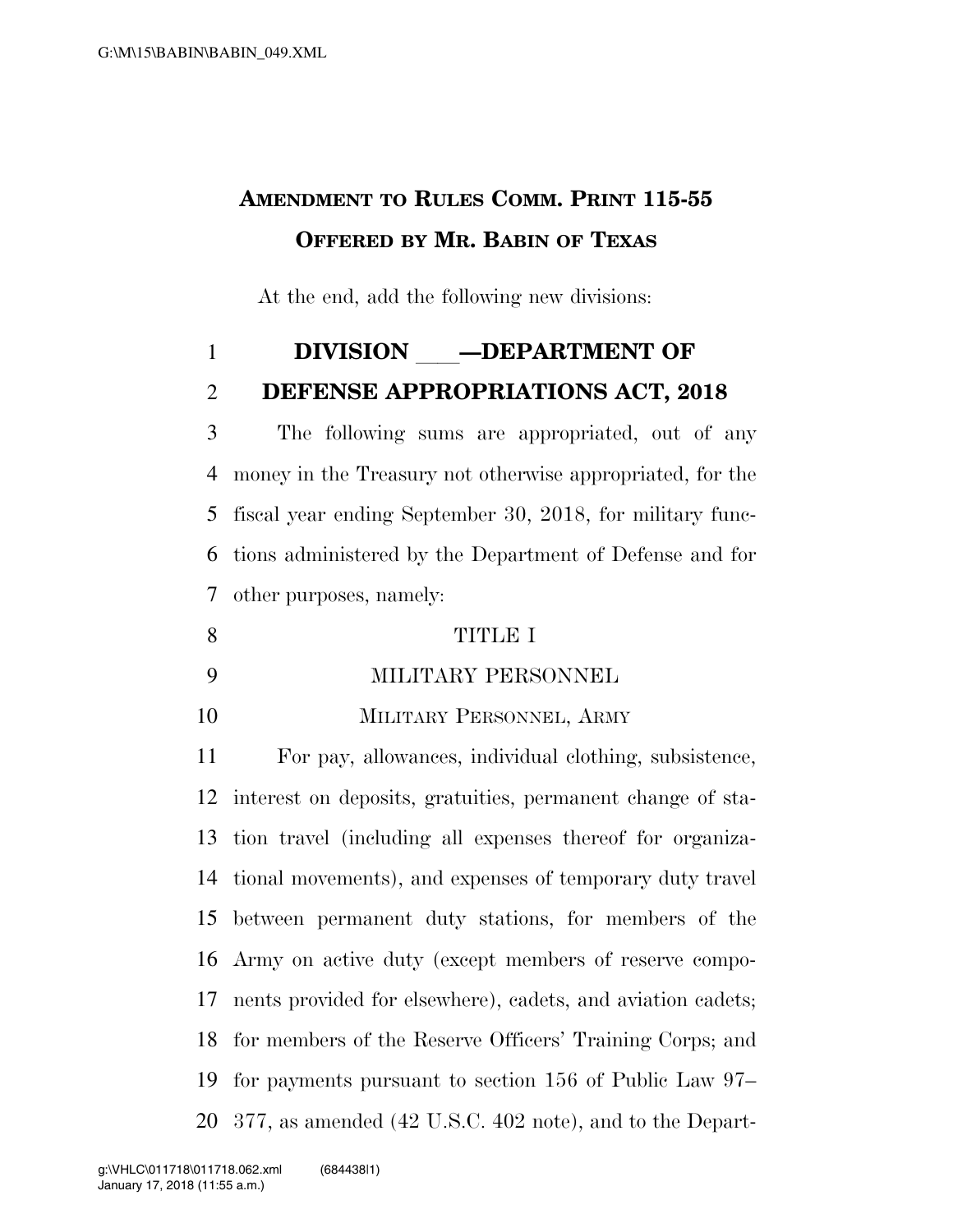ment of Defense Military Retirement Fund, \$41,427,054,000.

# MILITARY PERSONNEL, NAVY

 For pay, allowances, individual clothing, subsistence, interest on deposits, gratuities, permanent change of sta- tion travel (including all expenses thereof for organiza- tional movements), and expenses of temporary duty travel between permanent duty stations, for members of the Navy on active duty (except members of the Reserve pro- vided for elsewhere), midshipmen, and aviation cadets; for members of the Reserve Officers' Training Corps; and for payments pursuant to section 156 of Public Law 97–377, as amended (42 U.S.C. 402 note), and to the Department of Defense Military Retirement Fund, \$28,707,918,000 (reduced by \$2,000,000) (increased by \$2,000,000).

MILITARY PERSONNEL, MARINE CORPS

 For pay, allowances, individual clothing, subsistence, interest on deposits, gratuities, permanent change of sta- tion travel (including all expenses thereof for organiza- tional movements), and expenses of temporary duty travel between permanent duty stations, for members of the Ma- rine Corps on active duty (except members of the Reserve provided for elsewhere); and for payments pursuant to sec-tion 156 of Public Law 97–377, as amended (42 U.S.C.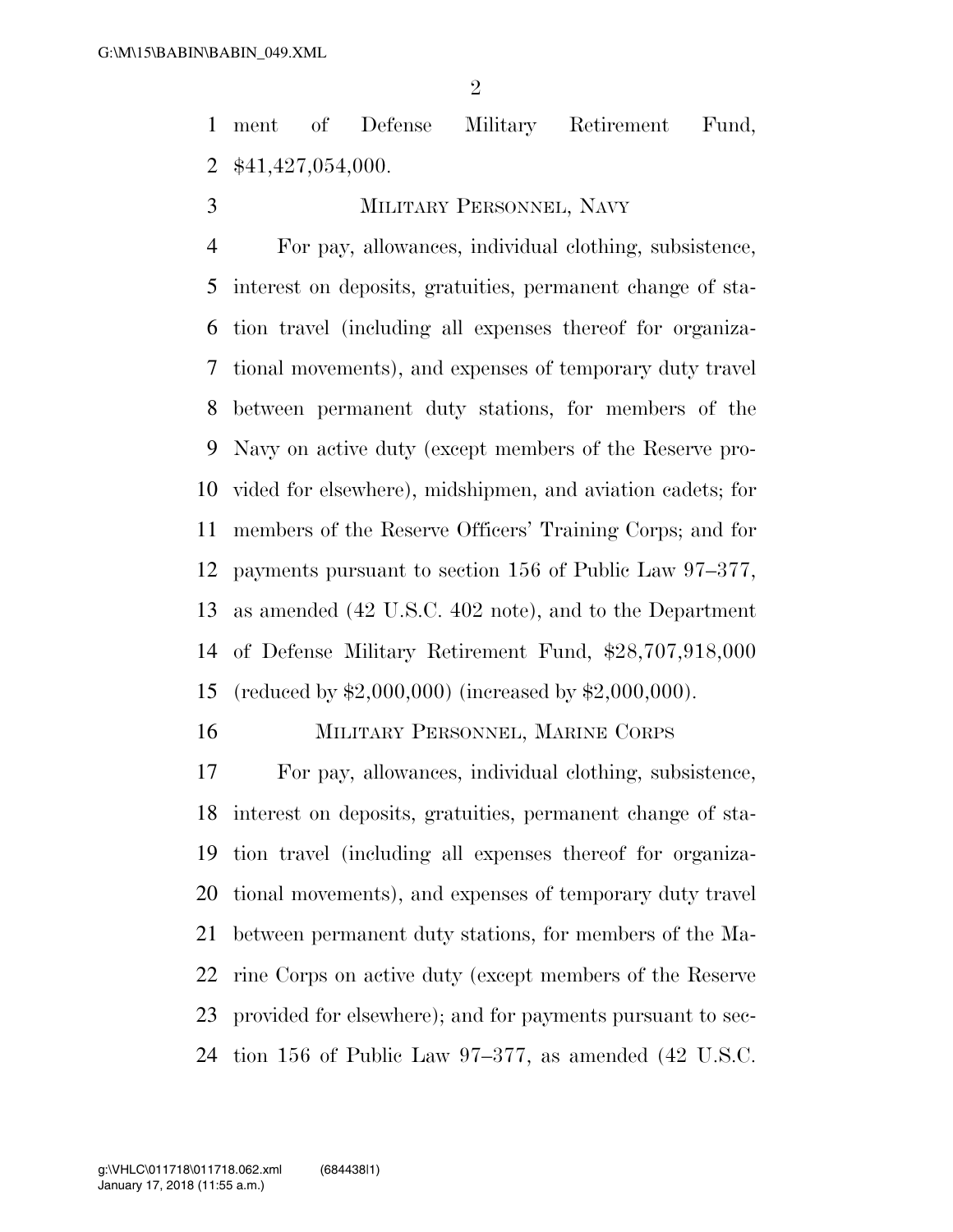402 note), and to the Department of Defense Military Re-tirement Fund, \$13,165,714,000.

MILITARY PERSONNEL, AIR FORCE

 For pay, allowances, individual clothing, subsistence, interest on deposits, gratuities, permanent change of sta- tion travel (including all expenses thereof for organiza- tional movements), and expenses of temporary duty travel between permanent duty stations, for members of the Air Force on active duty (except members of reserve compo- nents provided for elsewhere), cadets, and aviation cadets; for members of the Reserve Officers' Training Corps; and for payments pursuant to section 156 of Public Law 97– 377, as amended (42 U.S.C. 402 note), and to the Depart- ment of Defense Military Retirement Fund, \$28,738,320,000.

#### 16 RESERVE PERSONNEL, ARMY

 For pay, allowances, clothing, subsistence, gratuities, travel, and related expenses for personnel of the Army Re- serve on active duty under sections 10211, 10302, and 3038 of title 10, United States Code, or while serving on active duty under section 12301(d) of title 10, United States Code, in connection with performing duty specified in section 12310(a) of title 10, United States Code, or while undergoing reserve training, or while performing drills or equivalent duty or other duty, and expenses au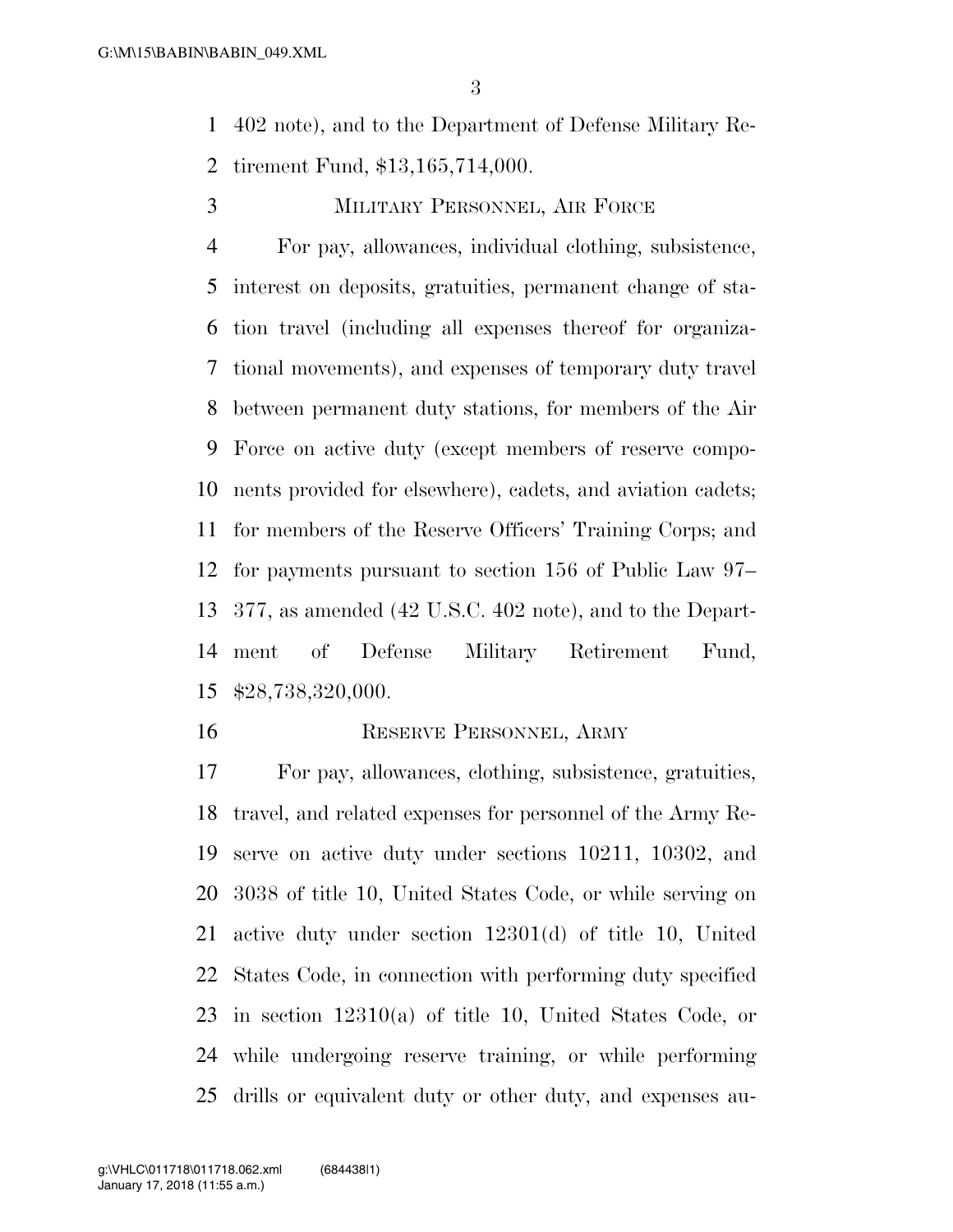thorized by section 16131 of title 10, United States Code; and for payments to the Department of Defense Military Retirement Fund, \$4,721,128,000.

### RESERVE PERSONNEL, NAVY

 For pay, allowances, clothing, subsistence, gratuities, travel, and related expenses for personnel of the Navy Re- serve on active duty under section 10211 of title 10, United States Code, or while serving on active duty under section 12301(d) of title 10, United States Code, in con- nection with performing duty specified in section 12310(a) of title 10, United States Code, or while undergoing re- serve training, or while performing drills or equivalent duty, and expenses authorized by section 16131 of title 10, United States Code; and for payments to the Depart- ment of Defense Military Retirement Fund, \$1,987,662,000.

RESERVE PERSONNEL, MARINE CORPS

 For pay, allowances, clothing, subsistence, gratuities, travel, and related expenses for personnel of the Marine Corps Reserve on active duty under section 10211 of title 10, United States Code, or while serving on active duty under section 12301(d) of title 10, United States Code, in connection with performing duty specified in section 12310(a) of title 10, United States Code, or while under-going reserve training, or while performing drills or equiv-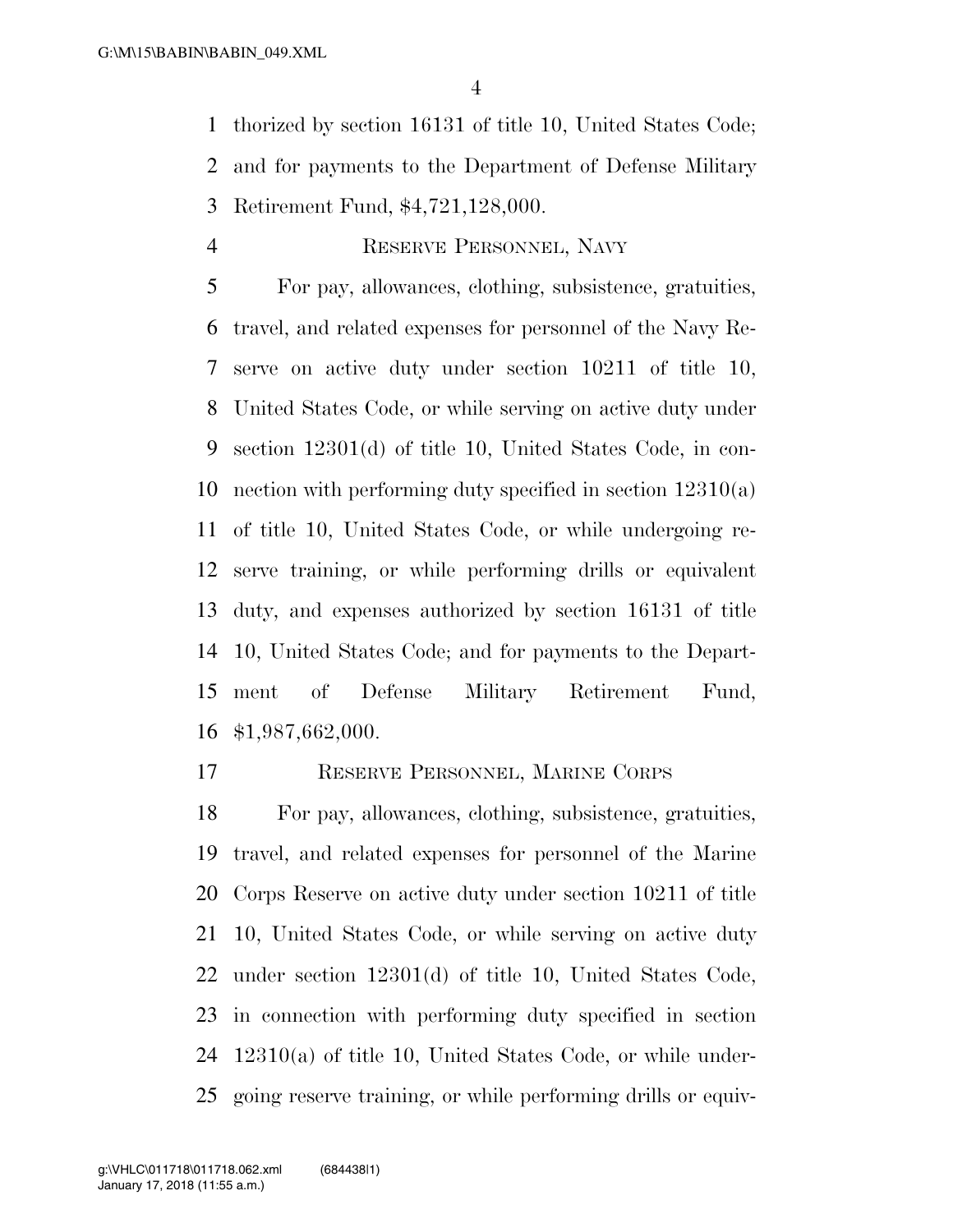alent duty, and for members of the Marine Corps platoon leaders class, and expenses authorized by section 16131 of title 10, United States Code; and for payments to the Department of Defense Military Retirement Fund, \$762,793,000.

# RESERVE PERSONNEL, AIR FORCE

 For pay, allowances, clothing, subsistence, gratuities, travel, and related expenses for personnel of the Air Force Reserve on active duty under sections 10211, 10305, and 8038 of title 10, United States Code, or while serving on active duty under section 12301(d) of title 10, United States Code, in connection with performing duty specified in section 12310(a) of title 10, United States Code, or while undergoing reserve training, or while performing drills or equivalent duty or other duty, and expenses au- thorized by section 16131 of title 10, United States Code; and for payments to the Department of Defense Military Retirement Fund, \$1,808,434,000.

NATIONAL GUARD PERSONNEL, ARMY

 For pay, allowances, clothing, subsistence, gratuities, travel, and related expenses for personnel of the Army Na- tional Guard while on duty under sections 10211, 10302, or 12402 of title 10 or section 708 of title 32, United States Code, or while serving on duty under section 12301(d) of title 10 or section 502(f) of title 32, United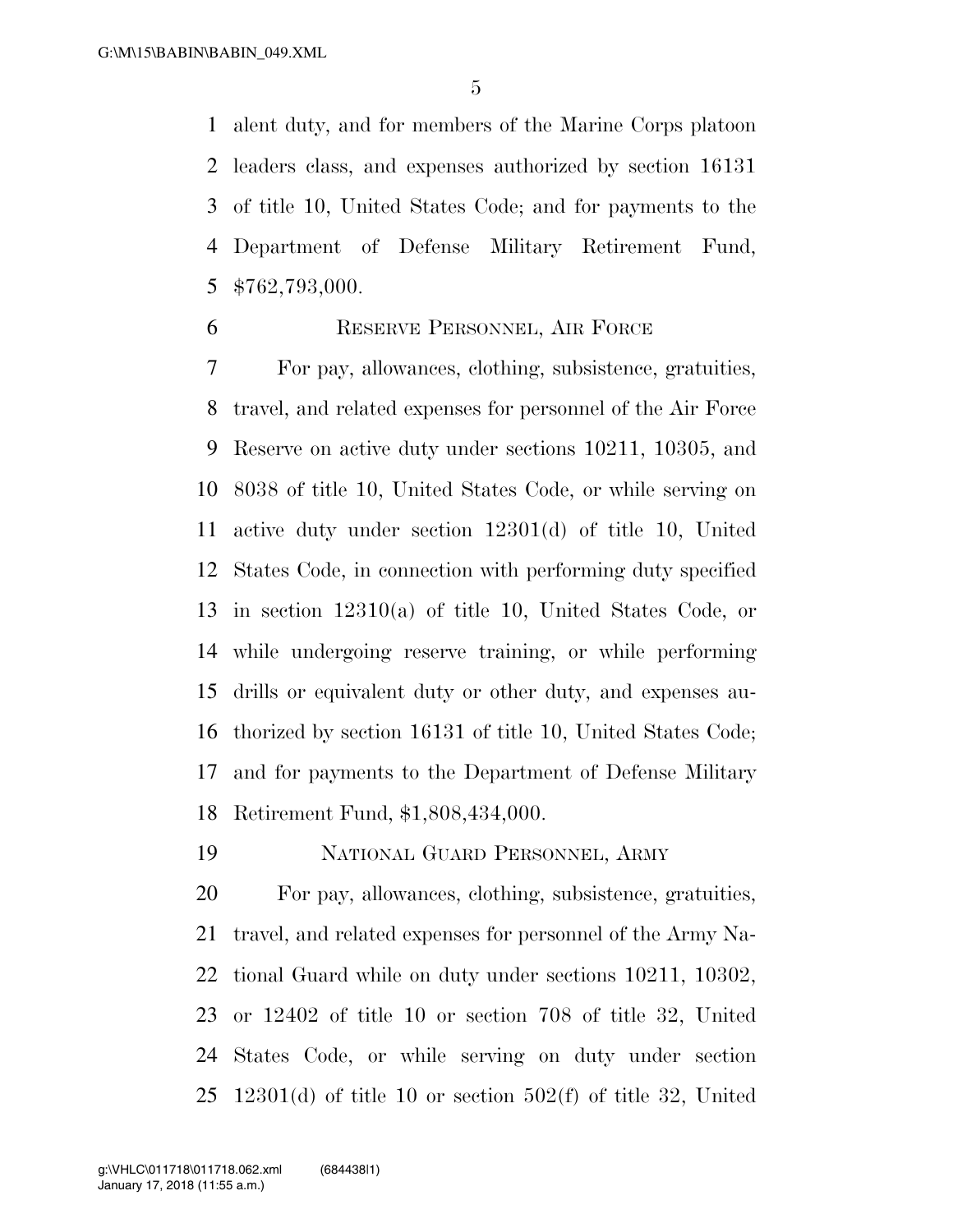States Code, in connection with performing duty specified in section 12310(a) of title 10, United States Code, or while undergoing training, or while performing drills or equivalent duty or other duty, and expenses authorized by section 16131 of title 10, United States Code; and for pay- ments to the Department of Defense Military Retirement Fund, \$8,252,426,000.

NATIONAL GUARD PERSONNEL, AIR FORCE

 For pay, allowances, clothing, subsistence, gratuities, travel, and related expenses for personnel of the Air Na- tional Guard on duty under sections 10211, 10305, or 12402 of title 10 or section 708 of title 32, United States Code, or while serving on duty under section 12301(d) of title 10 or section 502(f) of title 32, United States Code, in connection with performing duty specified in section 12310(a) of title 10, United States Code, or while under- going training, or while performing drills or equivalent duty or other duty, and expenses authorized by section 16131 of title 10, United States Code; and for payments to the Department of Defense Military Retirement Fund, \$3,406,137,000.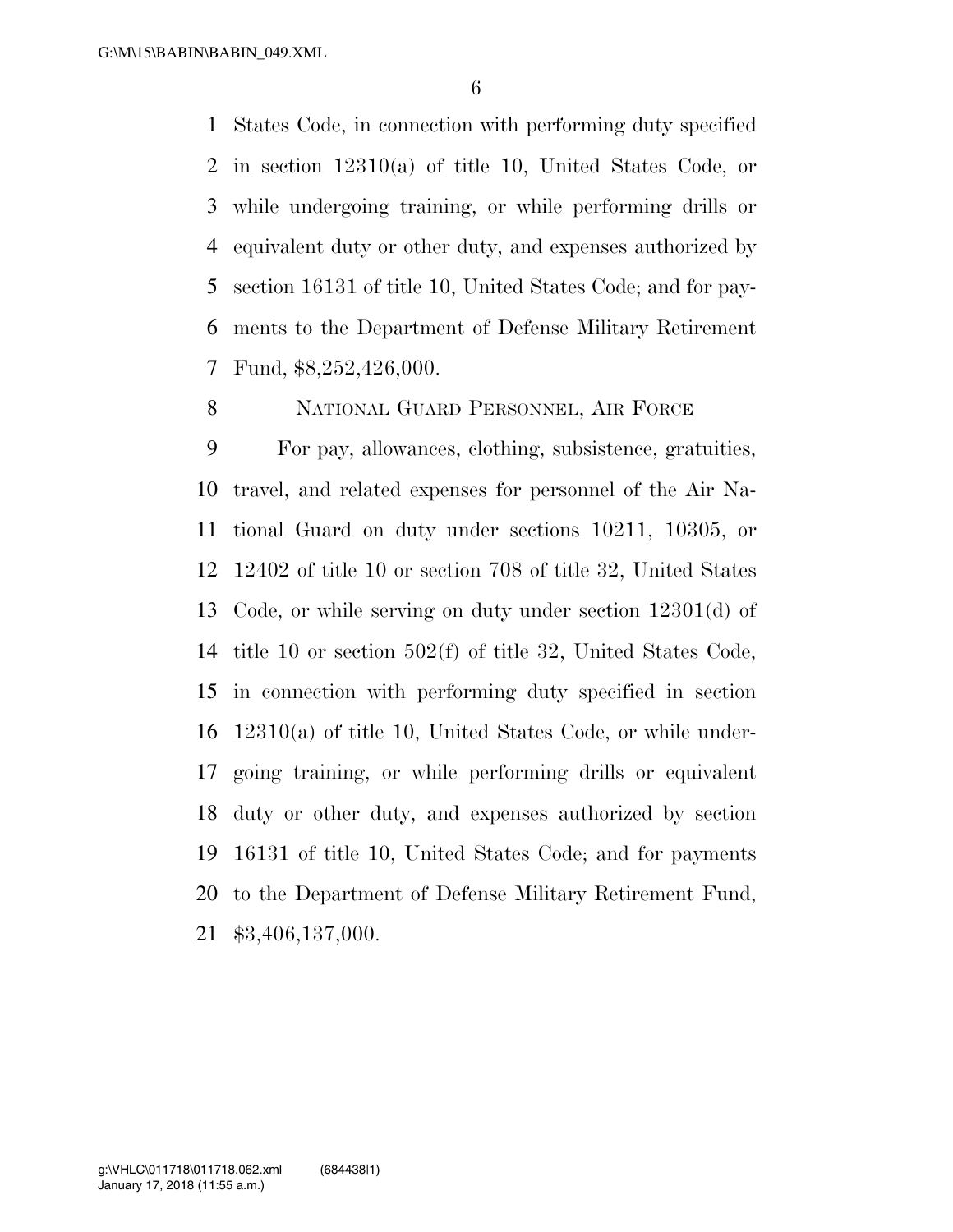# 1 TITLE II

# OPERATION AND MAINTENANCE OPERATION AND MAINTENANCE, ARMY

 For expenses, not otherwise provided for, necessary for the operation and maintenance of the Army, as author- ized by law, \$38,483,846,000 (reduced by \$5,000,000) (reduced by \$5,600,000) (reduced by \$6,000,000): *Pro- vided*, That not to exceed \$12,478,000 can be used for emergencies and extraordinary expenses, to be expended on the approval or authority of the Secretary of the Army, and payments may be made on his certificate of necessity for confidential military purposes.

OPERATION AND MAINTENANCE, NAVY

 For expenses, not otherwise provided for, necessary for the operation and maintenance of the Navy and the Marine Corps, as authorized by law, \$45,980,133,000 (re- duced by \$598,000) (reduced by \$7,000,000): *Provided*, That not to exceed \$15,055,000 can be used for emer- gencies and extraordinary expenses, to be expended on the approval or authority of the Secretary of the Navy, and payments may be made on his certificate of necessity for confidential military purposes.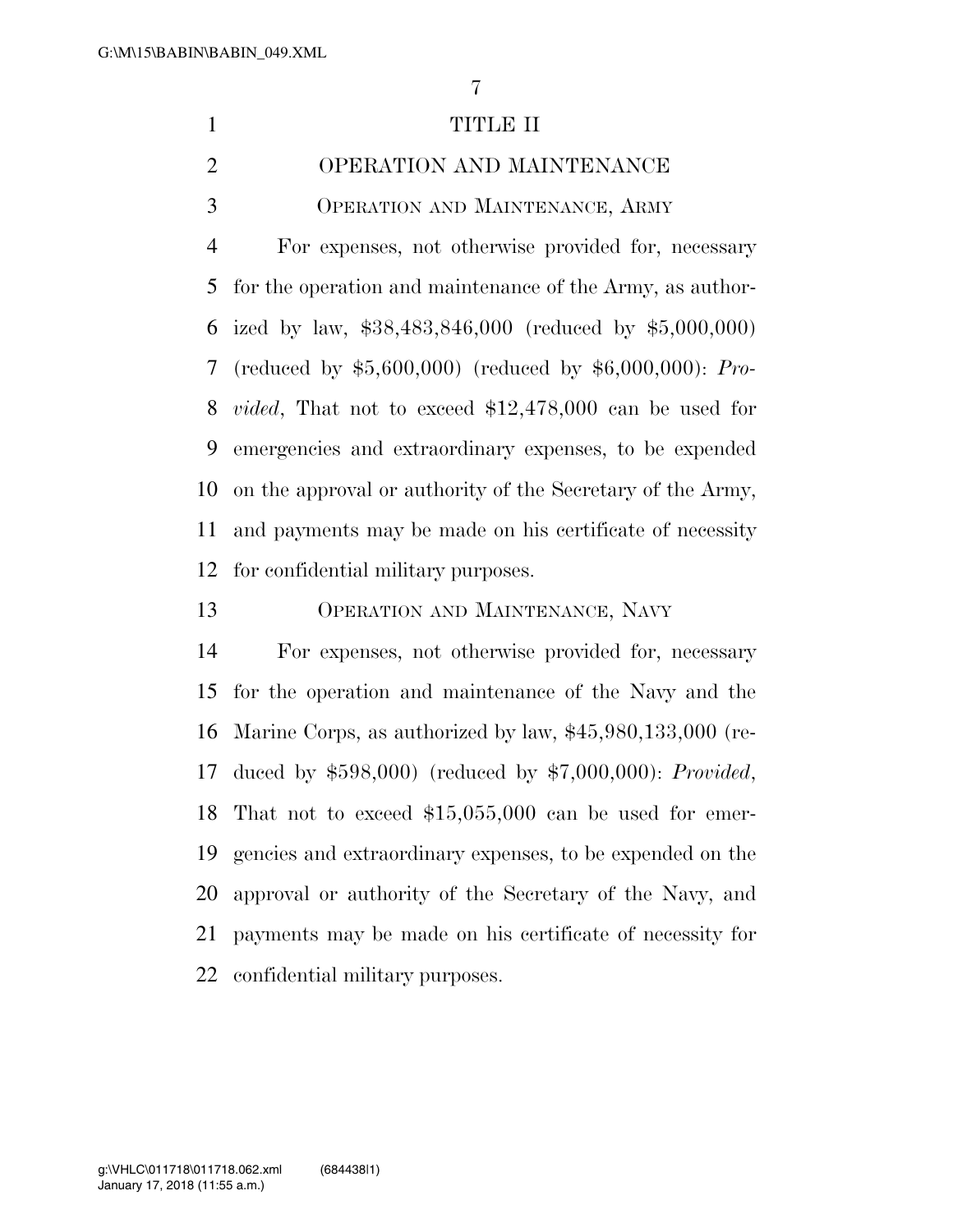OPERATION AND MAINTENANCE, MARINE CORPS

 For expenses, not otherwise provided for, necessary for the operation and maintenance of the Marine Corps, as authorized by law, \$6,885,884,000.

OPERATION AND MAINTENANCE, AIR FORCE

 For expenses, not otherwise provided for, necessary for the operation and maintenance of the Air Force, as authorized by law, \$38,592,745,000: *Provided*, That not to exceed \$7,699,000 can be used for emergencies and ex- traordinary expenses, to be expended on the approval or authority of the Secretary of the Air Force, and payments may be made on his certificate of necessity for confidential military purposes.

#### OPERATION AND MAINTENANCE, DEFENSE-WIDE

#### (INCLUDING TRANSFER OF FUNDS)

 For expenses, not otherwise provided for, necessary for the operation and maintenance of activities and agen- cies of the Department of Defense (other than the military departments), as authorized by law, \$33,771,769,000 (in- creased by \$5,000,000) (reduced by \$10,000,000) (re- duced by \$100,000) (increased by \$100,000) (reduced by \$194,897,000) (increased by \$194,897,000) (reduced by \$26,200,000) (reduced by \$20,000,000) (reduced by \$6,000,000) (reduced by \$4,000,000) (reduced by \$20,000,000) (reduced by \$1,000,000) (reduced by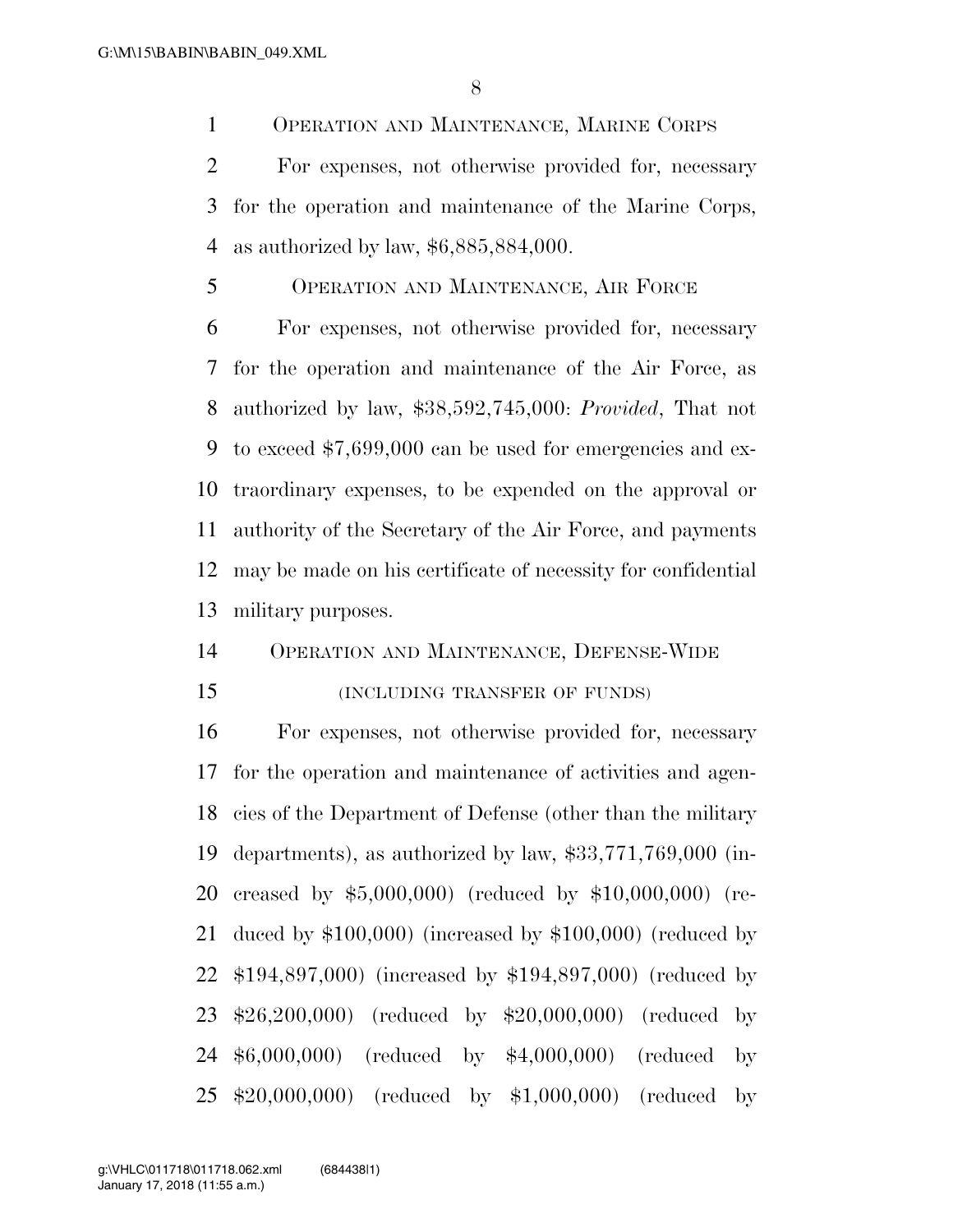G:\M\15\BABIN\BABIN\_049.XML

 \$10,000,000) (reduced by \$2,500,000) (reduced by \$2,000,000) (reduced by \$8,000,000) (reduced by \$6,250,000) (reduced by \$10,000,000) (reduced by \$10,000,000) (reduced by \$30,000,000) (reduced by \$34,734,000) (reduced by \$60,000,000): *Provided*, That not more than \$15,000,000 may be used for the Combat- ant Commander Initiative Fund authorized under section 166a of title 10, United States Code: *Provided further*, That not to exceed \$36,000,000 can be used for emer- gencies and extraordinary expenses, to be expended on the approval or authority of the Secretary of Defense, and payments may be made on his certificate of necessity for confidential military purposes: *Provided further*, That of the funds provided under this heading, not less than \$38,458,000 shall be made available for the Procurement Technical Assistance Cooperative Agreement Program, of which not less than \$3,600,000 shall be available for cen- ters defined in 10 U.S.C. 2411(1)(D): *Provided further*, That none of the funds appropriated or otherwise made available by this Act may be used to plan or implement the consolidation of a budget or appropriations liaison of- fice of the Office of the Secretary of Defense, the office of the Secretary of a military department, or the service headquarters of one of the Armed Forces into a legislative affairs or legislative liaison office: *Provided further*, That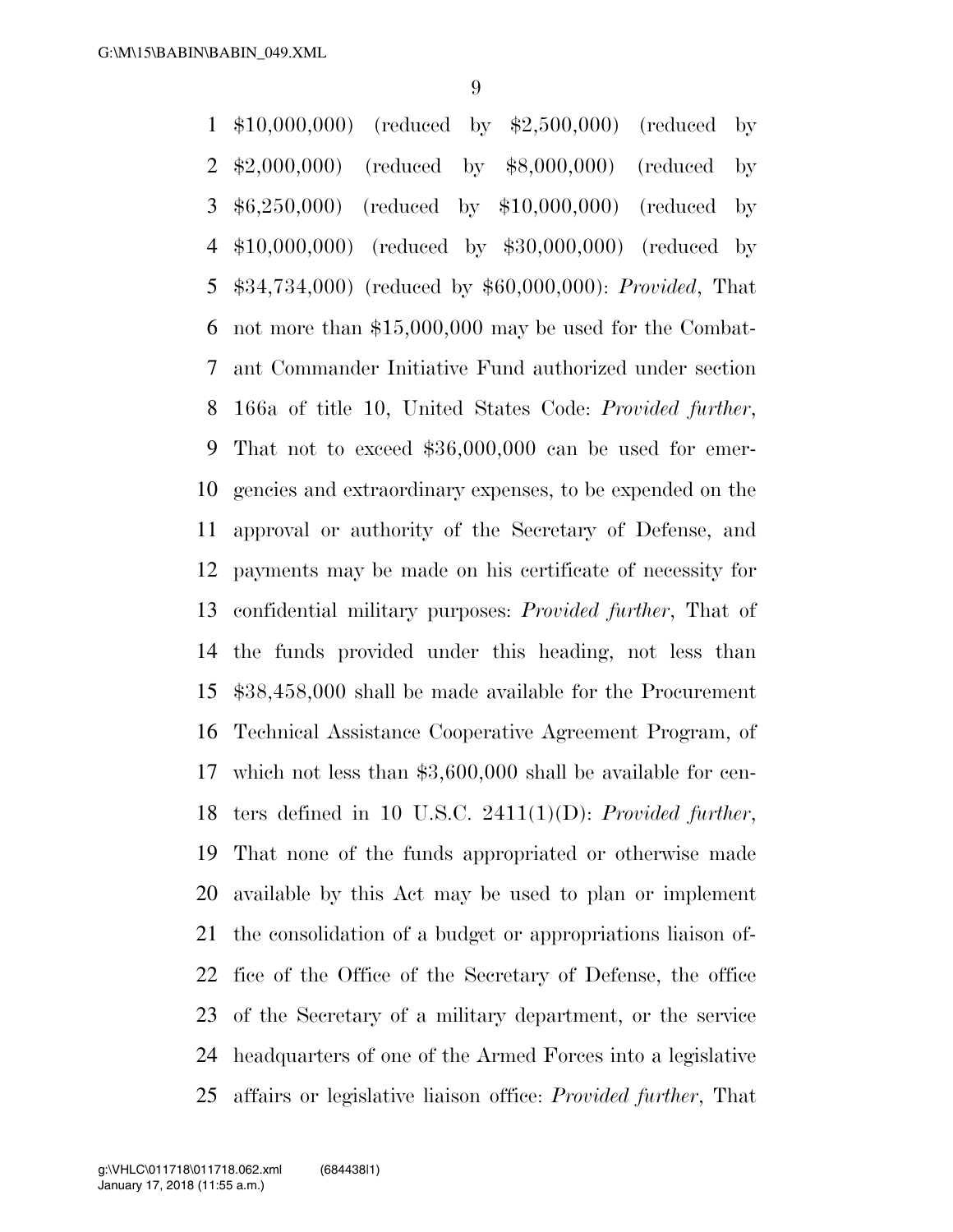\$9,385,000, to remain available until expended, is avail- able only for expenses relating to certain classified activi- ties, and may be transferred as necessary by the Secretary of Defense to operation and maintenance appropriations or research, development, test and evaluation appropria- tions, to be merged with and to be available for the same time period as the appropriations to which transferred: *Provided further*, That any ceiling on the investment item unit cost of items that may be purchased with operation and maintenance funds shall not apply to the funds de- scribed in the preceding proviso: *Provided further*, That of the funds provided under this heading, \$415,000,000, of which \$100,000,000 to remain available until Sep- tember 30, 2019, shall be available to provide support and assistance to foreign security forces or other groups or in- dividuals to conduct, support or facilitate counterterrorism, crisis response, or other Department of Defense security cooperation programs: *Provided further*, That the transfer authority provided under this heading is in addition to any other transfer authority provided else-where in this Act.

OPERATION AND MAINTENANCE, ARMY RESERVE

 For expenses, not otherwise provided for, necessary for the operation and maintenance, including training, or-ganization, and administration, of the Army Reserve; re-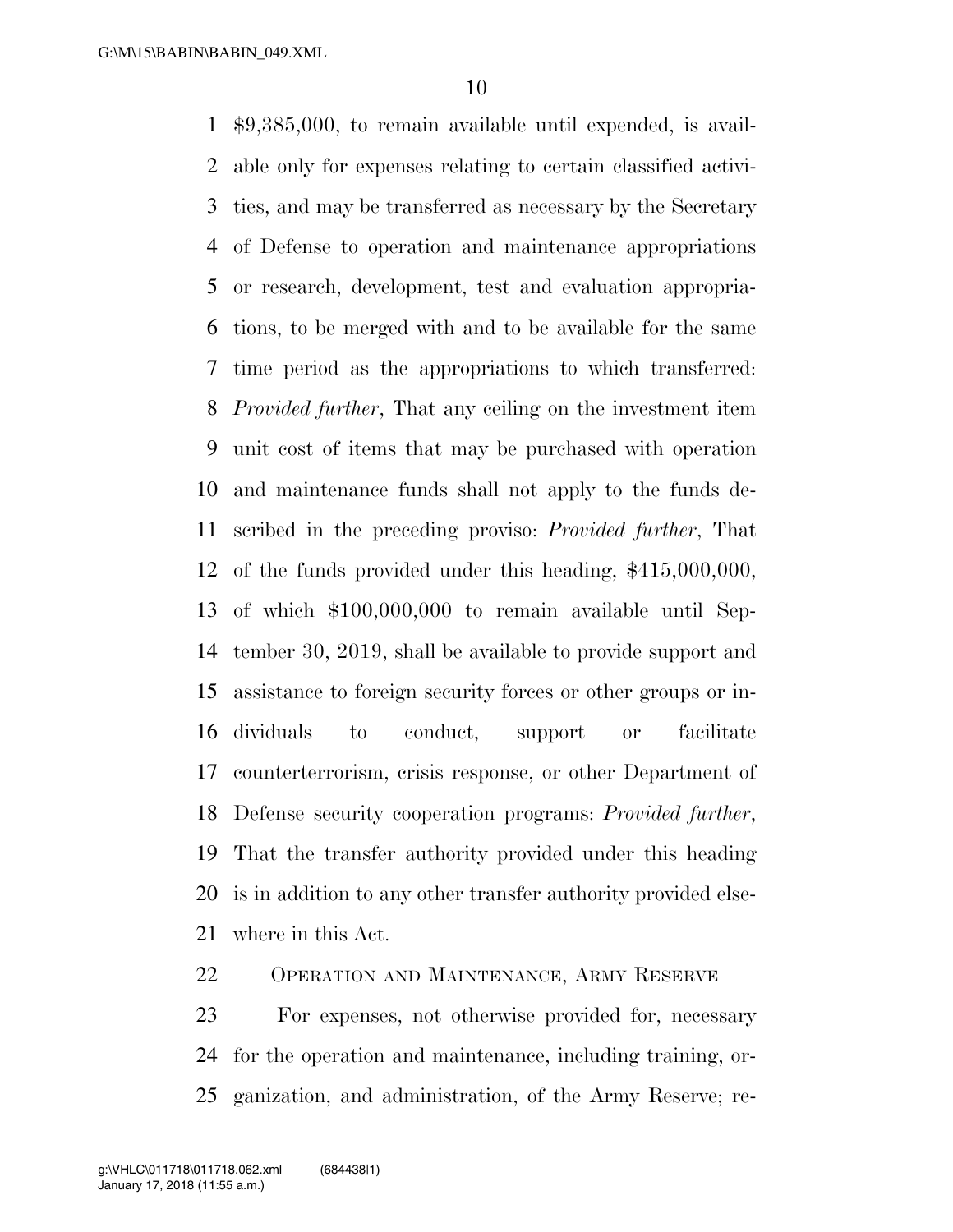pair of facilities and equipment; hire of passenger motor vehicles; travel and transportation; care of the dead; re- cruiting; procurement of services, supplies, and equip-ment; and communications, \$2,870,163,000.

OPERATION AND MAINTENANCE, NAVY RESERVE

 For expenses, not otherwise provided for, necessary for the operation and maintenance, including training, or- ganization, and administration, of the Navy Reserve; re- pair of facilities and equipment; hire of passenger motor vehicles; travel and transportation; care of the dead; re- cruiting; procurement of services, supplies, and equip-ment; and communications, \$1,038,507,000.

OPERATION AND MAINTENANCE, MARINE CORPS

### 14 RESERVE

 For expenses, not otherwise provided for, necessary for the operation and maintenance, including training, or- ganization, and administration, of the Marine Corps Re- serve; repair of facilities and equipment; hire of passenger motor vehicles; travel and transportation; care of the dead; recruiting; procurement of services, supplies, and equip-ment; and communications, \$282,337,000.

OPERATION AND MAINTENANCE, AIR FORCE RESERVE

 For expenses, not otherwise provided for, necessary for the operation and maintenance, including training, or-ganization, and administration, of the Air Force Reserve;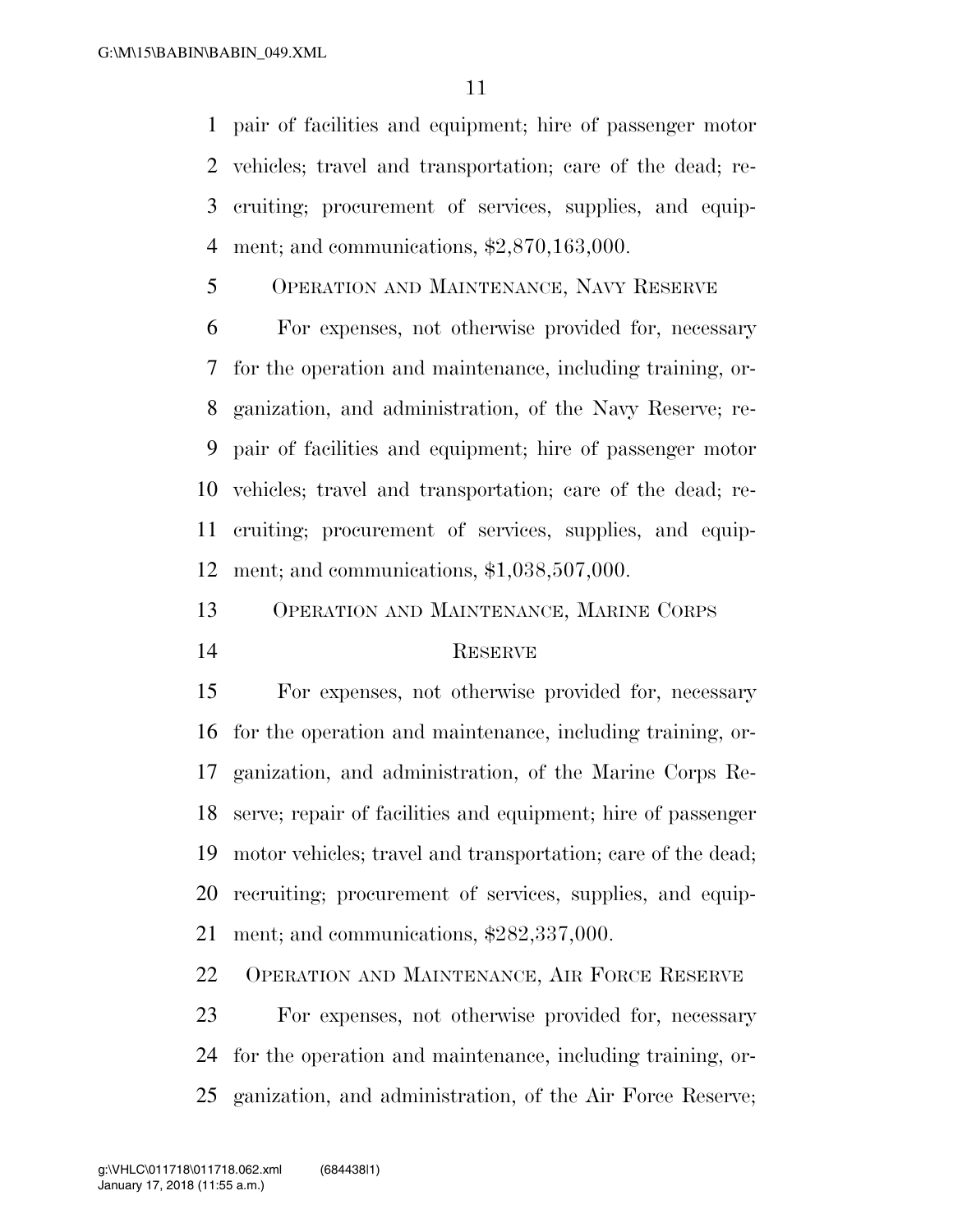repair of facilities and equipment; hire of passenger motor vehicles; travel and transportation; care of the dead; re- cruiting; procurement of services, supplies, and equip-ment; and communications, \$3,233,745,000.

- OPERATION AND MAINTENANCE, ARMY NATIONAL
- 

#### GUARD

 For expenses of training, organizing, and admin- istering the Army National Guard, including medical and hospital treatment and related expenses in non-Federal hospitals; maintenance, operation, and repairs to struc- tures and facilities; hire of passenger motor vehicles; per- sonnel services in the National Guard Bureau; travel ex- penses (other than mileage), as authorized by law for Army personnel on active duty, for Army National Guard division, regimental, and battalion commanders while in- specting units in compliance with National Guard Bureau regulations when specifically authorized by the Chief, Na- tional Guard Bureau; supplying and equipping the Army National Guard as authorized by law; and expenses of re- pair, modification, maintenance, and issue of supplies and equipment (including aircraft), \$7,275,820,000.

OPERATION AND MAINTENANCE, AIR NATIONAL GUARD

 For expenses of training, organizing, and admin- istering the Air National Guard, including medical and hospital treatment and related expenses in non-Federal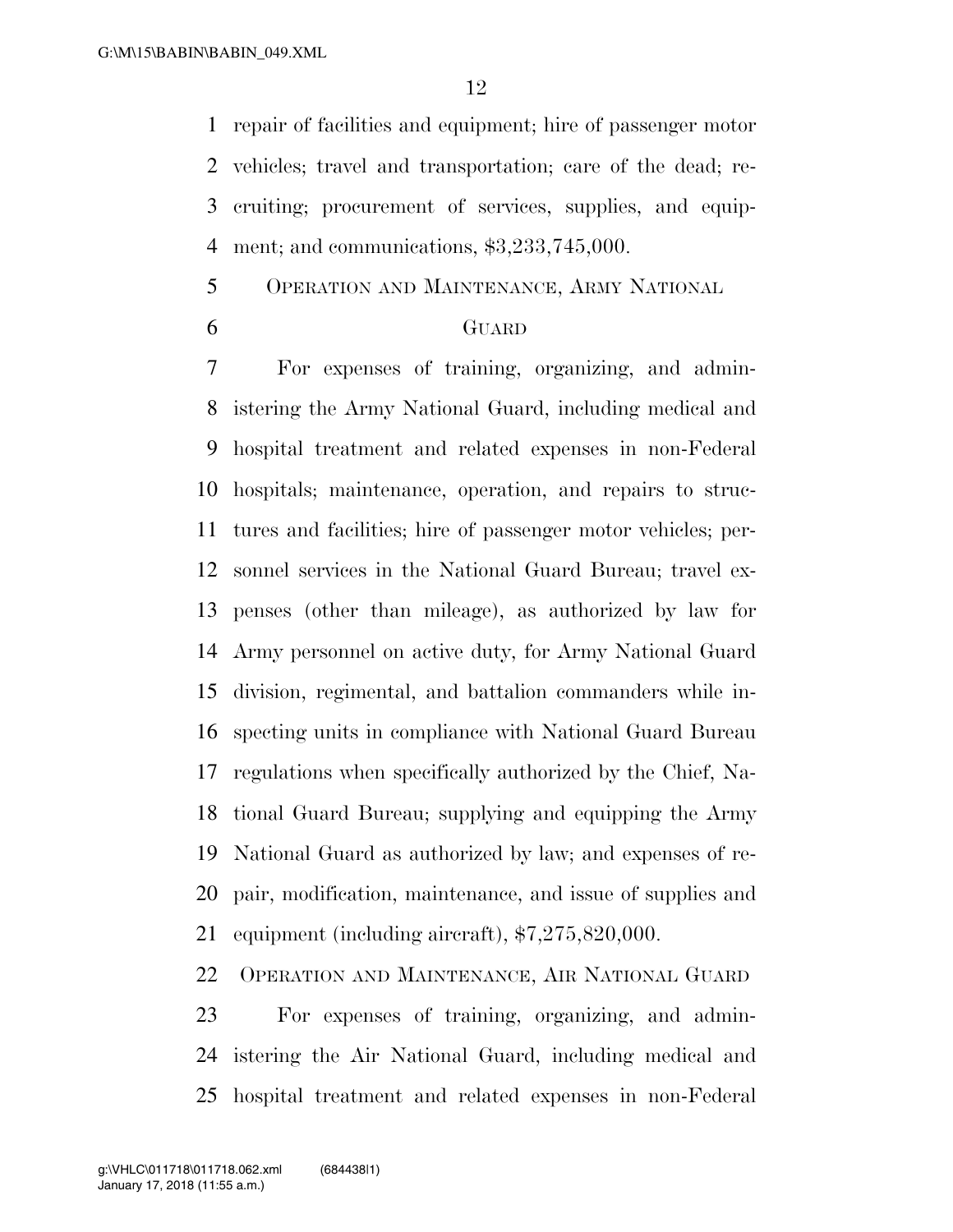hospitals; maintenance, operation, and repairs to struc- tures and facilities; transportation of things, hire of pas- senger motor vehicles; supplying and equipping the Air National Guard, as authorized by law; expenses for repair, modification, maintenance, and issue of supplies and equipment, including those furnished from stocks under the control of agencies of the Department of Defense; travel expenses (other than mileage) on the same basis as authorized by law for Air National Guard personnel on active Federal duty, for Air National Guard commanders while inspecting units in compliance with National Guard Bureau regulations when specifically authorized by the Chief, National Guard Bureau, \$6,735,930,000.

UNITED STATES COURT OF APPEALS FOR THE ARMED

#### FORCES

 For salaries and expenses necessary for the United States Court of Appeals for the Armed Forces, \$14,538,000, of which not to exceed \$5,000 may be used for official representation purposes.

- ENVIRONMENTAL RESTORATION, ARMY
- 21 (INCLUDING TRANSFER OF FUNDS)

 For the Department of the Army, \$215,809,000, to remain available until transferred: *Provided*, That the Sec- retary of the Army shall, upon determining that such funds are required for environmental restoration, reduc-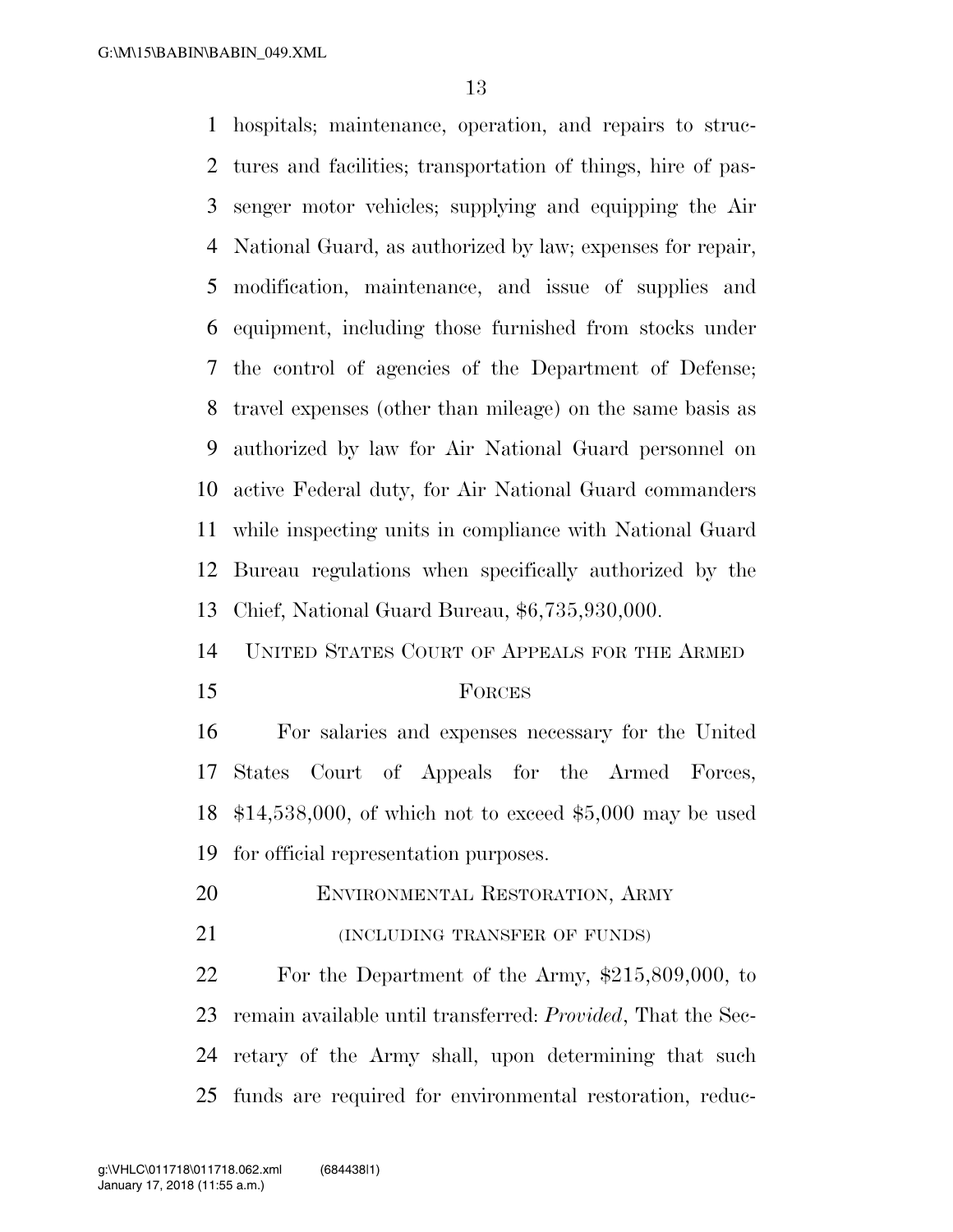tion and recycling of hazardous waste, removal of unsafe buildings and debris of the Department of the Army, or for similar purposes, transfer the funds made available by this appropriation to other appropriations made available to the Department of the Army, to be merged with and to be available for the same purposes and for the same time period as the appropriations to which transferred: *Provided further*, That upon a determination that all or part of the funds transferred from this appropriation are not necessary for the purposes provided herein, such amounts may be transferred back to this appropriation: *Provided further*, That the transfer authority provided under this heading is in addition to any other transfer au-thority provided elsewhere in this Act.

 ENVIRONMENTAL RESTORATION, NAVY **INCLUDING TRANSFER OF FUNDS** 

 For the Department of the Navy, \$288,915,000 (in- creased by \$34,734,000) (increased by \$30,000,000), to remain available until transferred: *Provided*, That the Sec- retary of the Navy shall, upon determining that such funds are required for environmental restoration, reduc- tion and recycling of hazardous waste, removal of unsafe buildings and debris of the Department of the Navy, or for similar purposes, transfer the funds made available by this appropriation to other appropriations made available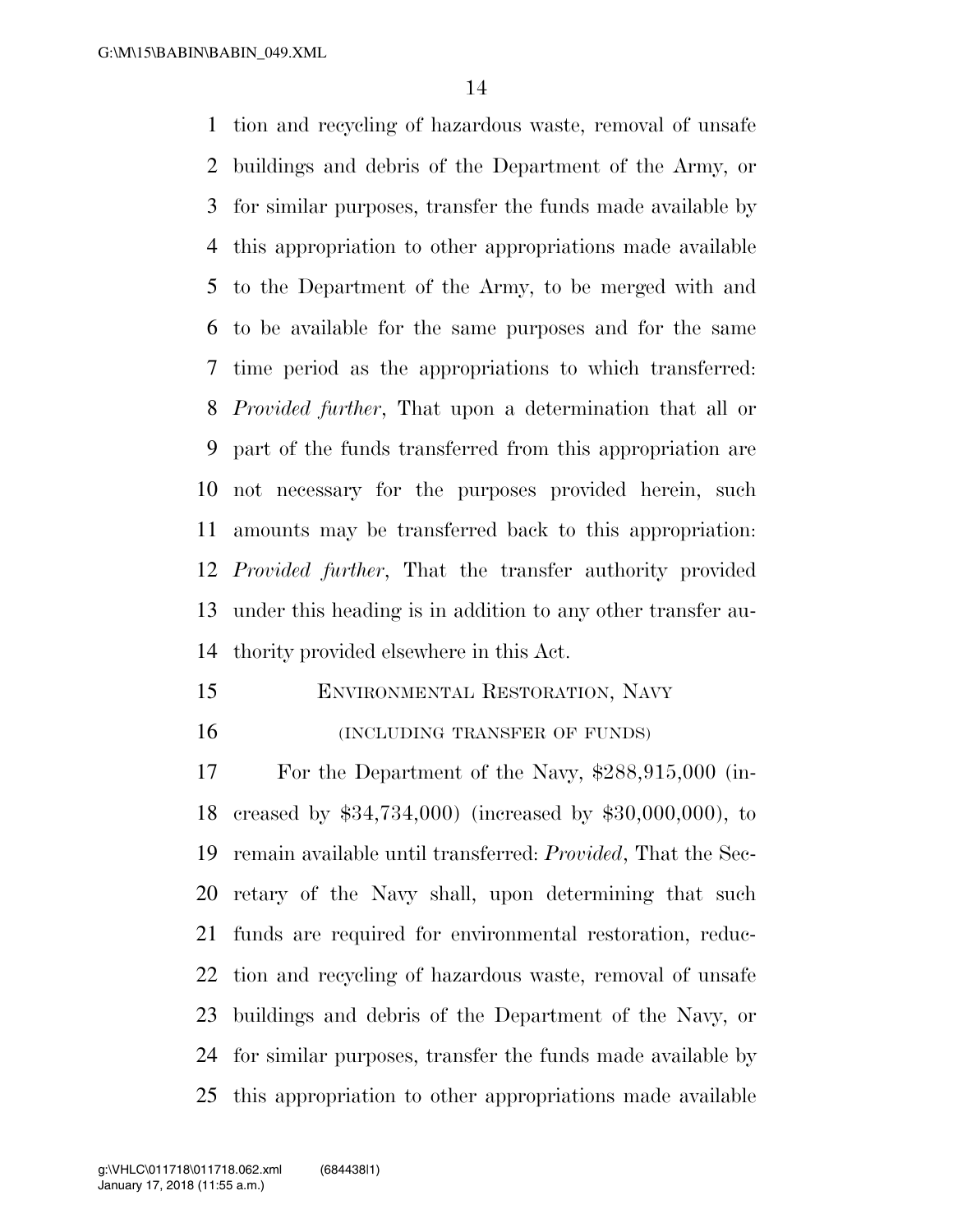to the Department of the Navy, to be merged with and to be available for the same purposes and for the same time period as the appropriations to which transferred: *Provided further*, That upon a determination that all or part of the funds transferred from this appropriation are not necessary for the purposes provided herein, such amounts may be transferred back to this appropriation: *Provided further*, That the transfer authority provided under this heading is in addition to any other transfer au-thority provided elsewhere in this Act.

 ENVIRONMENTAL RESTORATION, AIR FORCE **(INCLUDING TRANSFER OF FUNDS)** 

 For the Department of the Air Force, \$308,749,000 (increased by \$30,000,000), to remain available until transferred: *Provided*, That the Secretary of the Air Force shall, upon determining that such funds are required for environmental restoration, reduction and recycling of haz- ardous waste, removal of unsafe buildings and debris of the Department of the Air Force, or for similar purposes, transfer the funds made available by this appropriation to other appropriations made available to the Department of the Air Force, to be merged with and to be available for the same purposes and for the same time period as the appropriations to which transferred: *Provided further*, That upon a determination that all or part of the funds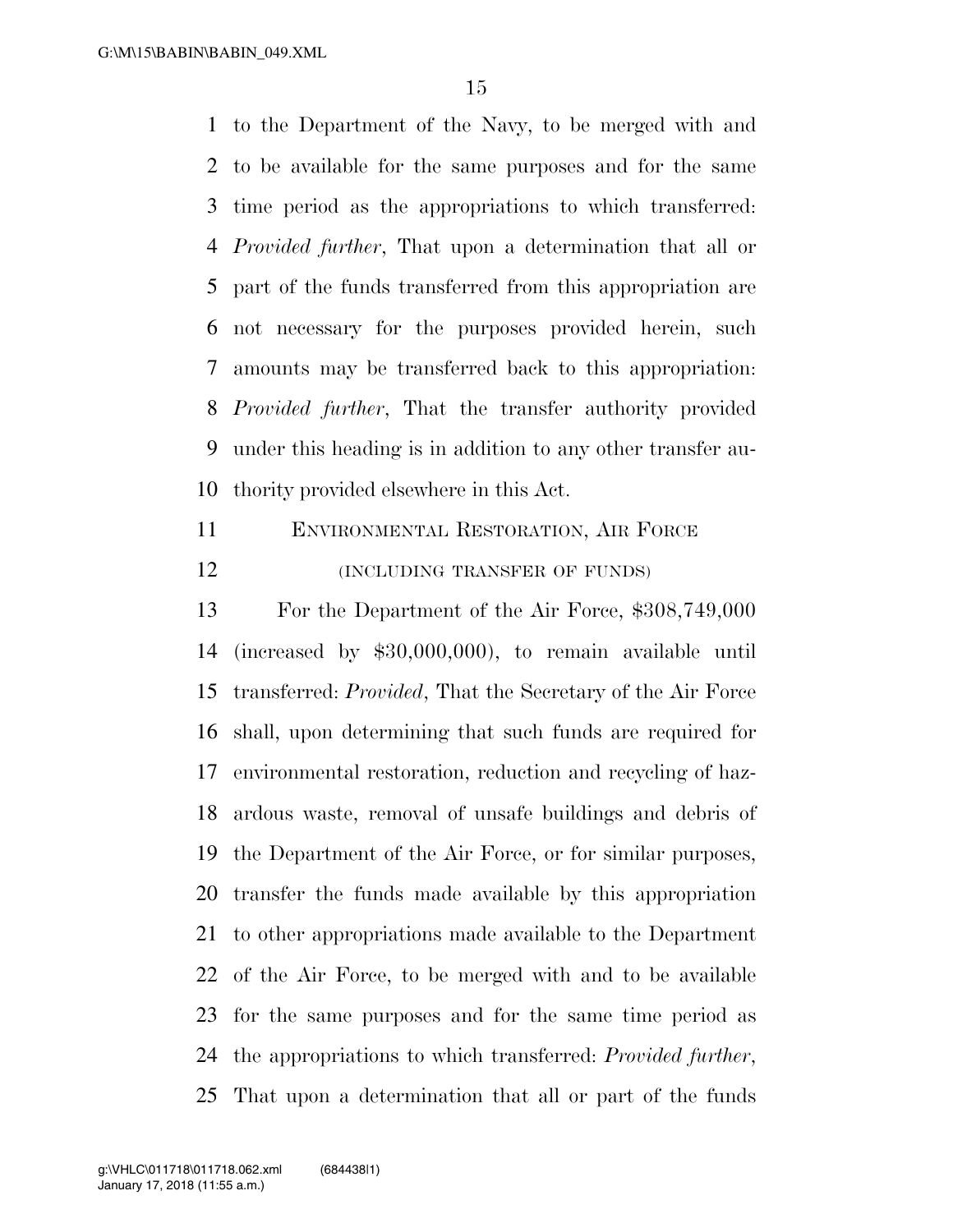transferred from this appropriation are not necessary for the purposes provided herein, such amounts may be trans- ferred back to this appropriation: *Provided further*, That the transfer authority provided under this heading is in addition to any other transfer authority provided else-where in this Act.

# ENVIRONMENTAL RESTORATION, DEFENSE-WIDE **(INCLUDING TRANSFER OF FUNDS)**

 For the Department of Defense, \$9,002,000 (in- creased by \$10,000,000), to remain available until trans- ferred: *Provided*, That the Secretary of Defense shall, upon determining that such funds are required for envi- ronmental restoration, reduction and recycling of haz- ardous waste, removal of unsafe buildings and debris of the Department of Defense, or for similar purposes, trans- fer the funds made available by this appropriation to other appropriations made available to the Department of De- fense, to be merged with and to be available for the same purposes and for the same time period as the appropria- tions to which transferred: *Provided further*, That upon a determination that all or part of the funds transferred from this appropriation are not necessary for the purposes provided herein, such amounts may be transferred back to this appropriation: *Provided further*, That the transfer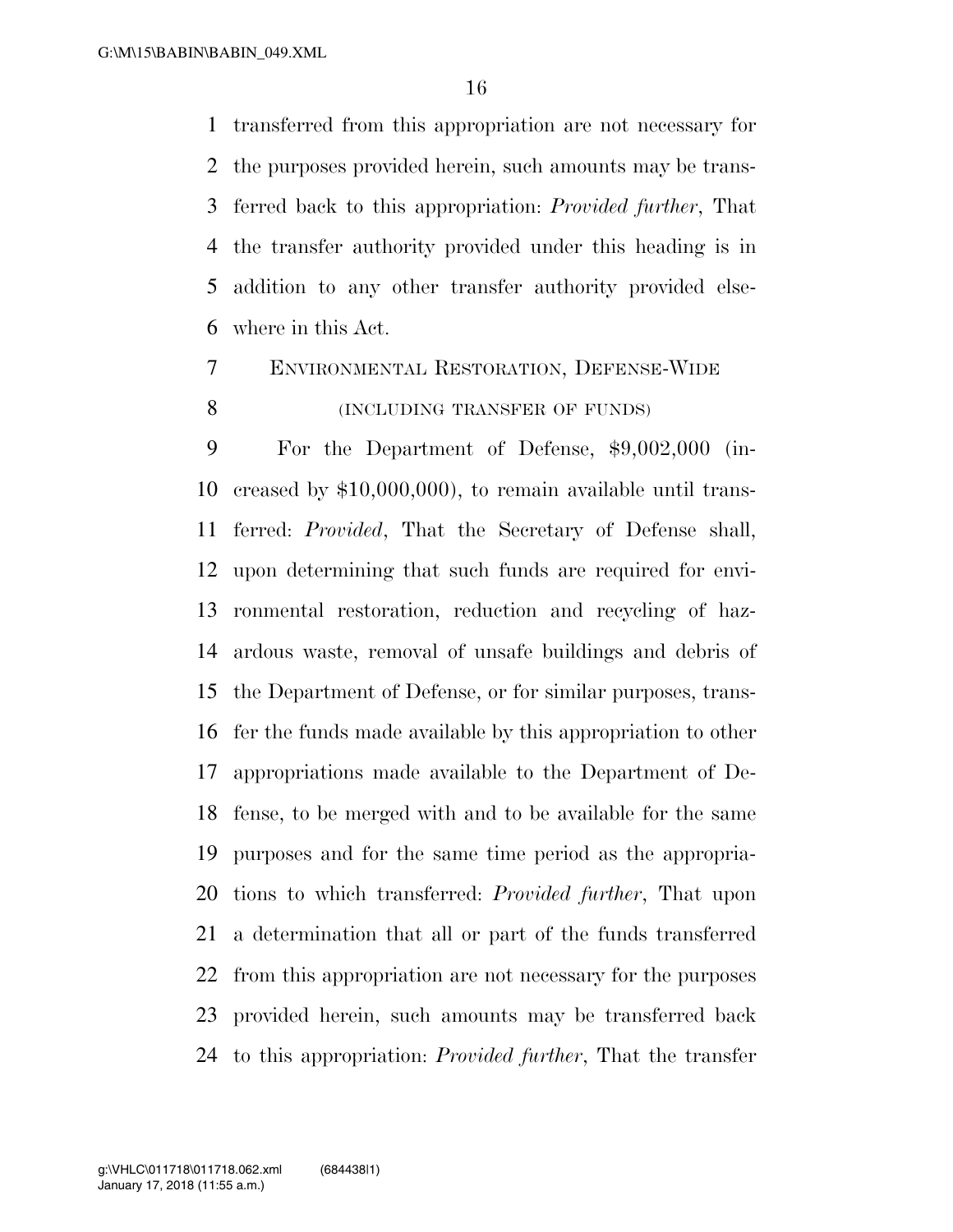authority provided under this heading is in addition to any other transfer authority provided elsewhere in this Act.

ENVIRONMENTAL RESTORATION, FORMERLY USED

#### DEFENSE SITES

### (INCLUDING TRANSFER OF FUNDS)

 For the Department of the Army, \$233,673,000, to remain available until transferred: *Provided*, That the Sec- retary of the Army shall, upon determining that such funds are required for environmental restoration, reduc- tion and recycling of hazardous waste, removal of unsafe buildings and debris at sites formerly used by the Depart- ment of Defense, transfer the funds made available by this appropriation to other appropriations made available to the Department of the Army, to be merged with and to be available for the same purposes and for the same time period as the appropriations to which transferred: *Pro- vided further*, That upon a determination that all or part of the funds transferred from this appropriation are not necessary for the purposes provided herein, such amounts may be transferred back to this appropriation: *Provided further*, That the transfer authority provided under this heading is in addition to any other transfer authority pro-vided elsewhere in this Act.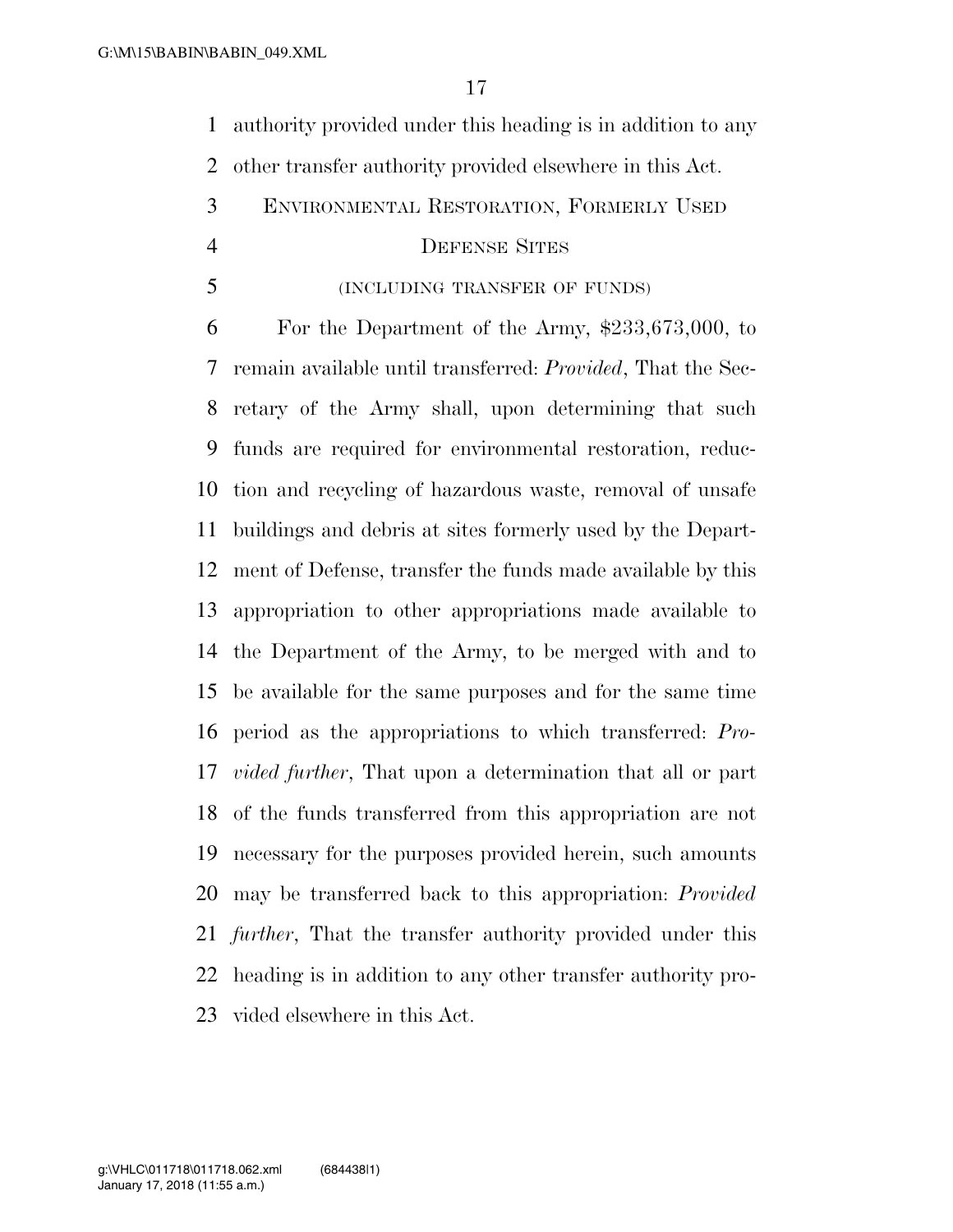OVERSEAS HUMANITARIAN, DISASTER, AND CIVIC AID

 For expenses relating to the Overseas Humanitarian, Disaster, and Civic Aid programs of the Department of Defense (consisting of the programs provided under sec- tions 401, 402, 404, 407, 2557, and 2561 of title 10, United States Code), \$107,900,000, to remain available until September 30, 2018.

8 COOPERATIVE THREAT REDUCTION ACCOUNT

 For assistance, including assistance provided by con- tract or by grants, under programs and activities of the Department of Defense Cooperative Threat Reduction Program authorized under the Department of Defense Co- operative Threat Reduction Act, \$324,600,000, to remain available until September 30, 2019.

- OPERATION AND MAINTENANCE, NATIONAL DEFENSE RESTORATION FUND
- (INCLUDING TRANSFER OF FUNDS)

 In addition to amounts provided elsewhere in this Act, there is appropriated \$5,000,000,000, for the ''Oper- ation and Maintenance, National Defense Restoration Fund'': *Provided,* That such funds provided under this heading shall only be available for programs, projects and activities necessary to implement the 2018 National De- fense Strategy: *Provided further,* That such funds shall not be available for transfer until 30 days after the Secretary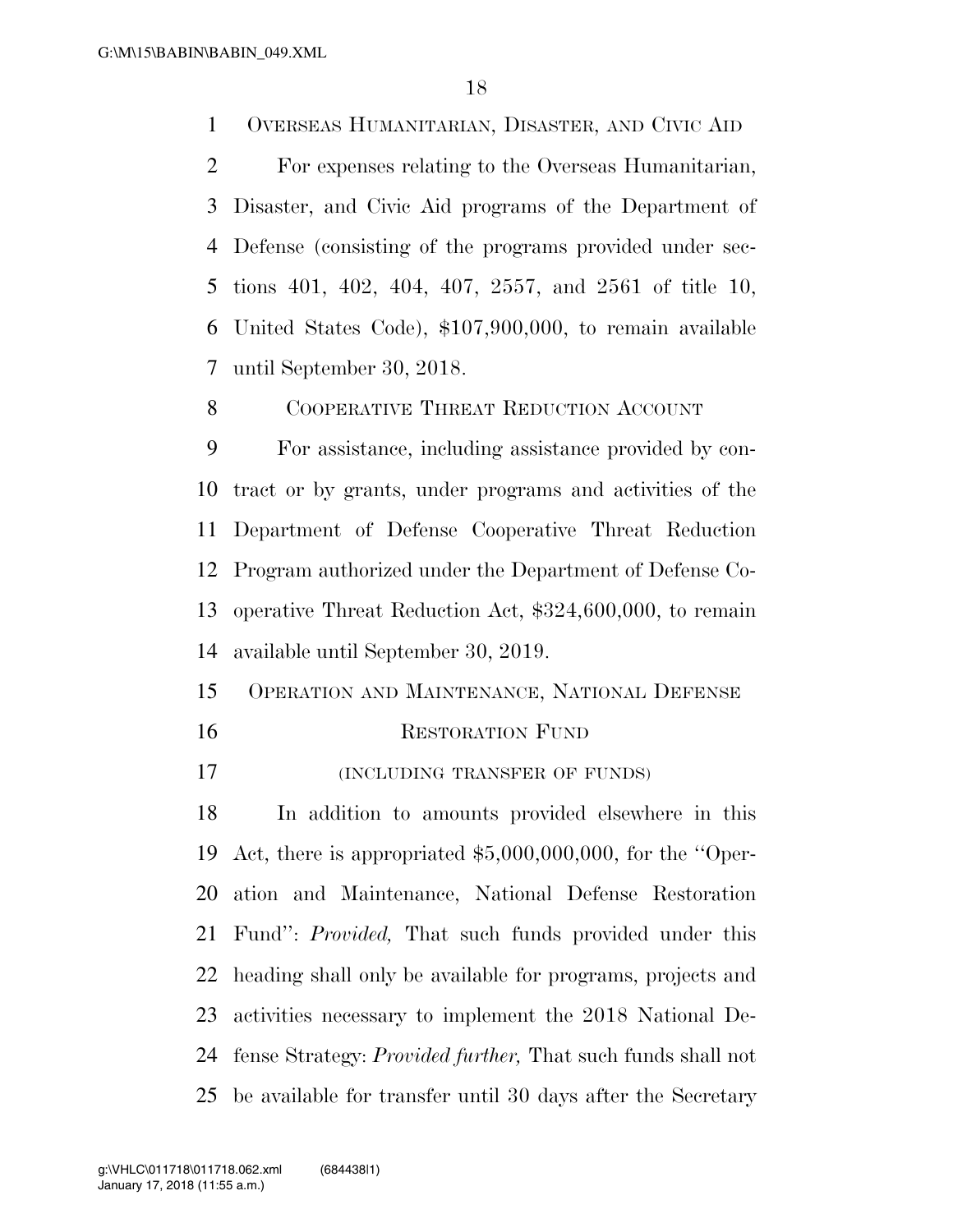G:\M\15\BABIN\BABIN\_049.XML

 has submitted, and the congressional defense committees have approved, the proposed allocation plan for the use of such funds to implement such strategy: *Provided fur- ther,* That such allocation plan shall include a detailed jus- tification for the use of such funds and a description of how such investments are necessary to implement the strategy: *Provided further,* That the Secretary of Defense may transfer these funds only to operation and mainte- nance accounts: *Provided further,* That the funds trans- ferred shall be merged with and shall be available for the same purposes and for the same time period, as the appro- priation to which transferred: *Provided further*, That none of the funds made available under this heading may be transferred to any program, project, or activity specifically limited or denied by this Act: *Provided further*, That the transfer authority provided under this heading is in addi- tion to any other transfer authority available to the De-partment of Defense.

- TITLE III
- PROCUREMENT
- **AIRCRAFT PROCUREMENT, ARMY**

 For construction, procurement, production, modifica- tion, and modernization of aircraft, equipment, including ordnance, ground handling equipment, spare parts, and accessories therefor; specialized equipment and training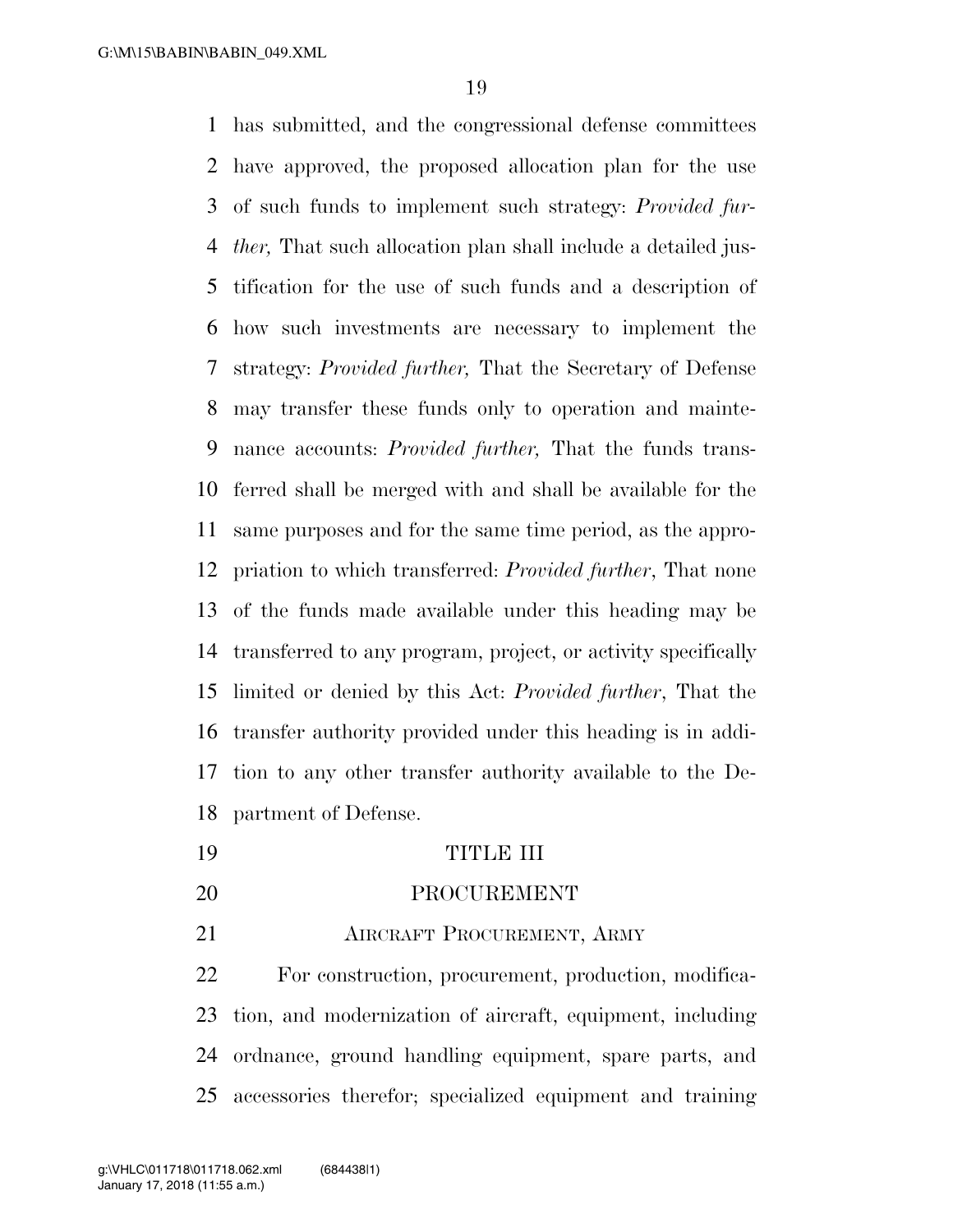devices; expansion of public and private plants, including the land necessary therefor, for the foregoing purposes, and such lands and interests therein, may be acquired, and construction prosecuted thereon prior to approval of title; and procurement and installation of equipment, ap- pliances, and machine tools in public and private plants; reserve plant and Government and contractor-owned equipment layaway; and other expenses necessary for the foregoing purposes, \$4,456,533,000, to remain available for obligation until September 30, 2020.

#### 11 MISSILE PROCUREMENT, ARMY

 For construction, procurement, production, modifica- tion, and modernization of missiles, equipment, including ordnance, ground handling equipment, spare parts, and accessories therefor; specialized equipment and training devices; expansion of public and private plants, including the land necessary therefor, for the foregoing purposes, and such lands and interests therein, may be acquired, and construction prosecuted thereon prior to approval of title; and procurement and installation of equipment, ap- pliances, and machine tools in public and private plants; reserve plant and Government and contractor-owned equipment layaway; and other expenses necessary for the foregoing purposes, \$2,581,600,000, to remain available for obligation until September 30, 2020.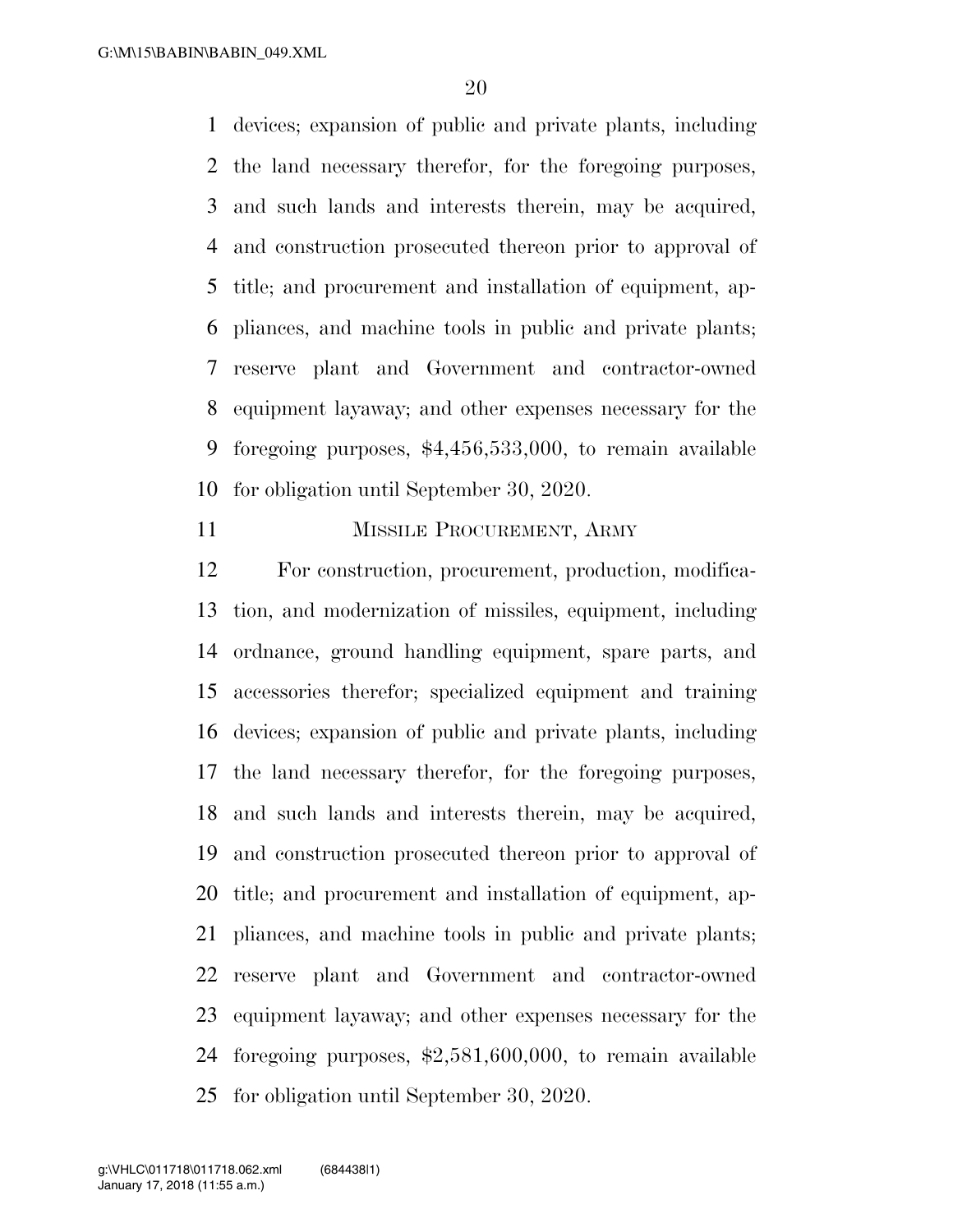PROCUREMENT OF WEAPONS AND TRACKED COMBAT

# VEHICLES, ARMY

 For construction, procurement, production, and modification of weapons and tracked combat vehicles, equipment, including ordnance, spare parts, and acces- sories therefor; specialized equipment and training devices; expansion of public and private plants, including the land necessary therefor, for the foregoing purposes, and such lands and interests therein, may be acquired, and con- struction prosecuted thereon prior to approval of title; and procurement and installation of equipment, appliances, and machine tools in public and private plants; reserve plant and Government and contractor-owned equipment layaway; and other expenses necessary for the foregoing purposes, \$3,556,175,000, to remain available for obliga-tion until September 30, 2020.

17 PROCUREMENT OF AMMUNITION, ARMY

 For construction, procurement, production, and modification of ammunition, and accessories therefor; spe- cialized equipment and training devices; expansion of pub- lic and private plants, including ammunition facilities, au- thorized by section 2854 of title 10, United States Code, and the land necessary therefor, for the foregoing pur- poses, and such lands and interests therein, may be ac-quired, and construction prosecuted thereon prior to ap-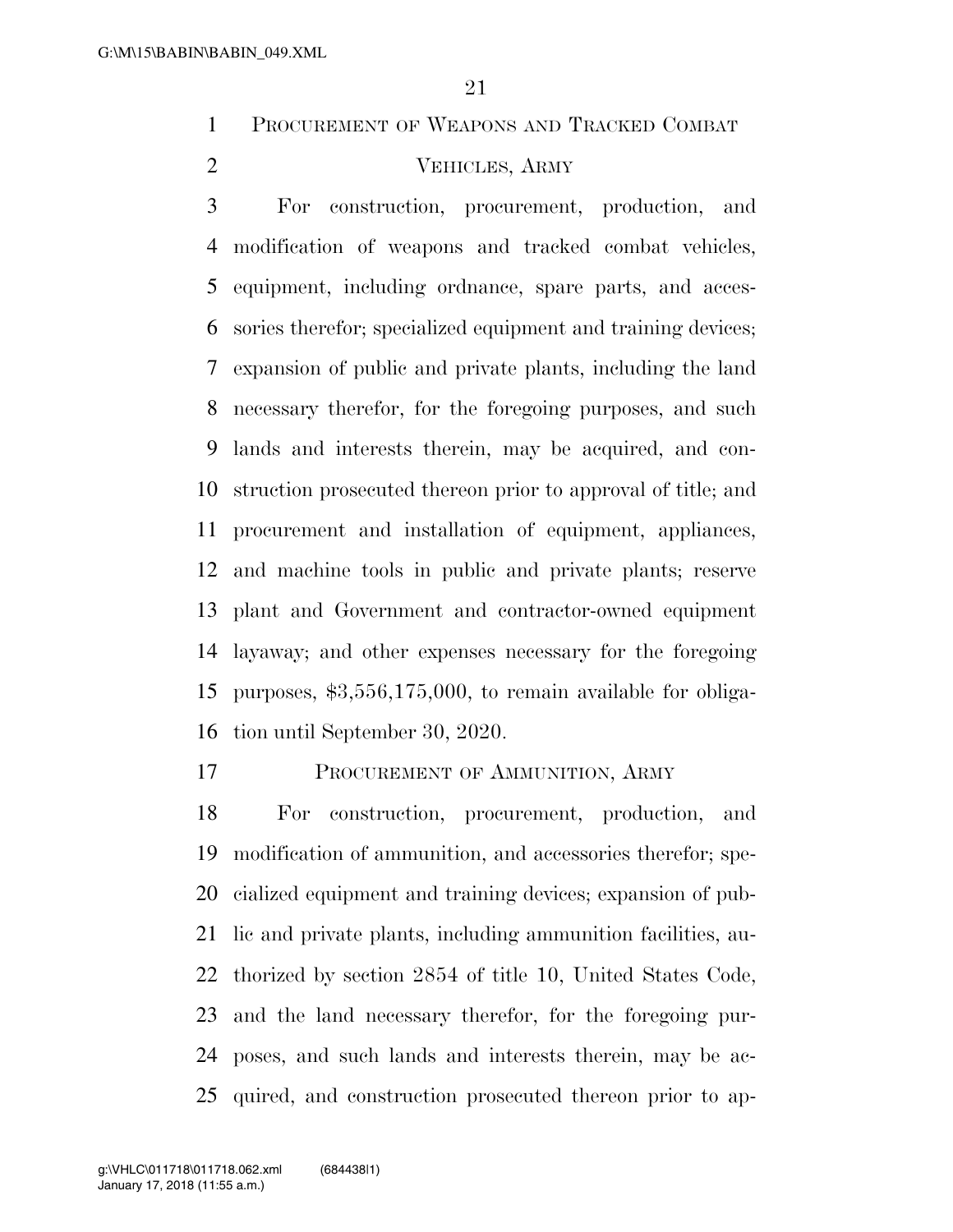proval of title; and procurement and installation of equip- ment, appliances, and machine tools in public and private plants; reserve plant and Government and contractor- owned equipment layaway; and other expenses necessary for the foregoing purposes, \$1,811,808,000, to remain available for obligation until September 30, 2020.

### OTHER PROCUREMENT, ARMY

 For construction, procurement, production, and modification of vehicles, including tactical, support, and non-tracked combat vehicles; the purchase of passenger motor vehicles for replacement only; communications and electronic equipment; other support equipment; spare parts, ordnance, and accessories therefor; specialized equipment and training devices; expansion of public and private plants, including the land necessary therefor, for the foregoing purposes, and such lands and interests therein, may be acquired, and construction prosecuted thereon prior to approval of title; and procurement and installation of equipment, appliances, and machine tools in public and private plants; reserve plant and Govern- ment and contractor-owned equipment layaway; and other expenses necessary for the foregoing purposes, \$6,356,044,000 (increased by \$30,000,000), to remain available for obligation until September 30, 2020.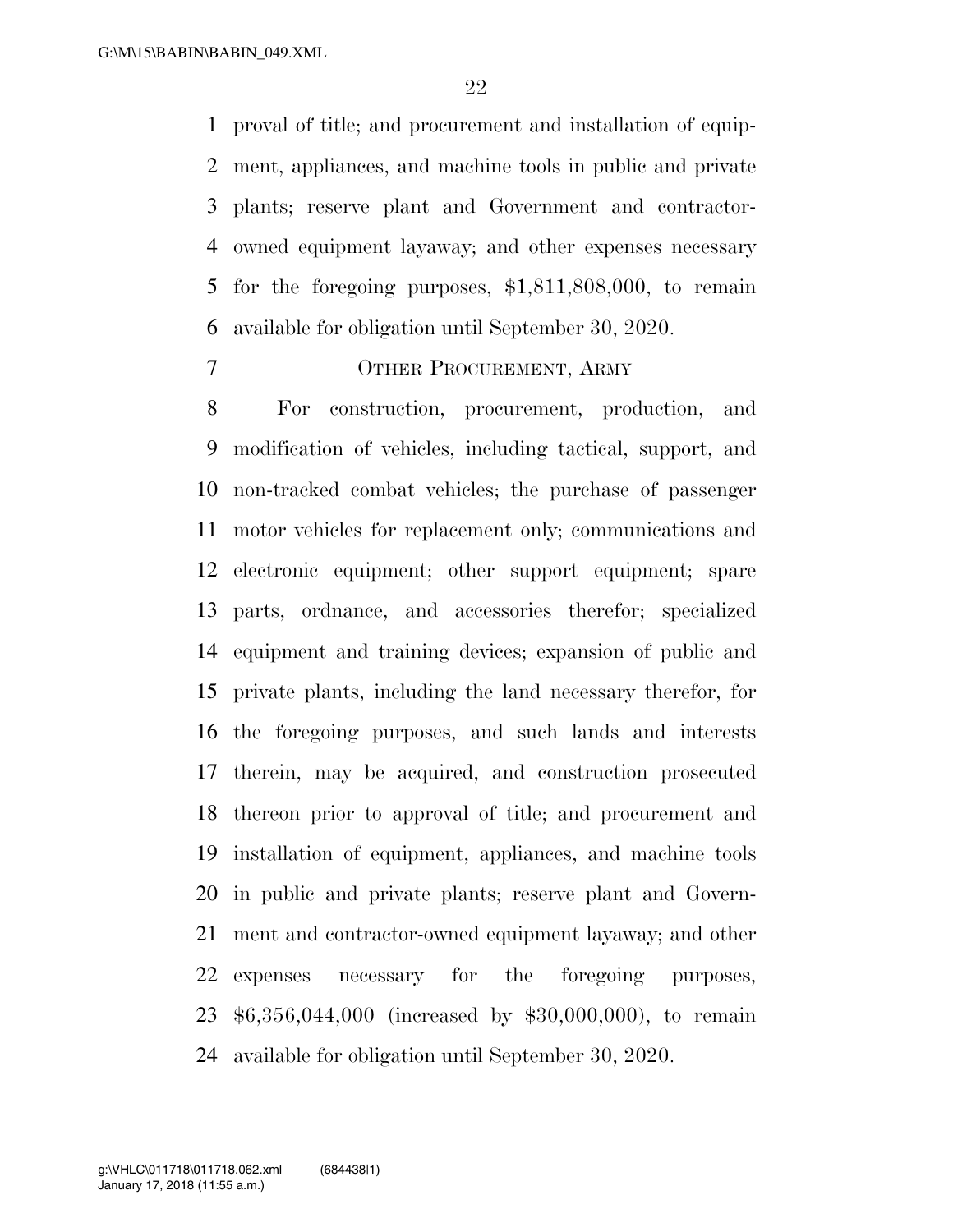# AIRCRAFT PROCUREMENT, NAVY

 For construction, procurement, production, modifica- tion, and modernization of aircraft, equipment, including ordnance, spare parts, and accessories therefor; specialized equipment; expansion of public and private plants, includ- ing the land necessary therefor, and such lands and inter- ests therein, may be acquired, and construction prosecuted thereon prior to approval of title; and procurement and installation of equipment, appliances, and machine tools in public and private plants; reserve plant and Govern- ment and contractor-owned equipment layaway, \$17,908,270,000, to remain available for obligation until September 30, 2020.

# WEAPONS PROCUREMENT, NAVY

 For construction, procurement, production, modifica- tion, and modernization of missiles, torpedoes, other weap- ons, and related support equipment including spare parts, and accessories therefor; expansion of public and private plants, including the land necessary therefor, and such lands and interests therein, may be acquired, and con- struction prosecuted thereon prior to approval of title; and procurement and installation of equipment, appliances, and machine tools in public and private plants; reserve plant and Government and contractor-owned equipment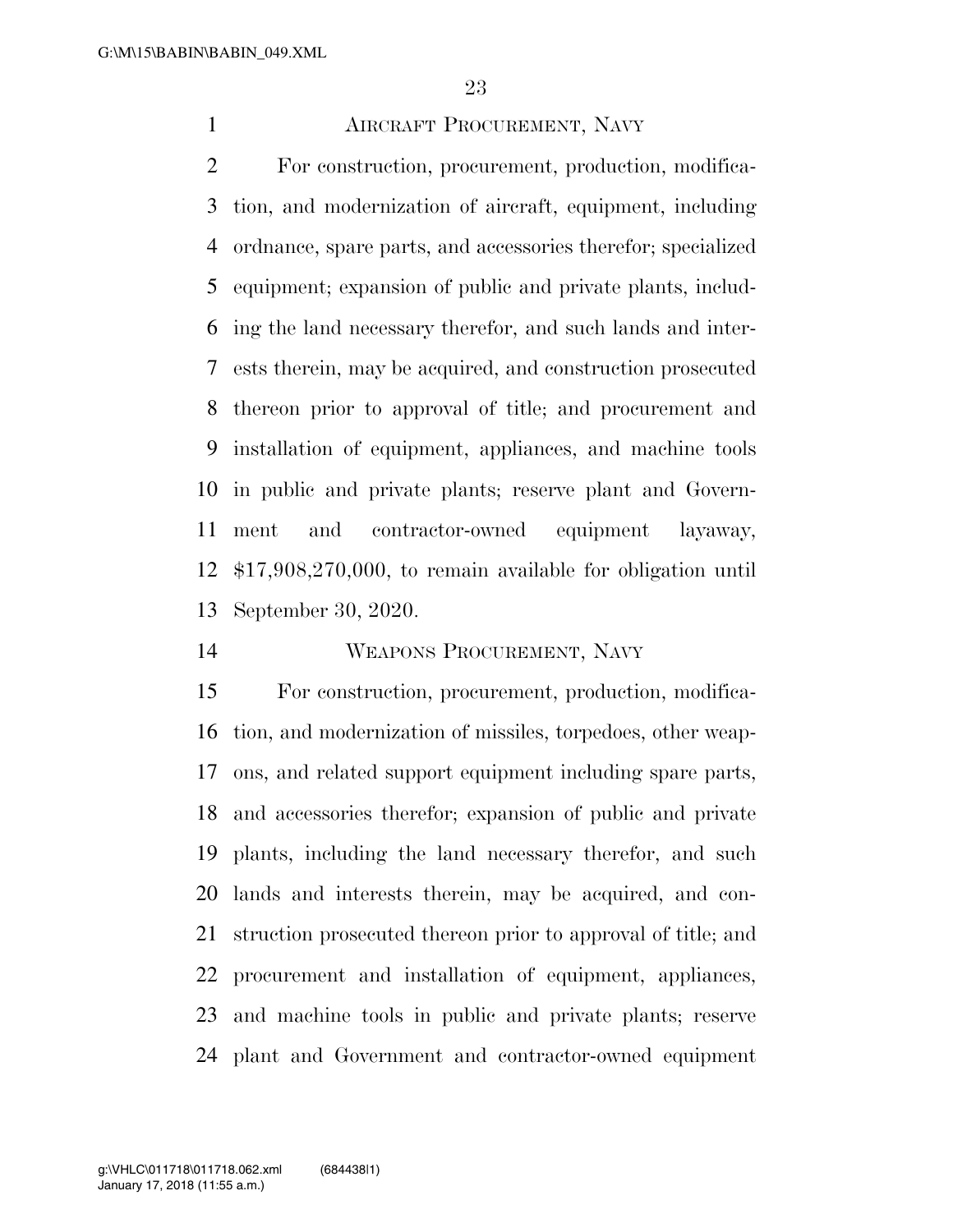layaway, \$3,387,826,000 (increased by \$26,200,000), to

remain available for obligation until September 30, 2020.

PROCUREMENT OF AMMUNITION, NAVY AND MARINE

#### CORPS

 For construction, procurement, production, and modification of ammunition, and accessories therefor; spe- cialized equipment and training devices; expansion of pub- lic and private plants, including ammunition facilities, au- thorized by section 2854 of title 10, United States Code, and the land necessary therefor, for the foregoing pur- poses, and such lands and interests therein, may be ac- quired, and construction prosecuted thereon prior to ap- proval of title; and procurement and installation of equip- ment, appliances, and machine tools in public and private plants; reserve plant and Government and contractor- owned equipment layaway; and other expenses necessary for the foregoing purposes, \$735,651,000, to remain avail-able for obligation until September 30, 2020.

SHIPBUILDING AND CONVERSION, NAVY

 For expenses necessary for the construction, acquisi- tion, or conversion of vessels as authorized by law, includ- ing armor and armament thereof, plant equipment, appli- ances, and machine tools and installation thereof in public and private plants; reserve plant and Government and con-tractor-owned equipment layaway; procurement of critical,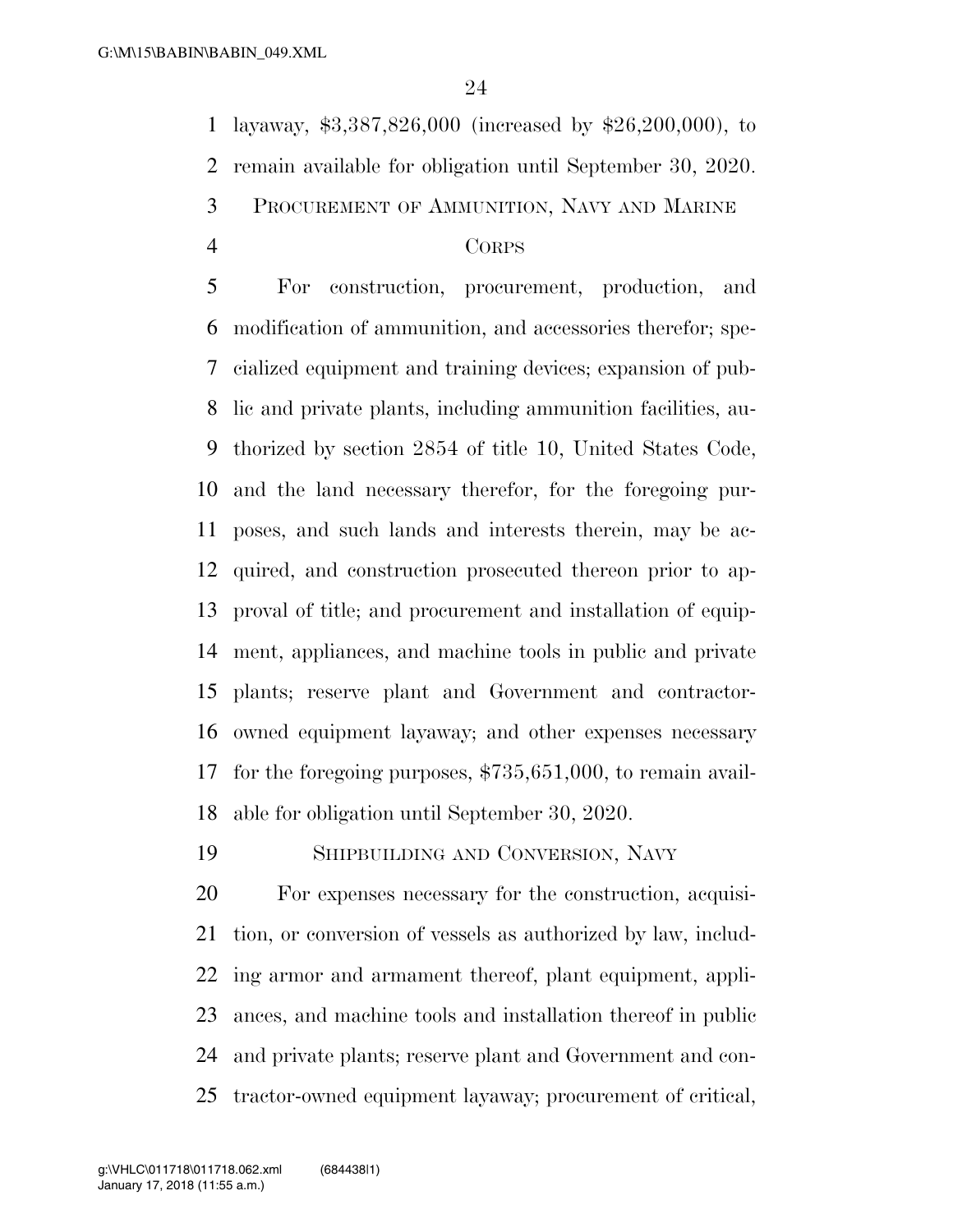| 1              | long lead time components and designs for vessels to be     |
|----------------|-------------------------------------------------------------|
| 2              | constructed or converted in the future; and expansion of    |
| 3              | public and private plants, including land necessary there-  |
| $\overline{4}$ | for, and such lands and interests therein, may be acquired, |
| 5              | and construction prosecuted thereon prior to approval of    |
| 6              | title, as follows:                                          |
| 7              | Ohio<br>Replacement Submarine<br>(AP),                      |
| 8              | \$842,853,000;                                              |
| 9              | Carrier Replacement Program, \$1,869,646,000;               |
| 10             | Replacement Program<br>Carrier<br>(AP),                     |
| 11             | \$2,561,058,000;                                            |
| 12             | Virginia Class Submarine, \$3,305,315,000;                  |
| 13             | Submarine<br>Virginia<br>Class<br>(AP),                     |
| 14             | \$1,920,596,000;                                            |
| 15             | CVN Refueling Overhauls, $$1,569,669,000;$                  |
| 16             | CVN Refueling Overhauls (AP), $$75,897,000;$                |
| 17             | DDG-1000 Program, \$164,976,000;                            |
| 18             | DDG-51 Destroyer, \$3,499,079,000;                          |
| 19             | DDG-51 Destroyer (AP), \$90,336,000;                        |
| 20             | Littoral Combat Ship, $$1,566,971,000;$                     |
| 21             | Expeditionary Sea Base, \$635,000,000;                      |
| 22             | LHA Replacement, \$1,695,077,000;                           |
| 23             | TAO Fleet Oiler, \$449,415,000;                             |
| 24             | TAO Fleet Oiler (AP), \$75,068,000;                         |
| 25             | Ship to Shore Connector, $$390,554,000;$                    |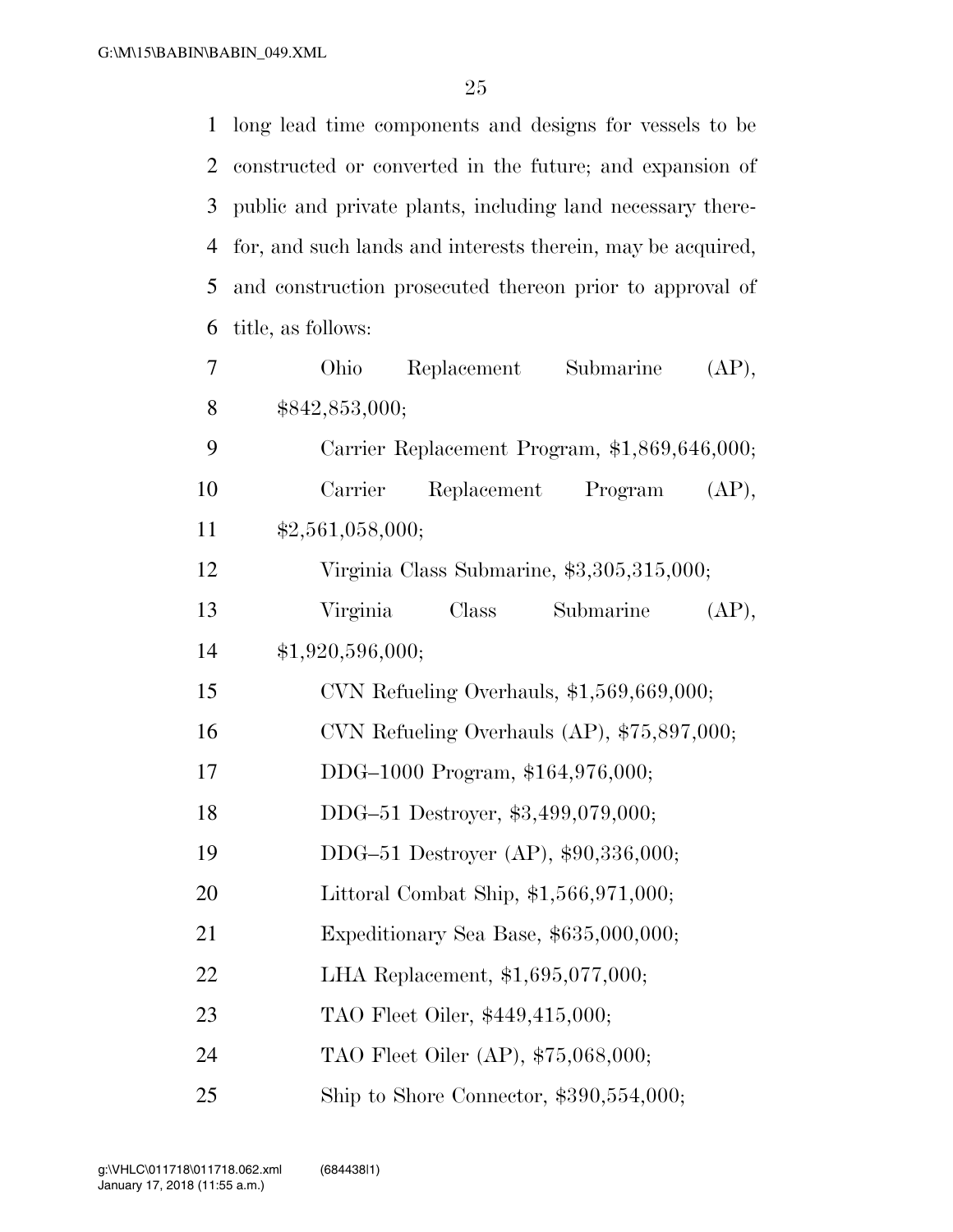Service Craft, \$23,994,000; Towing, Salvage, and Rescue Ship,  $3 \qquad $76,204,000;$  LCU 1700, \$31,850,000; For outfitting, post delivery, conversions, and first destination transportation, \$542,626,000; and Completion of Prior Year Shipbuilding Pro- grams, \$117,542,000. In all: \$21,503,726,000, to remain available for obli- gation until September 30, 2022: *Provided*, That addi- tional obligations may be incurred after September 30, 2022, for engineering services, tests, evaluations, and other such budgeted work that must be performed in the final stage of ship construction: *Provided further*, That none of the funds provided under this heading for the con- struction or conversion of any naval vessel to be con- structed in shipyards in the United States shall be ex- pended in foreign facilities for the construction of major components of such vessel: *Provided further*, That none of the funds provided under this heading shall be used for the construction of any naval vessel in foreign ship-

 yards: *Provided further*, That funds appropriated or other- wise made available by this Act for production of the com- mon missile compartment of nuclear-powered vessels may be available for multiyear procurement of critical compo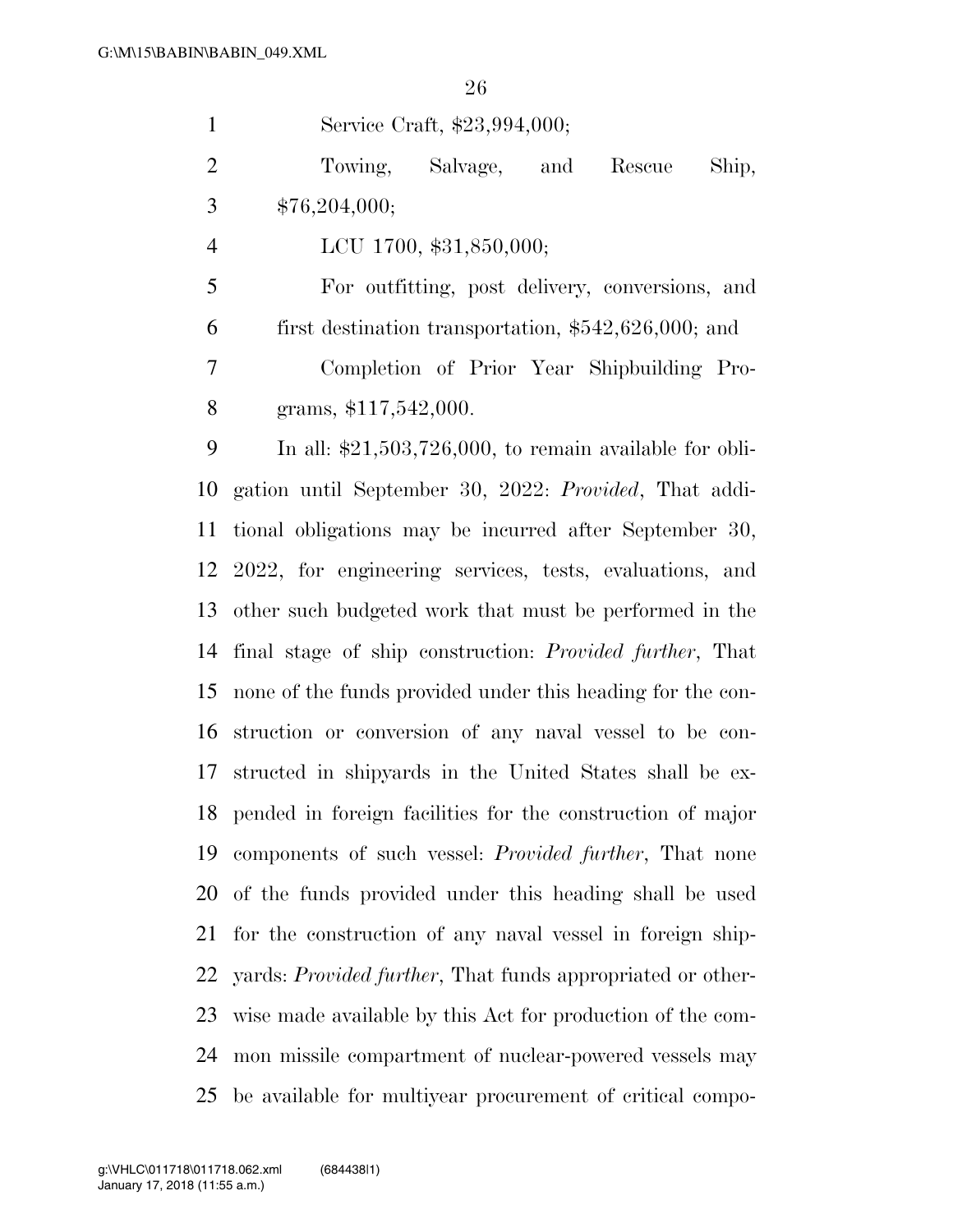nents to support continuous production of such compart- ments only in accordance with the provisions of subsection (i) of section 2218a of title 10, United States Code (as added by section 1023 of the National Defense Authoriza-tion Act for Fiscal Year 2017 (Public Law 114–328)).

# OTHER PROCUREMENT, NAVY

 For procurement, production, and modernization of support equipment and materials not otherwise provided for, Navy ordnance (except ordnance for new aircraft, new ships, and ships authorized for conversion); the purchase of passenger motor vehicles for replacement only; expan- sion of public and private plants, including the land nec- essary therefor, and such lands and interests therein, may be acquired, and construction prosecuted thereon prior to approval of title; and procurement and installation of equipment, appliances, and machine tools in public and private plants; reserve plant and Government and con- tractor-owned equipment layaway, \$7,852,952,000, to re-main available for obligation until September 30, 2020.

PROCUREMENT, MARINE CORPS

 For expenses necessary for the procurement, manu- facture, and modification of missiles, armament, military equipment, spare parts, and accessories therefor; plant equipment, appliances, and machine tools, and installation thereof in public and private plants; reserve plant and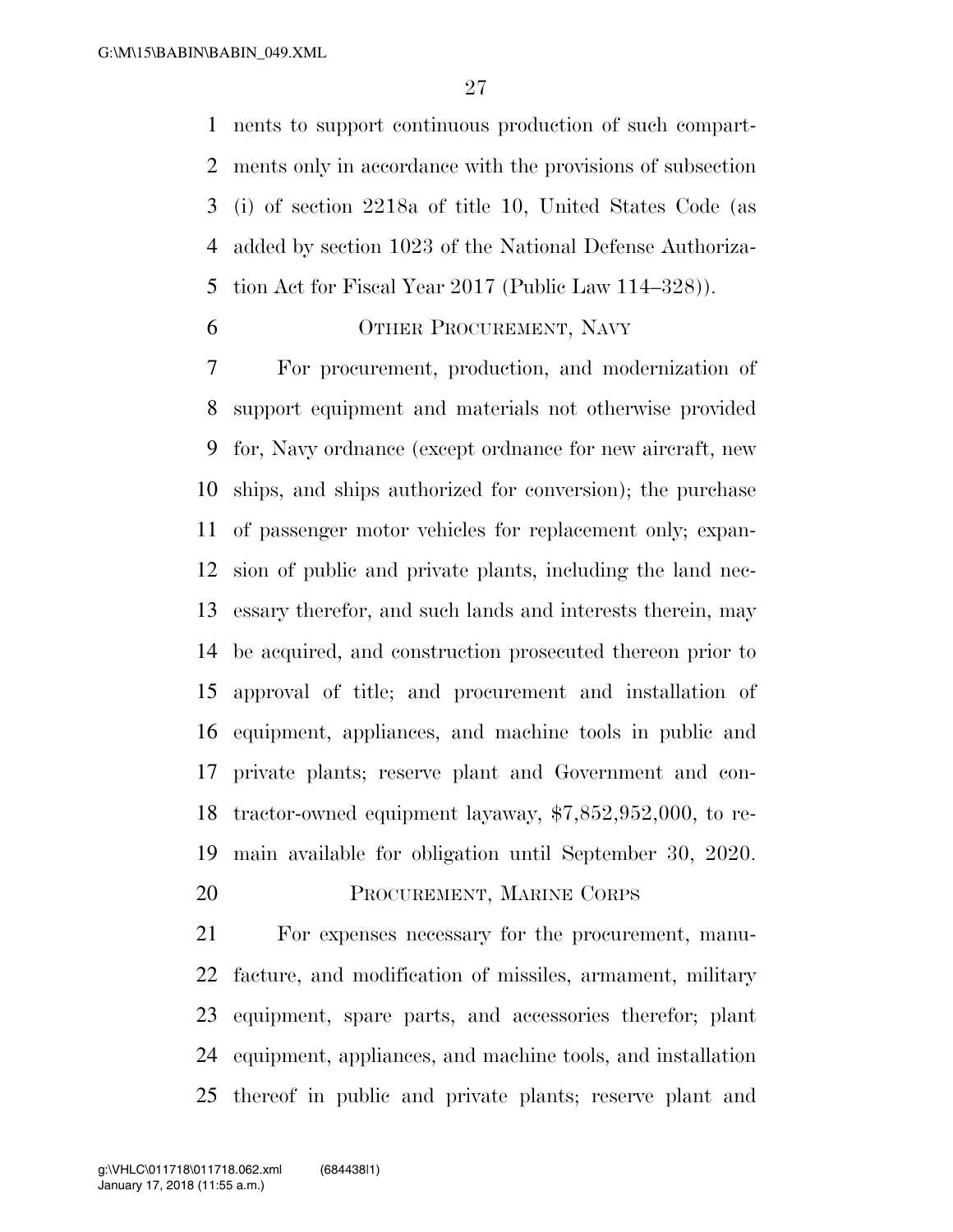Government and contractor-owned equipment layaway; ve- hicles for the Marine Corps, including the purchase of pas- senger motor vehicles for replacement only; and expansion of public and private plants, including land necessary therefor, and such lands and interests therein, may be ac- quired, and construction prosecuted thereon prior to ap- proval of title, \$1,818,846,000 (increased by \$20,000,000), to remain available for obligation until Sep-tember 30, 2020.

### AIRCRAFT PROCUREMENT, AIR FORCE

 For construction, procurement, and modification of aircraft and equipment, including armor and armament, specialized ground handling equipment, and training de- vices, spare parts, and accessories therefor; specialized equipment; expansion of public and private plants, Gov- ernment-owned equipment and installation thereof in such plants, erection of structures, and acquisition of land, for the foregoing purposes, and such lands and interests therein, may be acquired, and construction prosecuted thereon prior to approval of title; reserve plant and Gov- ernment and contractor-owned equipment layaway; and other expenses necessary for the foregoing purposes in- cluding rents and transportation of things, \$16,553,196,000 (increased by \$16,000,000), to remain available for obligation until September 30, 2020.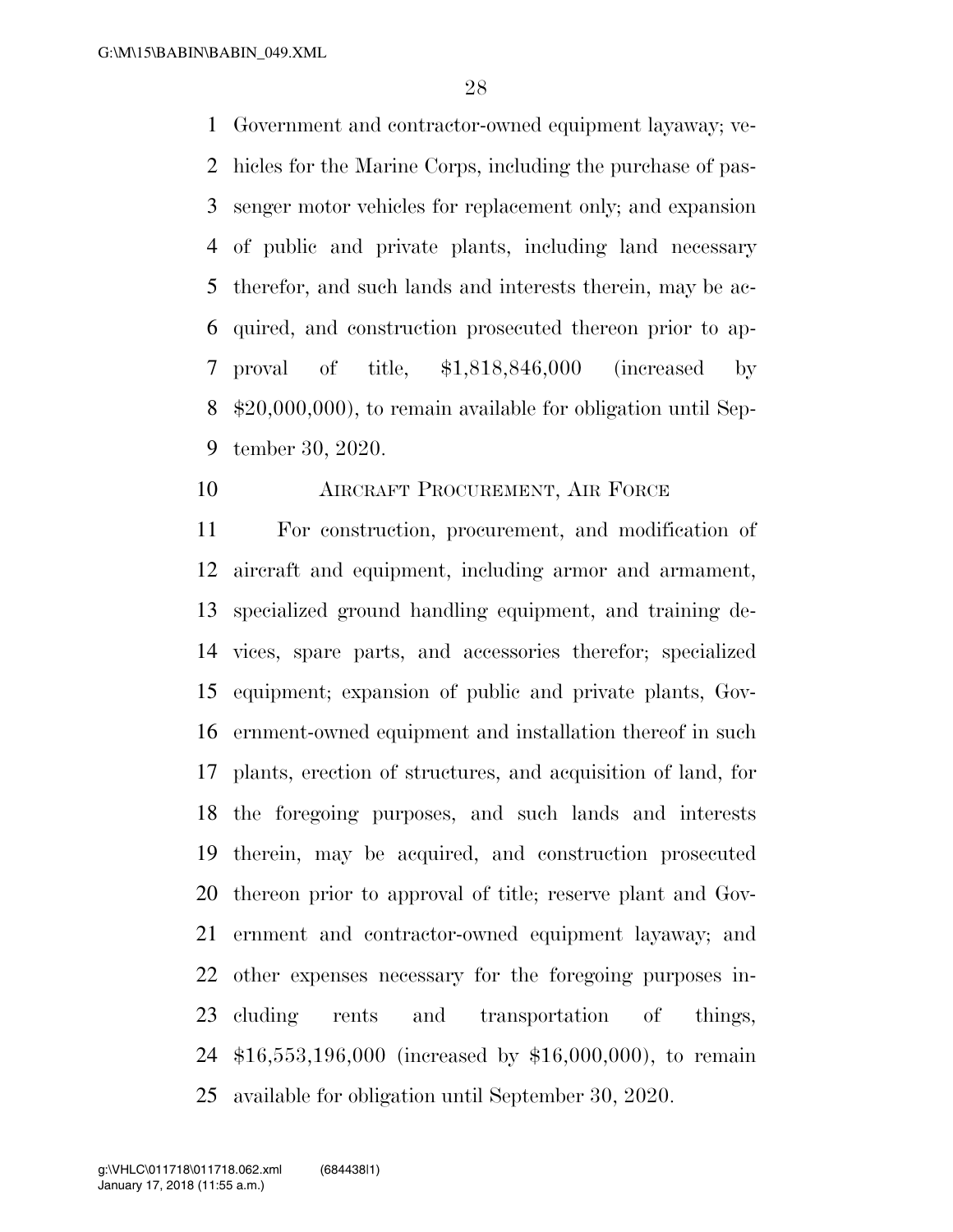# 1 MISSILE PROCUREMENT, AIR FORCE

 For construction, procurement, and modification of missiles, rockets, and related equipment, including spare parts and accessories therefor; ground handling equip- ment, and training devices; expansion of public and pri- vate plants, Government-owned equipment and installa- tion thereof in such plants, erection of structures, and ac- quisition of land, for the foregoing purposes, and such lands and interests therein, may be acquired, and con- struction prosecuted thereon prior to approval of title; re- serve plant and Government and contractor-owned equip- ment layaway; and other expenses necessary for the fore- going purposes including rents and transportation of things, \$2,203,101,000, to remain available for obligation until September 30, 2020.

#### 16 SPACE PROCUREMENT, AIR FORCE

 For construction, procurement, and modification of spacecraft, rockets, and related equipment, including spare parts and accessories therefor; ground handling equipment, and training devices; expansion of public and private plants, Government-owned equipment and installa- tion thereof in such plants, erection of structures, and ac- quisition of land, for the foregoing purposes, and such lands and interests therein, may be acquired, and con-struction prosecuted thereon prior to approval of title; re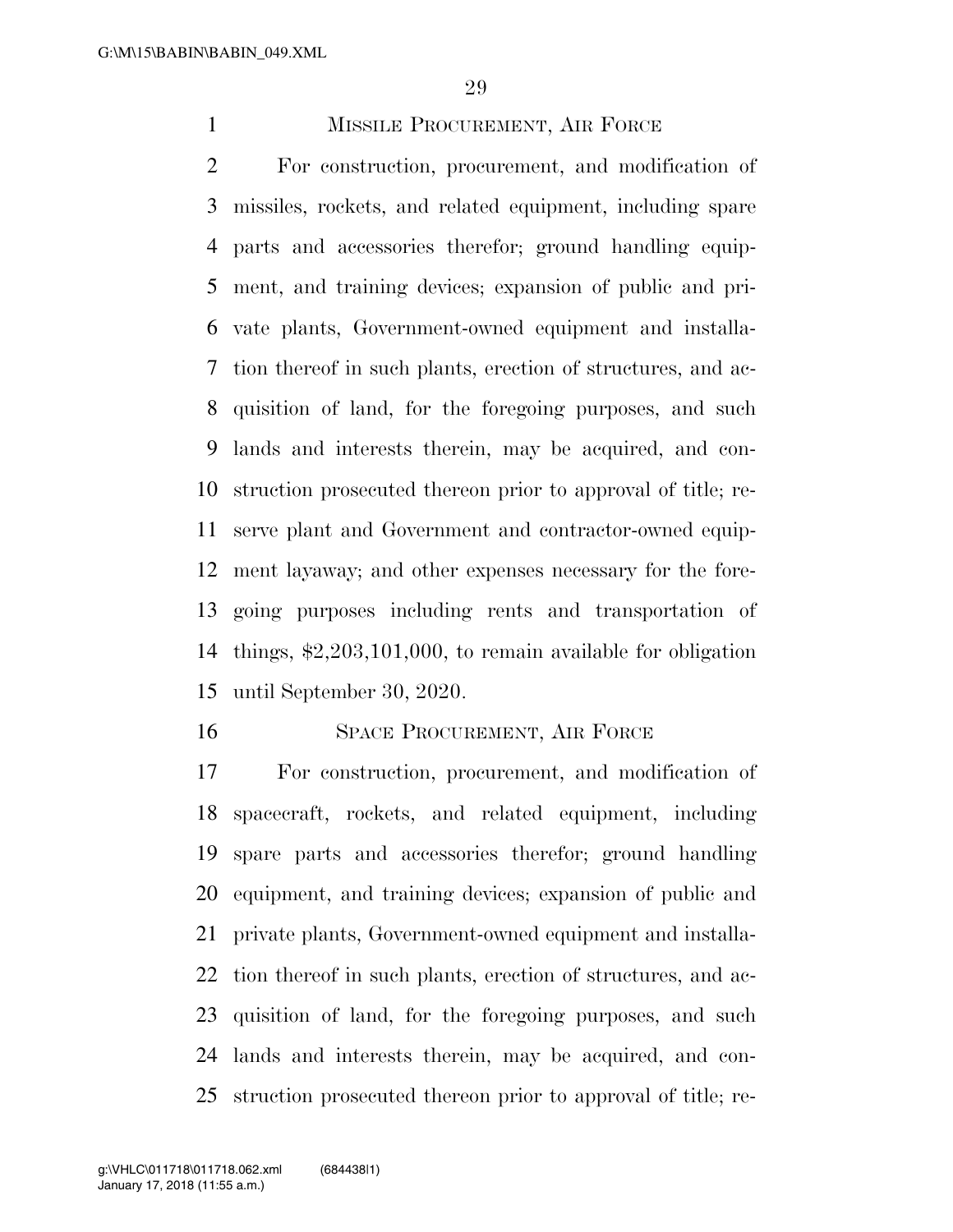serve plant and Government and contractor-owned equip- ment layaway; and other expenses necessary for the fore- going purposes including rents and transportation of things, \$3,210,355,000, to remain available for obligation until September 30, 2020.

PROCUREMENT OF AMMUNITION, AIR FORCE

 For construction, procurement, production, and modification of ammunition, and accessories therefor; spe- cialized equipment and training devices; expansion of pub- lic and private plants, including ammunition facilities, au- thorized by section 2854 of title 10, United States Code, and the land necessary therefor, for the foregoing pur- poses, and such lands and interests therein, may be ac- quired, and construction prosecuted thereon prior to ap- proval of title; and procurement and installation of equip- ment, appliances, and machine tools in public and private plants; reserve plant and Government and contractor- owned equipment layaway; and other expenses necessary for the foregoing purposes, \$1,316,977,000, to remain available for obligation until September 30, 2020.

21 OTHER PROCUREMENT, AIR FORCE

 For procurement and modification of equipment (in- cluding ground guidance and electronic control equipment, and ground electronic and communication equipment), and supplies, materials, and spare parts therefor, not oth-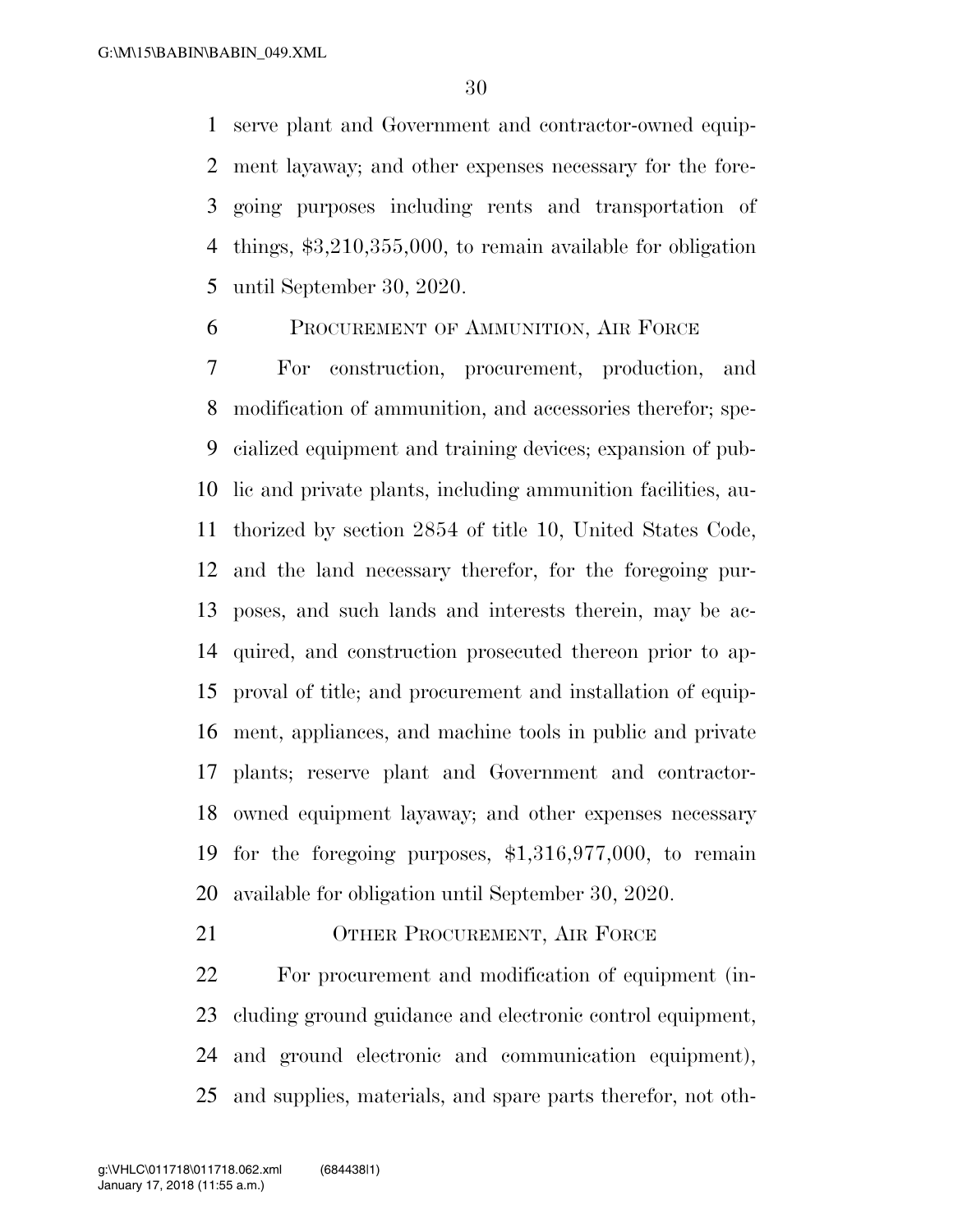erwise provided for; the purchase of passenger motor vehi- cles for replacement only; lease of passenger motor vehi- cles; and expansion of public and private plants, Govern- ment-owned equipment and installation thereof in such plants, erection of structures, and acquisition of land, for the foregoing purposes, and such lands and interests therein, may be acquired, and construction prosecuted thereon, prior to approval of title; reserve plant and Gov- ernment and contractor-owned equipment layaway, \$19,318,814,000, to remain available for obligation until September 30, 2020.

### PROCUREMENT, DEFENSE-WIDE

 For expenses of activities and agencies of the Depart- ment of Defense (other than the military departments) necessary for procurement, production, and modification of equipment, supplies, materials, and spare parts there- for, not otherwise provided for; the purchase of passenger motor vehicles for replacement only; expansion of public and private plants, equipment, and installation thereof in such plants, erection of structures, and acquisition of land for the foregoing purposes, and such lands and interests therein, may be acquired, and construction prosecuted thereon prior to approval of title; reserve plant and Gov-ernment and contractor-owned equipment layaway,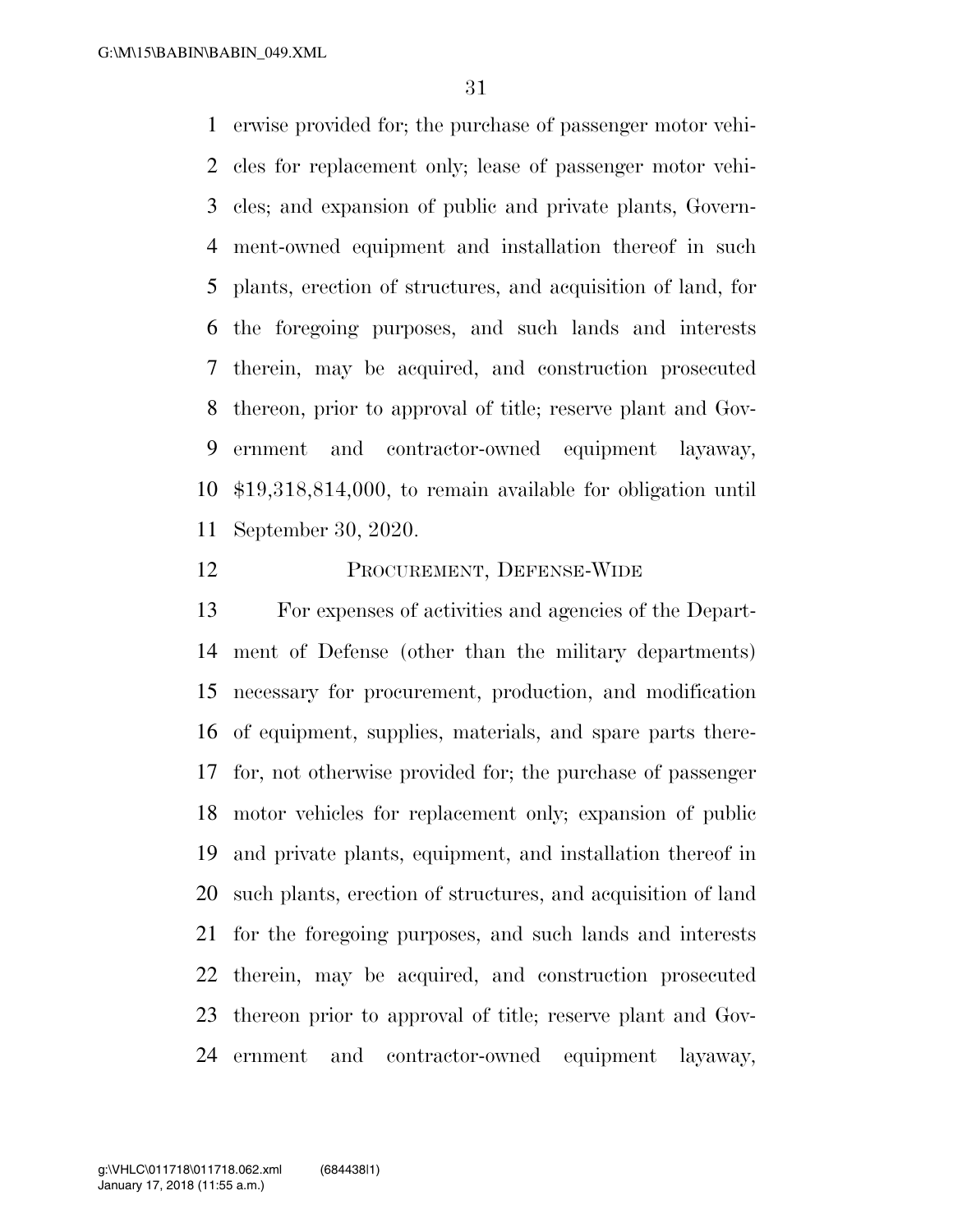\$5,239,239,000 (reduced by \$10,000,000), to remain available for obligation until September 30, 2020. DEFENSE PRODUCTION ACT PURCHASES For activities by the Department of Defense pursuant to sections 108, 301, 302, and 303 of the Defense Produc- tion Act of 1950 (50 U.S.C. 4518, 4531, 4532, and 4533), \$67,401,000, to remain available until expended. PROCUREMENT, NATIONAL DEFENSE RESTORATION FUND **(INCLUDING TRANSFER OF FUNDS)**  In addition to amounts provided elsewhere in this Act, there is appropriated \$12,622,931,000, for the ''Pro- curement, National Defense Restoration Fund'': *Provided,* That such funds provided under this heading shall only be available for programs, projects and activities necessary to implement the 2018 National Defense Strategy: *Pro-vided further,* That such funds shall not be available for

 transfer until 30 days after the Secretary has submitted, and the congressional defense committees have approved, the proposed allocation plan for the use of such funds to implement such strategy: *Provided further,* That such allo-

of such funds and a description of how such investments

cation plan shall include a detailed justification for the use

are necessary to implement the strategy: *Provided further,* 

That the Secretary of Defense may transfer these funds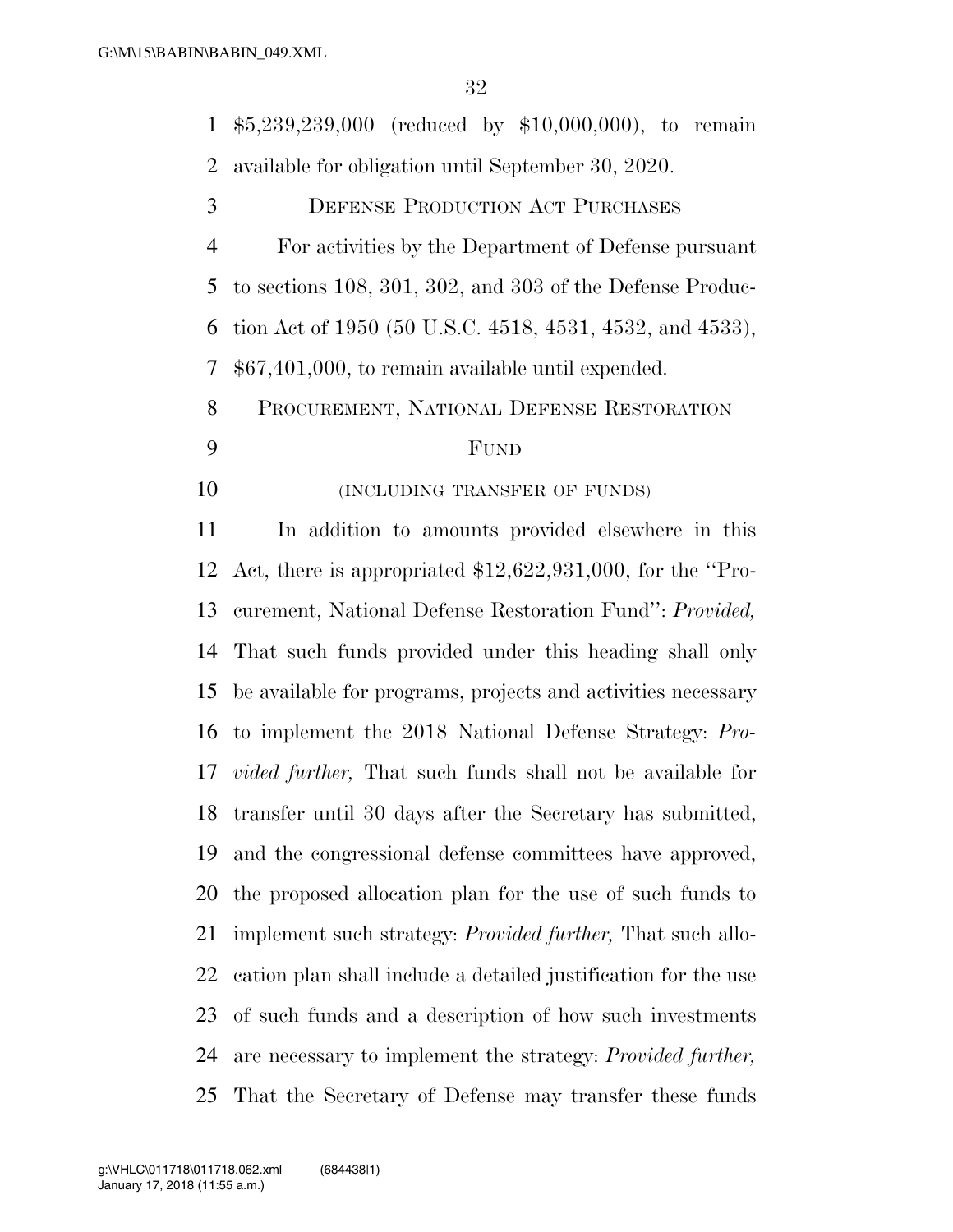only to procurement accounts: *Provided further*, That the funds transferred shall be merged with and shall be avail- able for the same purposes and for the same time period, as the appropriation to which transferred: *Provided fur- ther*, That none of the funds made available under this heading may be transferred to any program, project, or activity specifically limited or denied by this Act, except for missile defense requirements resulting from urgent or emergent operational needs: *Provided further*, That the transfer authority provided under this heading is in addi- tion to any other transfer authority available to the De- partment of Defense. TITLE IV RESEARCH, DEVELOPMENT, TEST AND EVALUATION RESEARCH, DEVELOPMENT, TEST AND EVALUATION,

ARMY

 For expenses necessary for basic and applied sci- entific research, development, test and evaluation, includ- ing maintenance, rehabilitation, lease, and operation of fa- cilities and equipment, \$9,674,222,000 (increased by \$6,000,000) (increased by \$4,000,000) (increased by \$12,000,000) (increased by \$5,000,000), to remain avail-able for obligation until September 30, 2019.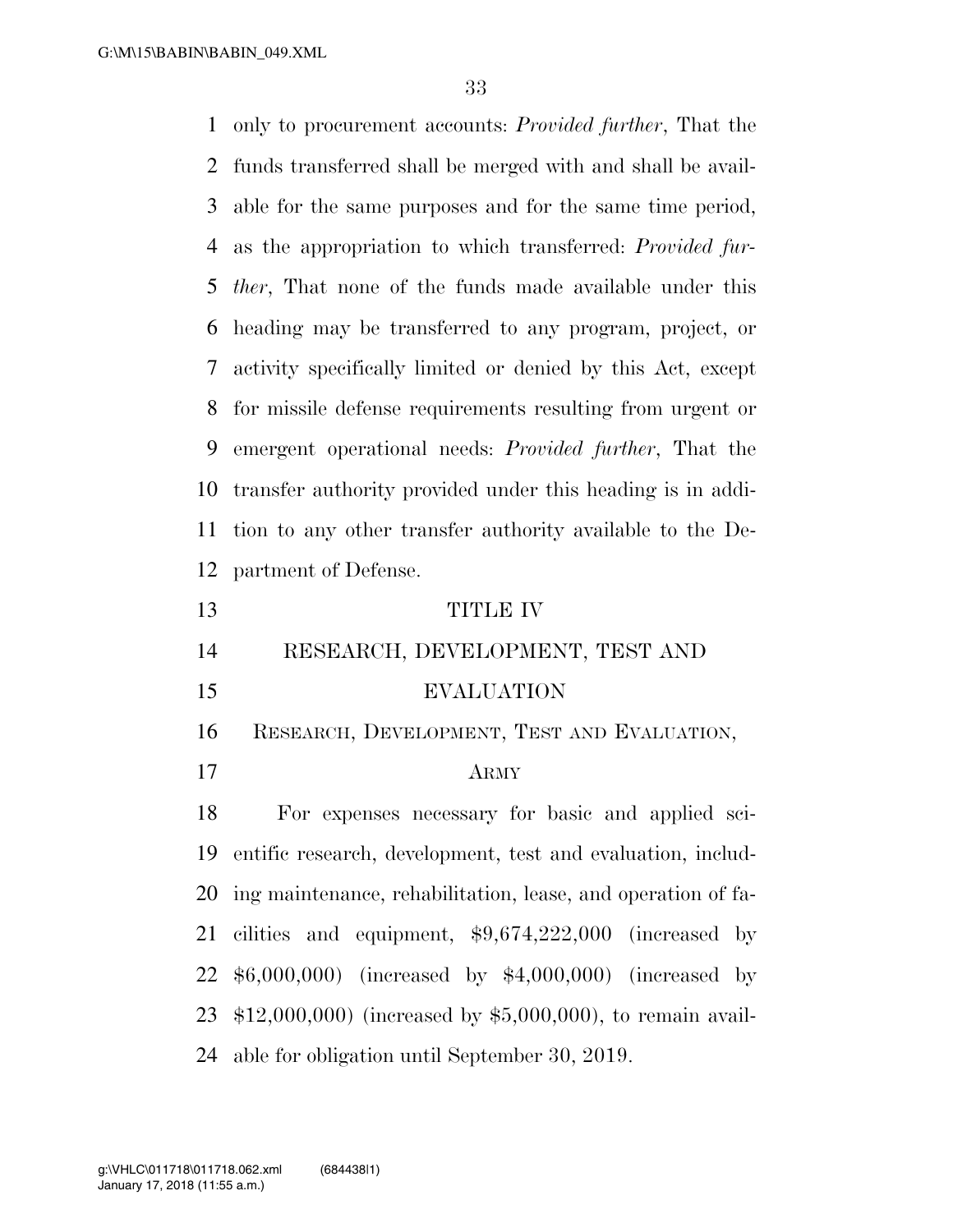RESEARCH, DEVELOPMENT, TEST AND EVALUATION,

# NAVY

 For expenses necessary for basic and applied sci- entific research, development, test and evaluation, includ- ing maintenance, rehabilitation, lease, and operation of fa- cilities and equipment, \$17,196,521,000 (increased by \$598,000) (increased by \$20,000,000) (reduced by \$2,500,000) (increased by \$24,000,000), to remain avail- able for obligation until September 30, 2019: *Provided*, That funds appropriated in this paragraph which are available for the V–22 may be used to meet unique oper-ational requirements of the Special Operations Forces.

RESEARCH, DEVELOPMENT, TEST AND EVALUATION,

### AIR FORCE

 For expenses necessary for basic and applied sci- entific research, development, test and evaluation, includ- ing maintenance, rehabilitation, lease, and operation of fa- cilities and equipment, \$33,874,980,000 (increased by \$5,000,000) (increased by \$6,000,000) (increased by \$10,000,000) (reduced by \$30,000,000) (increased by \$30,000,000), to remain available for obligation until Sep-tember 30, 2019.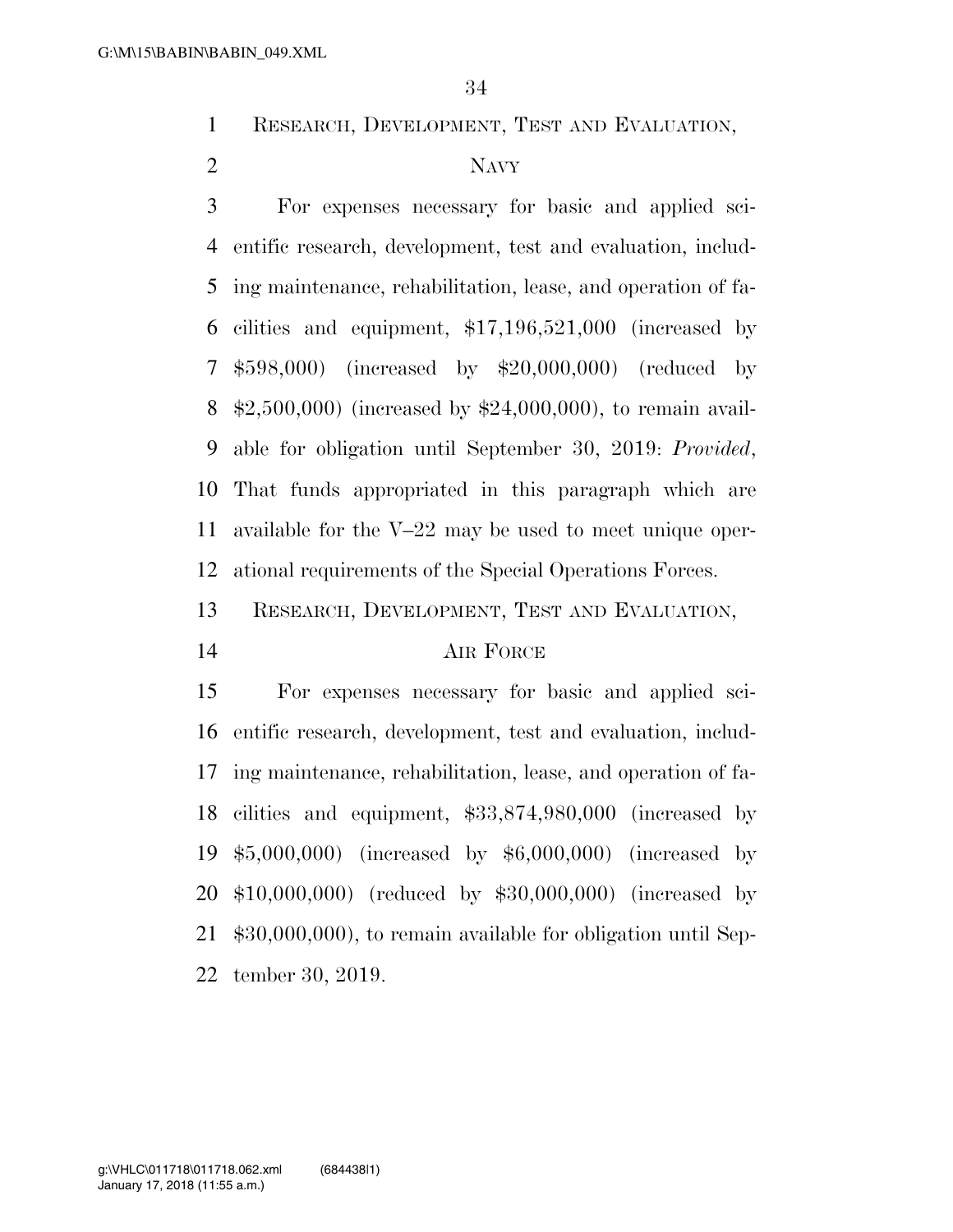| IN\BABIN_049.XML |                                                                    |
|------------------|--------------------------------------------------------------------|
|                  | 35                                                                 |
| $\mathbf{1}$     | RESEARCH, DEVELOPMENT, TEST AND EVALUATION,                        |
| $\overline{2}$   | DEFENSE-WIDE                                                       |
| 3                | (INCLUDING TRANSFER OF FUNDS)                                      |
| $\overline{4}$   | For expenses of activities and agencies of the Depart-             |
| 5                | ment of Defense (other than the military departments),             |
| 6                | necessary for basic and applied scientific research, devel-        |
| 7                | opment, test and evaluation; advanced research projects            |
| 8                | as may be designated and determined by the Secretary               |
| 9                | of Defense, pursuant to law; maintenance, rehabilitation,          |
| 10               | lease, and operation of facilities and equipment,                  |
| 11               | $$20,698,353,000$ (reduced by \$16,000,000) (reduced by            |
| 12               | $$12,000,000$ (reduced by $$2,500,000$ ) (reduced by               |
| 13               | \$12,500,000) (increased by \$20,000,000) (reduced by              |
| 14               | $$20,000,000$ (reduced by $$4,135,000$ ) (increased<br>$_{\rm by}$ |
| 15               | $$4,135,000$ (reduced by $$27,500,000$ ) (increased by             |
| 16               | $$10,000,000$ , to remain available for obligation until Sep-      |
| 17               | tember 30, 2019: <i>Provided</i> , That, of the funds made avail-  |
| 18               | able in this paragraph, $$250,000,000$ for the Defense             |

 Rapid Innovation Program shall only be available for ex- penses, not otherwise provided for, to include program management and oversight, to conduct research, develop- ment, test and evaluation to include proof of concept dem- onstration; engineering, testing, and validation; and tran- sition to full-scale production: *Provided further*, That the Secretary of Defense may transfer funds provided herein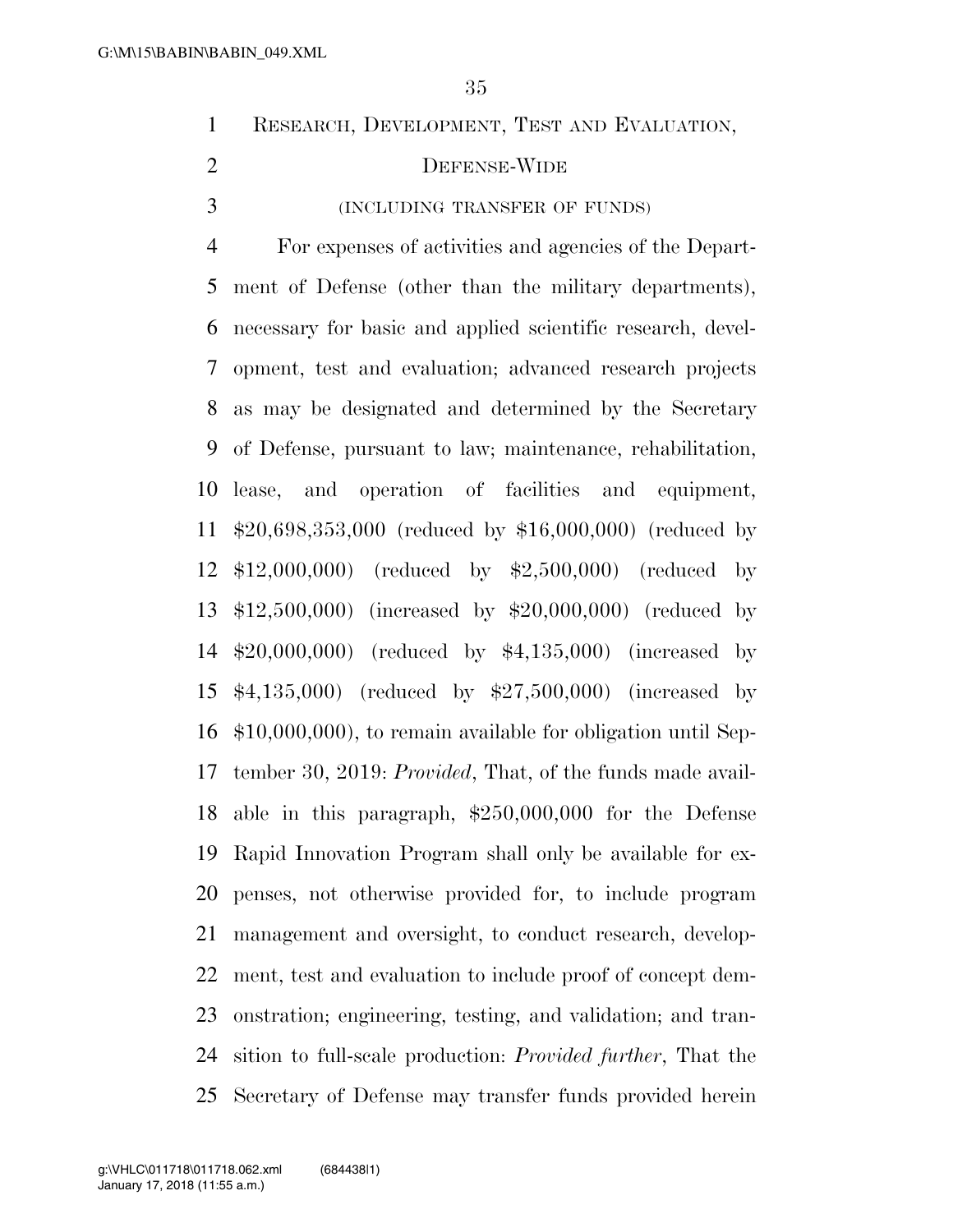G:\M\15\BABIN\BABIN\_049.XML

 for the Defense Rapid Innovation Program to appropria- tions for research, development, test and evaluation to ac- complish the purpose provided herein: *Provided further*, That this transfer authority is in addition to any other transfer authority available to the Department of Defense: *Provided further*, That the Secretary of Defense shall, not fewer than 30 days prior to making transfers from this appropriation, notify the congressional defense committees in writing of the details of any such transfer.

OPERATIONAL TEST AND EVALUATION, DEFENSE

 For expenses, not otherwise provided for, necessary for the independent activities of the Director, Operational Test and Evaluation, in the direction and supervision of operational test and evaluation, including initial oper- ational test and evaluation which is conducted prior to, and in support of, production decisions; joint operational testing and evaluation; and administrative expenses in connection therewith, \$210,900,000, to remain available for obligation until September 30, 2019.

RESEARCH, DEVELOPMENT, TEST AND EVALUATION,

NATIONAL DEFENSE RESTORATION FUND

**(INCLUDING TRANSFER OF FUNDS)** 

 In addition to amounts provided elsewhere in this Act, there is appropriated \$1,000,000,000, for the ''Re-search, Development, Test and Evaluation, National De-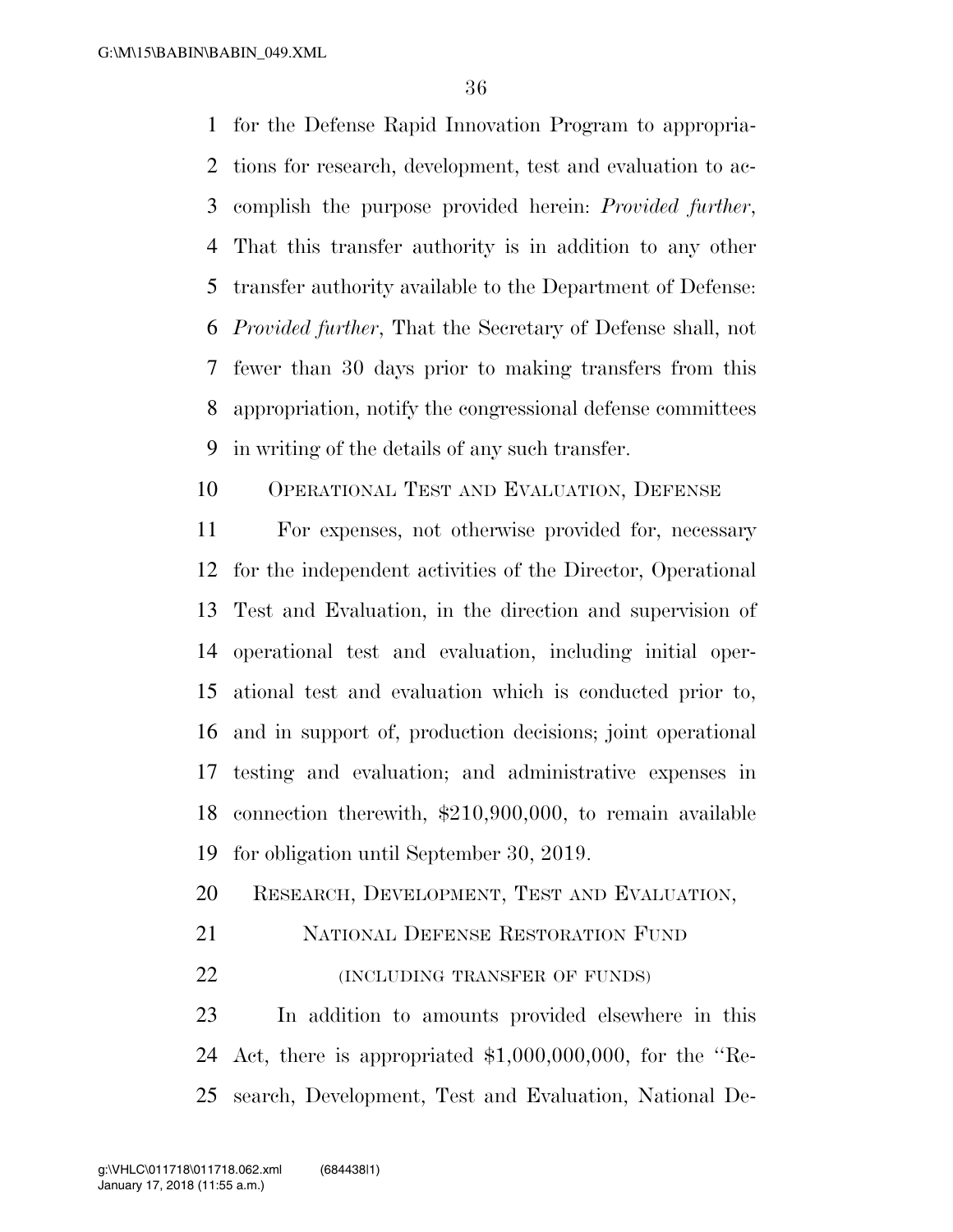fense Restoration Fund'': *Provided,* That such funds pro- vided under this heading shall only be available for pro- grams, projects and activities necessary to implement the 2018 National Defense Strategy: *Provided further,* That such funds shall not be available for transfer until 30 days after the Secretary has submitted, and the congressional defense committees have approved, the proposed allocation plan for the use of such funds to implement such strategy: *Provided further,* That such allocation plan shall include a detailed justification for the use of such funds and a description of how such investments are necessary to im- plement the strategy: *Provided further,* That the Secretary of Defense may transfer these funds only to research, de- velopment, test and evaluation accounts: *Provided further*, That the funds transferred shall be merged with and shall be available for the same purposes and for the same time period, as the appropriation to which transferred: *Pro- vided further*, That none of the funds made available under this heading may be transferred to any program, project, or activity specifically limited or denied by this Act, except for missile defense requirements resulting from urgent or emergent operational needs: *Provided further*, That the transfer authority provided under this heading is in addi- tion to any other transfer authority available to the De-partment of Defense.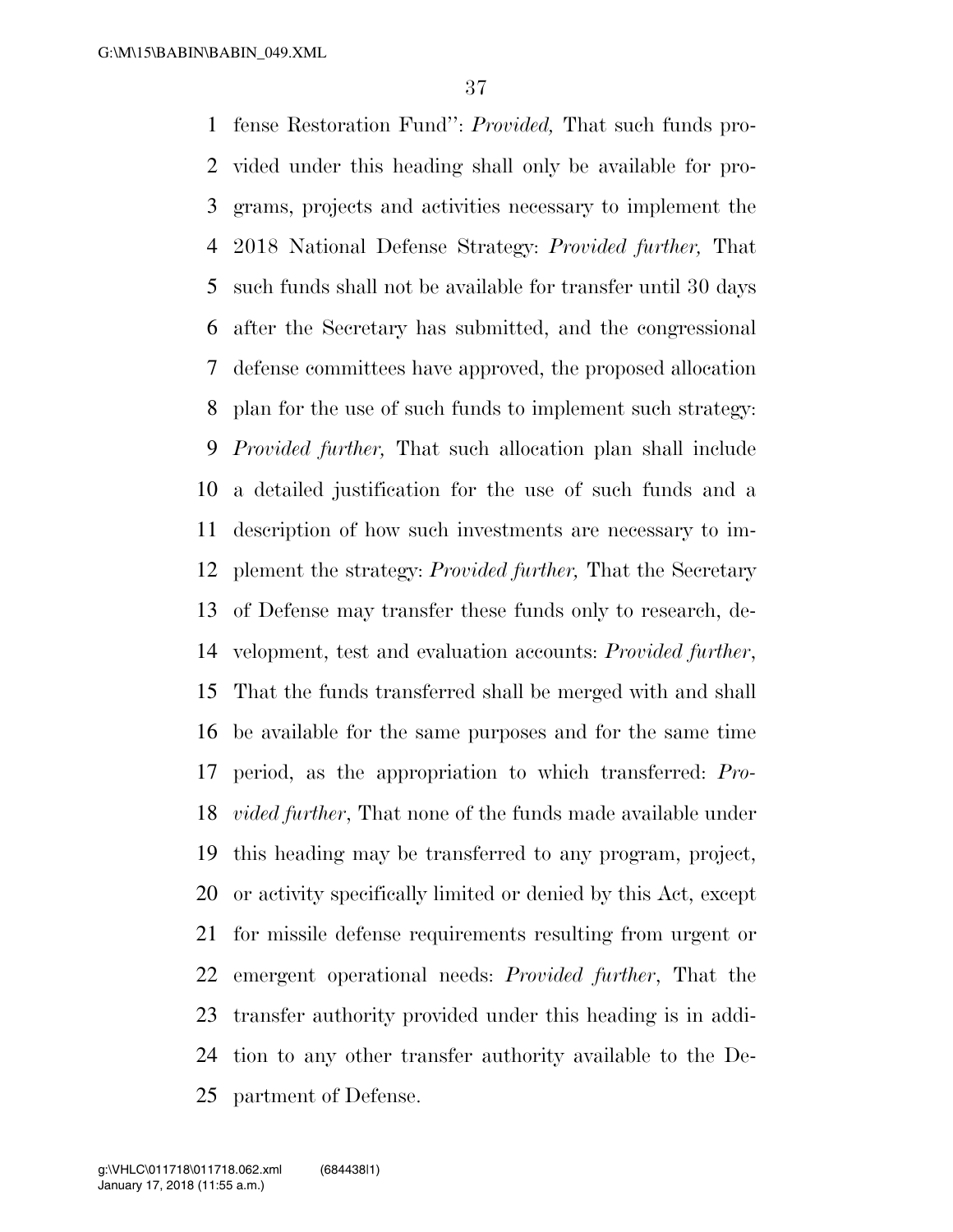1 TITLE V REVOLVING AND MANAGEMENT FUNDS DEFENSE WORKING CAPITAL FUNDS For the Defense Working Capital Funds, \$1,586,596,000. TITLE VI OTHER DEPARTMENT OF DEFENSE PROGRAMS 8 DEFENSE HEALTH PROGRAM For expenses, not otherwise provided for, for medical and health care programs of the Department of Defense as authorized by law, \$33,931,566,000 (increased by \$7,000,000) (increased by \$1,000,000) (increased by \$10,000,000) (increased by \$2,000,000) (increased by \$2,000,000) (increased by \$10,000,000) (increased by \$5,000,000) (increased by \$10,000,000); of which \$31,735,923,000 (increased by \$2,000,000) (increased by \$5,000,000) shall be for operation and maintenance, of which not to exceed one percent shall remain available for obligation until September 30, 2019, and of which up to \$15,349,700,000 may be available for contracts entered into under the TRICARE program; of which \$895,328,000, to remain available for obligation until Sep- tember 30, 2020, shall be for procurement; and of which \$1,300,315,000 (increased by \$7,000,000) (increased by \$1,000,000) (increased by \$10,000,000) (increased by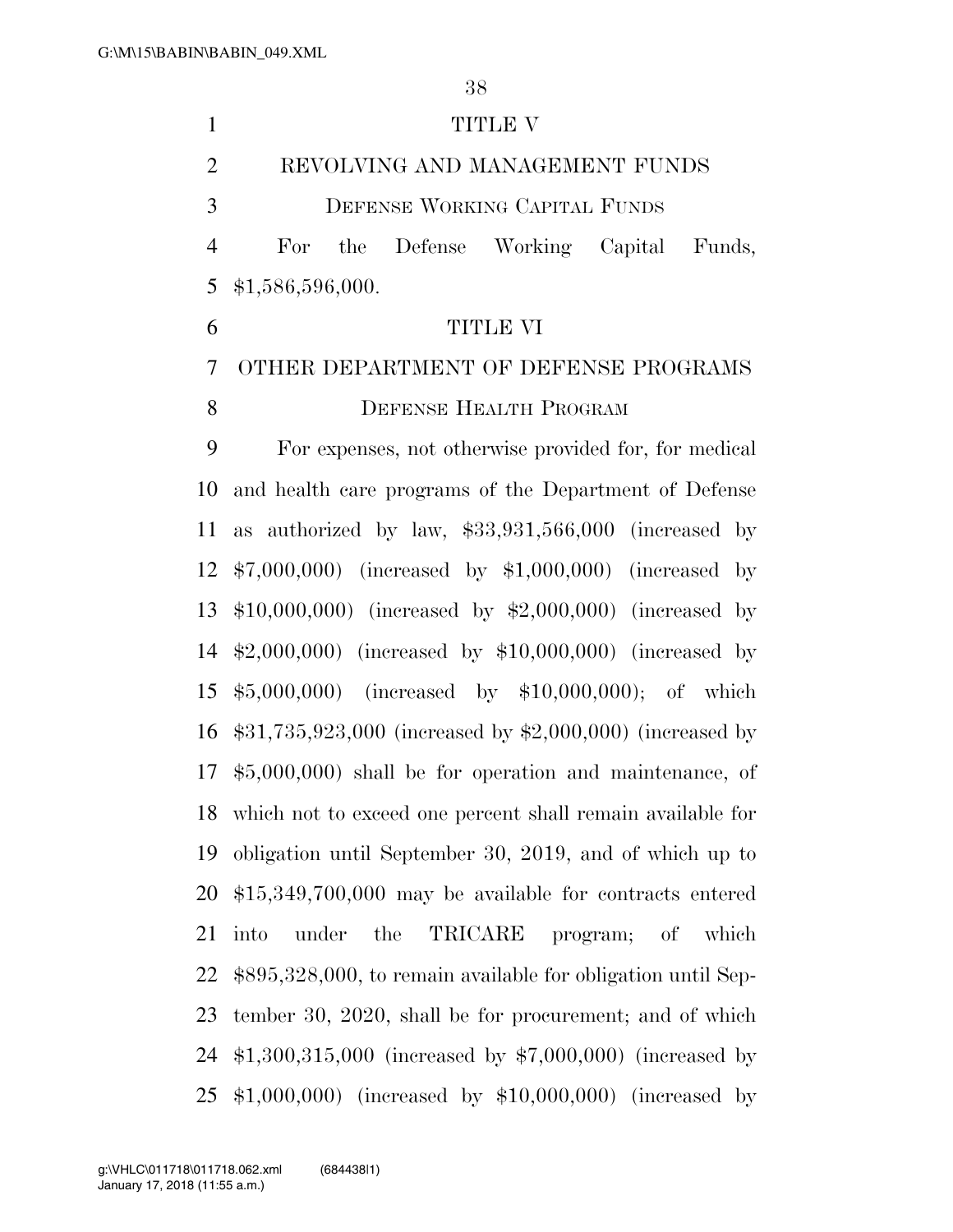\$2,000,000) (increased by \$10,000,000) (increased by \$10,000,000), to remain available for obligation until Sep- tember 30, 2019, shall be for research, development, test and evaluation: *Provided*, That, notwithstanding any other provision of law, of the amount made available under this heading for research, development, test and evaluation, not less than \$8,000,000 shall be available for HIV pre- vention educational activities undertaken in connection with United States military training, exercises, and hu- manitarian assistance activities conducted primarily in Af- rican nations: *Provided further*, That of the funds provided under this heading for research, development, test and evaluation, not less than \$627,100,000 shall be made available to the United States Army Medical Research and Materiel Command to carry out the congressionally di-rected medical research programs.

CHEMICAL AGENTS AND MUNITIONS DESTRUCTION,

# 18 DEFENSE

 For expenses, not otherwise provided for, necessary for the destruction of the United States stockpile of lethal chemical agents and munitions in accordance with the pro- visions of section 1412 of the Department of Defense Au- thorization Act, 1986 (50 U.S.C. 1521), and for the de- struction of other chemical warfare materials that are not in the chemical weapon stockpile, \$961,732,000, of which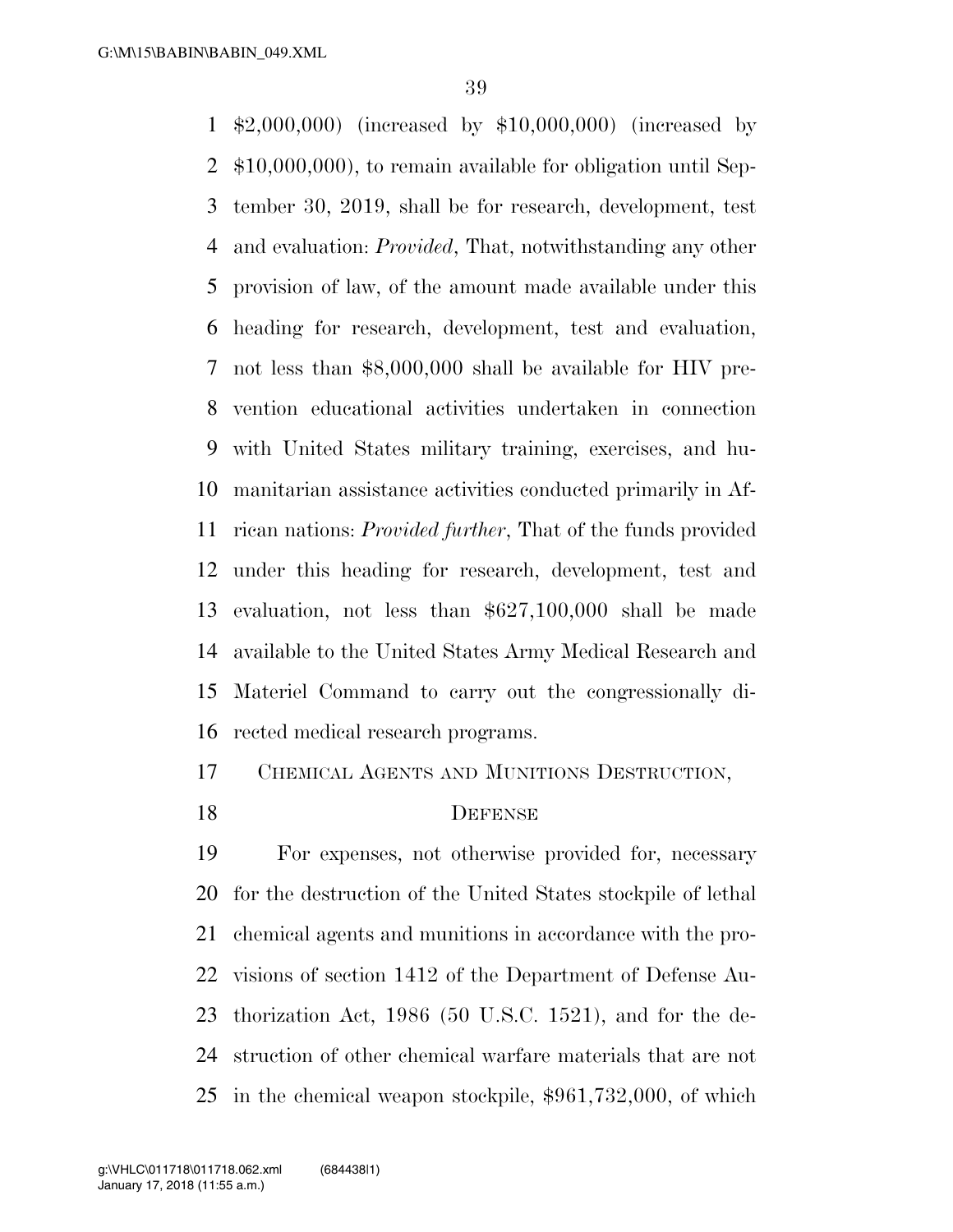\$104,237,000 shall be for operation and maintenance, of which no less than \$49,401,000 shall be for the Chemical Stockpile Emergency Preparedness Program, consisting of \$21,045,000 for activities on military installations and \$28,356,000, to remain available until September 30, 2019, to assist State and local governments; \$18,081,000 shall be for procurement, to remain available until Sep- tember 30, 2020, of which \$18,081,000 shall be for the Chemical Stockpile Emergency Preparedness Program to assist State and local governments; and \$839,414,000, to remain available until September 30, 2019, shall be for research, development, test and evaluation, of which \$750,700,000 shall only be for the Assembled Chemical Weapons Alternatives program.

- DRUG INTERDICTION AND COUNTER-DRUG ACTIVITIES,
- 

### DEFENSE

(INCLUDING TRANSFER OF FUNDS)

 For drug interdiction and counter-drug activities of the Department of Defense, for transfer to appropriations available to the Department of Defense for military per- sonnel of the reserve components serving under the provi- sions of title 10 and title 32, United States Code; for oper- ation and maintenance; for procurement; and for research, development, test and evaluation, \$854,814,000, of which \$532,648,000 shall be for counter-narcotics support;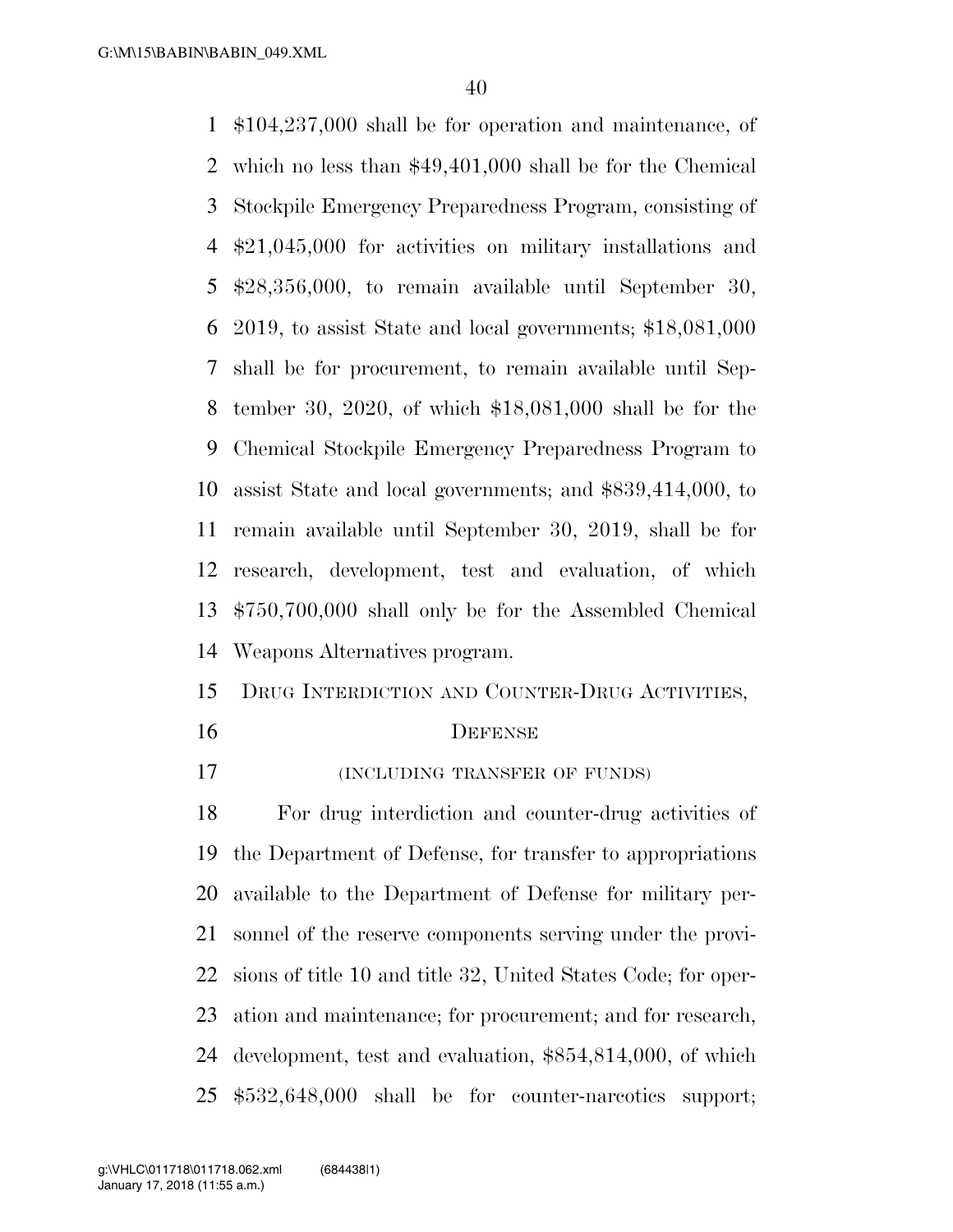\$120,813,000 shall be for the drug demand reduction pro- gram; and \$201,353,000 shall be for the National Guard counter-drug program: *Provided*, That the funds appro- priated under this heading shall be available for obligation for the same time period and for the same purpose as the appropriation to which transferred: *Provided further*, That upon a determination that all or part of the funds trans- ferred from this appropriation are not necessary for the purposes provided herein, such amounts may be trans- ferred back to this appropriation: *Provided further*, That the transfer authority provided under this heading is in addition to any other transfer authority contained else-where in this Act.

14 OFFICE OF THE INSPECTOR GENERAL

 For expenses and activities of the Office of the In- spector General in carrying out the provisions of the In- spector General Act of 1978, as amended, \$336,887,000, of which \$334,087,000 shall be for operation and mainte- nance, of which not to exceed \$700,000 is available for emergencies and extraordinary expenses to be expended on the approval or authority of the Inspector General, and payments may be made on the Inspector General's certifi- cate of necessity for confidential military purposes; and of which \$2,800,000, to remain available until September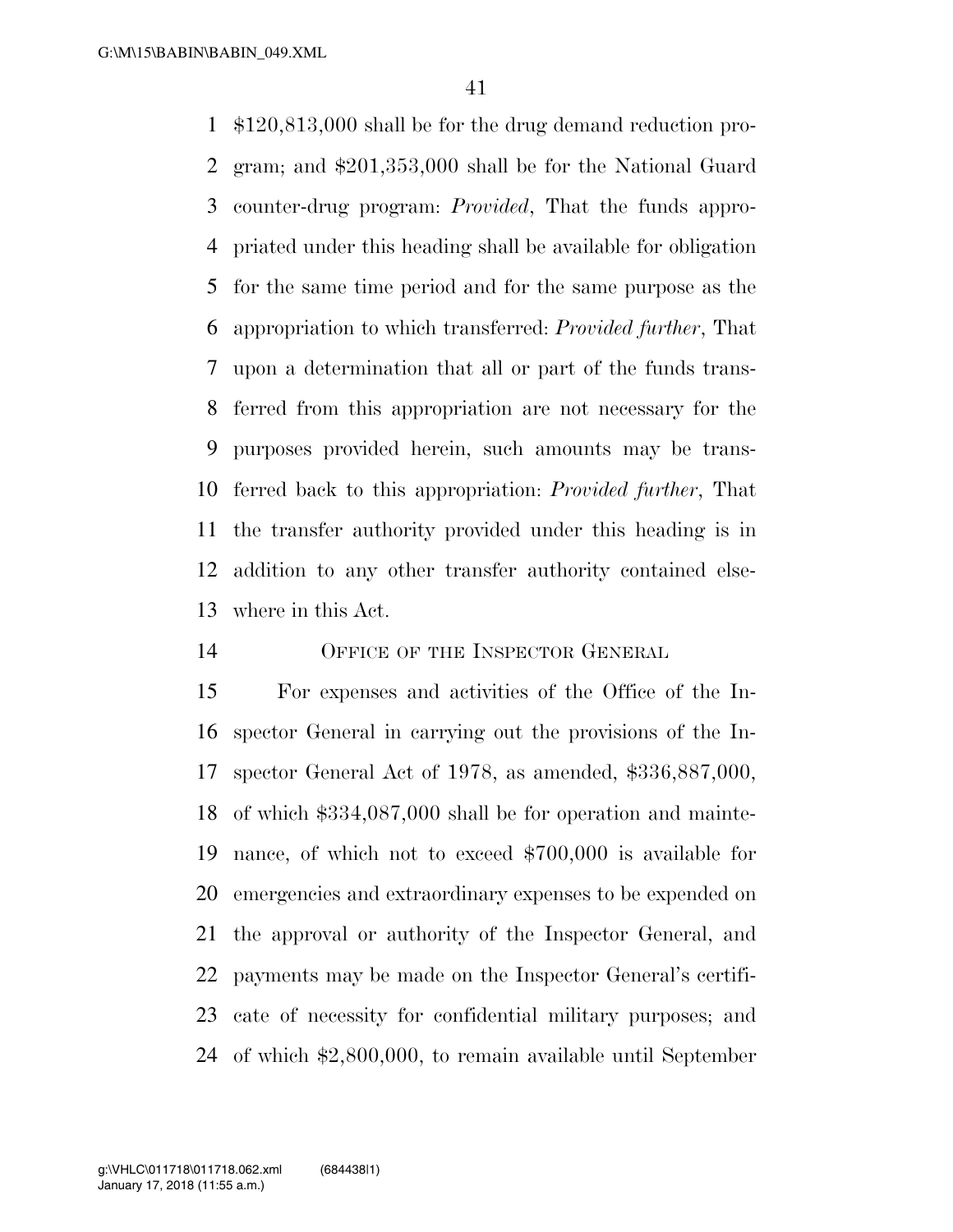30, 2019, shall be for research, development, test and eval-uation.

| 3              | TITLE VII                                                           |
|----------------|---------------------------------------------------------------------|
| $\overline{4}$ | RELATED AGENCIES                                                    |
| 5              | CENTRAL INTELLIGENCE AGENCY RETIREMENT AND                          |
| 6              | <b>DISABILITY SYSTEM FUND</b>                                       |
| 7              | For payment to the Central Intelligence Agency Re-                  |
| 8              | tirement and Disability System Fund, to maintain the                |
| 9              | proper funding level for continuing the operation of the            |
| 10             | Central Intelligence Agency Retirement and Disability               |
| 11             | System, \$514,000,000.                                              |
| 12             | INTELLIGENCE COMMUNITY MANAGEMENT ACCOUNT                           |
| 13             | For necessary expenses of the Intelligence Commu-                   |
| 14             | nity Management Account, \$522,100,000.                             |
| 15             | <b>TITLE VIII</b>                                                   |
| 16             | <b>GENERAL PROVISIONS</b>                                           |
| 17             | SEC. 8001. No part of any appropriation contained                   |
| 18             | in this Act shall be used for publicity or propaganda pur-          |
| 19             | poses not authorized by the Congress.                               |
| 20             | SEC. 8002. During the current fiscal year, provisions               |
| 21             | of law prohibiting the payment of compensation to, or em-           |
| 22             | ployment of, any person not a citizen of the United States          |
| 23             | shall not apply to personnel of the Department of Defense:          |
| 24             | <i>Provided</i> , That salary increases granted to direct and indi- |
| 25             | rect hire foreign national employees of the Department of           |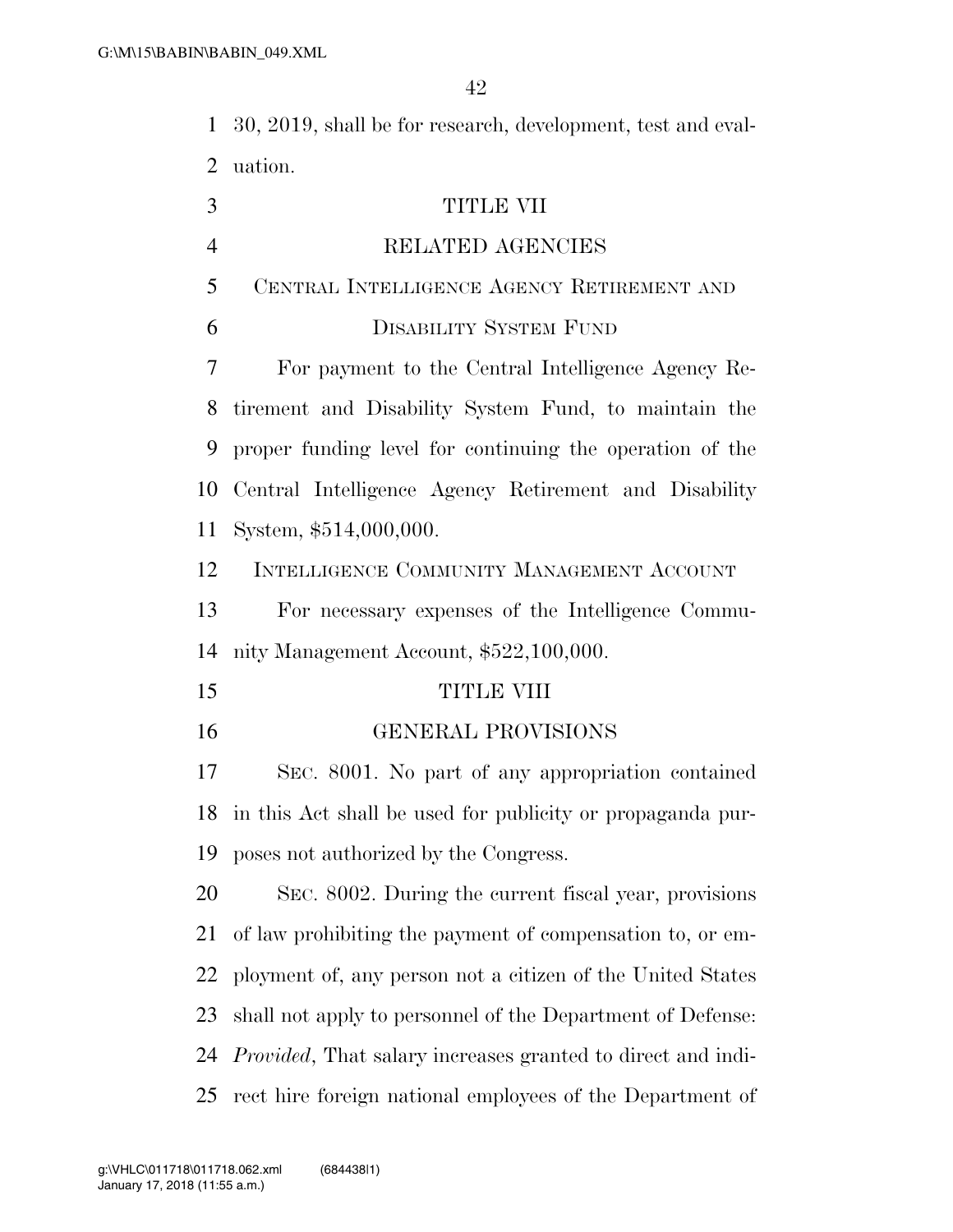Defense funded by this Act shall not be at a rate in excess of the percentage increase authorized by law for civilian employees of the Department of Defense whose pay is computed under the provisions of section 5332 of title 5, United States Code, or at a rate in excess of the percent- age increase provided by the appropriate host nation to its own employees, whichever is higher: *Provided further*, That this section shall not apply to Department of De- fense foreign service national employees serving at United States diplomatic missions whose pay is set by the Depart- ment of State under the Foreign Service Act of 1980: *Pro- vided further*, That the limitations of this provision shall not apply to foreign national employees of the Department of Defense in the Republic of Turkey.

 SEC. 8003. No part of any appropriation contained in this Act shall remain available for obligation beyond the current fiscal year, unless expressly so provided herein. SEC. 8004. No more than 20 percent of the appro- priations in this Act which are limited for obligation dur- ing the current fiscal year shall be obligated during the last 2 months of the fiscal year: *Provided*, That this sec- tion shall not apply to obligations for support of active duty training of reserve components or summer camp training of the Reserve Officers' Training Corps.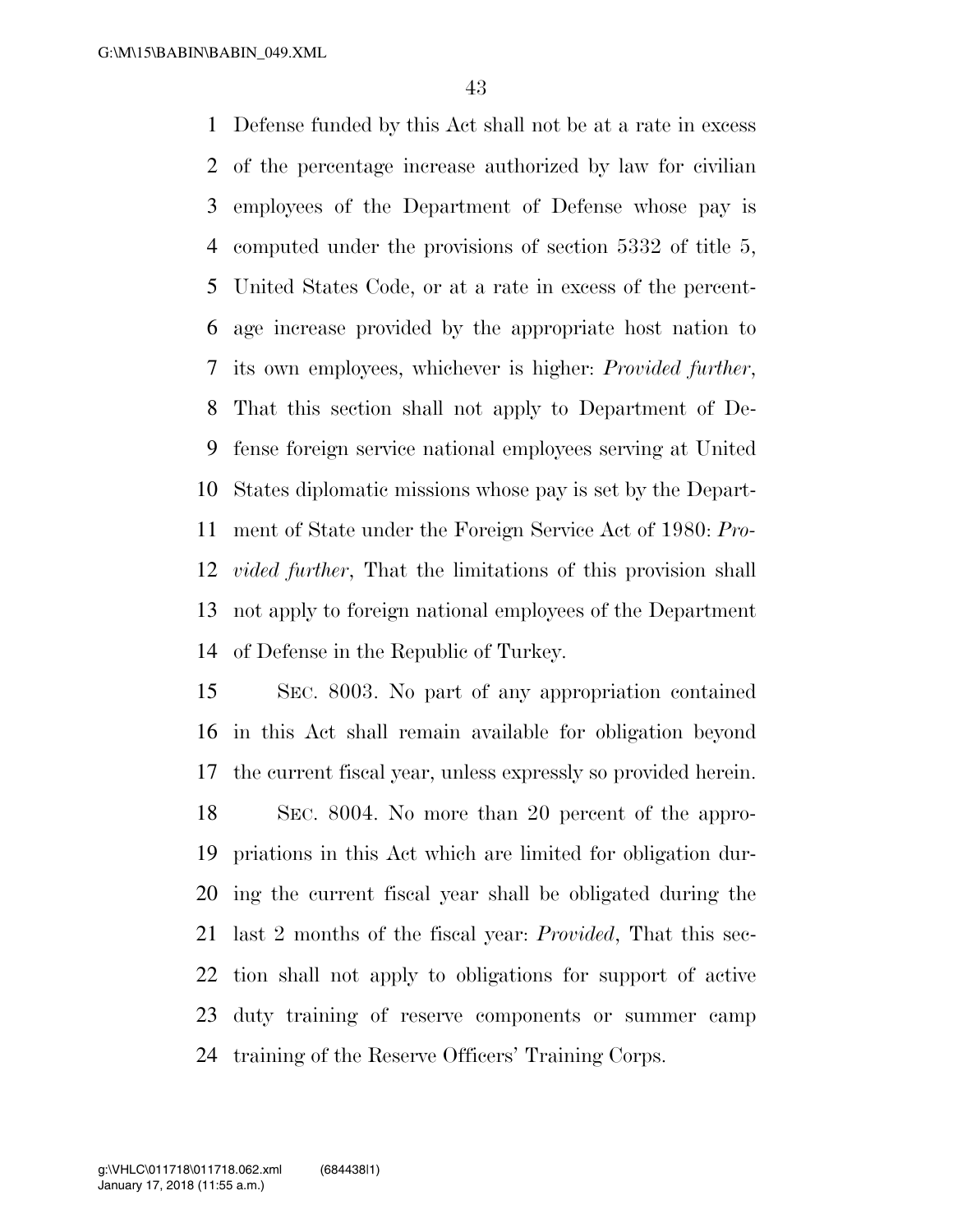## (TRANSFER OF FUNDS)

 SEC. 8005. Upon determination by the Secretary of Defense that such action is necessary in the national inter- est, he may, with the approval of the Office of Manage- ment and Budget, transfer not to exceed \$4,500,000,000 of working capital funds of the Department of Defense or funds made available in this Act to the Department of Defense for military functions (except military con- struction) between such appropriations or funds or any subdivision thereof, to be merged with and to be available for the same purposes, and for the same time period, as the appropriation or fund to which transferred: *Provided*, That such authority to transfer may not be used unless for higher priority items, based on unforeseen military re- quirements, than those for which originally appropriated and in no case where the item for which funds are re- quested has been denied by the Congress: *Provided further*, That the Secretary of Defense shall notify the Congress promptly of all transfers made pursuant to this authority or any other authority in this Act: *Provided further*, That no part of the funds in this Act shall be available to pre- pare or present a request to the Committees on Appropria- tions for reprogramming of funds, unless for higher pri- ority items, based on unforeseen military requirements, than those for which originally appropriated and in no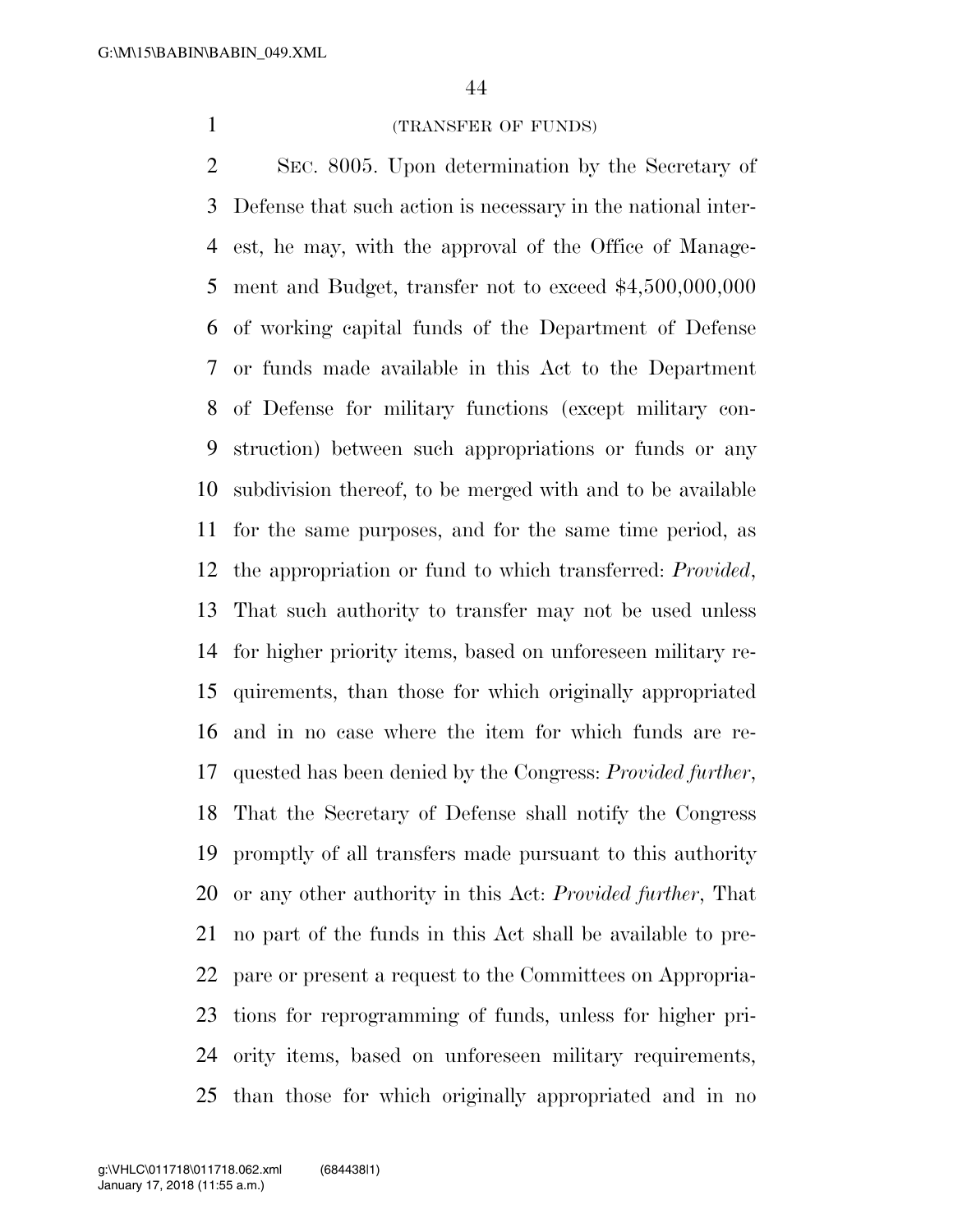case where the item for which reprogramming is requested has been denied by the Congress: *Provided further*, That a request for multiple reprogrammings of funds using au- thority provided in this section shall be made prior to June 30, 2017: *Provided further*, That transfers among military personnel appropriations shall not be taken into account for purposes of the limitation on the amount of funds that may be transferred under this section.

 SEC. 8006. (a) With regard to the list of specific pro- grams, projects, and activities (and the dollar amounts and adjustments to budget activities corresponding to such programs, projects, and activities) contained in the tables titled Explanation of Project Level Adjustments in the explanatory statement regarding this Act, the obliga- tion and expenditure of amounts appropriated or other- wise made available in this Act for those programs, projects, and activities for which the amounts appro- priated exceed the amounts requested are hereby required by law to be carried out in the manner provided by such tables to the same extent as if the tables were included in the text of this Act.

 (b) Amounts specified in the referenced tables de- scribed in subsection (a) shall not be treated as subdivi- sions of appropriations for purposes of section 8005 of this Act: *Provided*, That section 8005 shall apply when trans-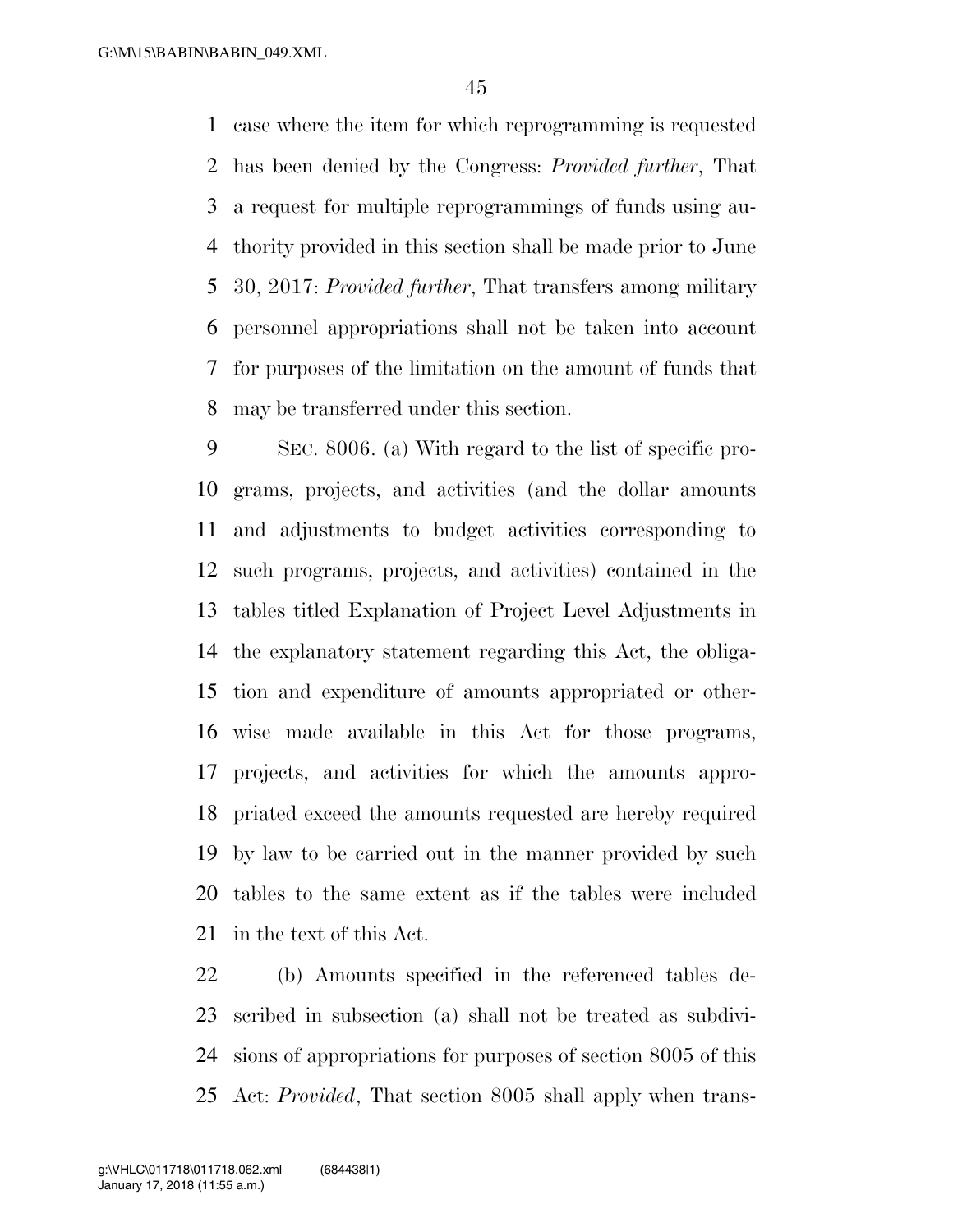fers of the amounts described in subsection (a) occur be-tween appropriation accounts.

 SEC. 8007. (a) Not later than 60 days after enact- ment of this Act, the Department of Defense shall submit a report to the congressional defense committees to estab- lish the baseline for application of reprogramming and transfer authorities for fiscal year 2018: *Provided*, That the report shall include—

 (1) a table for each appropriation with a sepa- rate column to display the President's budget re- quest, adjustments made by Congress, adjustments due to enacted rescissions, if appropriate, and the fiscal year enacted level;

 (2) a delineation in the table for each appro- priation both by budget activity and program, project, and activity as detailed in the Budget Ap-pendix; and

 (3) an identification of items of special congres-sional interest.

 (b) Notwithstanding section 8005 of this Act, none of the funds provided in this Act shall be available for reprogramming or transfer until the report identified in subsection (a) is submitted to the congressional defense committees, unless the Secretary of Defense certifies in writing to the congressional defense committees that such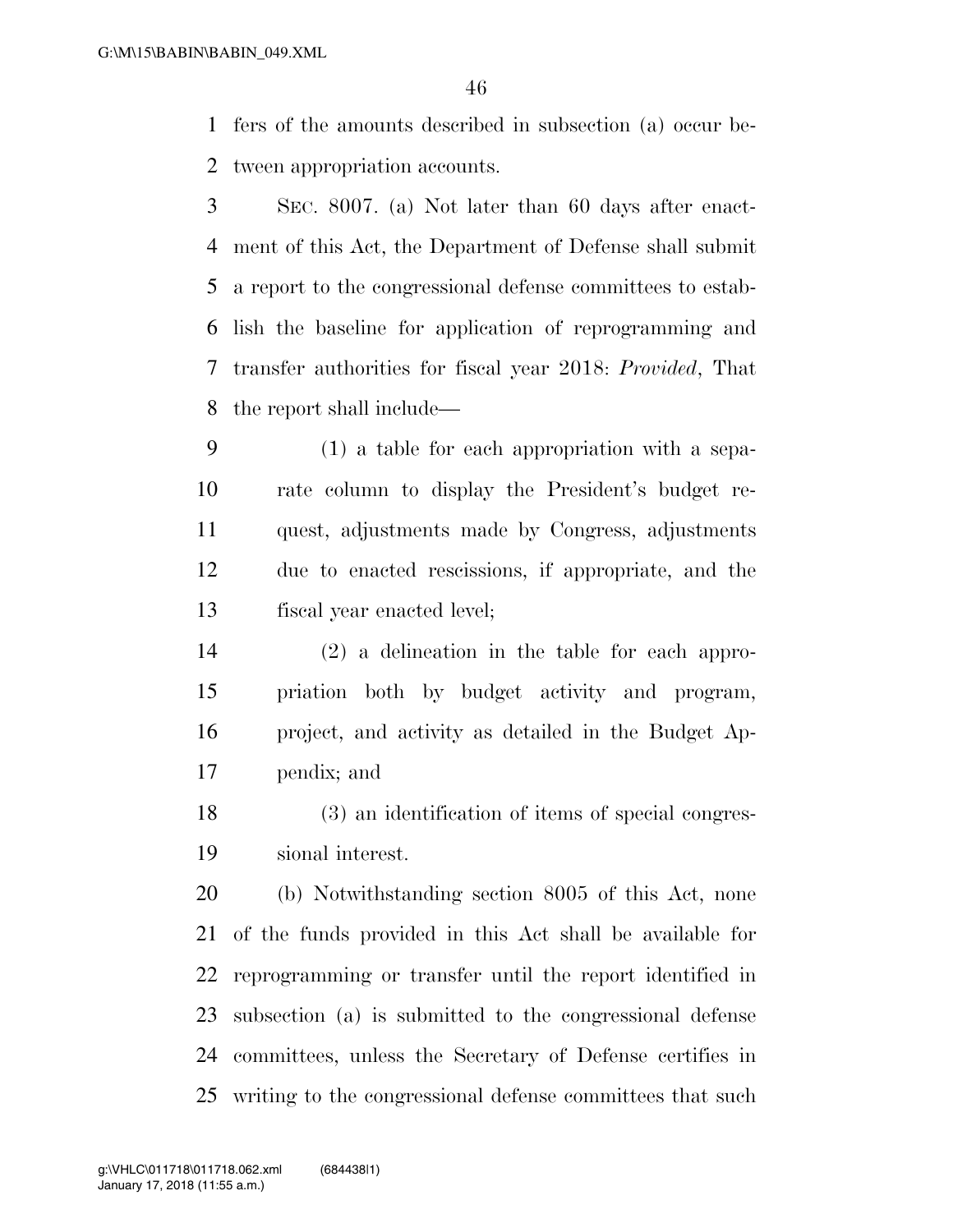reprogramming or transfer is necessary as an emergency requirement: *Provided*, That this subsection shall not apply to transfers from the following appropriations ac- counts: (1) ''Environmental Restoration, Army'';

(2) ''Environmental Restoration, Navy'' ;

(3) ''Environmental Restoration, Air Force'';

 (4) ''Environmental Restoration, Defense-Wide''

 (5) ''Environmental Restoration, Formerly Used Defense Sites''; and

 (6) ''Drug Interdiction and Counter-drug Ac-tivities, Defense''.

# (TRANSFER OF FUNDS)

 SEC. 8008. During the current fiscal year, cash bal- ances in working capital funds of the Department of De- fense established pursuant to section 2208 of title 10, United States Code, may be maintained in only such amounts as are necessary at any time for cash disburse- ments to be made from such funds: *Provided*, That trans- fers may be made between such funds: *Provided further*, That transfers may be made between working capital funds and the ''Foreign Currency Fluctuations, Defense'' appropriation and the ''Operation and Maintenance'' ap-propriation accounts in such amounts as may be deter-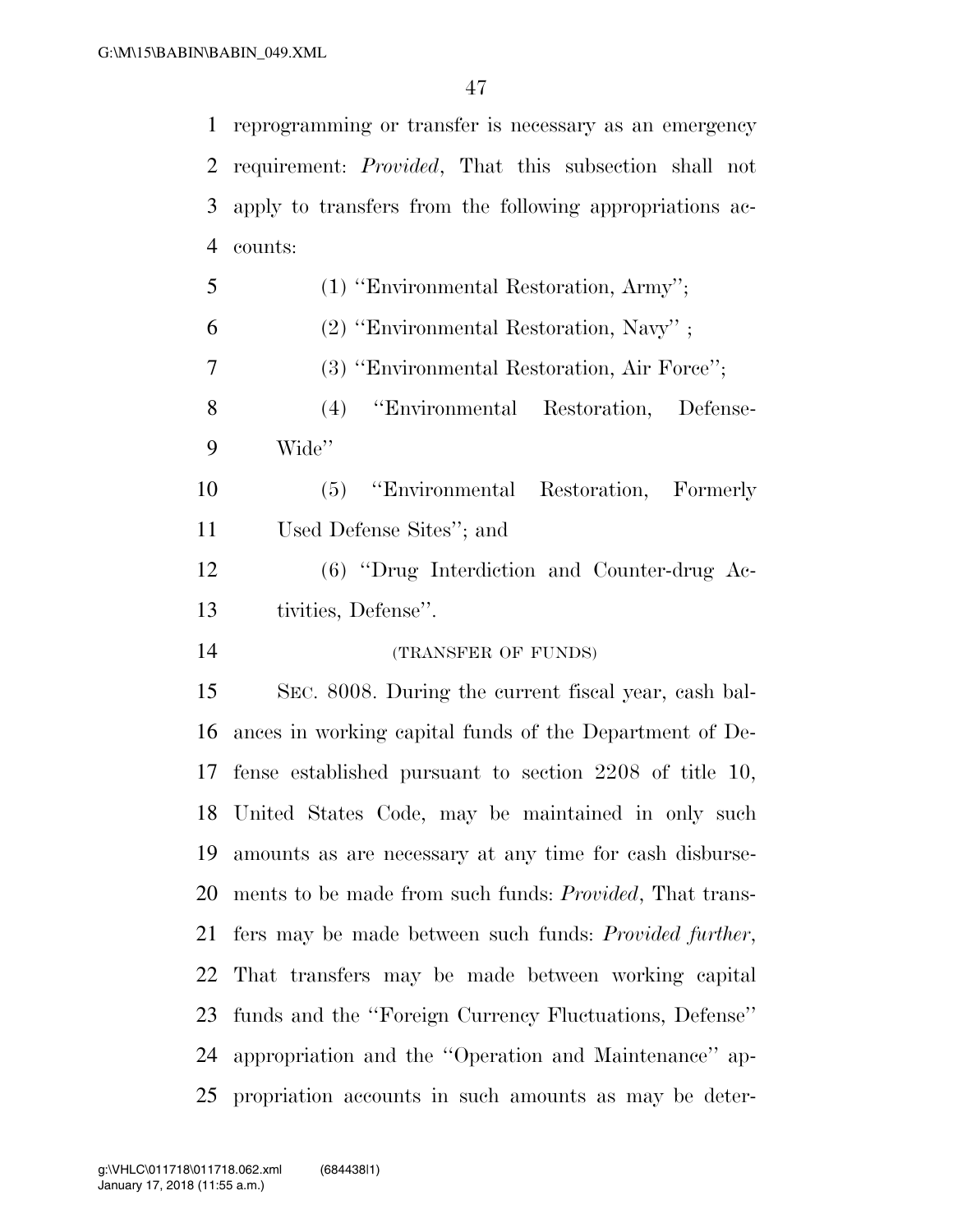mined by the Secretary of Defense, with the approval of the Office of Management and Budget, except that such transfers may not be made unless the Secretary of Defense has notified the Congress of the proposed transfer: *Pro- vided further*, That except in amounts equal to the amounts appropriated to working capital funds in this Act, no obligations may be made against a working capital fund to procure or increase the value of war reserve material inventory, unless the Secretary of Defense has notified the Congress prior to any such obligation.

 SEC. 8009. Funds appropriated by this Act may not be used to initiate a special access program without prior notification 30 calendar days in advance to the congres-sional defense committees.

 SEC. 8010. None of the funds provided in this Act shall be available to initiate: (1) a multiyear contract that employs economic order quantity procurement in excess of \$20,000,000 in any one year of the contract or that in- cludes an unfunded contingent liability in excess of \$20,000,000; or (2) a contract for advance procurement leading to a multiyear contract that employs economic order quantity procurement in excess of \$20,000,000 in any one year, unless the congressional defense committees have been notified at least 30 days in advance of the pro-posed contract award: *Provided*, That no part of any ap-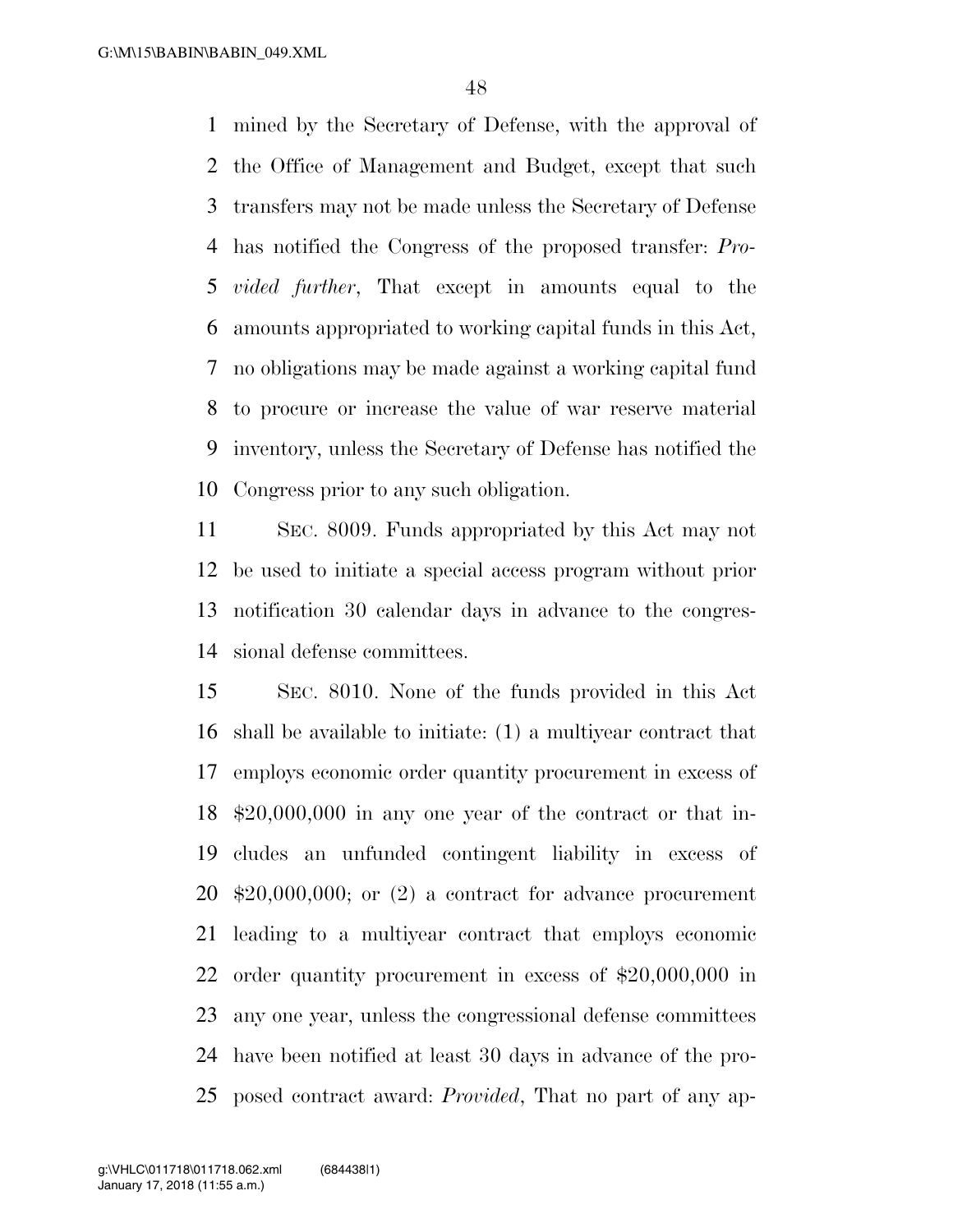propriation contained in this Act shall be available to ini- tiate a multiyear contract for which the economic order quantity advance procurement is not funded at least to the limits of the Government's liability: *Provided further*, That no part of any appropriation contained in this Act shall be available to initiate multiyear procurement con- tracts for any systems or component thereof if the value of the multiyear contract would exceed \$500,000,000 un- less specifically provided in this Act: *Provided further*, That no multiyear procurement contract can be termi- nated without 30-day prior notification to the congres- sional defense committees: *Provided further*, That the exe- cution of multiyear authority shall require the use of a present value analysis to determine lowest cost compared to an annual procurement: *Provided further*, That none of the funds provided in this Act may be used for a multiyear contract executed after the date of the enactment of this Act unless in the case of any such contract—

 (1) the Secretary of Defense has submitted to Congress a budget request for full funding of units to be procured through the contract and, in the case of a contract for procurement of aircraft, that in- cludes, for any aircraft unit to be procured through the contract for which procurement funds are re-quested in that budget request for production be-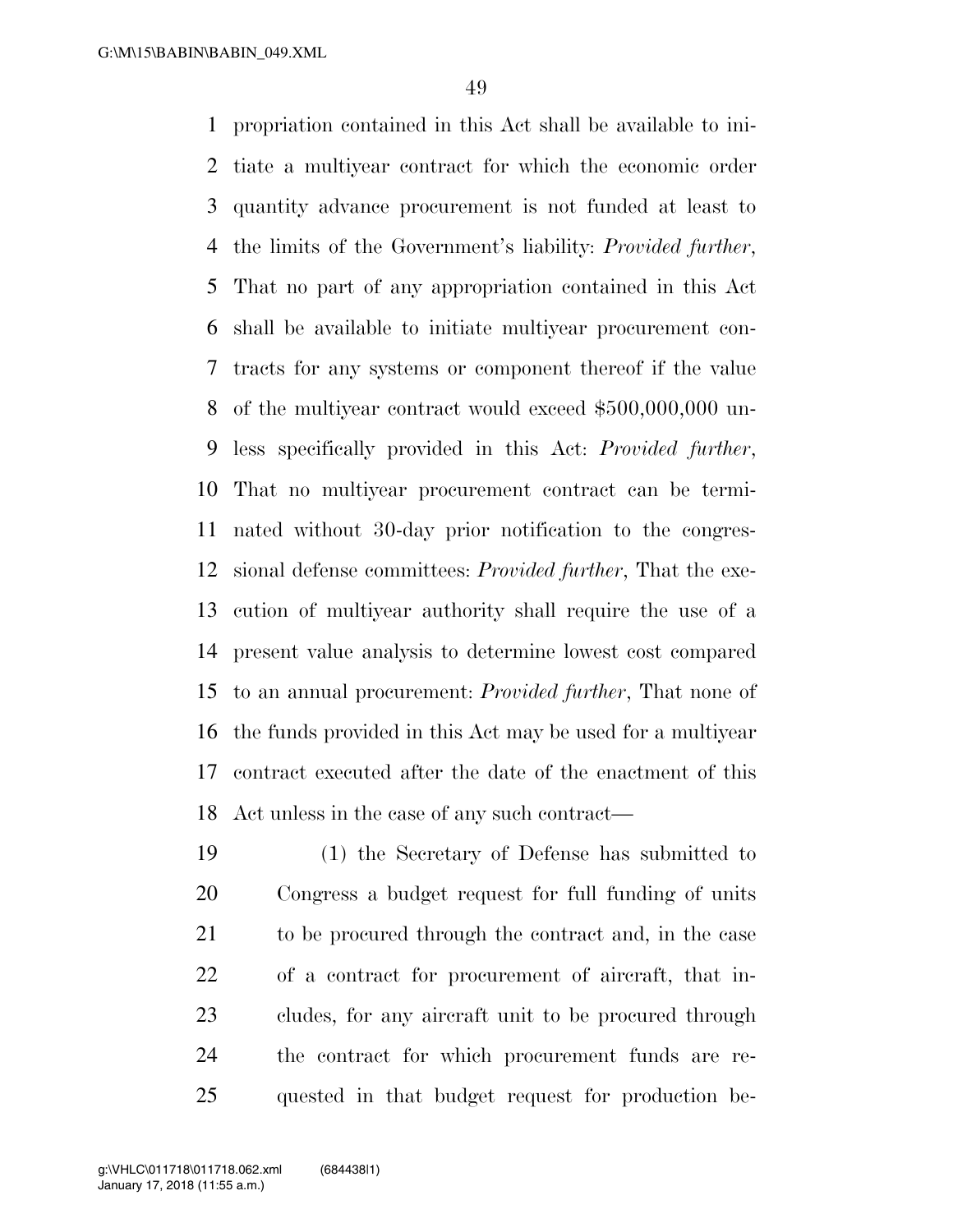| $\mathbf{1}$   | yond advance procurement activities in the fiscal         |
|----------------|-----------------------------------------------------------|
| $\overline{c}$ | year covered by the budget, full funding of procure-      |
| 3              | ment of such unit in that fiscal year;                    |
| $\overline{4}$ | (2) cancellation provisions in the contract do            |
| 5              | not include consideration of recurring manufacturing      |
| 6              | costs of the contractor associated with the produc-       |
| 7              | tion of unfunded units to be delivered under the con-     |
| 8              | tract;                                                    |
| 9              | (3) the contract provides that payments to the            |
| 10             | contractor under the contract shall not be made in        |
| 11             | advance of incurred costs on funded units; and            |
| 12             | (4) the contract does not provide for a price ad-         |
| 13             | justment based on a failure to award a follow-on          |
| 14             | contract.                                                 |
| 15             | Funds appropriated in title III of this Act may be used,  |
| 16             | subject to section 2306b of title 10, United States Code, |
| 17             | for multiyear procurement contracts as follows: V-22 Os-  |
| 18             | prey aircraft variants; up to 13 SSN Virginia Class Sub-  |
| 19             | marines and Government-furnished equipment; and DDG-      |
| 20             | 51 Arleigh Burke class Flight III guided missile destroy- |
| 21             | ers, the MK 41 Vertical Launching Systems, and associ-    |
| 22             | ated Government-furnished systems and subsystems.         |
| 23             | SEC. 8011. Within the funds appropriated for the op-      |
| 24             | eration and maintenance of the Armed Forces, funds are    |

hereby appropriated pursuant to section 401 of title 10,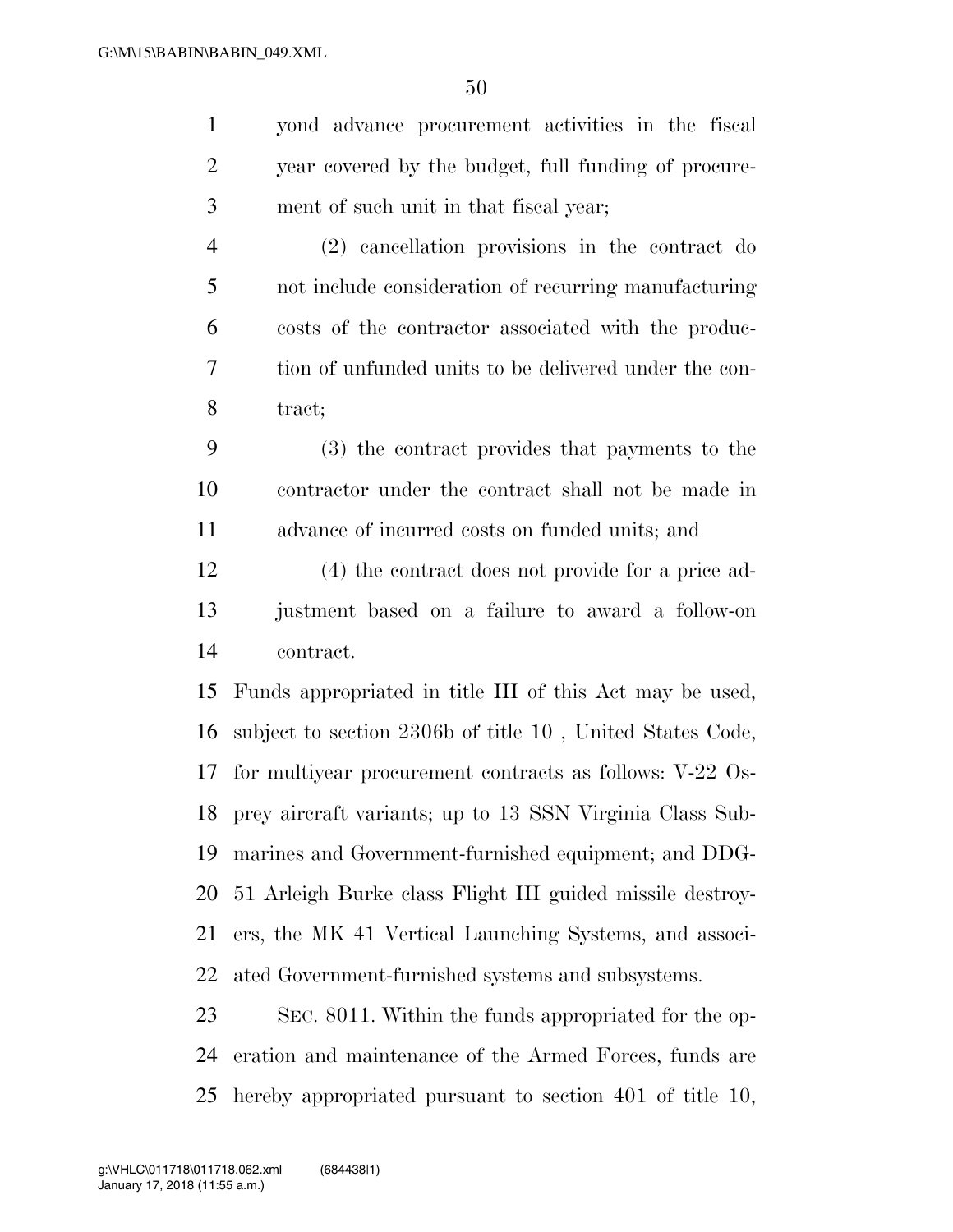United States Code, for humanitarian and civic assistance costs under chapter 20 of title 10, United States Code. Such funds may also be obligated for humanitarian and civic assistance costs incidental to authorized operations and pursuant to authority granted in section 401 of chap- ter 20 of title 10, United States Code, and these obliga- tions shall be reported as required by section 401(d) of title 10, United States Code: *Provided*, That funds avail- able for operation and maintenance shall be available for providing humanitarian and similar assistance by using Civic Action Teams in the Trust Territories of the Pacific Islands and freely associated states of Micronesia, pursu- ant to the Compact of Free Association as authorized by Public Law 99–239: *Provided further*, That upon a deter- mination by the Secretary of the Army that such action is beneficial for graduate medical education programs con- ducted at Army medical facilities located in Hawaii, the Secretary of the Army may authorize the provision of med- ical services at such facilities and transportation to such facilities, on a nonreimbursable basis, for civilian patients from American Samoa, the Commonwealth of the North- ern Mariana Islands, the Marshall Islands, the Federated States of Micronesia, Palau, and Guam.

 SEC. 8012. (a) During the current fiscal year, the civilian personnel of the Department of Defense may not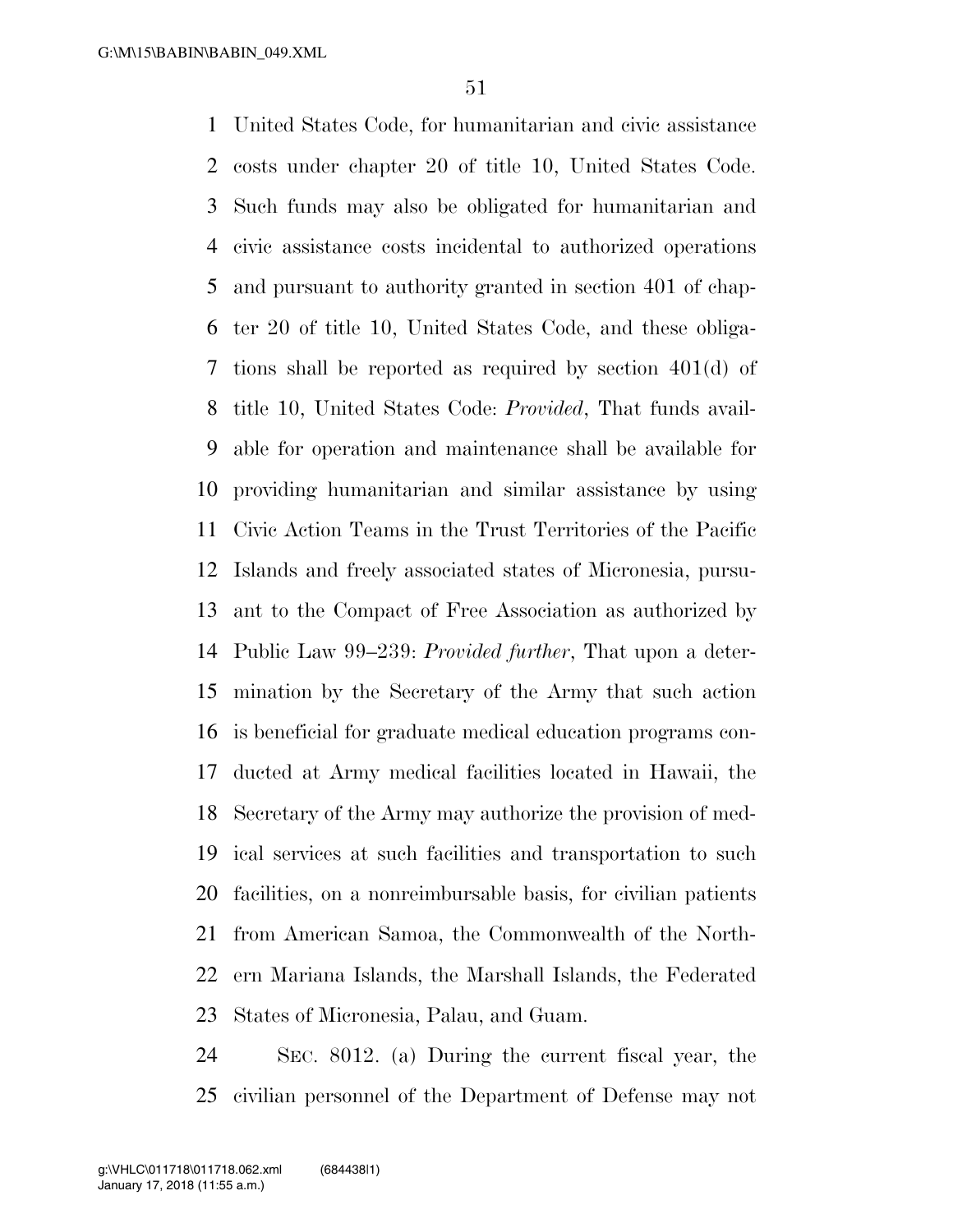be managed on the basis of any end-strength, and the management of such personnel during that fiscal year shall not be subject to any constraint or limitation (known as an end-strength) on the number of such personnel who may be employed on the last day of such fiscal year.

 (b) The fiscal year 2019 budget request for the De- partment of Defense as well as all justification material and other documentation supporting the fiscal year 2019 Department of Defense budget request shall be prepared and submitted to the Congress as if subsections (a) and (b) of this provision were effective with regard to fiscal year 2019.

 (c) As required by section 1107 of the National De- fense Authorization Act for Fiscal Year 2014 (Public Law 113–66; 10 U.S.C. 2358 note) civilian personnel at the Department of Army Science and Technology Reinvention Laboratories may not be managed on the basis of the Table of Distribution and Allowances, and the manage- ment of the workforce strength shall be done in a manner consistent with the budget available with respect to such Laboratories.

 (d) Nothing in this section shall be construed to apply to military (civilian) technicians.

 SEC. 8013. None of the funds made available by this Act shall be used in any way, directly or indirectly, to in-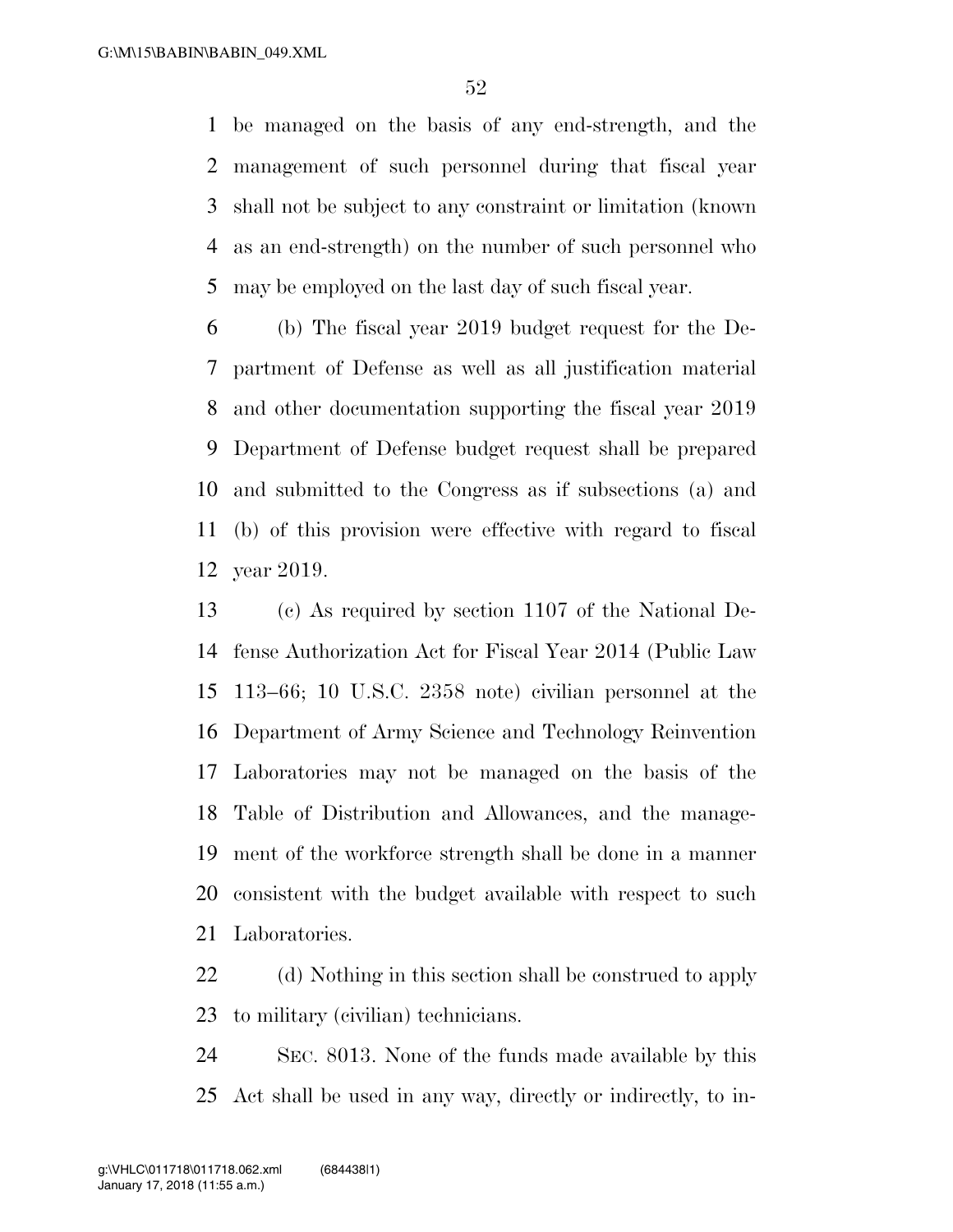fluence congressional action on any legislation or appro-priation matters pending before the Congress.

 SEC. 8014. None of the funds appropriated by this Act shall be available for the basic pay and allowances of any member of the Army participating as a full-time stu- dent and receiving benefits paid by the Secretary of Vet- erans Affairs from the Department of Defense Education Benefits Fund when time spent as a full-time student is credited toward completion of a service commitment: *Pro- vided*, That this section shall not apply to those members who have reenlisted with this option prior to October 1, 1987: *Provided further*, That this section applies only to active components of the Army.

(TRANSFER OF FUNDS)

 SEC. 8015. Funds appropriated in title III of this Act 16 for the Department of Defense Pilot Mentor-Protégé Pro- gram may be transferred to any other appropriation con- tained in this Act solely for the purpose of implementing 19 a Mentor-Protégé Program developmental assistance agreement pursuant to section 831 of the National De- fense Authorization Act for Fiscal Year 1991 (Public Law 101–510; 10 U.S.C. 2302 note), as amended, under the authority of this provision or any other transfer authority contained in this Act.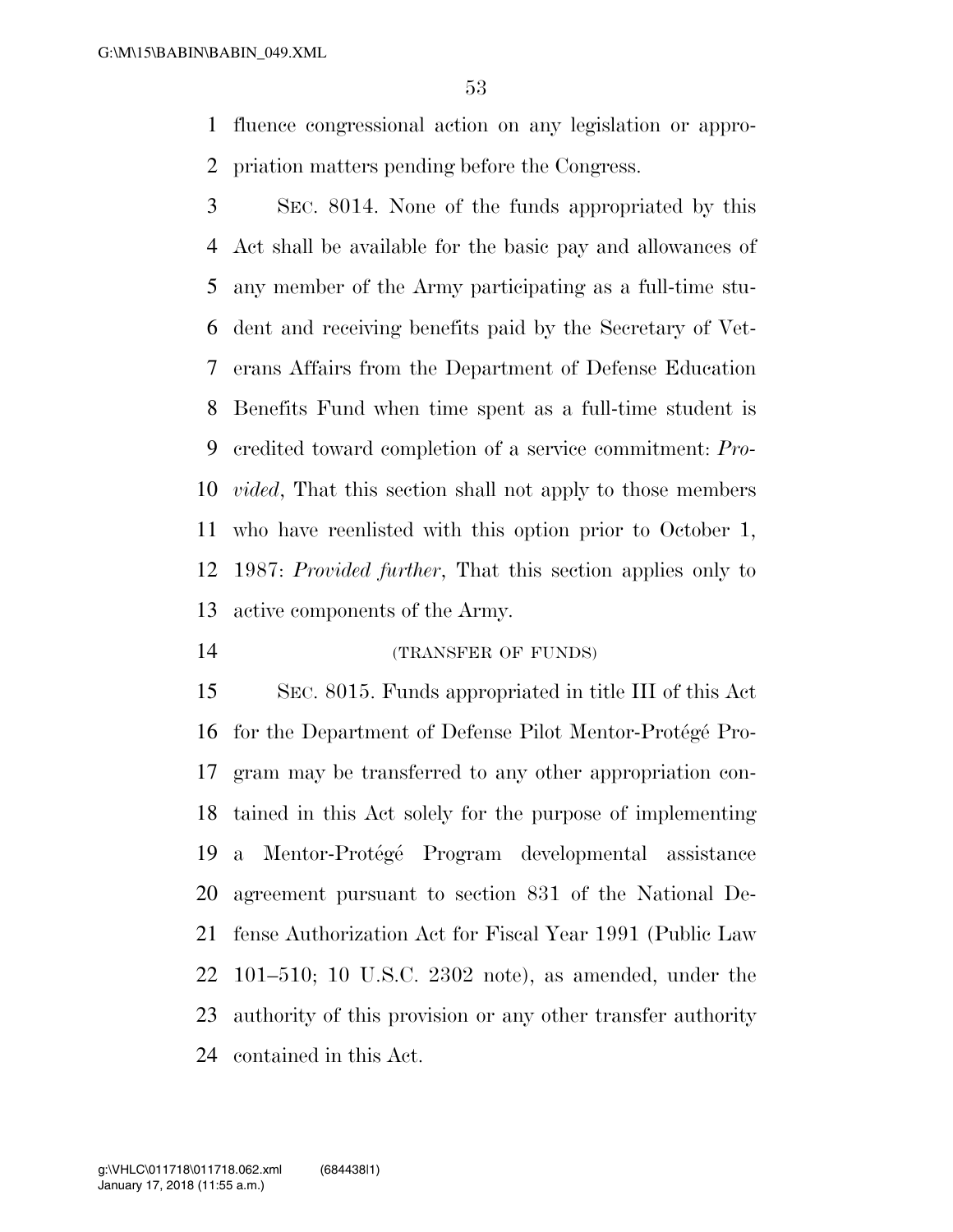SEC. 8016. None of the funds in this Act may be available for the purchase by the Department of Defense (and its departments and agencies) of welded shipboard anchor and mooring chain 4 inches in diameter and under unless the anchor and mooring chain are manufactured in the United States from components which are substan- tially manufactured in the United States: *Provided*, That for the purpose of this section, the term ''manufactured'' shall include cutting, heat treating, quality control, testing of chain and welding (including the forging and shot blast- ing process): *Provided further*, That for the purpose of this section substantially all of the components of anchor and mooring chain shall be considered to be produced or manu- factured in the United States if the aggregate cost of the components produced or manufactured in the United States exceeds the aggregate cost of the components pro- duced or manufactured outside the United States: *Pro- vided further*, That when adequate domestic supplies are not available to meet Department of Defense requirements on a timely basis, the Secretary of the service responsible for the procurement may waive this restriction on a case- by-case basis by certifying in writing to the Committees on Appropriations that such an acquisition must be made in order to acquire capability for national security pur-poses.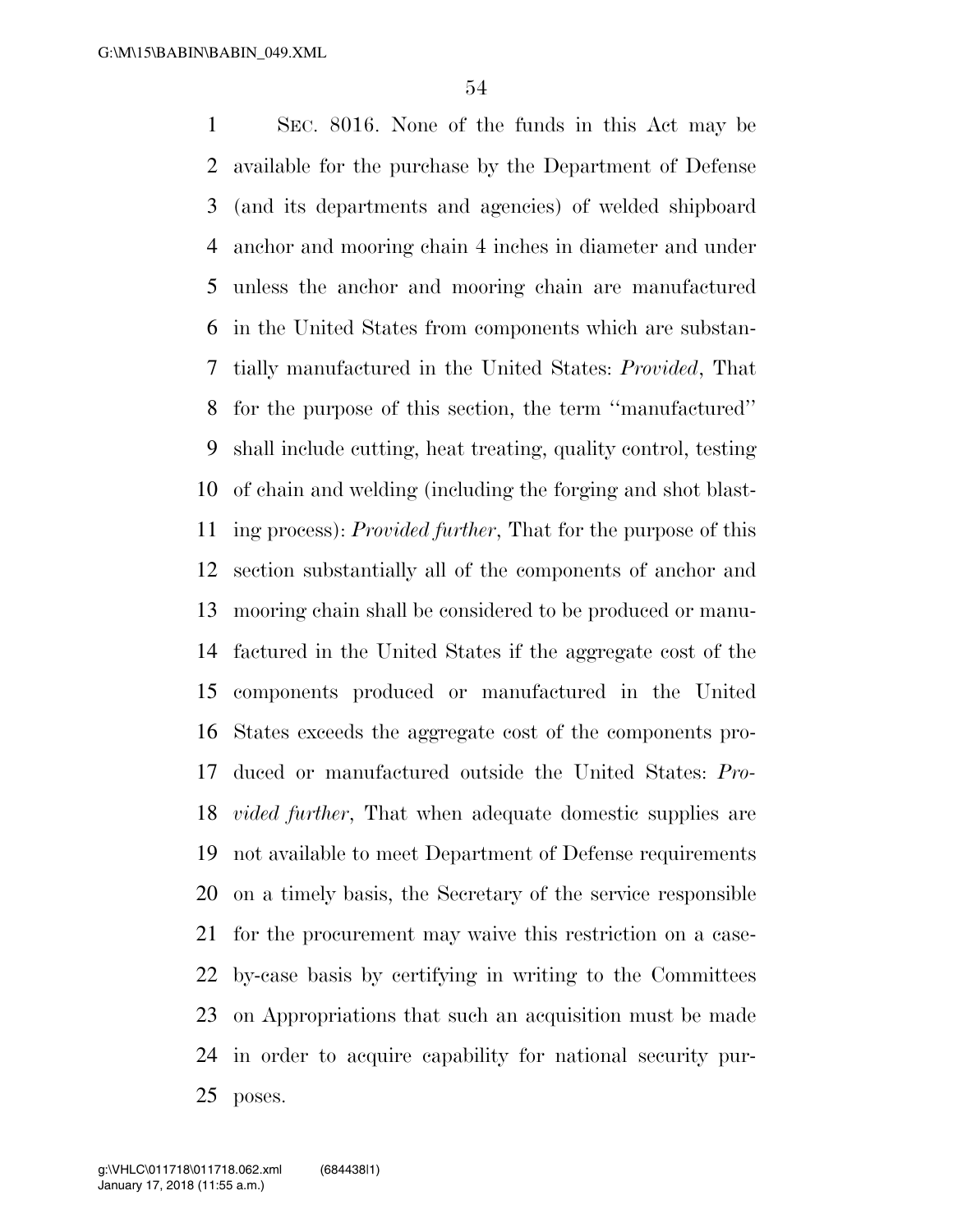SEC. 8017. None of the funds available to the De- partment of Defense may be used to demilitarize or dis- pose of M–1 Carbines, M–1 Garand rifles, M–14 rifles, .22 caliber rifles, .30 caliber rifles, or M–1911 pistols, or to demilitarize or destroy small arms ammunition or am- munition components that are not otherwise prohibited from commercial sale under Federal law, unless the small arms ammunition or ammunition components are certified by the Secretary of the Army or designee as unserviceable or unsafe for further use.

 SEC. 8018. No more than \$500,000 of the funds ap- propriated or made available in this Act shall be used dur- ing a single fiscal year for any single relocation of an orga- nization, unit, activity or function of the Department of Defense into or within the National Capital Region: *Pro- vided*, That the Secretary of Defense may waive this re- striction on a case-by-case basis by certifying in writing to the congressional defense committees that such a relo- cation is required in the best interest of the Government. SEC. 8019. Of the funds made available in this Act, \$20,000,000 shall be available for incentive payments au- thorized by section 504 of the Indian Financing Act of 1974 (25 U.S.C. 1544): *Provided*, That a prime contractor or a subcontractor at any tier that makes a subcontract award to any subcontractor or supplier as defined in sec-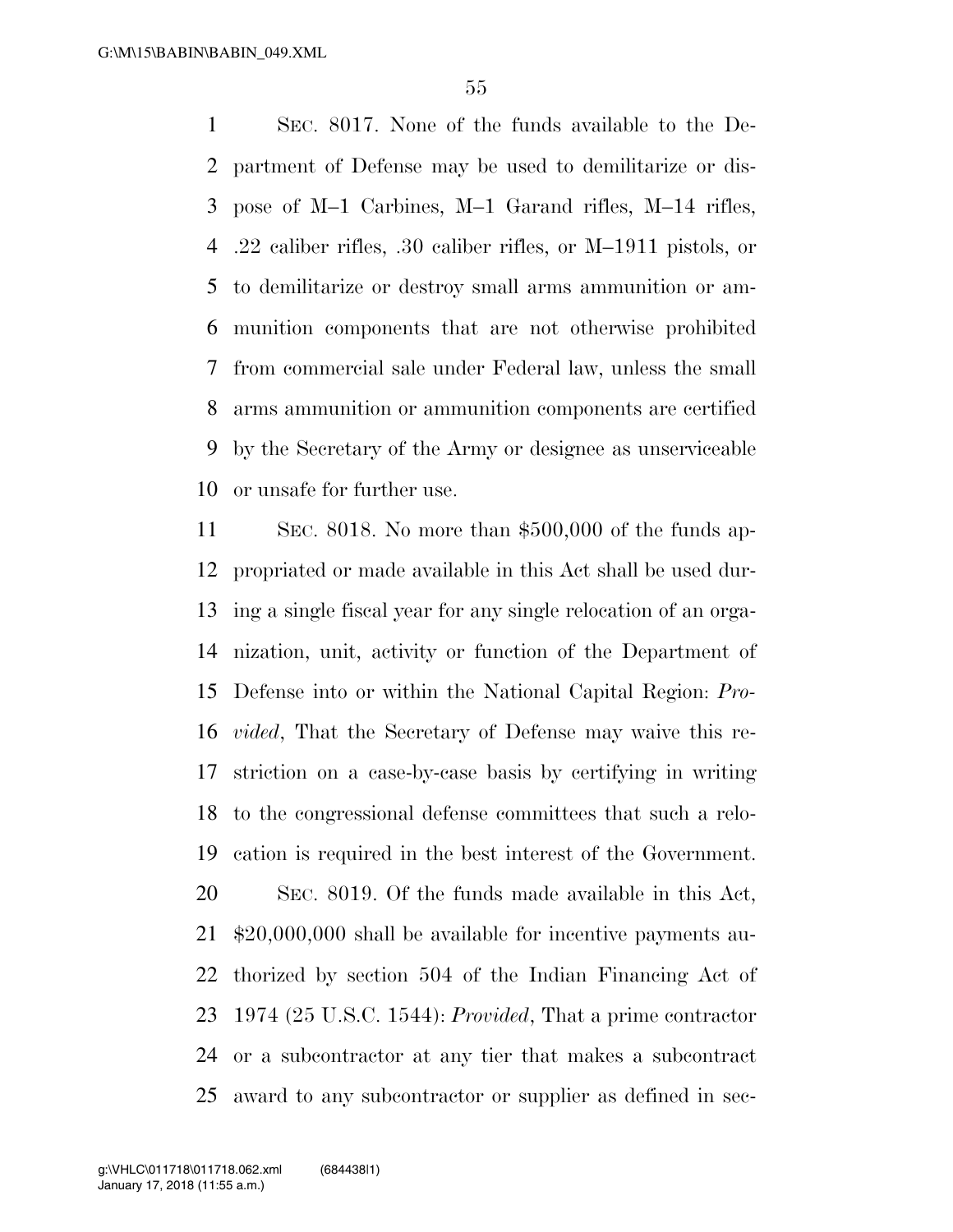tion 1544 of title 25, United States Code, or a small busi- ness owned and controlled by an individual or individuals defined under section 4221(9) of title 25, United States Code, shall be considered a contractor for the purposes of being allowed additional compensation under section 504 of the Indian Financing Act of 1974 (25 U.S.C. 1544) whenever the prime contract or subcontract amount is over \$500,000 and involves the expenditure of funds appropriated by an Act making appropriations for the De- partment of Defense with respect to any fiscal year: *Pro- vided further*, That notwithstanding section 1906 of title 41, United States Code, this section shall be applicable to any Department of Defense acquisition of supplies or services, including any contract and any subcontract at any tier for acquisition of commercial items produced or manufactured, in whole or in part, by any subcontractor or supplier defined in section 1544 of title 25, United States Code, or a small business owned and controlled by an individual or individuals defined under section 4221(9) of title 25, United States Code.

 SEC. 8020. Funds appropriated by this Act for the Defense Media Activity shall not be used for any national or international political or psychological activities.

 SEC. 8021. During the current fiscal year, the De-partment of Defense is authorized to incur obligations of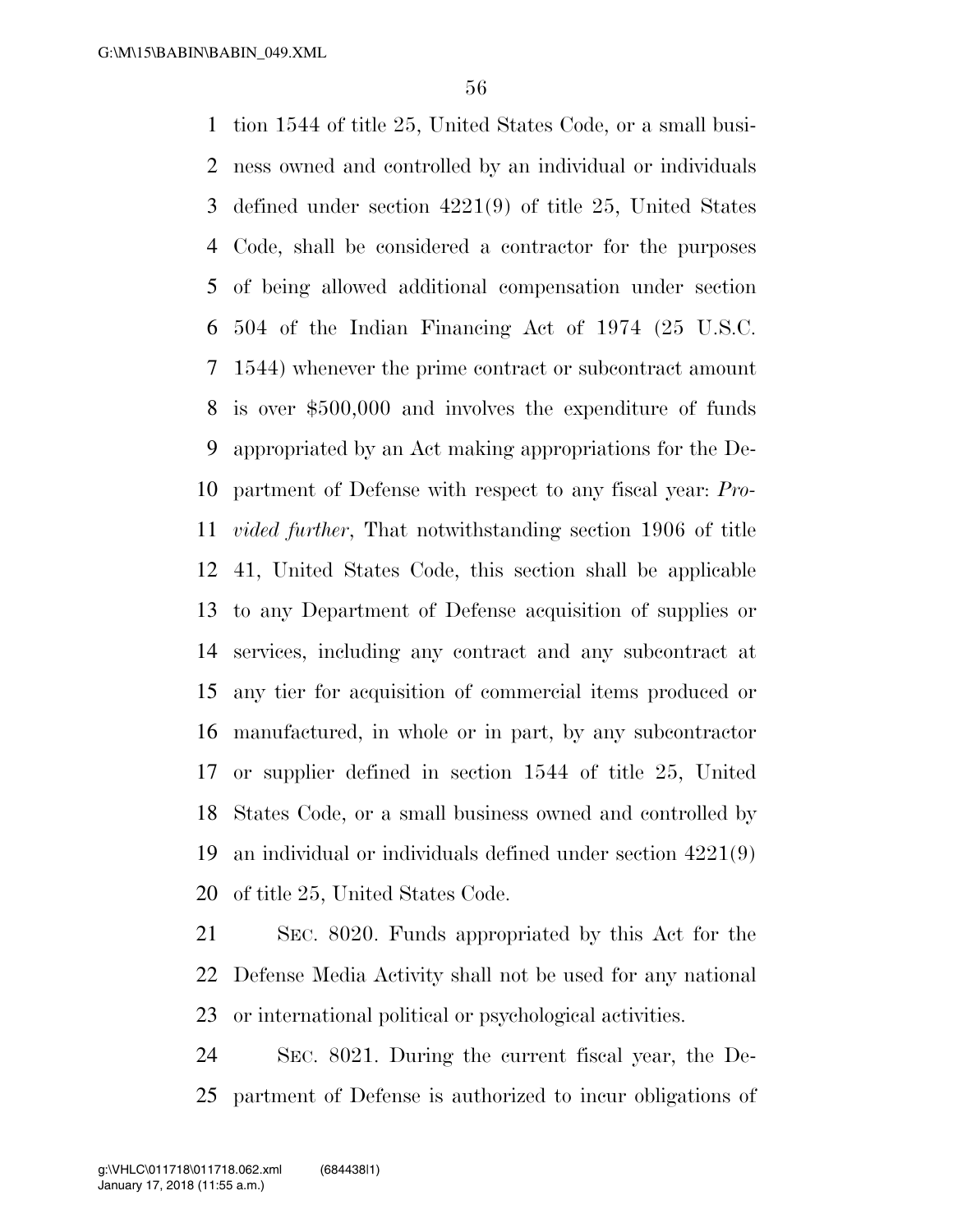not to exceed \$350,000,000 for purposes specified in sec- tion 2350j(c) of title 10, United States Code, in anticipa- tion of receipt of contributions, only from the Government of Kuwait, under that section: *Provided*, That, upon re- ceipt, such contributions from the Government of Kuwait shall be credited to the appropriations or fund which in-curred such obligations.

 SEC. 8022. (a) Of the funds made available in this Act, not less than \$43,100,000 shall be available for the Civil Air Patrol Corporation, of which—

 (1) \$30,800,000 shall be available from ''Oper- ation and Maintenance, Air Force'' to support Civil Air Patrol Corporation operation and maintenance, readiness, counter-drug activities, and drug demand reduction activities involving youth programs;

 (2) \$10,600,000 shall be available from ''Air-craft Procurement, Air Force''; and

 (3) \$1,700,000 shall be available from ''Other Procurement, Air Force'' for vehicle procurement.

 (b) The Secretary of the Air Force should waive reim- bursement for any funds used by the Civil Air Patrol for counter-drug activities in support of Federal, State, and local government agencies.

 SEC. 8023. (a) None of the funds appropriated in this Act are available to establish a new Department of De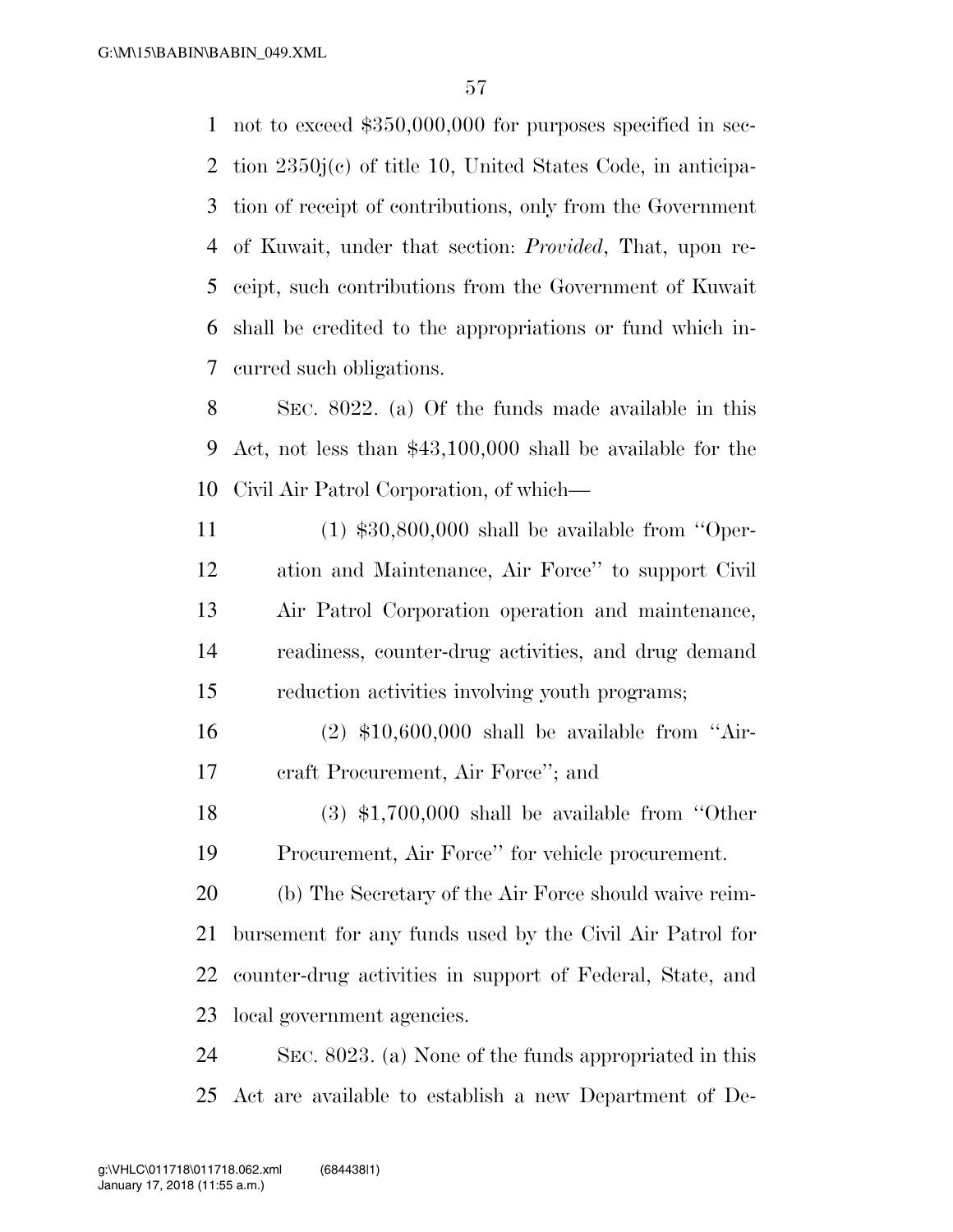fense (department) federally funded research and develop- ment center (FFRDC), either as a new entity, or as a separate entity administrated by an organization man- aging another FFRDC, or as a nonprofit membership cor- poration consisting of a consortium of other FFRDCs and other nonprofit entities.

 (b) No member of a Board of Directors, Trustees, Overseers, Advisory Group, Special Issues Panel, Visiting Committee, or any similar entity of a defense FFRDC, and no paid consultant to any defense FFRDC, except when acting in a technical advisory capacity, may be com- pensated for his or her services as a member of such enti- ty, or as a paid consultant by more than one FFRDC in a fiscal year: *Provided*, That a member of any such entity referred to previously in this subsection shall be allowed travel expenses and per diem as authorized under the Fed- eral Joint Travel Regulations, when engaged in the per-formance of membership duties.

 (c) Notwithstanding any other provision of law, none of the funds available to the department from any source during the current fiscal year may be used by a defense FFRDC, through a fee or other payment mechanism, for construction of new buildings not located on a military in- stallation, for payment of cost sharing for projects funded by Government grants, for absorption of contract over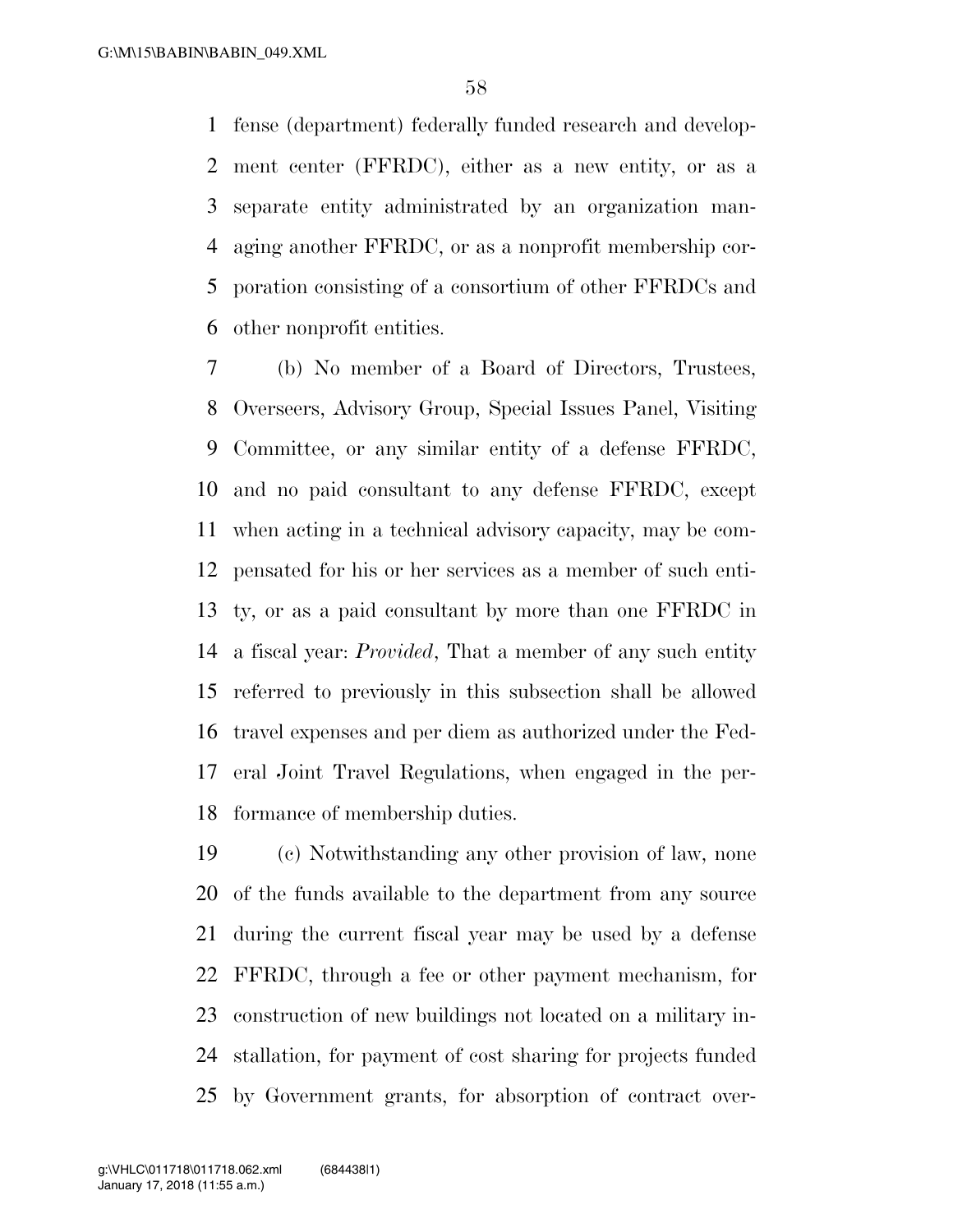runs, or for certain charitable contributions, not to include employee participation in community service and/or devel-opment.

 (d) Notwithstanding any other provision of law, of the funds available to the department during fiscal year 2018, not more than 6,000 staff years of technical effort (staff years) may be funded for defense FFRDCs: *Pro- vided*, That, of the specific amount referred to previously in this subsection, not more than 1,180 staff years may be funded for the defense studies and analysis FFRDCs: *Provided further*, That this subsection shall not apply to staff years funded in the National Intelligence Program (NIP) and the Military Intelligence Program (MIP).

 (e) The Secretary of Defense shall, with the submis- sion of the department's fiscal year 2019 budget request, submit a report presenting the specific amounts of staff years of technical effort to be allocated for each defense FFRDC during that fiscal year and the associated budget estimates.

 (f) Notwithstanding any other provision of this Act, the total amount appropriated in this Act for FFRDCs is hereby reduced by \$210,000,000.

 SEC. 8024. None of the funds appropriated or made available in this Act shall be used to procure carbon, alloy, or armor steel plate for use in any Government-owned fa-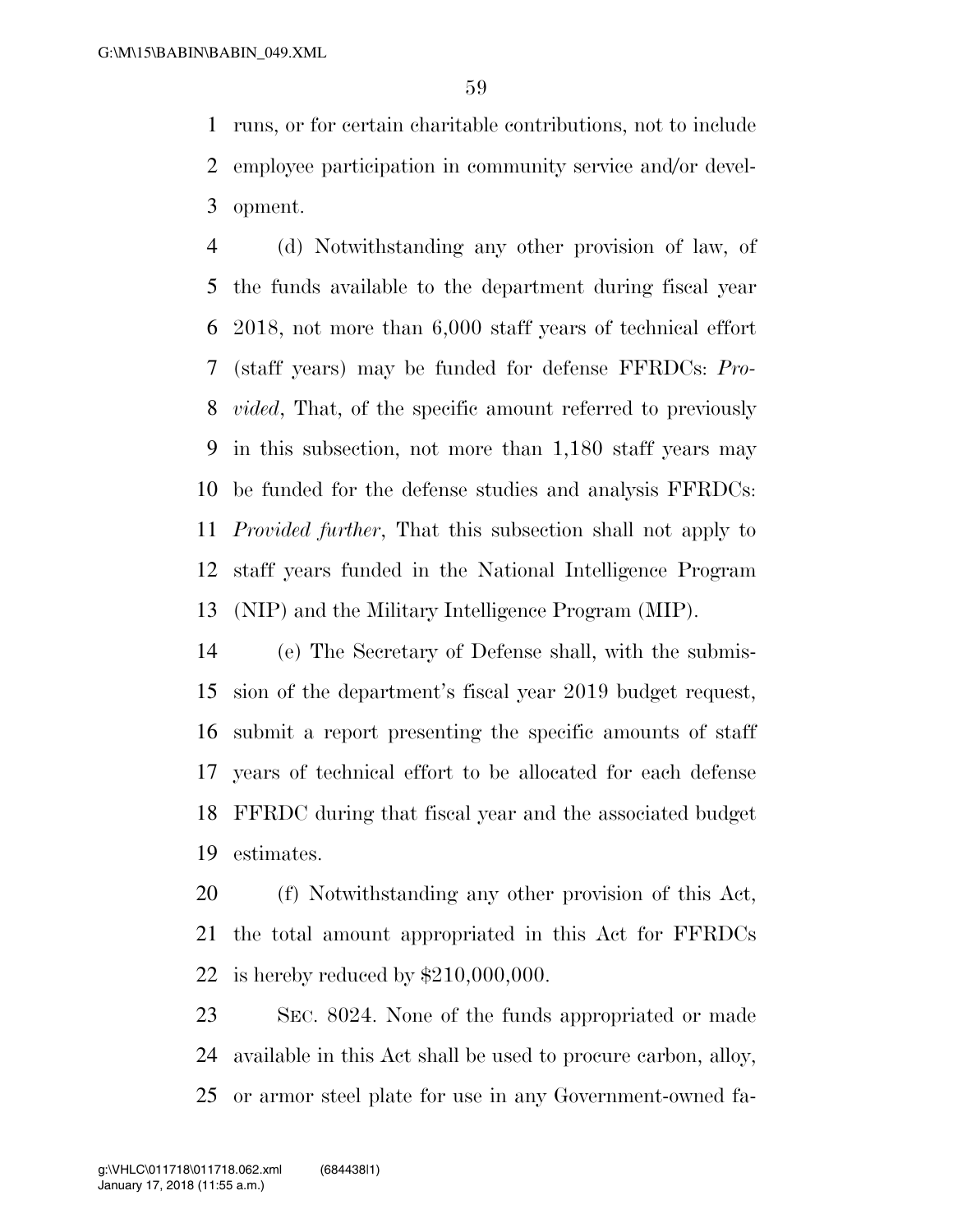cility or property under the control of the Department of Defense which were not melted and rolled in the United States or Canada: *Provided*, That these procurement re- strictions shall apply to any and all Federal Supply Class 9515, American Society of Testing and Materials (ASTM) or American Iron and Steel Institute (AISI) specifications of carbon, alloy or armor steel plate: *Provided further*, That the Secretary of the military department responsible for the procurement may waive this restriction on a case- by-case basis by certifying in writing to the Committees on Appropriations of the House of Representatives and the Senate that adequate domestic supplies are not available to meet Department of Defense requirements on a timely basis and that such an acquisition must be made in order to acquire capability for national security purposes: *Pro- vided further*, That these restrictions shall not apply to contracts which are in being as of the date of the enact-ment of this Act.

 SEC. 8025. For the purposes of this Act, the term ''congressional defense committees'' means the Armed Services Committee of the House of Representatives, the Armed Services Committee of the Senate, the Sub- committee on Defense of the Committee on Appropriations of the Senate, and the Subcommittee on Defense of the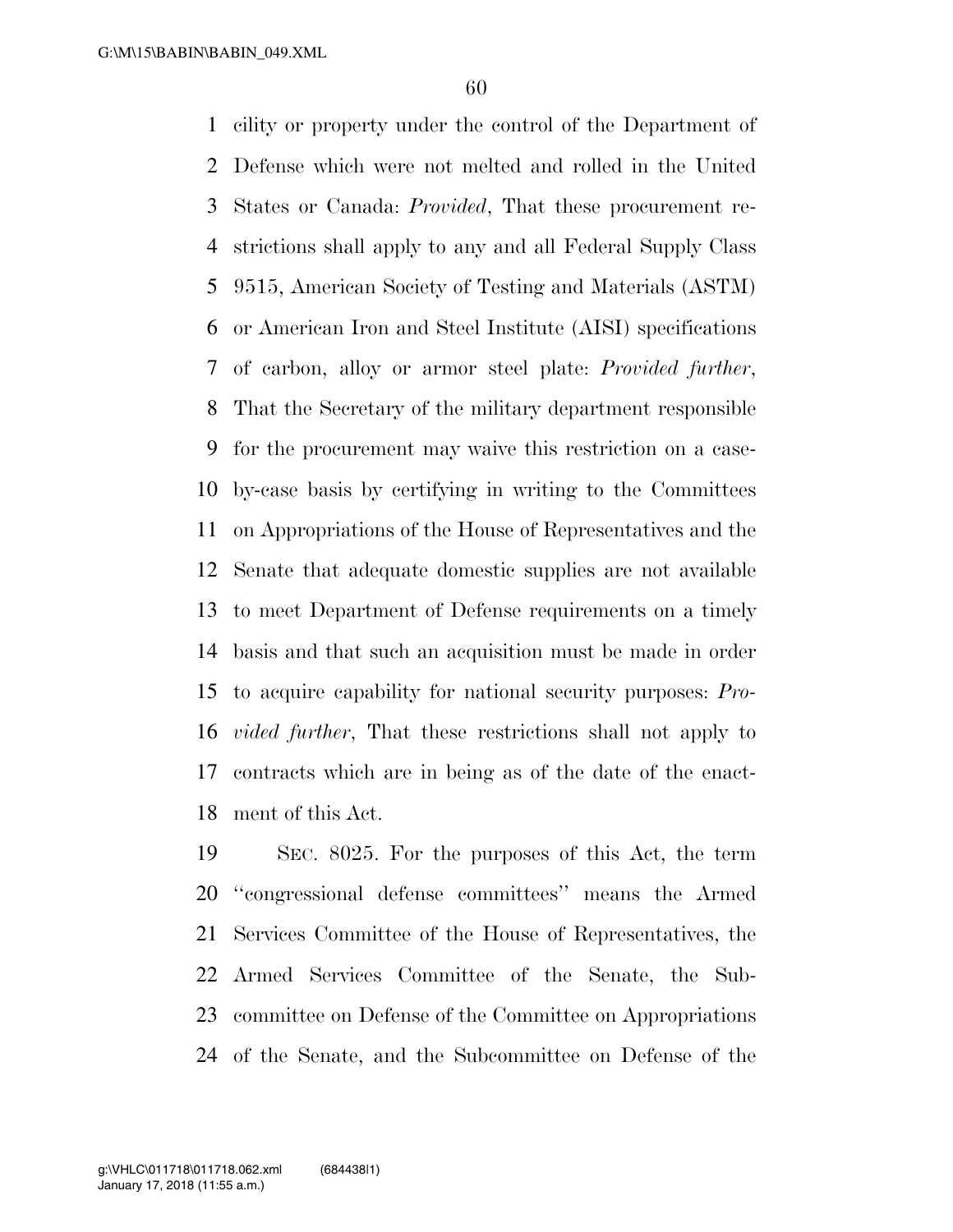Committee on Appropriations of the House of Representa-tives.

 SEC. 8026. During the current fiscal year, the De- partment of Defense may acquire the modification, depot maintenance and repair of aircraft, vehicles and vessels as well as the production of components and other De- fense-related articles, through competition between De- partment of Defense depot maintenance activities and pri- vate firms: *Provided*, That the Senior Acquisition Execu- tive of the military department or Defense Agency con- cerned, with power of delegation, shall certify that success- ful bids include comparable estimates of all direct and in- direct costs for both public and private bids: *Provided fur- ther*, That Office of Management and Budget Circular A– 76 shall not apply to competitions conducted under this section.

 SEC. 8027. (a)(1) If the Secretary of Defense, after consultation with the United States Trade Representative, determines that a foreign country which is party to an agreement described in paragraph (2) has violated the terms of the agreement by discriminating against certain types of products produced in the United States that are covered by the agreement, the Secretary of Defense shall rescind the Secretary's blanket waiver of the Buy Amer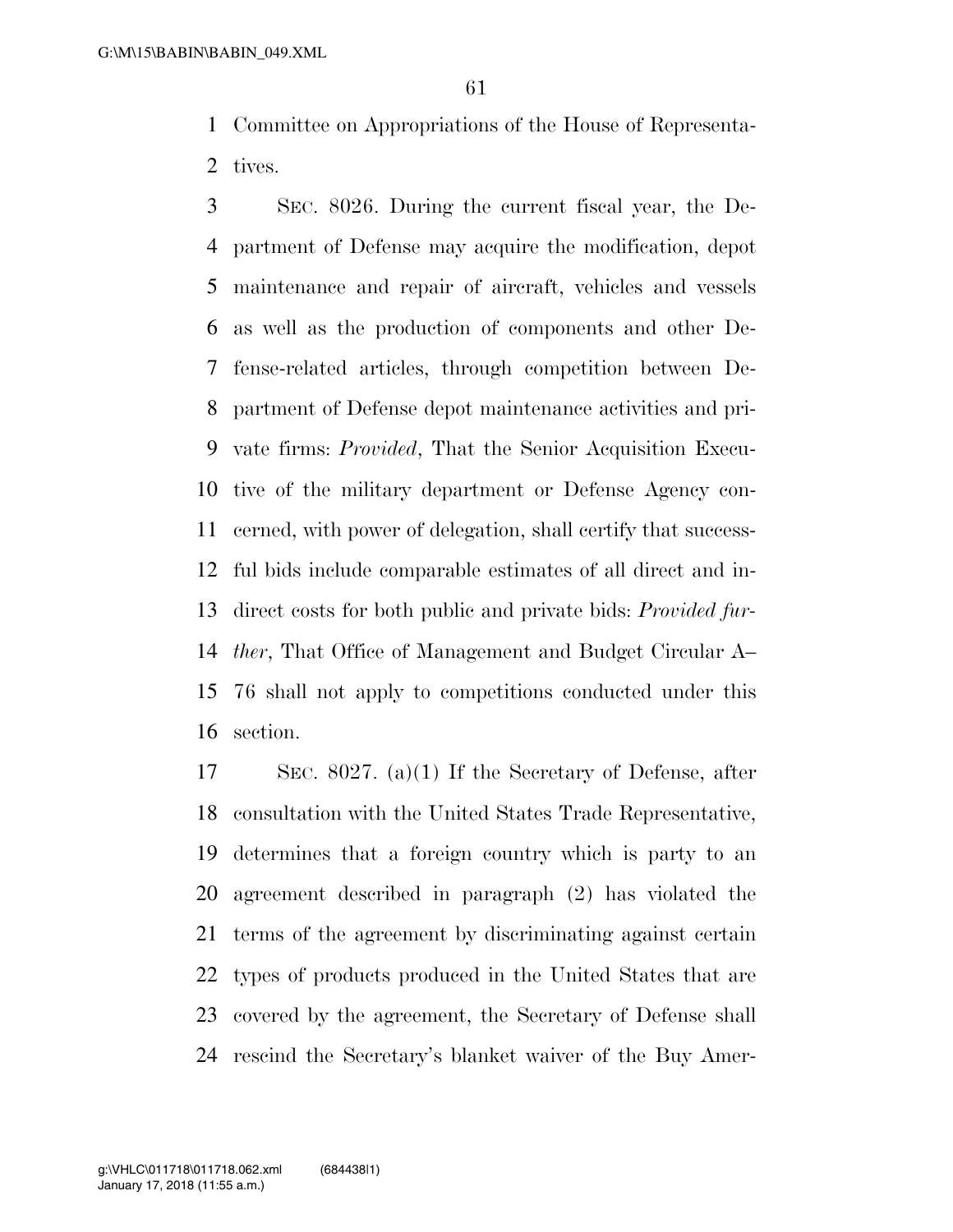ican Act with respect to such types of products produced in that foreign country.

 (2) An agreement referred to in paragraph (1) is any reciprocal defense procurement memorandum of under- standing, between the United States and a foreign country pursuant to which the Secretary of Defense has prospec- tively waived the Buy American Act for certain products in that country.

 (b) The Secretary of Defense shall submit to the Con- gress a report on the amount of Department of Defense purchases from foreign entities in fiscal year 2018. Such report shall separately indicate the dollar value of items for which the Buy American Act was waived pursuant to any agreement described in subsection (a)(2), the Trade Agreement Act of 1979 (19 U.S.C. 2501 et seq.), or any international agreement to which the United States is a party.

 (c) For purposes of this section, the term Buy Amer- ican Act means chapter 83 of title 41, United States Code. SEC. 8028. During the current fiscal year, amounts contained in the Department of Defense Overseas Military Facility Investment Recovery Account established by sec-23 tion  $2921(c)(1)$  of the National Defense Authorization Act of 1991 (Public Law 101–510; 10 U.S.C. 2687 note) shall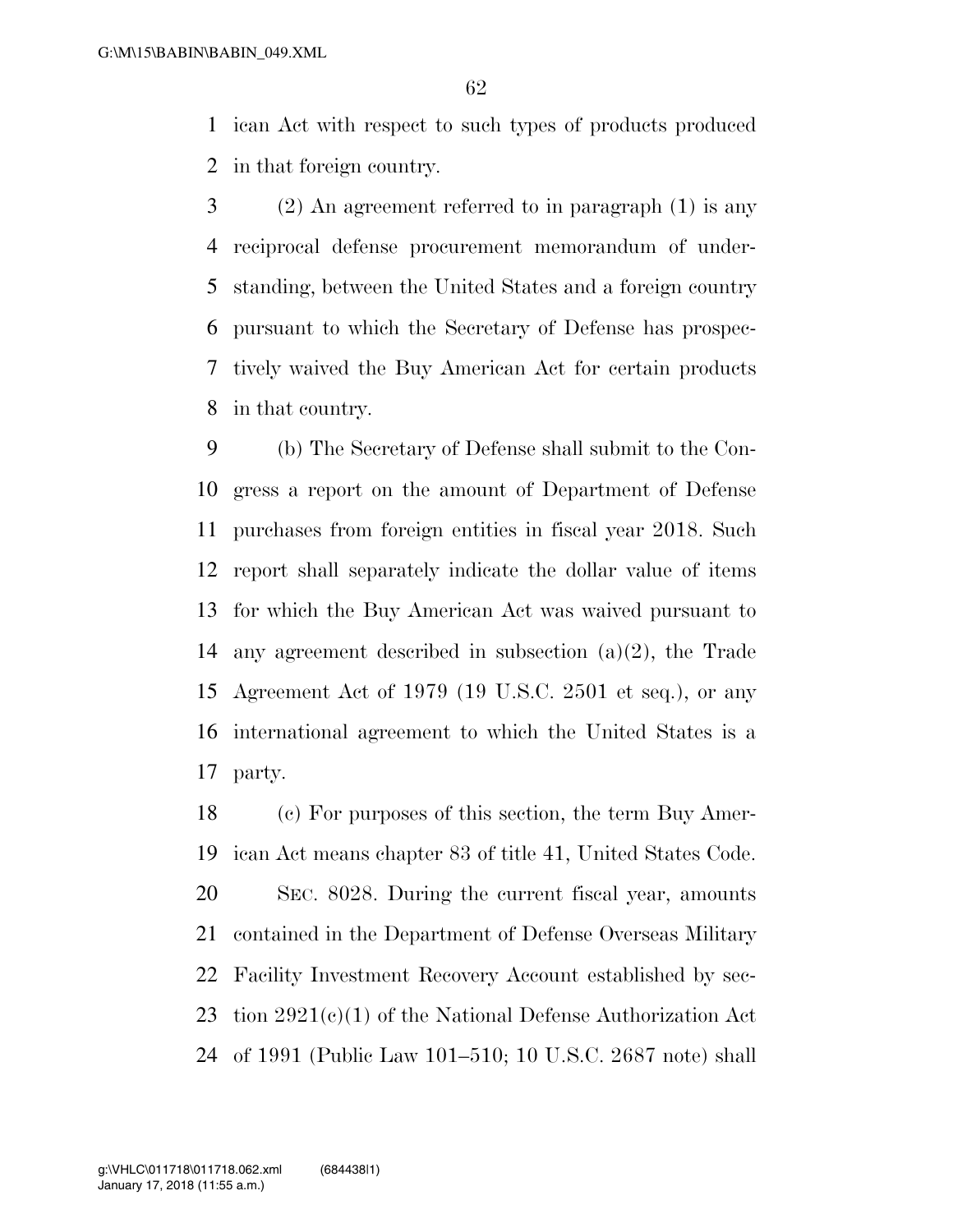be available until expended for the payments specified by 2 section  $2921(c)(2)$  of that Act.

 SEC. 8029. (a) Notwithstanding any other provision of law, the Secretary of the Air Force may convey at no cost to the Air Force, without consideration, to Indian tribes located in the States of Nevada, Idaho, North Da- kota, South Dakota, Montana, Oregon, Minnesota, and Washington relocatable military housing units located at Grand Forks Air Force Base, Malmstrom Air Force Base, Mountain Home Air Force Base, Ellsworth Air Force Base, and Minot Air Force Base that are excess to the needs of the Air Force.

 (b) The Secretary of the Air Force shall convey, at no cost to the Air Force, military housing units under sub- section (a) in accordance with the request for such units that are submitted to the Secretary by the Operation Walking Shield Program on behalf of Indian tribes located in the States of Nevada, Idaho, North Dakota, South Da- kota, Montana, Oregon, Minnesota, and Washington. Any such conveyance shall be subject to the condition that the housing units shall be removed within a reasonable period of time, as determined by the Secretary.

 (c) The Operation Walking Shield Program shall re- solve any conflicts among requests of Indian tribes for housing units under subsection (a) before submitting re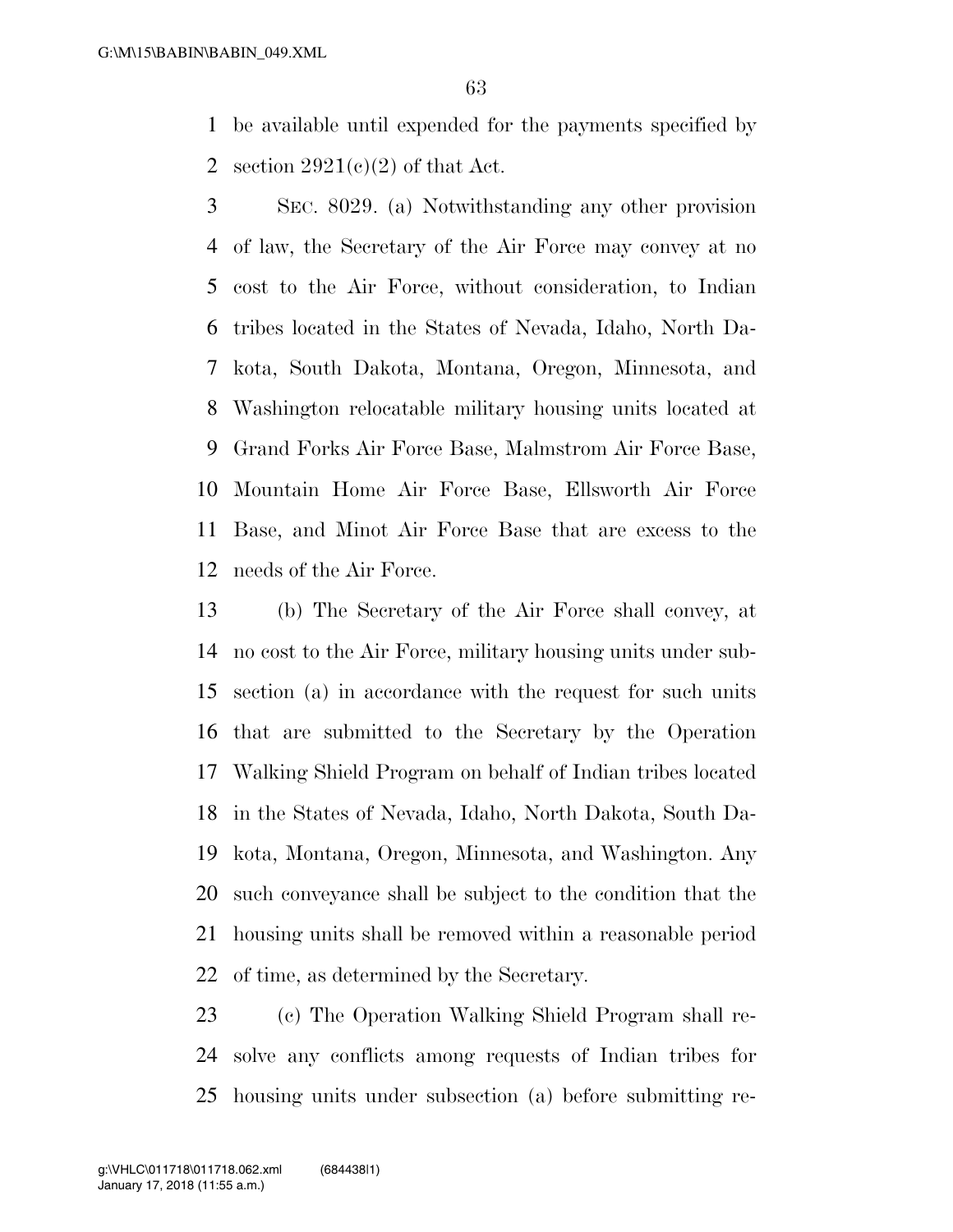quests to the Secretary of the Air Force under subsection 2 (b).

 (d) In this section, the term Indian tribe means any recognized Indian tribe included on the current list pub- lished by the Secretary of the Interior under section 104 of the Federally Recognized Indian Tribe Act of 1994 (Public Law 103–454; 108 Stat. 4792; 25 U.S.C. 479a– 1).

 SEC. 8030. During the current fiscal year, appropria- tions which are available to the Department of Defense for operation and maintenance may be used to purchase items having an investment item unit cost of not more than \$250,000.

 SEC. 8031. None of the funds made available by this Act may be used to—

 (1) disestablish, or prepare to disestablish, a Senior Reserve Officers' Training Corps program in accordance with Department of Defense Instruction Number 1215.08, dated June 26, 2006; or

 (2) close, downgrade from host to extension center, or place on probation a Senior Reserve Offi- cers' Training Corps program in accordance with the information paper of the Department of the Army titled ''Army Senior Reserve Officers' Training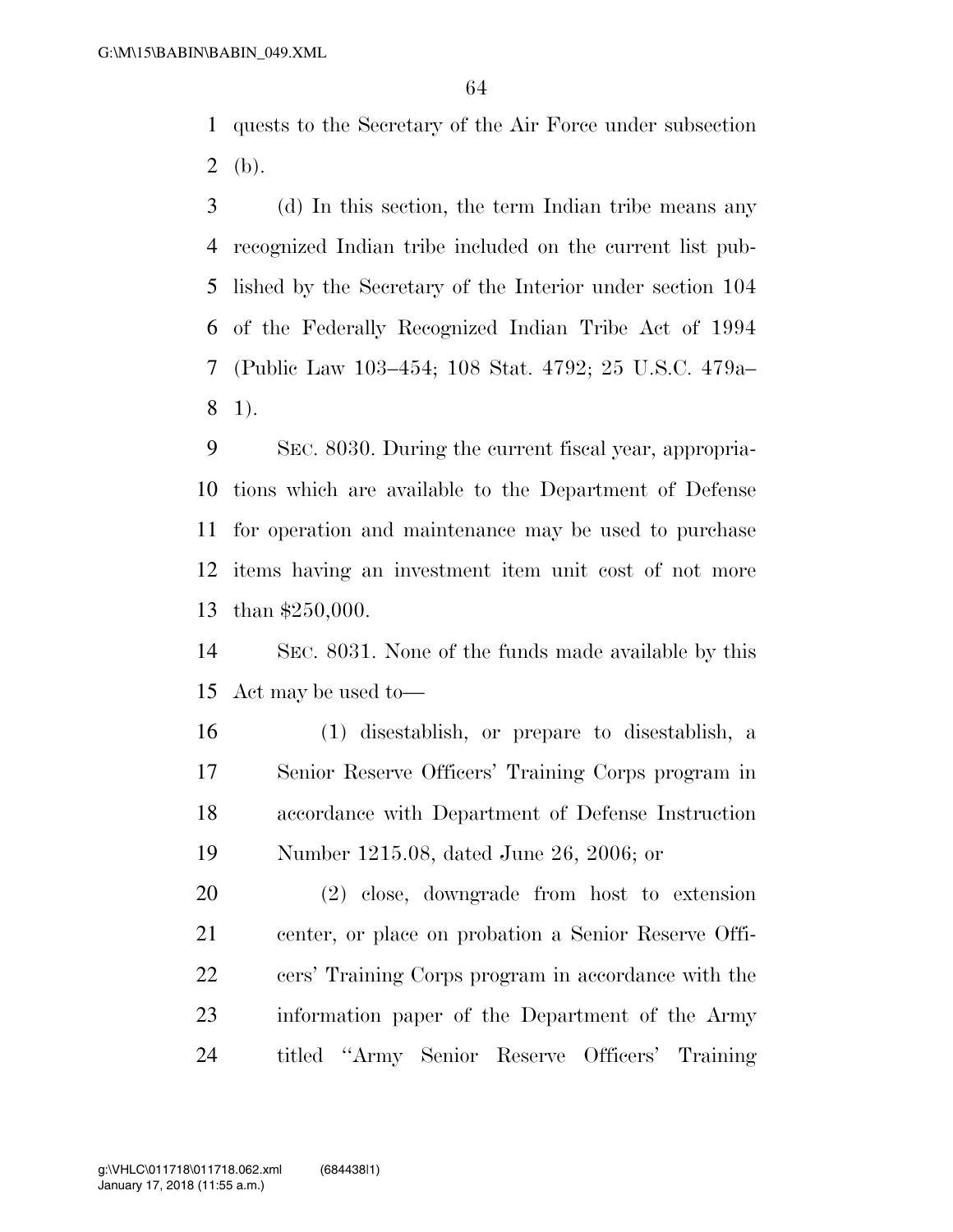Corps (SROTC) Program Review and Criteria'', dated January 27, 2014.

 SEC. 8032. The Secretary of Defense shall issue reg- ulations to prohibit the sale of any tobacco or tobacco- related products in military resale outlets in the United States, its territories and possessions at a price below the most competitive price in the local community: *Provided*, That such regulations shall direct that the prices of to- bacco or tobacco-related products in overseas military re- tail outlets shall be within the range of prices established for military retail system stores located in the United States.

 SEC. 8033. (a) During the current fiscal year, none of the appropriations or funds available to the Department of Defense Working Capital Funds shall be used for the purchase of an investment item for the purpose of acquir- ing a new inventory item for sale or anticipated sale dur- ing the current fiscal year or a subsequent fiscal year to customers of the Department of Defense Working Capital Funds if such an item would not have been chargeable to the Department of Defense Business Operations Fund during fiscal year 1994 and if the purchase of such an investment item would be chargeable during the current fiscal year to appropriations made to the Department of Defense for procurement.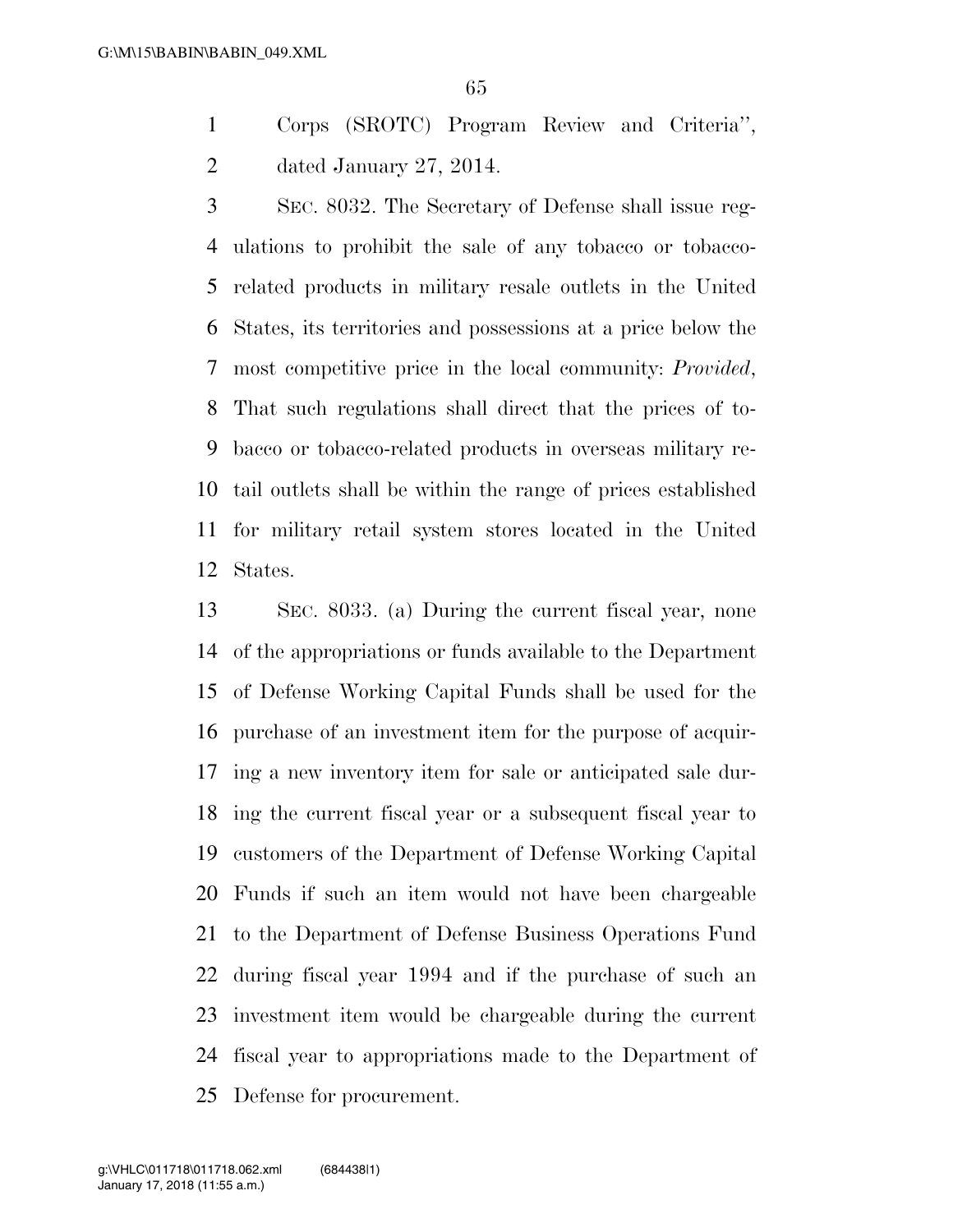(b) The fiscal year 2019 budget request for the De- partment of Defense as well as all justification material and other documentation supporting the fiscal year 2019 Department of Defense budget shall be prepared and sub- mitted to the Congress on the basis that any equipment which was classified as an end item and funded in a pro- curement appropriation contained in this Act shall be budgeted for in a proposed fiscal year 2019 procurement appropriation and not in the supply management business area or any other area or category of the Department of Defense Working Capital Funds.

 SEC. 8034. None of the funds appropriated by this Act for programs of the Central Intelligence Agency shall remain available for obligation beyond the current fiscal year, except for funds appropriated for the Reserve for Contingencies, which shall remain available until Sep- tember 30, 2019: *Provided*, That funds appropriated, transferred, or otherwise credited to the Central Intel- ligence Agency Central Services Working Capital Fund during this or any prior or subsequent fiscal year shall remain available until expended: *Provided further*, That any funds appropriated or transferred to the Central Intel- ligence Agency for advanced research and development ac- quisition, for agent operations, and for covert action pro-grams authorized by the President under section 503 of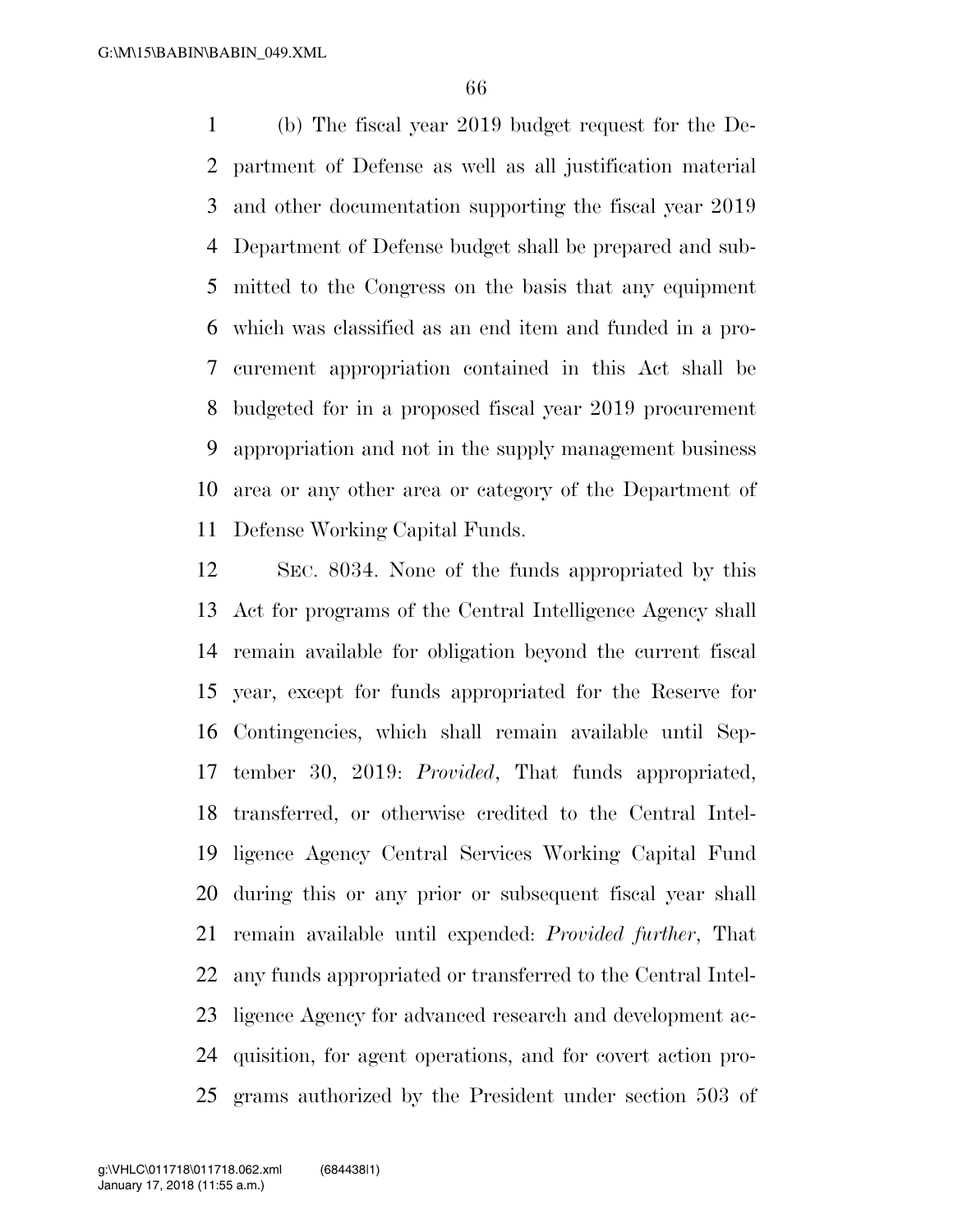the National Security Act of 1947 (50 U.S.C. 3093) shall remain available until September 30, 2019.

 SEC. 8035. Notwithstanding any other provision of law, funds made available in this Act and hereafter for the Defense Intelligence Agency may be used for the de- sign, development, and deployment of General Defense In- telligence Program intelligence communications and intel- ligence information systems for the Services, the Unified and Specified Commands, and the component commands. SEC. 8036. Of the funds appropriated to the Depart- ment of Defense under the heading ''Operation and Main- tenance, Defense-Wide'', not less than \$12,000,000 shall be made available only for the mitigation of environmental impacts, including training and technical assistance to tribes, related administrative support, the gathering of in- formation, documenting of environmental damage, and de- veloping a system for prioritization of mitigation and cost to complete estimates for mitigation, on Indian lands re-sulting from Department of Defense activities.

 SEC. 8037. (a) None of the funds appropriated in this Act may be expended by an entity of the Department of Defense unless the entity, in expending the funds, com- plies with the Buy American Act. For purposes of this subsection, the term Buy American Act means chapter 83 of title 41, United States Code.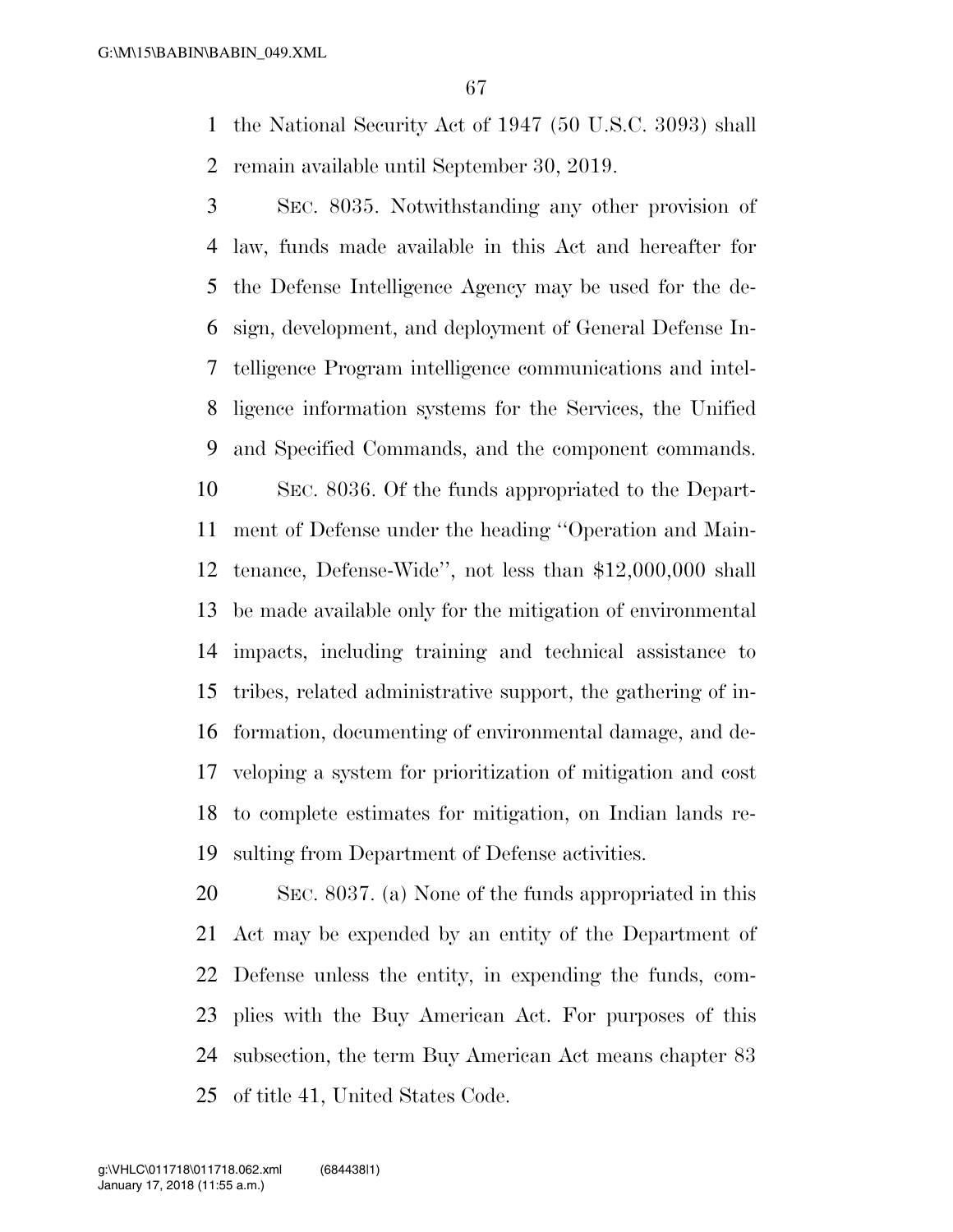(b) If the Secretary of Defense determines that a per- son has been convicted of intentionally affixing a label bearing a ''Made in America'' inscription to any product sold in or shipped to the United States that is not made in America, the Secretary shall determine, in accordance with section 2410f of title 10, United States Code, wheth- er the person should be debarred from contracting with the Department of Defense.

 (c) In the case of any equipment or products pur- chased with appropriations provided under this Act, it is the sense of the Congress that any entity of the Depart- ment of Defense, in expending the appropriation, purchase only American-made equipment and products, provided that American-made equipment and products are cost- competitive, quality competitive, and available in a timely fashion.

 SEC. 8038. (a) Except as provided in subsections (b) and (c), none of the funds made available by this Act may be used—

(1) to establish a field operating agency; or

 (2) to pay the basic pay of a member of the Armed Forces or civilian employee of the depart- ment who is transferred or reassigned from a head- quarters activity if the member or employee's place of duty remains at the location of that headquarters.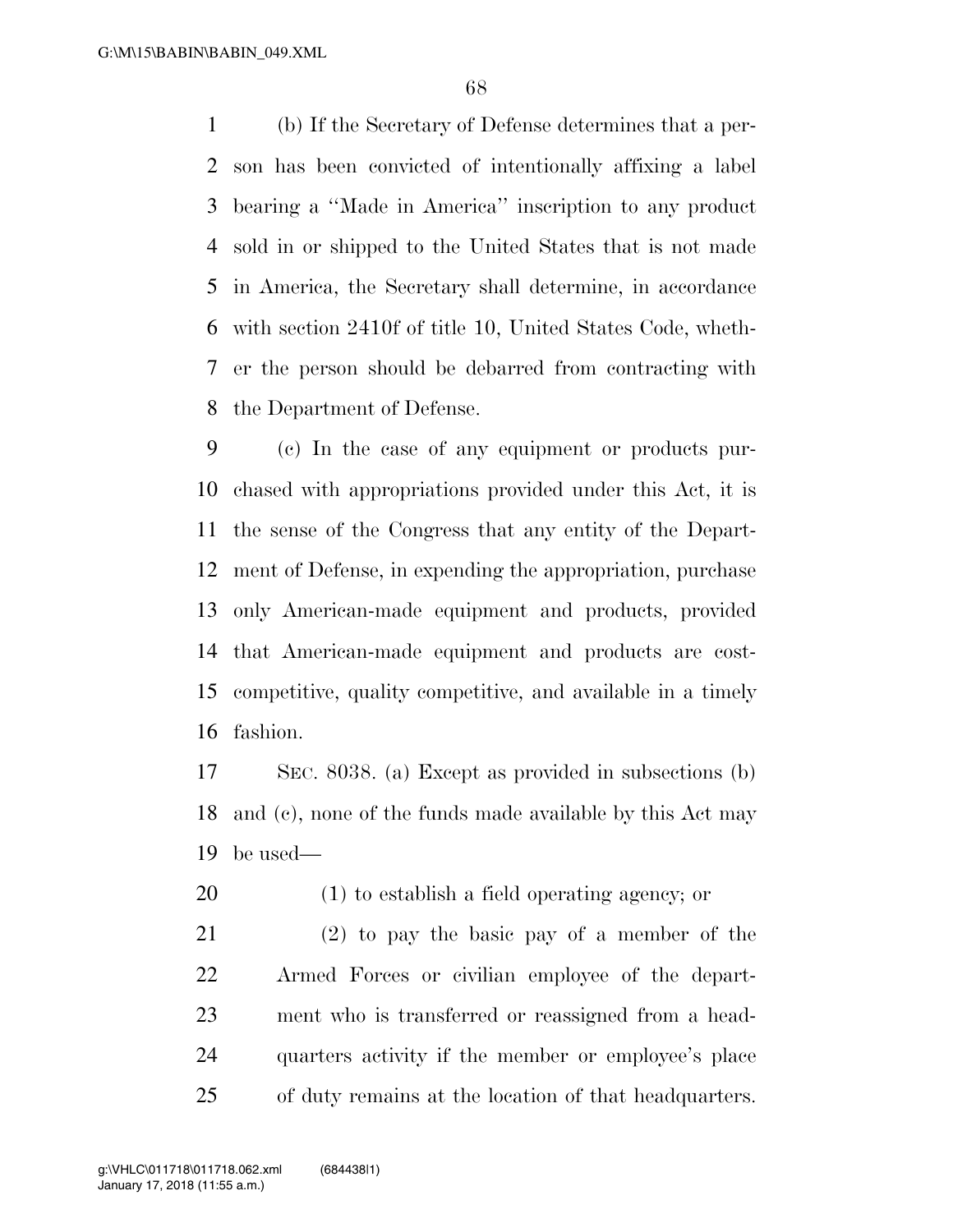| 1  | (b) The Secretary of Defense or Secretary of a mili-       |
|----|------------------------------------------------------------|
| 2  | tary department may waive the limitations in subsection    |
| 3  | (a), on a case-by-case basis, if the Secretary determines, |
| 4  | and certifies to the Committees on Appropriations of the   |
| 5  | House of Representatives and the Senate that the grant-    |
| 6  | ing of the waiver will reduce the personnel requirements   |
| 7  | or the financial requirements of the department.           |
| 8  | (c) This section does not apply to—                        |
| 9  | (1) field operating agencies funded within the             |
| 10 | National Intelligence Program;                             |
| 11 | (2) an Army field operating agency established             |
| 12 | to eliminate, mitigate, or counter the effects of im-      |
| 13 | provised explosive devices, and, as determined by the      |
| 14 | Secretary of the Army, other similar threats;              |
| 15 | (3) an Army field operating agency established             |
| 16 | to improve the effectiveness and efficiencies of bio-      |
| 17 | metric activities and to integrate common biometric        |
| 18 | technologies throughout the Department of Defense;         |
| 19 | or                                                         |
| 20 | (4) an Air Force field operating agency estab-             |
| 21 | lished to administer the Air Force Mortuary Affairs        |
| 22 | Program and Mortuary Operations for the Depart-            |
| 23 | ment of Defense and authorized Federal entities.           |
| 24 | SEC. 8039. (a) None of the funds appropriated by           |
| 25 | this Act shall be available to convert to contractor per-  |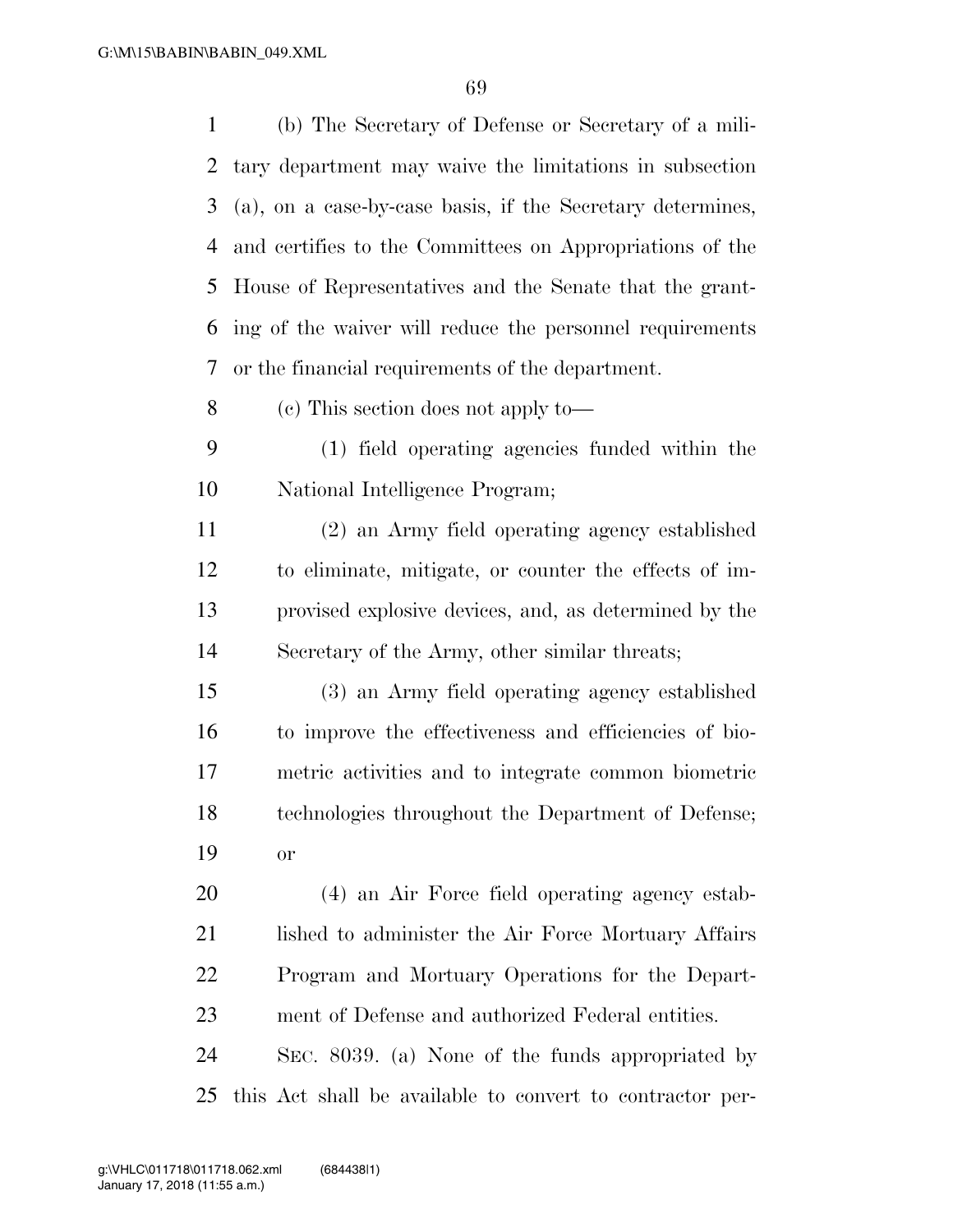formance an activity or function of the Department of De- fense that, on or after the date of the enactment of this Act, is performed by Department of Defense civilian em-ployees unless—

 (1) the conversion is based on the result of a public-private competition that includes a most effi- cient and cost effective organization plan developed by such activity or function;

 (2) the Competitive Sourcing Official deter- mines that, over all performance periods stated in the solicitation of offers for performance of the ac- tivity or function, the cost of performance of the ac- tivity or function by a contractor would be less costly to the Department of Defense by an amount that equals or exceeds the lesser of—

 (A) 10 percent of the most efficient organi- zation's personnel-related costs for performance of that activity or function by Federal employ-ees; or

(B) \$10,000,000; and

 (3) the contractor does not receive an advan- tage for a proposal that would reduce costs for the Department of Defense by—

 (A) not making an employer-sponsored health insurance plan available to the workers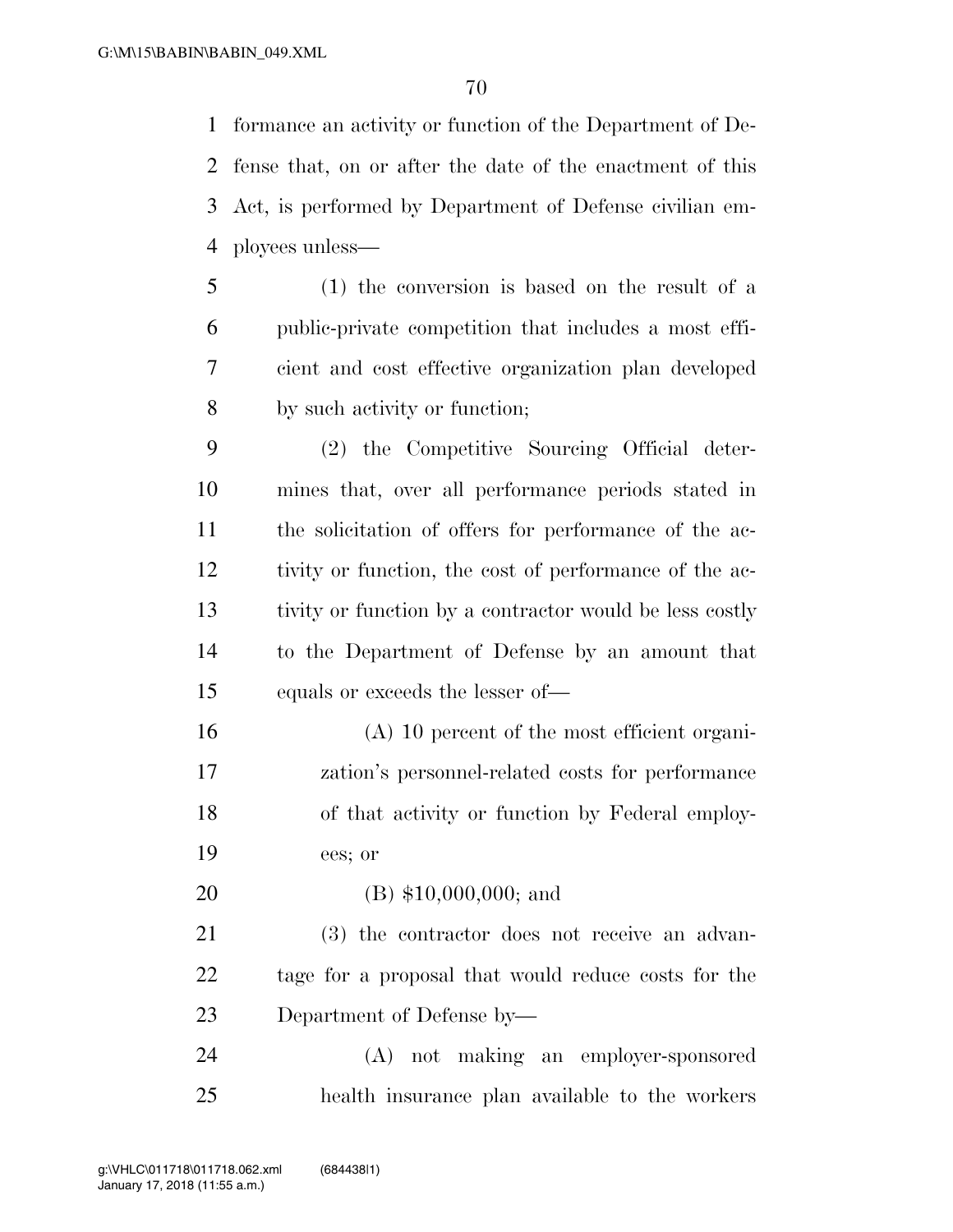who are to be employed in the performance of 2 that activity or function under the contract; or

 (B) offering to such workers an employer- sponsored health benefits plan that requires the employer to contribute less towards the pre- mium or subscription share than the amount that is paid by the Department of Defense for health benefits for civilian employees under chapter 89 of title 5, United States Code.

 (b)(1) The Department of Defense, without regard to subsection (a) of this section or subsection (a), (b), or (c) of section 2461 of title 10, United States Code, and notwithstanding any administrative regulation, require- ment, or policy to the contrary shall have full authority to enter into a contract for the performance of any com- mercial or industrial type function of the Department of Defense that—

 (A) is included on the procurement list estab- lished pursuant to section 2 of the Javits-Wagner- O'Day Act (section 8503 of title 41, United States Code);

 (B) is planned to be converted to performance by a qualified nonprofit agency for the blind or by a qualified nonprofit agency for other severely handi-capped individuals in accordance with that Act; or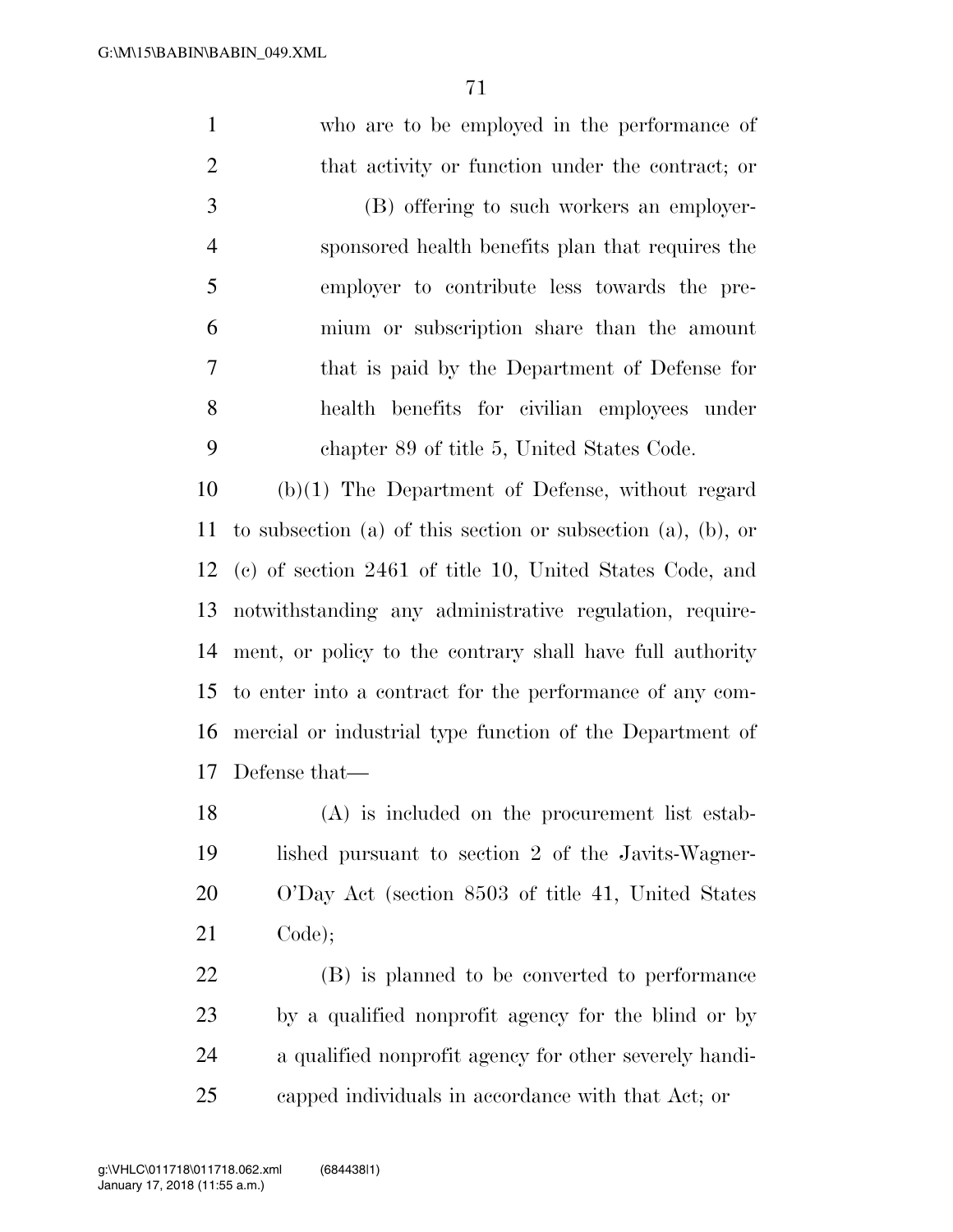(C) is planned to be converted to performance by a qualified firm under at least 51 percent owner- ship by an Indian tribe, as defined in section 4(e) of the Indian Self-Determination and Education As- sistance Act (25 U.S.C. 450b(e)), or a Native Ha- waiian Organization, as defined in section 8(a)(15) 7 of the Small Business Act  $(15 \text{ U.S.C. } 637(a)(15))$ . (2) This section shall not apply to depot contracts or contracts for depot maintenance as provided in sections

 (c) The conversion of any activity or function of the Department of Defense under the authority provided by this section shall be credited toward any competitive or outsourcing goal, target, or measurement that may be es- tablished by statute, regulation, or policy and is deemed to be awarded under the authority of, and in compliance with, subsection (h) of section 2304 of title 10, United States Code, for the competition or outsourcing of com-mercial activities.

2469 and 2474 of title 10, United States Code.

(RESCISSIONS)

 SEC. 8040. Of the funds appropriated in Department of Defense Appropriations Acts, the following funds are hereby rescinded from the following accounts and pro- grams in the specified amounts: *Provided*, That no amounts may be rescinded from amounts that were des-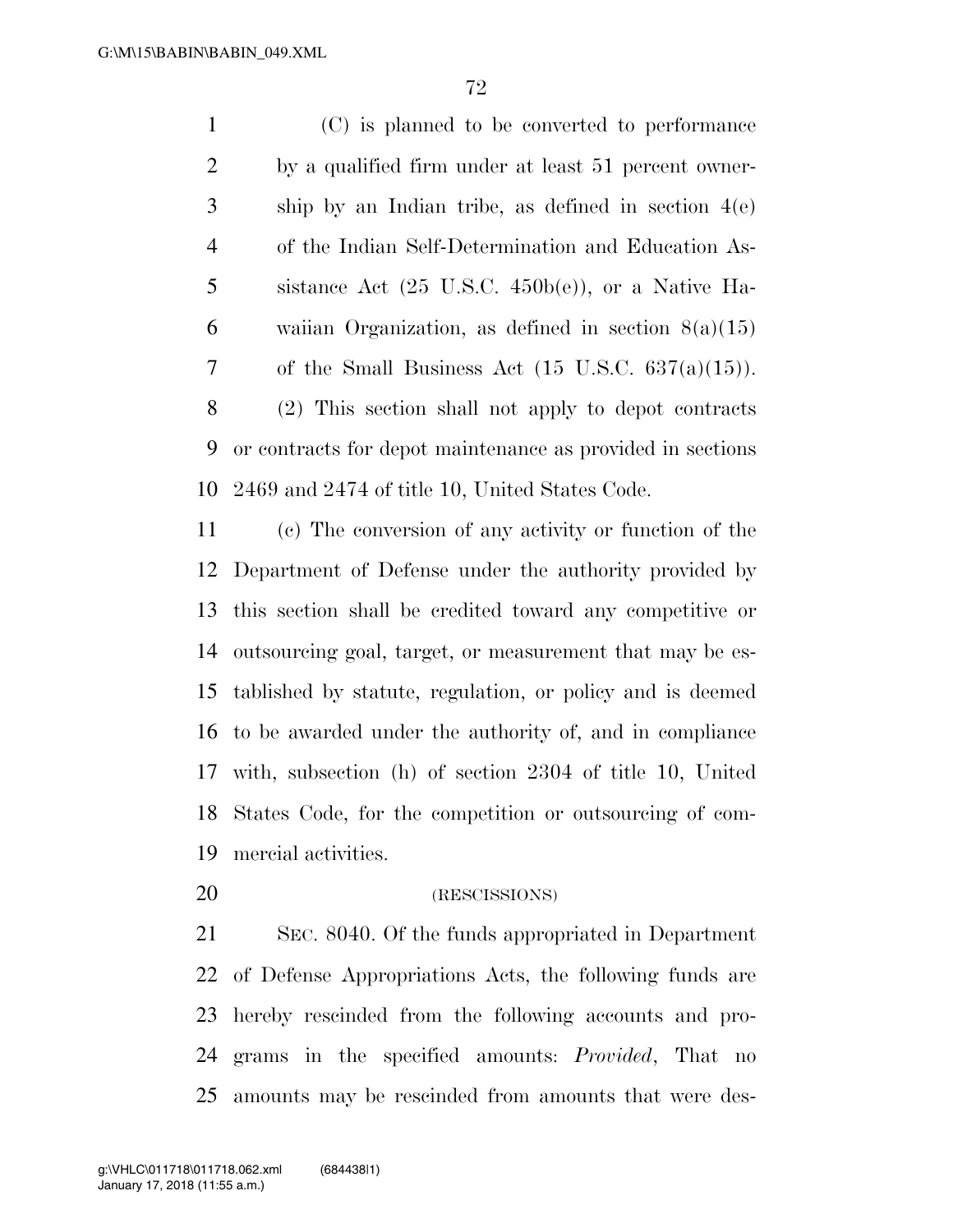| $\mathbf{1}$   | ignated by the Congress for Overseas Contingency Oper- |
|----------------|--------------------------------------------------------|
| $\overline{2}$ | ations/Global War on Terrorism or as an emergency re-  |
| 3              | quirement pursuant to the Concurrent Resolution on the |
| $\overline{4}$ | Budget or the Balanced Budget and Emergency Deficit    |
| 5              | Control Act of 1985, as amended:                       |
| 6              | "Aircraft Procurement, Navy", 2016/2018,               |
| 7              | \$274,000,000;                                         |
| 8              | "Aircraft Procurement, Air Force", 2016/2018,          |
| 9              | \$82,700,000;                                          |
| 10             | "Missile Procurement, Army", 2017/2019,                |
| 11             | \$19,319,000;                                          |
| 12             | "Procurement of Weapons and Tracked Combat             |
| 13             | Vehicles, Army", 2017/2019, \$9,764,000;               |
| 14             | "Other Procurement, Army", 2017/2019,                  |
| 15             | \$10,000,000;                                          |
| 16             | "Aircraft Procurement, Navy", 2017/2019,               |
| 17             | \$105,600,000;                                         |
| 18             | "Weapons Procurement, Navy", 2017/2019,                |
| 19             | \$54,122,000;                                          |
| 20             | "Shipbuilding and Conversion, Navy", 2017/             |
| 21             | 2021, \$45,116,000;                                    |
| 22             | "Aircraft Procurement, Air Force", 2017/2019,          |
| 23             | \$63,293,000;                                          |
| 24             | "Missile Procurement, Air Force", 2017/2019,           |
| 25             | \$31,639,000;                                          |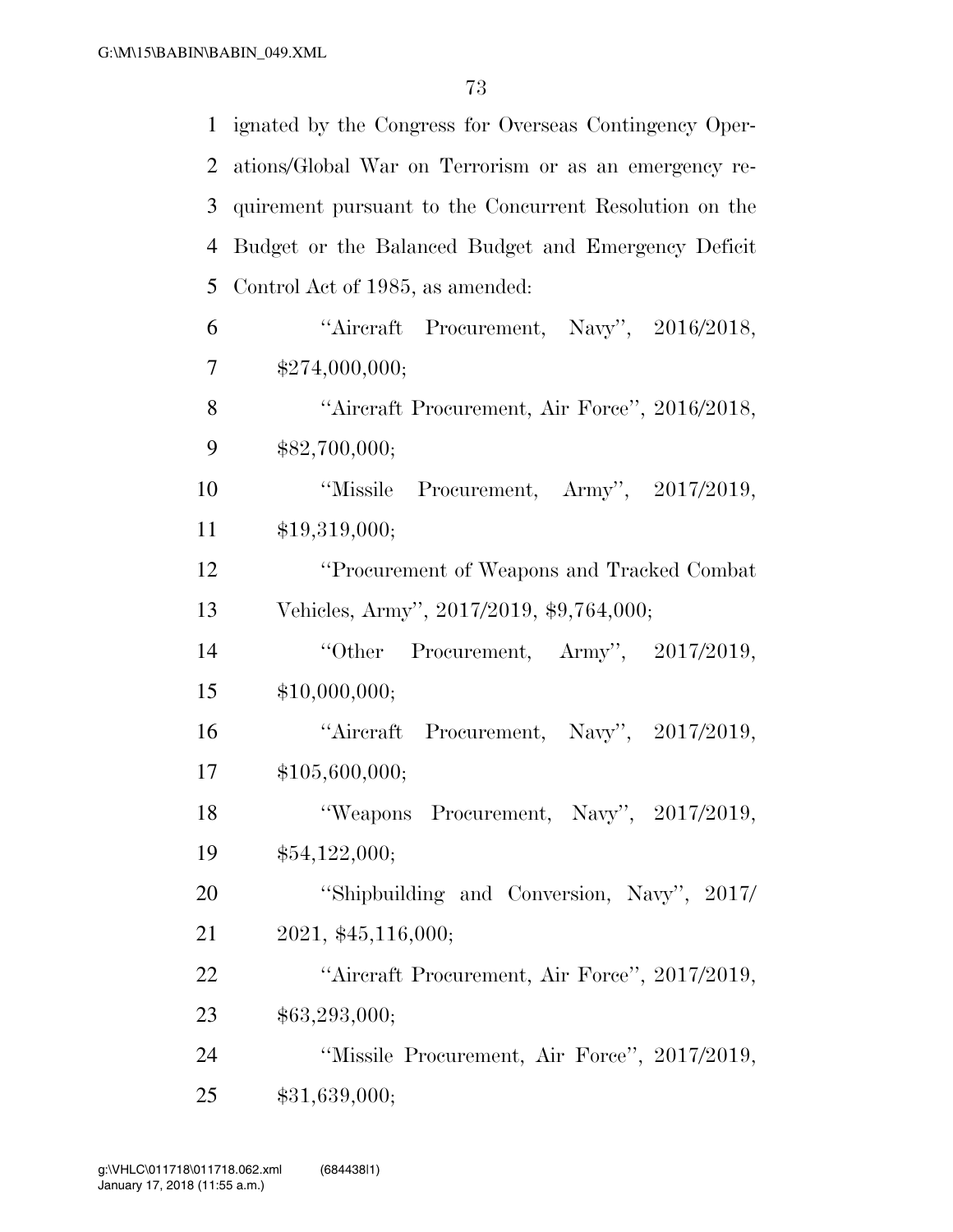| $\mathbf{1}$   | "Space Procurement, Air Force", 2017/2019,                  |
|----------------|-------------------------------------------------------------|
| 2              | \$15,000,000;                                               |
| 3              | "Other Procurement, Air Force", 2017/2019,                  |
| $\overline{4}$ | \$105,000,000;                                              |
| 5              | "Research, Development, Test and Evaluation,                |
| 6              | Navy", 2017/2018, \$34,128,000;                             |
| 7              | "Research, Development, Test and Evaluation,                |
| 8              | Air Force", 2017/2018, \$41,700,000.                        |
| 9              | SEC. 8041. None of the funds available in this Act          |
| 10             | may be used to reduce the authorized positions for mili-    |
| 11             | tary technicians (dual status) of the Army National         |
| 12             | Guard, Air National Guard, Army Reserve and Air Force       |
| 13             | Reserve for the purpose of applying any administratively    |
| 14             | imposed civilian personnel ceiling, freeze, or reduction on |
| 15             | military technicians (dual status), unless such reductions  |
| 16             | are a direct result of a reduction in military force struc- |
| 17             | ture.                                                       |
| 18             | SEC. 8042. None of the funds appropriated or other-         |
| 19             | wise made available in this Act may be obligated or ex-     |
| 20             | pended for assistance to the Democratic People's Republic   |
| 21             | of Korea unless specifically appropriated for that purpose. |
| 22             | SEC. 8043. Funds appropriated in this Act for oper-         |
| 23             | ation and maintenance of the Military Departments, Com-     |
| 24             | batant Commands and Defense Agencies shall be available     |
| 25             | for reimbursement of pay, allowances and other expenses     |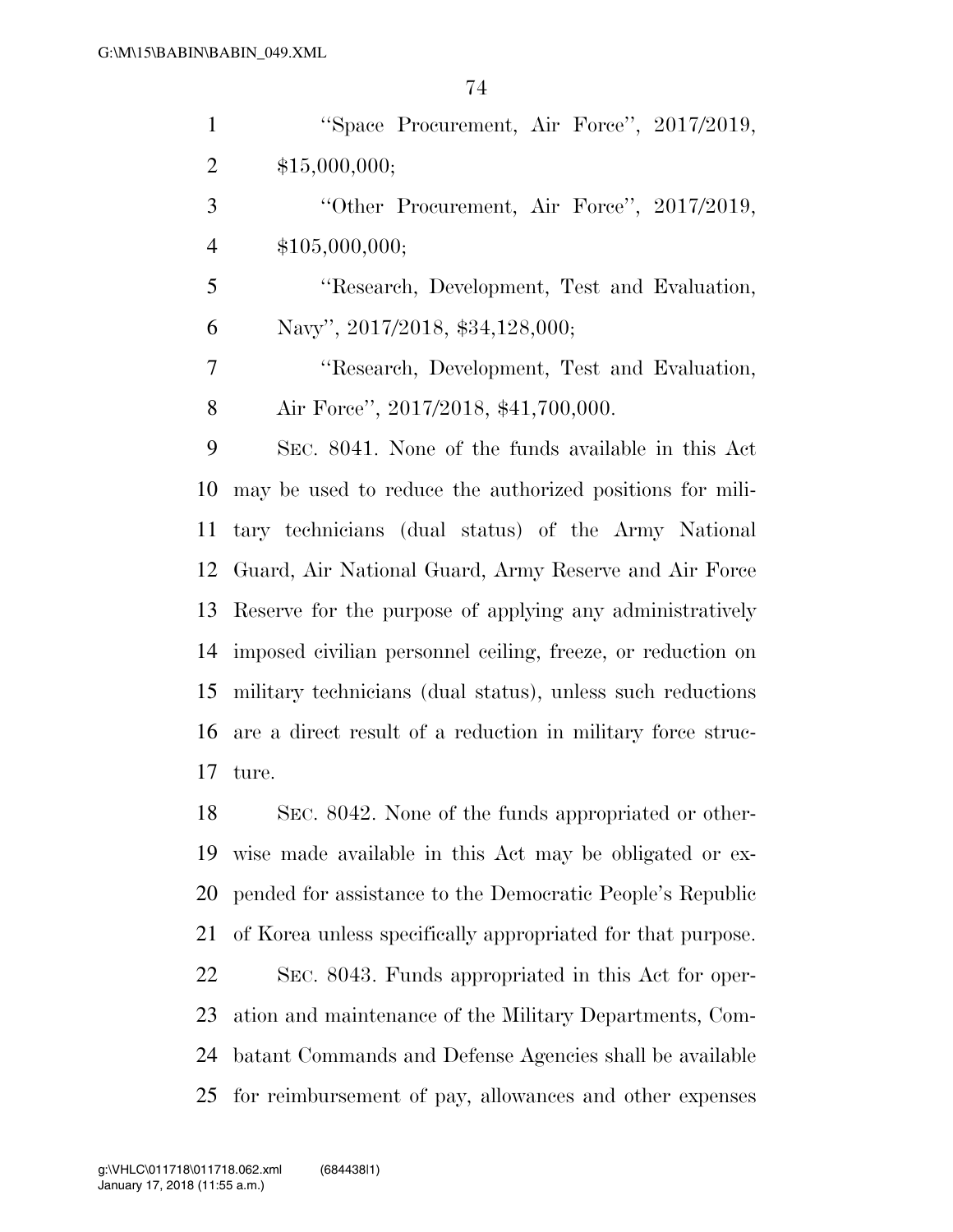which would otherwise be incurred against appropriations for the National Guard and Reserve when members of the National Guard and Reserve provide intelligence or coun- terintelligence support to Combatant Commands, Defense Agencies and Joint Intelligence Activities, including the activities and programs included within the National Intel- ligence Program and the Military Intelligence Program: *Provided*, That nothing in this section authorizes deviation from established Reserve and National Guard personnel and training procedures.

 SEC. 8044. (a) None of the funds available to the Department of Defense for any fiscal year for drug inter- diction or counter-drug activities may be transferred to any other department or agency of the United States ex-cept as specifically provided in an appropriations law.

 (b) None of the funds available to the Central Intel- ligence Agency for any fiscal year for drug interdiction or counter-drug activities may be transferred to any other de- partment or agency of the United States except as specifi-cally provided in an appropriations law.

 SEC. 8045. None of the funds appropriated by this Act may be used for the procurement of ball and roller bearings other than those produced by a domestic source and of domestic origin: *Provided*, That the Secretary of the military department responsible for such procurement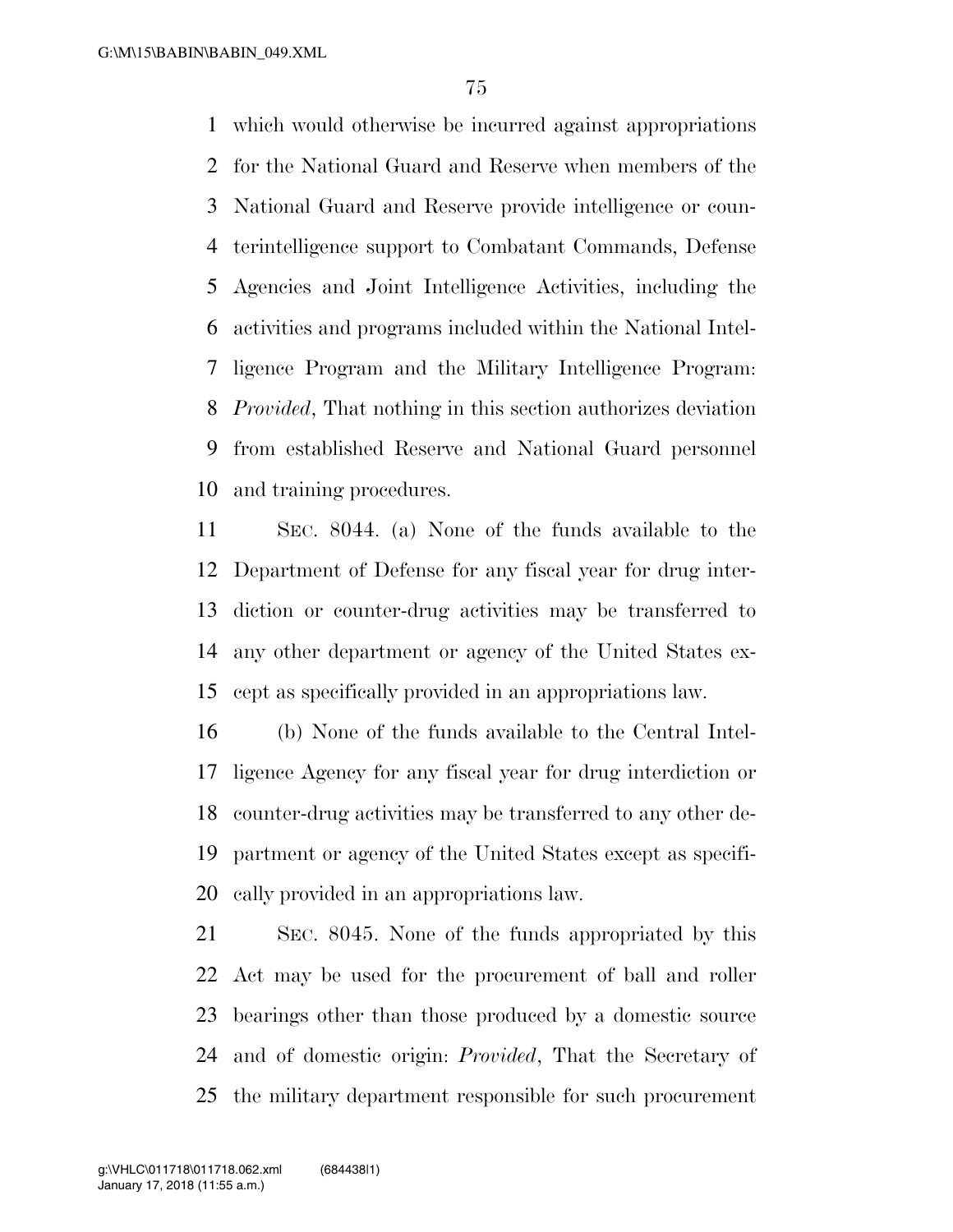may waive this restriction on a case-by-case basis by certi- fying in writing to the Committees on Appropriations of the House of Representatives and the Senate, that ade- quate domestic supplies are not available to meet Depart- ment of Defense requirements on a timely basis and that such an acquisition must be made in order to acquire ca- pability for national security purposes: *Provided further*, That this restriction shall not apply to the purchase of ''commercial items'', as defined by section 103 of title 41, United States Code, except that the restriction shall apply to ball or roller bearings purchased as end items.

 SEC. 8046. None of the funds made available by this Act for Evolved Expendable Launch Vehicle service com- petitive procurements may be used unless the competitive procurements are open for award to all certified providers of Evolved Expendable Launch Vehicle-class systems: *Pro- vided*, That the award shall be made to the provider that offers the best value to the government.

 SEC. 8047. In addition to the amounts appropriated or otherwise made available elsewhere in this Act, \$44,000,000 is hereby appropriated to the Department of Defense: *Provided*, That upon the determination of the Secretary of Defense that it shall serve the national inter-est, the Secretary shall make grants in the amounts speci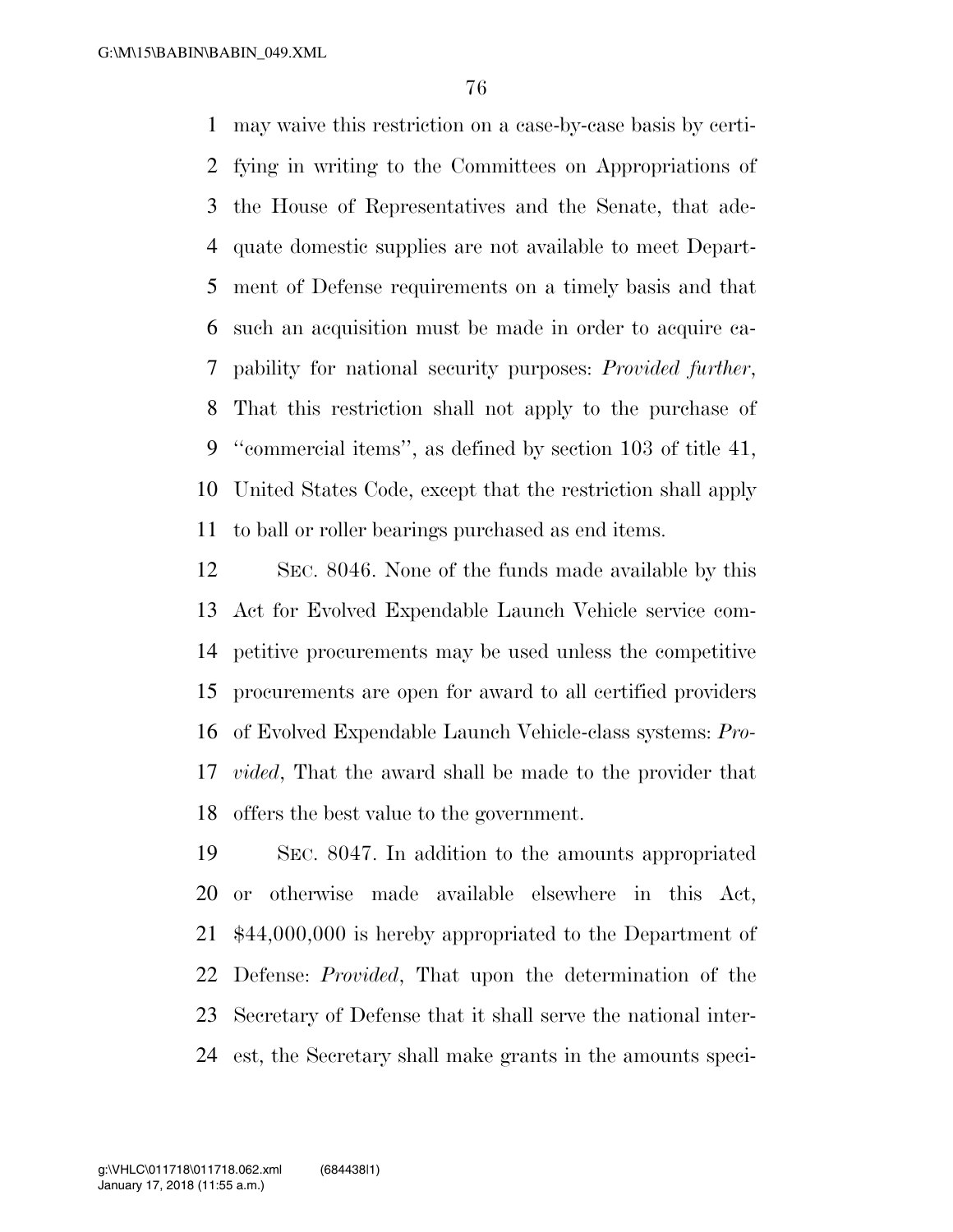fied as follows: \$20,000,000 to the United Service Organi-zations and \$24,000,000 to the Red Cross.

 SEC. 8048. None of the funds in this Act may be used to purchase any supercomputer which is not manu- factured in the United States, unless the Secretary of De- fense certifies to the congressional defense committees that such an acquisition must be made in order to acquire capability for national security purposes that is not avail-able from United States manufacturers.

 SEC. 8049. Notwithstanding any other provision in this Act, the Small Business Innovation Research program and the Small Business Technology Transfer program set- asides shall be taken proportionally from all programs, projects, or activities to the extent they contribute to the extramural budget.

 SEC. 8050. None of the funds available to the De- partment of Defense under this Act shall be obligated or expended to pay a contractor under a contract with the Department of Defense for costs of any amount paid by the contractor to an employee when—

- (1) such costs are for a bonus or otherwise in excess of the normal salary paid by the contractor to the employee; and
- (2) such bonus is part of restructuring costs as-sociated with a business combination.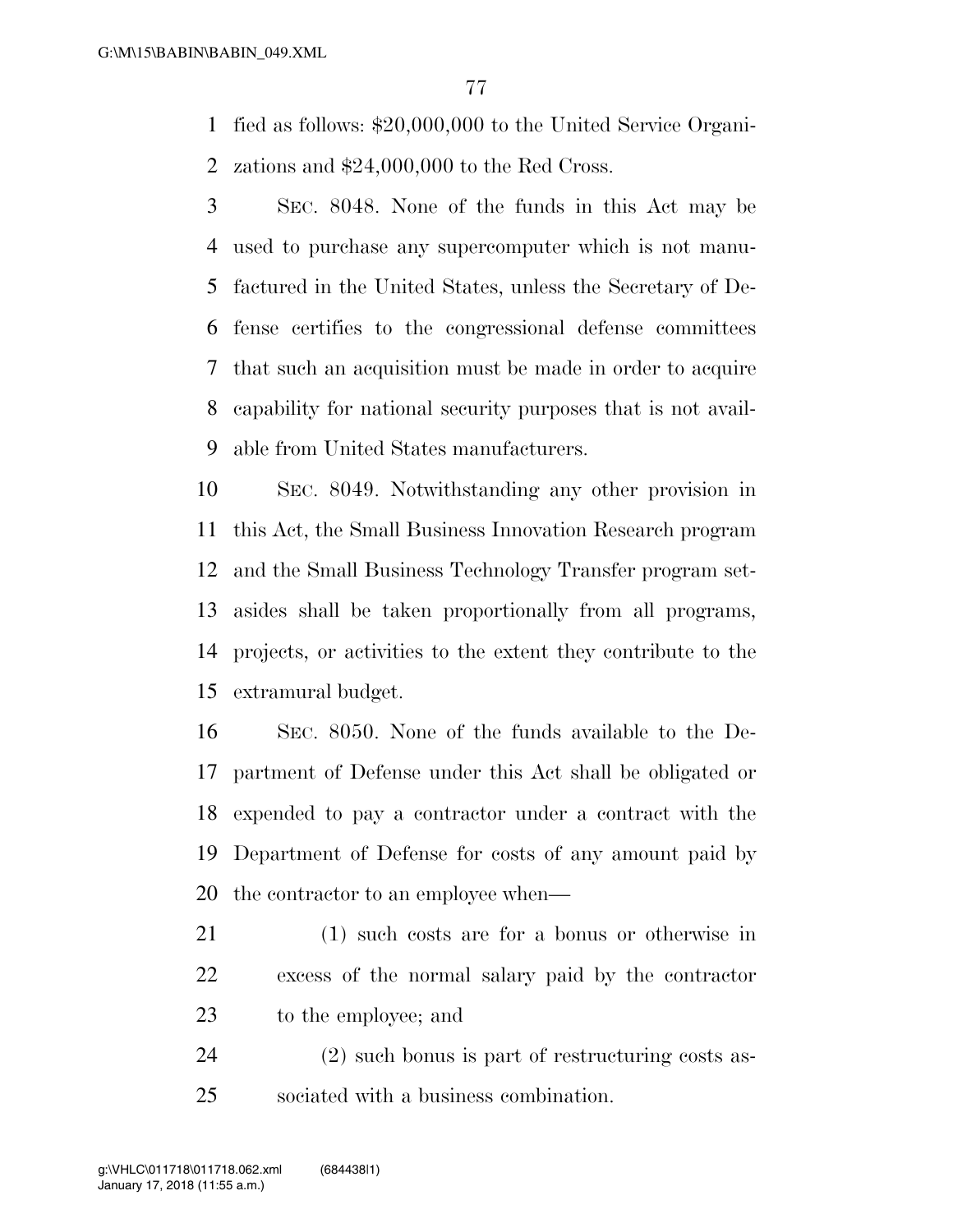## 1 (INCLUDING TRANSFER OF FUNDS)

 SEC. 8051. During the current fiscal year, no more than \$30,000,000 of appropriations made in this Act under the heading ''Operation and Maintenance, Defense- Wide'' may be transferred to appropriations available for the pay of military personnel, to be merged with, and to be available for the same time period as the appropriations to which transferred, to be used in support of such per- sonnel in connection with support and services for eligible organizations and activities outside the Department of De- fense pursuant to section 2012 of title 10, United States Code.

 SEC. 8052. During the current fiscal year, in the case of an appropriation account of the Department of Defense for which the period of availability for obligation has ex- pired or which has closed under the provisions of section 1552 of title 31, United States Code, and which has a negative unliquidated or unexpended balance, an obliga- tion or an adjustment of an obligation may be charged to any current appropriation account for the same purpose as the expired or closed account if—

 (1) the obligation would have been properly chargeable (except as to amount) to the expired or closed account before the end of the period of avail-ability or closing of that account;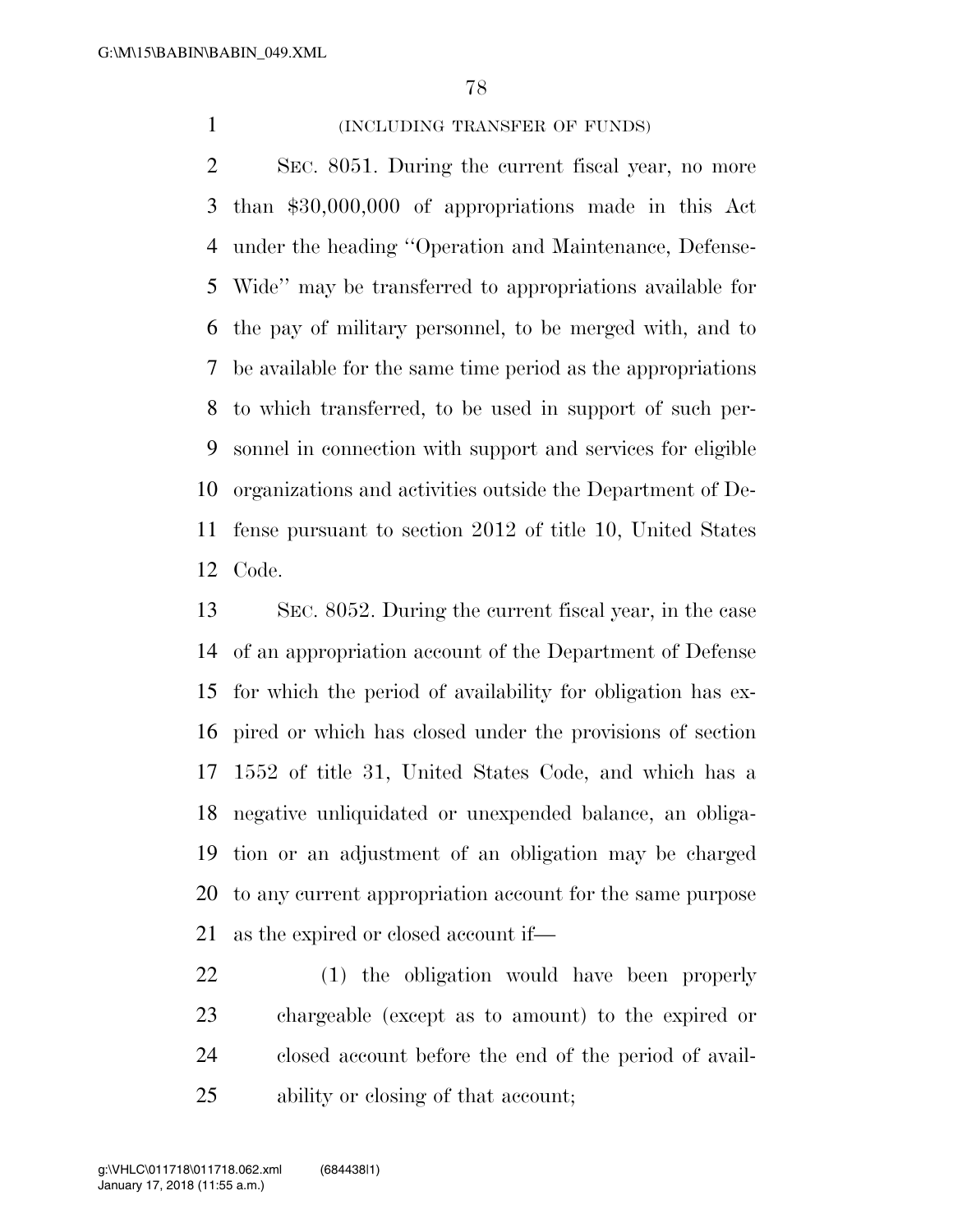(2) the obligation is not otherwise properly chargeable to any current appropriation account of the Department of Defense; and

 (3) in the case of an expired account, the obli- gation is not chargeable to a current appropriation of the Department of Defense under the provisions of section 1405(b)(8) of the National Defense Au- thorization Act for Fiscal Year 1991, Public Law 101–510, as amended (31 U.S.C. 1551 note): *Pro- vided*, That in the case of an expired account, if sub- sequent review or investigation discloses that there was not in fact a negative unliquidated or unex- pended balance in the account, any charge to a cur-14 rent account under the authority of this section shall be reversed and recorded against the expired ac- count: *Provided further*, That the total amount charged to a current appropriation under this sec- tion may not exceed an amount equal to 1 percent of the total appropriation for that account.

 SEC. 8053. (a) Notwithstanding any other provision of law, the Chief of the National Guard Bureau may per- mit the use of equipment of the National Guard Distance Learning Project by any person or entity on a space-avail-able, reimbursable basis. The Chief of the National Guard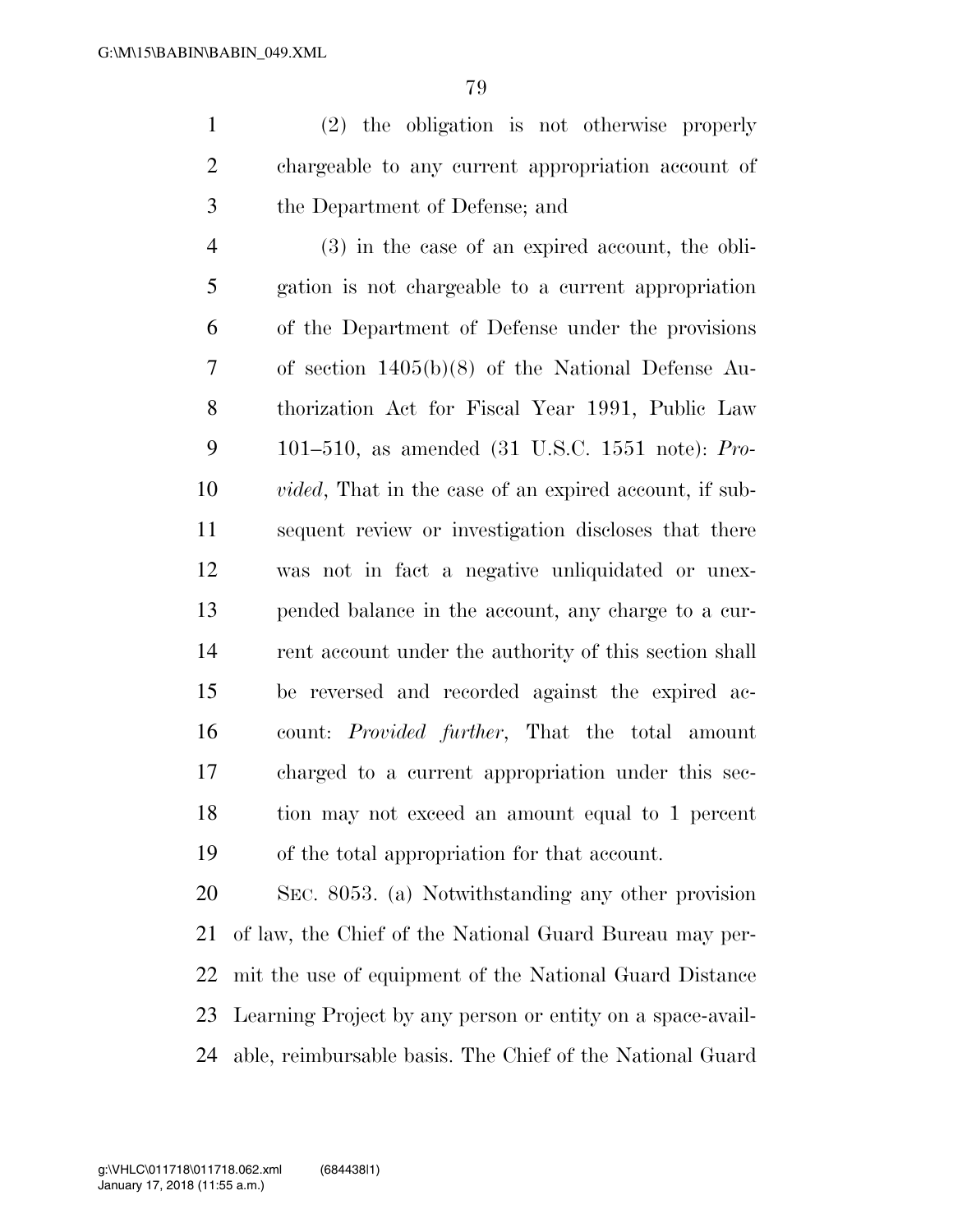Bureau shall establish the amount of reimbursement for such use on a case-by-case basis.

 (b) Amounts collected under subsection (a) shall be credited to funds available for the National Guard Dis- tance Learning Project and be available to defray the costs associated with the use of equipment of the project under that subsection. Such funds shall be available for such purposes without fiscal year limitation.

 SEC. 8054. None of the funds available to the De- partment of Defense may be obligated to modify command and control relationships to give Fleet Forces Command operational and administrative control of United States Navy forces assigned to the Pacific fleet: *Provided*, That the command and control relationships which existed on October 1, 2004, shall remain in force until a written modification has been proposed to the House and Senate Appropriations Committees: *Provided further*, That the proposed modification may be implemented 30 days after the notification unless an objection is received from either the House or Senate Appropriations Committees: *Provided further*, That any proposed modification shall not preclude the ability of the commander of United States Pacific Command to meet operational requirements.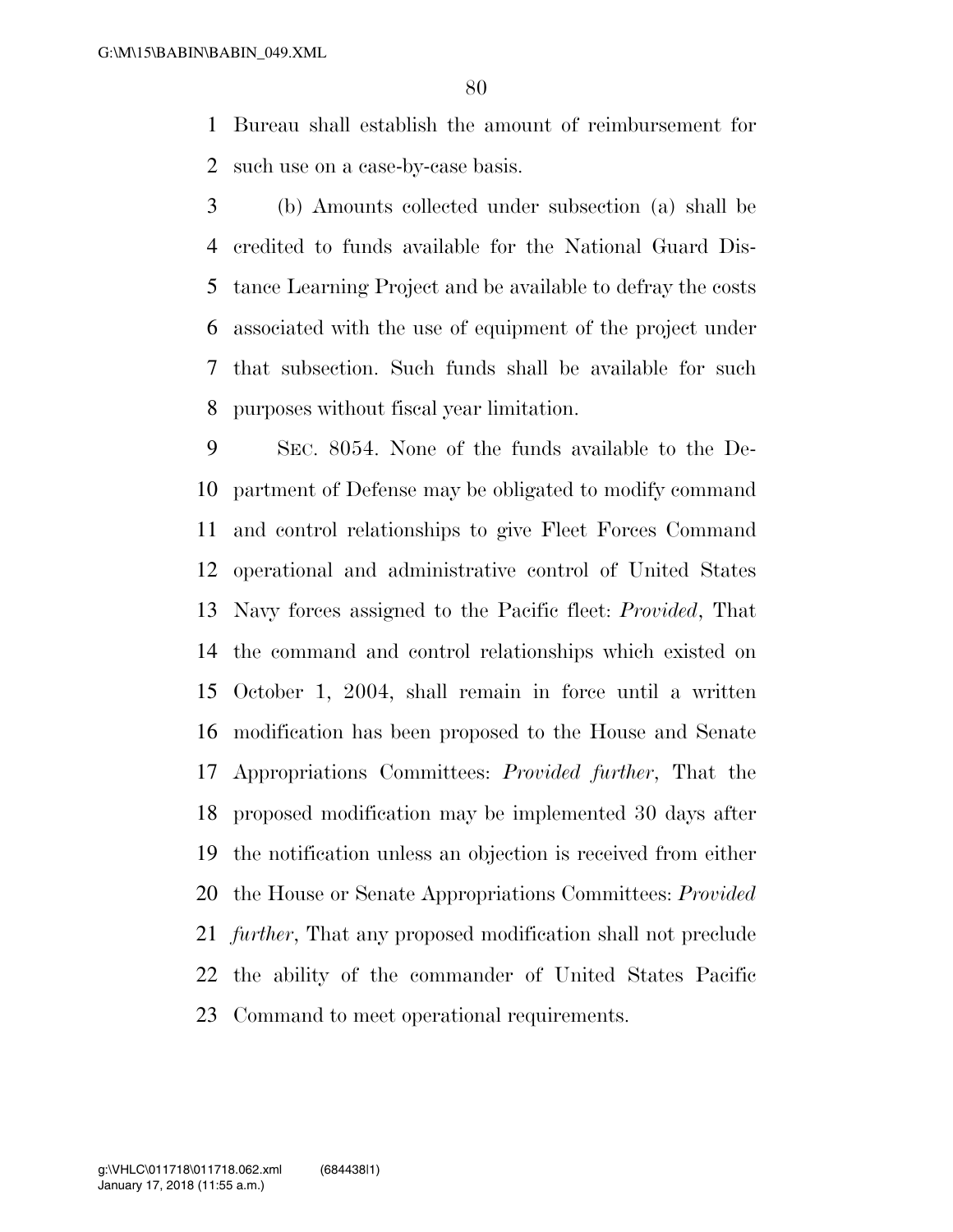#### 1 (INCLUDING TRANSFER OF FUNDS)

 SEC. 8055. Of the funds appropriated in this Act under the heading ''Operation and Maintenance, Defense- Wide'', \$25,000,000 (increased by \$10,000,000) shall be for continued implementation and expansion of the Sexual Assault Special Victims' Counsel Program: *Provided*, That the funds are made available for transfer to the Depart- ment of the Army, the Department of the Navy, and the Department of the Air Force: *Provided further*, That funds transferred shall be merged with and available for the same purposes and for the same time period as the appro- priations to which the funds are transferred: *Provided fur- ther*, That this transfer authority is in addition to any other transfer authority provided in this Act.

 SEC. 8056. None of the funds appropriated in title IV of this Act may be used to procure end-items for deliv- ery to military forces for operational training, operational use or inventory requirements: *Provided*, That this restric- tion does not apply to end-items used in development, prototyping, and test activities preceding and leading to acceptance for operational use: *Provided further*, That this restriction does not apply to programs funded within the National Intelligence Program: *Provided further*, That the Secretary of Defense may waive this restriction on a case-by-case basis by certifying in writing to the Committees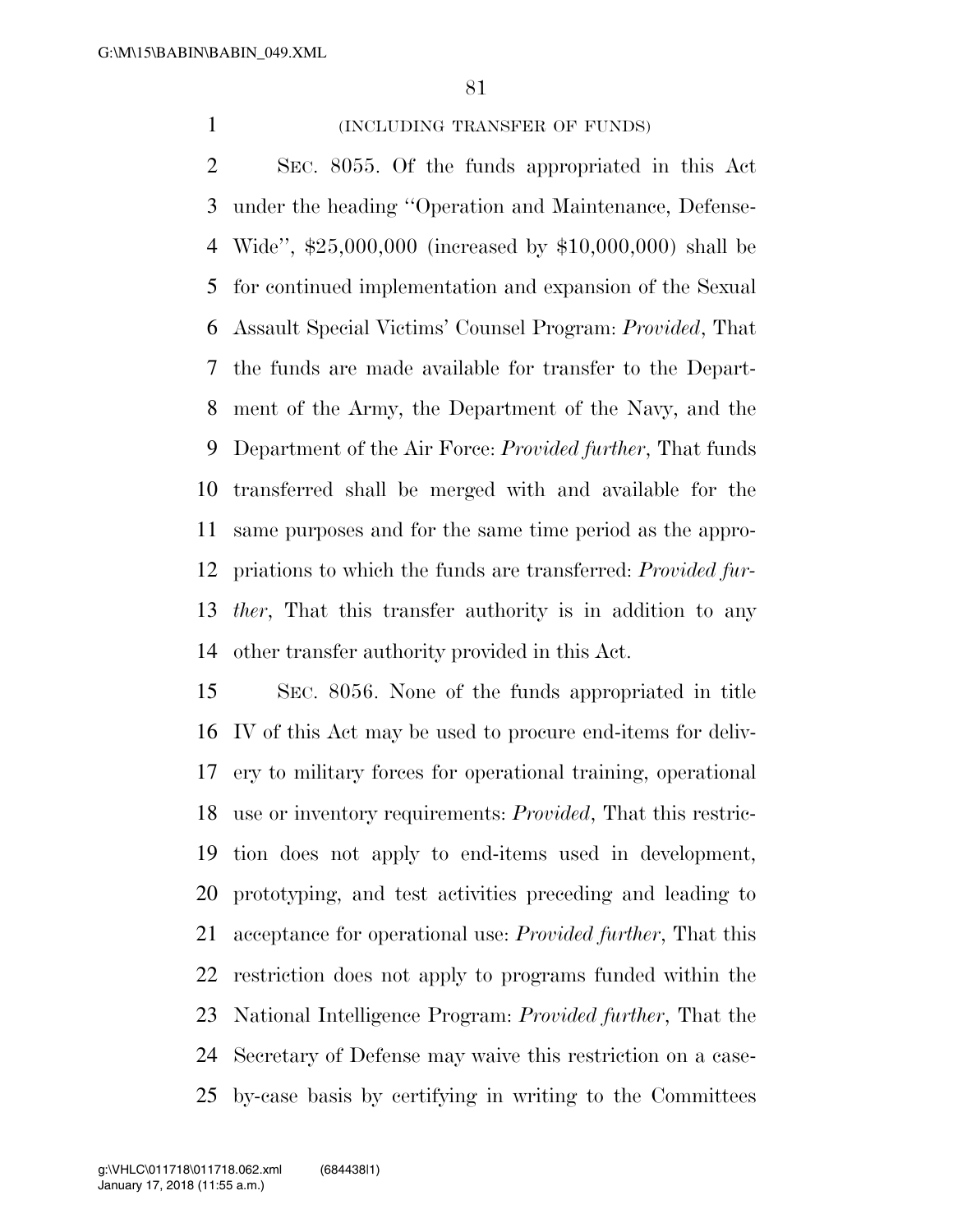on Appropriations of the House of Representatives and the Senate that it is in the national security interest to do so.

 SEC. 8057. (a) The Secretary of Defense may, on a case-by-case basis, waive with respect to a foreign country each limitation on the procurement of defense items from foreign sources provided in law if the Secretary determines that the application of the limitation with respect to that country would invalidate cooperative programs entered into between the Department of Defense and the foreign country, or would invalidate reciprocal trade agreements for the procurement of defense items entered into under section 2531 of title 10, United States Code, and the country does not discriminate against the same or similar defense items produced in the United States for that coun-try.

(b) Subsection (a) applies with respect to—

 (1) contracts and subcontracts entered into on or after the date of the enactment of this Act; and (2) options for the procurement of items that are exercised after such date under contracts that are entered into before such date if the option prices are adjusted for any reason other than the applica-tion of a waiver granted under subsection (a).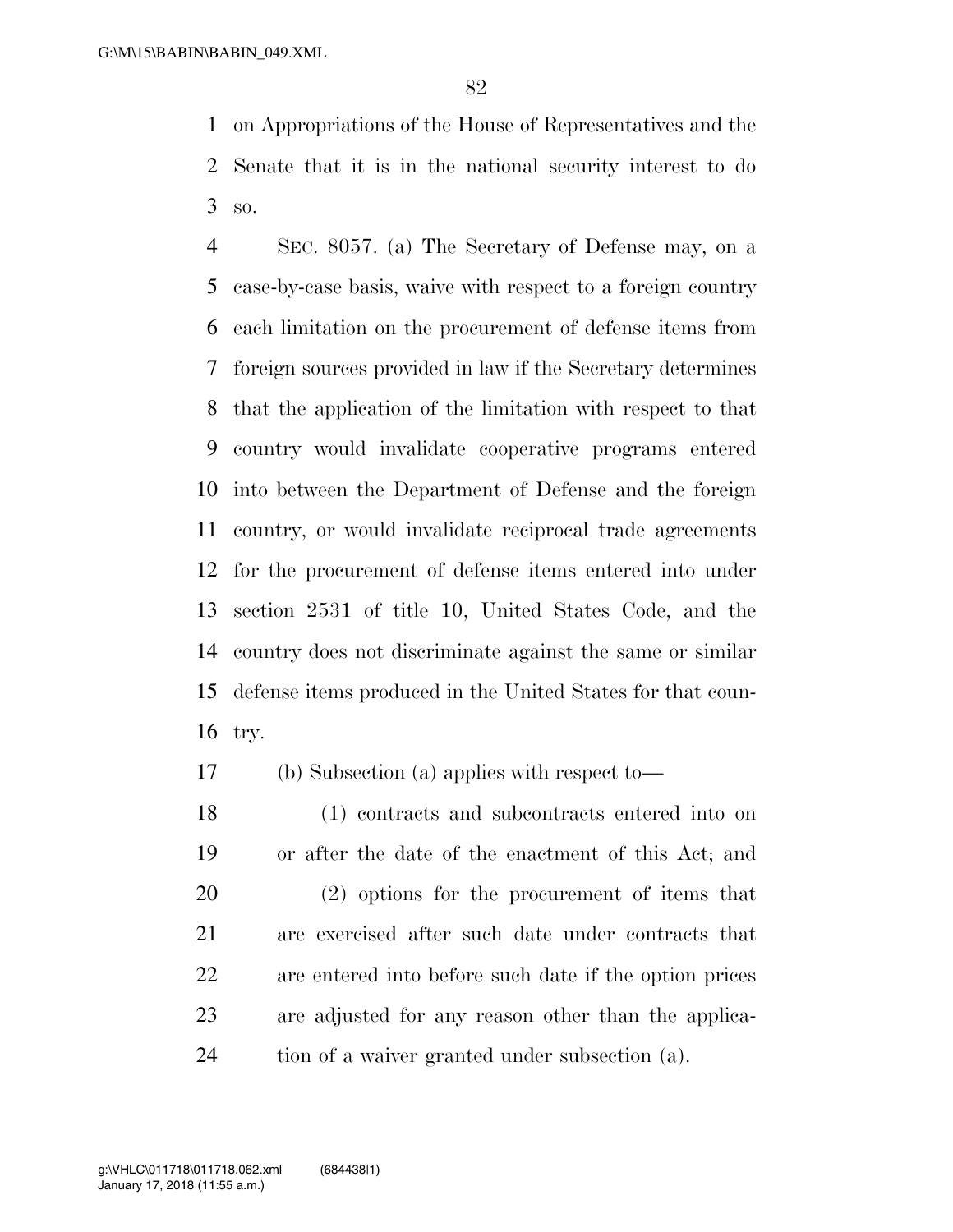(c) Subsection (a) does not apply to a limitation re- garding construction of public vessels, ball and roller bear- ings, food, and clothing or textile materials as defined by section XI (chapters 50–65) of the Harmonized Tariff Schedule of the United States and products classified under headings 4010, 4202, 4203, 6401 through 6406, 6505, 7019, 7218 through 7229, 7304.41 through 7304.49, 7306.40, 7502 through 7508, 8105, 8108, 8109, 8211, 8215, and 9404.

 SEC. 8058. None of the funds appropriated or other- wise made available by this or other Department of De- fense Appropriations Acts may be obligated or expended for the purpose of performing repairs or maintenance to military family housing units of the Department of De- fense, including areas in such military family housing units that may be used for the purpose of conducting offi-cial Department of Defense business.

 SEC. 8059. Notwithstanding any other provision of law, funds appropriated in this Act under the heading ''Research, Development, Test and Evaluation, Defense- Wide'' for any new start advanced concept technology demonstration project or joint capability demonstration project may only be obligated 45 days after a report, in- cluding a description of the project, the planned acquisi-tion and transition strategy and its estimated annual and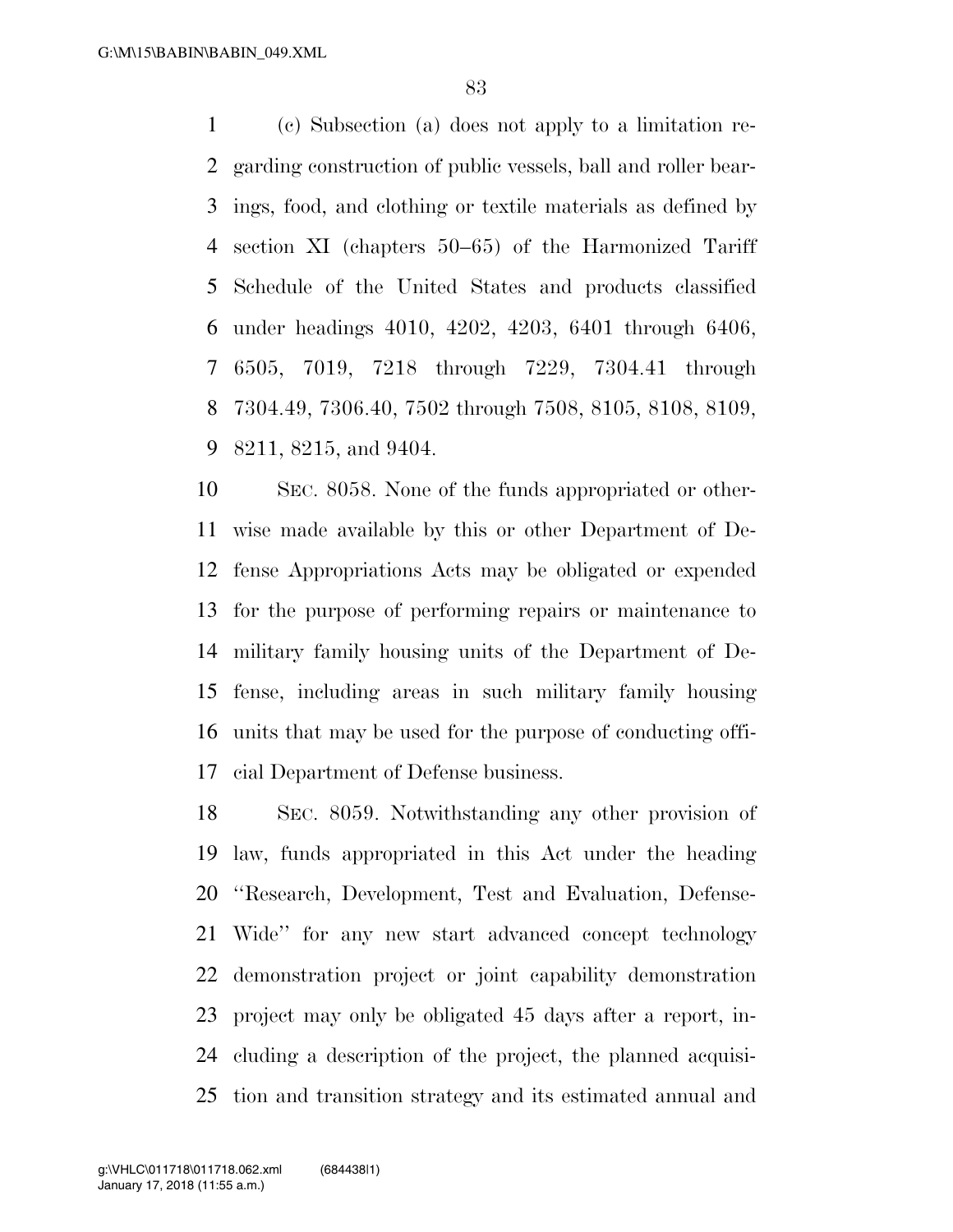total cost, has been provided in writing to the congres- sional defense committees: *Provided*, That the Secretary of Defense may waive this restriction on a case-by-case basis by certifying to the congressional defense committees that it is in the national interest to do so.

 SEC. 8060. The Secretary of Defense shall continue to provide a classified quarterly report to the House and Senate Appropriations Committees, Subcommittees on Defense on certain matters as directed in the classified annex accompanying this Act.

 SEC. 8061. Notwithstanding section 12310(b) of title 10, United States Code, a Reserve who is a member of the National Guard serving on full-time National Guard duty under section 502(f) of title 32, United States Code, may perform duties in support of the ground-based ele- ments of the National Ballistic Missile Defense System. SEC. 8062. None of the funds provided in this Act may be used to transfer to any nongovernmental entity ammunition held by the Department of Defense that has a center-fire cartridge and a United States military no- menclature designation of ''armor penetrator'', ''armor piercing (AP)'', ''armor piercing incendiary (API)'', or ''armor-piercing incendiary tracer (API–T)'', except to an entity performing demilitarization services for the Depart-ment of Defense under a contract that requires the entity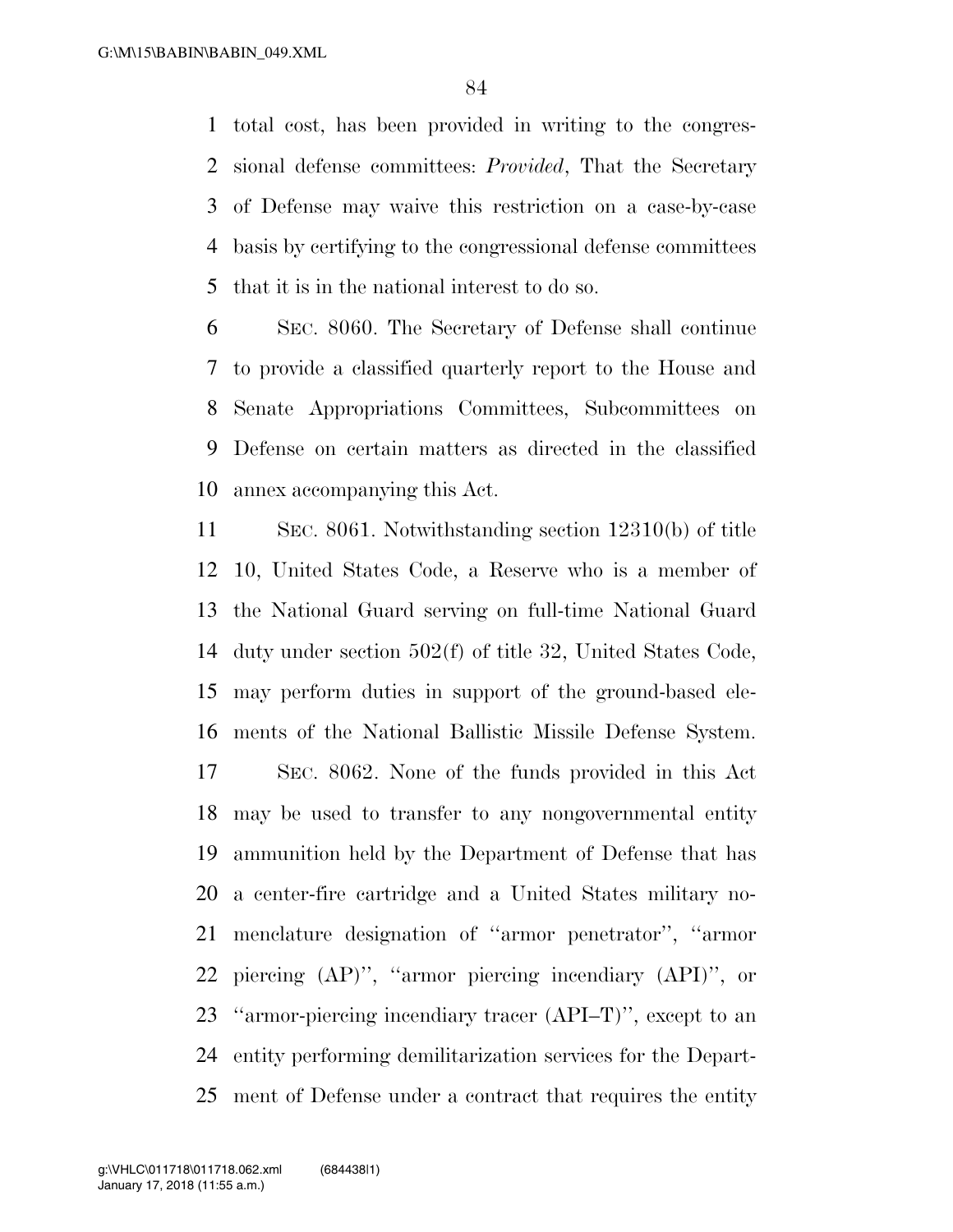to demonstrate to the satisfaction of the Department of Defense that armor piercing projectiles are either:

 (1) rendered incapable of reuse by the demili-tarization process; or

 (2) used to manufacture ammunition pursuant to a contract with the Department of Defense or the manufacture of ammunition for export pursuant to a License for Permanent Export of Unclassified Military Articles issued by the Department of State. SEC. 8063. Notwithstanding any other provision of law, the Chief of the National Guard Bureau, or his des- ignee, may waive payment of all or part of the consider- ation that otherwise would be required under section 2667 of title 10, United States Code, in the case of a lease of personal property for a period not in excess of 1 year to any organization specified in section 508(d) of title 32, United States Code, or any other youth, social, or fra- ternal nonprofit organization as may be approved by the Chief of the National Guard Bureau, or his designee, on a case-by-case basis.

**(INCLUDING TRANSFER OF FUNDS)** 

 SEC. 8064. Of the amounts appropriated in this Act under the heading ''Operation and Maintenance, Army'', \$66,881,780 shall remain available until expended: *Pro-vided*, That, notwithstanding any other provision of law,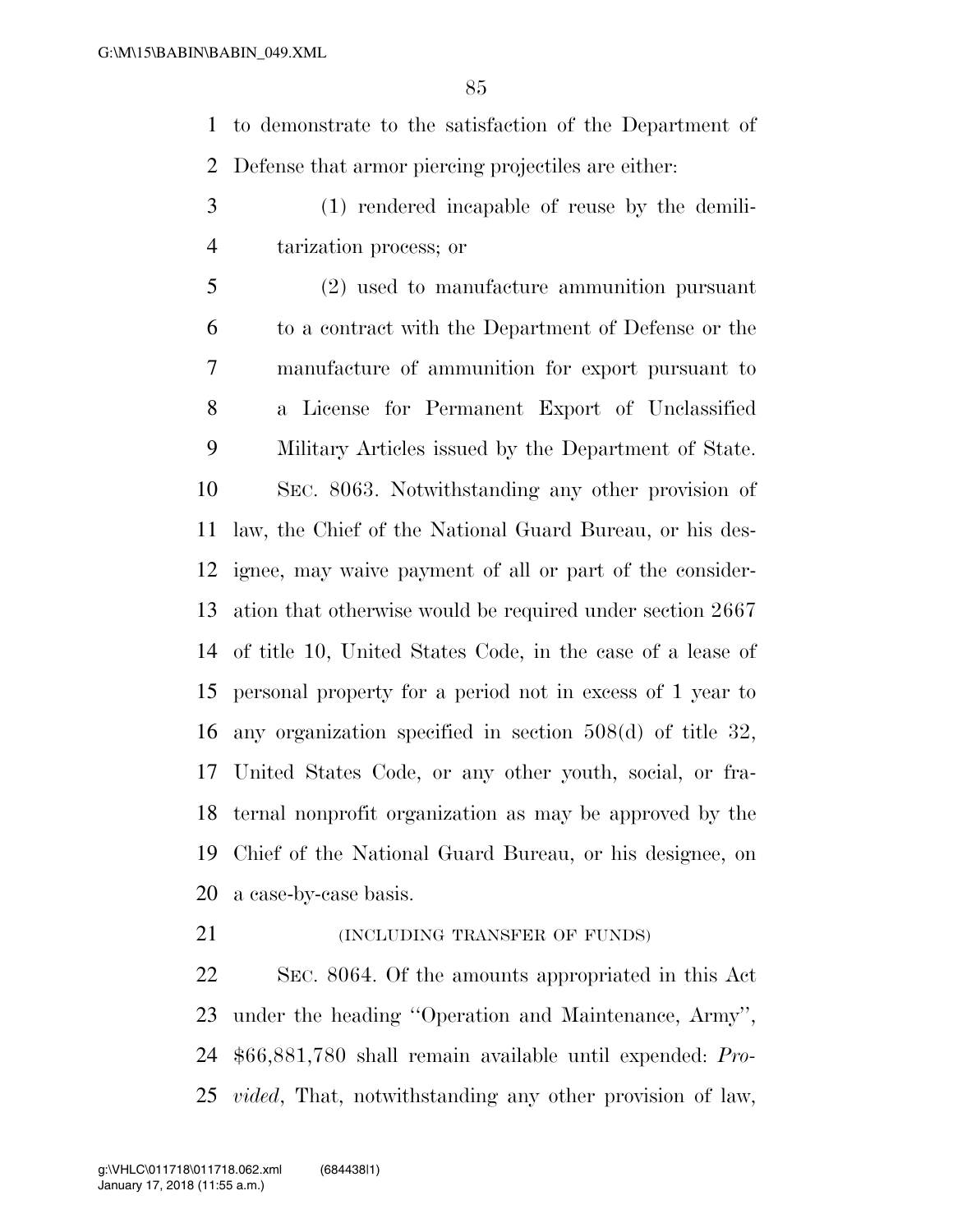the Secretary of Defense is authorized to transfer such funds to other activities of the Federal Government: *Pro- vided further*, That the Secretary of Defense is authorized to enter into and carry out contracts for the acquisition of real property, construction, personal services, and oper- ations related to projects carrying out the purposes of this section: *Provided further*, That contracts entered into under the authority of this section may provide for such indemnification as the Secretary determines to be nec- essary: *Provided further*, That projects authorized by this section shall comply with applicable Federal, State, and local law to the maximum extent consistent with the na- tional security, as determined by the Secretary of Defense. SEC. 8065. (a) None of the funds appropriated in this or any other Act may be used to take any action to mod-ify—

 (1) the appropriations account structure for the National Intelligence Program budget, including through the creation of a new appropriation or new appropriation account;

 (2) how the National Intelligence Program budget request is presented in the unclassified P–1, R–1, and O–1 documents supporting the Depart-ment of Defense budget request;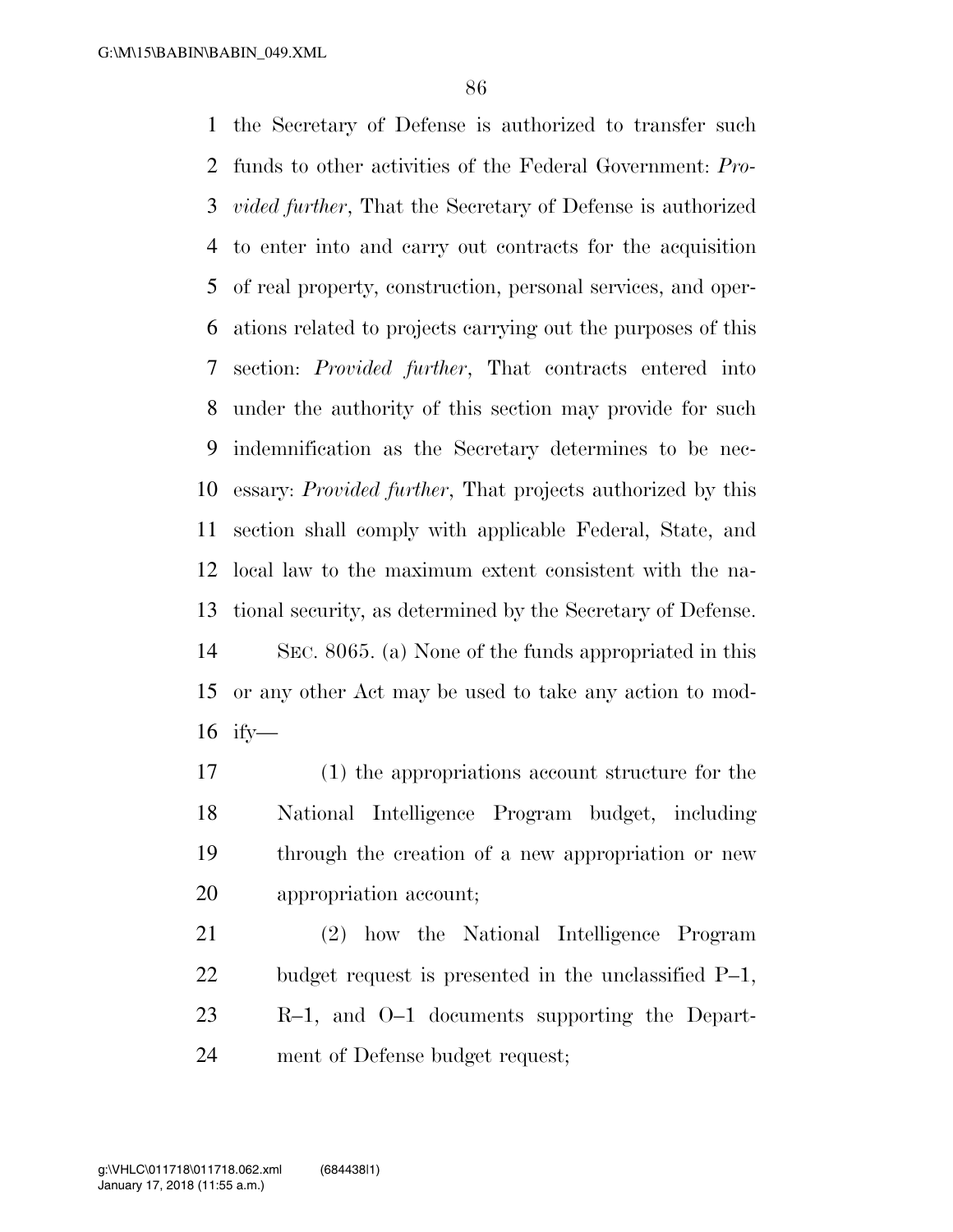(3) the process by which the National Intel- ligence Program appropriations are apportioned to the executing agencies; or

 (4) the process by which the National Intel- ligence Program appropriations are allotted, obli-gated and disbursed.

 (b) Nothing in section (a) shall be construed to pro- hibit the merger of programs or changes to the National Intelligence Program budget at or below the Expenditure Center level, provided such change is otherwise in accord-11 ance with paragraphs  $(a)(1)–(3)$ .

 (c) The Director of National Intelligence and the Sec- retary of Defense may jointly, only for the purposes of achieving auditable financial statements and improving fiscal reporting, study and develop detailed proposals for alternative financial management processes. Such study shall include a comprehensive counterintelligence risk as- sessment to ensure that none of the alternative processes will adversely affect counterintelligence.

 (d) Upon development of the detailed proposals de- fined under subsection (c), the Director of National Intel-ligence and the Secretary of Defense shall—

 (1) provide the proposed alternatives to all af-fected agencies;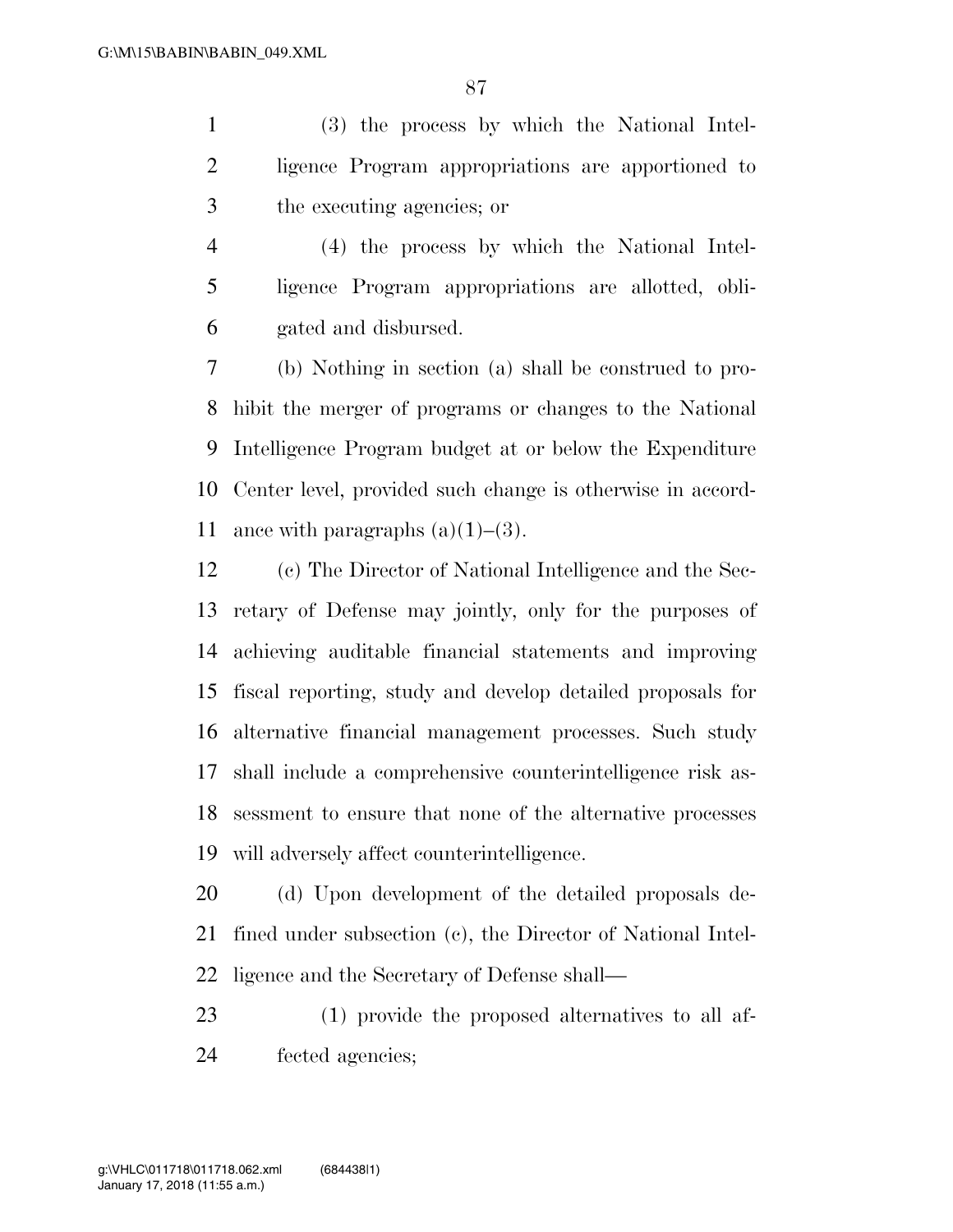(2) receive certification from all affected agen- cies attesting that the proposed alternatives will help achieve auditability, improve fiscal reporting, and will not adversely affect counterintelligence; and

 (3) not later than 30 days after receiving all necessary certifications under paragraph (2), present the proposed alternatives and certifications to the congressional defense and intelligence committees.

 SEC. 8066. In addition to amounts provided else- where in this Act, \$5,000,000 (increased by \$5,000,000) is hereby appropriated to the Department of Defense, to remain available for obligation until expended: *Provided*, That notwithstanding any other provision of law, that upon the determination of the Secretary of Defense that it shall serve the national interest, these funds shall be available only for a grant to the Fisher House Foundation, Inc., only for the construction and furnishing of additional Fisher Houses to meet the needs of military family mem- bers when confronted with the illness or hospitalization of an eligible military beneficiary.

**(INCLUDING TRANSFER OF FUNDS)** 

 SEC. 8067. Of the amounts appropriated in this Act under the headings ''Procurement, Defense-Wide'' and ''Research, Development, Test and Evaluation, Defense-Wide'', \$705,800,000 shall be for the Israeli Cooperative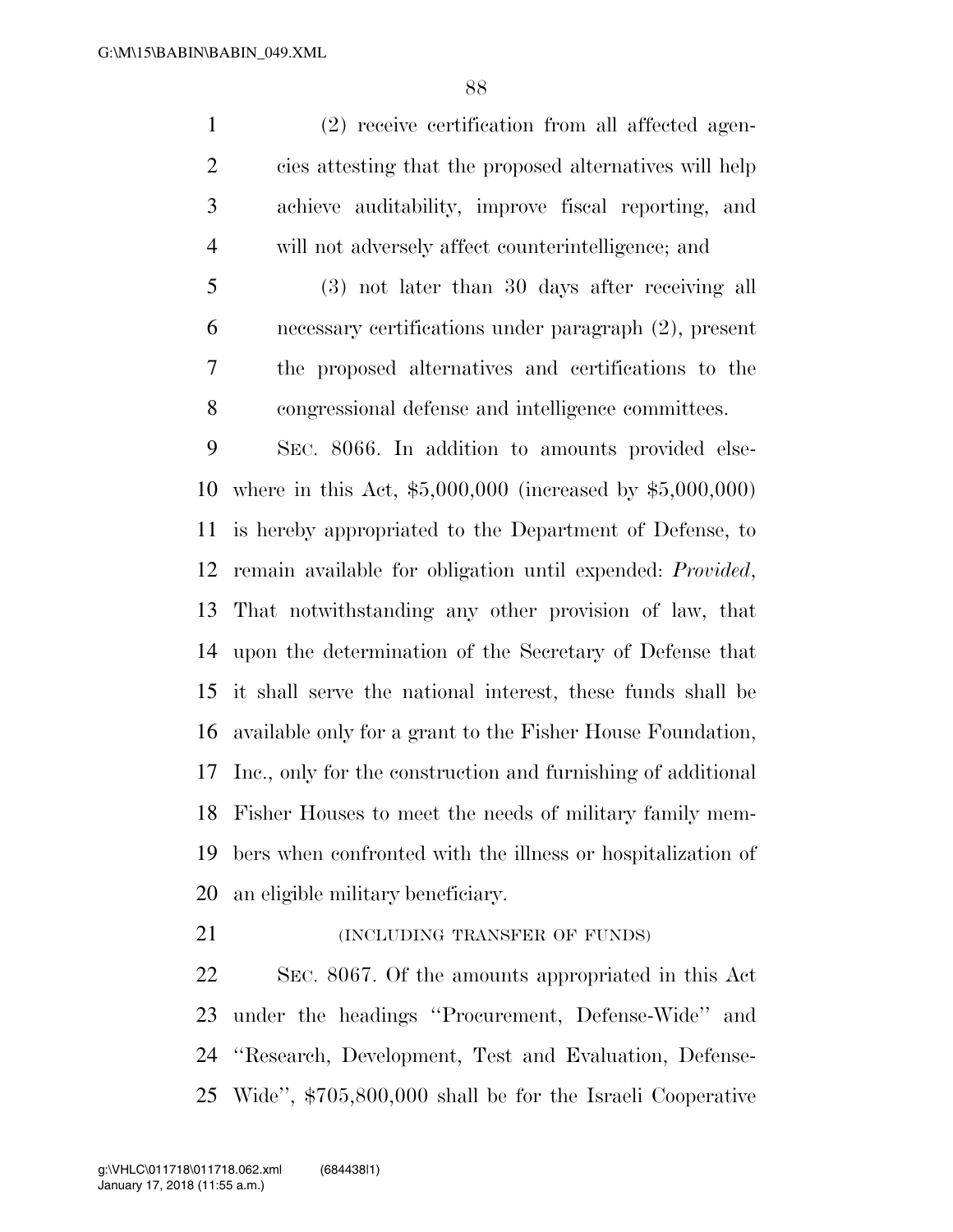Programs: *Provided*, That of this amount, \$92,000,000 shall be for the Secretary of Defense to provide to the Gov- ernment of Israel for the procurement of the Iron Dome defense system to counter short-range rocket threats, sub- ject to the U.S.-Israel Iron Dome Procurement Agree- ment, as amended; \$221,500,000 shall be for the Short Range Ballistic Missile Defense (SRBMD) program, in- cluding cruise missile defense research and development under the SRBMD program, of which \$120,000,000 shall be for co-production activities of SRBMD missiles in the United States and in Israel to meet Israel's defense re- quirements consistent with each nation's laws, regulations, and procedures, subject to the U.S.-Israeli co-production agreement for SRBMD, as amended; \$205,000,000 shall be for an upper-tier component to the Israeli Missile De- fense Architecture, of which \$120,000,000 shall be for co- production activities of Arrow 3 Upper Tier missiles in the United States and in Israel to meet Israel's defense requirements consistent with each nation's laws, regula- tions, and procedures, subject to the U.S.-Israeli co-pro- duction agreement for Arrow 3 Upper Tier, as amended; \$105,000,000 shall be for testing of the upper-tier compo- nent to the Israeli Missile Defense Architecture in the United States; and \$82,300,000 shall be for the Arrow System Improvement Program including development of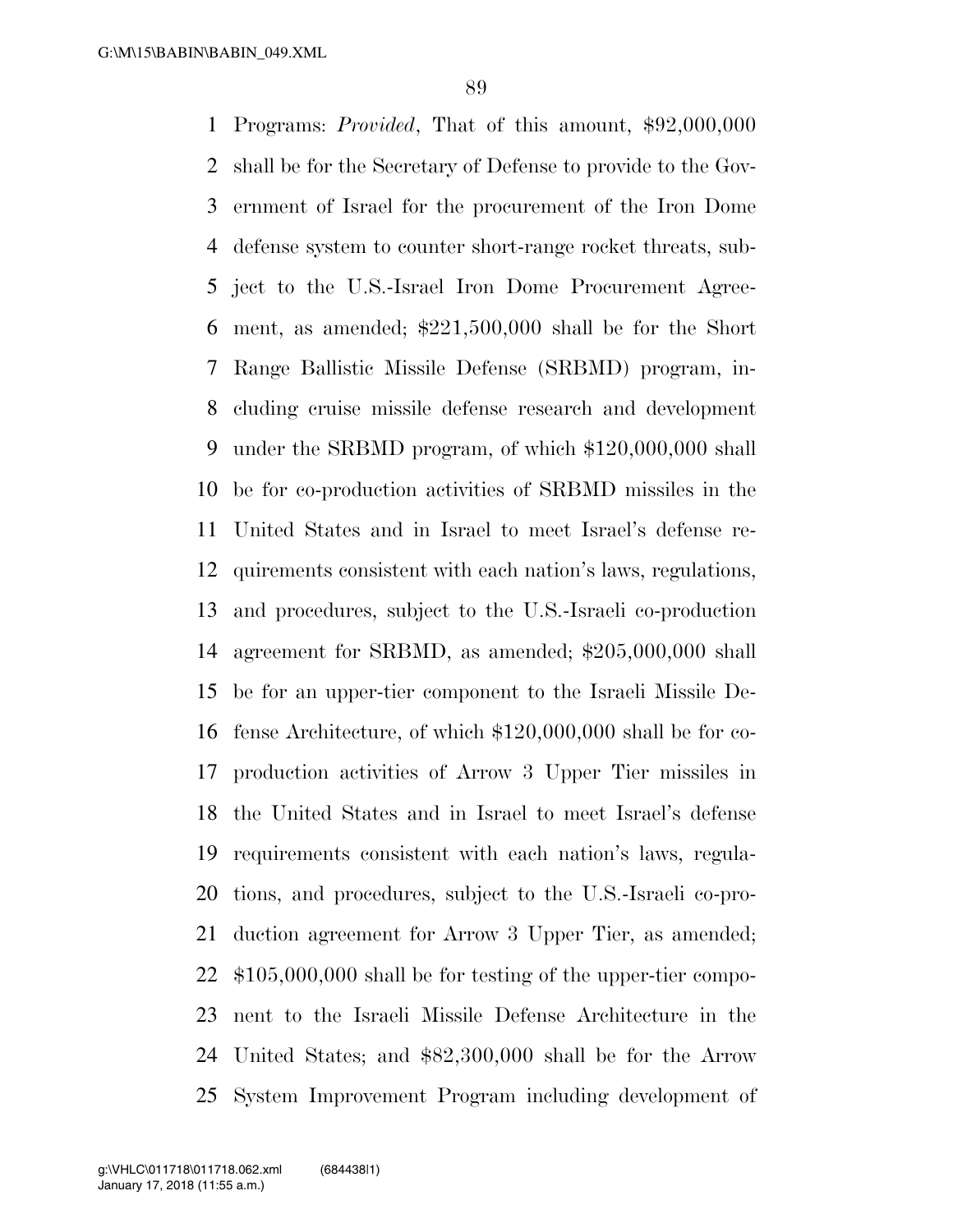a long range, ground and airborne, detection suite: *Pro- vided further*, That the transfer authority provided under this provision is in addition to any other transfer authority contained in this Act.

(INCLUDING TRANSFER OF FUNDS)

 SEC. 8068. Of the amounts appropriated in this Act under the heading ''Shipbuilding and Conversion, Navy'', \$117,542,000 shall be available until September 30, 2018, to fund prior year shipbuilding cost increases: *Provided*, That upon enactment of this Act, the Secretary of the Navy shall transfer funds to the following appropriations in the amounts specified: *Provided further*, That the amounts transferred shall be merged with and be available for the same purposes as the appropriations to which transferred to:

 (1) Under the heading ''Shipbuilding and Con- version, Navy'', 2012/2018: Carrier Replacement Program \$20,000,000;

 (2) Under the heading ''Shipbuilding and Con- version, Navy'', 2008/2018: DDG–51 Destroyer \$19,436,000;

 (3) Under the heading ''Shipbuilding and Con- version, Navy'', 2012/2018: Littoral Combat Ship \$6,394,000;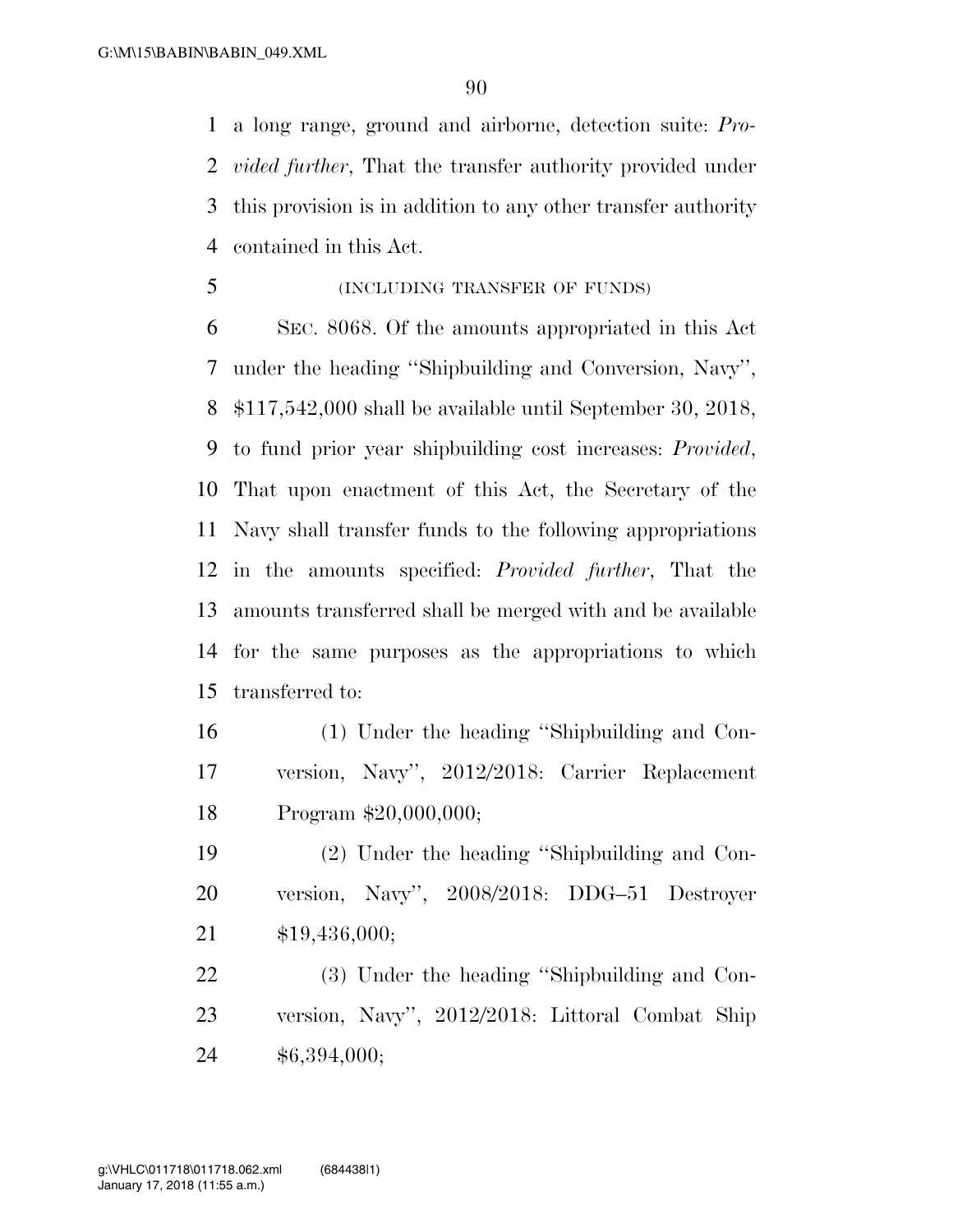| $\mathbf{1}$   | (4) Under the heading "Shipbuilding and Con-                 |
|----------------|--------------------------------------------------------------|
| $\overline{2}$ | version, Navy", 2012/2018: LHA Replacement                   |
| $\mathfrak{Z}$ | \$14,200,000;                                                |
| $\overline{4}$ | (5) Under the heading "Shipbuilding and Con-                 |
| 5              | version, Navy", 2013/2018: DDG-51 Destroyer                  |
| 6              | \$31,941,000;                                                |
| $\overline{7}$ | (6) Under the heading "Shipbuilding and Con-                 |
| 8              | version, Navy", 2014/2018: Litoral Combat Ship               |
| 9              | $$20,471,000;$ and                                           |
| 10             | (7) Under the heading "Shipbuilding and Con-                 |
| 11             | version, Navy", 2015/2018: LCAC \$5,100,000.                 |
| 12             | SEC. 8069. Funds appropriated by this Act, or made           |
| 13             | available by the transfer of funds in this Act, for intel-   |
| 14             | ligence activities are deemed to be specifically authorized  |
| 15             | by the Congress for purposes of section 504 of the Na-       |
| 16             | tional Security Act of 1947 (50 U.S.C. 3094) during fiscal   |
|                | 17 year 2018 until the enactment of the Intelligence Author- |
| 18             | ization Act for Fiscal Year 2018.                            |
| 19             | SEC. 8070. None of the funds provided in this Act            |
| 20             | shall be available for obligation or expenditure through a   |
| 21             | reprogramming of funds that creates or initiates a new       |
| 22             | program, project, or activity unless such program, project,  |
| 23             | or activity must be undertaken immediately in the interest   |
| 24             | of national security and only after written prior notifica-  |
| 25             | tion to the congressional defense committees.                |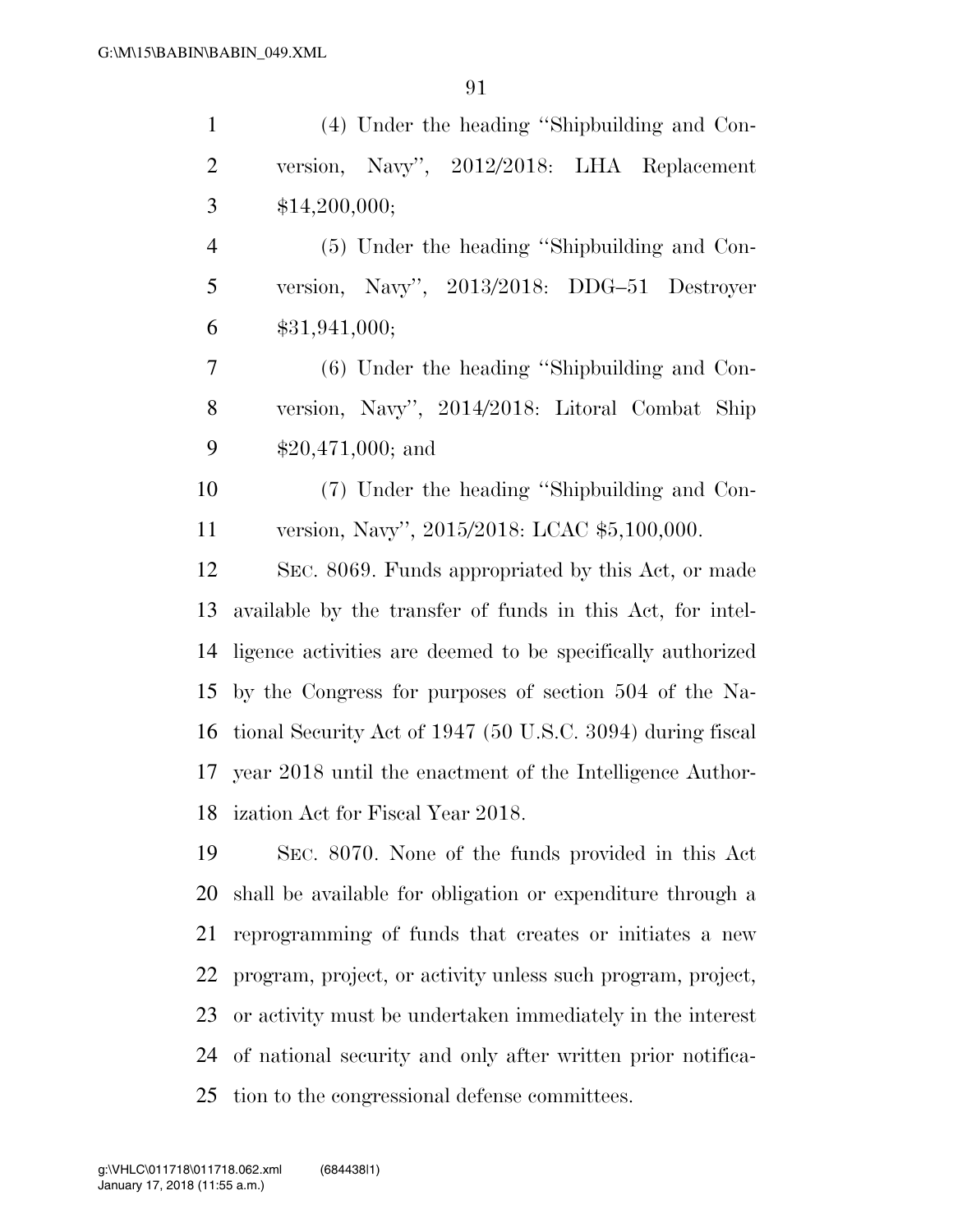SEC. 8071. The budget of the President for fiscal year 2018 submitted to the Congress pursuant to section 1105 of title 31, United States Code, shall include sepa- rate budget justification documents for costs of United States Armed Forces' participation in contingency oper- ations for the Military Personnel accounts, the Operation and Maintenance accounts, the Procurement accounts, and the Research, Development, Test and Evaluation ac- counts: *Provided*, That these documents shall include a de- scription of the funding requested for each contingency op- eration, for each military service, to include all Active and Reserve components, and for each appropriations account: *Provided further*, That these documents shall include esti- mated costs for each element of expense or object class, a reconciliation of increases and decreases for each contin- gency operation, and programmatic data including, but not limited to, troop strength for each Active and Reserve component, and estimates of the major weapons systems deployed in support of each contingency: *Provided further*, That these documents shall include budget exhibits OP– 5 and OP–32 (as defined in the Department of Defense Financial Management Regulation) for all contingency op- erations for the budget year and the two preceding fiscal years.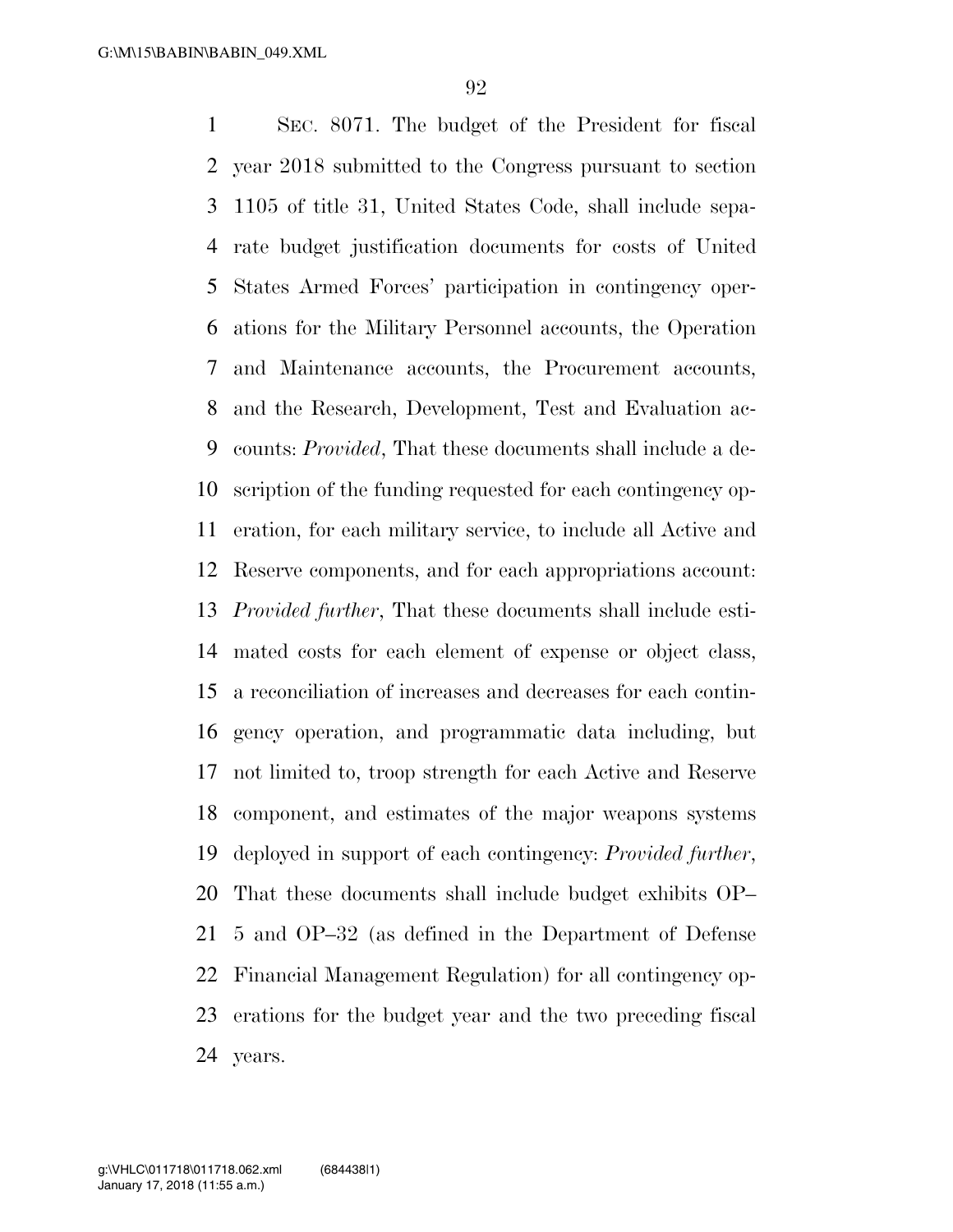SEC. 8072. None of the funds in this Act may be used for research, development, test, evaluation, procure- ment or deployment of nuclear armed interceptors of a missile defense system.

 SEC. 8073. Notwithstanding any other provision of this Act, to reflect savings due to favorable foreign ex- change rates, the total amount appropriated in this Act is hereby reduced by \$289,000,000.

 SEC. 8074. None of the funds appropriated or made available in this Act shall be used to reduce or disestablish the operation of the 53rd Weather Reconnaissance Squad- ron of the Air Force Reserve, if such action would reduce the WC–130 Weather Reconnaissance mission below the levels funded in this Act: *Provided*, That the Air Force shall allow the 53rd Weather Reconnaissance Squadron to perform other missions in support of national defense re-quirements during the non-hurricane season.

 SEC. 8075. None of the funds provided in this Act shall be available for integration of foreign intelligence in- formation unless the information has been lawfully col- lected and processed during the conduct of authorized for- eign intelligence activities: *Provided*, That information pertaining to United States persons shall only be handled in accordance with protections provided in the Fourth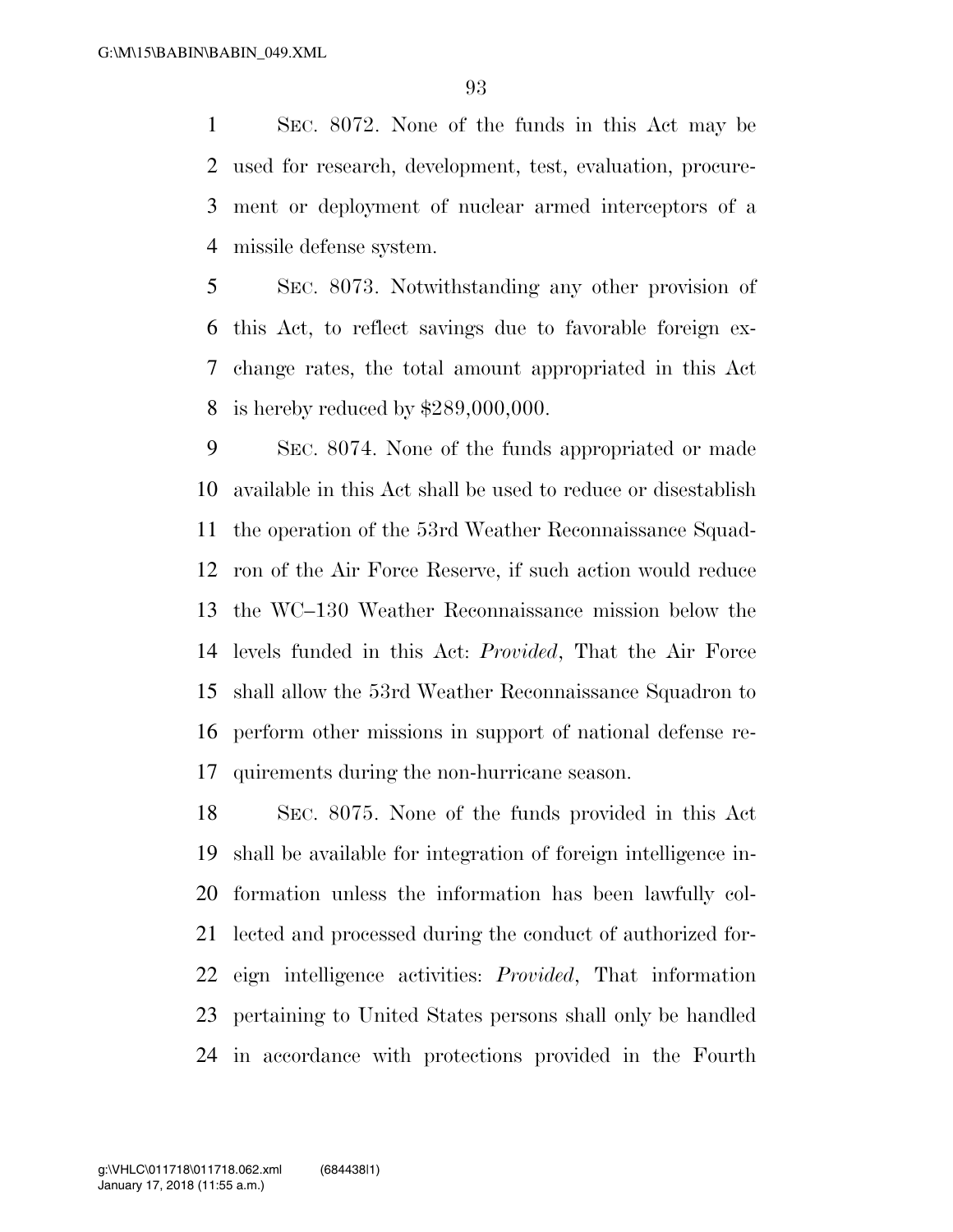Amendment of the United States Constitution as imple-mented through Executive Order No. 12333.

 SEC. 8076. (a) None of the funds appropriated by this Act may be used to transfer research and develop- ment, acquisition, or other program authority relating to current tactical unmanned aerial vehicles (TUAVs) from the Army.

 (b) The Army shall retain responsibility for and oper- ational control of the MQ–1C Gray Eagle Unmanned Aer- ial Vehicle (UAV) in order to support the Secretary of De- fense in matters relating to the employment of unmanned aerial vehicles.

 SEC. 8077. None of the funds appropriated by this Act for programs of the Office of the Director of National Intelligence shall remain available for obligation beyond the current fiscal year, except for funds appropriated for research and technology, which shall remain available until September 30, 2019.

 SEC. 8078. For purposes of section 1553(b) of title 31, United States Code, any subdivision of appropriations made in this Act under the heading ''Shipbuilding and Conversion, Navy'' shall be considered to be for the same purpose as any subdivision under the heading ''Ship-building and Conversion, Navy'' appropriations in any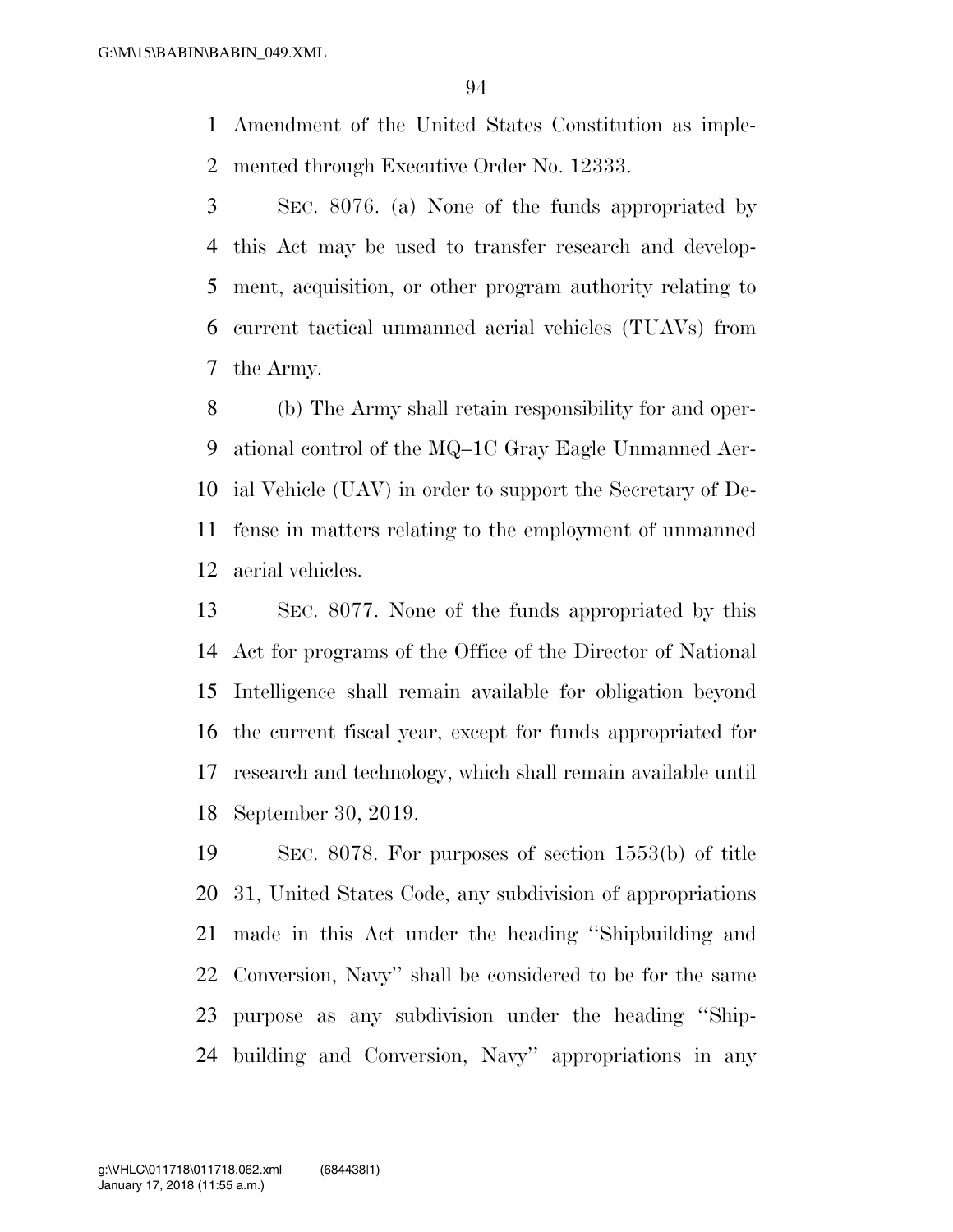prior fiscal year, and the 1 percent limitation shall apply to the total amount of the appropriation.

 SEC. 8079. (a) Not later than 60 days after the date of enactment of this Act, the Director of National Intel- ligence shall submit a report to the congressional intel- ligence committees to establish the baseline for application of reprogramming and transfer authorities for fiscal year 2018: *Provided*, That the report shall include—

 (1) a table for each appropriation with a sepa- rate column to display the President's budget re- quest, adjustments made by Congress, adjustments due to enacted rescissions, if appropriate, and the fiscal year enacted level;

- (2) a delineation in the table for each appro-priation by Expenditure Center and project; and
- (3) an identification of items of special congres-sional interest.

 (b) None of the funds provided for the National Intel- ligence Program in this Act shall be available for re- programming or transfer until the report identified in sub- section (a) is submitted to the congressional intelligence committees, unless the Director of National Intelligence certifies in writing to the congressional intelligence com- mittees that such reprogramming or transfer is necessary as an emergency requirement.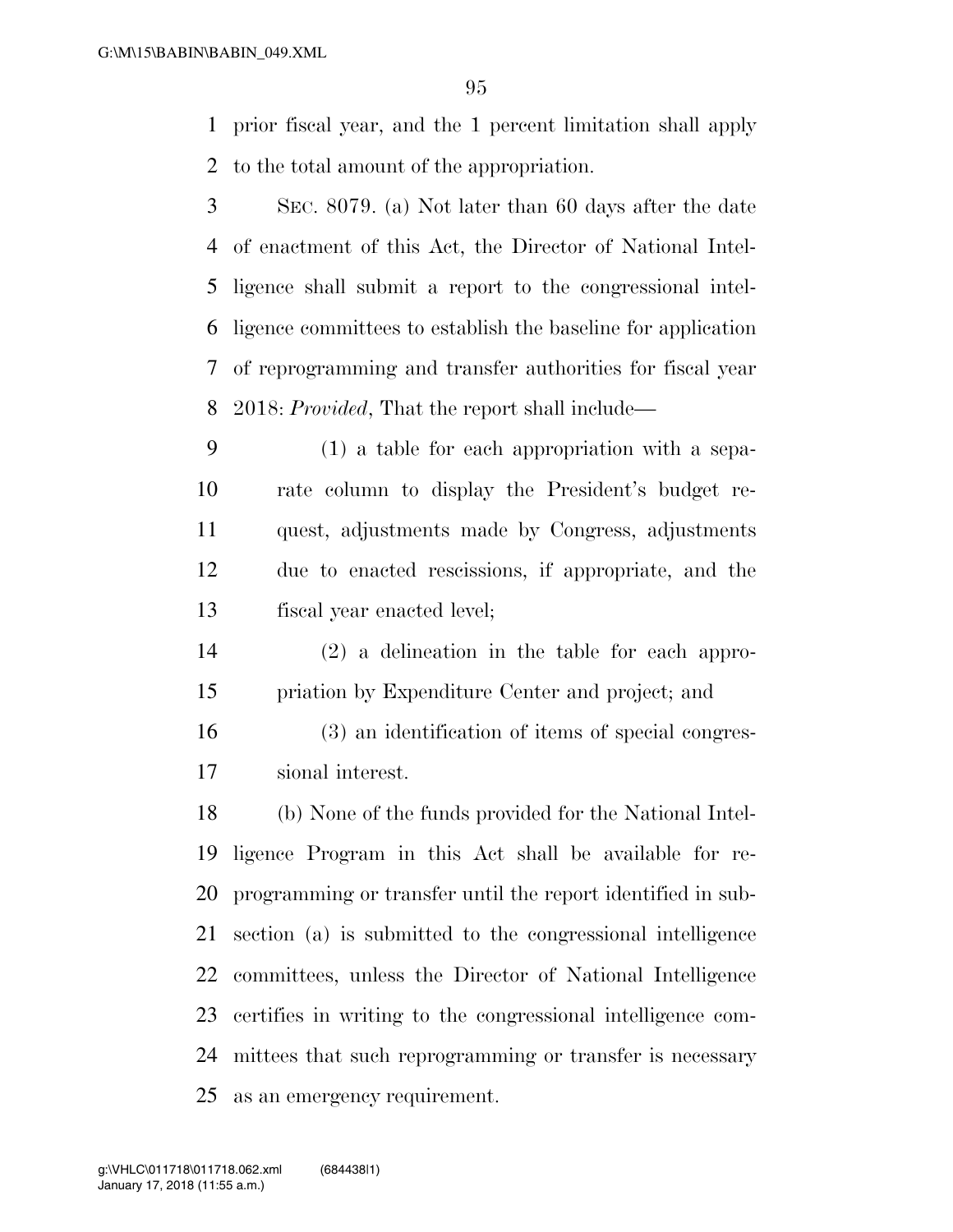SEC. 8080. None of the funds made available by this Act may be used to eliminate, restructure, or realign Army Contracting Command—New Jersey or make dispropor- tionate personnel reductions at any Army Contracting Command—New Jersey sites without 30-day prior notifi-cation to the congressional defense committees.

### (RESCISSION)

 SEC. 8081. Of the unobligated balances available to the Department of Defense, the following funds are per- manently rescinded from the following accounts and pro- grams in the specified amounts to reflect excess cash bal- ances in the Department of Defense Acquisition Work-force Development Fund:

 From ''Department of Defense Acquisition Workforce Development Fund, Defense'', \$10,000,000.

 SEC. 8082. None of the funds made available by this Act for excess defense articles, assistance under section 333 of title 10, United States Code, or peacekeeping oper- ations for the countries designated annually to be in viola- tion of the standards of the Child Soldiers Prevention Act of 2008 (Public Law 110–457; 22 U.S.C. 2370c–1) may be used to support any military training or operation that includes child soldiers, as defined by the Child Soldiers Prevention Act of 2008, unless such assistance is other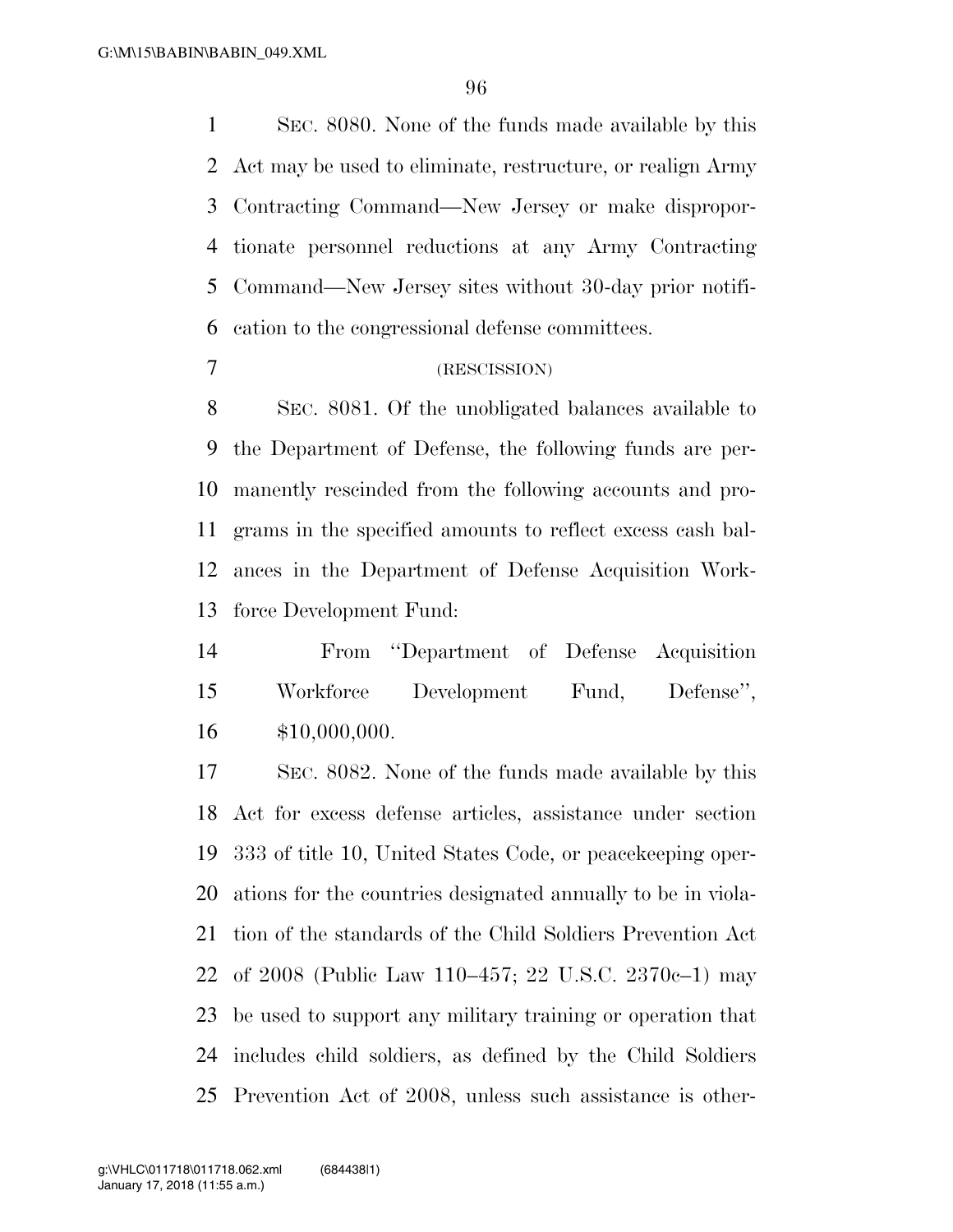wise permitted under section 404 of the Child Soldiers Prevention Act of 2008.

 SEC. 8083. (a) None of the funds provided for the National Intelligence Program in this or any prior appro- priations Act shall be available for obligation or expendi- ture through a reprogramming or transfer of funds in ac- cordance with section 102A(d) of the National Security Act of 1947 (50 U.S.C. 3024(d)) that—

(1) creates a new start effort;

 (2) terminates a program with appropriated funding of \$10,000,000 or more;

 (3) transfers funding into or out of the Na-tional Intelligence Program; or

 (4) transfers funding between appropriations, unless the congressional intelligence committees are notified 30 days in advance of such reprogramming of funds; this notification period may be reduced for urgent national security requirements.

 (b) None of the funds provided for the National Intel- ligence Program in this or any prior appropriations Act shall be available for obligation or expenditure through a reprogramming or transfer of funds in accordance with section 102A(d) of the National Security Act of 1947 (50 U.S.C. 3024(d)) that results in a cumulative increase or decrease of the levels specified in the classified annex ac-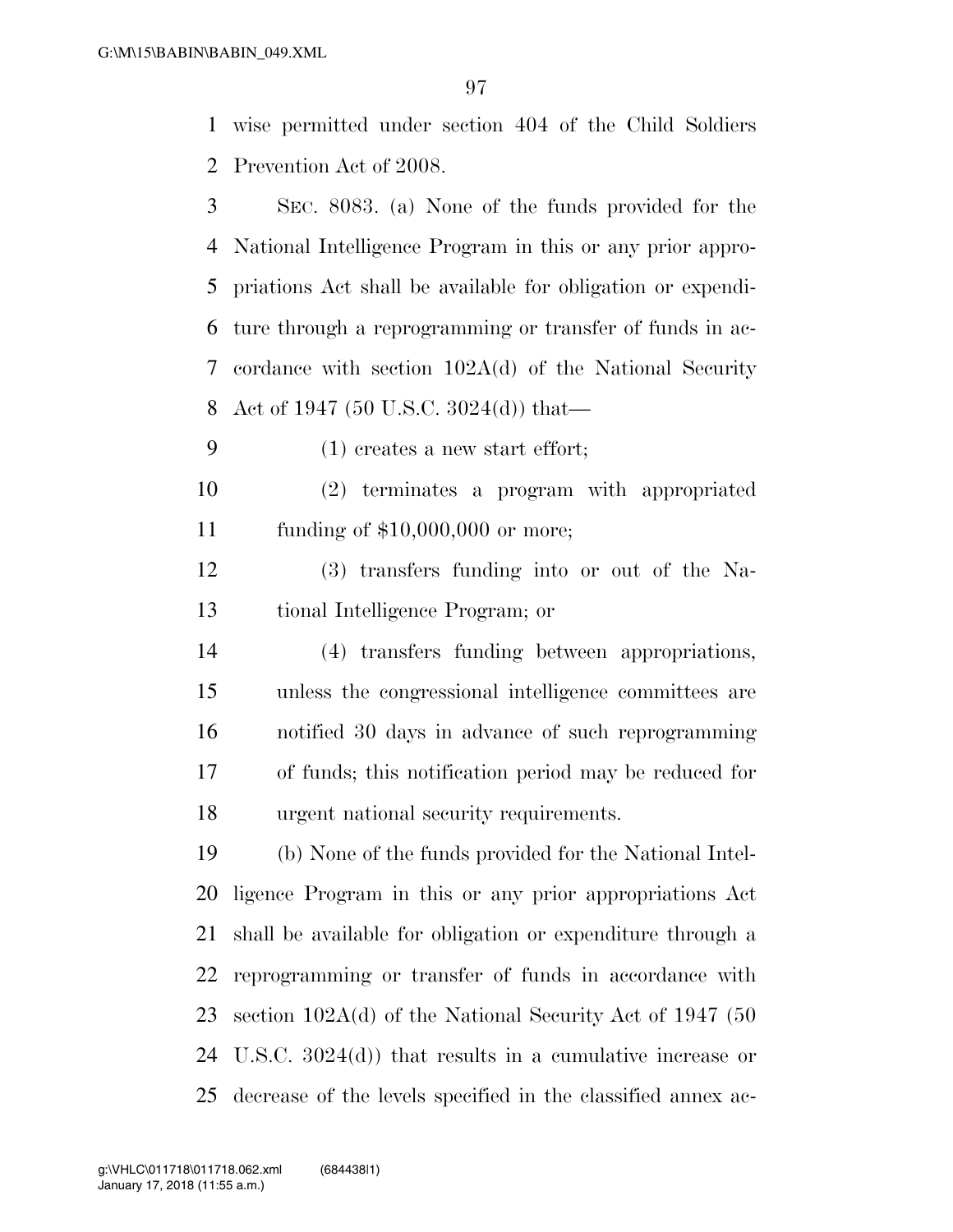companying the Act unless the congressional intelligence committees are notified 30 days in advance of such re- programming of funds; this notification period may be re-duced for urgent national security requirements.

 SEC. 8084. The Director of National Intelligence shall submit to Congress each year, at or about the time that the President's budget is submitted to Congress that year under section 1105(a) of title 31, United States Code, a future-years intelligence program (including asso- ciated annexes) reflecting the estimated expenditures and proposed appropriations included in that budget. Any such future-years intelligence program shall cover the fiscal year with respect to which the budget is submitted and at least the four succeeding fiscal years.

 SEC. 8085. For the purposes of this Act, the term ''congressional intelligence committees'' means the Perma- nent Select Committee on Intelligence of the House of Representatives, the Select Committee on Intelligence of the Senate, the Subcommittee on Defense of the Com- mittee on Appropriations of the House of Representatives, and the Subcommittee on Defense of the Committee on Appropriations of the Senate.

# (INCLUDING TRANSFER OF FUNDS)

 SEC. 8086. During the current fiscal year, not to ex-ceed \$11,000,000 from each of the appropriations made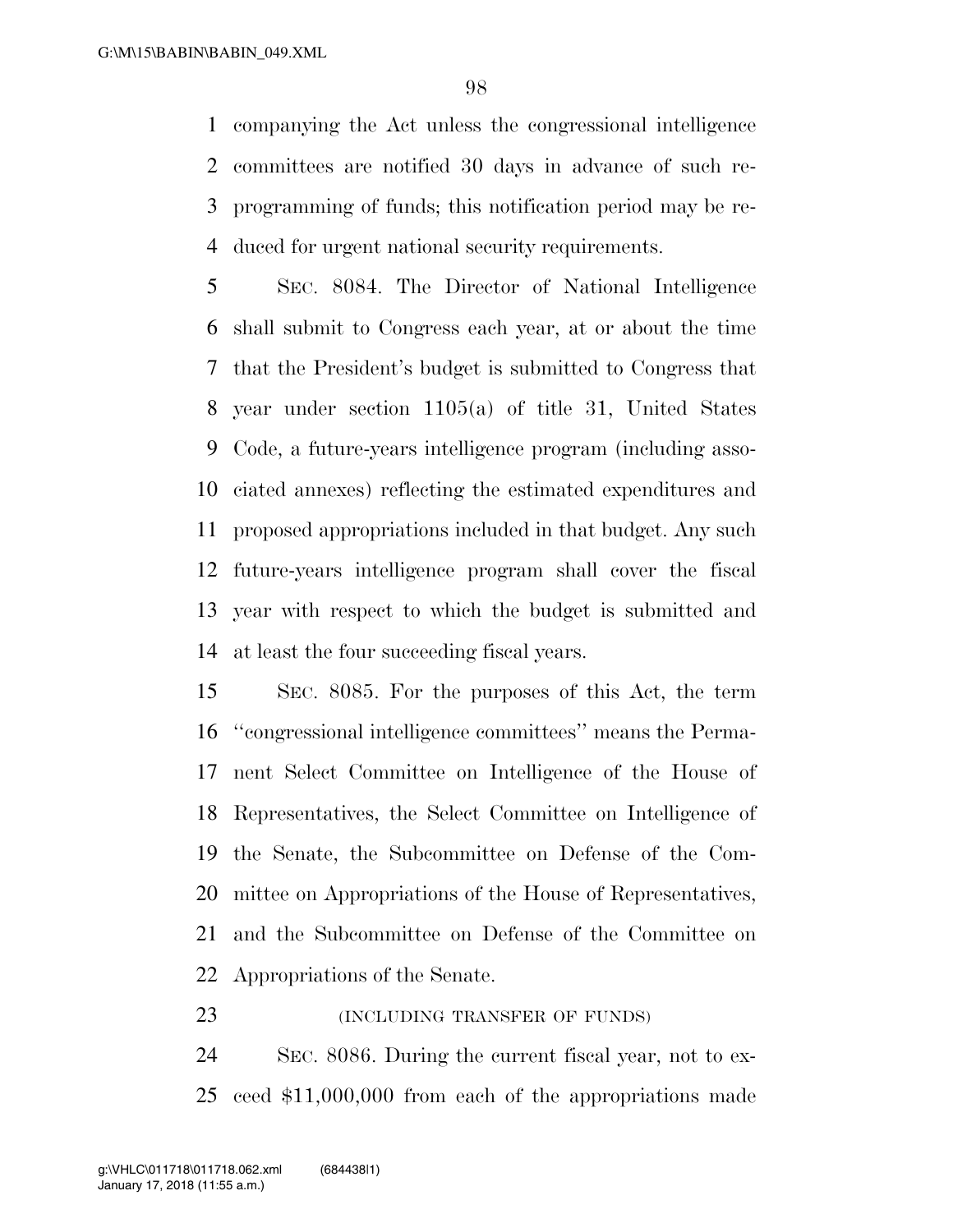in title II of this Act for ''Operation and Maintenance, Army'', ''Operation and Maintenance, Navy'', and ''Oper- ation and Maintenance, Air Force'' may be transferred by the military department concerned to its central fund es- tablished for Fisher Houses and Suites pursuant to sec-tion 2493(d) of title 10, United States Code.

## (INCLUDING TRANSFER OF FUNDS)

 SEC. 8087. Not to exceed \$500,000,000 appropriated by this Act for operation and maintenance may be avail- able for the purpose of making remittances and transfer to the Defense Acquisition Workforce Development Fund in accordance with section 1705 of title 10, United States Code.

 SEC. 8088. (a) Any agency receiving funds made available in this Act, shall, subject to subsections (b) and (c), post on the public website of that agency any report required to be submitted by the Congress in this or any other Act, upon the determination by the head of the agen-cy that it shall serve the national interest.

 (b) Subsection (a) shall not apply to a report if— (1) the public posting of the report com-promises national security; or

 (2) the report contains proprietary information. (c) The head of the agency posting such report shall do so only after such report has been made available to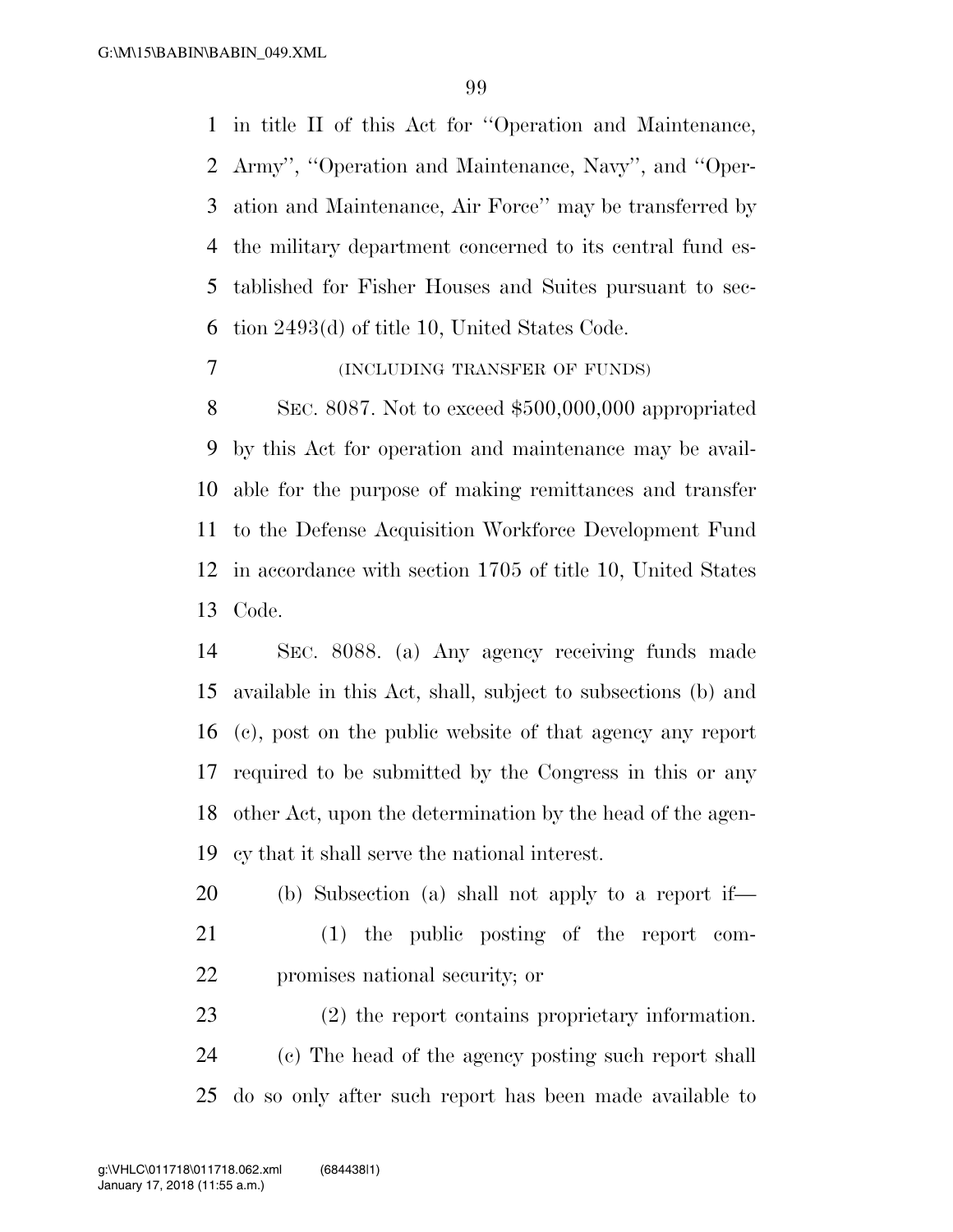the requesting Committee or Committees of Congress for no less than 45 days.

 SEC. 8089. (a) None of the funds appropriated or otherwise made available by this Act may be expended for any Federal contract for an amount in excess of \$1,000,000, unless the contractor agrees not to—

 (1) enter into any agreement with any of its employees or independent contractors that requires, as a condition of employment, that the employee or independent contractor agree to resolve through ar- bitration any claim under title VII of the Civil Rights Act of 1964 or any tort related to or arising out of sexual assault or harassment, including as- sault and battery, intentional infliction of emotional distress, false imprisonment, or negligent hiring, su-pervision, or retention; or

 (2) take any action to enforce any provision of an existing agreement with an employee or inde- pendent contractor that mandates that the employee or independent contractor resolve through arbitra-21 tion any claim under title VII of the Civil Rights Act of 1964 or any tort related to or arising out of sex- ual assault or harassment, including assault and battery, intentional infliction of emotional distress,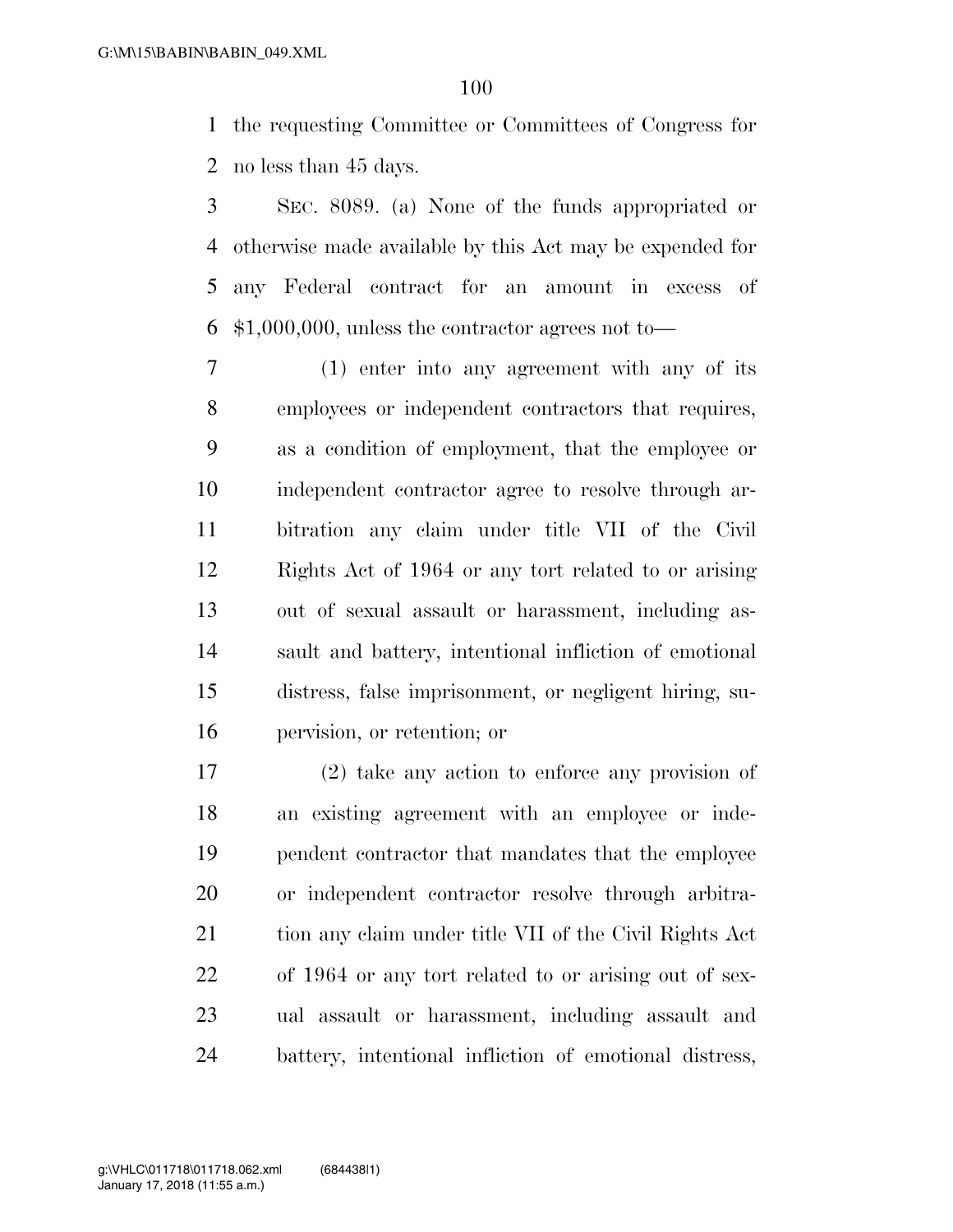false imprisonment, or negligent hiring, supervision, or retention.

 (b) None of the funds appropriated or otherwise made available by this Act may be expended for any Fed- eral contract unless the contractor certifies that it requires each covered subcontractor to agree not to enter into, and not to take any action to enforce any provision of, any agreement as described in paragraphs (1) and (2) of sub- section (a), with respect to any employee or independent contractor performing work related to such subcontract. For purposes of this subsection, a ''covered subcon- tractor'' is an entity that has a subcontract in excess of \$1,000,000 on a contract subject to subsection (a).

 (c) The prohibitions in this section do not apply with respect to a contractor's or subcontractor's agreements with employees or independent contractors that may not be enforced in a court of the United States.

 (d) The Secretary of Defense may waive the applica- tion of subsection (a) or (b) to a particular contractor or subcontractor for the purposes of a particular contract or subcontract if the Secretary or the Deputy Secretary per- sonally determines that the waiver is necessary to avoid harm to national security interests of the United States, and that the term of the contract or subcontract is not longer than necessary to avoid such harm. The determina-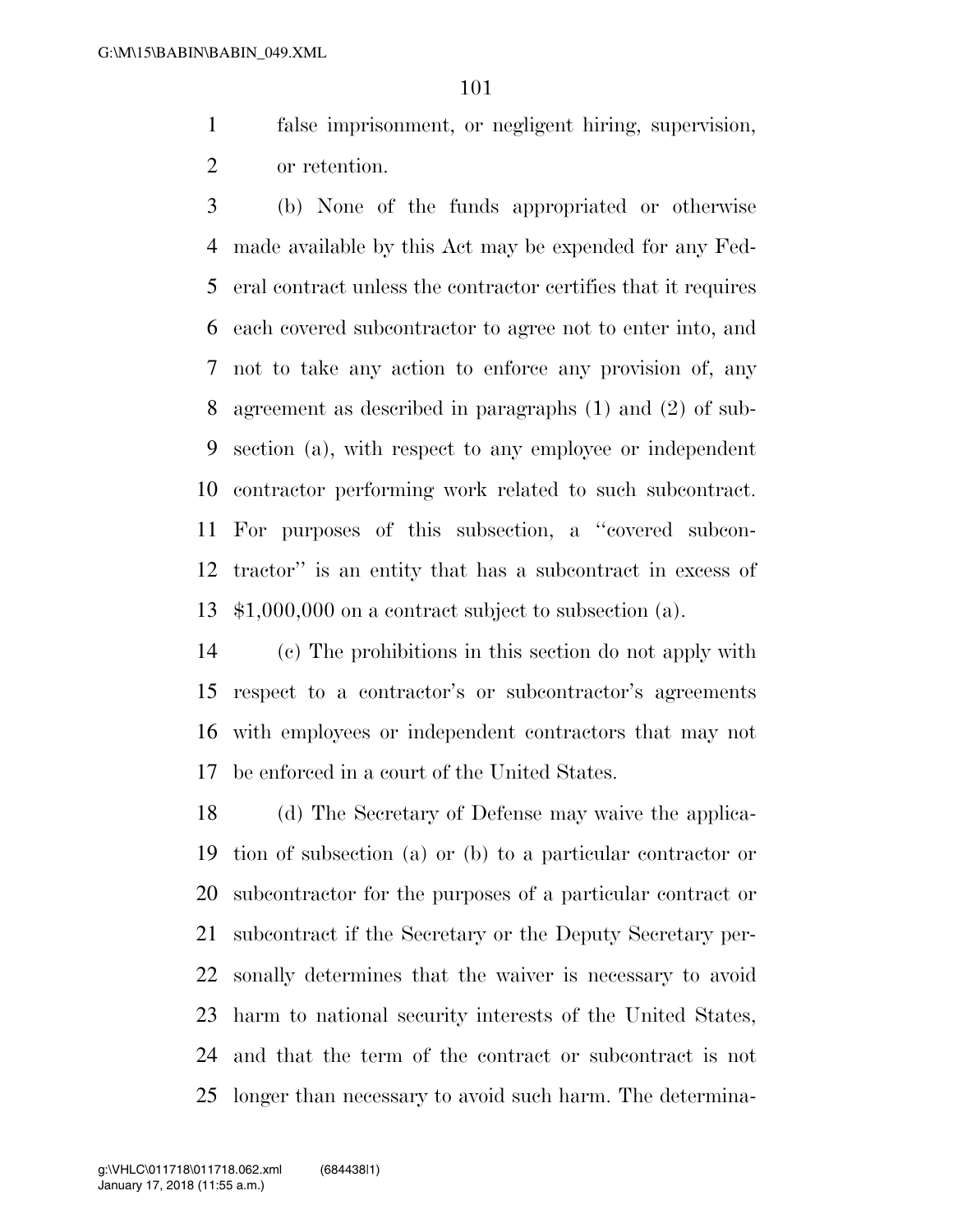tion shall set forth with specificity the grounds for the waiver and for the contract or subcontract term selected, and shall state any alternatives considered in lieu of a waiver and the reasons each such alternative would not avoid harm to national security interests of the United States. The Secretary of Defense shall transmit to Con- gress, and simultaneously make public, any determination under this subsection not less than 15 business days be- fore the contract or subcontract addressed in the deter-mination may be awarded.

**INCLUDING TRANSFER OF FUNDS** 

 SEC. 8090. From within the funds appropriated for operation and maintenance for the Defense Health Pro- gram in this Act, up to \$115,519,000, shall be available for transfer to the Joint Department of Defense-Depart- ment of Veterans Affairs Medical Facility Demonstration Fund in accordance with the provisions of section 1704 of the National Defense Authorization Act for Fiscal Year 2010, Public Law 111–84: *Provided*, That for purposes of section 1704(b), the facility operations funded are oper- ations of the integrated Captain James A. Lovell Federal Health Care Center, consisting of the North Chicago Vet- erans Affairs Medical Center, the Navy Ambulatory Care Center, and supporting facilities designated as a combined Federal medical facility as described by section 706 of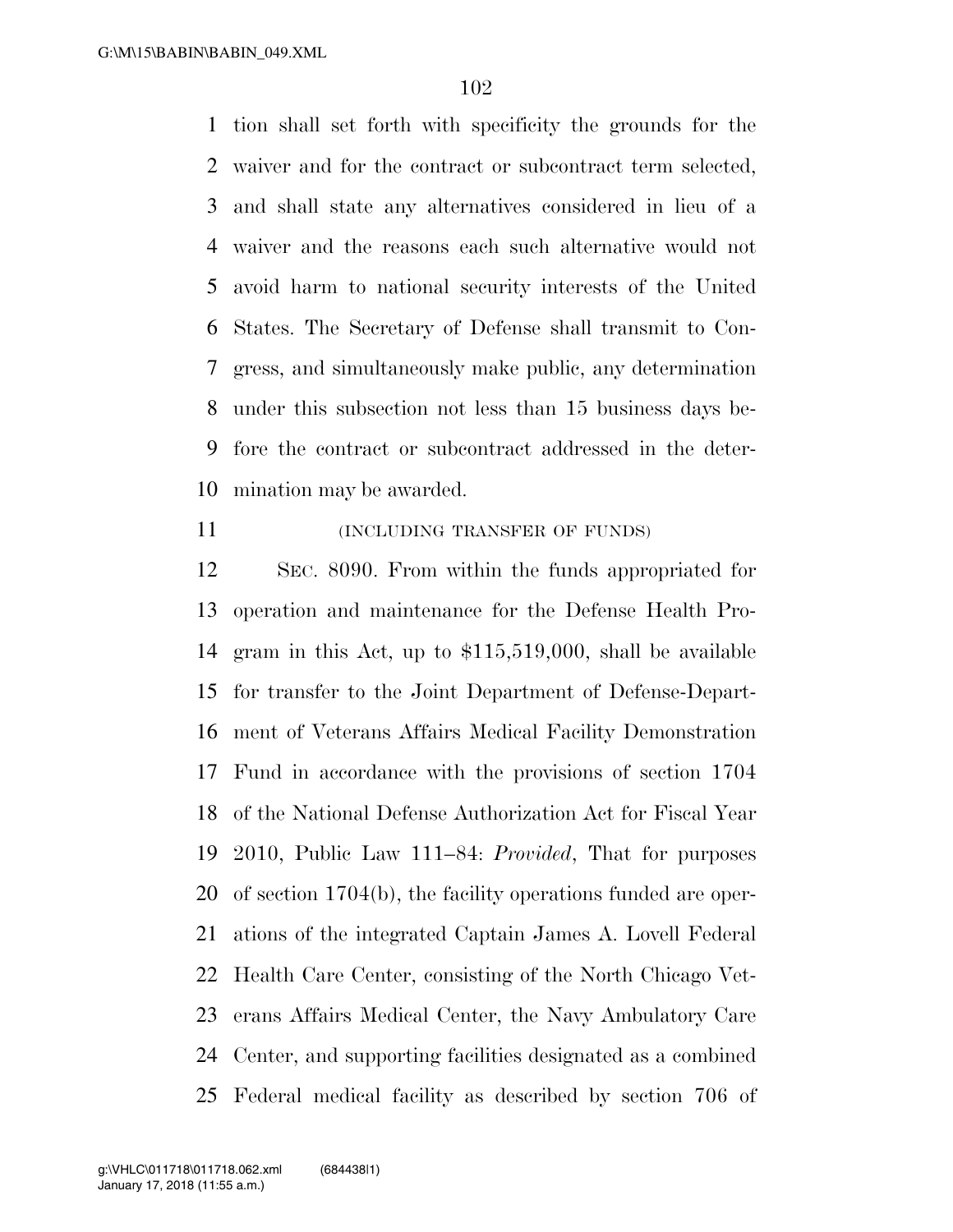Public Law 110–417: *Provided further*, That additional funds may be transferred from funds appropriated for op- eration and maintenance for the Defense Health Program to the Joint Department of Defense-Department of Vet- erans Affairs Medical Facility Demonstration Fund upon written notification by the Secretary of Defense to the Committees on Appropriations of the House of Represent-atives and the Senate.

 SEC. 8091. None of the funds appropriated or other- wise made available by this Act may be used by the De- partment of Defense or a component thereof in contraven- tion of the provisions of section 130h of title 10, United States Code.

 SEC. 8092. Appropriations available to the Depart- ment of Defense may be used for the purchase of heavy and light armored vehicles for the physical security of per- sonnel or for force protection purposes up to a limit of \$450,000 per vehicle, notwithstanding price or other limi- tations applicable to the purchase of passenger carrying vehicles.

**(INCLUDING TRANSFER OF FUNDS)** 

 SEC. 8093. Upon a determination by the Director of National Intelligence that such action is necessary and in the national interest, the Director may, with the approval of the Office of Management and Budget, transfer not to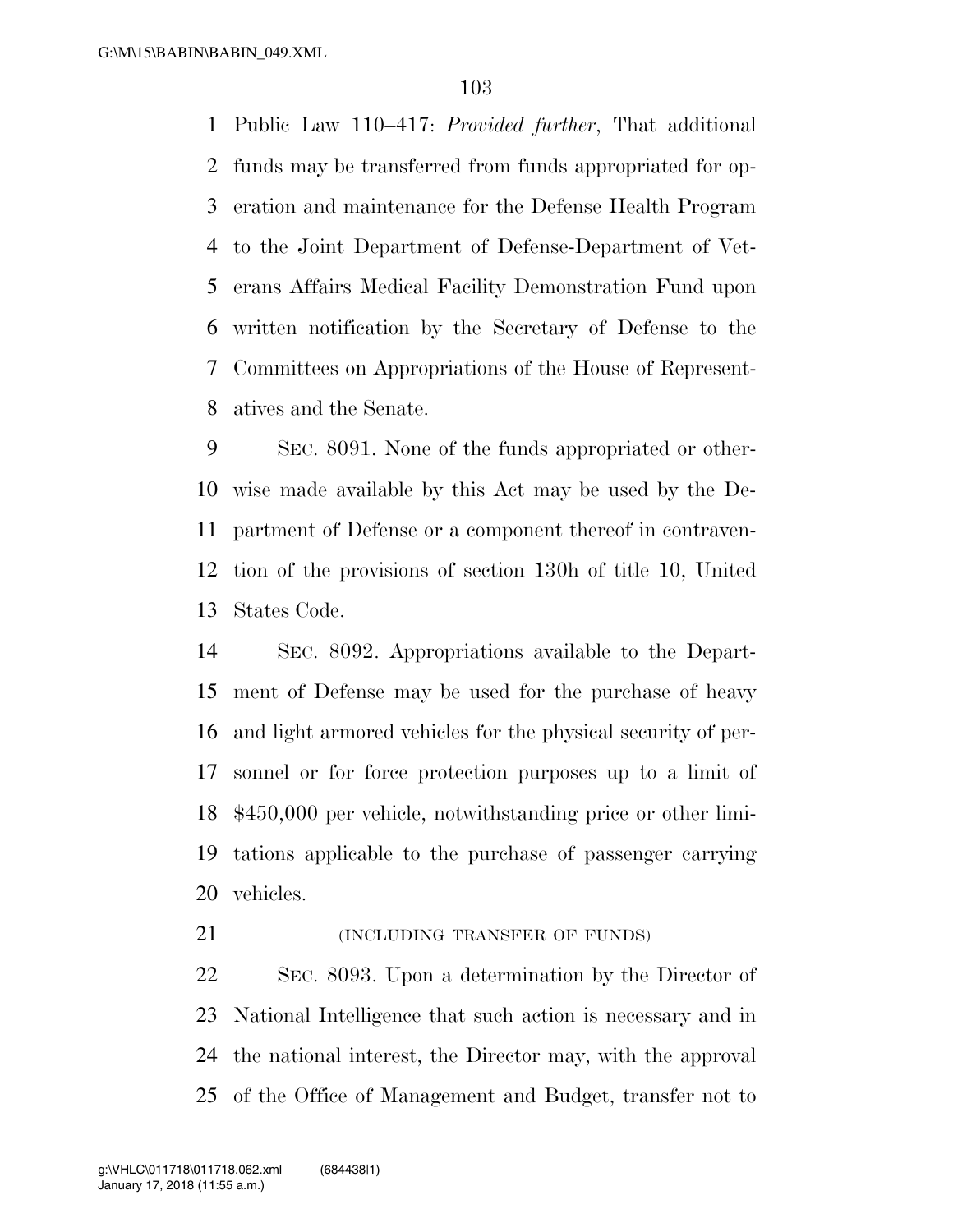exceed \$1,500,000,000 of the funds made available in this Act for the National Intelligence Program: *Provided*, That such authority to transfer may not be used unless for higher priority items, based on unforeseen intelligence re- quirements, than those for which originally appropriated and in no case where the item for which funds are re- quested has been denied by the Congress: *Provided further*, That a request for multiple reprogrammings of funds using authority provided in this section shall be made prior to June 30, 2017.

 SEC. 8094. None of the funds appropriated or other- wise made available in this or any other Act may be used to transfer, release, or assist in the transfer or release to or within the United States, its territories, or possessions Khalid Sheikh Mohammed or any other detainee who— (1) is not a United States citizen or a member of the Armed Forces of the United States; and (2) is or was held on or after June 24, 2009,

19 at United States Naval Station, Guantánamo Bay, Cuba, by the Department of Defense.

 SEC. 8095. (a) None of the funds appropriated or otherwise made available in this or any other Act may be used to construct, acquire, or modify any facility in the United States, its territories, or possessions to house any individual described in subsection (c) for the purposes of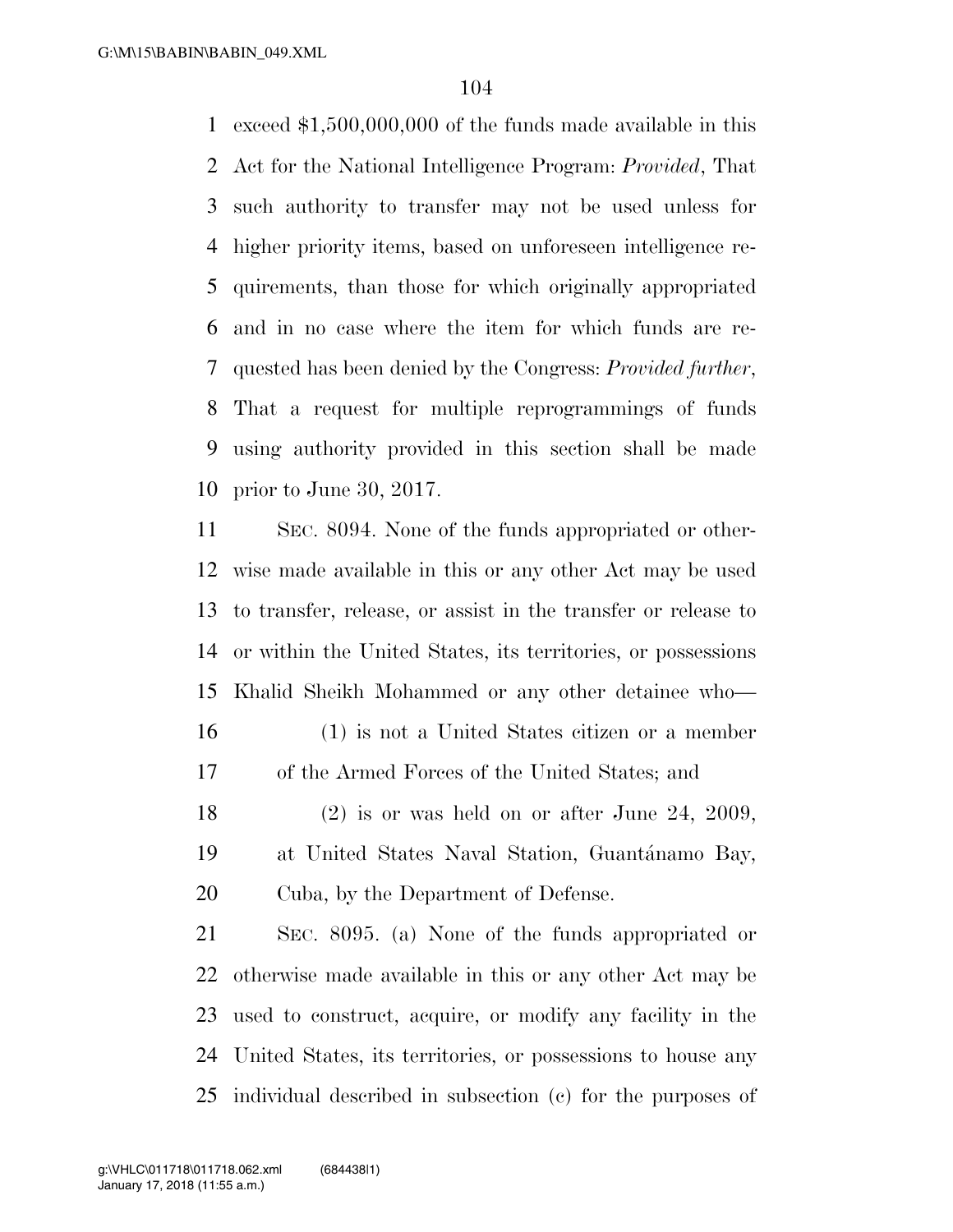detention or imprisonment in the custody or under the ef-fective control of the Department of Defense.

- (b) The prohibition in subsection (a) shall not apply to any modification of facilities at United States Naval 5 Station, Guantánamo Bay, Cuba.
- (c) An individual described in this subsection is any individual who, as of June 24, 2009, is located at United 8 States Naval Station, Guantánamo Bay, Cuba, and who—
- (1) is not a citizen of the United States or a member of the Armed Forces of the United States; and
- 12  $(2)$  is—
- (A) in the custody or under the effective control of the Department of Defense; or

 (B) otherwise under detention at United 16 States Naval Station, Guantánamo Bay, Cuba. SEC. 8096. None of the funds appropriated or other- wise made available in this Act may be used to transfer any individual detained at United States Naval Station 20 Guantánamo Bay, Cuba, to the custody or control of the individual's country of origin, any other foreign country, or any other foreign entity except in accordance with sec- tion 1034 of the National Defense Authorization Act for Fiscal Year 2016 (Public Law 114–92) and section 1034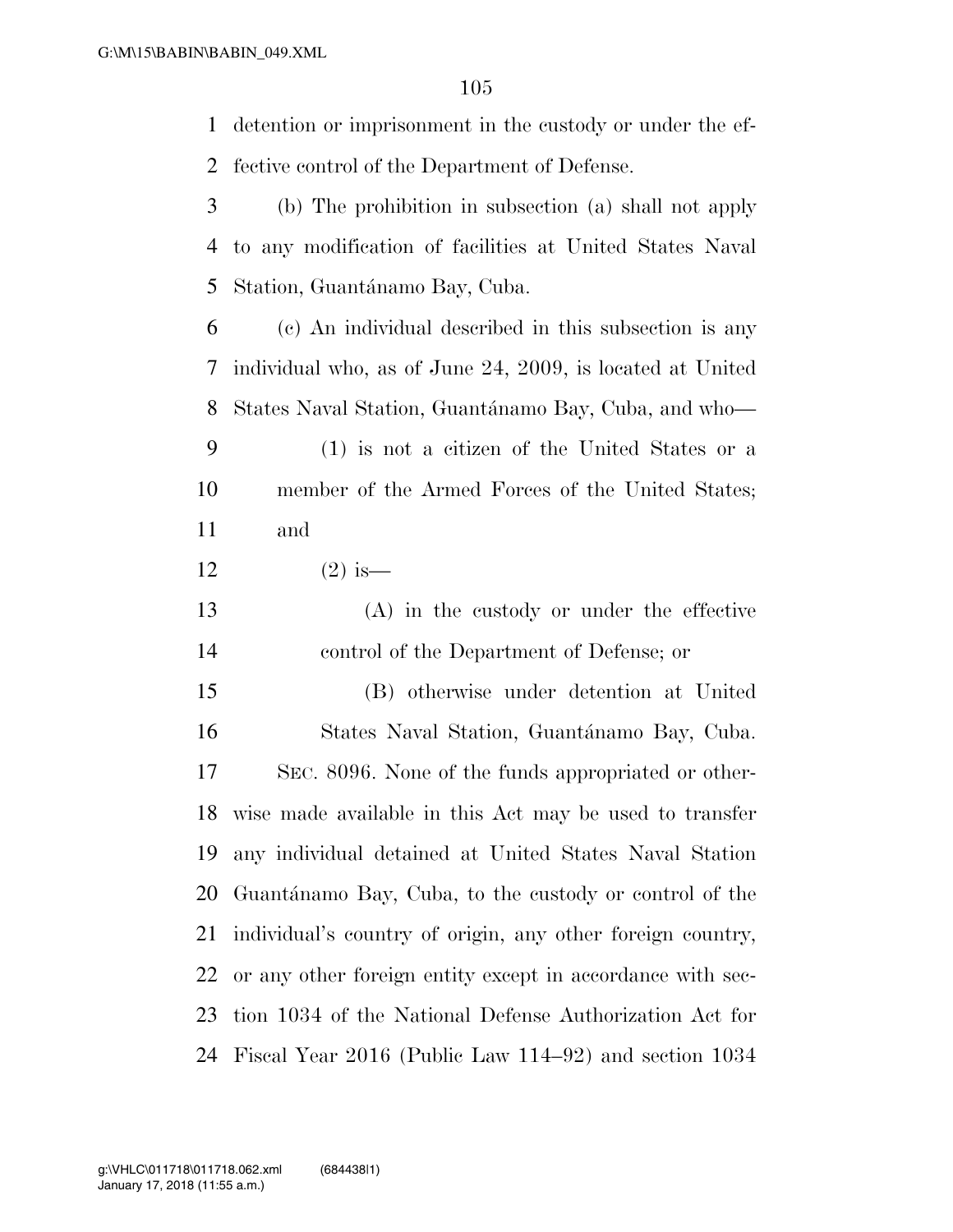of the National Defense Authorization Act for Fiscal Year 2017 (Public Law 114–328).

 SEC. 8097. None of the funds made available by this Act may be used in contravention of the War Powers Res-olution (50 U.S.C. 1541 et seq.).

 SEC. 8098. (a) None of the funds appropriated or otherwise made available by this or any other Act may be used by the Secretary of Defense, or any other official or officer of the Department of Defense, to enter into a contract, memorandum of understanding, or cooperative agreement with, or make a grant to, or provide a loan or loan guarantee to Rosoboronexport or any subsidiary of Rosoboronexport.

 (b) The Secretary of Defense may waive the limita- tion in subsection (a) if the Secretary, in consultation with the Secretary of State and the Director of National Intel- ligence, determines that it is in the vital national security interest of the United States to do so, and certifies in writ- ing to the congressional defense committees that, to the best of the Secretary's knowledge:

 (1) Rosoboronexport has ceased the transfer of lethal military equipment to, and the maintenance of existing lethal military equipment for, the Govern-ment of the Syrian Arab Republic;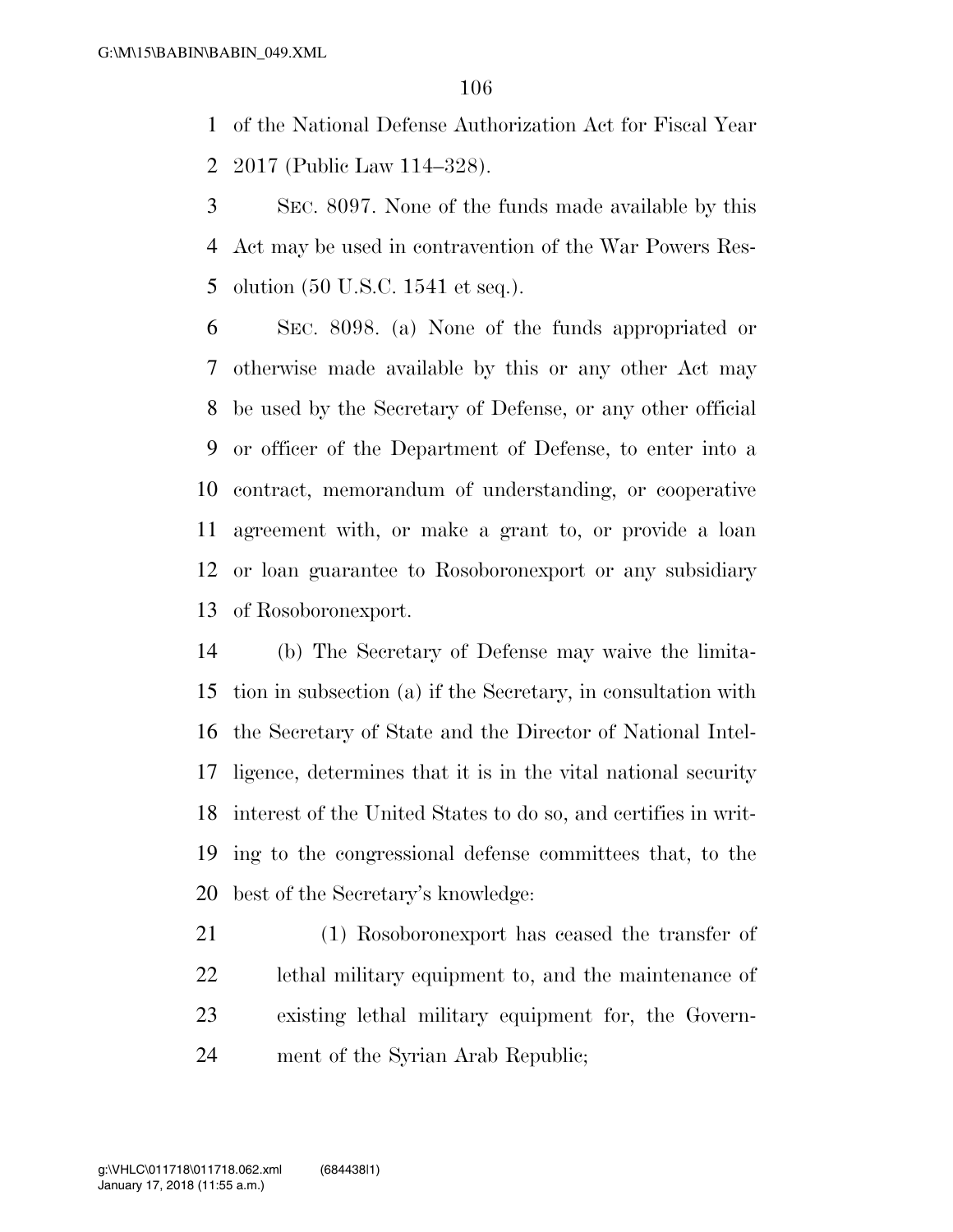(2) The armed forces of the Russian Federation have withdrawn from Crimea, other than armed forces present on military bases subject to agree- ments in force between the Government of the Rus- sian Federation and the Government of Ukraine; and

 (3) Agents of the Russian Federation have ceased taking active measures to destabilize the con- trol of the Government of Ukraine over eastern Ukraine.

 (c) The Inspector General of the Department of De- fense shall conduct a review of any action involving Rosoboronexport with respect to a waiver issued by the Secretary of Defense pursuant to subsection (b), and not later than 90 days after the date on which such a waiver is issued by the Secretary of Defense, the Inspector Gen- eral shall submit to the congressional defense committees a report containing the results of the review conducted with respect to such waiver.

 SEC. 8099. None of the funds made available in this Act may be used for the purchase or manufacture of a flag of the United States unless such flags are treated as covered items under section 2533a(b) of title 10, United States Code.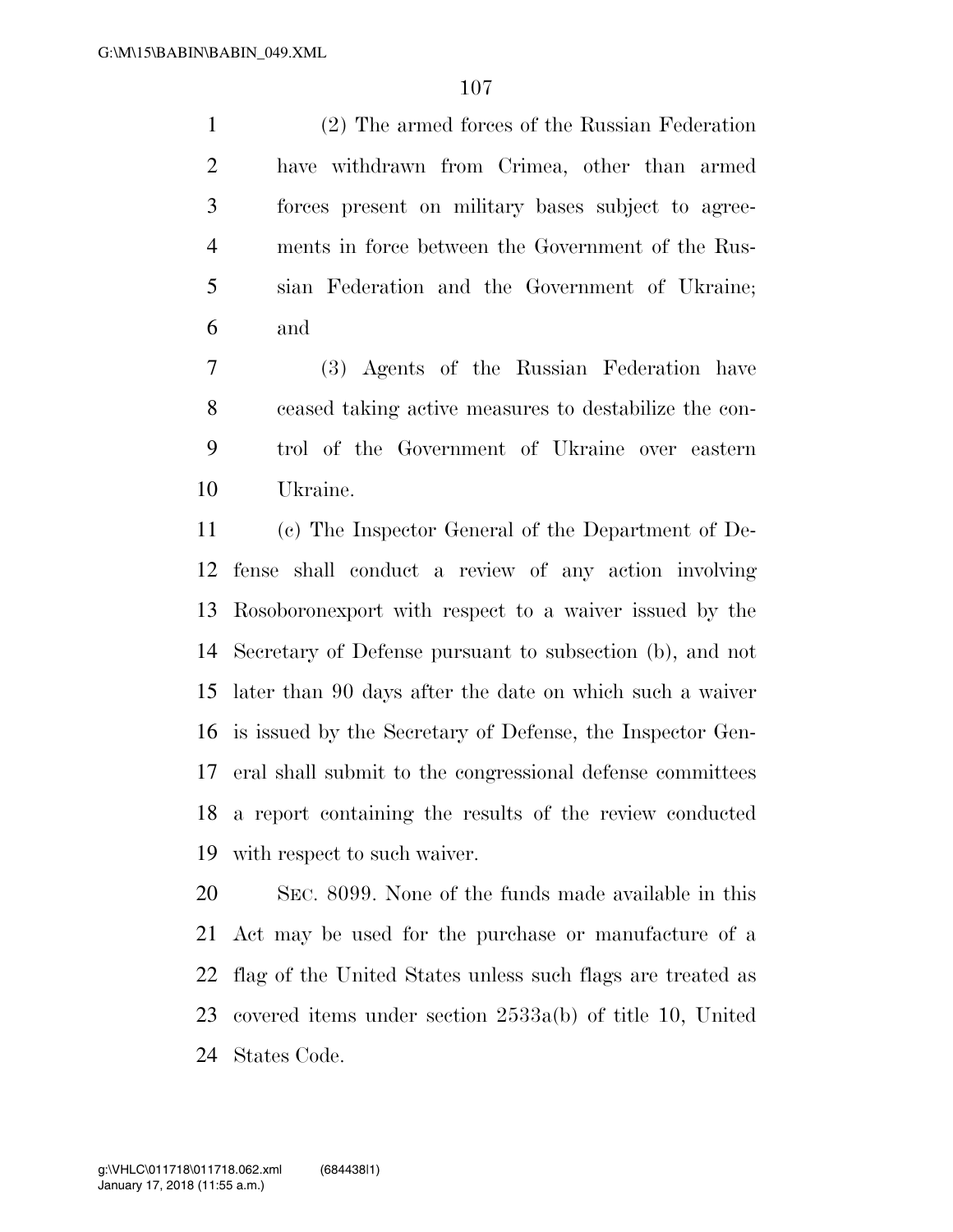SEC. 8100. (a) Of the funds appropriated in this Act for the Department of Defense, amounts may be made available, under such regulations as the Secretary of De- fense may prescribe, to local military commanders ap- pointed by the Secretary, or by an officer or employee des- ignated by the Secretary, to provide at their discretion ex gratia payments in amounts consistent with subsection (d) of this section for damage, personal injury, or death that is incident to combat operations of the Armed Forces in a foreign country.

 (b) An ex gratia payment under this section may be provided only if—

 (1) the prospective foreign civilian recipient is determined by the local military commander to be friendly to the United States;

 (2) a claim for damages would not be compen- sable under chapter 163 of title 10, United States Code (commonly known as the ''Foreign Claims Act''); and

 (3) the property damage, personal injury, or death was not caused by action by an enemy.

 (c) NATURE OF PAYMENTS.—Any payments provided under a program under subsection (a) shall not be consid-ered an admission or acknowledgement of any legal obliga-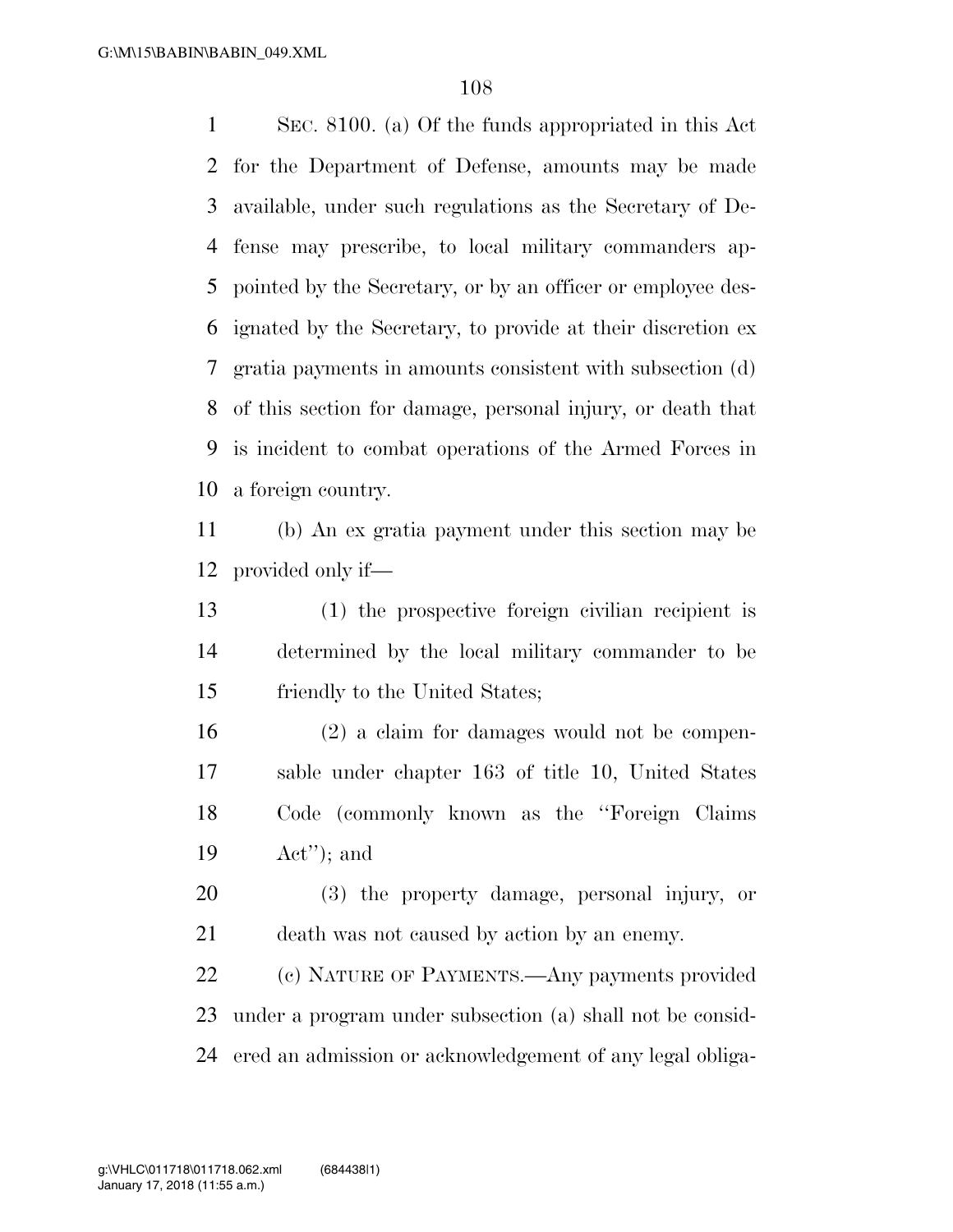tion to compensate for any damage, personal injury, or death.

 (d) AMOUNT OF PAYMENTS.—If the Secretary of De- fense determines a program under subsection (a) to be ap- propriate in a particular setting, the amounts of pay- ments, if any, to be provided to civilians determined to have suffered harm incident to combat operations of the Armed Forces under the program should be determined pursuant to regulations prescribed by the Secretary and based on an assessment, which should include such factors as cultural appropriateness and prevailing economic condi-tions.

 (e) LEGAL ADVICE.—Local military commanders shall receive legal advice before making ex gratia pay- ments under this subsection. The legal advisor, under reg- ulations of the Department of Defense, shall advise on whether an ex gratia payment is proper under this section and applicable Department of Defense regulations.

 (f) WRITTEN RECORD.—A written record of any ex gratia payment offered or denied shall be kept by the local commander and on a timely basis submitted to the appro- priate office in the Department of Defense as determined by the Secretary of Defense.

 (g) REPORT.—The Secretary of Defense shall report to the congressional defense committees on an annual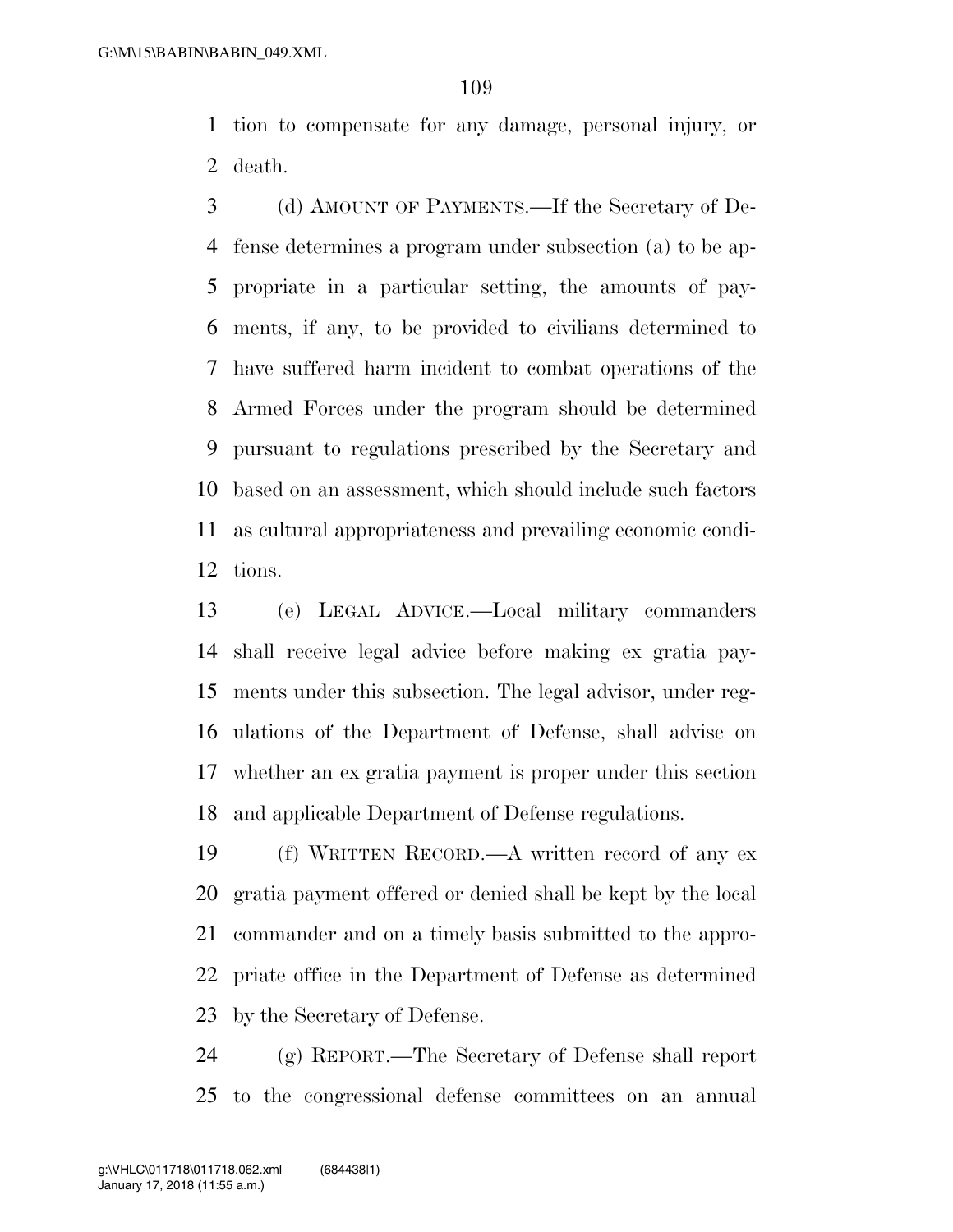basis the efficacy of the ex gratia payment program in- cluding the number of types of cases considered, amounts offered, the response from ex gratia payment recipients, and any recommended modifications to the program.

 SEC. 8101. None of the funds available in this Act to the Department of Defense, other than appropriations made for necessary or routine refurbishments, upgrades or maintenance activities, shall be used to reduce or to prepare to reduce the number of deployed and non-de- ployed strategic delivery vehicles and launchers below the levels set forth in the report submitted to Congress in ac- cordance with section 1042 of the National Defense Au-thorization Act for Fiscal Year 2012.

 SEC. 8102. The Secretary of Defense shall post grant awards on a public Website in a searchable format.

 SEC. 8103. None of the funds made available by this Act may be used to fund the performance of a flight dem- onstration team at a location outside of the United States: *Provided*, That this prohibition applies only if a perform- ance of a flight demonstration team at a location within the United States was canceled during the current fiscal year due to insufficient funding.

 SEC. 8104. None of the funds made available by this Act may be used by the National Security Agency to—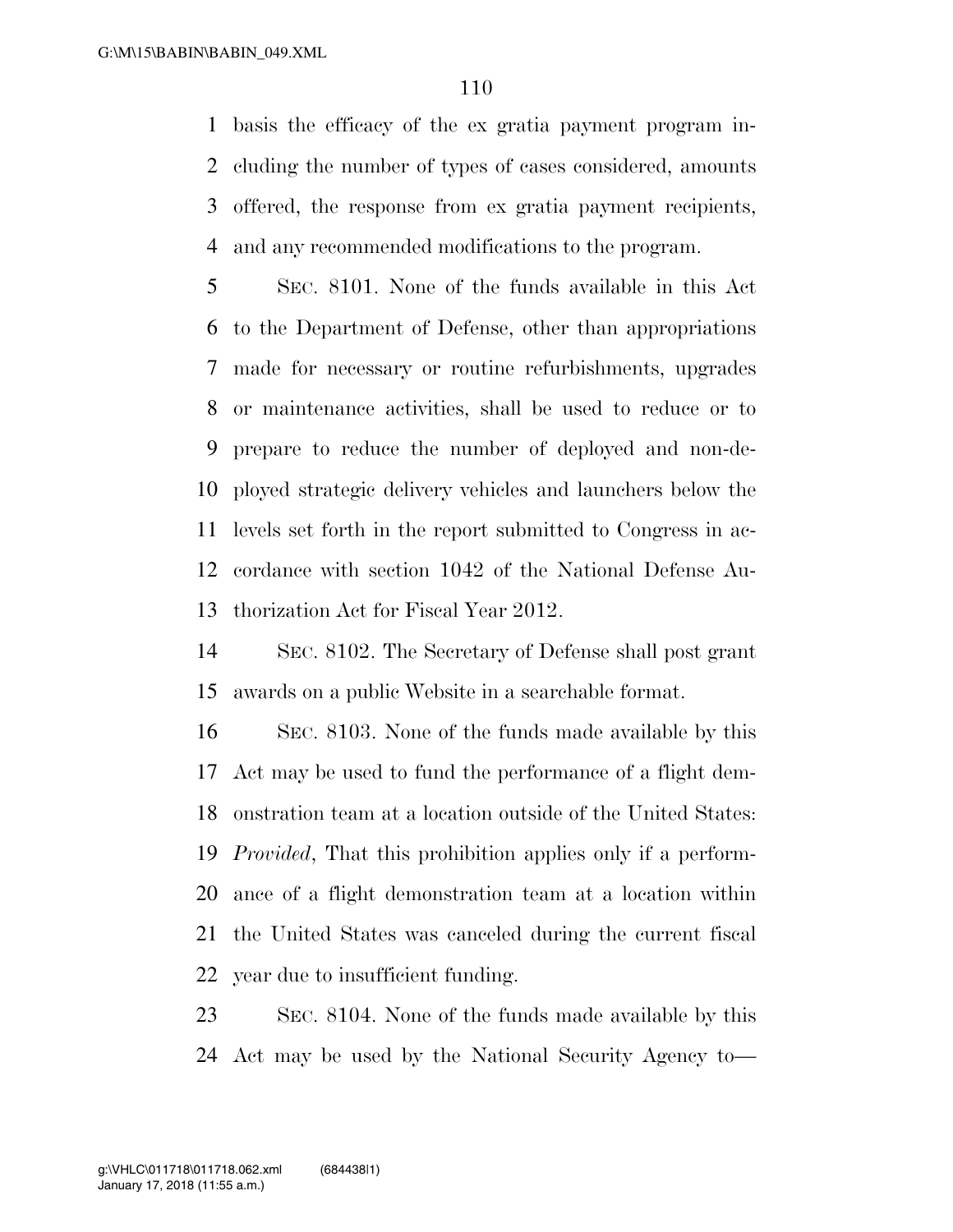(1) conduct an acquisition pursuant to section 702 of the Foreign Intelligence Surveillance Act of 1978 for the purpose of targeting a United States person; or

 (2) acquire, monitor, or store the contents (as such term is defined in section 2510(8) of title 18, United States Code) of any electronic communica- tion of a United States person from a provider of electronic communication services to the public pur- suant to section 501 of the Foreign Intelligence Sur-veillance Act of 1978.

 SEC. 8105. None of the funds made available by this Act may be obligated or expended to implement the Arms Trade Treaty until the Senate approves a resolution of ratification for the Treaty.

 SEC. 8106. None of the funds made available in this or any other Act may be used to pay the salary of any officer or employee of any agency funded by this Act who approves or implements the transfer of administrative re- sponsibilities or budgetary resources of any program, project, or activity financed by this Act to the jurisdiction of another Federal agency not financed by this Act unless explicity provided for in a Defense Appropriations Act: *Provided*, That this limitation shall not apply to transfers of funds expressly provided for in Defense Appropriations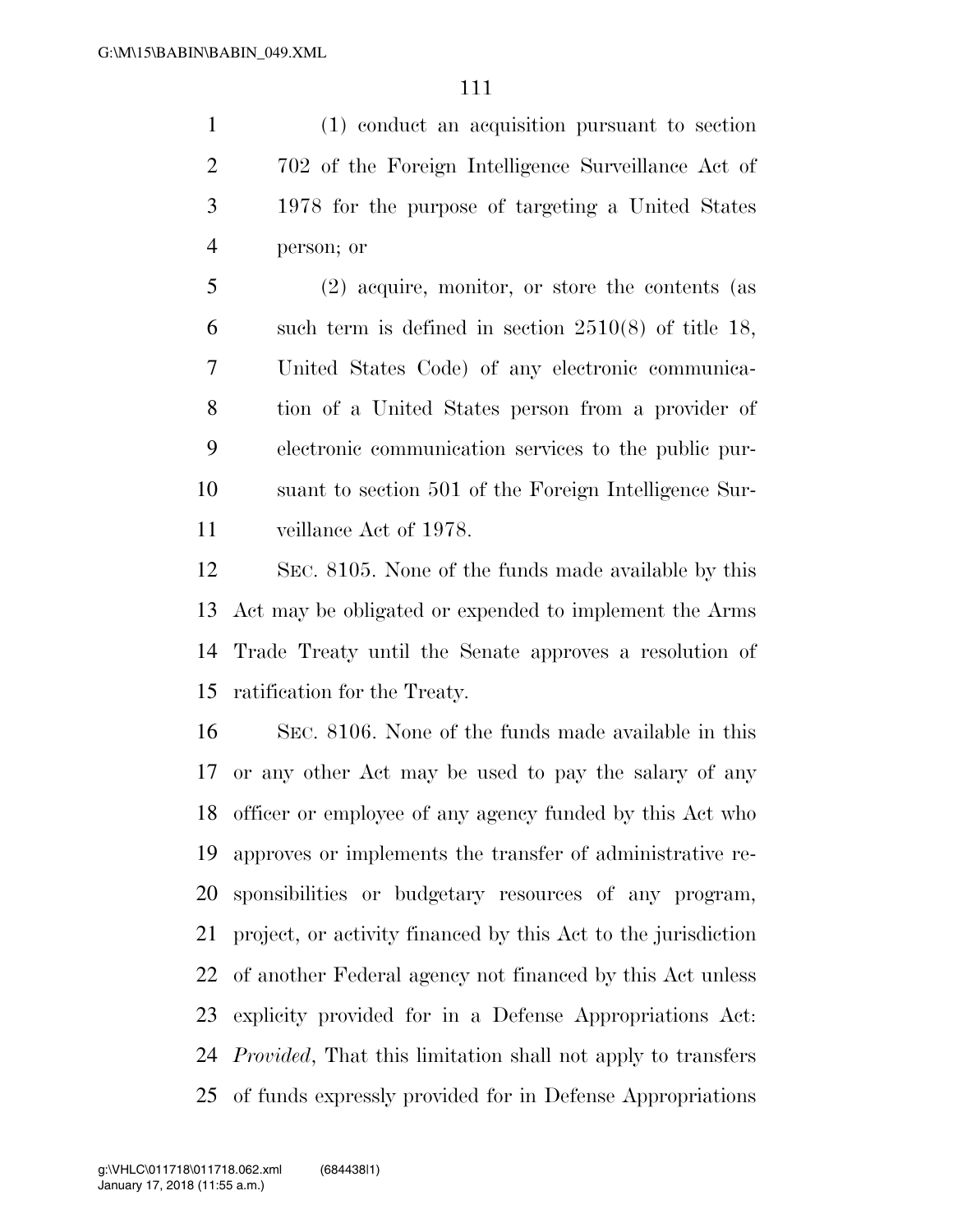Acts, or provisions of Acts providing supplemental appro-priations for the Department of Defense.

 SEC. 8107. None of the funds made available in this Act may be obligated for activities authorized under sec- tion 1208 of the Ronald W. Reagan National Defense Au- thorization Act for Fiscal Year 2005 (Public Law 112– 81; 125 Stat. 1621) to initiate support for, or expand sup- port to, foreign forces, irregular forces, groups, or individ- uals unless the congressional defense committees are noti- fied in accordance with the direction contained in the clas- sified annex accompanying this Act, not less than 15 days before initiating such support: *Provided*, That none of the funds made available in this Act may be used under sec- tion 1208 for any activity that is not in support of an ongoing military operation being conducted by United States Special Operations Forces to combat terrorism: *Provided further*, That the Secretary of Defense may waive the prohibitions in this section if the Secretary determines that such waiver is required by extraordinary cir- cumstances and, by not later than 72 hours after making such waiver, notifies the congressional defense committees of such waiver.

 SEC. 8108. None of the funds made available by this Act may be used with respect to Iraq in contravention of the War Powers Resolution (50 U.S.C. 1541 et seq.), in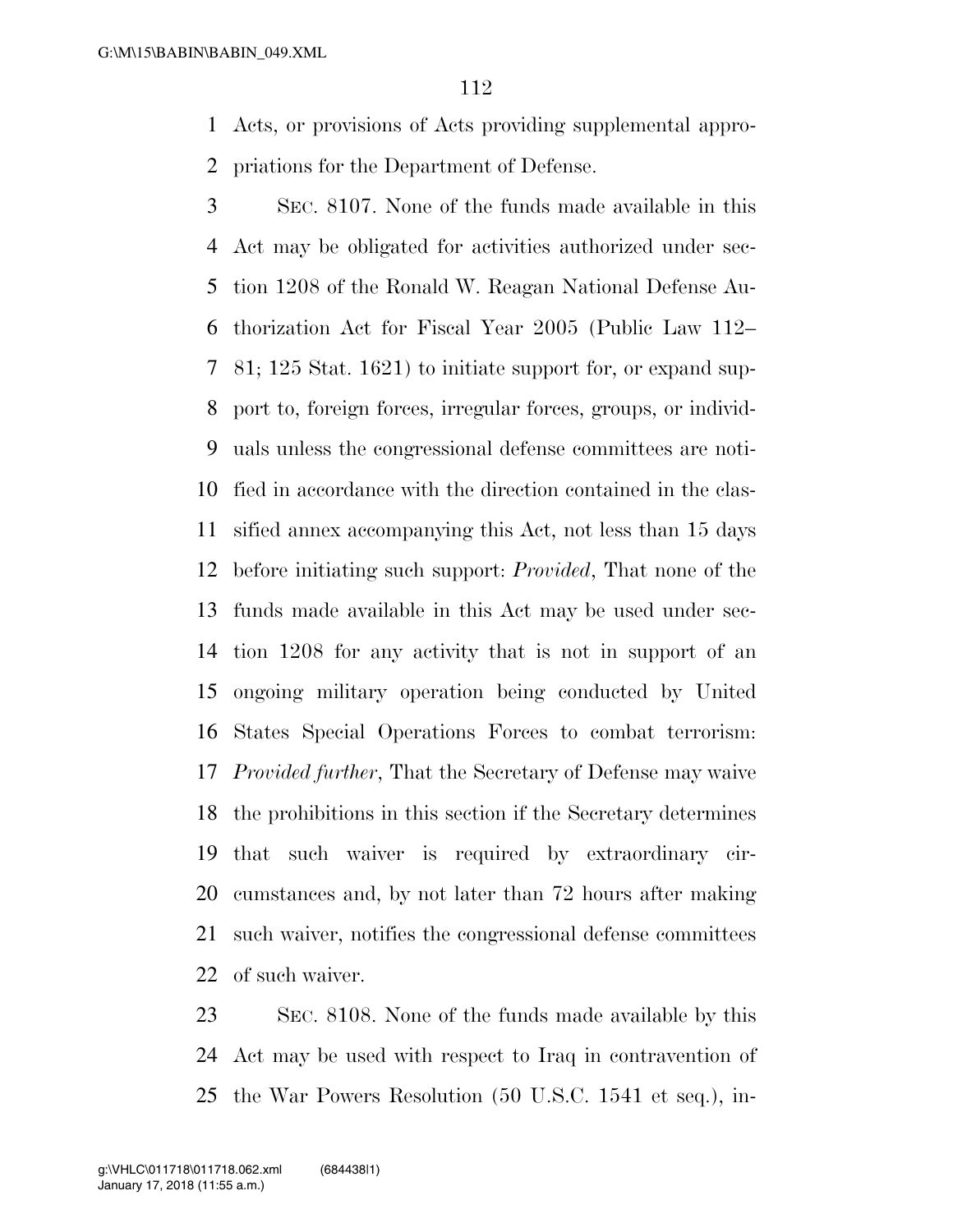cluding for the introduction of United States armed forces into hostilities in Iraq, into situations in Iraq where immi- nent involvement in hostilities is clearly indicated by the circumstances, or into Iraqi territory, airspace, or waters while equipped for combat, in contravention of the con- gressional consultation and reporting requirements of sec- tions 3 and 4 of such Resolution (50 U.S.C. 1542 and 1543).

 SEC. 8109. None of the funds provided in this Act for the T–AO Fleet Oiler or the Towing, Salvage, and Res- cue Ship programs shall be used to award a new contract that provides for the acquisition of the following compo- nents unless those components are manufactured in the United States: Auxiliary equipment (including pumps) for shipboard services; propulsion equipment (including en- gines, reduction gears, and propellers); shipboard cranes; and spreaders for shipboard cranes.

 SEC. 8110. The amount appropriated in title II of this Act for ''Operation and Maintenance, Army'' is here- by reduced by \$75,000,000 to reflect excess cash balances in Department of Defense Working Capital Funds.

 SEC. 8111. Notwithstanding any other provision of this Act, to reflect savings due to lower than anticipated fuel costs, the total amount appropriated in title II of this Act is hereby reduced by \$1,007,267,000.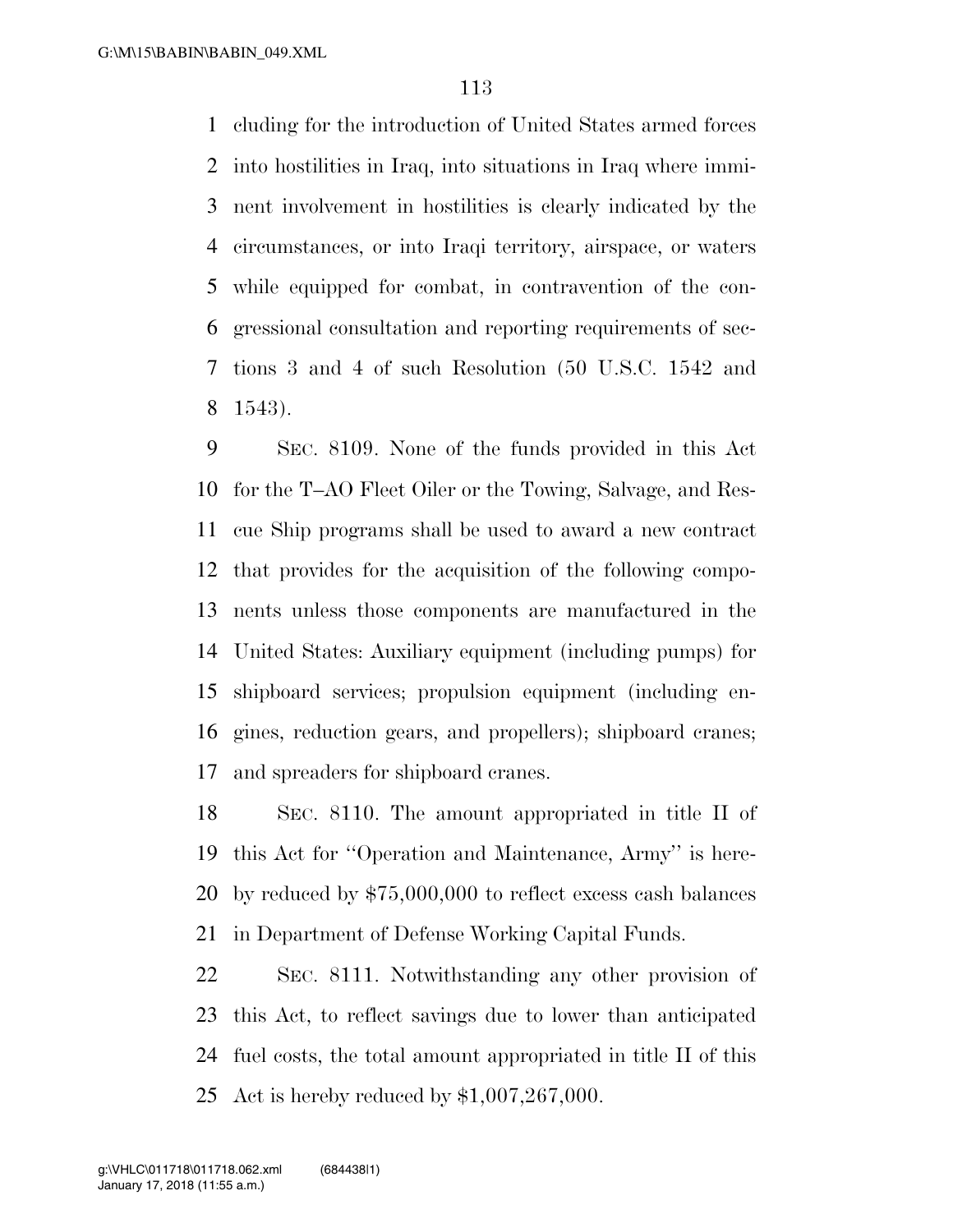SEC. 8112. None of the funds made available by this Act may be used for Government Travel Charge Card ex- penses by military or civilian personnel of the Department of Defense for gaming, or for entertainment that includes topless or nude entertainers or participants, as prohibited by Department of Defense FMR, Volume 9, Chapter 3 and Department of Defense Instruction 1015.10 (enclo-sure 3, 14a and 14b).

 SEC. 8113. None of the funds made available by this Act may be used to propose, plan for, or execute a new or additional Base Realignment and Closure (BRAC) round.

 SEC. 8114. Of the amounts appropriated in this Act for ''Operation and Maintenance, Navy'', \$289,255,000, to remain available until expended, may be used for any purposes related to the National Defense Reserve Fleet established under section 11 of the Merchant Ship Sales Act of 1946 (50 U.S.C. 4405): *Provided*, That such amounts are available for reimbursements to the Ready Reserve Force, Maritime Administration account of the United States Department of Transportation for pro- grams, projects, activities, and expenses related to the Na-tional Defense Reserve Fleet.

 SEC. 8115. None of the funds made available by this Act for the Joint Surveillance Target Attack Radar Sys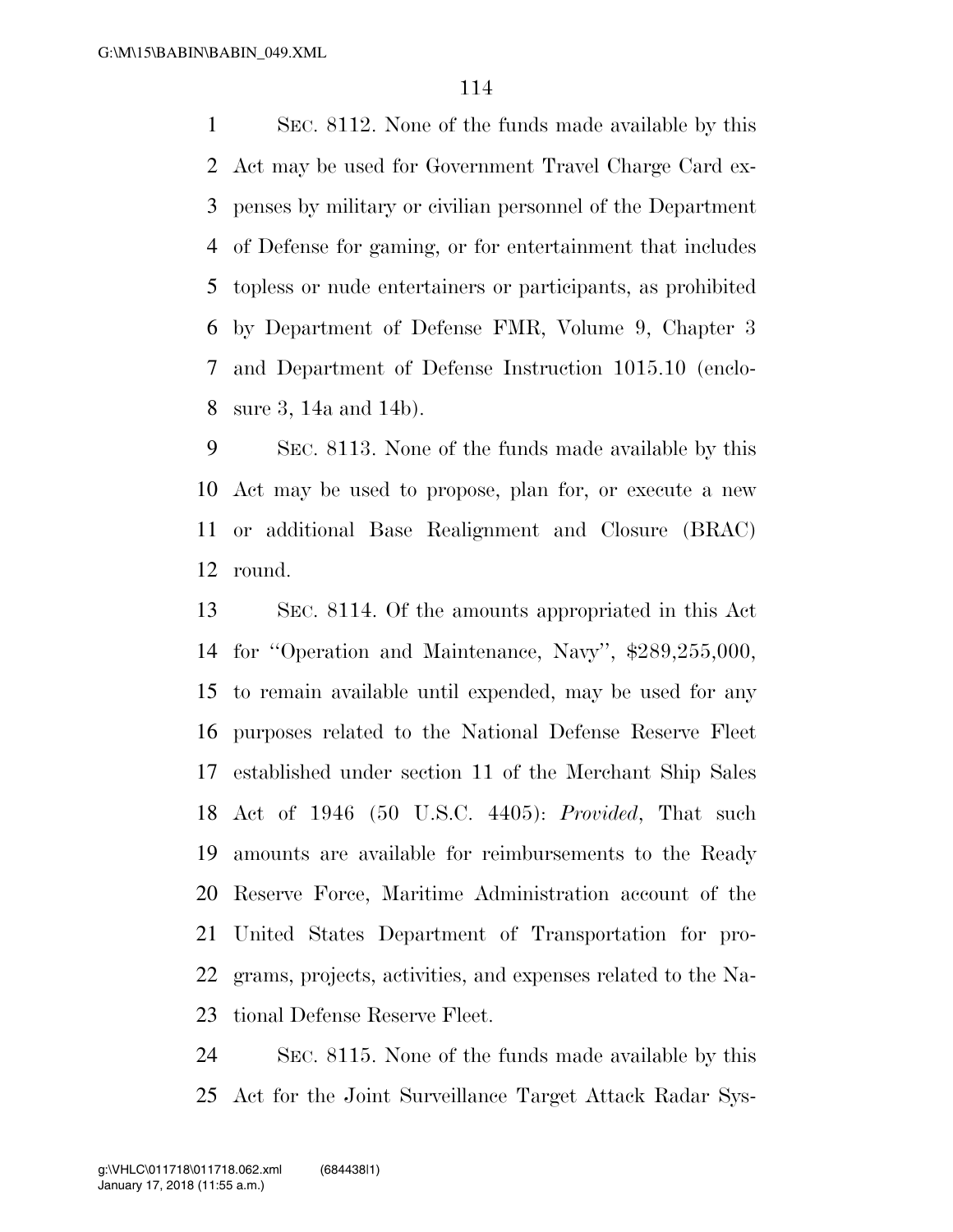tem recapitalization program may be obligated or ex- pended for pre-milestone B activities after March 31, 2018, except for source selection and other activities nec- essary to enter the engineering and manufacturing devel-opment phase.

 SEC. 8116. None of the funds made available by this Act may be used to carry out the closure or realignment 8 of the United States Naval Station, Guantánamo Bay, Cuba.

**(INCLUDING TRANSFER OF FUNDS)** 

 SEC. 8117. Additional readiness funds made available in title II of this Act for ''Operation and Maintenance, Army'', ''Operation and Maintenance, Navy'', ''Operation and Maintenance, Marine Corps'', and ''Operation and Maintenance, Air Force'' may be transferred to and merged with any appropriation of the Department of De- fense for activities related to the Zika virus in order to provide health support for the full range of military oper- ations and sustain the health of the members of the Armed Forces, civilian employees of the Department of Defense, and their families, to include: research and development, disease surveillance, vaccine development, rapid detection, vector controls and surveillance, training, and outbreak re-sponse: *Provided*, That the authority provided in this sec-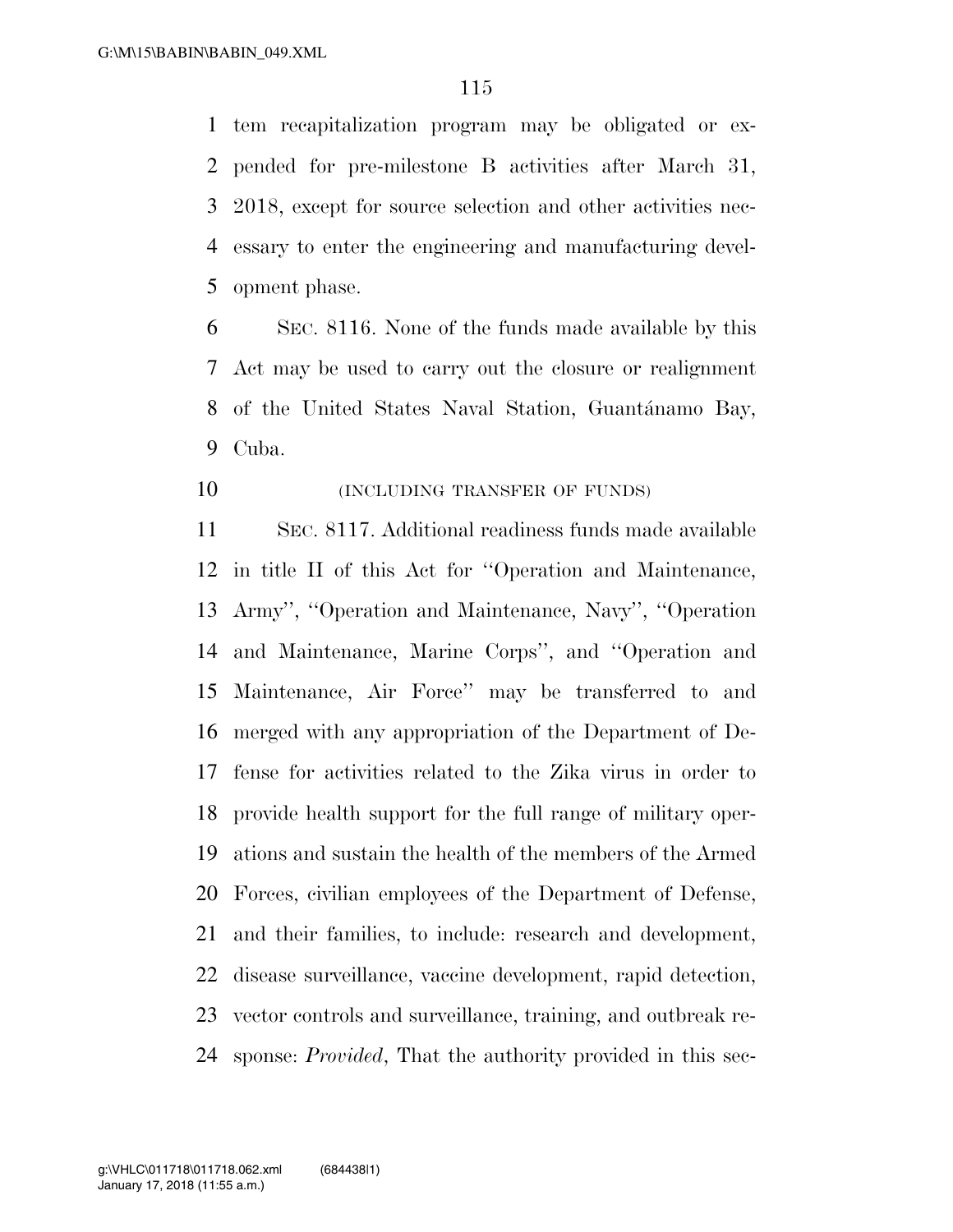tion is subject to the same terms and conditions as the authority provided in section 8005 of this Act.

 SEC. 8118. (a) None of the funds made available in this Act may be used to maintain or establish a computer network unless such network is designed to block access to pornography websites.

 (b) Nothing in subsection (a) shall limit the use of funds necessary for any Federal, State, tribal, or local law enforcement agency or any other entity carrying out crimi- nal investigations, prosecution, or adjudication activities, or for any activity necessary for the national defense, in-cluding intelligence activities.

 SEC. 8119. Notwithstanding any other provision of law, any transfer of funds appropriated or otherwise made available by this Act to the Global Engagement Center pursuant to section 1287 of the National Defense Author- ization Act for Fiscal Year 2017 (Public Law 114–328) shall be made in accordance with section 8005 or 9002 of this Act, as applicable.

 SEC. 8120. No amounts credited or otherwise made available in this or any other Act to the Department of Defense Acquisition Workforce Development Fund may be transferred to:

 (1) the Rapid Prototyping Fund established under section 804(d) of the National Defense Au-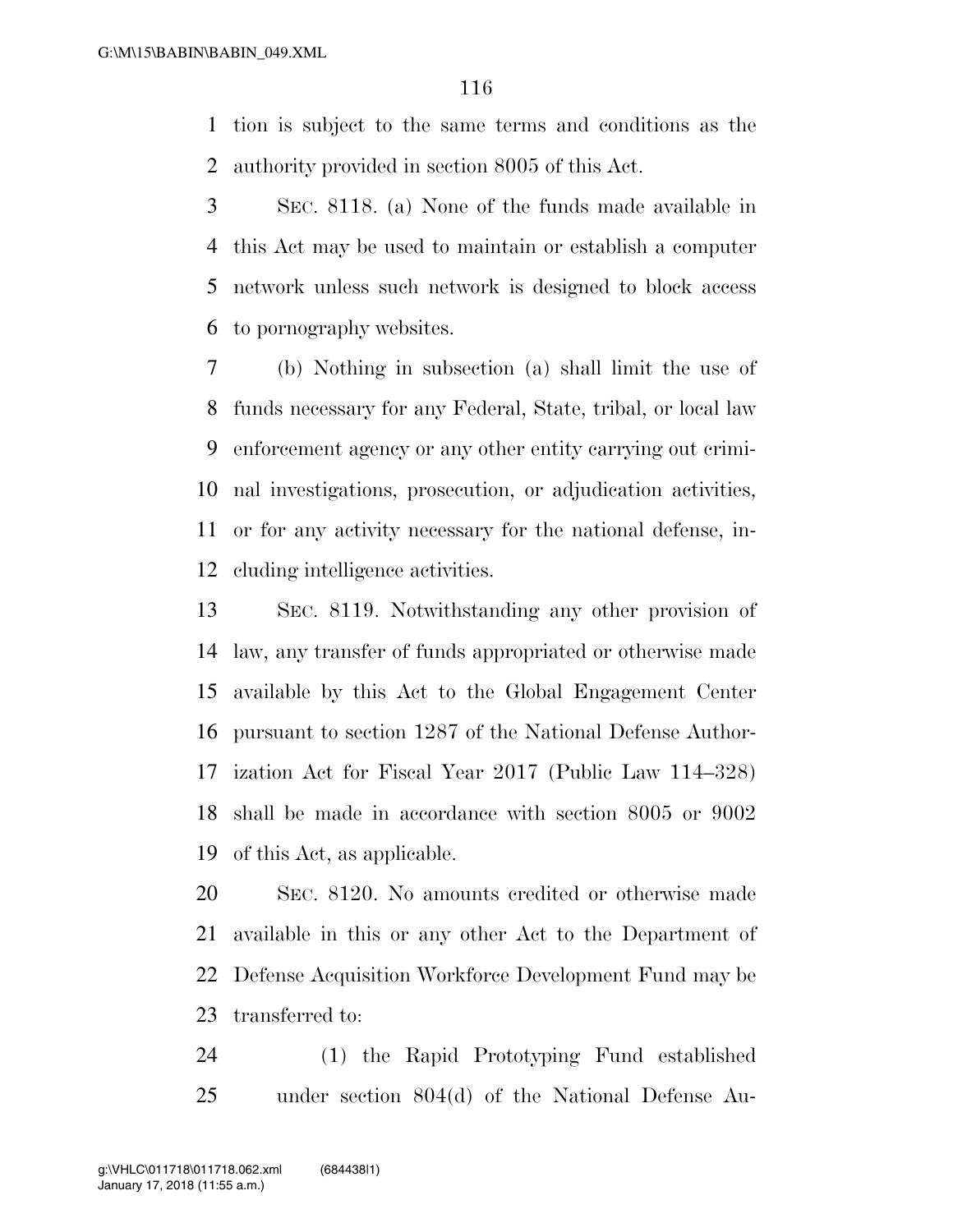thorization Act for Fiscal Year 2016 (10 U.S.C. 2302 note); or

 (2) credited to a military-department specific fund established under section 804(d)(2) of the Na- tional Defense Authorization Act for Fiscal Year 2016 (as amended by section 897 of the National Defense Authorization Act for Fiscal Year 2017).

# 8 (INCLUDING TRANSFER FUND)

 SEC. 8121. In addition to amounts provided else- where in this Act for military personnel pay, including ac- tive duty, reserve and National Guard personnel, \$206,400,000 is hereby appropriated to the Department of Defense and made available for transfer only to military personnel accounts: *Provided*, That the transfer authority provided under this heading is in addition to any other transfer authority provided elsewhere in this Act.

 SEC. 8122. In addition to amounts provided else- where in this Act, there is appropriated \$235,000,000, for an additional amount for ''Operation and Maintenance, Defense-Wide'', to remain available until expended: *Pro- vided*, That such funds shall only be available to the Sec- retary of Defense, acting through the Office of Economic Adjustment of the Department of Defense, or for transfer to the Secretary of Education, notwithstanding any other provision of law, to make grants, conclude cooperative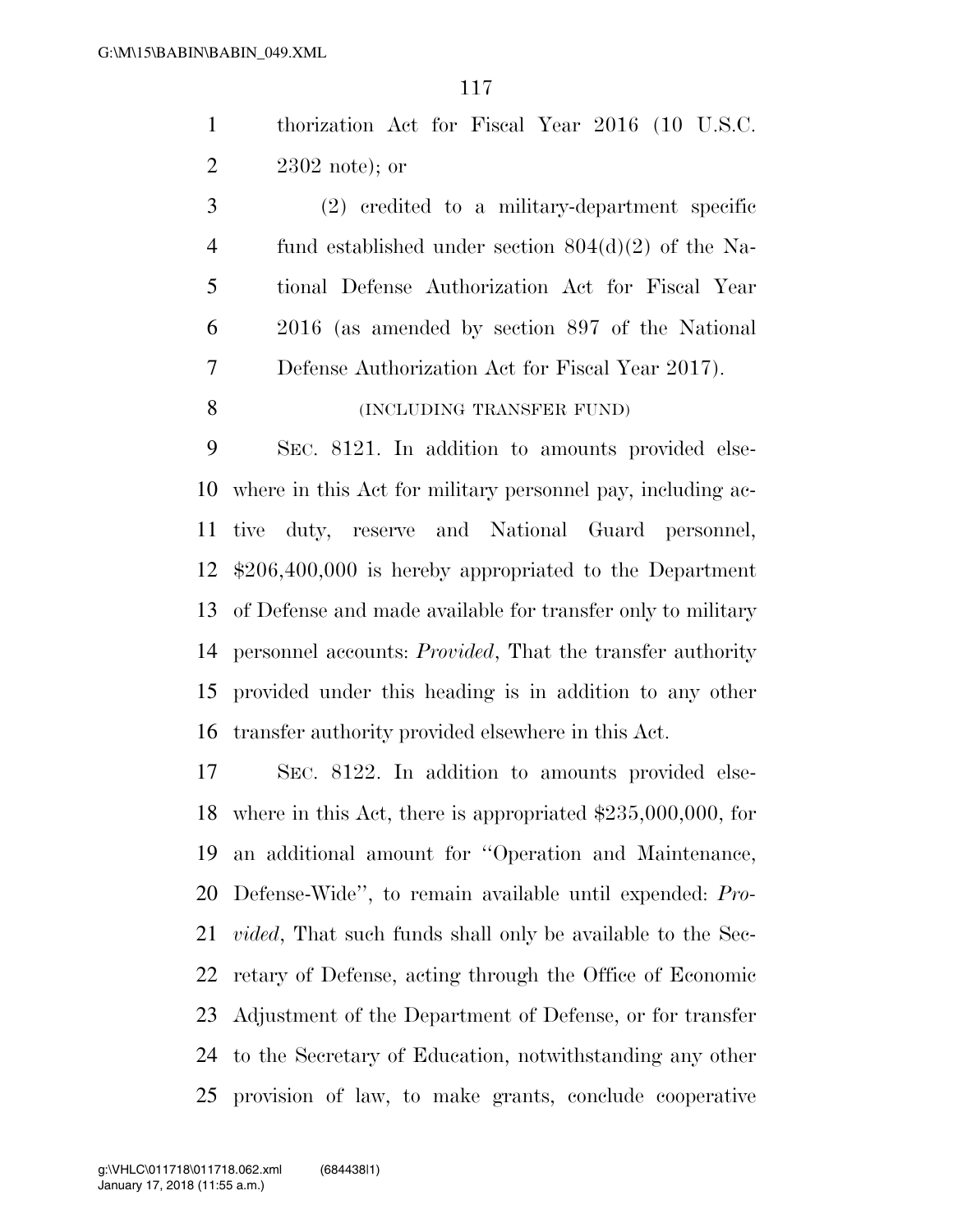agreements, or supplement other Federal funds to con- struct, renovate, repair, or expand elementary and sec- ondary public schools on military installations in order to address capacity or facility condition deficiencies at such schools: *Provided further*, That in making such funds available, the Office of Economic Adjustment or the Sec- retary of Education shall give priority consideration to those military installations with schools having the most serious capacity or facility condition deficiencies as deter- mined by the Secretary of Defense: *Provided further*, That as a condition of receiving funds under this section a local educational agency or State shall provide a matching share as described in the notice titled ''Department of Defense Program for Construction, Renovation, Repair or Expan- sion of Public Schools Located on Military Installations'' published by the Department of Defense in the Federal Register on September 9, 2011 (76 Fed. Reg. 55883 et seq.): *Provided further*, That these provisions apply to funds provided under this section, and to funds previously provided by Congress to construct, renovate, repair, or ex- pand elementary and secondary public schools on military installations in order to address capacity or facility condi- tion deficiencies at such schools to the extent such funds remain unobligated on the date of enactment of this sec-tion.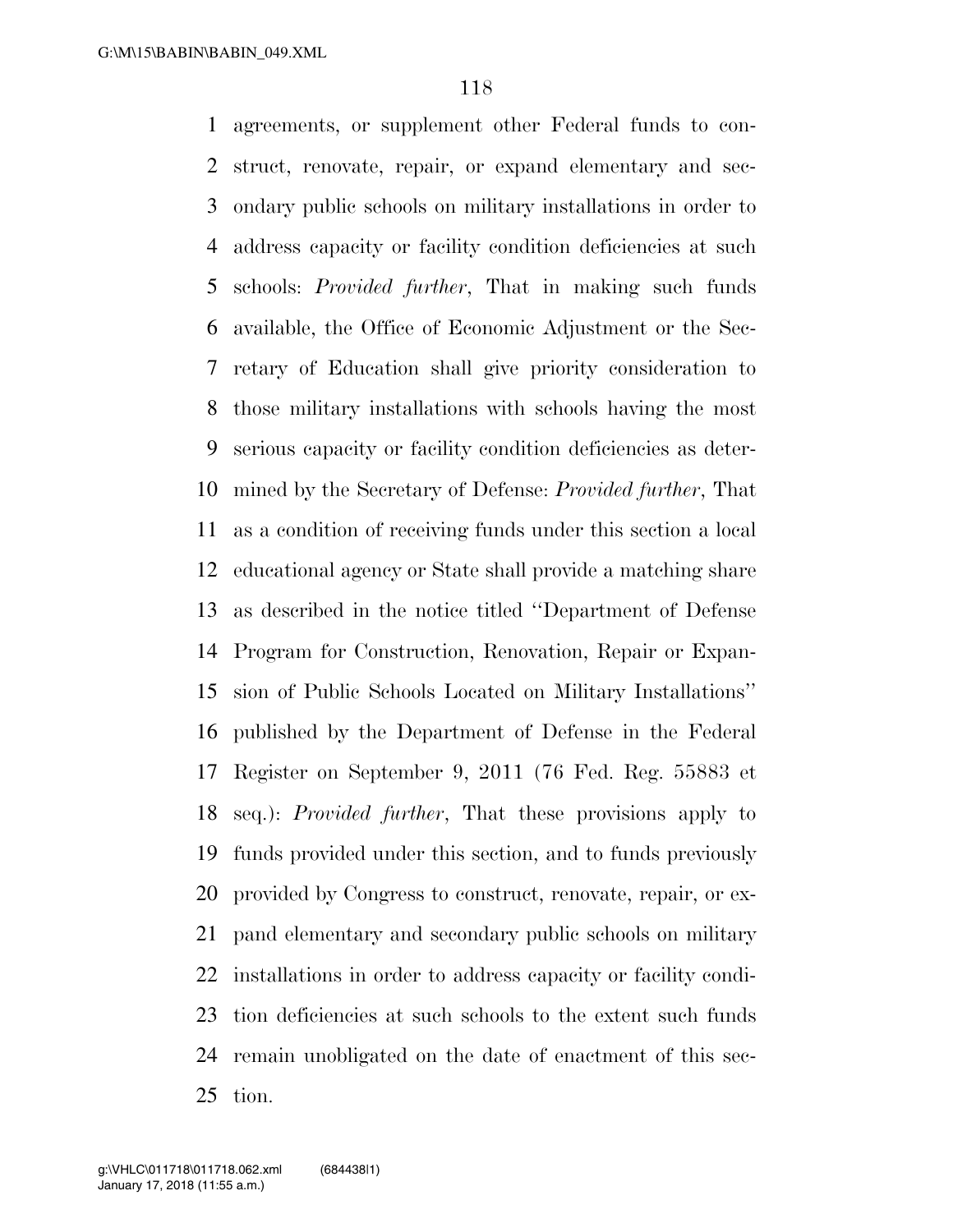SEC. 8123. None of the funds made available by this Act may be used to carry out the changes to the Joint Travel Regulations of the Department of Defense de- scribed in the memorandum of the Per Diem Travel and Transportation Allowance Committee titled ''UTD/CTD for MAP 118–13/CAP 118–13 - Flat Rate Per Diem for Long Term TDY'' and dated October 1, 2014.

 SEC. 8124. In carrying out the program described in the memorandum on the subject of ''Policy for Assisted Reproductive Services for the Benefit of Seriously or Se- verely Ill/Injured (Category II or III) Active Duty Service Members'' issued by the Assistant Secretary of Defense for Health Affairs on April 3, 2012, and the guidance issued to implement such memorandum, the Secretary of Defense shall apply such policy and guidance, except that—

 (1) the limitation on periods regarding embryo 18 cryopreservation and storage set forth in part  $III(G)$  and in part IV(H) of such memorandum shall not apply; and

 (2) the term ''assisted reproductive technology'' shall include embryo cryopreservation and storage without limitation on the duration of such cryopreservation and storage.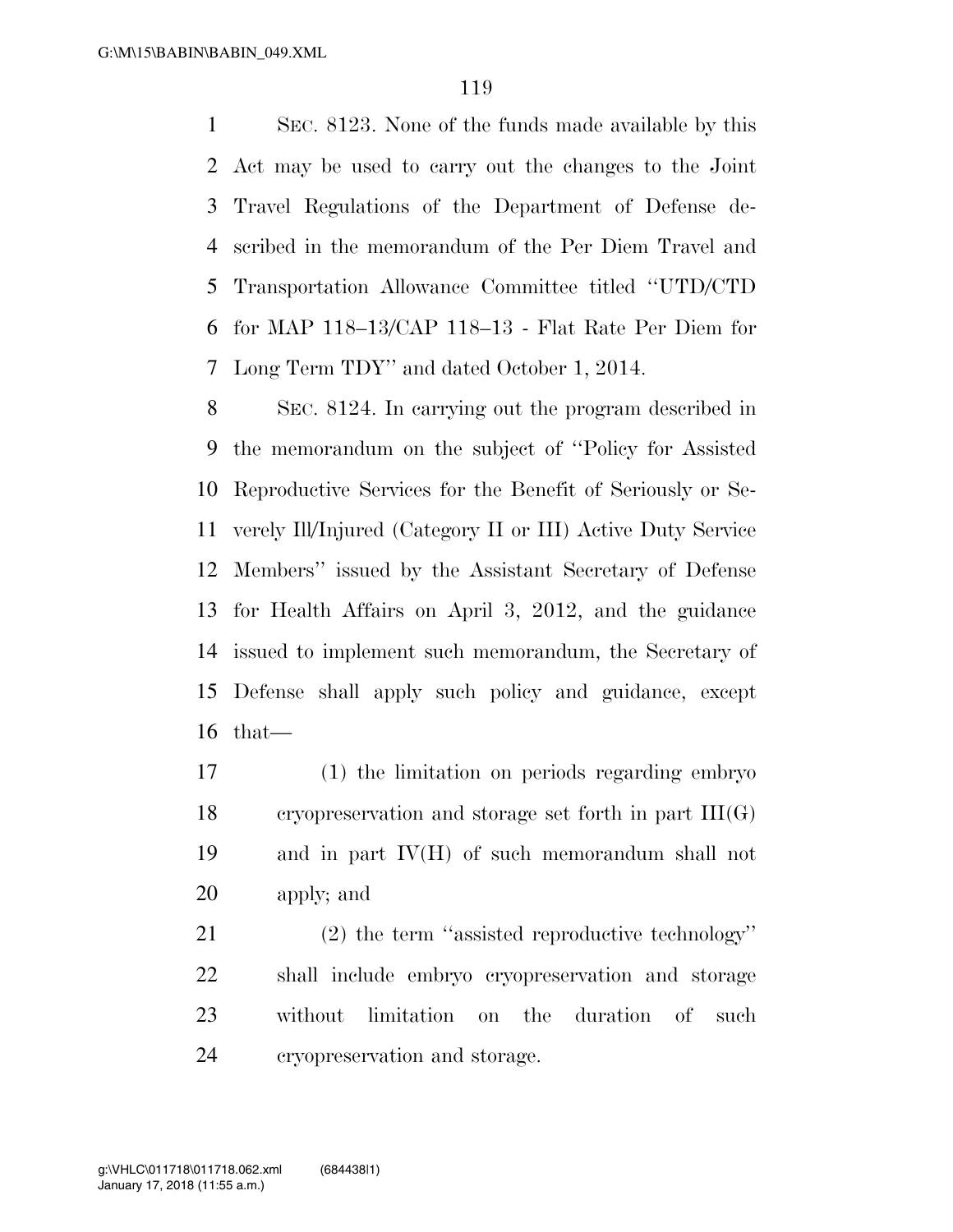| $\mathbf{1}$   | TITLE IX                                                               |
|----------------|------------------------------------------------------------------------|
| $\overline{2}$ | OVERSEAS CONTINGENCY OPERATIONS/GLOBAL                                 |
| 3              | WAR ON TERRORISM                                                       |
| $\overline{4}$ | MILITARY PERSONNEL                                                     |
| 5              | MILITARY PERSONNEL, ARMY                                               |
| 6              | For an additional amount for "Military Personnel,                      |
| 7              | Army", $\text{\$2,635,317,000:}$ <i>Provided</i> , That such amount is |
| 8              | designated by the Congress for Overseas Contingency Op-                |
| 9              | erations/Global War on Terrorism pursuant to section                   |
| 10             | $251(b)(2)(A)(ii)$ of the Balanced Budget and Emergency                |
| 11             | Deficit Control Act of 1985.                                           |
| 12             | MILITARY PERSONNEL, NAVY                                               |
| 13             | For an additional amount for "Military Personnel,                      |
| 14             | Navy", \$377,857,000: Provided, That such amount is des-               |
| 15             | ignated by the Congress for Overseas Contingency Oper-                 |
| 16             | ations/Global War on Terrorism pursuant to section                     |
| 17             | $251(b)(2)(A)(ii)$ of the Balanced Budget and Emergency                |
|                | 18 Deficit Control Act of 1985.                                        |
| 19             | MILITARY PERSONNEL, MARINE CORPS                                       |
| 20             | For an additional amount for "Military Personnel,                      |
| 21             | Marine Corps", \$103,800,000: Provided, That such                      |
| 22             | amount is designated by the Congress for Overseas Con-                 |
| 23             | tingency Operations/Global War on Terrorism pursuant to                |
| 24             | section $251(b)(2)(A)(ii)$ of the Balanced Budget and                  |
|                | 25 Emergency Deficit Control Act of 1985.                              |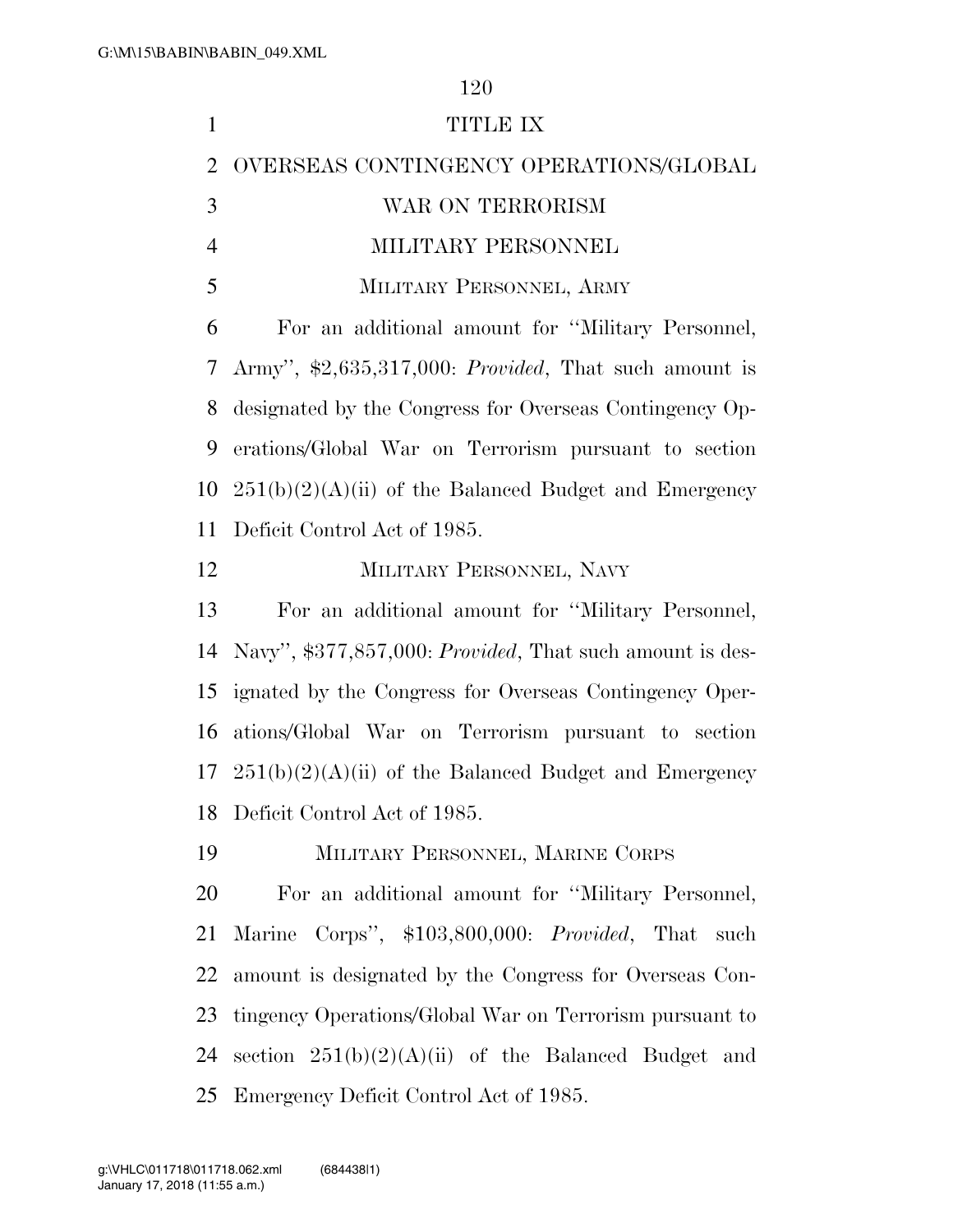MILITARY PERSONNEL, AIR FORCE

 For an additional amount for ''Military Personnel, Air Force'', \$912,779,000: *Provided*, That such amount is designated by the Congress for Overseas Contingency Operations/Global War on Terrorism pursuant to section  $251(b)(2)(A)(ii)$  of the Balanced Budget and Emergency Deficit Control Act of 1985.

## 8 RESERVE PERSONNEL, ARMY

 For an additional amount for ''Reserve Personnel, Army'', \$24,942,000: *Provided*, That such amount is des- ignated by the Congress for Overseas Contingency Oper- ations/Global War on Terrorism pursuant to section  $251(b)(2)(A)(ii)$  of the Balanced Budget and Emergency Deficit Control Act of 1985.

15 RESERVE PERSONNEL, NAVY

 For an additional amount for ''Reserve Personnel, Navy'', \$9,091,000: *Provided*, That such amount is des- ignated by the Congress for Overseas Contingency Oper- ations/Global War on Terrorism pursuant to section  $251(b)(2)(A)(ii)$  of the Balanced Budget and Emergency Deficit Control Act of 1985.

RESERVE PERSONNEL, MARINE CORPS

 For an additional amount for ''Reserve Personnel, Marine Corps'', \$2,328,000: *Provided*, That such amount is designated by the Congress for Overseas Contingency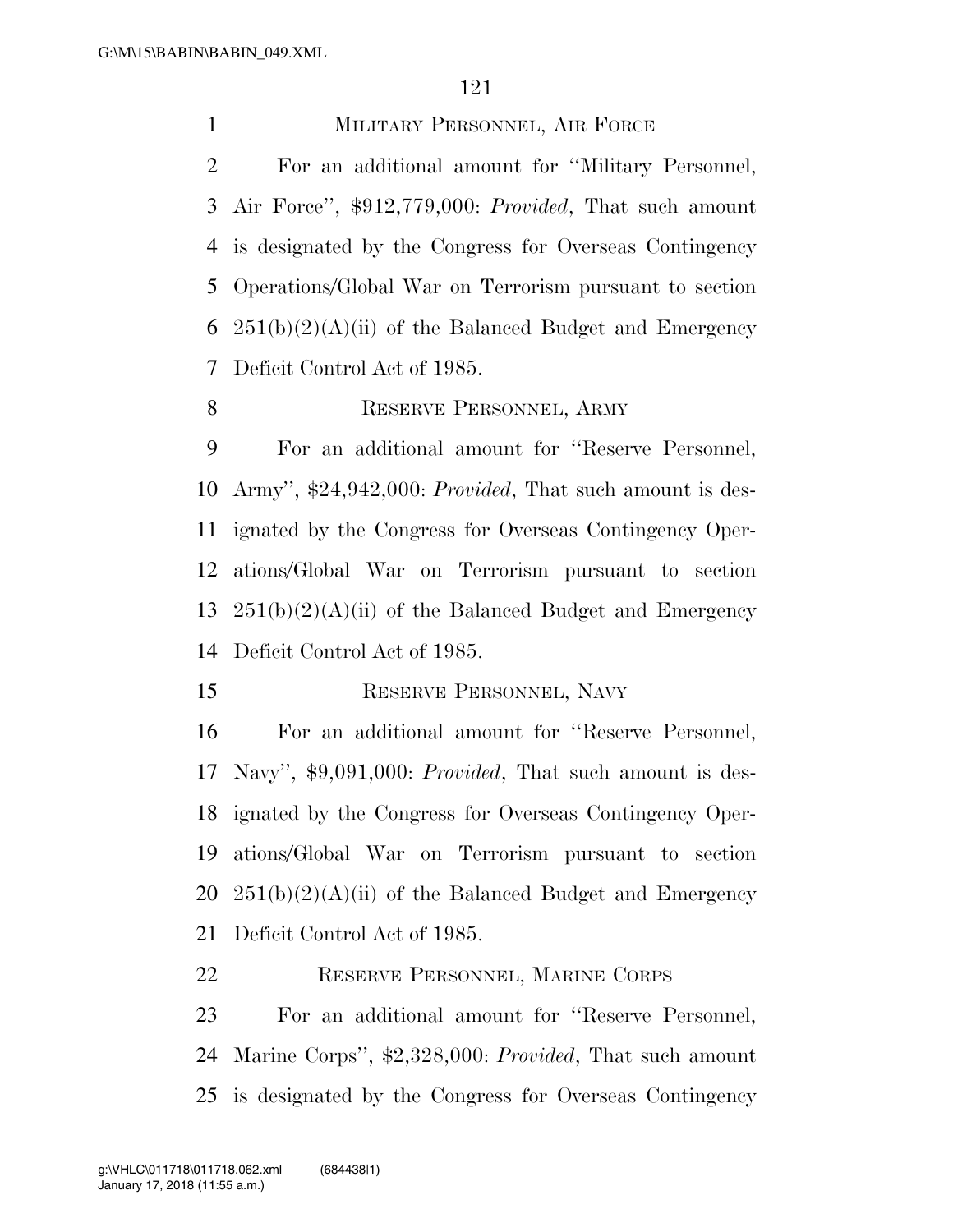Operations/Global War on Terrorism pursuant to section 2  $251(b)(2)(A)(ii)$  of the Balanced Budget and Emergency Deficit Control Act of 1985.

# RESERVE PERSONNEL, AIR FORCE

 For an additional amount for ''Reserve Personnel, Air Force'', \$20,569,000: *Provided*, That such amount is designated by the Congress for Overseas Contingency Op- erations/Global War on Terrorism pursuant to section 9 251(b)(2)(A)(ii) of the Balanced Budget and Emergency Deficit Control Act of 1985.

NATIONAL GUARD PERSONNEL, ARMY

 For an additional amount for ''National Guard Per- sonnel, Army'', \$184,589,000: *Provided*, That such amount is designated by the Congress for Overseas Con- tingency Operations/Global War on Terrorism pursuant to 16 section  $251(b)(2)(A)(ii)$  of the Balanced Budget and Emergency Deficit Control Act of 1985.

NATIONAL GUARD PERSONNEL, AIR FORCE

 For an additional amount for ''National Guard Per- sonnel, Air Force'', \$5,004,000: *Provided*, That such amount is designated by the Congress for Overseas Con- tingency Operations/Global War on Terrorism pursuant to 23 section  $251(b)(2)(A)(ii)$  of the Balanced Budget and Emergency Deficit Control Act of 1985.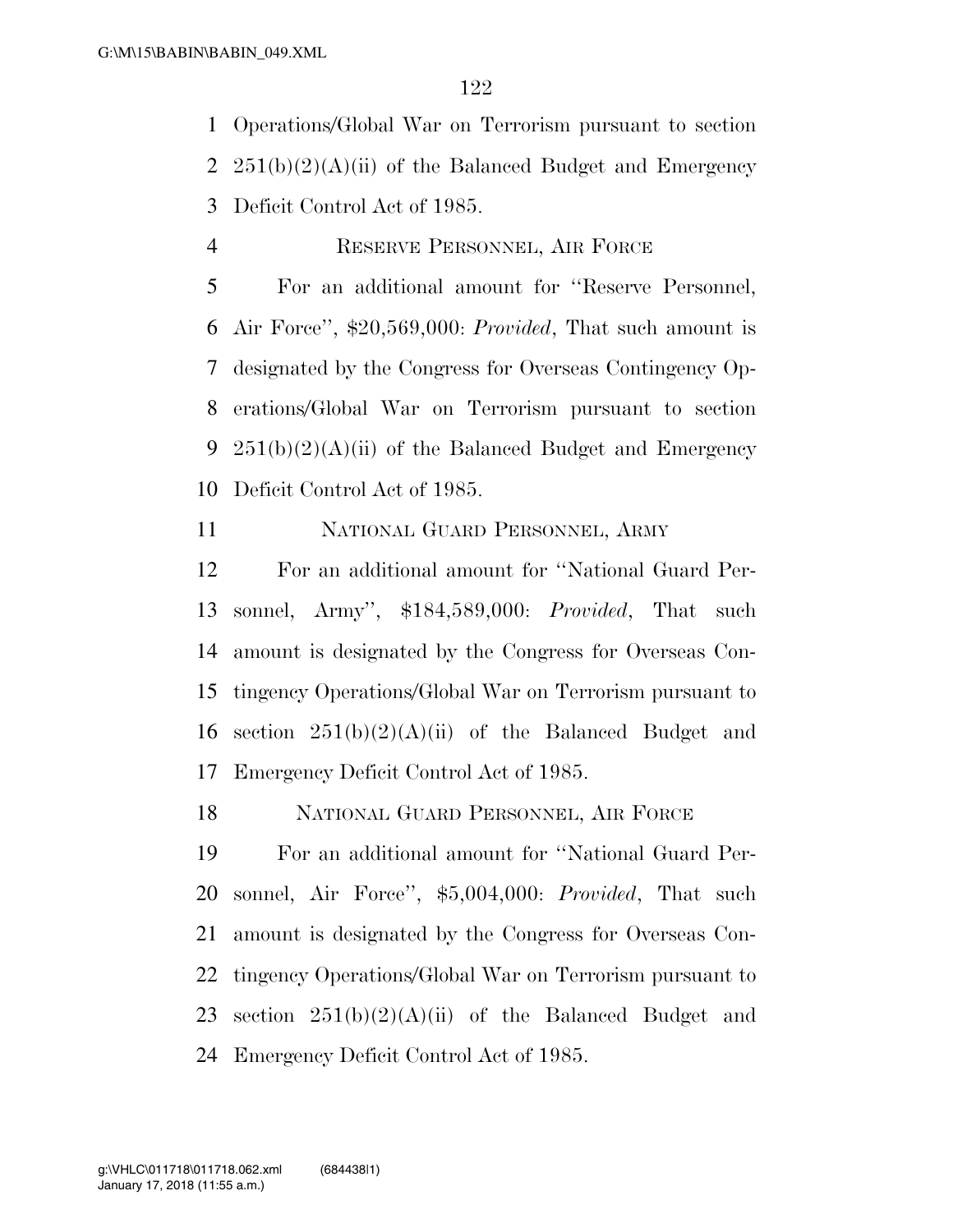|                             | MILITARY PERSONNEL, NATIONAL DEFENSE |
|-----------------------------|--------------------------------------|
| $\mathcal{D}_{\mathcal{L}}$ | <b>RESTORATION FUND</b>              |
| $\mathcal{R}$               | (INCLUDING TRANSFER OF FUNDS)        |
|                             |                                      |

 In addition to amounts provided elsewhere in this Act, there is appropriated \$1,000,000,000, for the ''Mili- tary Personnel, National Defense Restoration Fund'': *Pro- vided,* That such funds provided under this heading shall only be available for programs, projects and activities nec- essary to implement the 2018 National Defense Strategy: *Provided further,* That such funds shall not be available for transfer until 30 days after the Secretary has sub- mitted, and the congressional defense committees have ap- proved, the proposed allocation plan for the use of such funds to implement such strategy: *Provided further,* That such allocation plan shall include a detailed justification for the use of such funds and a description of how such investments are necessary to implement the strategy: *Pro- vided further,* That the Secretary of Defense may transfer these funds only to military personnel accounts: *Provided further*, That the funds transferred shall be merged with and shall be available for the same purposes and for the same time period, as the appropriation to which trans- ferred: *Provided further*, That none of the funds made available under this heading may be transferred to any program, project, or activity specifically limited or denied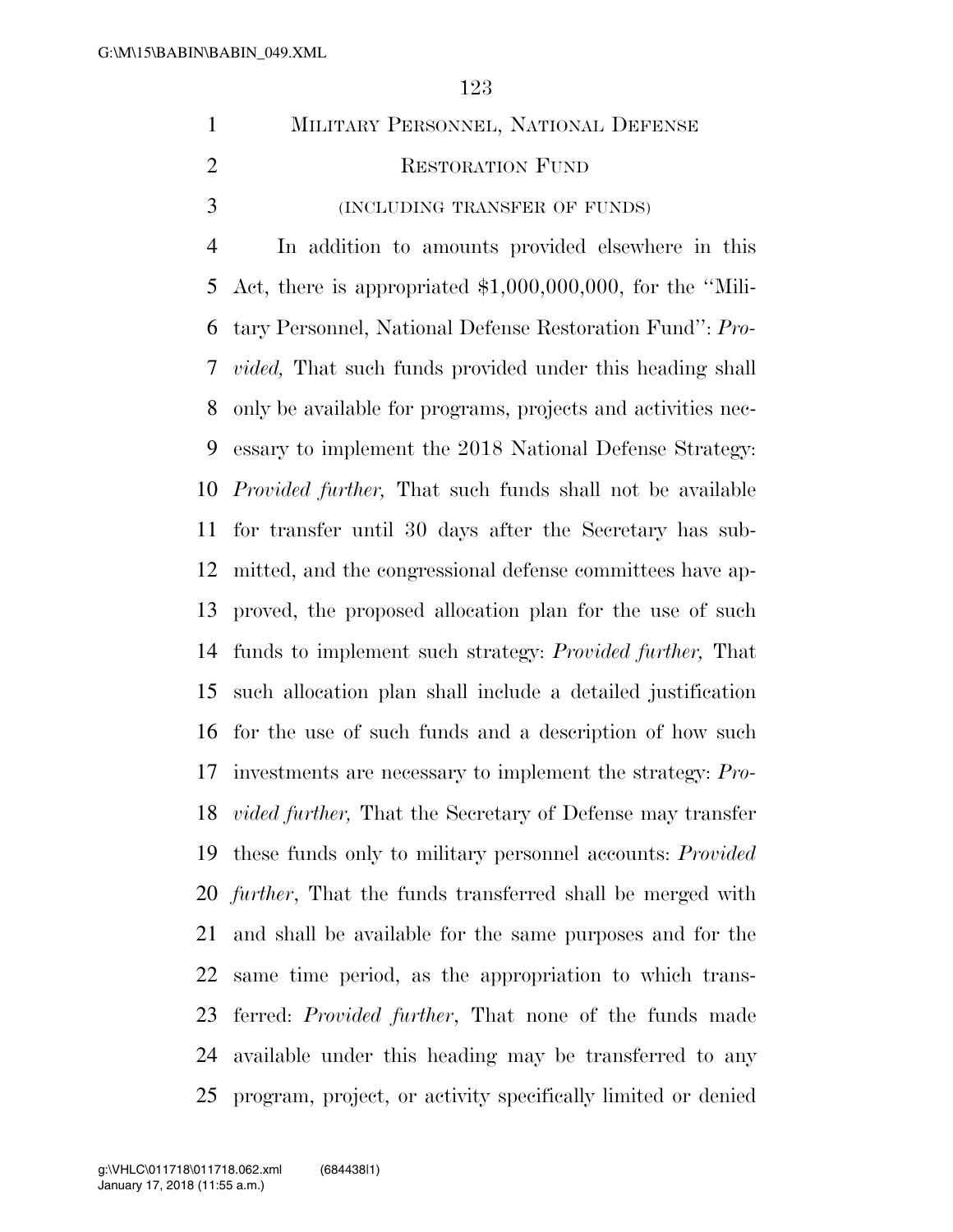by this Act: *Provided further*, That the transfer authority provided under this heading is in addition to any other transfer authority available to the Department of Defense: *Provided further*, That such amount is designated by the Congress for Overseas Contingency Operations/Global 6 War on Terrorism pursuant to section  $251(b)(2)(A)(ii)$  of the Balanced Budget and Emergency Deficit Control Act of 1985.

# OPERATION AND MAINTENANCE OPERATION AND MAINTENANCE, ARMY

 For an additional amount for ''Operation and Main- tenance, Army'', \$16,126,403,000: *Provided*, That such amount is designated by the Congress for Overseas Con- tingency Operations/Global War on Terrorism pursuant to 15 section  $251(b)(2)(A)(ii)$  of the Balanced Budget and Emergency Deficit Control Act of 1985.

OPERATION AND MAINTENANCE, NAVY

 For an additional amount for ''Operation and Main- tenance, Navy'', \$5,875,015,000, of which up to \$161,885,000 may be transferred to the Coast Guard ''Operating Expenses'' account: *Provided*, That such amount is designated by the Congress for Overseas Con- tingency Operations/Global War on Terrorism pursuant to 24 section  $251(b)(2)(A)(ii)$  of the Balanced Budget and Emergency Deficit Control Act of 1985.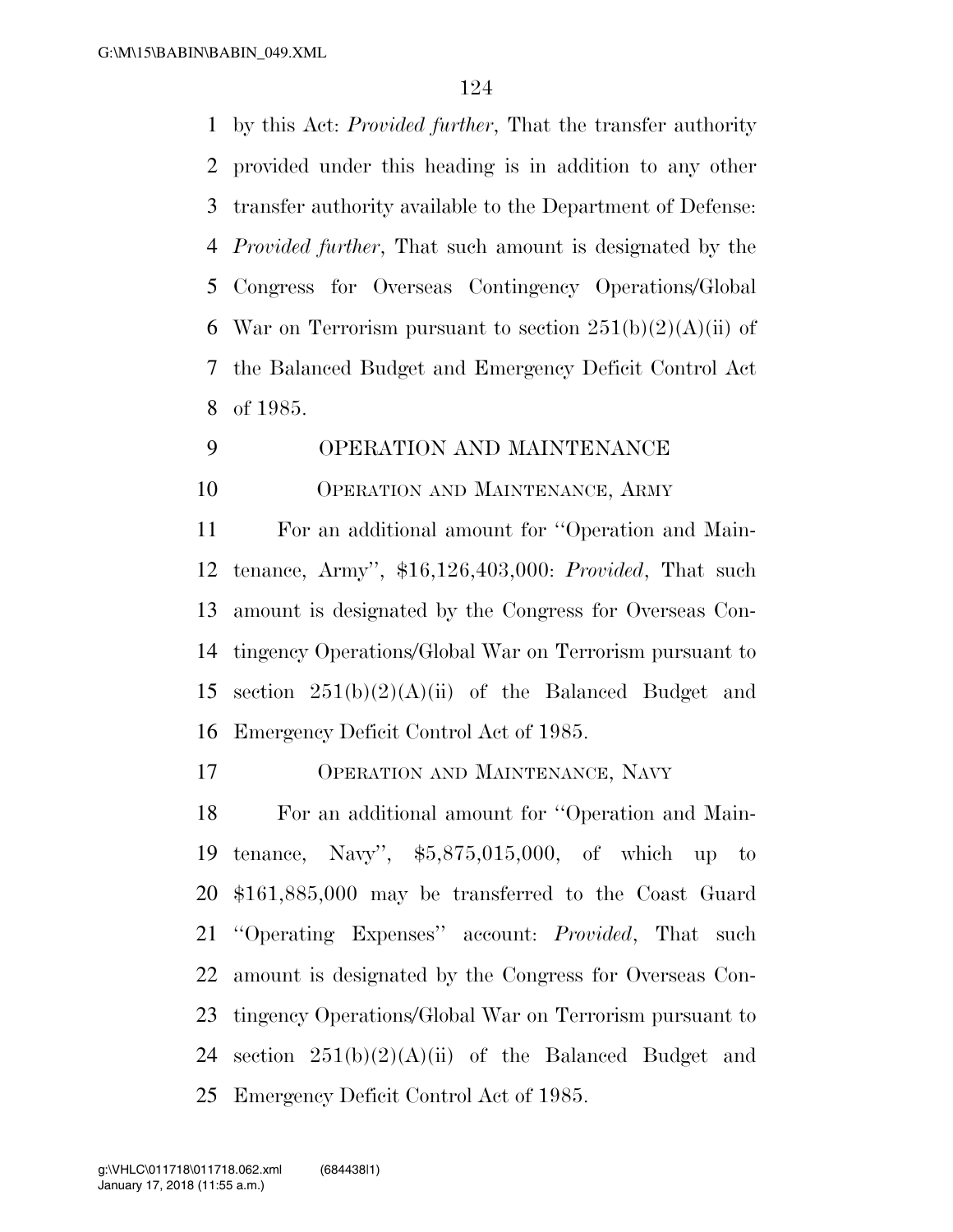OPERATION AND MAINTENANCE, MARINE CORPS

 For an additional amount for ''Operation and Main- tenance, Marine Corps'', \$1,116,640,000: *Provided*, That such amount is designated by the Congress for Overseas Contingency Operations/Global War on Terrorism pursu-6 ant to section  $251(b)(2)(A)(ii)$  of the Balanced Budget and Emergency Deficit Control Act of 1985.

8 OPERATION AND MAINTENANCE, AIR FORCE

 For an additional amount for ''Operation and Main- tenance, Air Force'', \$10,266,295,000: *Provided*, That such amount is designated by the Congress for Overseas Contingency Operations/Global War on Terrorism pursu-13 ant to section  $251(b)(2)(A)(ii)$  of the Balanced Budget and Emergency Deficit Control Act of 1985.

OPERATION AND MAINTENANCE, DEFENSE-WIDE

 For an additional amount for ''Operation and Main- tenance, Defense-Wide'', \$6,944,201,000: *Provided*, That of the funds provided under this heading, not to exceed \$900,000,000, to remain available until September 30, 2019, shall be for payments to reimburse key cooperating nations for logistical, military, and other support, includ- ing access, provided to United States military and stability operations in Afghanistan and to counter the Islamic State of Iraq and the Levant: *Provided further*, That such reimbursement payments may be made in such amounts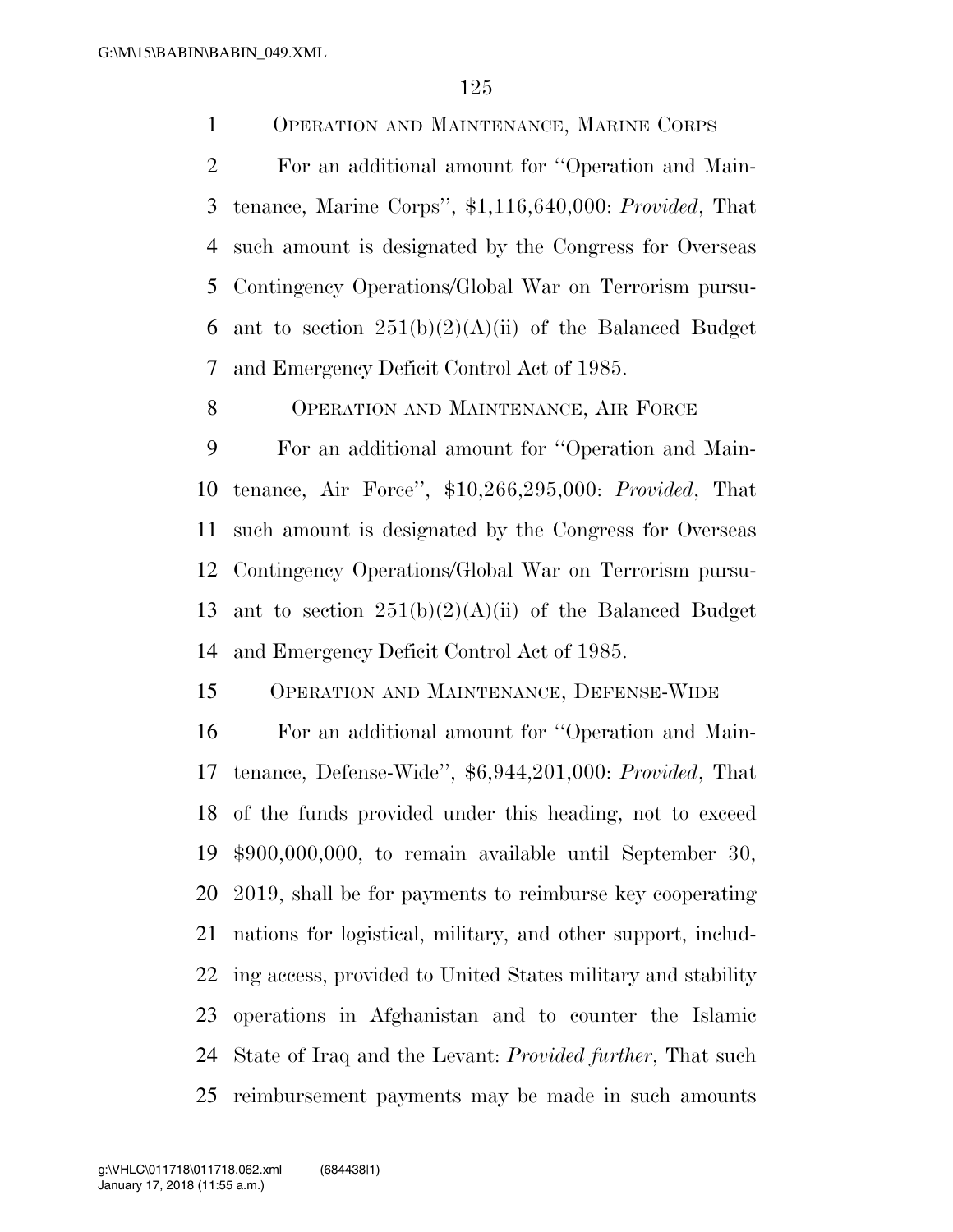as the Secretary of Defense, with the concurrence of the Secretary of State, and in consultation with the Director of the Office of Management and Budget, may determine, based on documentation determined by the Secretary of Defense to adequately account for the support provided, and such determination is final and conclusive upon the accounting officers of the United States, and 15 days fol- lowing notification to the appropriate congressional com- mittees: *Provided further*, That funds provided under this heading may be used for the purpose of providing special- ized training and procuring supplies and specialized equip- ment and providing such supplies and loaning such equip- ment on a non-reimbursable basis to coalition forces sup- porting United States military and stability operations in Afghanistan and to counter the Islamic State of Iraq and the Levant, and 15 days following notification to the ap- propriate congressional committees: *Provided further*, That funds provided under this heading may be used to support the Government of Jordan, in such amounts as the Secretary of Defense may determine, to enhance the ability of the armed forces of Jordan to increase or sustain security along its borders, upon 15 days prior written noti- fication to the congressional defense committees outlining the amounts intended to be provided and the nature of the expenses incurred: *Provided further*, That of the funds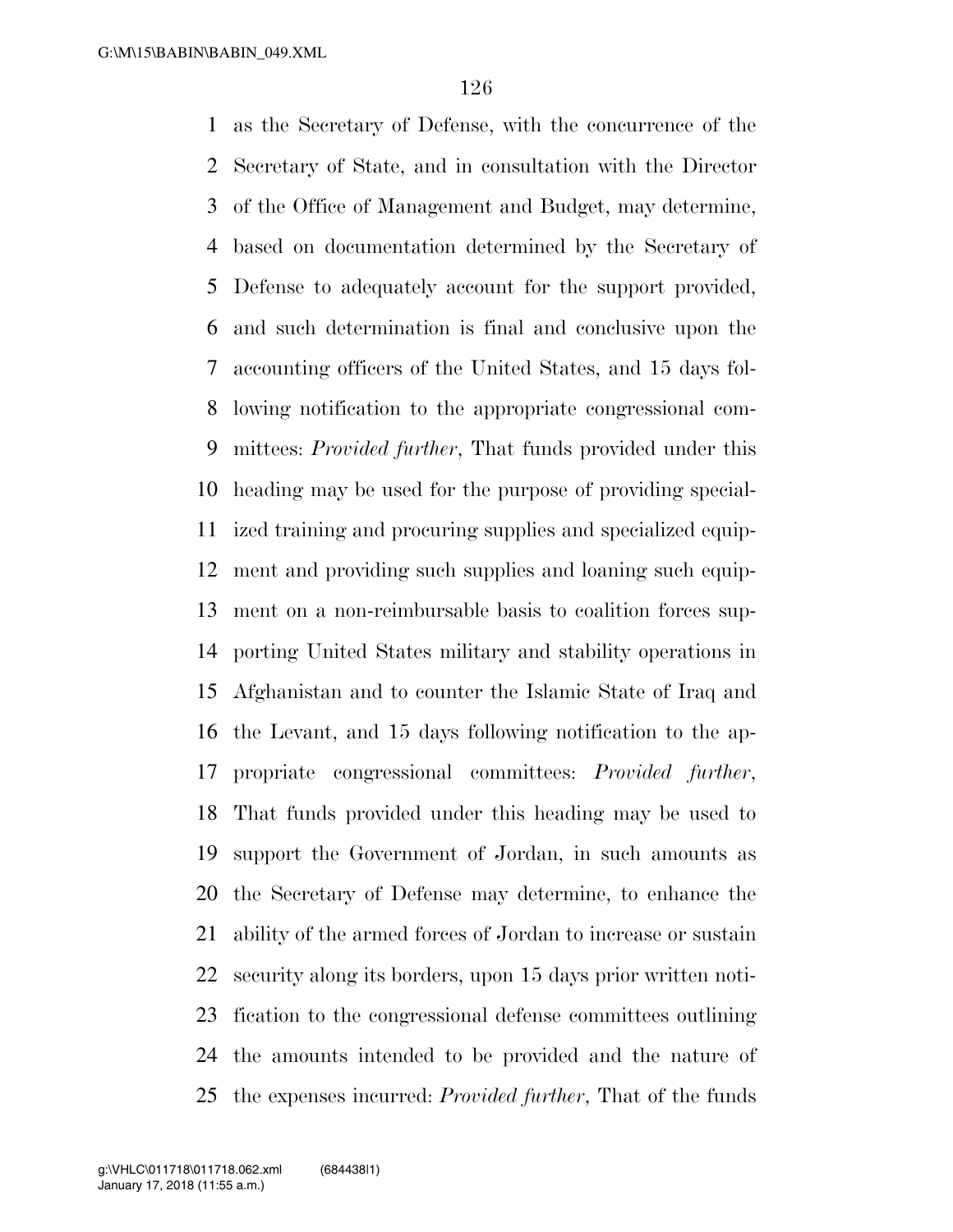provided under this heading, not to exceed \$750,000,000, to remain available until September 30, 2019, shall be available to provide support and assistance to foreign secu- rity forces or other groups or individuals to conduct, sup- port, or facilitate counterterrorism, crisis response, or other Department of Defense security cooperation pro- grams: *Provided further*, That such amount is designated by the Congress for Overseas Contingency Operations/ Global War on Terrorism pursuant to section  $251(b)(2)(A)(ii)$  of the Balanced Budget and Emergency Deficit Control Act of 1985.

OPERATION AND MAINTENANCE, ARMY RESERVE

 For an additional amount for ''Operation and Main- tenance, Army Reserve'', \$24,699,000: *Provided*, That such amount is designated by the Congress for Overseas Contingency Operations/Global War on Terrorism pursu-17 ant to section  $251(b)(2)(A)(ii)$  of the Balanced Budget and Emergency Deficit Control Act of 1985.

OPERATION AND MAINTENANCE, NAVY RESERVE

 For an additional amount for ''Operation and Main- tenance, Navy Reserve'', \$23,980,000: *Provided*, That such amount is designated by the Congress for Overseas Contingency Operations/Global War on Terrorism pursu-24 ant to section  $251(b)(2)(A)(ii)$  of the Balanced Budget and Emergency Deficit Control Act of 1985.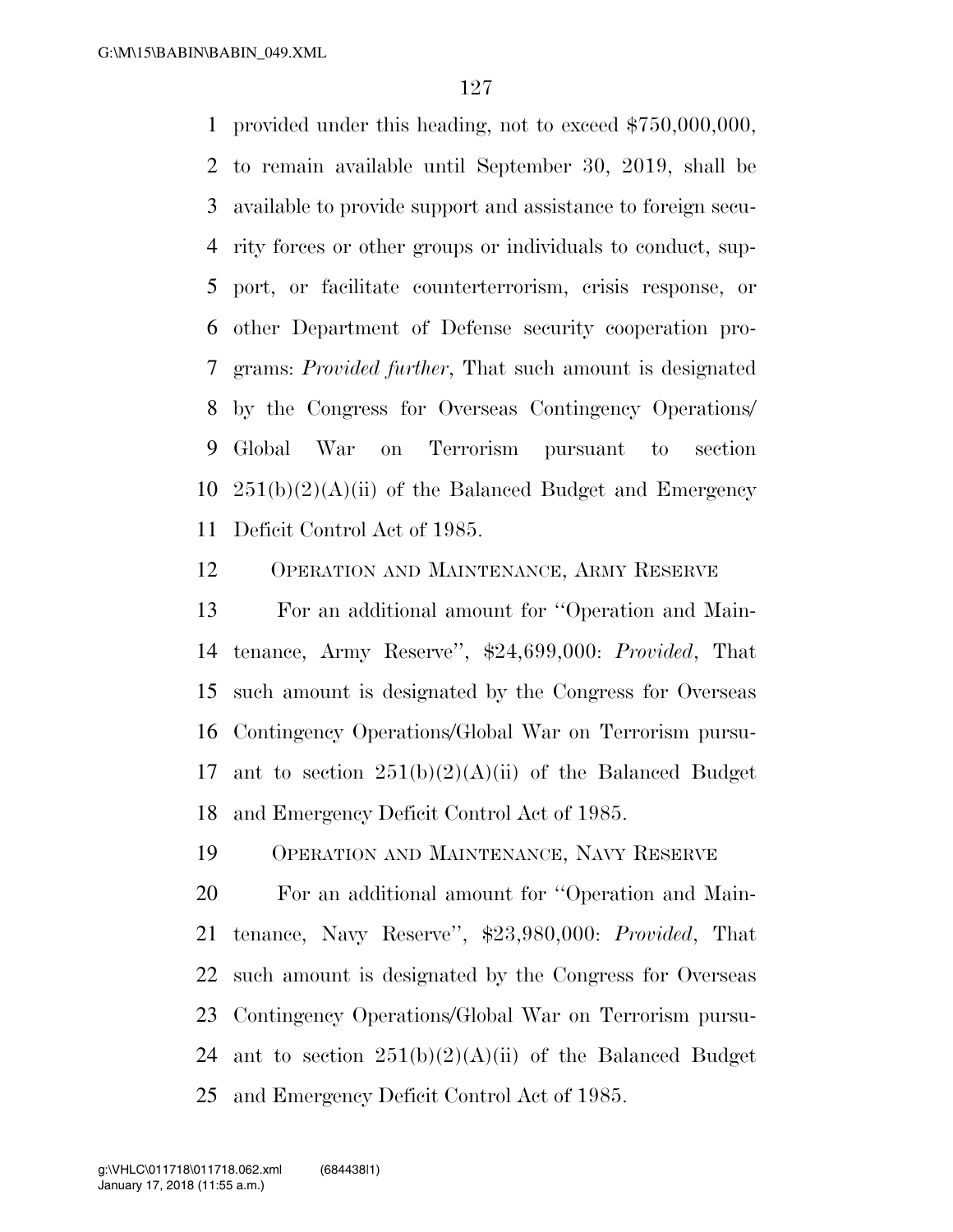| $\mathbf{1}$   | OPERATION AND MAINTENANCE, MARINE CORPS                   |  |  |  |  |
|----------------|-----------------------------------------------------------|--|--|--|--|
| $\overline{2}$ | <b>RESERVE</b>                                            |  |  |  |  |
| 3              | For an additional amount for "Operation and Main-         |  |  |  |  |
| $\overline{4}$ | tenance, Marine Corps Reserve", \$3,367,000: Provided,    |  |  |  |  |
| 5              | That such amount is designated by the Congress for Over-  |  |  |  |  |
| 6              | seas Contingency Operations/Global War on Terrorism       |  |  |  |  |
| 7              | pursuant to section $251(b)(2)(A)(ii)$ of the Balanced    |  |  |  |  |
| 8              | Budget and Emergency Deficit Control Act of 1985.         |  |  |  |  |
| 9              | OPERATION AND MAINTENANCE, AIR FORCE RESERVE              |  |  |  |  |
| 10             | For an additional amount for "Operation and Main-         |  |  |  |  |
| 11             | tenance, Air Force Reserve", \$58,523,000: Provided, That |  |  |  |  |
| 12             | such amount is designated by the Congress for Overseas    |  |  |  |  |
| 13             | Contingency Operations/Global War on Terrorism pursu-     |  |  |  |  |
| 14             | ant to section $251(b)(2)(A)(ii)$ of the Balanced Budget  |  |  |  |  |
| 15             | and Emergency Deficit Control Act of 1985.                |  |  |  |  |
| 16             | OPERATION AND MAINTENANCE, ARMY NATIONAL                  |  |  |  |  |
| 17             | GUARD                                                     |  |  |  |  |
| 18             | For an additional amount for "Operation and Main-         |  |  |  |  |
| 19             | tenance, Army National Guard", \$108,111,000: Provided,   |  |  |  |  |
| 20             | That such amount is designated by the Congress for Over-  |  |  |  |  |
| 21             | seas Contingency Operations/Global War on Terrorism       |  |  |  |  |
| 22             | pursuant to section $251(b)(2)(A)(ii)$ of the Balanced    |  |  |  |  |
| 23             | Budget and Emergency Deficit Control Act of 1985.         |  |  |  |  |
|                |                                                           |  |  |  |  |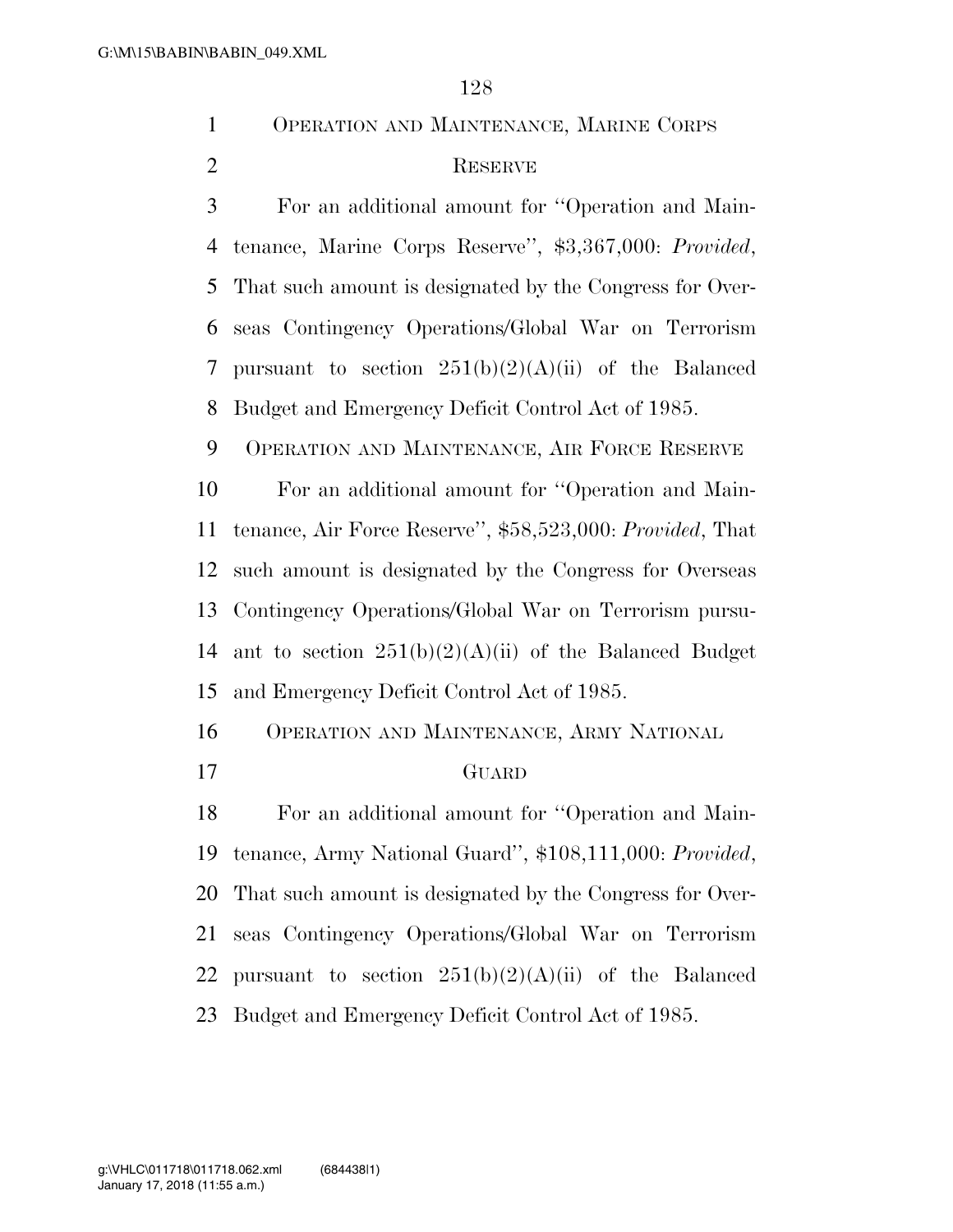OPERATION AND MAINTENANCE, AIR NATIONAL GUARD For an additional amount for ''Operation and Main- tenance, Air National Guard'', \$15,400,000: *Provided*, That such amount is designated by the Congress for Over- seas Contingency Operations/Global War on Terrorism 6 pursuant to section  $251(b)(2)(A)(ii)$  of the Balanced Budget and Emergency Deficit Control Act of 1985. OPERATION AND MAINTENANCE, NATIONAL DEFENSE RESTORATION FUND **(INCLUDING TRANSFER OF FUNDS)**  In addition to amounts provided elsewhere in this Act, there is appropriated \$2,000,000,000, for the ''Oper- ation and Maintenance, National Defense Restoration Fund'': *Provided,* That such funds provided under this heading shall only be available for programs, projects and activities necessary to implement the 2018 National De- fense Strategy: *Provided further,* That such funds shall not be available for transfer until 30 days after the Secretary has submitted, and the congressional defense committees have approved, the proposed allocation plan for the use of such funds to implement such strategy: *Provided fur- ther,* That such allocation plan shall include a detailed jus- tification for the use of such funds and a description of how such investments are necessary to implement the

strategy: *Provided further,* That the Secretary of Defense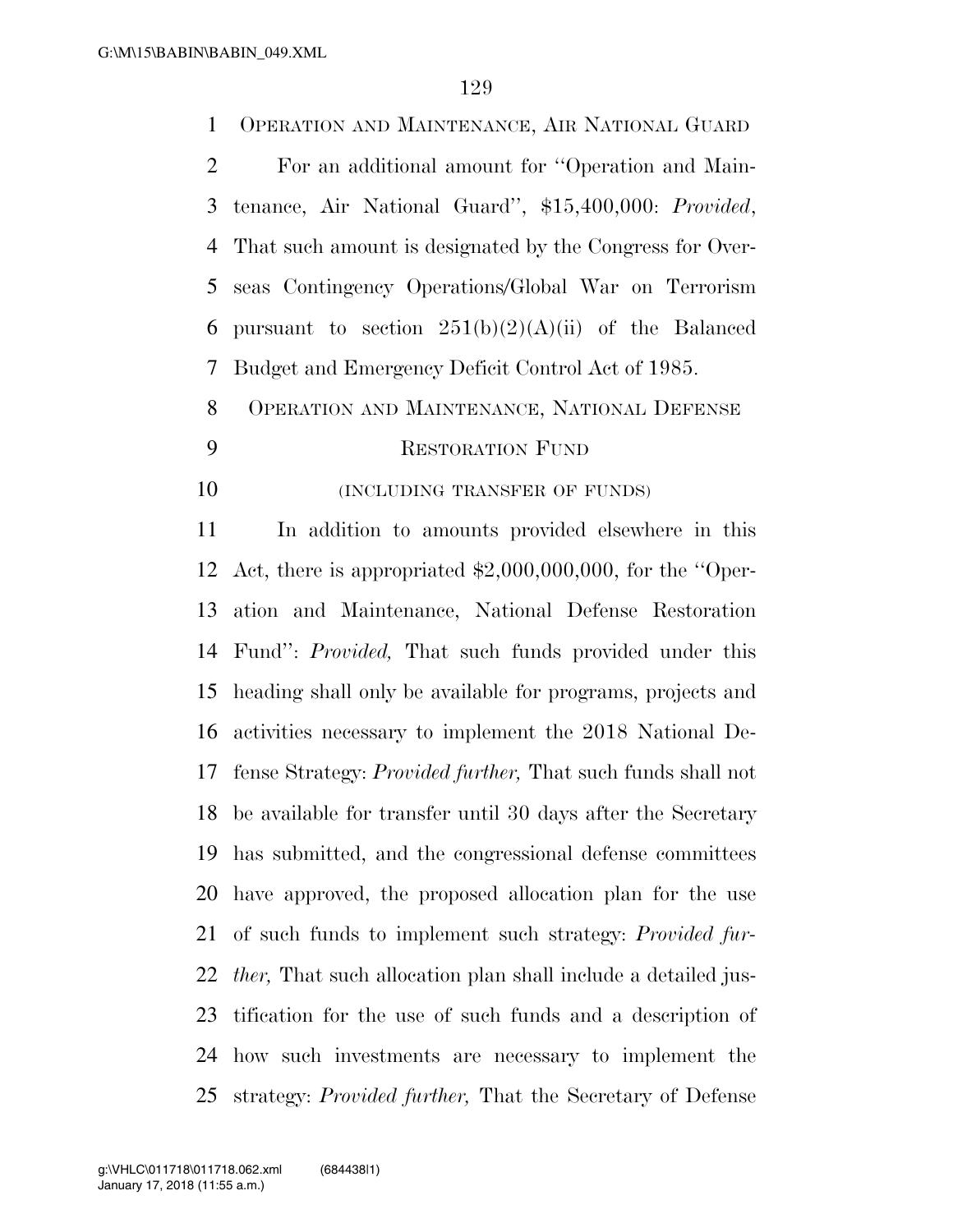may transfer these funds only to operation and mainte- nance accounts: *Provided further*, That the funds trans- ferred shall be merged with and shall be available for the same purposes and for the same time period, as the appro- priation to which transferred: *Provided further*, That none of the funds made available under this heading may be transferred to any program, project, or activity specifically limited or denied by this Act: *Provided further*, That the transfer authority provided under this heading is in addi- tion to any other transfer authority available to the De- partment of Defense: *Provided further*, That such amount is designated by the Congress for Overseas Contingency Operations/Global War on Terrorism pursuant to section  $251(b)(2)(A)(ii)$  of the Balanced Budget and Emergency Deficit Control Act of 1985.

#### AFGHANISTAN SECURITY FORCES FUND

 For the ''Afghanistan Security Forces Fund'', \$4,937,515,000 (reduced by \$12,000,000), to remain available until September 30, 2019: *Provided*, That such funds shall be available to the Secretary of Defense, not- withstanding any other provision of law, for the purpose of allowing the Commander, Combined Security Transi- tion Command—Afghanistan, or the Secretary's designee, to provide assistance, with the concurrence of the Sec-retary of State, to the security forces of Afghanistan, in-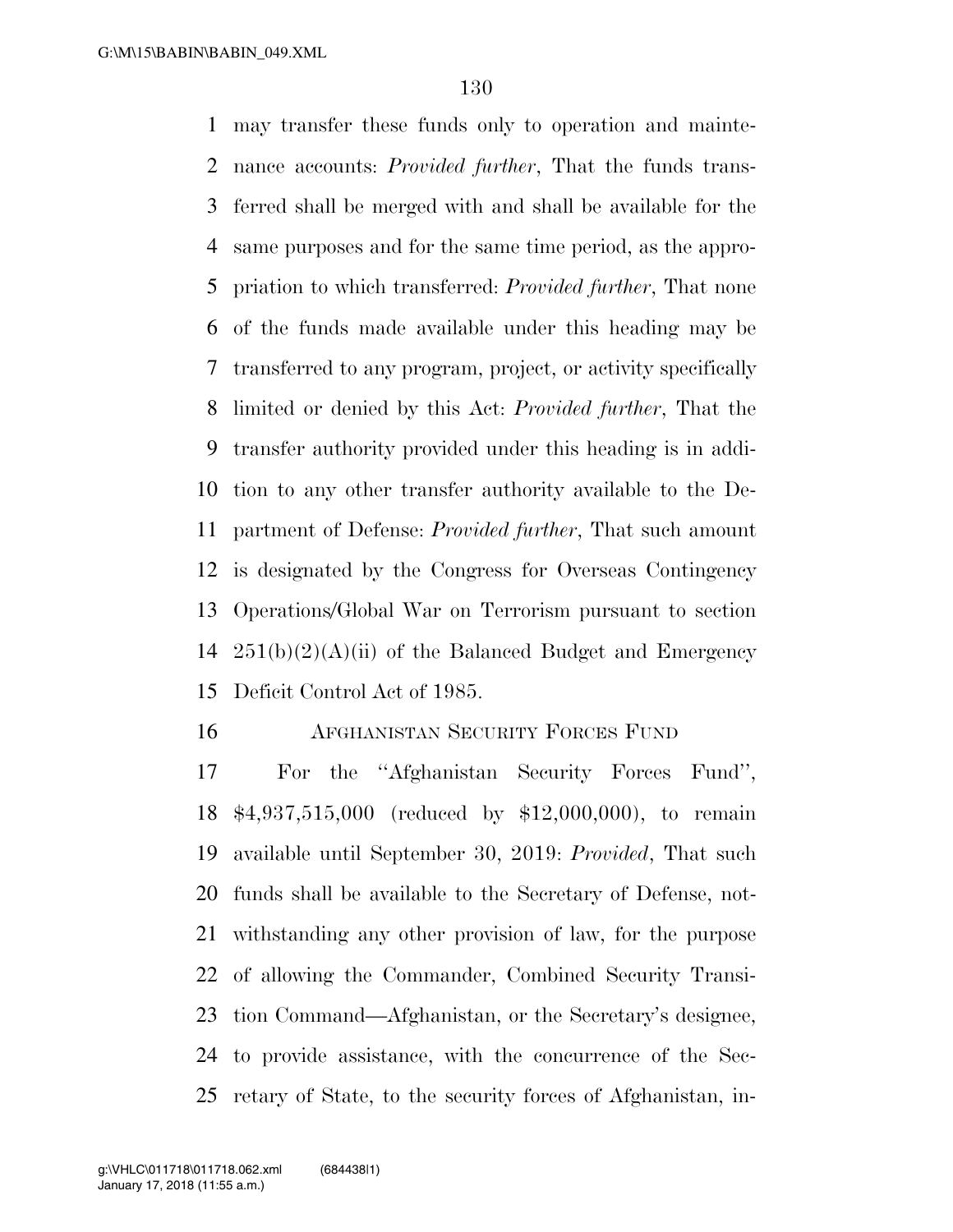cluding the provision of equipment, supplies, services, training, facility and infrastructure repair, renovation, construction, and funding: *Provided further*, That the Sec- retary of Defense may obligate and expend funds made available to the Department of Defense in this title for additional costs associated with existing projects pre- viously funded with amounts provided under the heading ''Afghanistan Infrastructure Fund'' in prior Acts: *Pro- vided further*, That such costs shall be limited to contract changes resulting from inflation, market fluctuation, rate adjustments, and other necessary contract actions to com- plete existing projects, and associated supervision and ad- ministration costs and costs for design during construc- tion: *Provided further*, That the Secretary may not use more than \$50,000,000 under the authority provided in this section: *Provided further*, That the Secretary shall no- tify in advance such contract changes and adjustments in annual reports to the congressional defense committees: *Provided further*, That the authority to provide assistance under this heading is in addition to any other authority to provide assistance to foreign nations: *Provided further*, That contributions of funds for the purposes provided herein from any person, foreign government, or inter- national organization may be credited to this Fund, to re-main available until expended, and used for such purposes: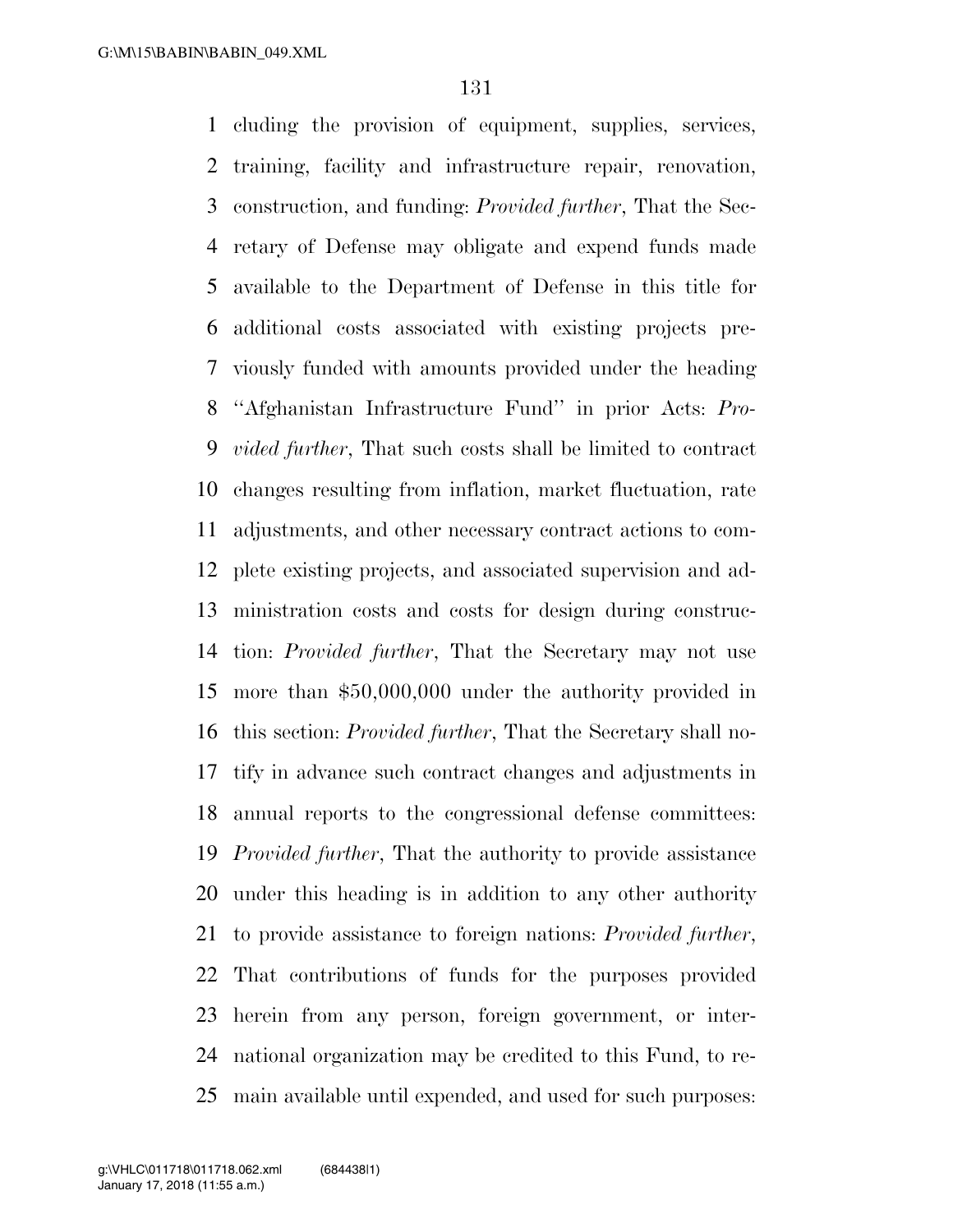*Provided further*, That the Secretary of Defense shall no- tify the congressional defense committees in writing upon the receipt and upon the obligation of any contribution, delineating the sources and amounts of the funds received and the specific use of such contributions: *Provided fur- ther*, That the Secretary of Defense shall, not fewer than 15 days prior to obligating from this appropriation ac- count, notify the congressional defense committees in writ- ing of the details of any such obligation: *Provided further*, That the Secretary of Defense shall notify the congres- sional defense committees of any proposed new projects or transfer of funds between budget sub-activity groups in excess of \$20,000,000: *Provided further*, That the United States may accept equipment procured using funds provided under this heading in this or prior Acts that was transferred to the security forces of Afghanistan and re- turned by such forces to the United States: *Provided fur- ther*, That equipment procured using funds provided under this heading in this or prior Acts, and not yet transferred to the security forces of Afghanistan or transferred to the security forces of Afghanistan and returned by such forces to the United States, may be treated as stocks of the De- partment of Defense upon written notification to the con- gressional defense committees: *Provided further*, That of the funds provided under this heading, not less than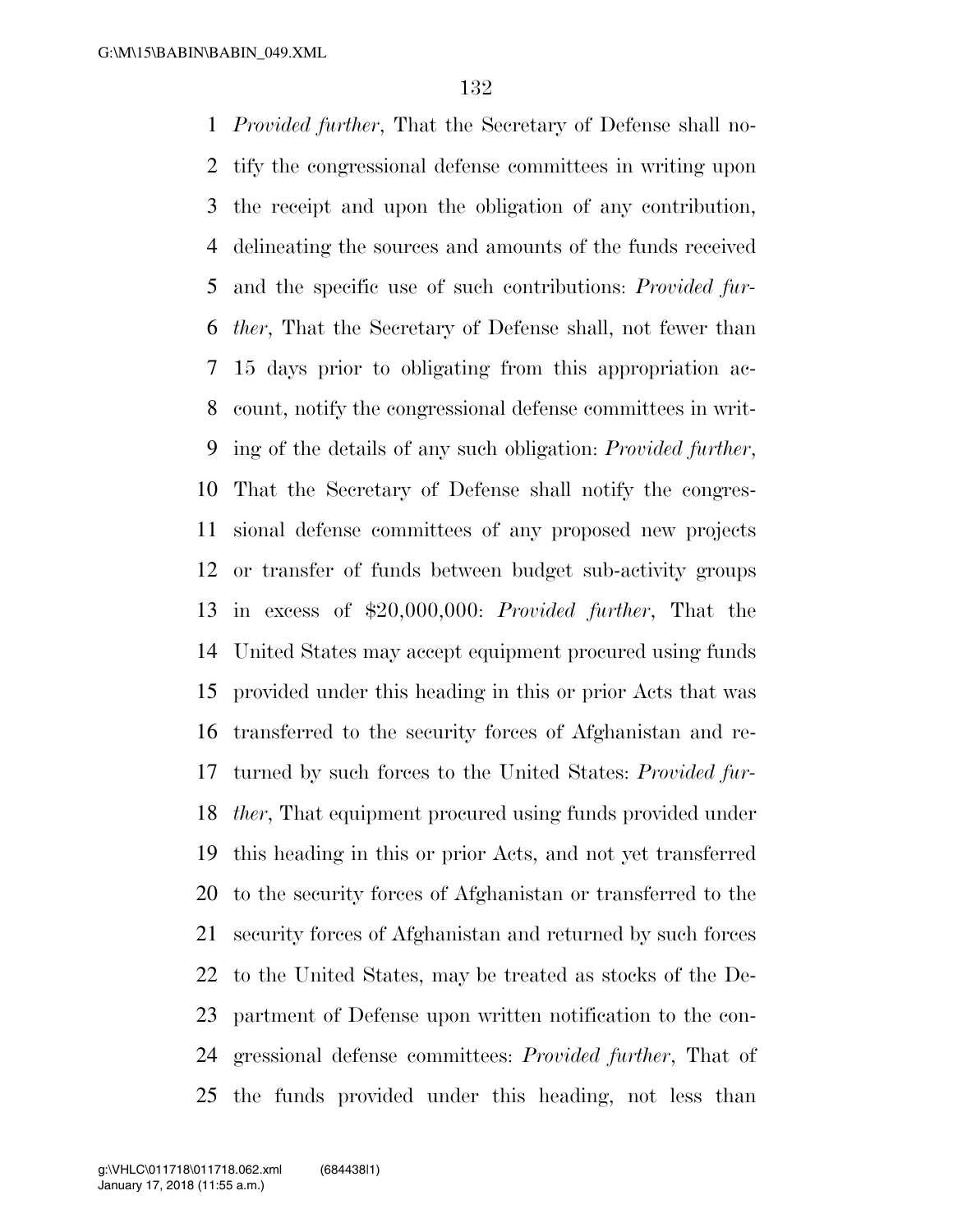\$10,000,000 shall be for recruitment and retention of women in the Afghanistan National Security Forces, and the recruitment and training of female security personnel: *Provided further*, That such amount is designated by the Congress for Overseas Contingency Operations/Global 6 War on Terrorism pursuant to section  $251(b)(2)(A)(ii)$  of the Balanced Budget and Emergency Deficit Control Act of 1985.

### COUNTER-ISIL TRAIN AND EQUIP FUND

 For the ''Counter-Islamic State of Iraq and the Le- vant Train and Equip Fund'', \$1,769,000,000, to remain available until September 30, 2019: *Provided*, That such funds shall be available to the Secretary of Defense in co- ordination with the Secretary of State, to provide assist- ance, including training; equipment; logistics support, sup- plies, and services; stipends; infrastructure repair and ren- ovation; and sustainment, to foreign security forces, irreg- ular forces, groups, or individuals participating, or pre- paring to participate in activities to counter the Islamic State of Iraq and the Levant, and their affiliated or asso- ciated groups: *Provided further*, That these funds may be used in such amounts as the Secretary of Defense may determine to enhance the border security of nations adja- cent to conflict areas including Jordan, Lebanon, Egypt, and Tunisia resulting from actions of the Islamic State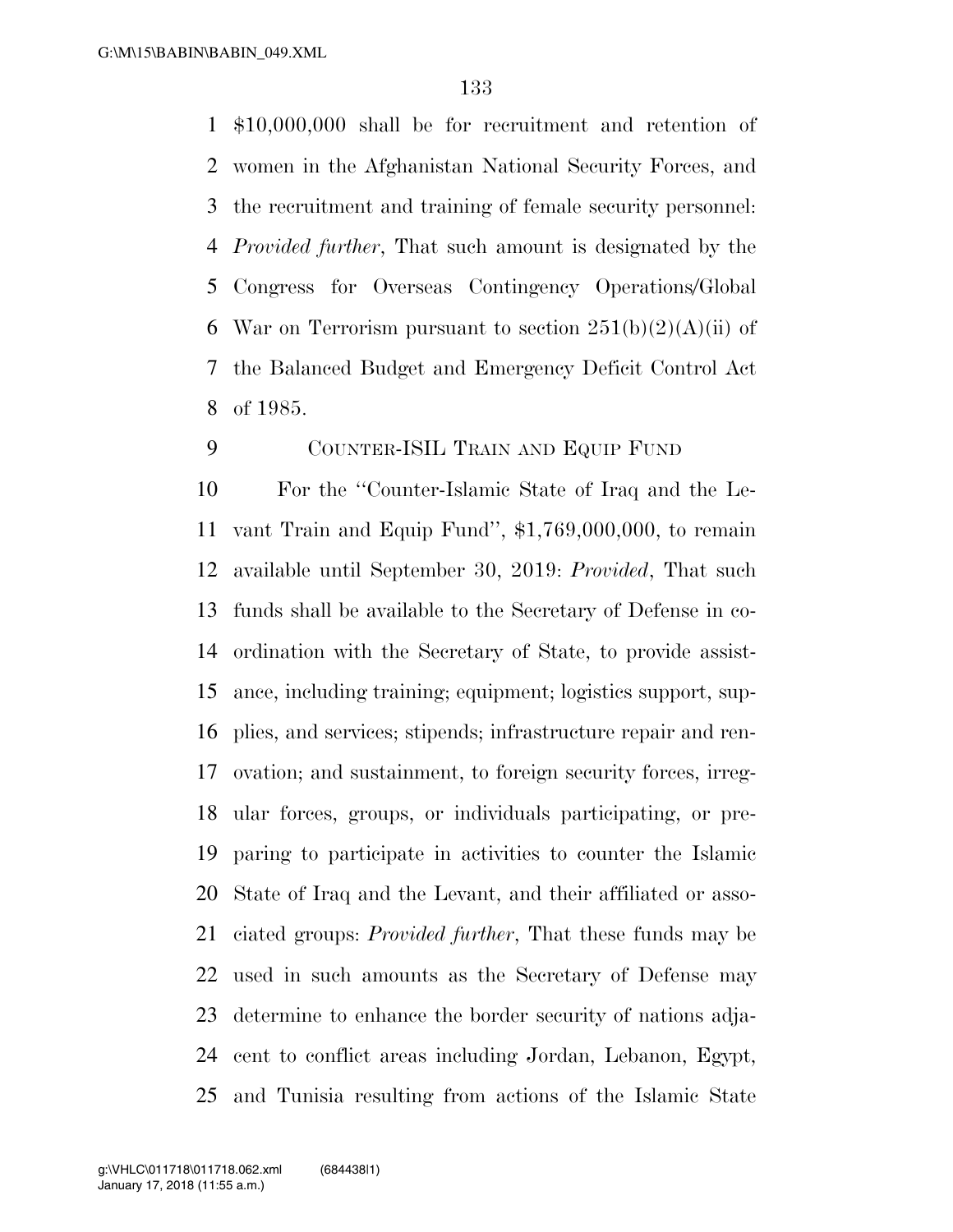of Iraq and the Levant: *Provided further*, That amounts made available under this heading shall be available to provide assistance only for activities in a country des- ignated by the Secretary of Defense, in coordination with the Secretary of State, as having a security mission to counter the Islamic State of Iraq and the Levant, and fol- lowing written notification to the congressional defense committees of such designation: *Provided further*, That the Secretary of Defense shall ensure that prior to providing assistance to elements of any forces or individuals, such elements or individuals are appropriately vetted, including at a minimum, assessing such elements for associations with terrorist groups or groups associated with the Gov- ernment of Iran; and receiving commitments from such elements to promote respect for human rights and the rule of law: *Provided further*, That the Secretary of Defense shall, not fewer than 15 days prior to obligating from this appropriation account, notify the congressional defense committees in writing of the details of any such obligation: *Provided further*, That the Secretary of Defense may ac- cept and retain contributions, including assistance in-kind, from foreign governments, including the Government of Iraq and other entities, to carry out assistance authorized under this heading: *Provided further*, That contributions of funds for the purposes provided herein from any foreign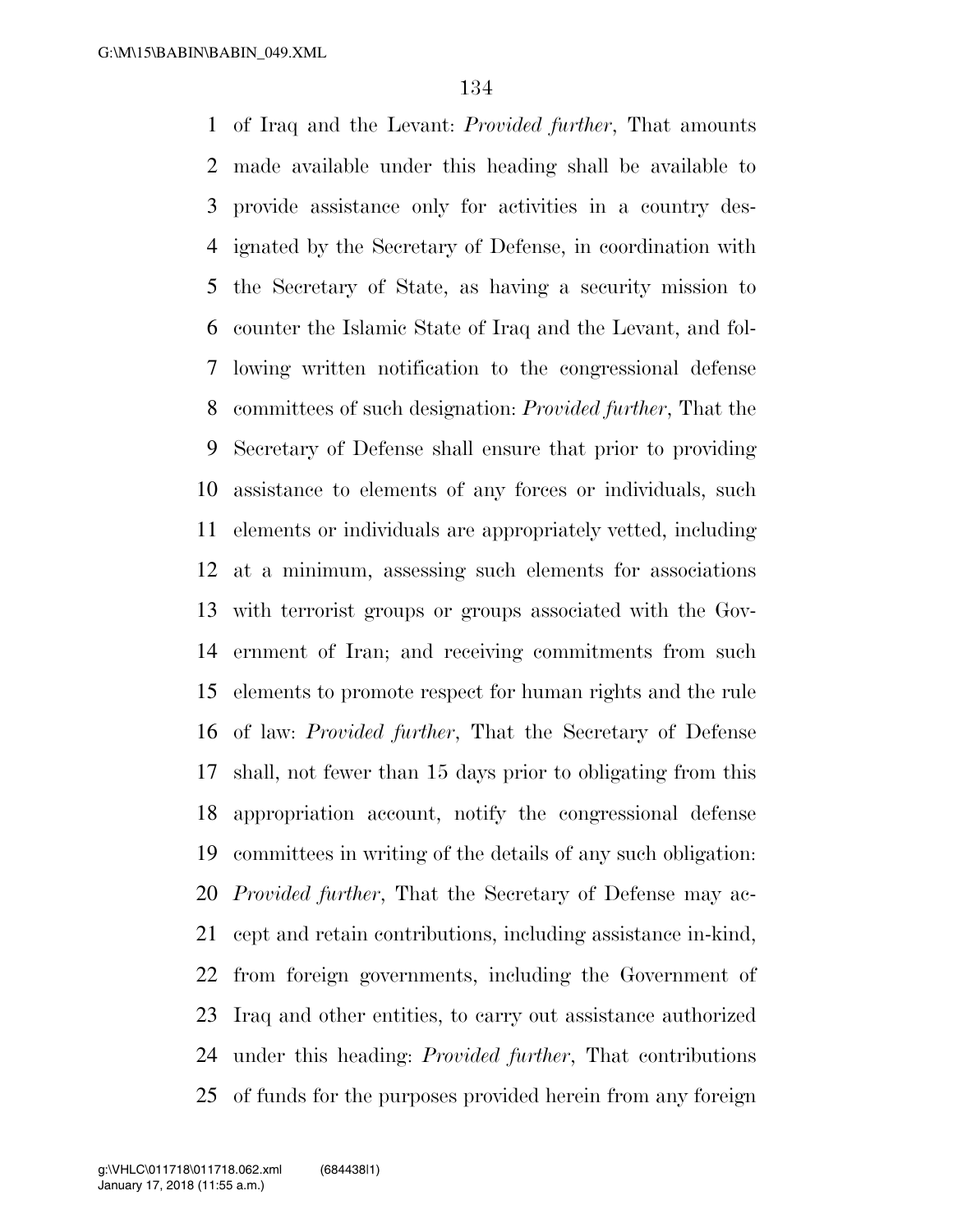government or other entity may be credited to this Fund, to remain available until expended, and used for such pur- poses: *Provided further*, That the Secretary of Defense may waive a provision of law relating to the acquisition of items and support services or sections 40 and 40A of the Arms Export Control Act (22 U.S.C. 2780 and 2785) if the Secretary determines that such provision of law would prohibit, restrict, delay or otherwise limit the provi- sion of such assistance and a notice of and justification for such waiver is submitted to the congressional defense committees, the Committees on Appropriations and For- eign Relations of the Senate and the Committees on Ap- propriations and Foreign Affairs of the House of Rep- resentatives: *Provided further*, That the United States may accept equipment procured using funds provided under this heading, or under the heading, ''Iraq Train and Equip Fund'' in prior Acts, that was transferred to security forces, irregular forces, or groups participating, or pre- paring to participate in activities to counter the Islamic State of Iraq and the Levant and returned by such forces or groups to the United States, may be treated as stocks of the Department of Defense upon written notification to the congressional defense committees: *Provided further*, That equipment procured using funds provided under this heading, or under the heading, ''Iraq Train and Equip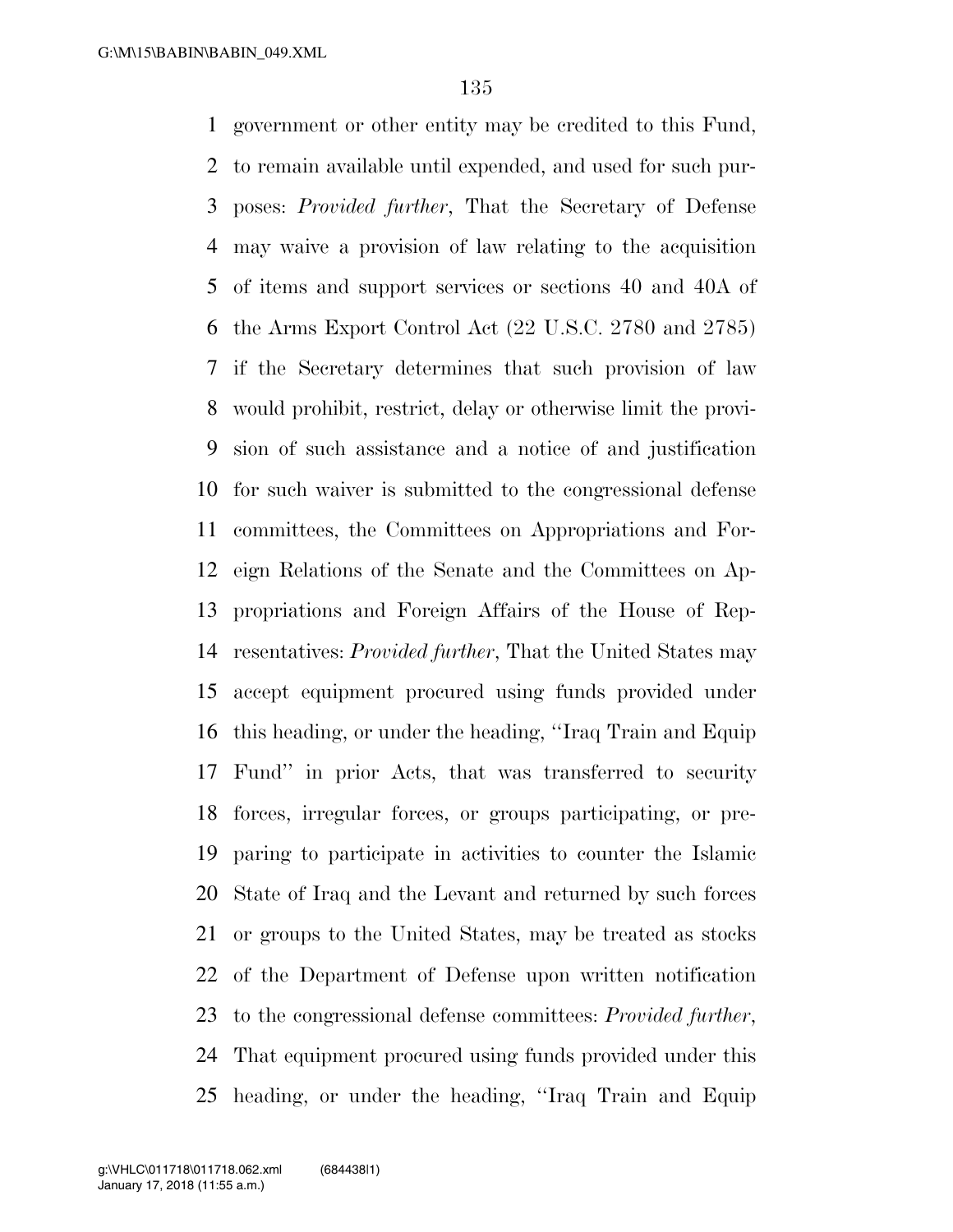Fund'' in prior Acts, and not yet transferred to security forces, irregular forces, or groups participating, or pre- paring to participate in activities to counter the Islamic State of Iraq and the Levant may be treated as stocks of the Department of Defense when determined by the Secretary to no longer be required for transfer to such forces or groups and upon written notification to the con- gressional defense committees: *Provided further*, That the Secretary of Defense shall provide quarterly reports to the congressional defense committees on the use of funds pro- vided under this heading, including, but not limited to, the number of individuals trained, the nature and scope of support and sustainment provided to each group or in- dividual, the area of operations for each group, and the contributions of other countries, groups, or individuals: *Provided further*, That such amount is designated by the Congress for Overseas Contingency Operations/ Global 18 War on Terrorism pursuant to section  $251(b)(2)(A)(ii)$  of the Balanced Budget and Emergency Deficit Control Act of 1985.

 PROCUREMENT **AIRCRAFT PROCUREMENT, ARMY**  For an additional amount for ''Aircraft Procurement, Army'', \$424,686,000, to remain available until Sep-

tember 30, 2020: *Provided*, That such amount is des-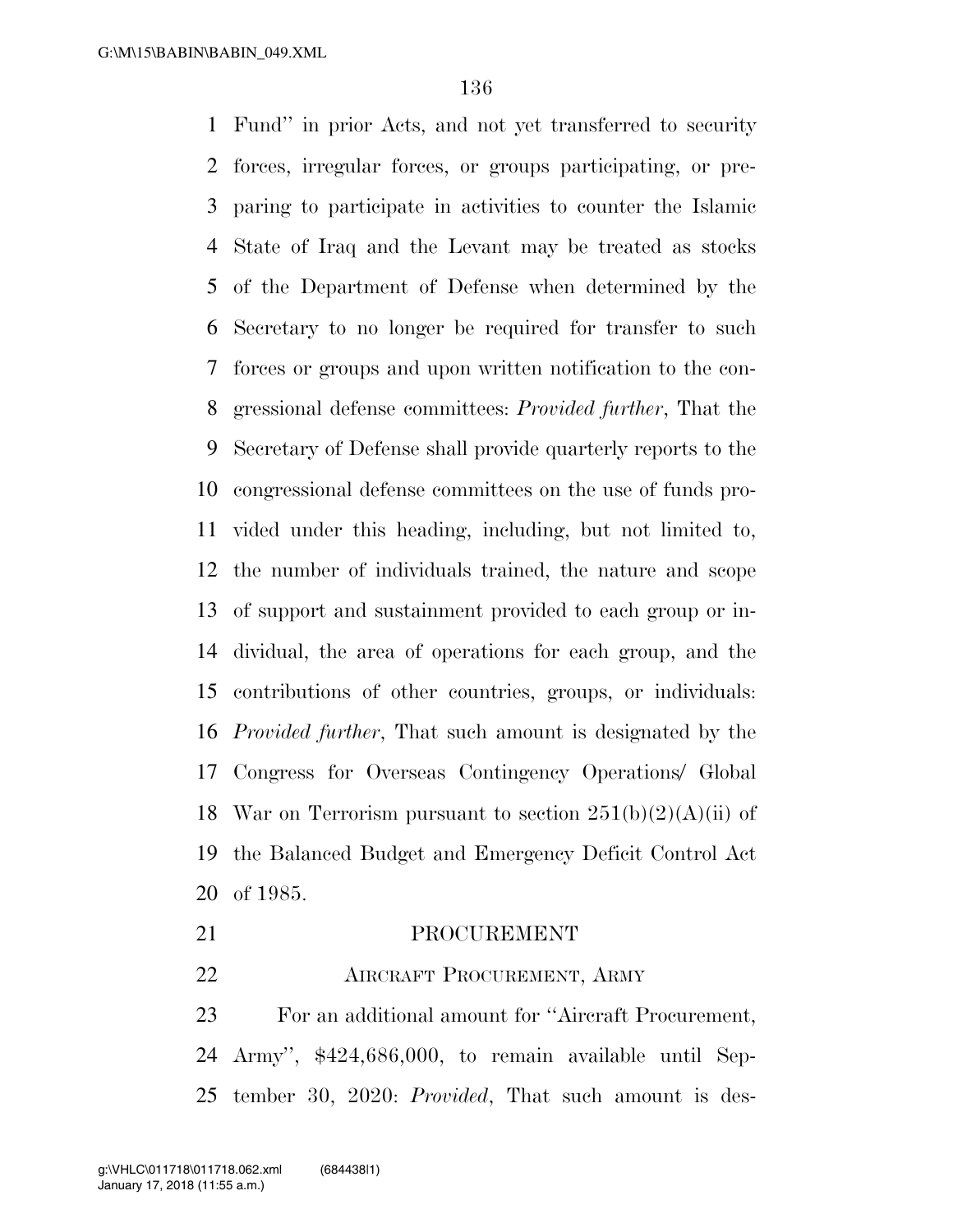ignated by the Congress for Overseas Contingency Oper- ations/Global War on Terrorism pursuant to section 3 251(b)(2)(A)(ii) of the Balanced Budget and Emergency Deficit Control Act of 1985.

MISSILE PROCUREMENT, ARMY

 For an additional amount for ''Missile Procurement, Army'', \$557,583,000, to remain available until Sep- tember 30, 2020: *Provided*, That such amount is des- ignated by the Congress for Overseas Contingency Oper- ations/Global War on Terrorism pursuant to section  $251(b)(2)(A)(ii)$  of the Balanced Budget and Emergency Deficit Control Act of 1985.

 PROCUREMENT OF WEAPONS AND TRACKED COMBAT VEHICLES, ARMY

 For an additional amount for ''Procurement of Weap- ons and Tracked Combat Vehicles, Army'', \$1,191,139,000, to remain available until September 30, 2020: *Provided*, That such amount is designated by the Congress for Overseas Contingency Operations/Global 20 War on Terrorism pursuant to section  $251(b)(2)(A)(ii)$  of the Balanced Budget and Emergency Deficit Control Act of 1985.

 PROCUREMENT OF AMMUNITION, ARMY For an additional amount for ''Procurement of Am-munition, Army'', \$193,436,000, to remain available until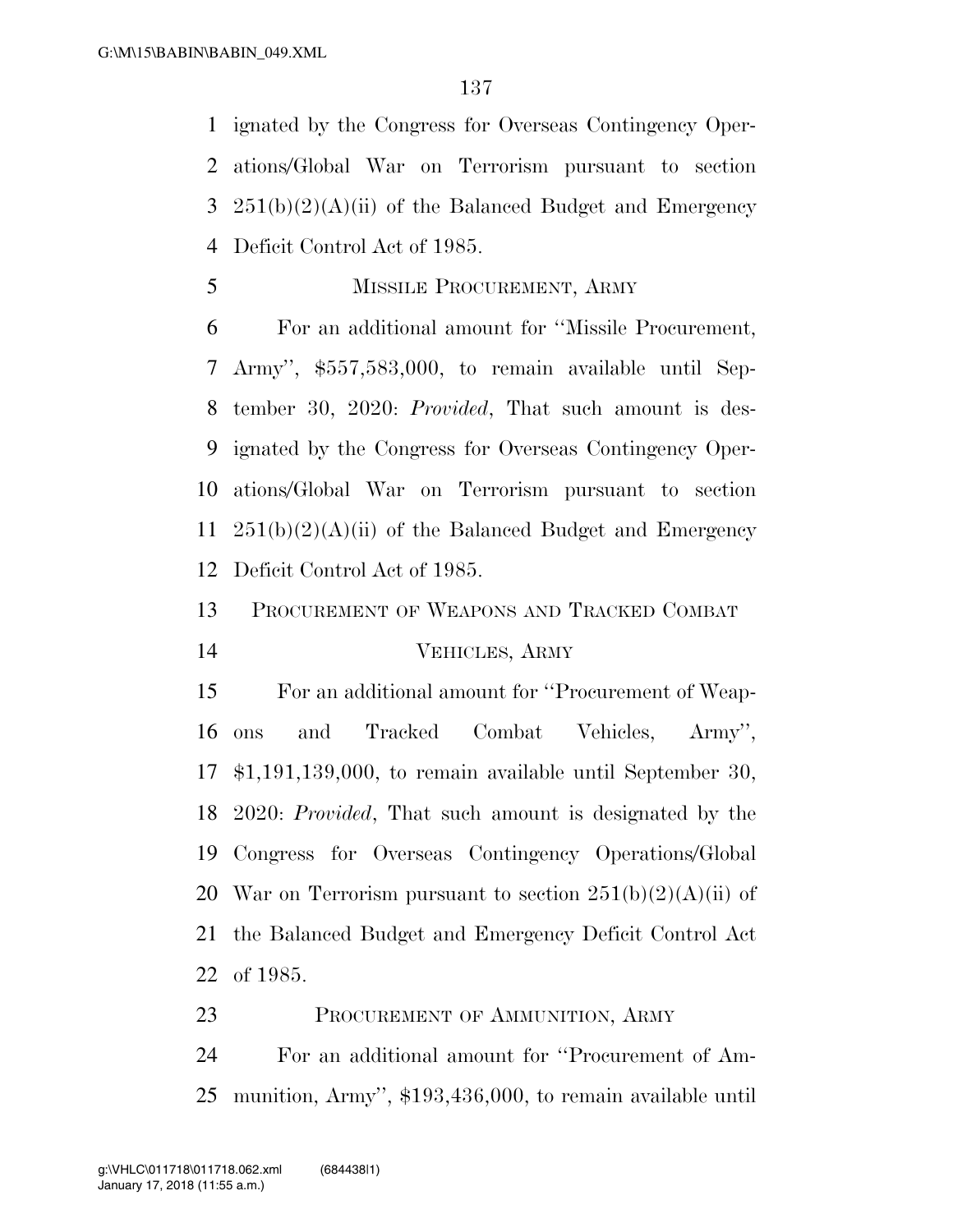September 30, 2020: *Provided*, That such amount is des- ignated by the Congress for Overseas Contingency Oper- ations/Global War on Terrorism pursuant to section  $251(b)(2)(A)(ii)$  of the Balanced Budget and Emergency Deficit Control Act of 1985.

OTHER PROCUREMENT, ARMY

 For an additional amount for ''Other Procurement, Army'', \$405,575,000, to remain available until Sep- tember 30, 2020: *Provided*, That such amount is des- ignated by the Congress for Overseas Contingency Oper- ations/Global War on Terrorism pursuant to section  $251(b)(2)(A)(ii)$  of the Balanced Budget and Emergency Deficit Control Act of 1985.

AIRCRAFT PROCUREMENT, NAVY

 For an additional amount for ''Aircraft Procurement, Navy'', \$157,300,000, to remain available until September 30, 2020: *Provided*, That such amount is designated by the Congress for Overseas Contingency Operations/Global 19 War on Terrorism pursuant to section  $251(b)(2)(A)(ii)$  of the Balanced Budget and Emergency Deficit Control Act of 1985.

WEAPONS PROCUREMENT, NAVY

 For an additional amount for ''Weapons Procure- ment, Navy'', \$130,994,000, to remain available until September 30, 2020: *Provided*, That such amount is des-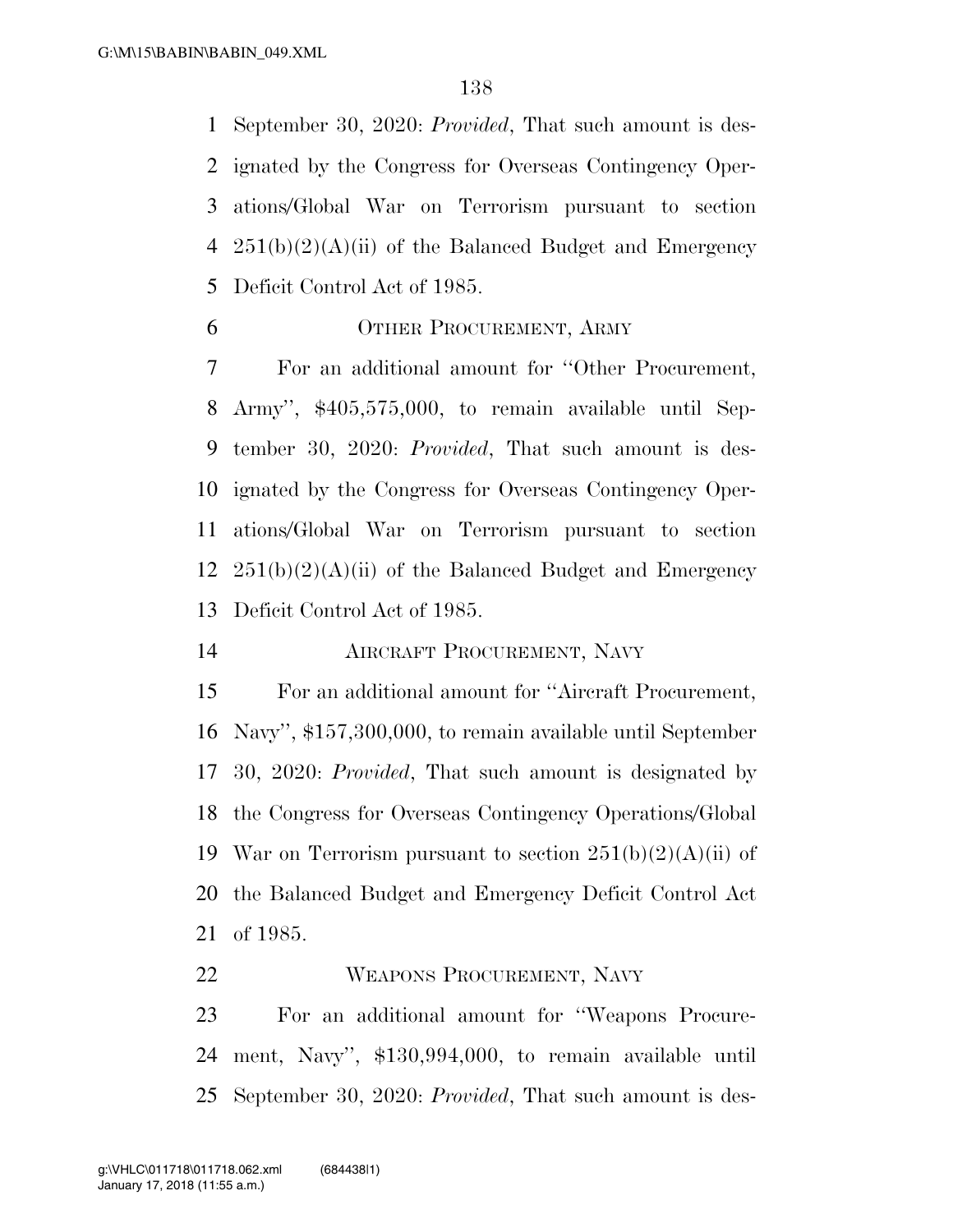ignated by the Congress for Overseas Contingency Oper- ations/Global War on Terrorism pursuant to section 3 251(b)(2)(A)(ii) of the Balanced Budget and Emergency Deficit Control Act of 1985.

- PROCUREMENT OF AMMUNITION, NAVY AND MARINE
- 

#### CORPS

 For an additional amount for ''Procurement of Am- munition, Navy and Marine Corps'', \$223,843,000, to re- main available until September 30, 2020: *Provided*, That such amount is designated by the Congress for Overseas Contingency Operations/Global War on Terrorism pursu-12 ant to section  $251(b)(2)(A)(ii)$  of the Balanced Budget and Emergency Deficit Control Act of 1985.

OTHER PROCUREMENT, NAVY

 For an additional amount for ''Other Procurement, Navy'', \$207,984,000, to remain available until September 30, 2020: *Provided*, That such amount is designated by the Congress for Overseas Contingency Operations/Global 19 War on Terrorism pursuant to section  $251(b)(2)(A)(ii)$  of the Balanced Budget and Emergency Deficit Control Act of 1985.

## PROCUREMENT, MARINE CORPS

 For an additional amount for ''Procurement, Marine Corps'', \$64,071,000, to remain available until September 30, 2020: *Provided*, That such amount is designated by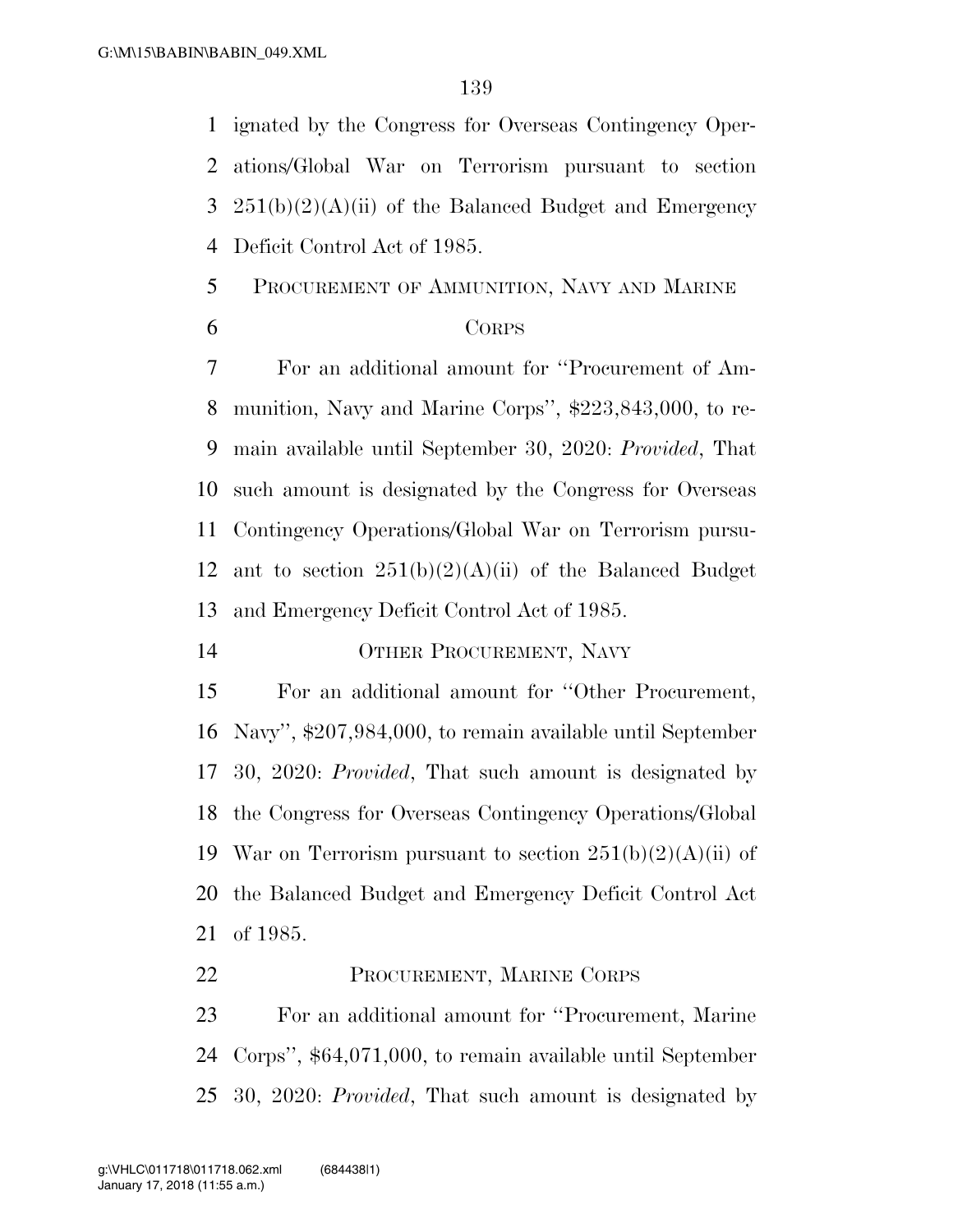the Congress for Overseas Contingency Operations/Global 2 War on Terrorism pursuant to section  $251(b)(2)(A)(ii)$  of the Balanced Budget and Emergency Deficit Control Act of 1985.

AIRCRAFT PROCUREMENT, AIR FORCE

 For an additional amount for ''Aircraft Procurement, Air Force'', \$510,836,000, to remain available until Sep- tember 30, 2020: *Provided*, That such amount is des- ignated by the Congress for Overseas Contingency Oper- ations/Global War on Terrorism pursuant to section  $251(b)(2)(A)(ii)$  of the Balanced Budget and Emergency Deficit Control Act of 1985.

13 MISSILE PROCUREMENT, AIR FORCE

 For an additional amount for ''Missile Procurement, Air Force'', \$381,700,000, to remain available until Sep- tember 30, 2020: *Provided*, That such amount is des- ignated by the Congress for Overseas Contingency Oper- ations/Global War on Terrorism pursuant to section  $251(b)(2)(A)(ii)$  of the Balanced Budget and Emergency Deficit Control Act of 1985.

21 SPACE PROCUREMENT, AIR FORCE

 For an additional amount for ''Space Procurement, Air Force'', \$2,256,000, to remain available until Sep- tember 30, 2020: *Provided*, That such amount is des-ignated by the Congress for Overseas Contingency Oper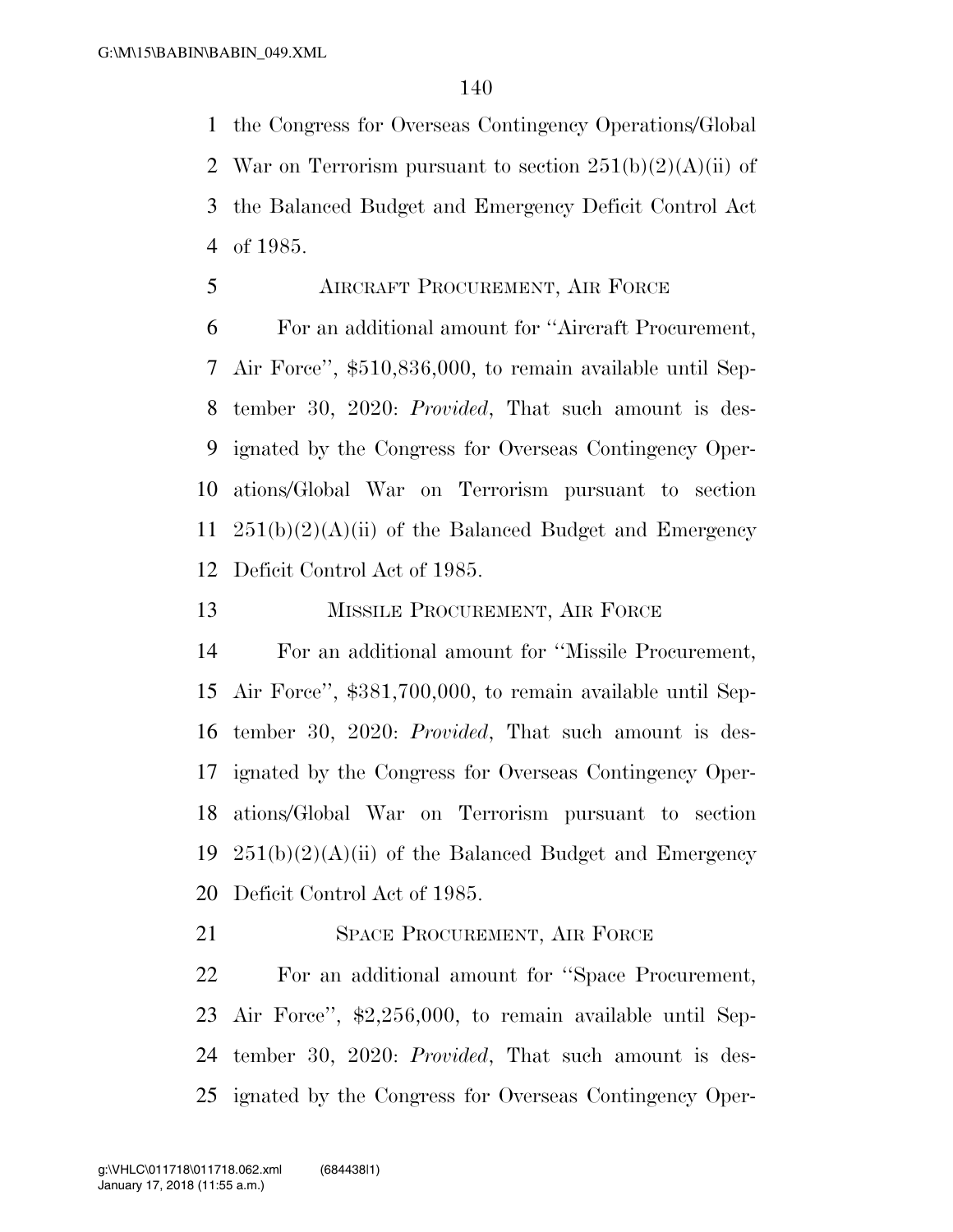ations/Global War on Terrorism pursuant to section 2  $251(b)(2)(A)(ii)$  of the Balanced Budget and Emergency Deficit Control Act of 1985.

PROCUREMENT OF AMMUNITION, AIR FORCE

 For an additional amount for ''Procurement of Am- munition, Air Force'', \$501,509,000, to remain available until September 30, 2020: *Provided*, That such amount is designated by the Congress for Overseas Contingency Operations/Global War on Terrorism pursuant to section  $251(b)(2)(A)(ii)$  of the Balanced Budget and Emergency Deficit Control Act of 1985.

#### 12 OTHER PROCUREMENT, AIR FORCE

 For an additional amount for ''Other Procurement, Air Force'', \$3,998,887,000, to remain available until September 30, 2020: *Provided*, That such amount is des- ignated by the Congress for Overseas Contingency Oper- ations/Global War on Terrorism pursuant to section  $251(b)(2)(A)(ii)$  of the Balanced Budget and Emergency Deficit Control Act of 1985.

PROCUREMENT, DEFENSE-WIDE

 For an additional amount for ''Procurement, De- fense-Wide'', \$510,741,000, to remain available until Sep- tember 30, 2020: *Provided*, That such amount is des- ignated by the Congress for Overseas Contingency Oper-ations/Global War on Terrorism pursuant to section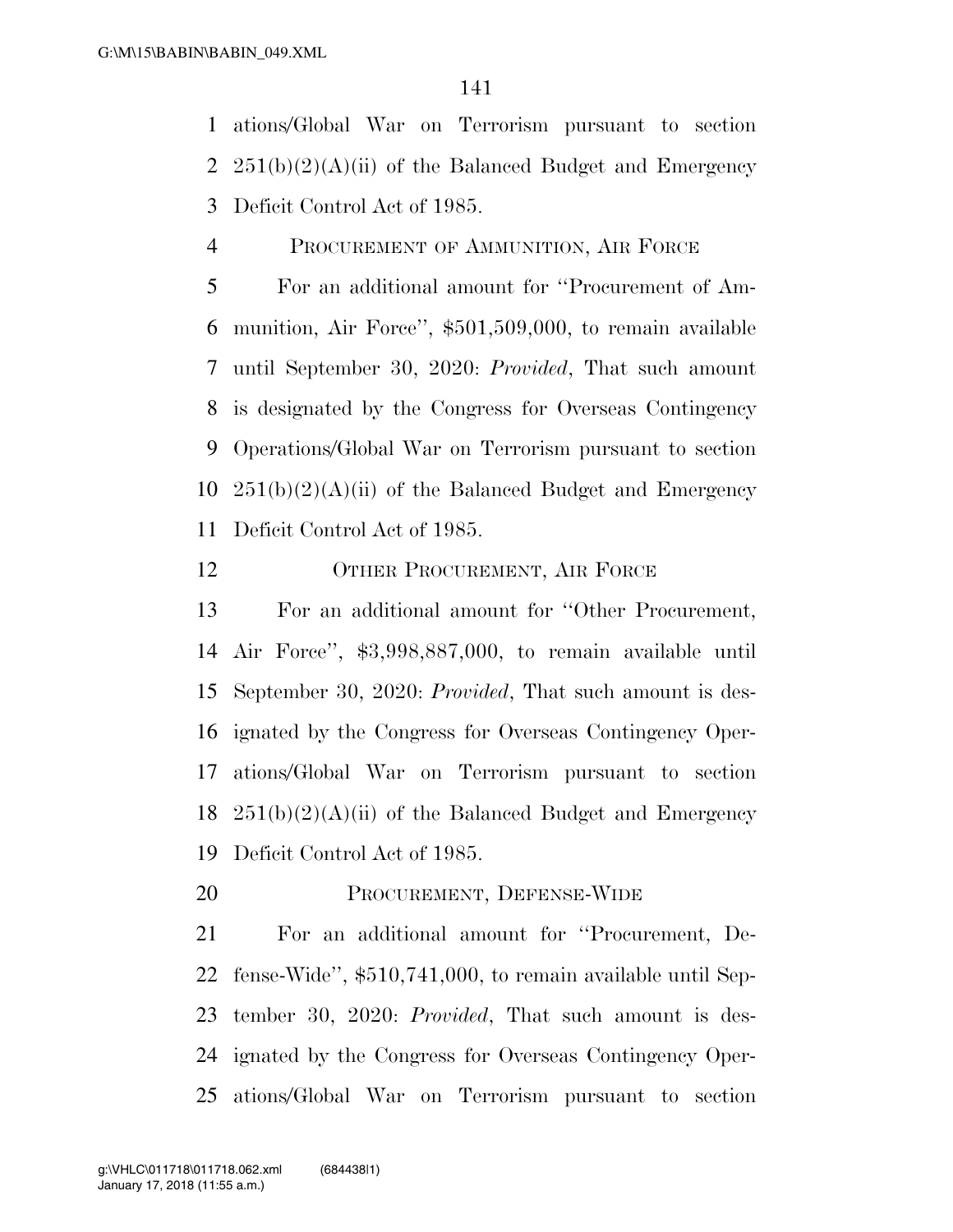- 1  $251(b)(2)(A)(ii)$  of the Balanced Budget and Emergency Deficit Control Act of 1985.
- NATIONAL GUARD AND RESERVE EQUIPMENT ACCOUNT

 For procurement of rotary-wing aircraft; combat, tac- tical and support vehicles; other weapons; and other pro- curement items for the reserve components of the Armed Forces, \$1,000,000,000, to remain available for obligation until September 30, 2020: *Provided*, That the Chiefs of National Guard and Reserve components shall, not later than 30 days after enactment of this Act, individually sub- mit to the congressional defense committees the mod- ernization priority assessment for their respective Na- tional Guard or Reserve component: *Provided further*, That none of the funds made available by this paragraph may be used to procure manned fixed wing aircraft, or procure or modify missiles, munitions, or ammunition: *Provided further*, That such amount is designated by the Congress for Overseas Contingency Operations/Global 19 War on Terrorism pursuant to section  $251(b)(2)(A)(ii)$  of the Balanced Budget and Emergency Deficit Control Act of 1985.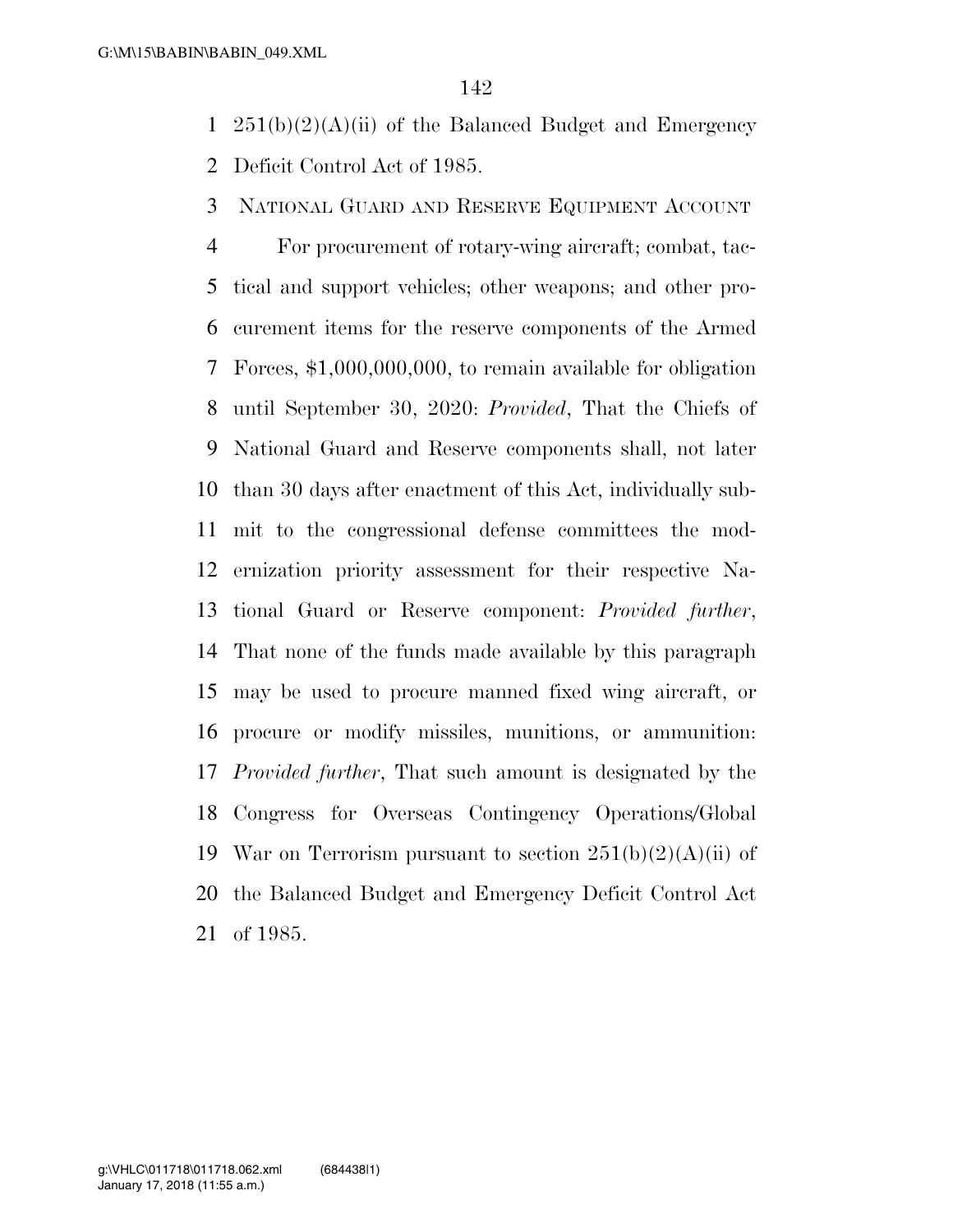| PROCUREMENT, NATIONAL DEFENSE RESTORATION |  |  |
|-------------------------------------------|--|--|
|                                           |  |  |

## FUND

(INCLUDING TRANSFER OF FUNDS)

 In addition to amounts provided elsewhere in this Act, there is appropriated \$6,000,000,000, for the ''Pro- curement, National Defense Restoration Fund'': *Provided,* That such funds provided under this heading shall only be available for programs, projects and activities necessary to implement the 2018 National Defense Strategy: *Pro- vided further,* That such funds shall not be available for transfer until 30 days after the Secretary has submitted, and the congressional defense committees have approved, the proposed allocation plan for the use of such funds to implement such strategy: *Provided further,* That such allo- cation plan shall include a detailed justification for the use of such funds and a description of how such investments are necessary to implement the strategy: *Provided further,*  That the Secretary of Defense may transfer these funds only to procurement accounts: *Provided further*, That the funds transferred shall be merged with and shall be avail- able for the same purposes and for the same time period, as the appropriation to which transferred: *Provided fur- ther*, That none of the funds made available under this heading may be transferred to any program, project, or activity specifically limited or denied by this Act: *Provided*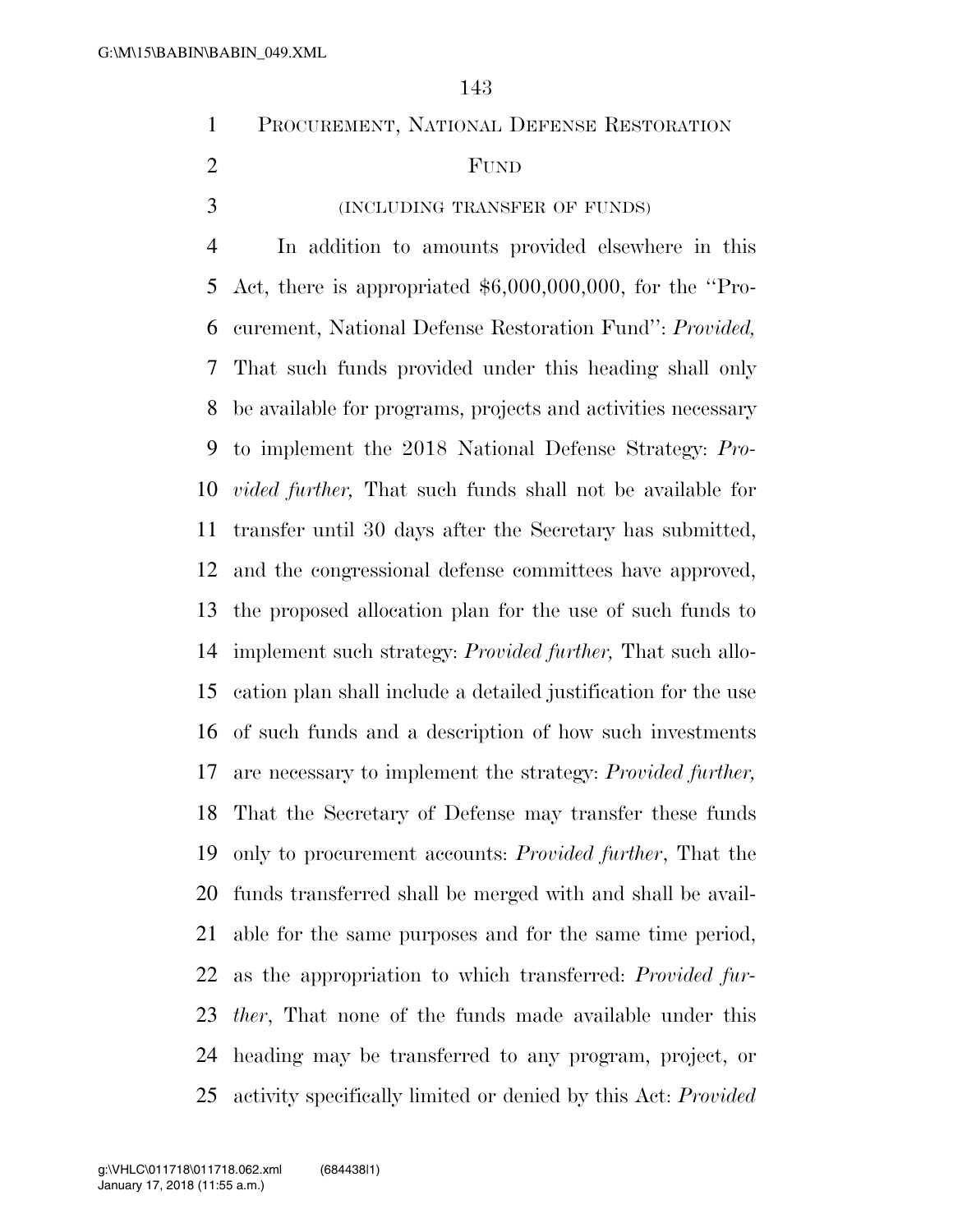*further*, That the transfer authority provided under this heading is in addition to any other transfer authority available to the Department of Defense: *Provided further*, That such amount is designated by the Congress for Over- seas Contingency Operations/Global War on Terrorism 6 pursuant to section  $251(b)(2)(A)(ii)$  of the Balanced Budget and Emergency Deficit Control Act of 1985. RESEARCH, DEVELOPMENT, TEST AND EVALUATION RESEARCH, DEVELOPMENT, TEST AND EVALUATION, ARMY For an additional amount for ''Research, Develop- ment, Test and Evaluation, Army'', \$119,368,000 (in- creased by \$6,000,000), to remain available until Sep- tember 30, 2019: *Provided*, That such amount is des- ignated by the Congress for Overseas Contingency Oper- ations/Global War on Terrorism pursuant to section  $251(b)(2)(A)(ii)$  of the Balanced Budget and Emergency Deficit Control Act of 1985. RESEARCH, DEVELOPMENT, TEST AND EVALUATION, 21 NAVY For an additional amount for ''Research, Develop- ment, Test and Evaluation, Navy'', \$124,865,000, to re- main available until September 30, 2019: *Provided*, That such amount is designated by the Congress for Overseas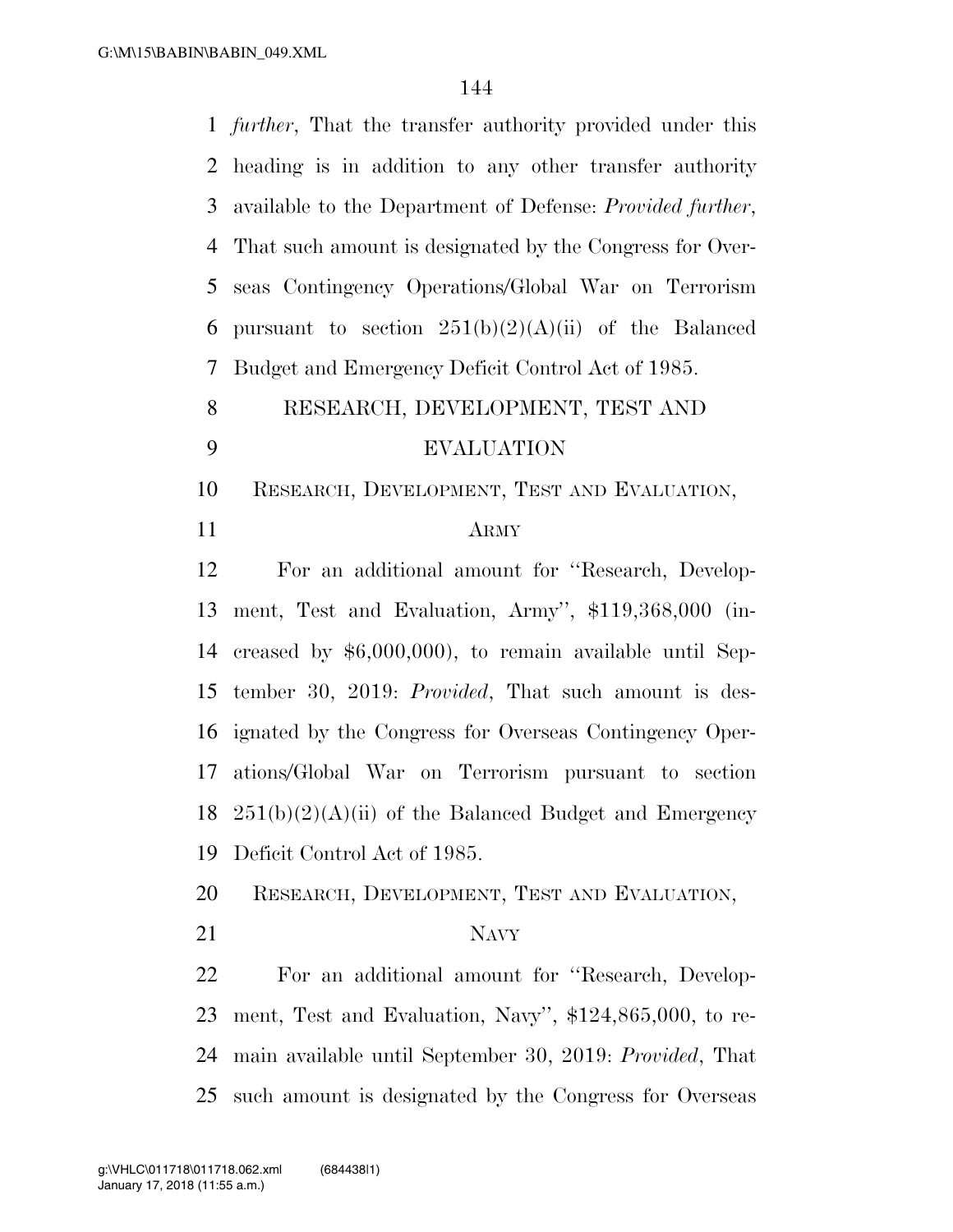Contingency Operations/Global War on Terrorism pursu-

2 ant to section  $251(b)(2)(A)(ii)$  of the Balanced Budget

and Emergency Deficit Control Act of 1985.

RESEARCH, DEVELOPMENT, TEST AND EVALUATION,

### AIR FORCE

 For an additional amount for ''Research, Develop- ment, Test and Evaluation, Air Force'', \$144,508,000, to remain available until September 30, 2019: *Provided*, That such amount is designated by the Congress for Over- seas Contingency Operations/Global War on Terrorism 11 pursuant to section  $251(b)(2)(A)(ii)$  of the Balanced Budget and Emergency Deficit Control Act of 1985.

RESEARCH, DEVELOPMENT, TEST AND EVALUATION,

### DEFENSE-WIDE

 For an additional amount for ''Research, Develop- ment, Test and Evaluation, Defense-Wide'', \$226,096,000, to remain available until September 30, 2019: *Provided*, That such amount is designated by the Congress for Overseas Contingency Operations/Global 20 War on Terrorism pursuant to section  $251(b)(2)(A)(ii)$  of the Balanced Budget and Emergency Deficit Control Act of 1985.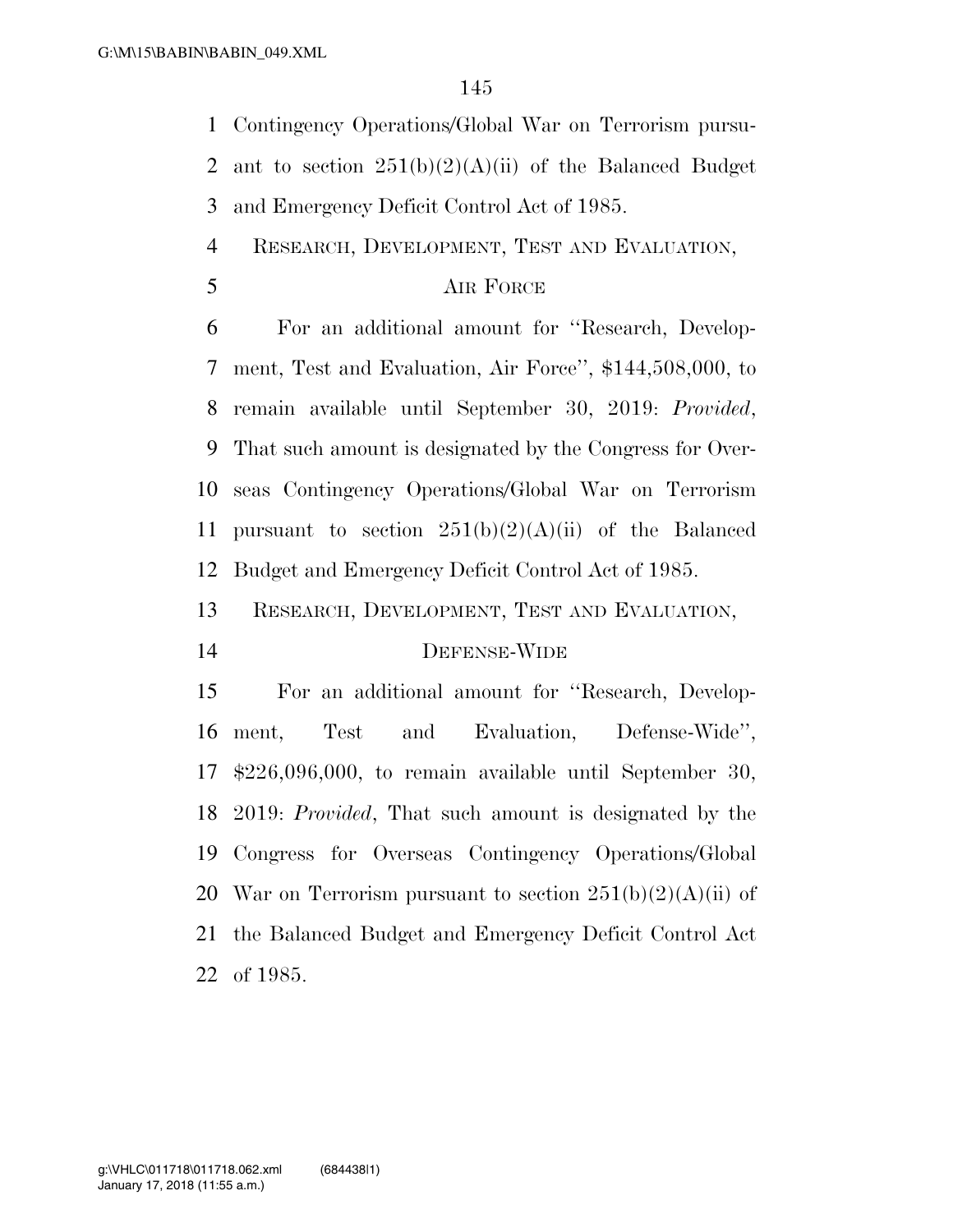- RESEARCH, DEVELOPMENT, TEST AND EVALUATION, NATIONAL DEFENSE RESTORATION FUND
- (INCLUDING TRANSFER OF FUNDS)

 In addition to amounts provided elsewhere in this 5 Act, there is appropriated  $$1,000,000,000$ , for the "Re- search, Development, Test and Evaluation, National De- fense Restoration Fund'': *Provided,* That such funds pro- vided under this heading shall only be available for pro- grams, projects and activities necessary to implement the 2018 National Defense Strategy: *Provided further,* That such funds shall not be available for transfer until 30 days after the Secretary has submitted, and the congressional defense committees have approved, the proposed allocation plan for the use of such funds to implement such strategy: *Provided further,* That such allocation plan shall include a detailed justification for the use of such funds and a description of how such investments are necessary to im- plement the strategy: *Provided further,* That the Secretary of Defense may transfer these funds only to research, de- velopment, test and evaluation accounts: *Provided further*, That the funds transferred shall be merged with and shall be available for the same purposes and for the same time period, as the appropriation to which transferred: *Pro- vided further*, That none of the funds made available under this heading may be transferred to any program, project,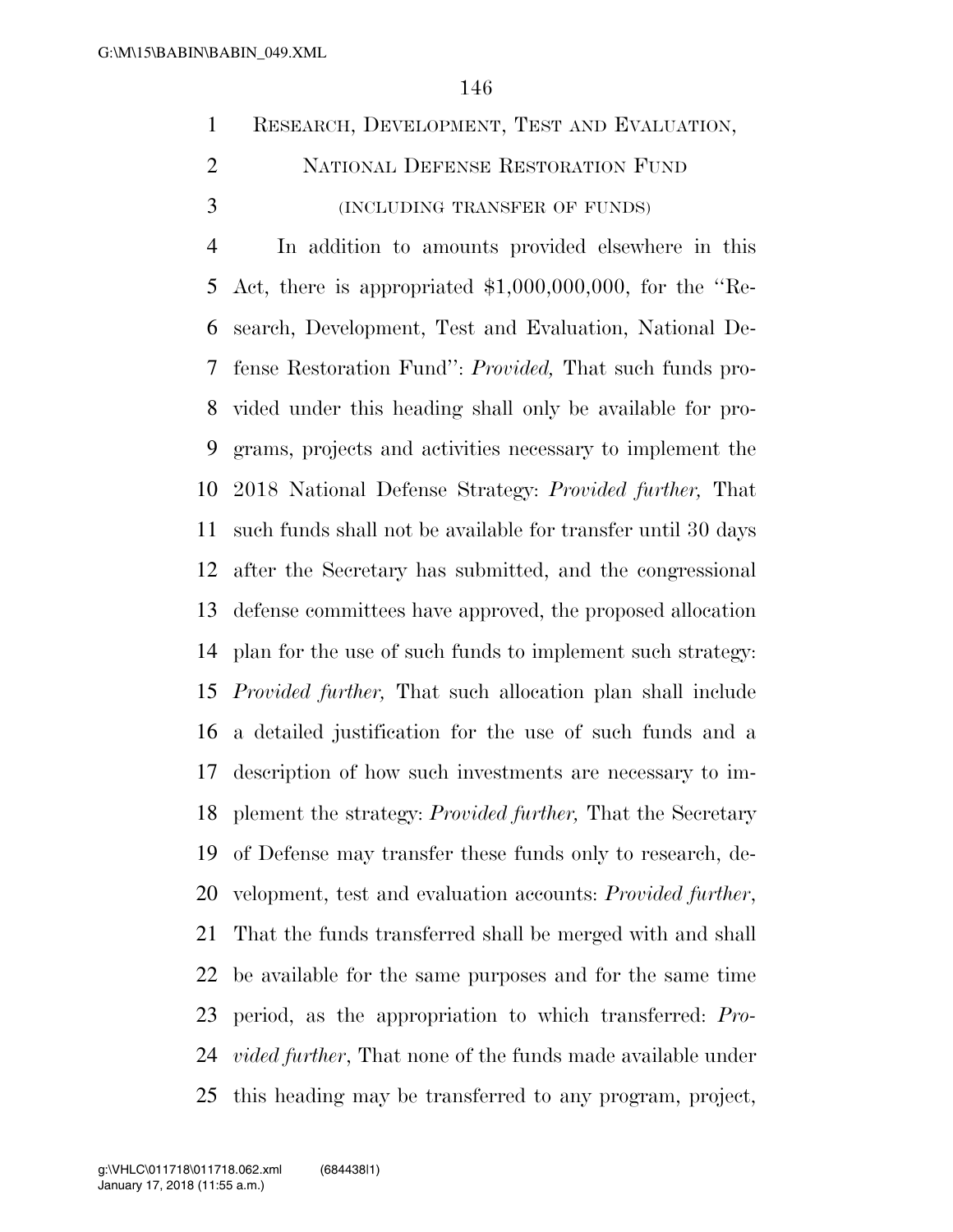or activity specifically limited or denied by this Act: *Pro- vided further*, That the transfer authority provided under this heading is in addition to any other transfer authority available to the Department of Defense: *Provided further*, That such amount is designated by the Congress for Over- seas Contingency Operations/Global War on Terrorism pursuant to section 251(b)(2)(A)(ii) of the Balanced Budget and Emergency Deficit Control Act of 1985.

### REVOLVING AND MANAGEMENT FUNDS

### DEFENSE WORKING CAPITAL FUNDS

 For an additional amount for ''Defense Working Capital Funds'', \$148,956,000: *Provided*, That such amount is designated by the Congress for Overseas Con- tingency Operations/Global War on Terrorism pursuant to 15 section  $251(b)(2)(A)(ii)$  of the Balanced Budget and Emergency Deficit Control Act of 1985.

### OTHER DEPARTMENT OF DEFENSE PROGRAMS

### **DEFENSE HEALTH PROGRAM**

 For an additional amount for ''Defense Health Pro- gram'', \$395,805,000, which shall be for operation and maintenance: *Provided*, That such amount is designated by the Congress for Overseas Contingency Operations/ Global War on Terrorism pursuant to section  $251(b)(2)(A)(ii)$  of the Balanced Budget and Emergency Deficit Control Act of 1985.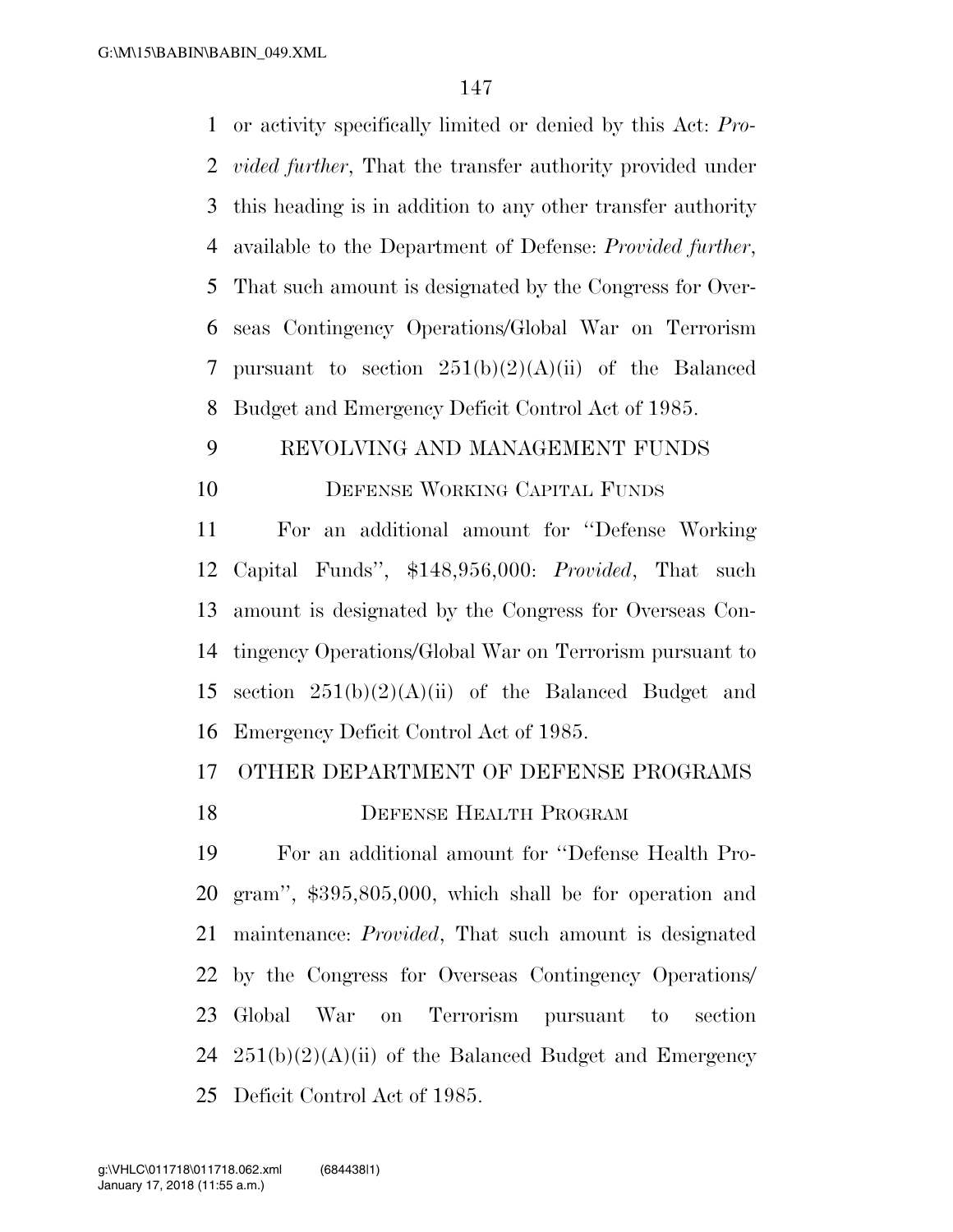DRUG INTERDICTION AND COUNTER-DRUG ACTIVITIES,

### DEFENSE

 For an additional amount for ''Drug Interdiction and Counter-Drug Activities, Defense'', \$196,300,000: *Pro- vided*, That such amount is designated by the Congress for Overseas Contingency Operations/Global War on Ter-7 rorism pursuant to section  $251(b)(2)(A)(ii)$  of the Bal-anced Budget and Emergency Deficit Control Act of 1985.

JOINT IMPROVISED-THREAT DEFEAT FUND

**(INCLUDING TRANSFER OF FUNDS)** 

 For the ''Joint Improvised-Threat Defeat Fund'', \$483,058,000, to remain available until September 30, 2020: *Provided*, That such funds shall be available to the Secretary of Defense, notwithstanding any other provision of law, for the purpose of allowing the Director of the Joint Improvised-Threat Defeat Organization to inves- tigate, develop and provide equipment, supplies, services, training, facilities, personnel and funds to assist United States forces in the defeat of improvised explosive devices: *Provided further*, That the Secretary of Defense may transfer funds provided herein to appropriations for mili- tary personnel; operation and maintenance; procurement; research, development, test and evaluation; and defense working capital funds to accomplish the purpose provided herein: *Provided further*, That this transfer authority is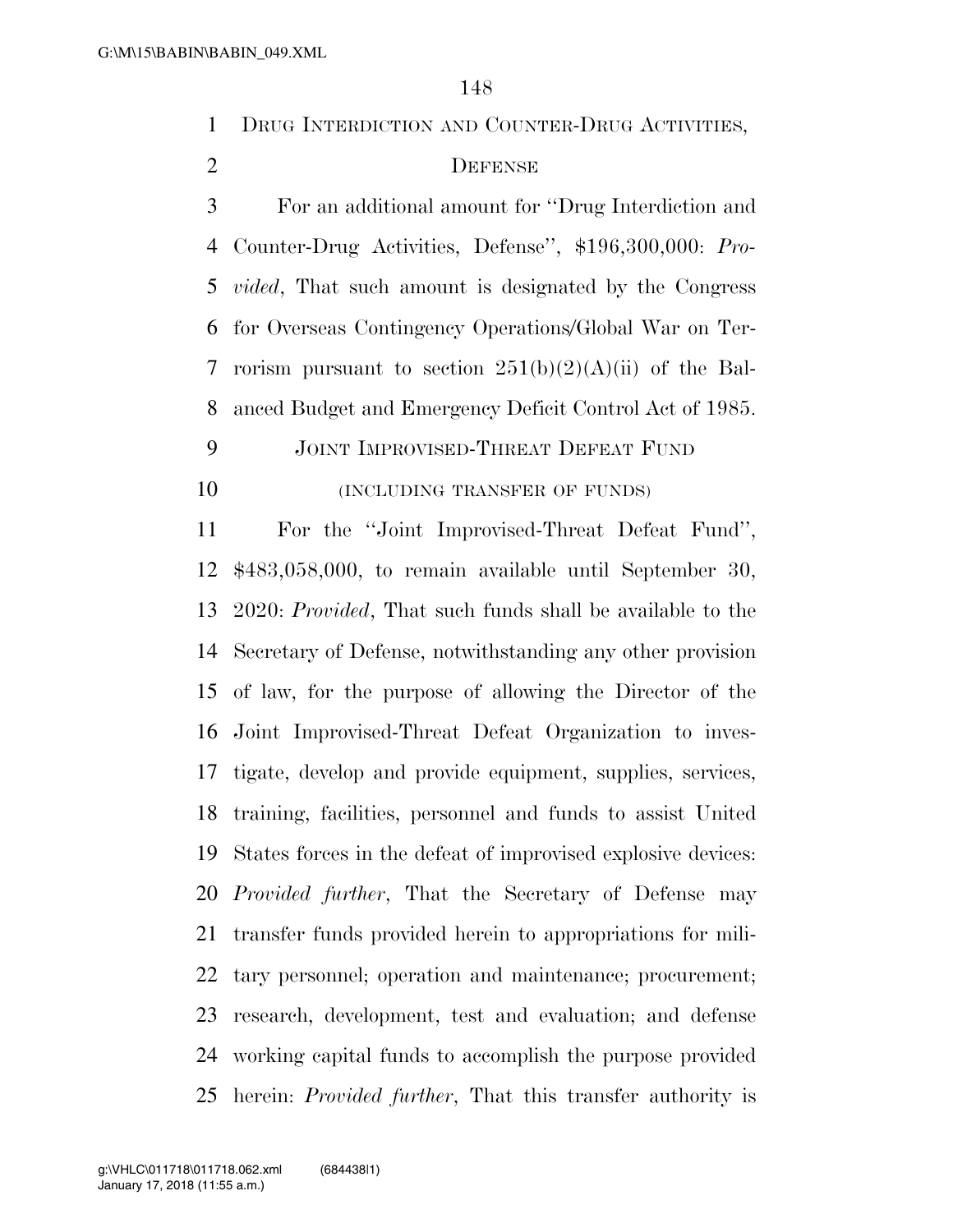in addition to any other transfer authority available to the Department of Defense: *Provided further*, That the Sec- retary of Defense shall, not fewer than 5 days prior to making transfers from this appropriation, notify the con- gressional defense committees in writing of the details of any such transfer: *Provided further*, That such amount is designated by the Congress for Overseas Contingency Op- erations/Global War on Terrorism pursuant to section 9 251(b)(2)(A)(ii) of the Balanced Budget and Emergency Deficit Control Act of 1985.

11 OFFICE OF THE INSPECTOR GENERAL

 For an additional amount for the ''Office of the In- spector General'', \$24,692,000: *Provided*, That such amount is designated by the Congress for Overseas Con- tingency Operations/Global War on Terrorism pursuant to 16 section  $251(b)(2)(A)(ii)$  of the Balanced Budget and Emergency Deficit Control Act of 1985.

GENERAL PROVISIONS—THIS TITLE

 SEC. 9001. Notwithstanding any other provision of law, funds made available in this title are in addition to amounts appropriated or otherwise made available for the Department of Defense for fiscal year 2018.

**(INCLUDING TRANSFER OF FUNDS)** 

 SEC. 9002. Upon the determination of the Secretary of Defense that such action is necessary in the national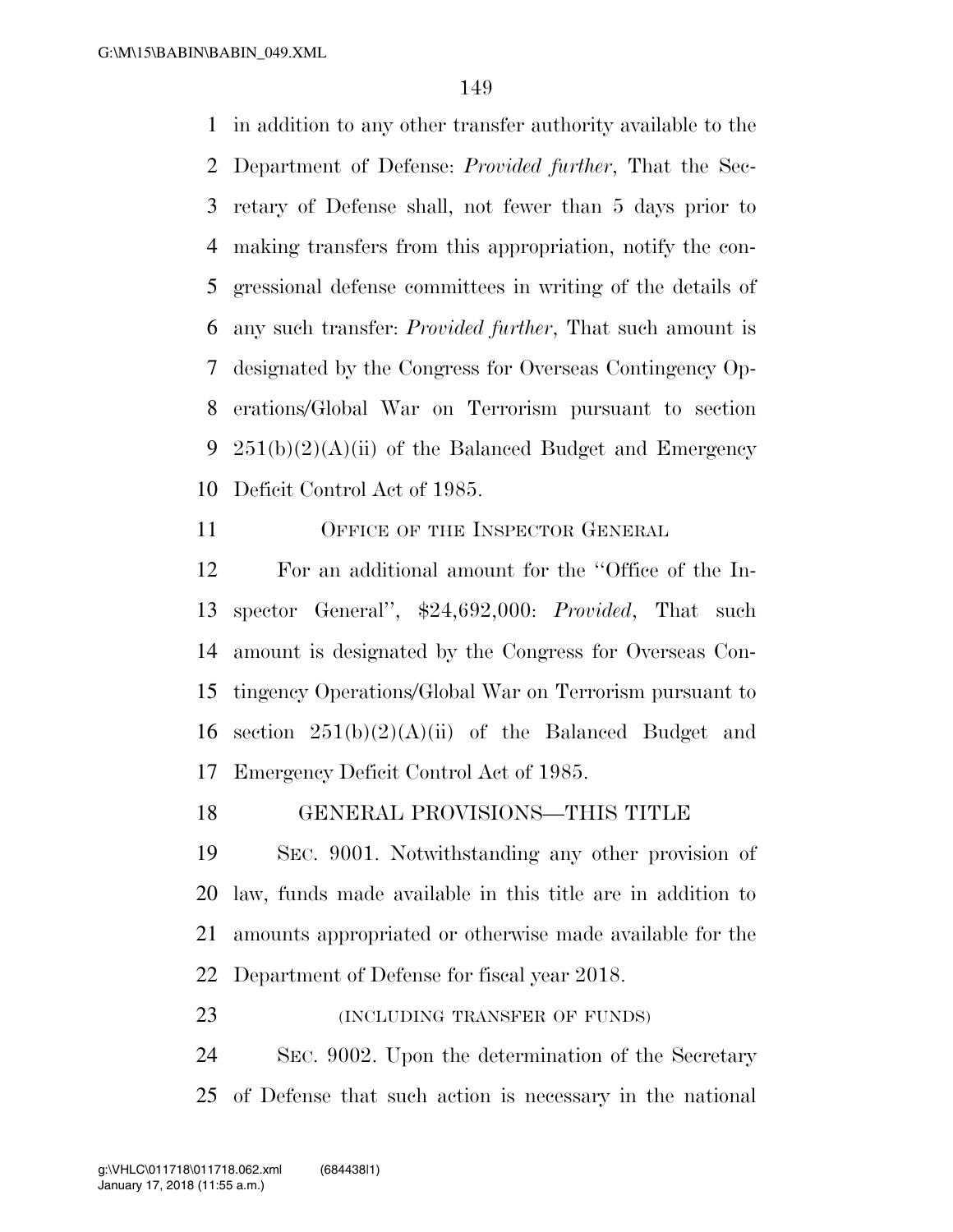interest, the Secretary may, with the approval of the Of- fice of Management and Budget, transfer up to \$2,500,000,000 between the appropriations or funds made available to the Department of Defense in this title: *Pro- vided*, That the Secretary shall notify the Congress promptly of each transfer made pursuant to the authority in this section: *Provided further*, That the authority pro- vided in this section is in addition to any other transfer authority available to the Department of Defense and is subject to the same terms and conditions as the authority provided in section 8005 of this Act.

 SEC. 9003. Supervision and administration costs and costs for design during construction associated with a con- struction project funded with appropriations available for operation and maintenance or the ''Afghanistan Security Forces Fund'' provided in this Act and executed in direct support of overseas contingency operations in Afghani- stan, may be obligated at the time a construction contract is awarded: *Provided*, That, for the purpose of this section, supervision and administration costs and costs for design during construction include all in-house Government costs. SEC. 9004. From funds made available in this title, the Secretary of Defense may purchase for use by military and civilian employees of the Department of Defense in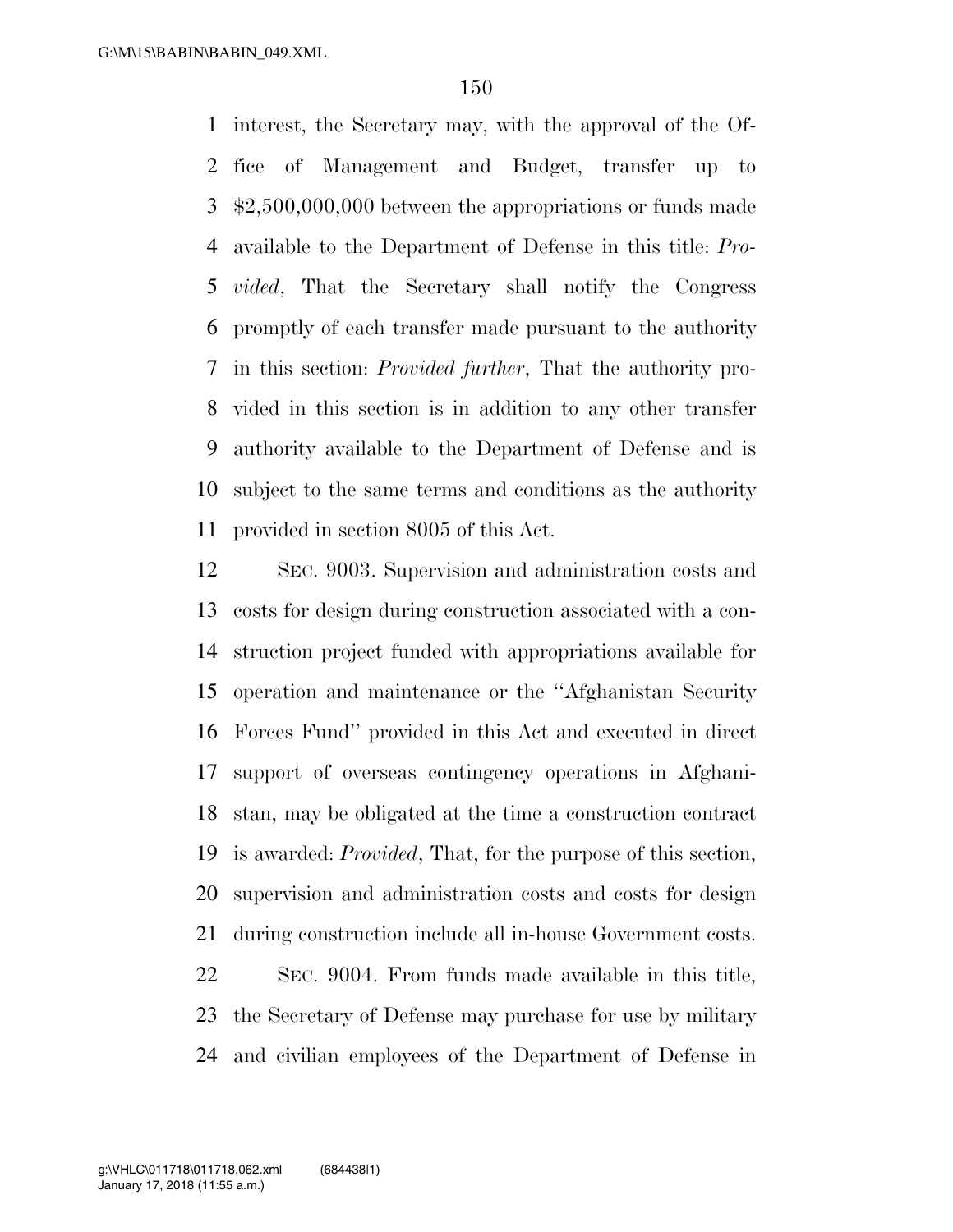the United States Central Command area of responsi-bility:

- (1) passenger motor vehicles up to a limit of \$75,000 per vehicle; and
- (2) heavy and light armored vehicles for the physical security of personnel or for force protection purposes up to a limit of \$450,000 per vehicle, not- withstanding price or other limitations applicable to the purchase of passenger carrying vehicles.

 SEC. 9005. Not to exceed \$5,000,000 of the amounts appropriated by this title under the heading ''Operation and Maintenance, Army'' may be used, notwithstanding any other provision of law, to fund the Commanders' Emergency Response Program (CERP), for the purpose of enabling military commanders in Afghanistan to re- spond to urgent, small-scale, humanitarian relief and re- construction requirements within their areas of responsi- bility: *Provided*, That each project (including any ancillary or related elements in connection with such project) exe- cuted under this authority shall not exceed \$2,000,000: *Provided further*, That not later than 45 days after the end of each 6 months of the fiscal year, the Secretary of Defense shall submit to the congressional defense commit- tees a report regarding the source of funds and the alloca-tion and use of funds during that 6-month period that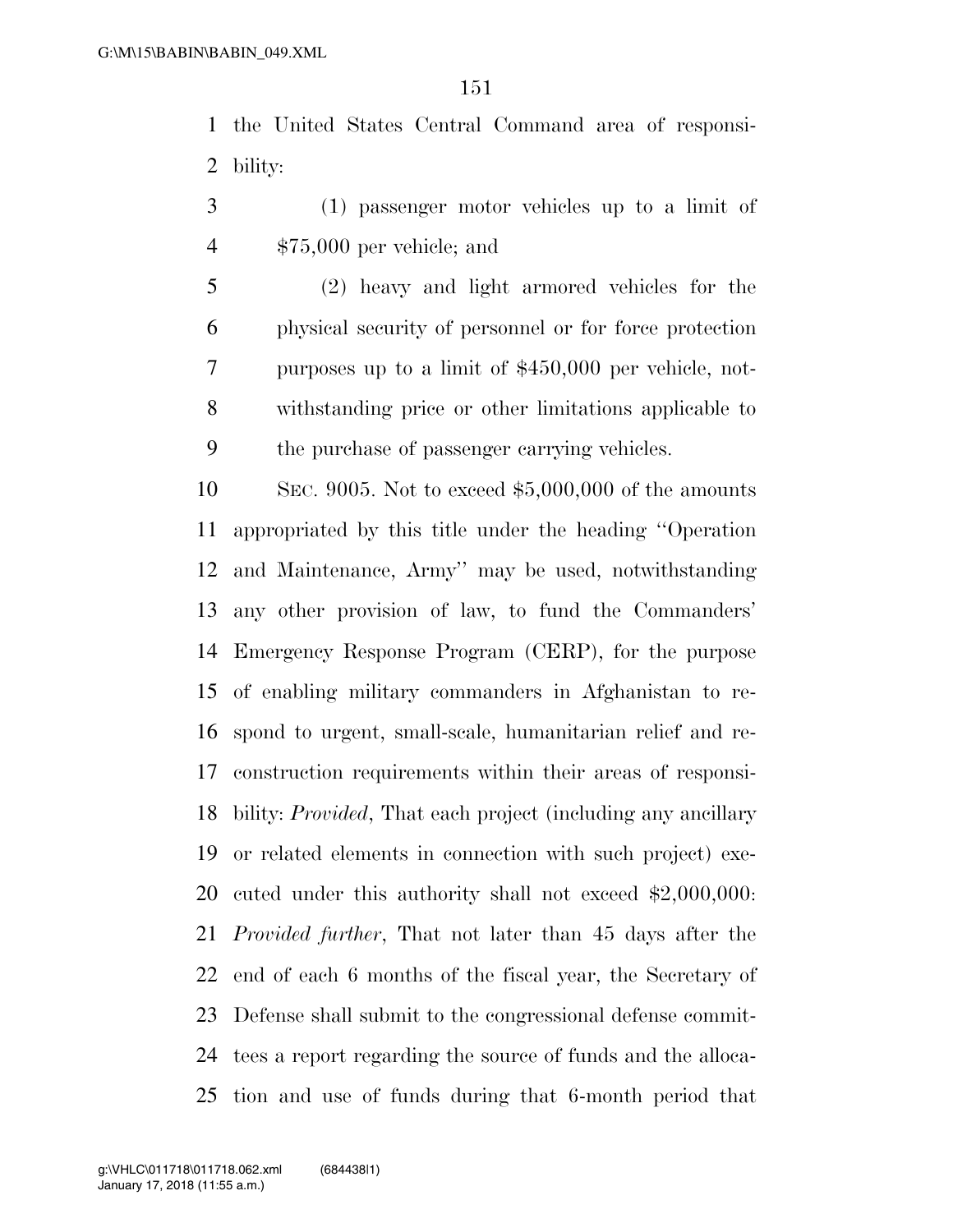were made available pursuant to the authority provided in this section or under any other provision of law for the purposes described herein: *Provided further*, That, not later than 30 days after the end of each fiscal year quar- ter, the Army shall submit to the congressional defense committees quarterly commitment, obligation, and expend- iture data for the CERP in Afghanistan: *Provided further*, That, not less than 15 days before making funds available pursuant to the authority provided in this section or under any other provision of law for the purposes described here- in for a project with a total anticipated cost for completion of \$500,000 or more, the Secretary shall submit to the congressional defense committees a written notice con-taining each of the following:

- (1) The location, nature and purpose of the proposed project, including how the project is in- tended to advance the military campaign plan for 18 the country in which it is to be carried out.
- (2) The budget, implementation timeline with milestones, and completion date for the proposed project, including any other CERP funding that has been or is anticipated to be contributed to the com-pletion of the project.

 (3) A plan for the sustainment of the proposed project, including the agreement with either the host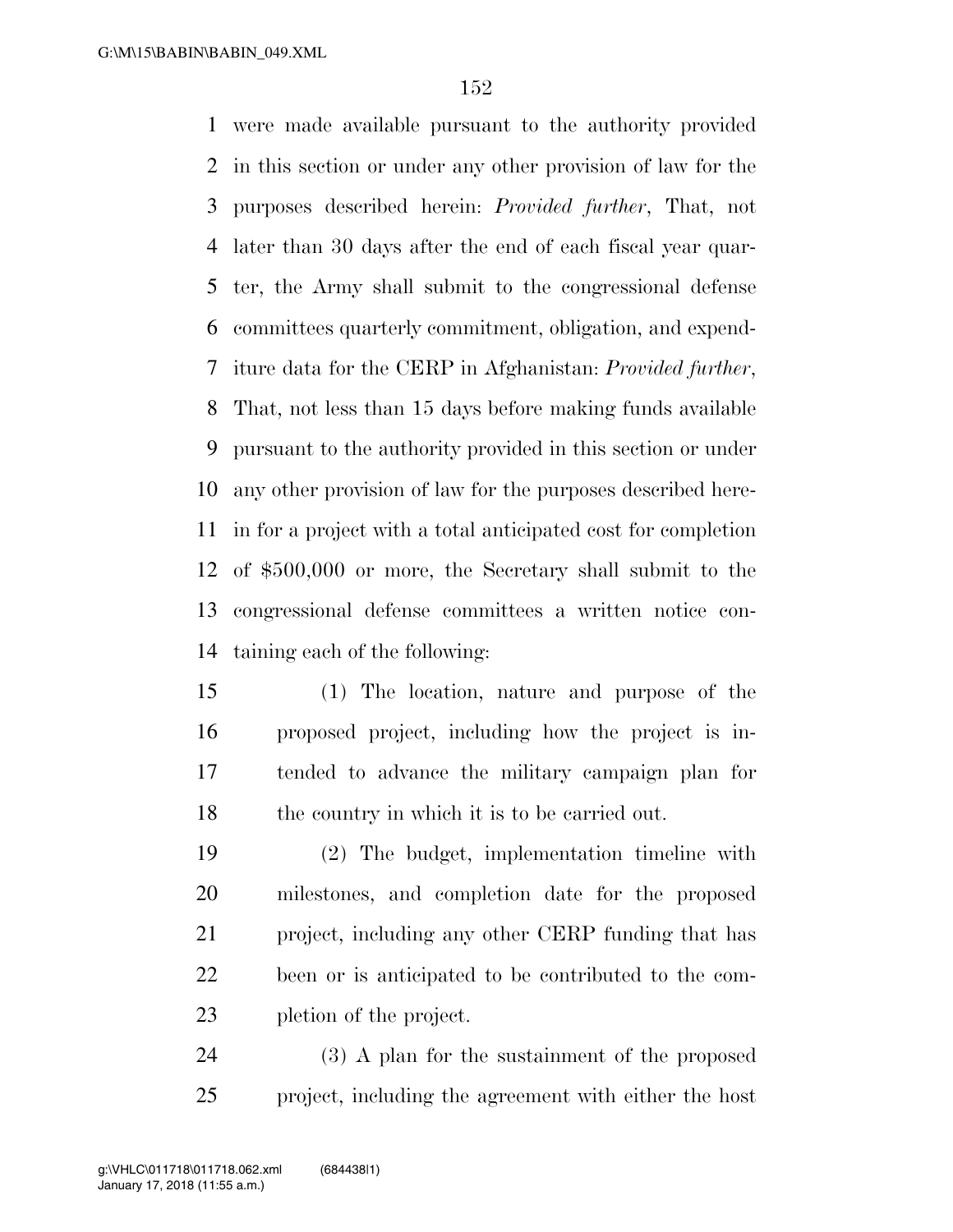nation, a non-Department of Defense agency of the United States Government or a third-party contrib- utor to finance the sustainment of the activities and maintenance of any equipment or facilities to be pro-vided through the proposed project.

 SEC. 9006. Funds available to the Department of De- fense for operation and maintenance may be used, not- withstanding any other provision of law, to provide sup- plies, services, transportation, including airlift and sealift, and other logistical support to allied forces participating in a combined operation with the armed forces of the United States and coalition forces supporting military and stability operations in Afghanistan and to counter the Is- lamic State of Iraq and the Levant: *Provided*, That the Secretary of Defense shall provide quarterly reports to the congressional defense committees regarding support pro-vided under this section.

 SEC. 9007. None of the funds appropriated or other- wise made available by this or any other Act shall be obli- gated or expended by the United States Government for a purpose as follows:

 (1) To establish any military installation or base for the purpose of providing for the permanent stationing of United States Armed Forces in Iraq.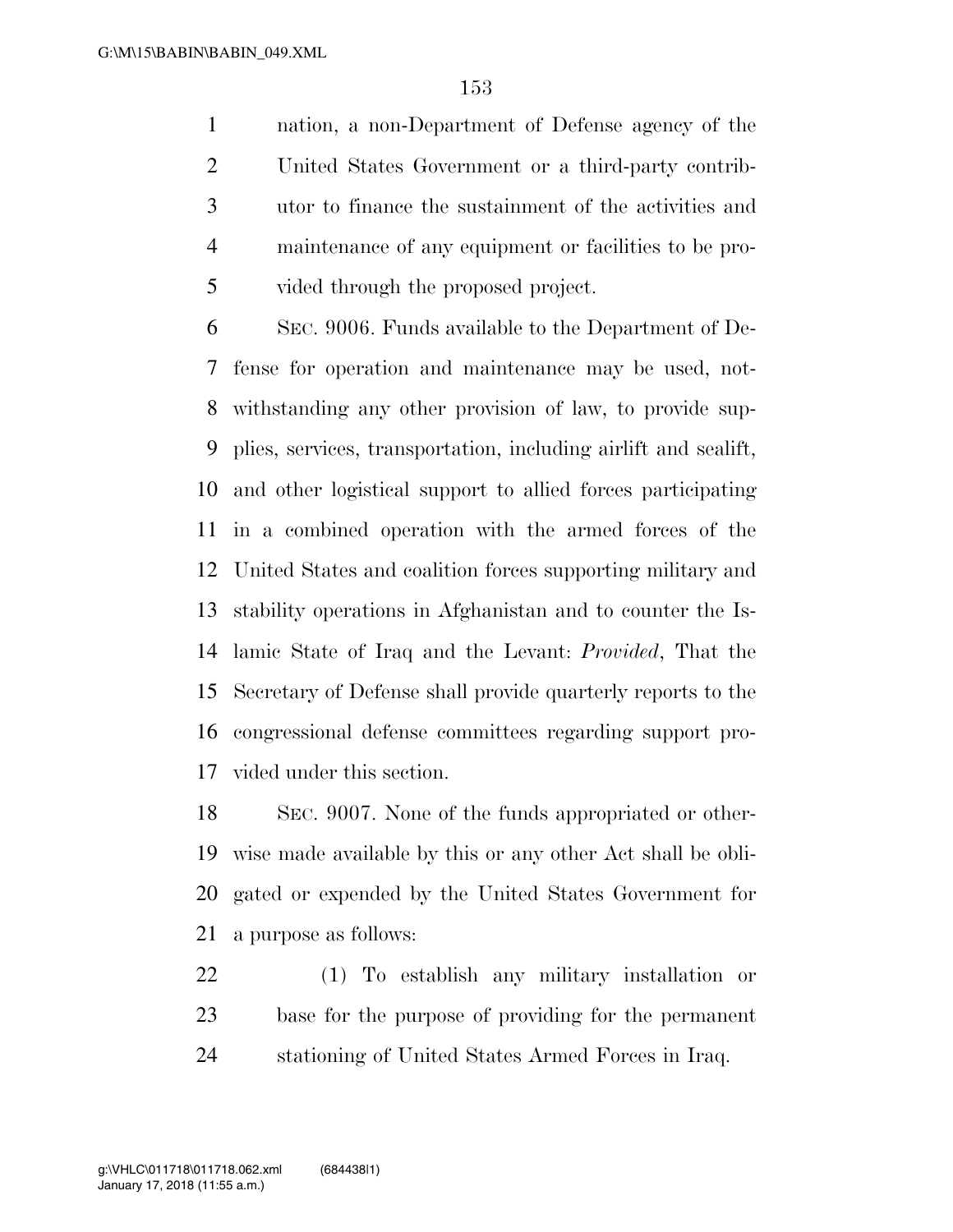(2) To exercise United States control over any 2 oil resource of Iraq.

 (3) To establish any military installation or base for the purpose of providing for the permanent stationing of United States Armed Forces in Af-ghanistan.

 SEC. 9008. None of the funds made available in this Act may be used in contravention of the following laws enacted or regulations promulgated to implement the United Nations Convention Against Torture and Other Cruel, Inhuman or Degrading Treatment or Punishment (done at New York on December 10, 1984):

 (1) Section 2340A of title 18, United States Code.

 (2) Section 2242 of the Foreign Affairs Reform and Restructuring Act of 1998 (division G of Public Law 105–277; 112 Stat. 2681–822; 8 U.S.C. 1231 note) and regulations prescribed thereto, including regulations under part 208 of title 8, Code of Fed- eral Regulations, and part 95 of title 22, Code of Federal Regulations.

 (3) Sections 1002 and 1003 of the Department of Defense, Emergency Supplemental Appropriations to Address Hurricanes in the Gulf of Mexico, and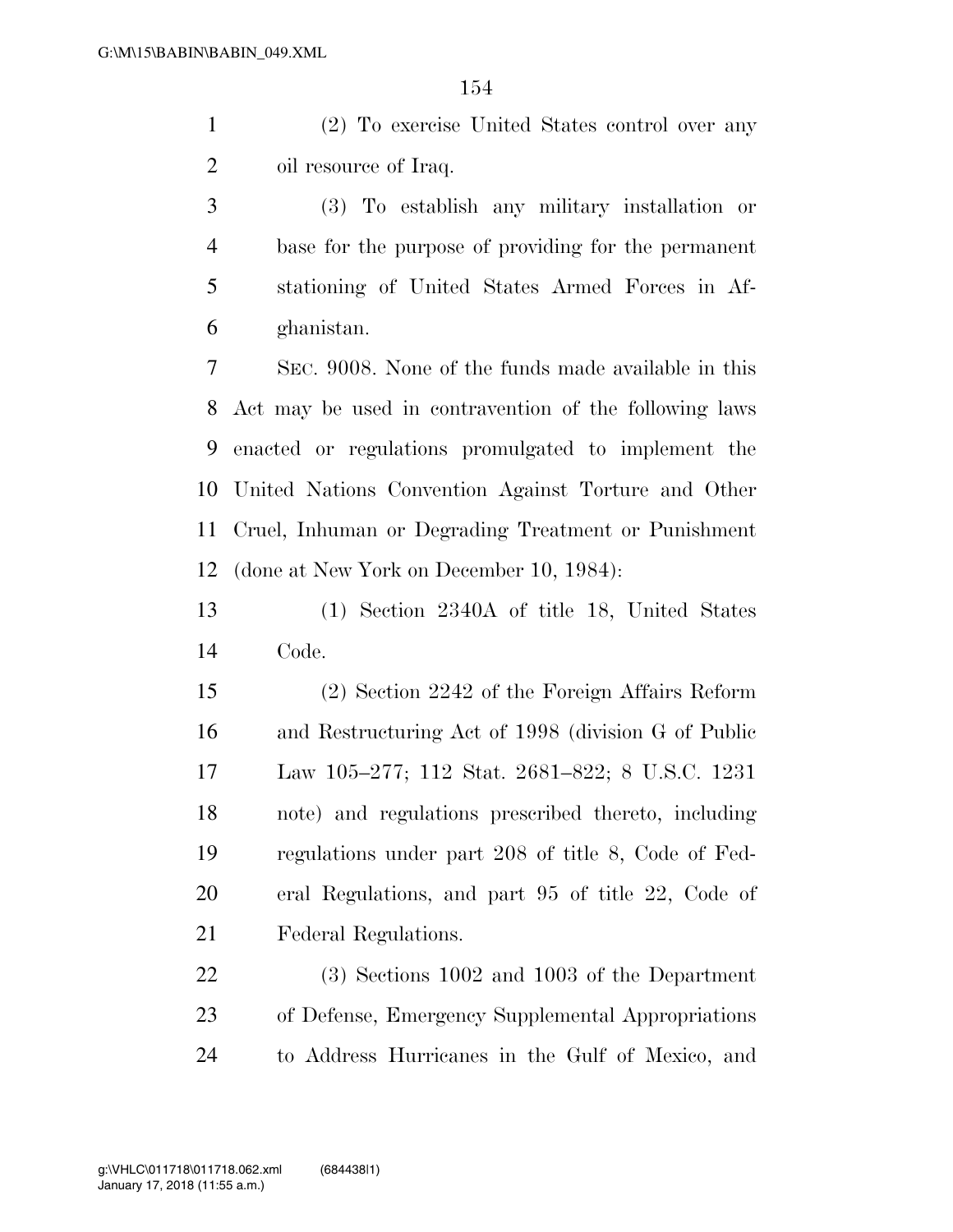Pandemic Influenza Act, 2006 (Public Law 109– 148).

 SEC. 9009. None of the funds provided for the ''Af- ghanistan Security Forces Fund'' (ASFF) may be obli- gated prior to the approval of a financial and activity plan by the Afghanistan Resources Oversight Council (AROC) of the Department of Defense: *Provided*, That the AROC must approve the requirement and acquisition plan for any service requirements in excess of \$50,000,000 annually and any non-standard equipment requirements in excess of \$100,000,000 using ASFF: *Provided further*, That the Department of Defense must certify to the congressional defense committees that the AROC has convened and ap- proved a process for ensuring compliance with the require- ments in the preceding proviso and accompanying report language for the ASFF.

 SEC. 9010. Funds made available in this title to the Department of Defense for operation and maintenance may be used to purchase items having an investment unit cost of not more than \$250,000: *Provided*, That, upon de- termination by the Secretary of Defense that such action is necessary to meet the operational requirements of a Commander of a Combatant Command engaged in contin-gency operations overseas, such funds may be used to pur-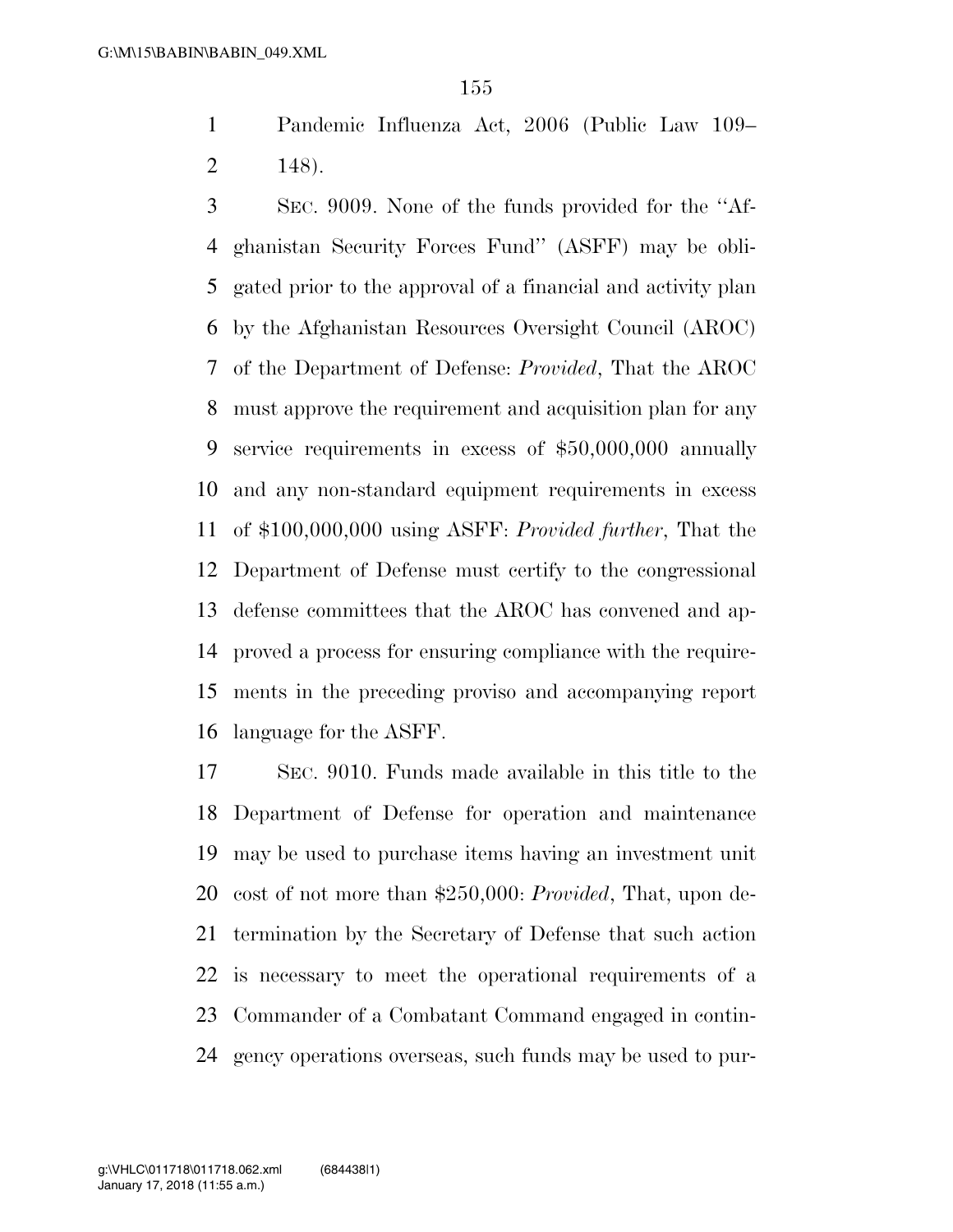chase items having an investment item unit cost of not more than \$500,000.

 SEC. 9011. Up to \$500,000,000 of funds appro- priated by this Act for the Defense Security Cooperation Agency in ''Operation and Maintenance, Defense-Wide'' may be used to provide assistance to the Government of Jordan to support the armed forces of Jordan and to en-hance security along its borders.

 SEC. 9012. None of the funds made available by this Act under the heading ''Counter-ISIL Train and Equip Fund'' may be used to procure or transfer man-portable air defense systems.

 SEC. 9013. For the ''Ukraine Security Assistance Ini- tiative'', \$150,000,000 is hereby appropriated, to remain available until September 30, 2018: *Provided*, That such funds shall be available to the Secretary of Defense, in coordination with the Secretary of State, to provide assist- ance, including training; equipment; lethal weapons of a defensive nature; logistics support, supplies and services; sustainment; and intelligence support to the military and national security forces of Ukraine, and for replacement of any weapons or defensive articles provided to the Gov- ernment of Ukraine from the inventory of the United States: *Provided further*, That the Secretary of Defense shall, not less than 15 days prior to obligating funds pro-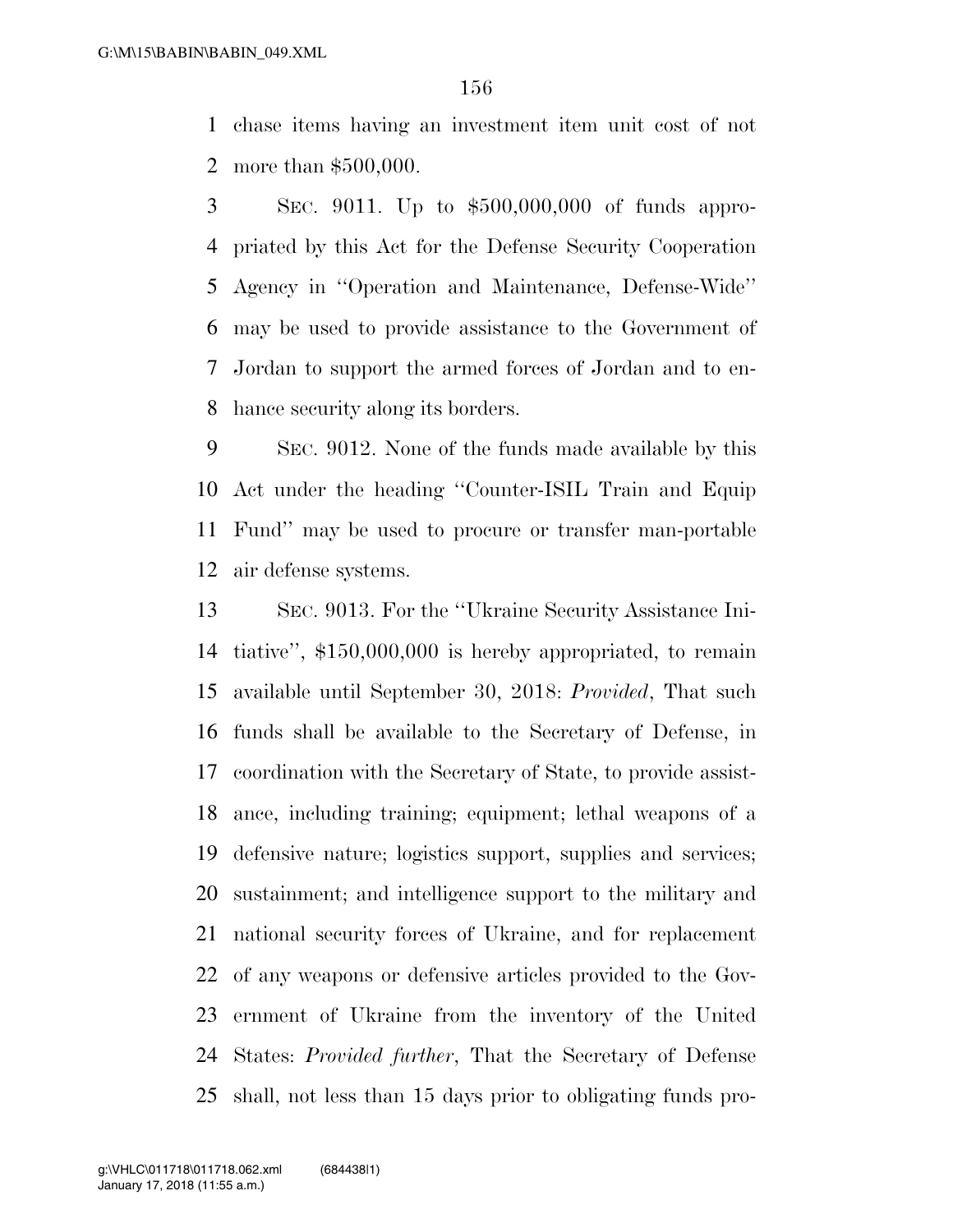vided under this heading, notify the congressional defense committees in writing of the details of any such obligation: *Provided further*, That the United States may accept equipment procured using funds provided under this head- ing in this or prior Acts that was transferred to the secu- rity forces of Ukraine and returned by such forces to the United States: *Provided further*, That equipment procured using funds provided under this heading in this or prior Acts, and not yet transferred to the military or National Security Forces of Ukraine or returned by such forces to the United States, may be treated as stocks of the Depart- ment of Defense upon written notification to the congres- sional defense committees: *Provided further*, That amounts made available by this section are designated by the Con- gress for Overseas Contingency Operations/Global War on 16 Terrorism pursuant to section  $251(b)(2)(A)(ii)$  of the Bal- anced Budget and Emergency Deficit Control Act of 1985. SEC. 9014. Funds appropriated in this title shall be available for replacement of funds for items provided to the Government of Ukraine from the inventory of the United States to the extent specifically provided for in sec-tion 9013 of this Act.

 SEC. 9015. None of the funds made available by this Act under section 9013 for ''Assistance and Sustainment to the Military and National Security Forces of Ukraine''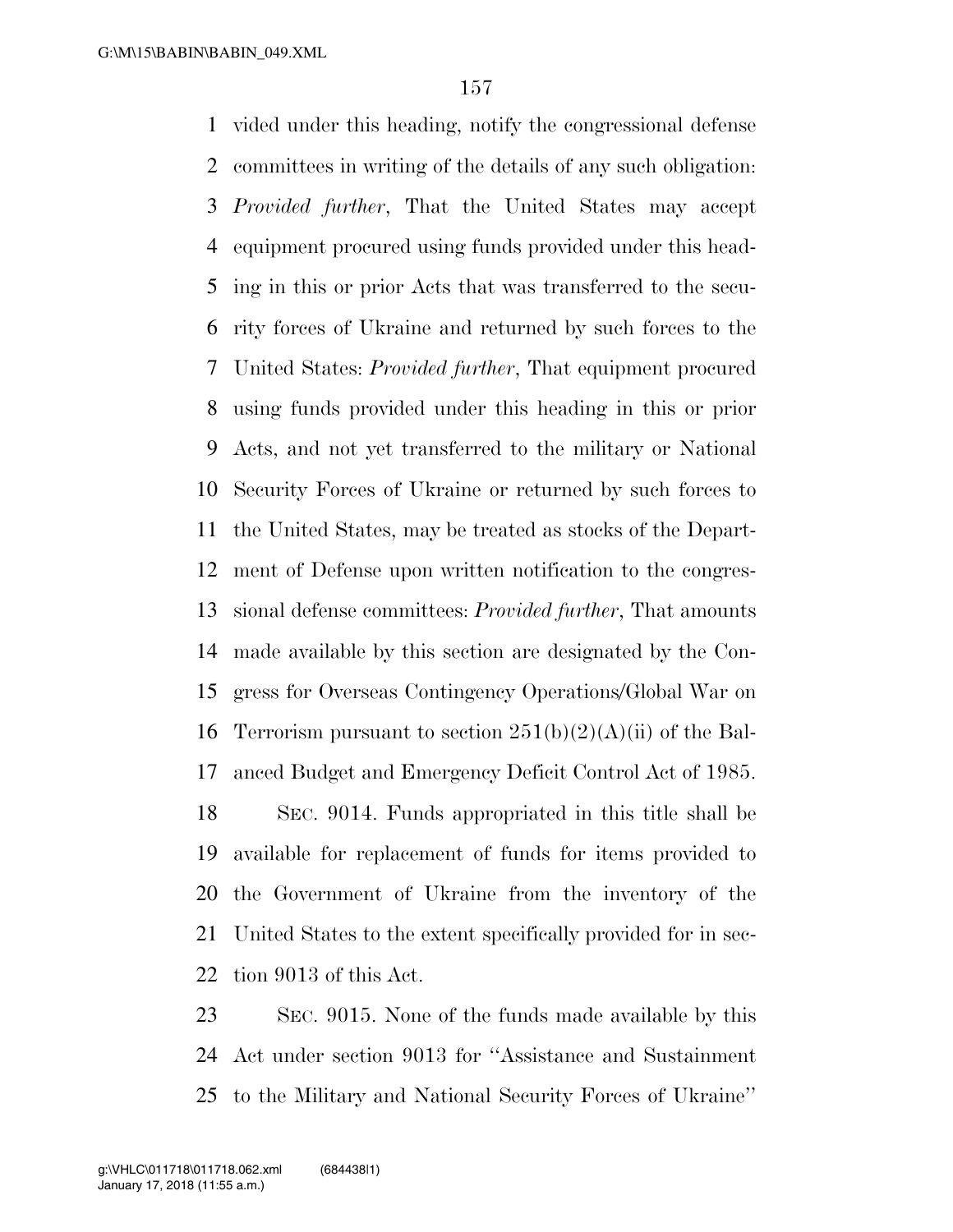may be used to procure or transfer man-portable air de-fense systems.

 SEC. 9016. (a) None of the funds appropriated or otherwise made available by this Act under the heading ''Operation and Maintenance, Defense-Wide'' for pay- ments under section 1233 of Public Law 110–181 for re- imbursement to the Government of Pakistan may be made available unless the Secretary of Defense, in coordination with the Secretary of State, certifies to the congressional defense committees that the Government of Pakistan is—

 (1) cooperating with the United States in counterterrorism efforts against the Haqqani Net- work, the Quetta Shura Taliban, Lashkar e-Tayyiba, Jaish-e-Mohammed, Al Qaeda, and other domestic and foreign terrorist organizations, including taking steps to end support for such groups and prevent them from basing and operating in Pakistan and carrying out cross border attacks into neighboring countries;

 (2) not supporting terrorist activities against United States or coalition forces in Afghanistan, and Pakistan's military and intelligence agencies are not intervening extra-judicially into political and judicial processes in Pakistan;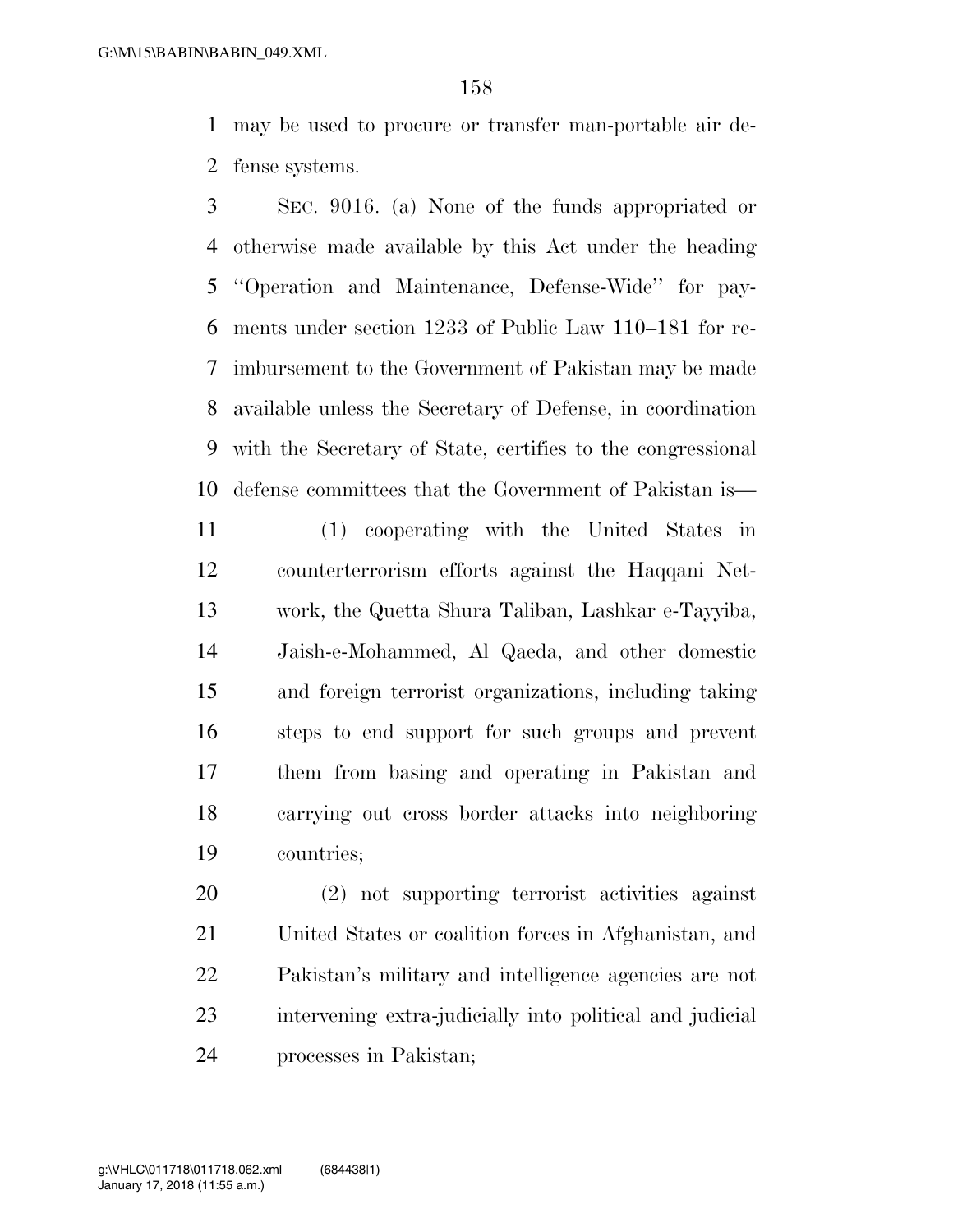| $\mathbf{1}$   | (3) dismantling improvised explosive device                           |
|----------------|-----------------------------------------------------------------------|
| $\overline{2}$ | (IED) networks and interdicting precursor chemicals                   |
| 3              | used in the manufacture of IEDs;                                      |
| 4              | (4) preventing the proliferation of nuclear-re-                       |
| 5              | lated material and expertise;                                         |
| 6              | (5) implementing policies to protect judicial                         |
| 7              | independence and due process of law;                                  |
| 8              | $(6)$ issuing visas in a timely manner for United                     |
| 9              | States visitors engaged in counterterrorism efforts                   |
| 10             | and assistance programs in Pakistan; and                              |
| 11             | (7) providing humanitarian organizations access                       |
| 12             | to detainees, internally displaced persons, and other                 |
| 13             | Pakistani civilians affected by the conflict.                         |
| 14             | (b) The Secretary of Defense, in coordination with                    |
| 15             | the Secretary of State, may waive the restriction in sub-             |
| 16             | section (a) on a case-by-case basis by certifying in writing          |
|                | 17 to the congressional defense committees that it is in the          |
|                | 18 national security interest to do so: <i>Provided</i> , That if the |
| 19             | Secretary of Defense, in coordination with the Secretary              |
| 20             | of State, exercises such waiver authority, the Secretaries            |
| 21             | shall report to the congressional defense committees on               |
| 22             | both the justification for the waiver and on the require-             |
| 23             | ments of this section that the Government of Pakistan was             |
| 24             | not able to meet: <i>Provided further</i> , That such report may      |
| 25             | be submitted in classified form if necessary.                         |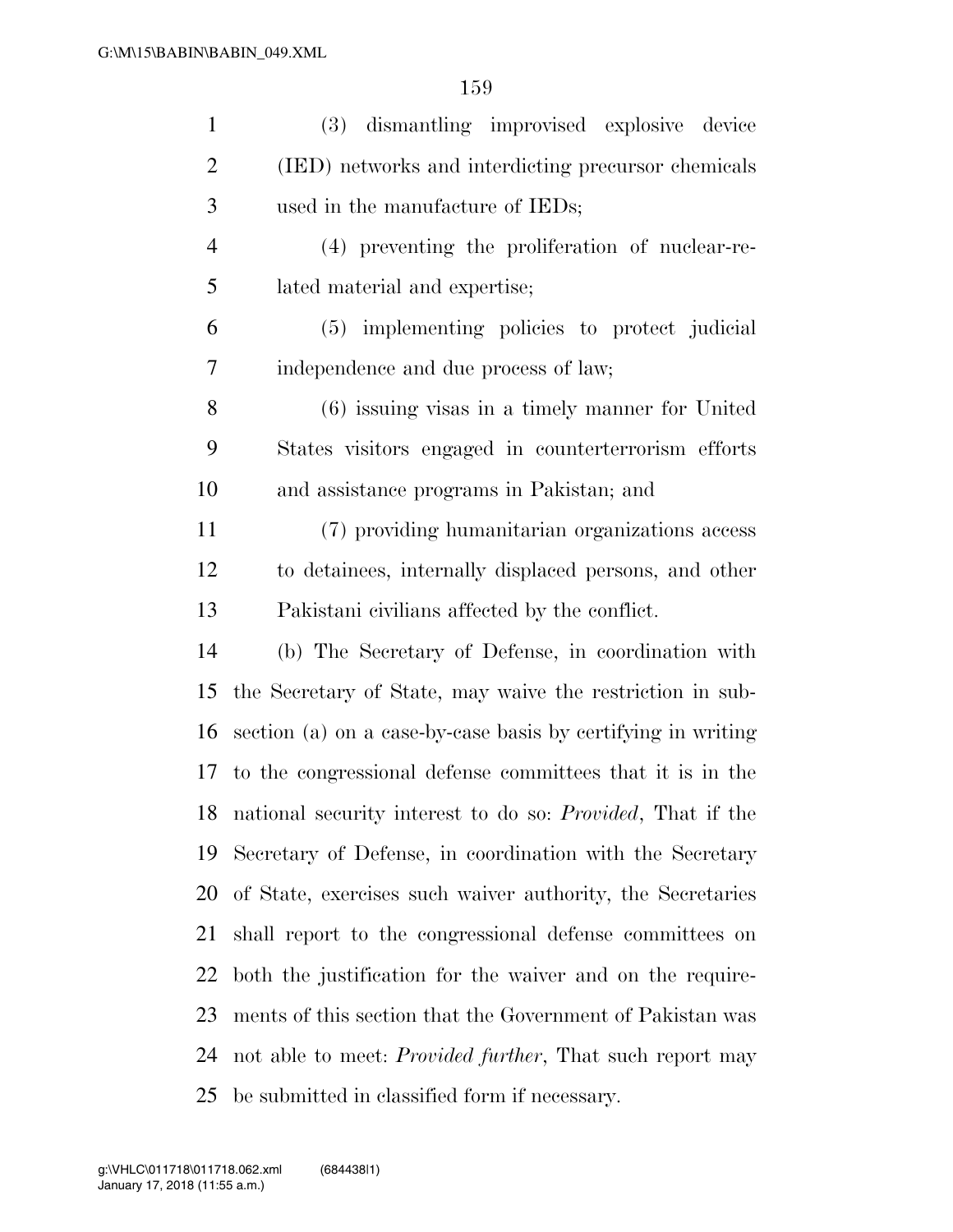### 1 (INCLUDING TRANSFER OF FUNDS)

 SEC. 9017. In addition to amounts otherwise made available in this Act, \$500,000,000 is hereby appropriated to the Department of Defense and made available for transfer only to the operation and maintenance, military personnel, and procurement accounts, to improve the intel- ligence, surveillance, and reconnaissance capabilities of the Department of Defense: *Provided*, That the transfer au- thority provided in this section is in addition to any other transfer authority provided elsewhere in this Act: *Provided further*, That not later than 30 days prior to exercising the transfer authority provided in this section, the Sec- retary of Defense shall submit a report to the congres- sional defense committees on the proposed uses of these funds: *Provided further*, That the funds provided in this section may not be transferred to any program, project, or activity specifically limited or denied by this Act: *Pro- vided further*, That amounts made available by this section are designated by the Congress for Overseas Contingency Operations/Global War on Terrorism pursuant to section  $251(b)(2)(A)(ii)$  of the Balanced Budget and Emergency Deficit Control Act of 1985: *Provided further*, That the authority to provide funding under this section shall termi-nate on September 30, 2018.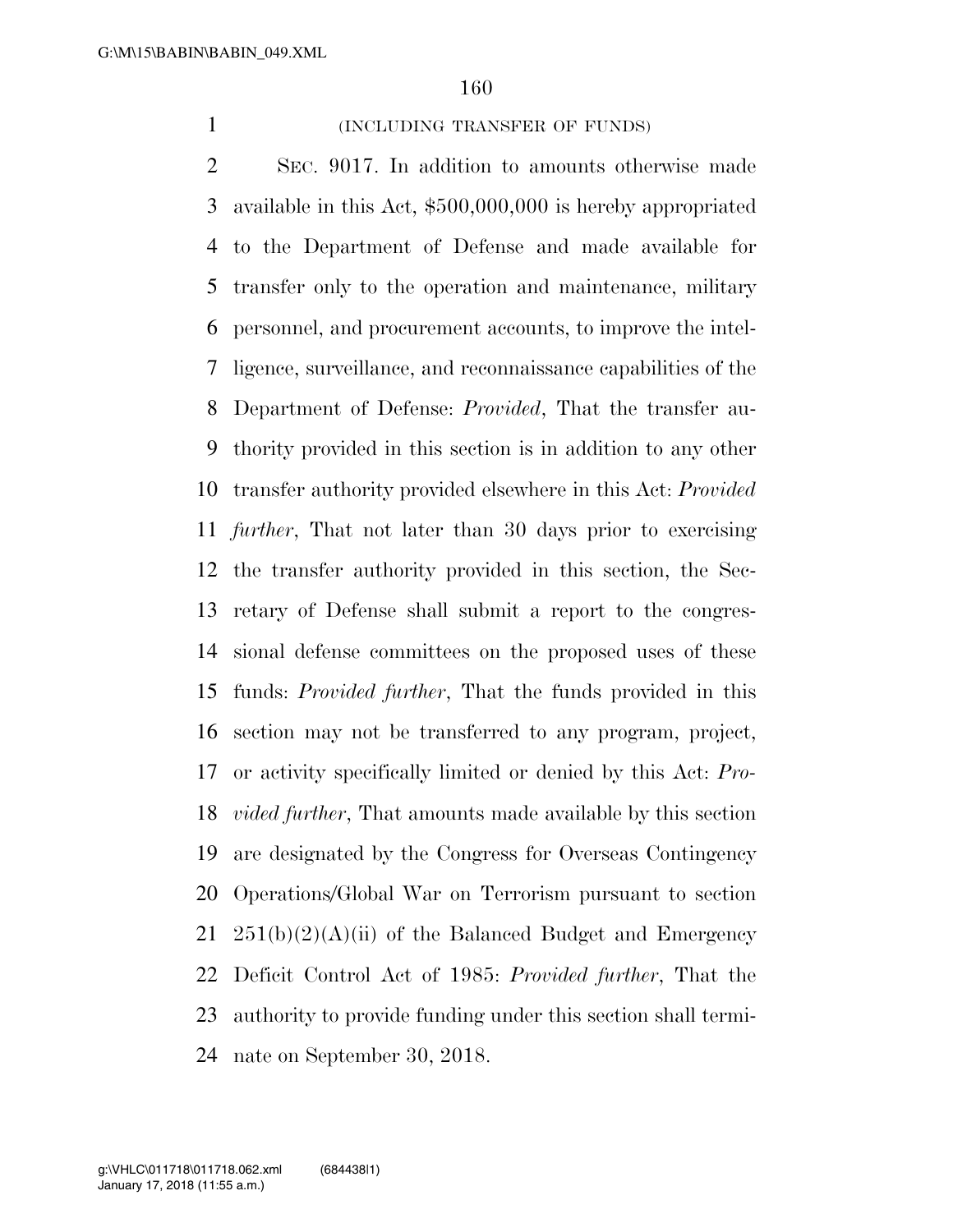SEC. 9018. None of the funds made available by this Act may be used with respect to Syria in contravention of the War Powers Resolution (50 U.S.C. 1541 et seq.), including for the introduction of United States armed or military forces into hostilities in Syria, into situations in Syria where imminent involvement in hostilities is clearly indicated by the circumstances, or into Syrian territory, airspace, or waters while equipped for combat, in con- travention of the congressional consultation and reporting requirements of sections 3 and 4 of that law (50 U.S.C. 1542 and 1543).

### 12 (RESCISSIONS)

 SEC. 9019. Of the funds appropriated in Department of Defense Appropriations Acts, the following funds are hereby rescinded from the following accounts and pro- grams in the specified amounts: *Provided*, That such amounts are designated by the Congress for Overseas Contingency Operations/Global War on Terrorism pursu-19 ant to section  $251(b)(2)(A)(ii)$  of the Balanced Budget and Emergency Deficit Control Act of 1985:

21 "Other Procurement, Air Force", 2017/2019, \$25,100,000;

 ''Afghanistan Security Forces Fund'', 2017/ 2018, \$100,000,000; and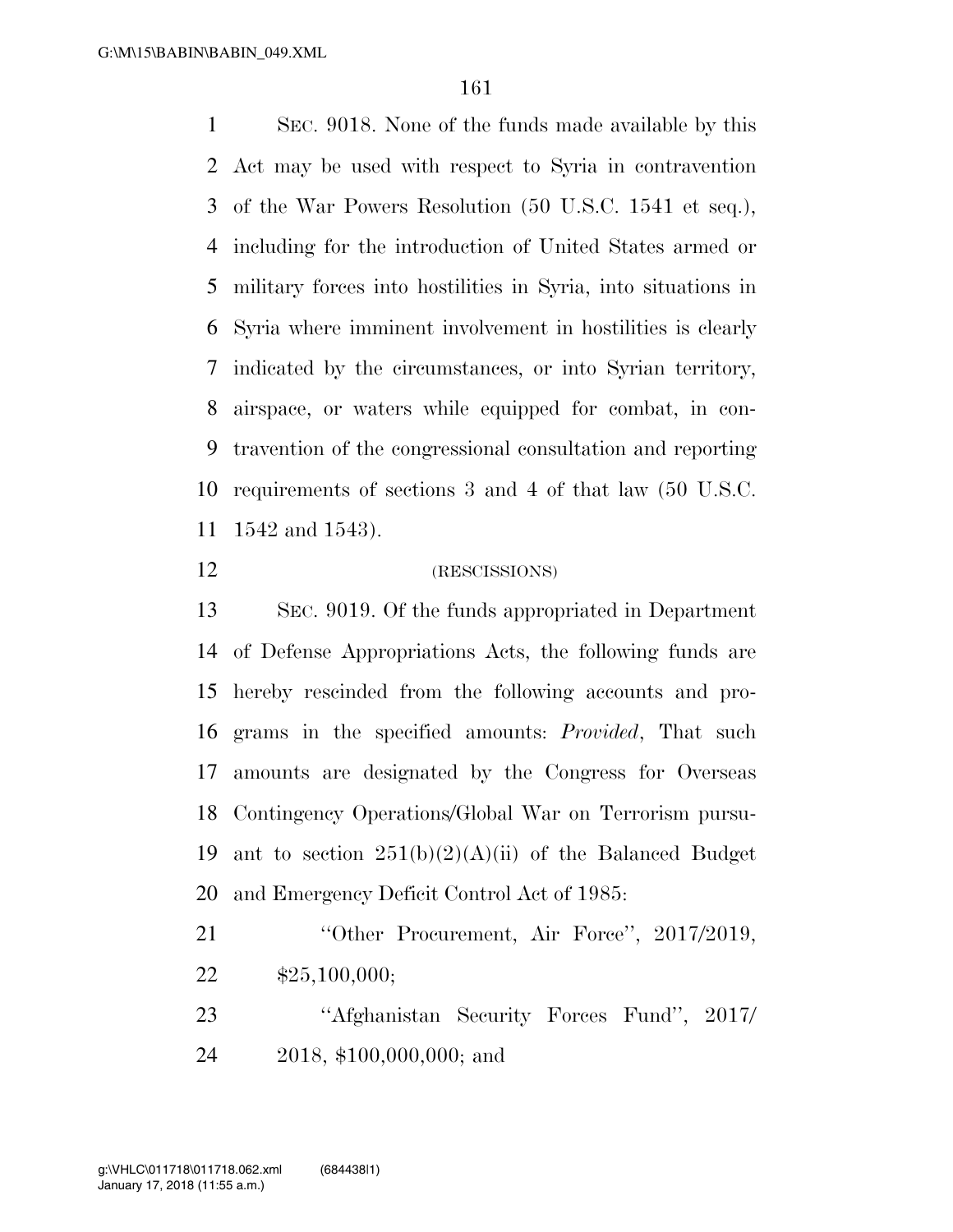1 "Counter-ISIL Train and Equip Fund", 2017/ 2018, \$112,513,000.

 ''Operation and Maintenance, Defense-Wide, DSCA Coalition Support Fund'', 2017/2018, \$350,000,000.

 SEC. 9020. Each amount designated in this Act by the Congress for Overseas Contingency Operations/Global 8 War on Terrorism pursuant to section  $251(b)(2)(A)(ii)$  of the Balanced Budget and Emergency Deficit Control Act of 1985 shall be available only if the President subse- quently so designates all such amounts and transmits such designations to the Congress.

 SEC. 9021. (a) Not later than 30 days after the date of the enactment of this Act, the President shall submit to Congress a report on the United States strategy to de- feat Al-Qaeda, the Taliban, the Islamic State of Iraq and Syria (ISIS), and their associated forces and co-belliger-ents.

 (b) The report required under subsection (a) shall in-clude the following:

 (1) An analysis of the adequacy of the existing legal framework to accomplish the strategy described in subsection (a), particularly with respect to the Authorization for Use of Military Force (Public Law 107–40; 50 U.S.C. 1541 note) and the Authoriza-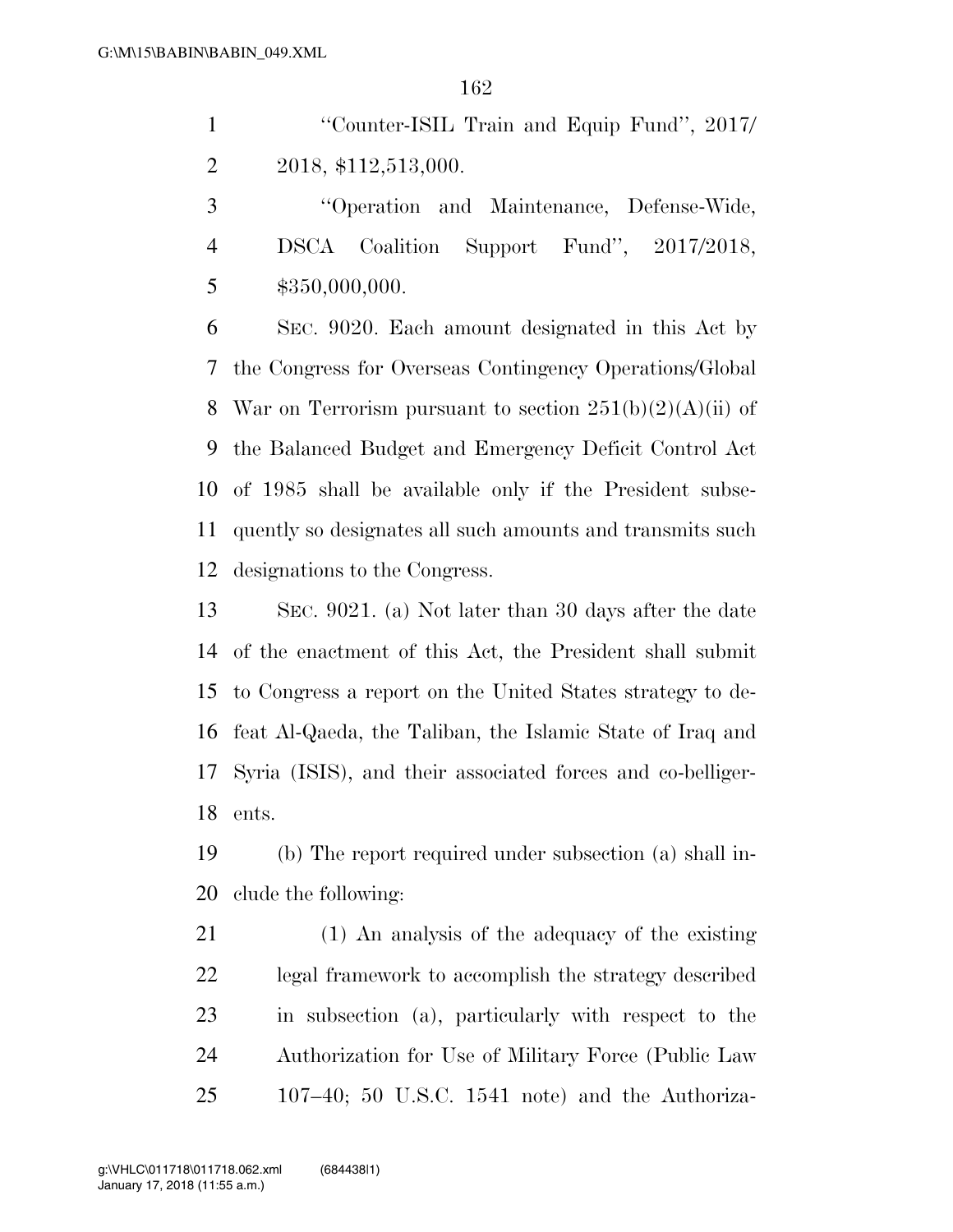tion for Use of Military Force Against Iraq Resolu- tion of 2002 (Public Law 107–243; 50 U.S.C. 1541 note).

 (2) An analysis of the budgetary resources nec- essary to accomplish the strategy described in sub-section (a).

 (c) Not later than 30 days after the date on which the President submits to the appropriate congressional committees the report required by subsection (a), the Sec- retary of State and the Secretary of Defense shall testify at any hearing held by any of the appropriate congres- sional committees on the report and to which the Sec-retary is invited.

 (d) In this section, the term ''appropriate congres-sional committees'' means—

 (1) the Committee on Foreign Relations and the Committee on Armed Services of the Senate; and (2) the Committee on Foreign Affairs and the Committee on Armed Services of the House of Rep-resentatives.

# TITLE X—ADDITIONAL GENERAL PROVISIONS 22 REFERENCES TO ACT SEC. 10001. Except as expressly provided otherwise,

any reference to ''this Act'' contained in this division shall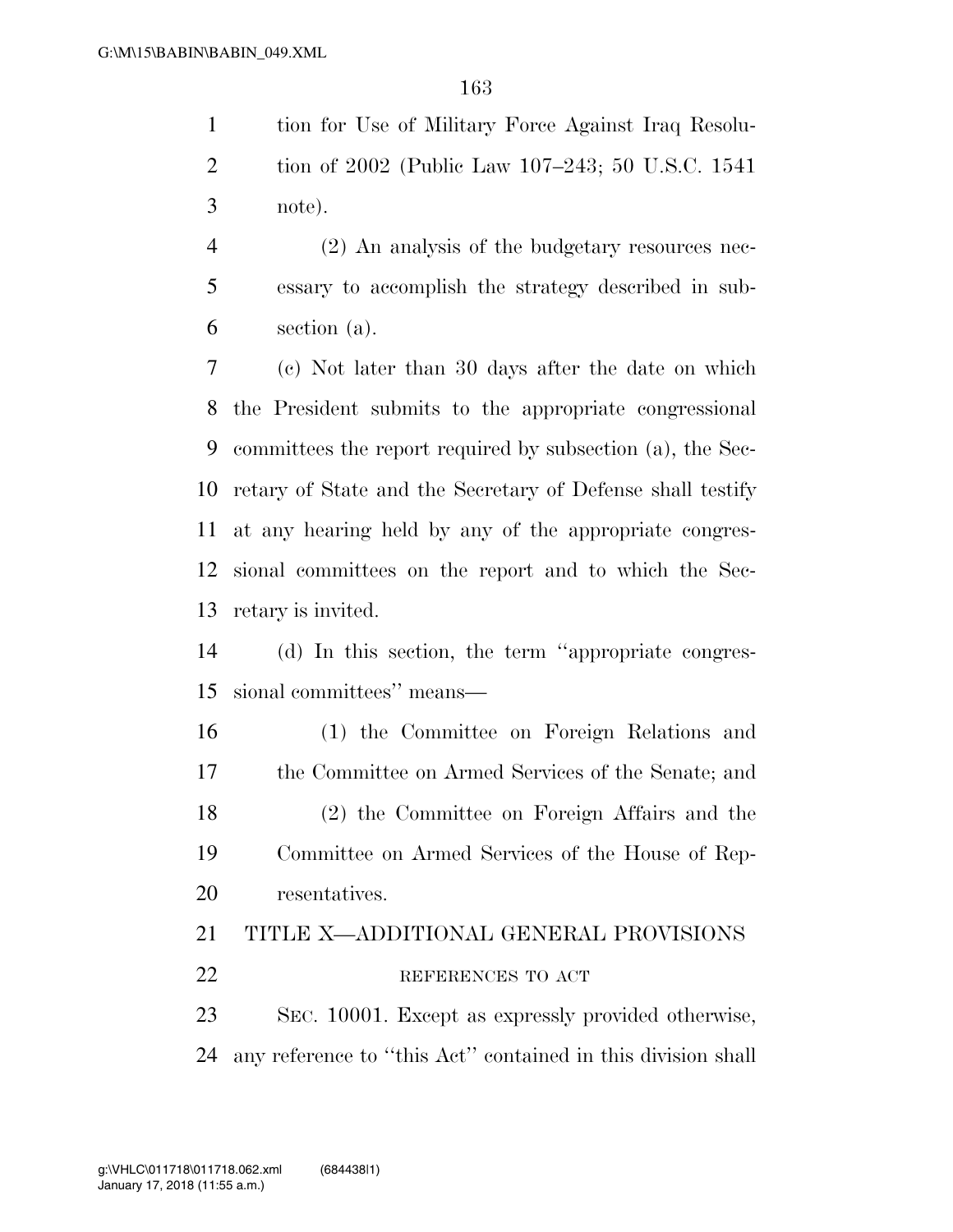be treated as referring only to the provisions of this divi-sion.

### REFERENCES TO REPORT

 SEC. 10002. Any reference to a ''report accom- panying this Act'' contained in this division shall be treat- ed as a reference to House Report 115–219. The effect of such Report shall be limited to this division and shall apply for purposes of determining the allocation of funds provided by, and the implementation of, this division.

10 SPENDING REDUCTION ACCOUNT

SEC. 10003. \$0.

 SEC. 10004. None of the funds appropriated or other- wise made available under the heading ''Afghanistan Secu- rity Forces Fund'' may be used to procure uniforms for the Afghan National Army.

 SEC. 10005. None of the funds made available in this Act may be used for the closure of a biosafety level 4 lab-oratory.

 SEC. 10006. None of the funds made available by this Act may be used to provide arms, training, or other assist-ance to the Azov Battalion.

 SEC. 10007. None of the finds made available by this Act may be used to purchase heavy water from Iran.

 SEC. 10008. None of the funds appropriated by this Act may be used to plan for, begin, continue, complete,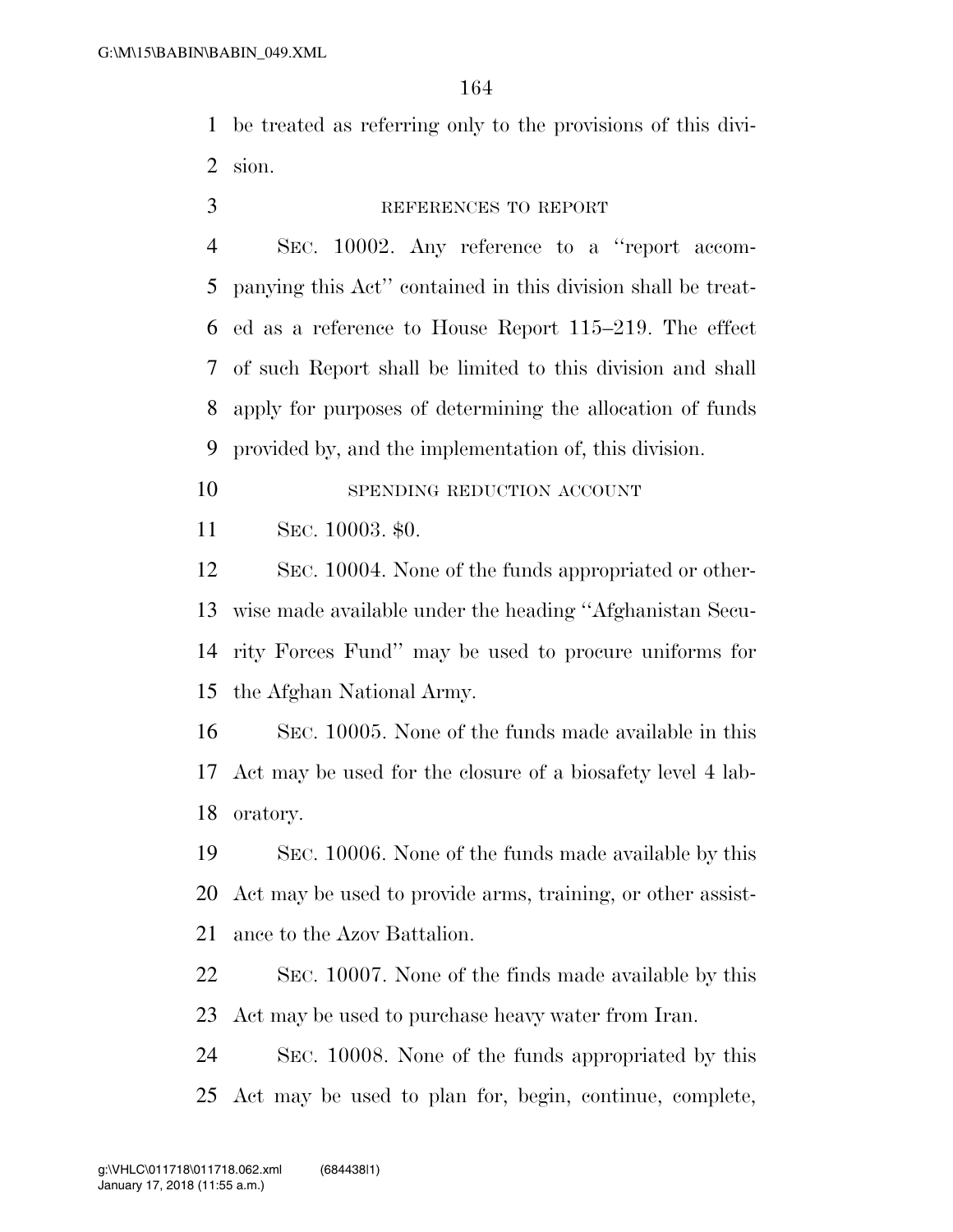process, or approve a public-private competition under the

Office of Management and Budget Circular A-76.

 This division may be cited as the ''Department of De-fense Appropriations Act, 2018''.

# 5 DIVISION – MILITARY CONSTRUCTION, **VETERANS AFFAIRS, AND RELATED**

## **AGENCIES APPROPRIATIONS ACT, 2018**

 The following sums are appropriated, out of any money in the Treasury not otherwise appropriated, for military construction, the Department of Veterans Affairs, and related agencies for the fiscal year ending September 30, 2018, and for other purposes, namely:

### TITLE I

### DEPARTMENT OF DEFENSE

### MILITARY CONSTRUCTION, ARMY

 For acquisition, construction, installation, and equip- ment of temporary or permanent public works, military installations, facilities, and real property for the Army as currently authorized by law, including personnel in the Army Corps of Engineers and other personal services nec- essary for the purposes of this appropriation, and for con- struction and operation of facilities in support of the func- tions of the Commander in Chief, \$923,994,000, to re- main available until September 30, 2022: *Provided*, That, of this amount, not to exceed \$101,470,000 shall be avail-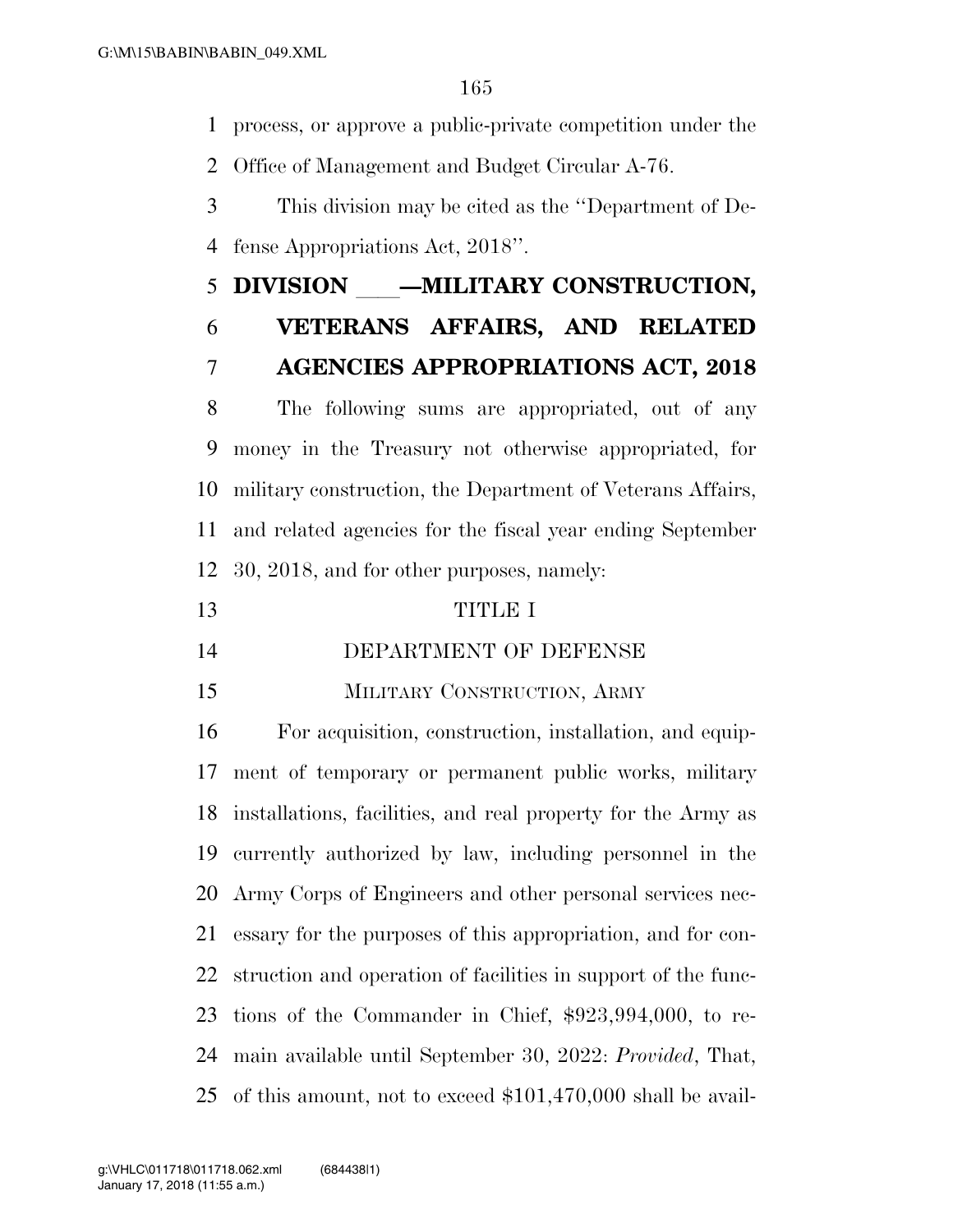able for study, planning, design, architect and engineer services, and host nation support, as authorized by law, unless the Secretary of the Army determines that addi- tional obligations are necessary for such purposes and no- tifies the Committees on Appropriations of both Houses of Congress of the determination and the reasons therefor.

MILITARY CONSTRUCTION, NAVY AND MARINE CORPS

 For acquisition, construction, installation, and equip- ment of temporary or permanent public works, naval in- stallations, facilities, and real property for the Navy and Marine Corps as currently authorized by law, including personnel in the Naval Facilities Engineering Command and other personal services necessary for the purposes of this appropriation, \$1,558,085,000, to remain available until September 30, 2022: *Provided*, That, of this amount, not to exceed \$219,069,000 shall be available for study, planning, design, and architect and engineer services, as authorized by law, unless the Secretary of the Navy deter- mines that additional obligations are necessary for such purposes and notifies the Committees on Appropriations of both Houses of Congress of the determination and the reasons therefor.

23 MILITARY CONSTRUCTION, AIR FORCE For acquisition, construction, installation, and equip-ment of temporary or permanent public works, military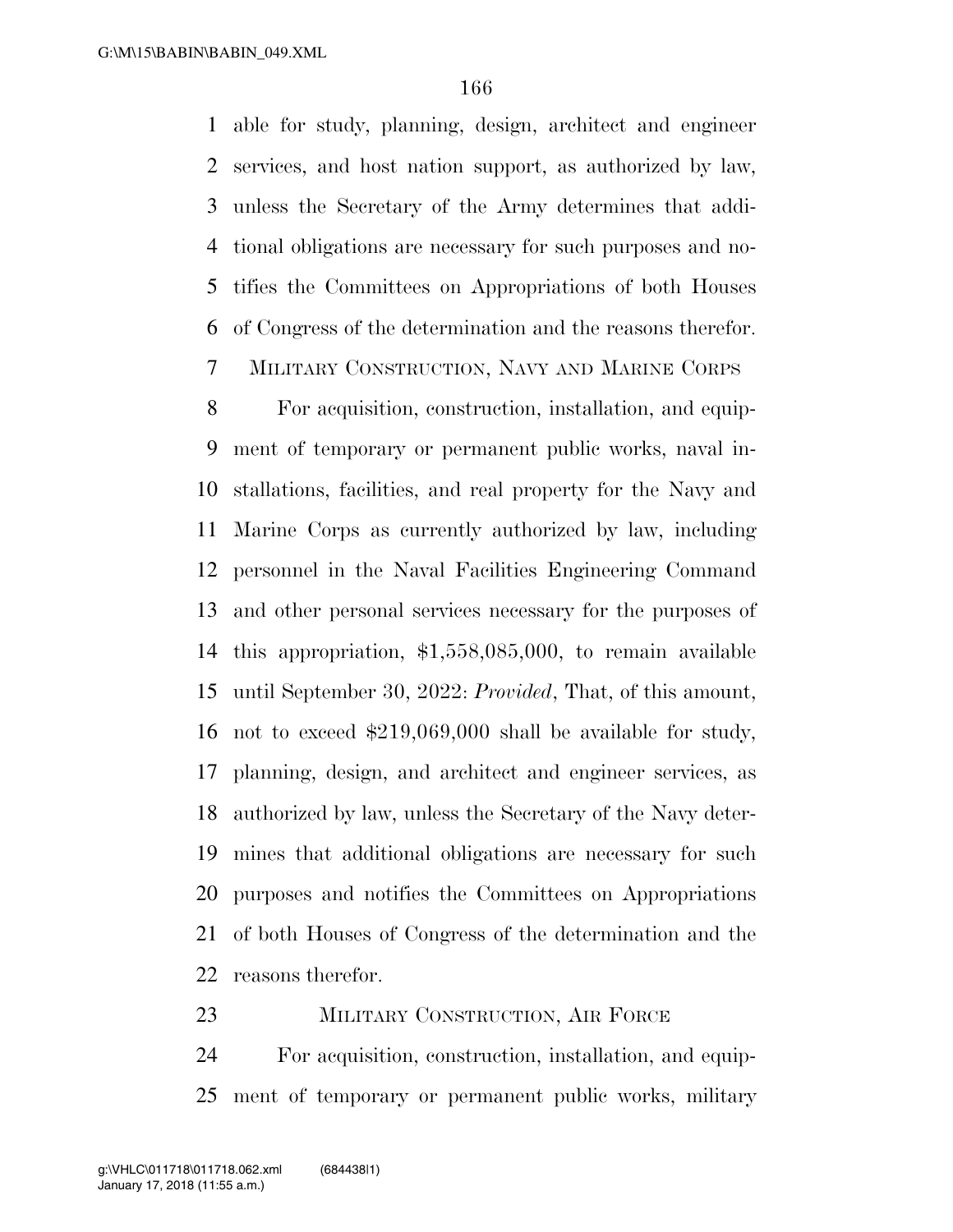installations, facilities, and real property for the Air Force as currently authorized by law, \$1,540,474,000, to remain available until September 30, 2022: *Provided*, That, of this amount, not to exceed \$97,852,000 shall be available for study, planning, design, and architect and engineer services, as authorized by law, unless the Secretary of the Air Force determines that additional obligations are nec- essary for such purposes and notifies the Committees on Appropriations of both Houses of Congress of the deter-mination and the reasons therefor.

 MILITARY CONSTRUCTION, DEFENSE-WIDE **(INCLUDING TRANSFER OF FUNDS)** 

 For acquisition, construction, installation, and equip- ment of temporary or permanent public works, installa- tions, facilities, and real property for activities and agen- cies of the Department of Defense (other than the military departments), as currently authorized by law, \$2,791,272,000, to remain available until September 30, 2022: *Provided*, That such amounts of this appropriation as may be determined by the Secretary of Defense may be transferred to such appropriations of the Department of Defense available for military construction or family housing as the Secretary may designate, to be merged with and to be available for the same purposes, and for the same time period, as the appropriation or fund to which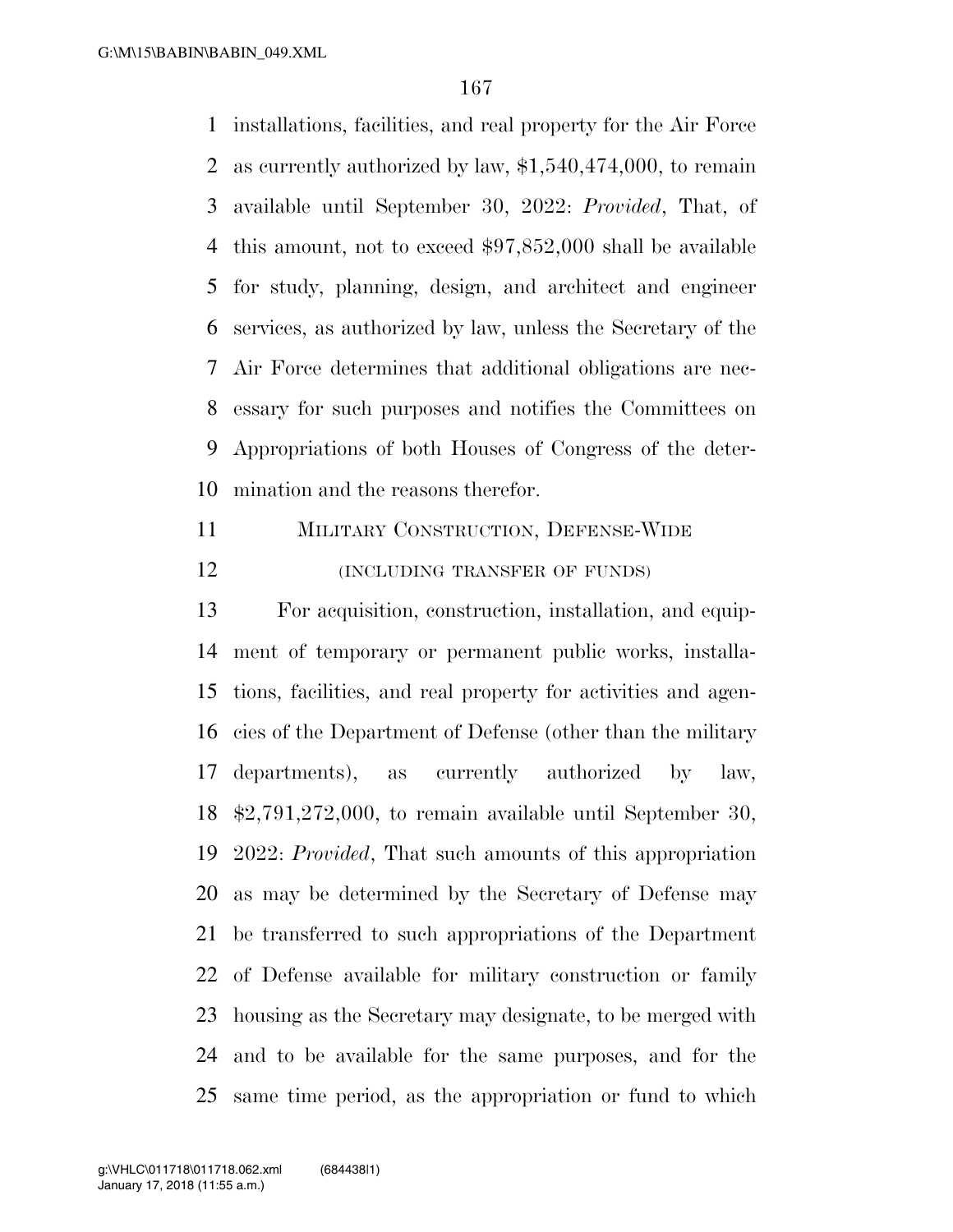transferred: *Provided further*, That, of the amount, not to exceed \$185,717,000 shall be available for study, plan- ning, design, and architect and engineer services, as au- thorized by law, unless the Secretary of Defense deter- mines that additional obligations are necessary for such purposes and notifies the Committees on Appropriations of both Houses of Congress of the determination and the reasons therefor.

### MILITARY CONSTRUCTION, ARMY NATIONAL GUARD

 For construction, acquisition, expansion, rehabilita- tion, and conversion of facilities for the training and ad- ministration of the Army National Guard, and contribu- tions therefor, as authorized by chapter 1803 of title 10, United States Code, and Military Construction Authoriza- tion Acts, \$210,652,000, to remain available until Sep- tember 30, 2022: *Provided*, That, of the amount, not to exceed \$16,271,000 shall be available for study, planning, design, and architect and engineer services, as authorized by law, unless the Director of the Army National Guard determines that additional obligations are necessary for such purposes and notifies the Committees on Appropria- tions of both Houses of Congress of the determination and the reasons therefor.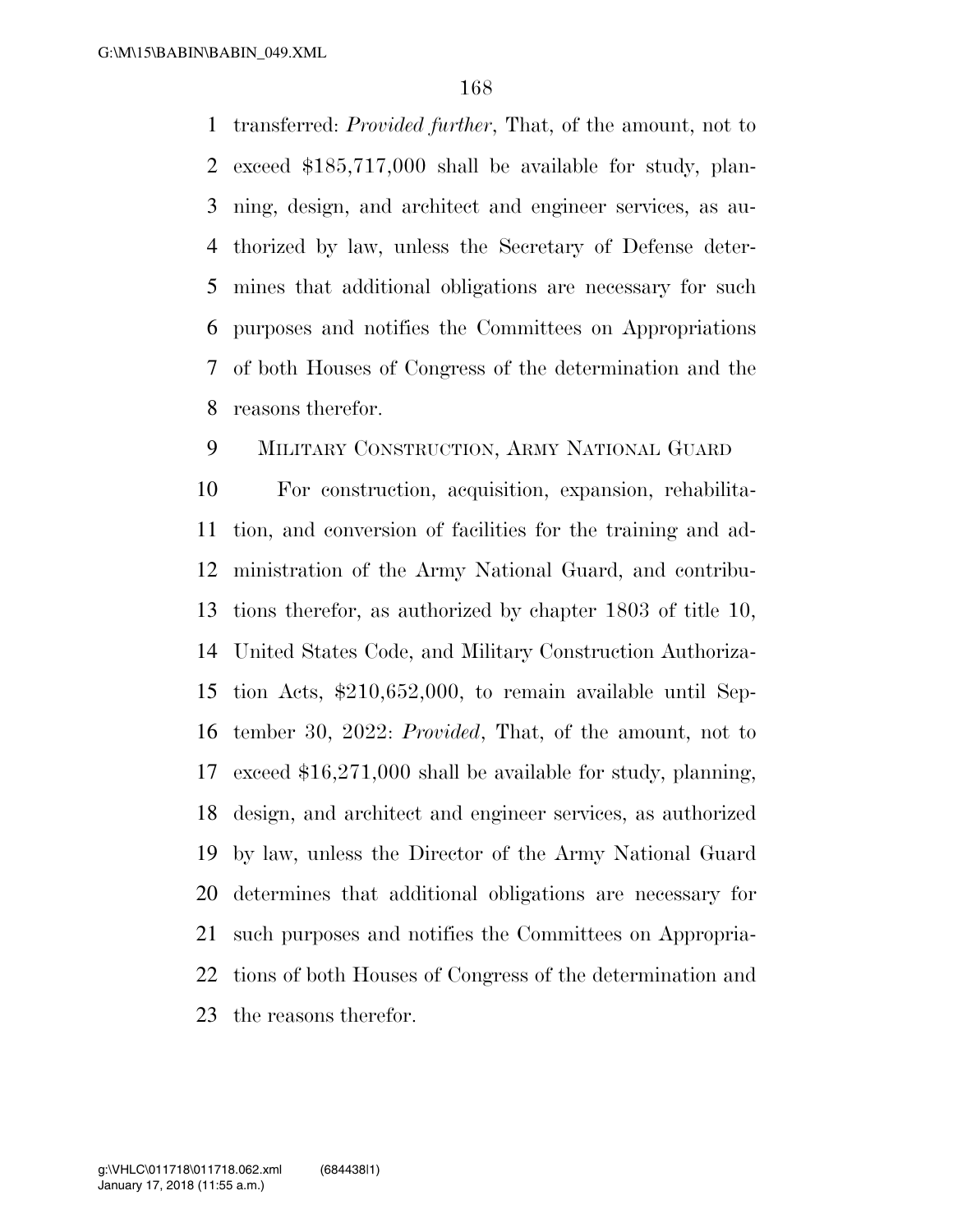MILITARY CONSTRUCTION, AIR NATIONAL GUARD

 For construction, acquisition, expansion, rehabilita- tion, and conversion of facilities for the training and ad- ministration of the Air National Guard, and contributions therefor, as authorized by chapter 1803 of title 10, United States Code, and Military Construction Authorization Acts, \$161,491,000, to remain available until September 30, 2022: *Provided*, That, of the amount, not to exceed \$18,000,000 shall be available for study, planning, design, and architect and engineer services, as authorized by law, unless the Director of the Air National Guard determines that additional obligations are necessary for such purposes and notifies the Committees on Appropriations of both Houses of Congress of the determination and the reasons therefor.

#### MILITARY CONSTRUCTION, ARMY RESERVE

 For construction, acquisition, expansion, rehabilita- tion, and conversion of facilities for the training and ad- ministration of the Army Reserve as authorized by chapter 1803 of title 10, United States Code, and Military Con- struction Authorization Acts, \$73,712,000, to remain available until September 30, 2022: *Provided*, That, of the amount, not to exceed \$6,887,000 shall be available for study, planning, design, and architect and engineer serv-ices, as authorized by law, unless the Chief of the Army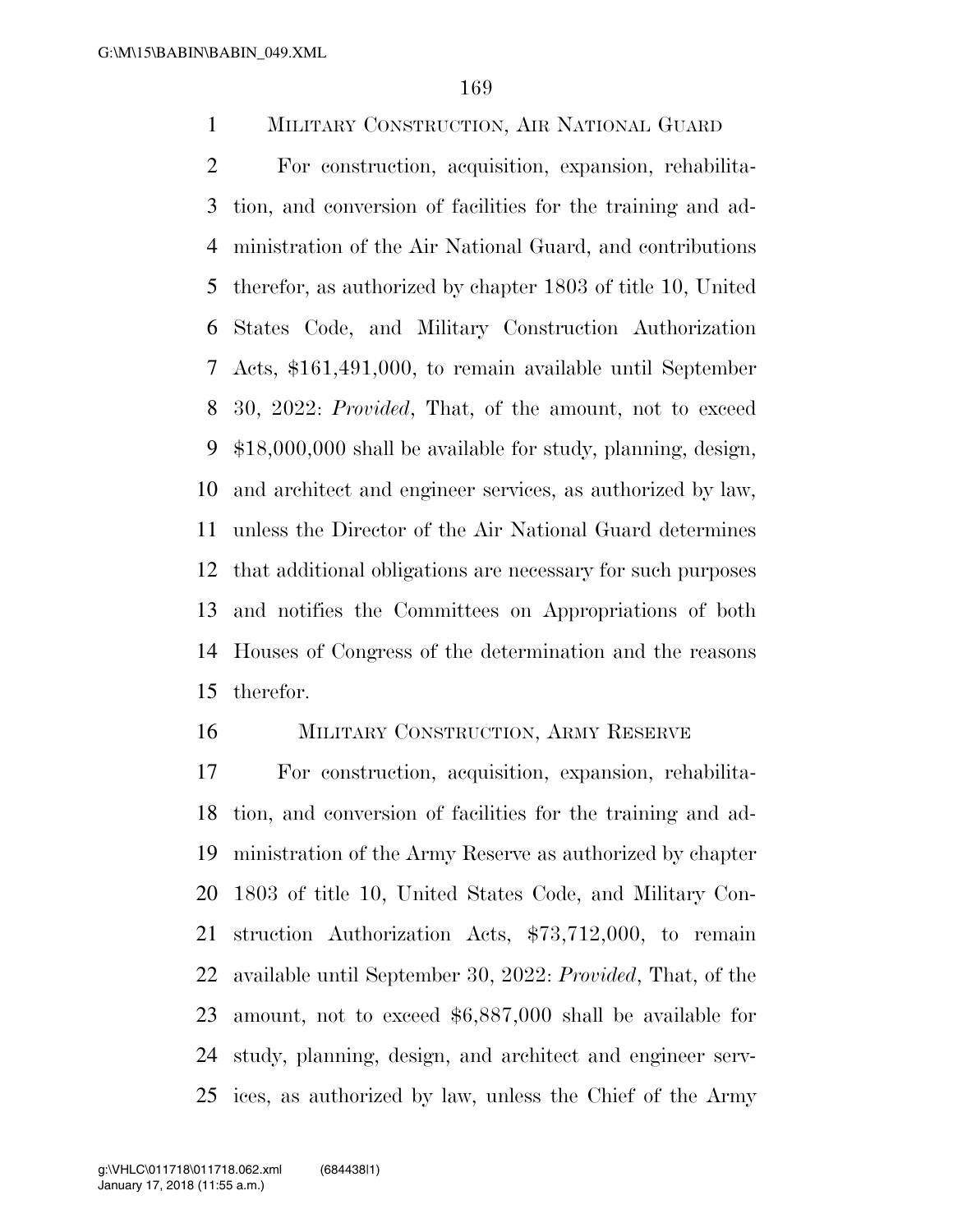Reserve determines that additional obligations are nec- essary for such purposes and notifies the Committees on Appropriations of both Houses of Congress of the deter-mination and the reasons therefor.

### MILITARY CONSTRUCTION, NAVY RESERVE

 For construction, acquisition, expansion, rehabilita- tion, and conversion of facilities for the training and ad- ministration of the reserve components of the Navy and Marine Corps as authorized by chapter 1803 of title 10, United States Code, and Military Construction Authoriza- tion Acts, \$65,271,000, to remain available until Sep- tember 30, 2022: *Provided*, That, of the amount, not to exceed \$4,430,000 shall be available for study, planning, design, and architect and engineer services, as authorized by law, unless the Secretary of the Navy determines that additional obligations are necessary for such purposes and notifies the Committees on Appropriations of both Houses of Congress of the determination and the reasons therefor.

MILITARY CONSTRUCTION, AIR FORCE RESERVE

 For construction, acquisition, expansion, rehabilita- tion, and conversion of facilities for the training and ad- ministration of the Air Force Reserve as authorized by chapter 1803 of title 10, United States Code, and Military Construction Authorization Acts, \$63,535,000, to remain available until September 30, 2022: *Provided*, That, of the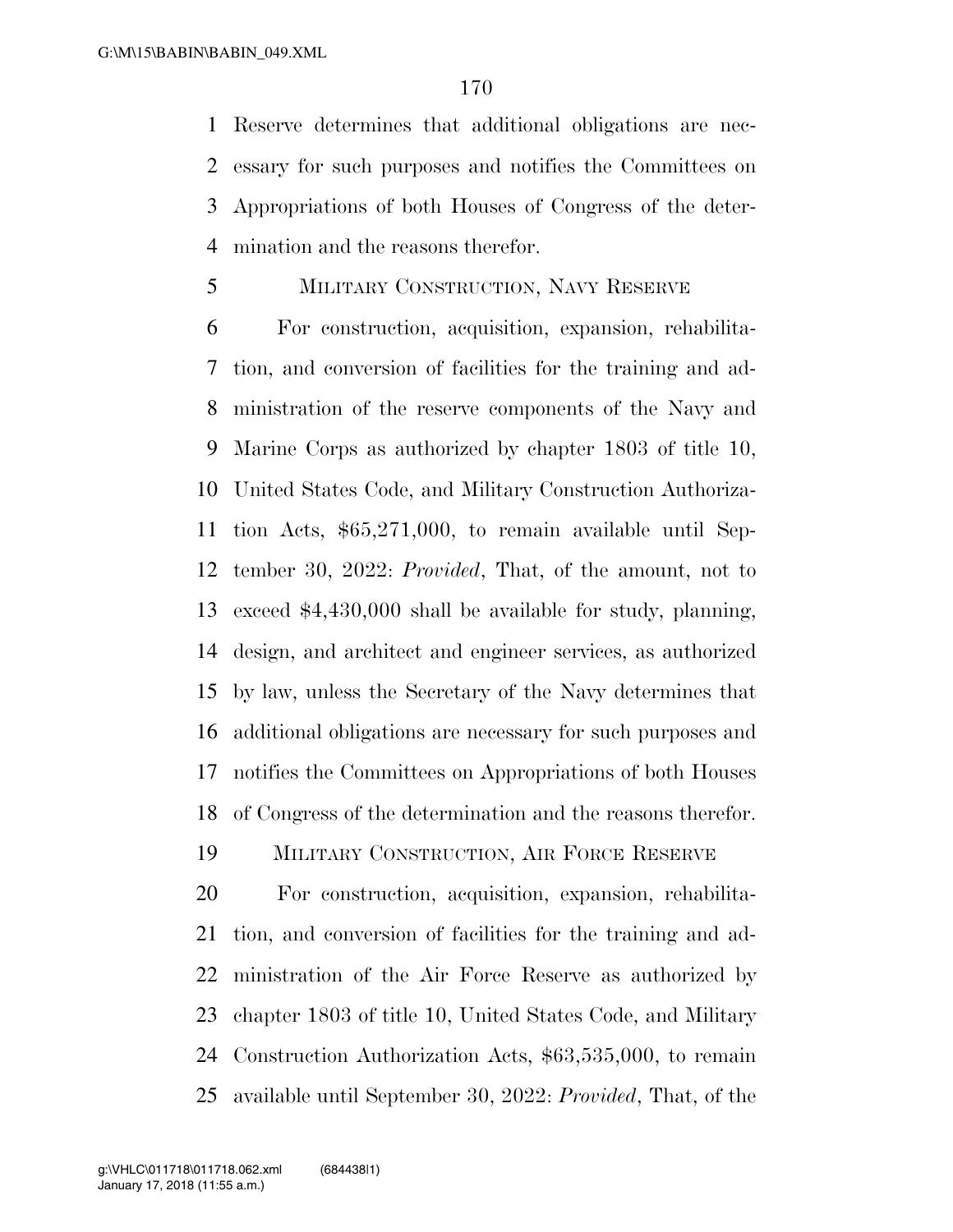amount, not to exceed \$4,725,000 shall be available for study, planning, design, and architect and engineer serv- ices, as authorized by law, unless the Chief of the Air Force Reserve determines that additional obligations are necessary for such purposes and notifies the Committees on Appropriations of both Houses of Congress of the de- termination and the reasons therefor: *Provided further,*  That, the Chief of the Air Force Reserve shall take imme- diate action to address unfunded military construction re- quirements for access control points and security issues at Air Force Reserve facilities.

 NORTH ATLANTIC TREATY ORGANIZATION SECURITY INVESTMENT PROGRAM

 For the United States share of the cost of the North Atlantic Treaty Organization Security Investment Pro- gram for the acquisition and construction of military fa- cilities and installations (including international military headquarters) and for related expenses for the collective defense of the North Atlantic Treaty Area as authorized by section 2806 of title 10, United States Code, and Mili- tary Construction Authorization Acts, \$177,932,000, to remain available until expended.

DEPARTMENT OF DEFENSE BASE CLOSURE ACCOUNT

 For deposit into the Department of Defense Base Closure Account, established by section 2906(a) of the De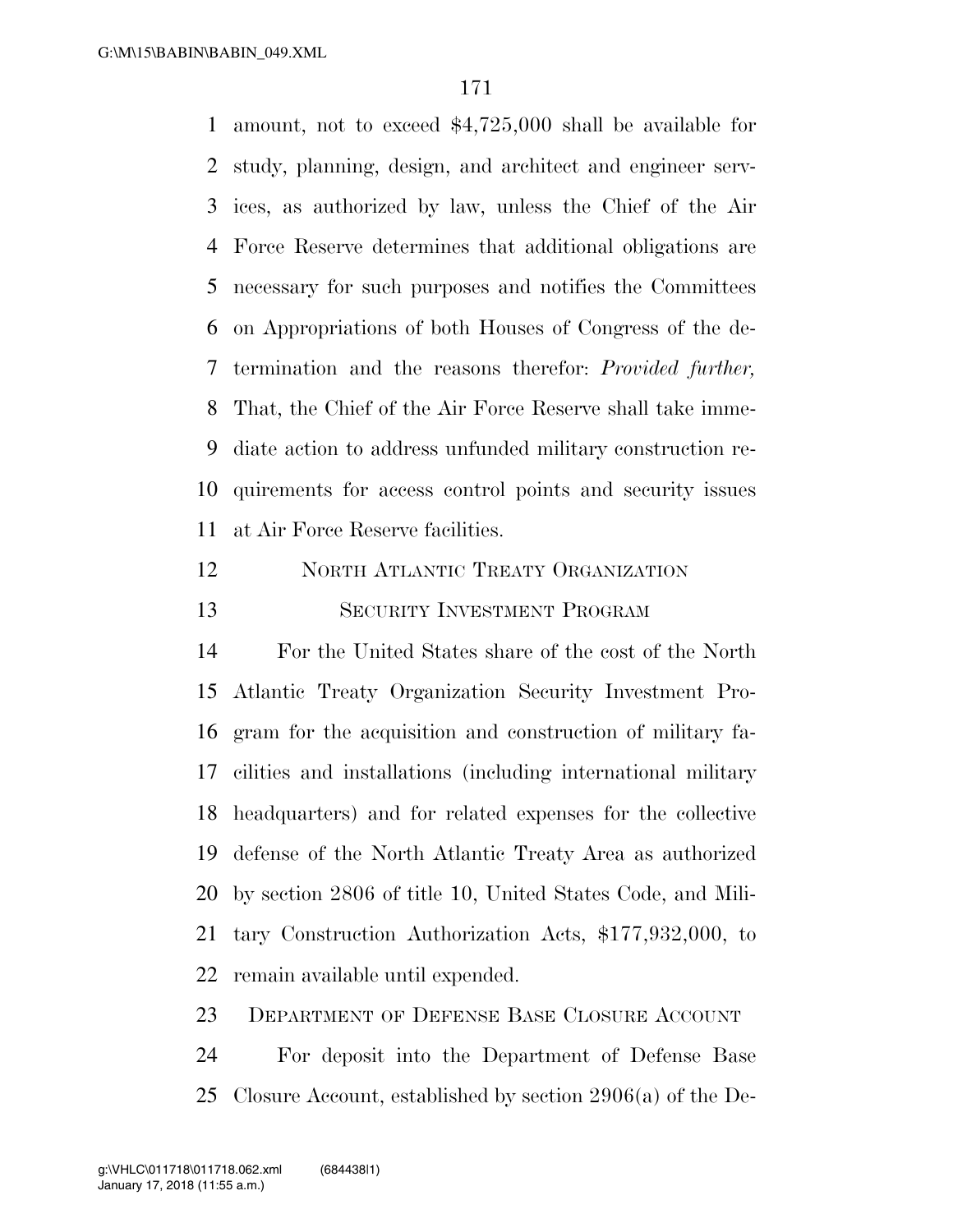fense Base Closure and Realignment Act of 1990 (10 U.S.C. 2687 note), \$290,867,000, to remain available until expended.

 FAMILY HOUSING CONSTRUCTION, ARMY For expenses of family housing for the Army for con- struction, including acquisition, replacement, addition, ex- pansion, extension, and alteration, as authorized by law, \$182,662,000, to remain available until September 30, 2022.

 FAMILY HOUSING OPERATION AND MAINTENANCE, ARMY

 For expenses of family housing for the Army for op- eration and maintenance, including debt payment, leasing, minor construction, principal and interest charges, and in- surance premiums, as authorized by law, \$346,625,000. FAMILY HOUSING CONSTRUCTION, NAVY AND MARINE CORPS

 For expenses of family housing for the Navy and Ma- rine Corps for construction, including acquisition, replace- ment, addition, expansion, extension, and alteration, as authorized by law, \$83,682,000, to remain available until September 30, 2022.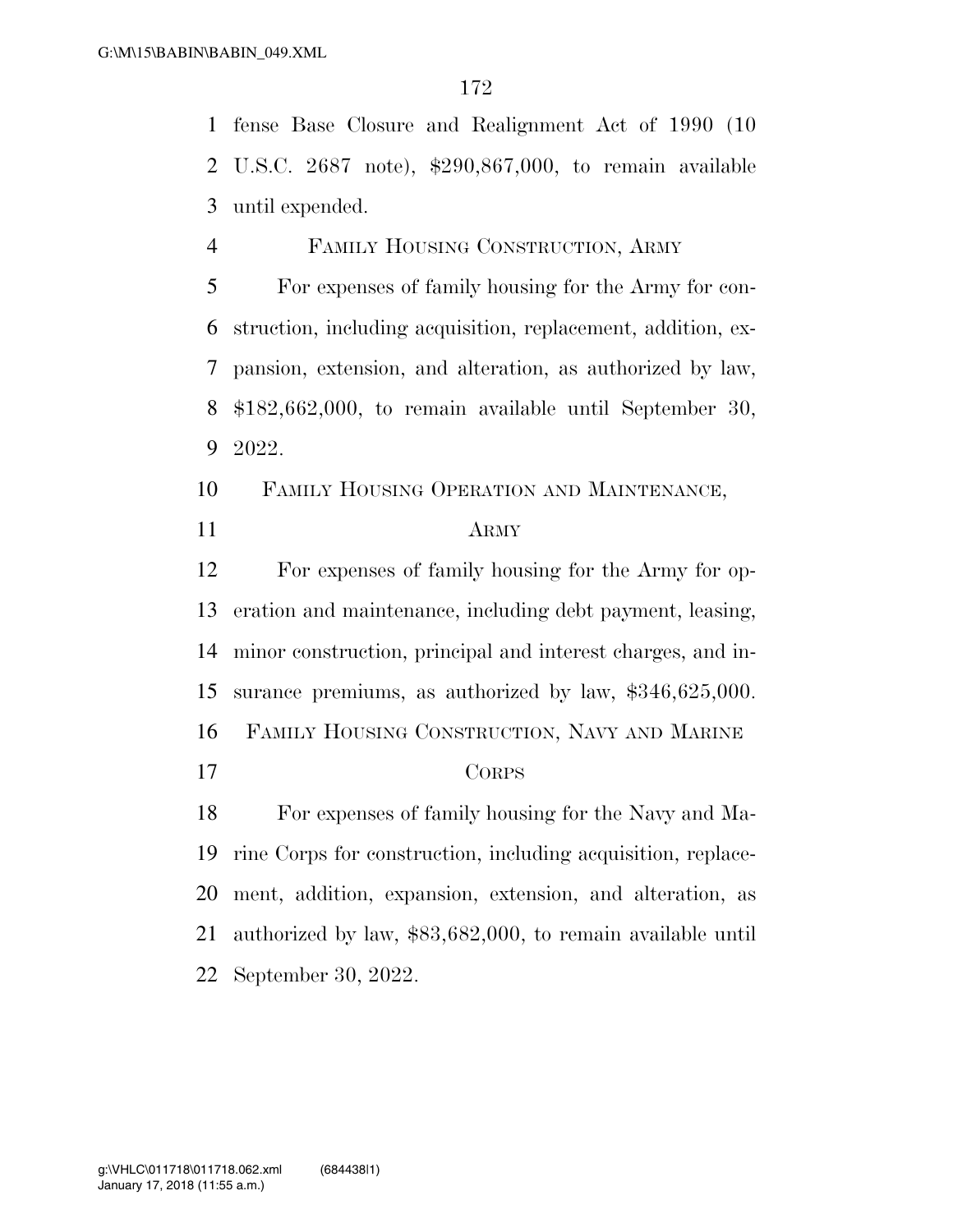FAMILY HOUSING OPERATION AND MAINTENANCE, NAVY AND MARINE CORPS

 For expenses of family housing for the Navy and Ma- rine Corps for operation and maintenance, including debt payment, leasing, minor construction, principal and inter- est charges, and insurance premiums, as authorized by law, \$328,282,000.

FAMILY HOUSING CONSTRUCTION, AIR FORCE

 For expenses of family housing for the Air Force for construction, including acquisition, replacement, addition, expansion, extension, and alteration, as authorized by law, \$85,062,000, to remain available until September 30, 2022.

FAMILY HOUSING OPERATION AND MAINTENANCE, AIR

#### 15 FORCE

 For expenses of family housing for the Air Force for operation and maintenance, including debt payment, leas- ing, minor construction, principal and interest charges, and insurance premiums, as authorized by law, \$318,324,000.

FAMILY HOUSING OPERATION AND MAINTENANCE,

22 DEFENSE-WIDE

 For expenses of family housing for the activities and agencies of the Department of Defense (other than the military departments) for operation and maintenance,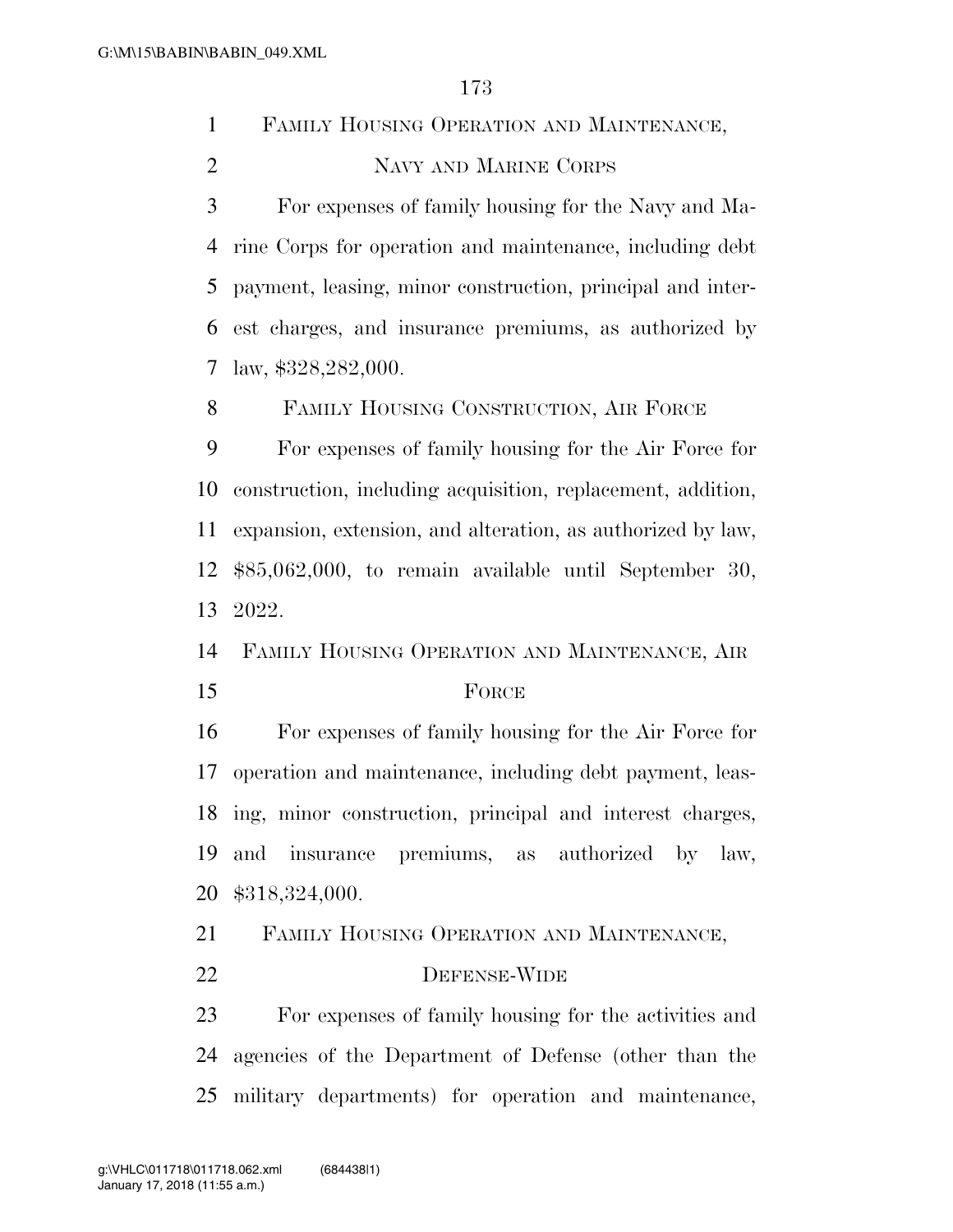leasing, and minor construction, as authorized by law, \$59,169,000.

 DEPARTMENT OF DEFENSE FAMILY HOUSING IMPROVEMENT FUND

 For the Department of Defense Family Housing Im- provement Fund, \$2,726,000, to remain available until ex- pended, for family housing initiatives undertaken pursu- ant to section 2883 of title 10, United States Code, pro- viding alternative means of acquiring and improving mili-tary family housing and supporting facilities.

 DEPARTMENT OF DEFENSE MILITARY UNACCOMPANIED HOUSING IMPROVEMENT FUND

 For the Department of Defense Military Unaccom- panied Housing Improvement Fund, \$623,000, to remain available until expended, for unaccompanied housing ini- tiatives undertaken pursuant to section 2883 of title 10, United States Code, providing alternative means of acquir- ing and improving military unaccompanied housing and supporting facilities.

ADMINISTRATIVE PROVISIONS

 SEC. 101. None of the funds made available in this title shall be expended for payments under a cost-plus-a- fixed-fee contract for construction, where cost estimates exceed \$25,000, to be performed within the United States, except Alaska, without the specific approval in writing of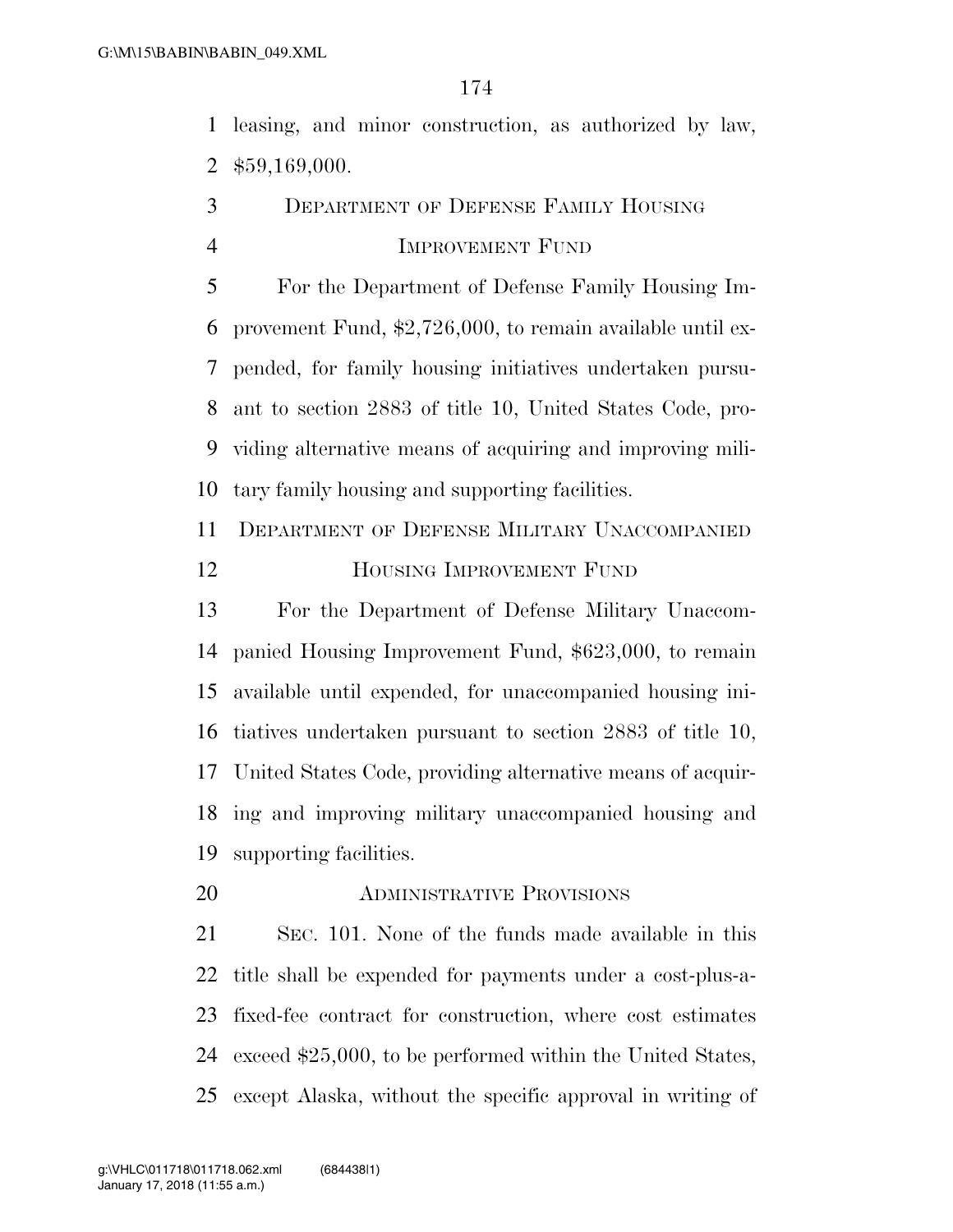the Secretary of Defense setting forth the reasons there-for.

 SEC. 102. Funds made available in this title for con- struction shall be available for hire of passenger motor ve-hicles.

 SEC. 103. Funds made available in this title for con- struction may be used for advances to the Federal High- way Administration, Department of Transportation, for the construction of access roads as authorized by section 210 of title 23, United States Code, when projects author- ized therein are certified as important to the national de-fense by the Secretary of Defense.

 SEC. 104. None of the funds made available in this title may be used to begin construction of new bases in the United States for which specific appropriations have not been made.

 SEC. 105. None of the funds made available in this title shall be used for purchase of land or land easements in excess of 100 percent of the value as determined by the Army Corps of Engineers or the Naval Facilities Engi- neering Command, except: (1) where there is a determina- tion of value by a Federal court; (2) purchases negotiated by the Attorney General or the designee of the Attorney General; (3) where the estimated value is less than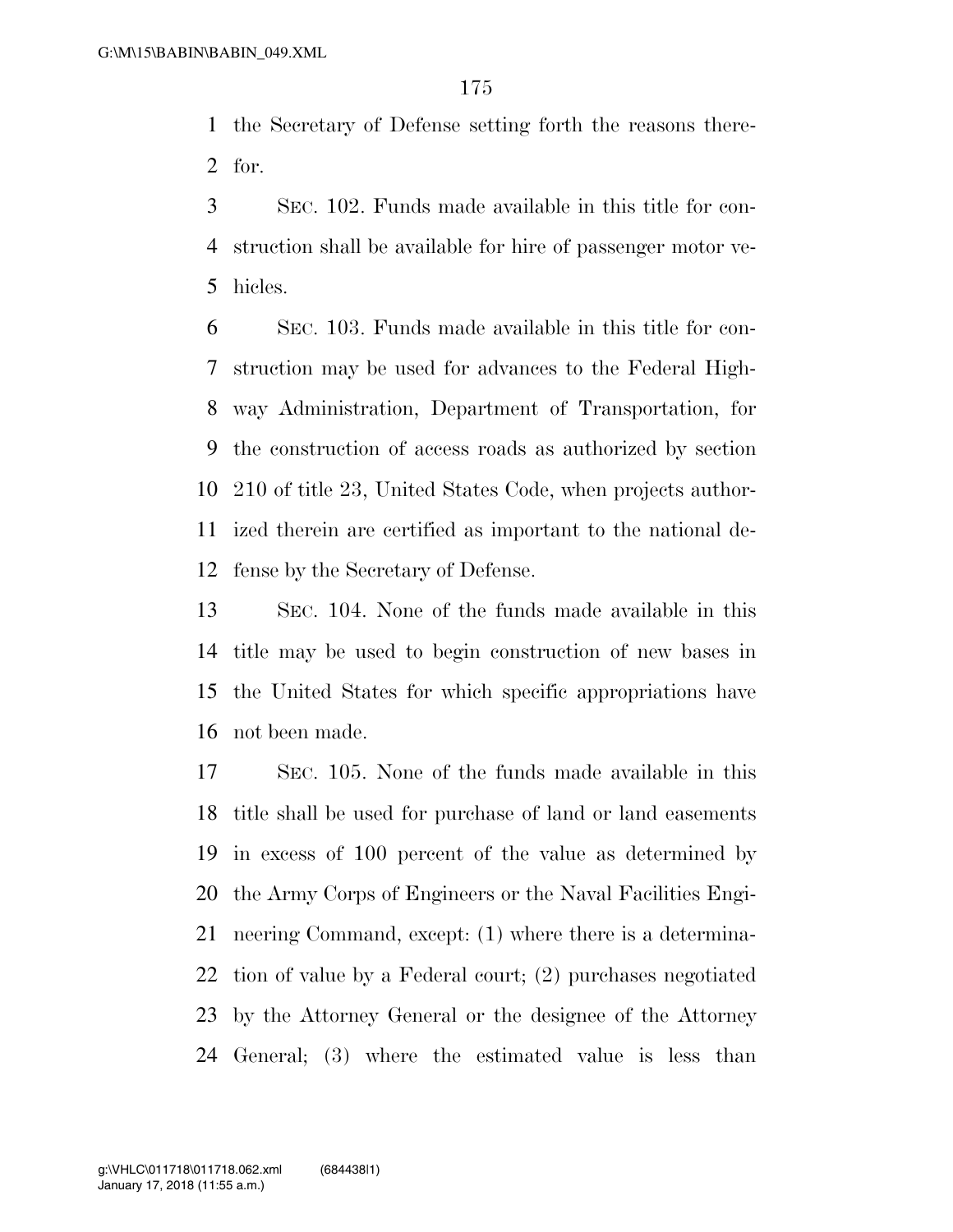\$25,000; or (4) as otherwise determined by the Secretary of Defense to be in the public interest.

 SEC. 106. None of the funds made available in this title shall be used to: (1) acquire land; (2) provide for site preparation; or (3) install utilities for any family housing, except housing for which funds have been made available in annual Acts making appropriations for military con-struction.

 SEC. 107. None of the funds made available in this title for minor construction may be used to transfer or relocate any activity from one base or installation to an- other, without prior notification to the Committees on Ap-propriations of both Houses of Congress.

 SEC. 108. None of the funds made available in this title may be used for the procurement of steel for any con- struction project or activity for which American steel pro- ducers, fabricators, and manufacturers have been denied the opportunity to compete for such steel procurement.

 SEC. 109. None of the funds available to the Depart- ment of Defense for military construction or family hous- ing during the current fiscal year may be used to pay real property taxes in any foreign nation.

 SEC. 110. None of the funds made available in this title may be used to initiate a new installation overseas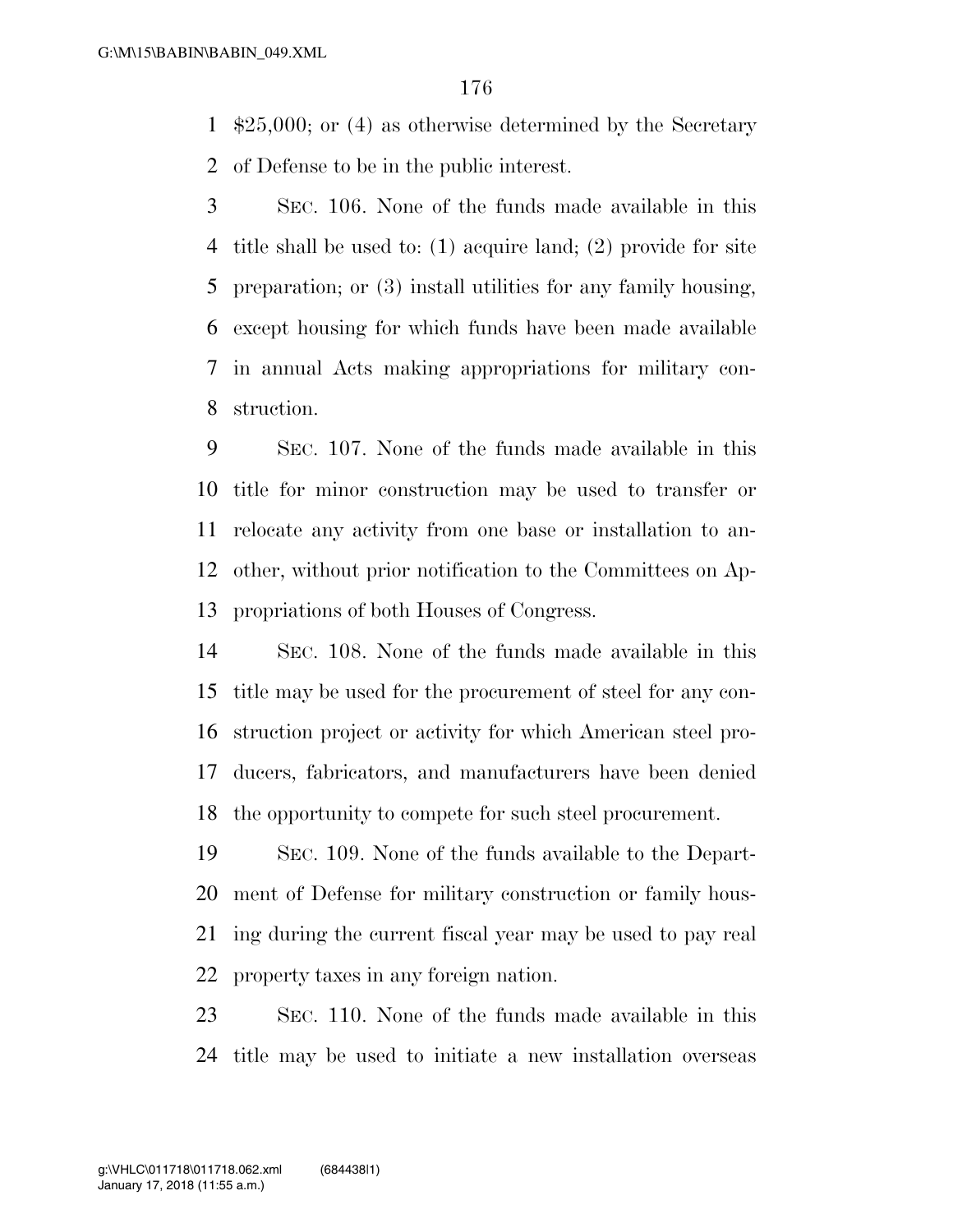without prior notification to the Committees on Appro-priations of both Houses of Congress.

 SEC. 111. None of the funds made available in this title may be obligated for architect and engineer contracts estimated by the Government to exceed \$500,000 for projects to be accomplished in Japan, in any North Atlan- tic Treaty Organization member country, or in countries bordering the Arabian Gulf, unless such contracts are awarded to United States firms or United States firms in joint venture with host nation firms.

 SEC. 112. None of the funds made available in this title for military construction in the United States terri- tories and possessions in the Pacific and on Kwajalein Atoll, or in countries bordering the Arabian Gulf, may be used to award any contract estimated by the Government to exceed \$1,000,000 to a foreign contractor: *Provided*, That this section shall not be applicable to contract awards for which the lowest responsive and responsible bid of a United States contractor exceeds the lowest respon- sive and responsible bid of a foreign contractor by greater than 20 percent: *Provided further*, That this section shall not apply to contract awards for military construction on Kwajalein Atoll for which the lowest responsive and re-sponsible bid is submitted by a Marshallese contractor.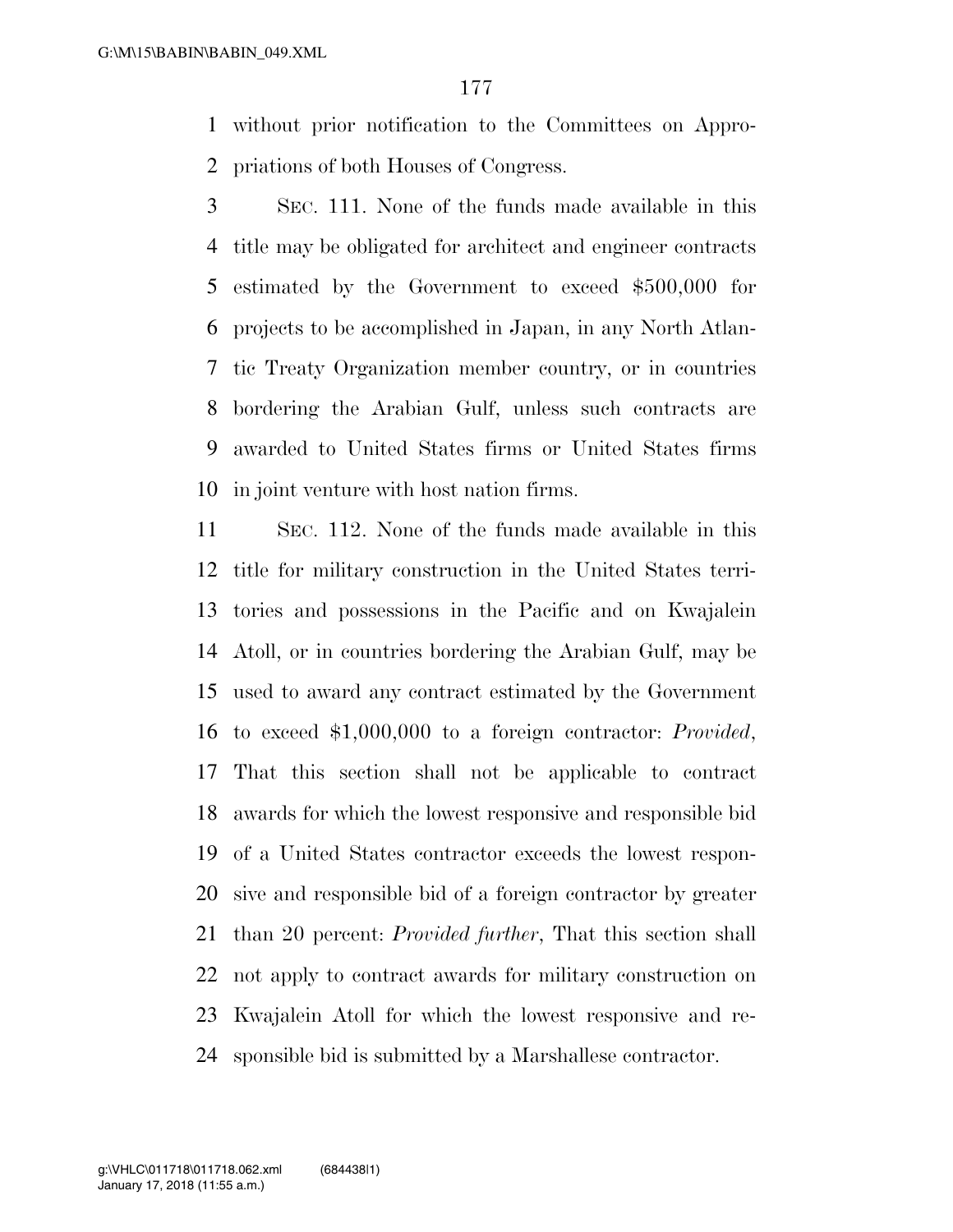SEC. 113. The Secretary of Defense shall inform the appropriate committees of both Houses of Congress, in- cluding the Committees on Appropriations, of plans and scope of any proposed military exercise involving United States personnel 30 days prior to its occurring, if amounts expended for construction, either temporary or permanent, are anticipated to exceed \$100,000.

 SEC. 114. Funds appropriated to the Department of Defense for construction in prior years shall be available for construction authorized for each such military depart- ment by the authorizations enacted into law during the current session of Congress.

 SEC. 115. For military construction or family housing projects that are being completed with funds otherwise ex- pired or lapsed for obligation, expired or lapsed funds may be used to pay the cost of associated supervision, inspec- tion, overhead, engineering and design on those projects and on subsequent claims, if any.

 SEC. 116. Notwithstanding any other provision of law, any funds made available to a military department or defense agency for the construction of military projects may be obligated for a military construction project or contract, or for any portion of such a project or contract, at any time before the end of the fourth fiscal year after the fiscal year for which funds for such project were made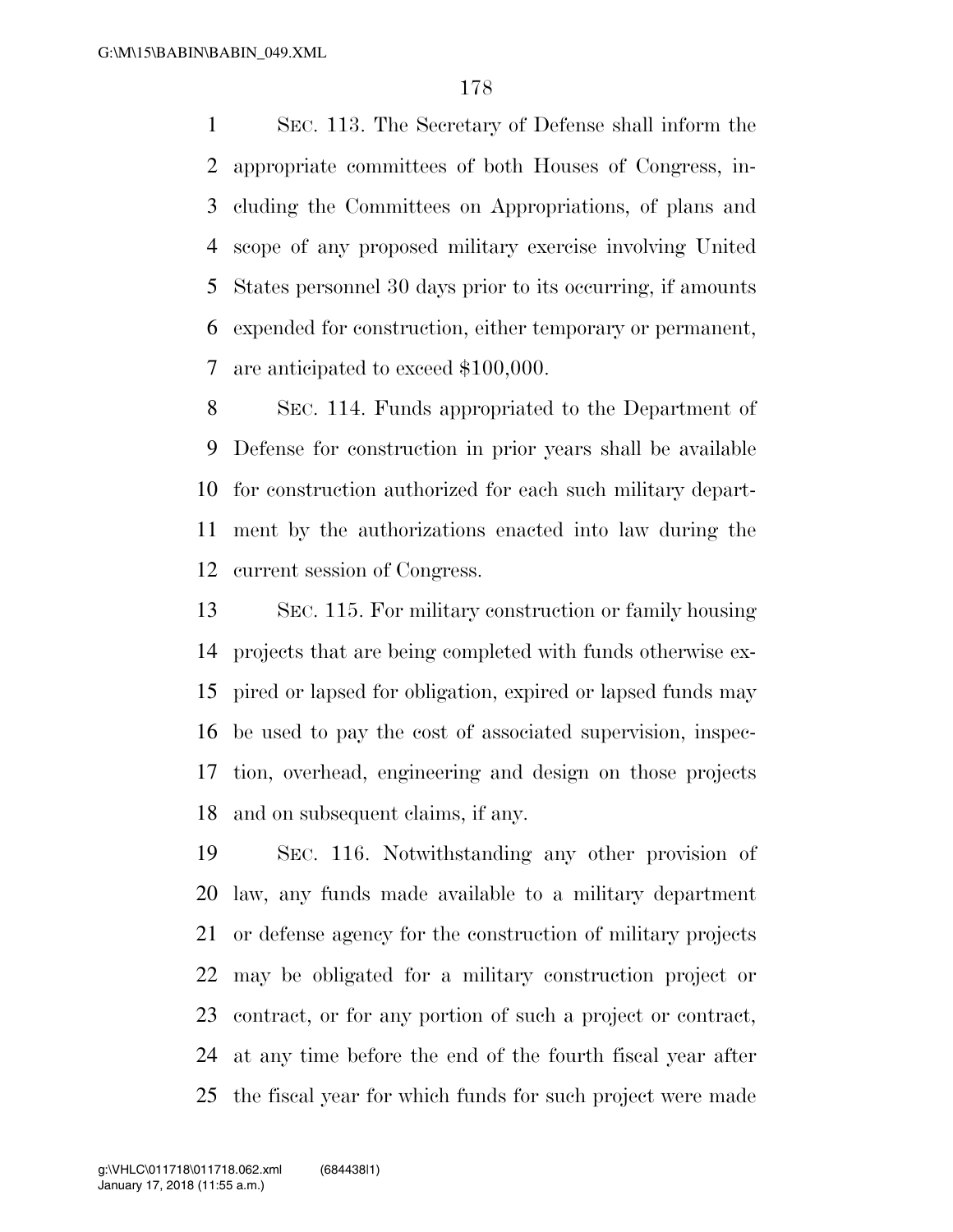available, if the funds obligated for such project: (1) are obligated from funds available for military construction projects; and (2) do not exceed the amount appropriated for such project, plus any amount by which the cost of such project is increased pursuant to law.

(INCLUDING TRANSFER OF FUNDS)

 SEC. 117. Subject to 30 days prior notification, or 14 days for a notification provided in an electronic me- dium pursuant to sections 480 and 2883 of title 10, United States Code, to the Committees on Appropriations of both Houses of Congress, such additional amounts as may be determined by the Secretary of Defense may be transferred to: (1) the Department of Defense Family Housing Improvement Fund from amounts appropriated for construction in ''Family Housing'' accounts, to be merged with and to be available for the same purposes and for the same period of time as amounts appropriated directly to the Fund; or (2) the Department of Defense Military Unaccompanied Housing Improvement Fund from amounts appropriated for construction of military unaccompanied housing in ''Military Construction'' ac- counts, to be merged with and to be available for the same purposes and for the same period of time as amounts ap- propriated directly to the Fund: *Provided*, That appropria-tions made available to the Funds shall be available to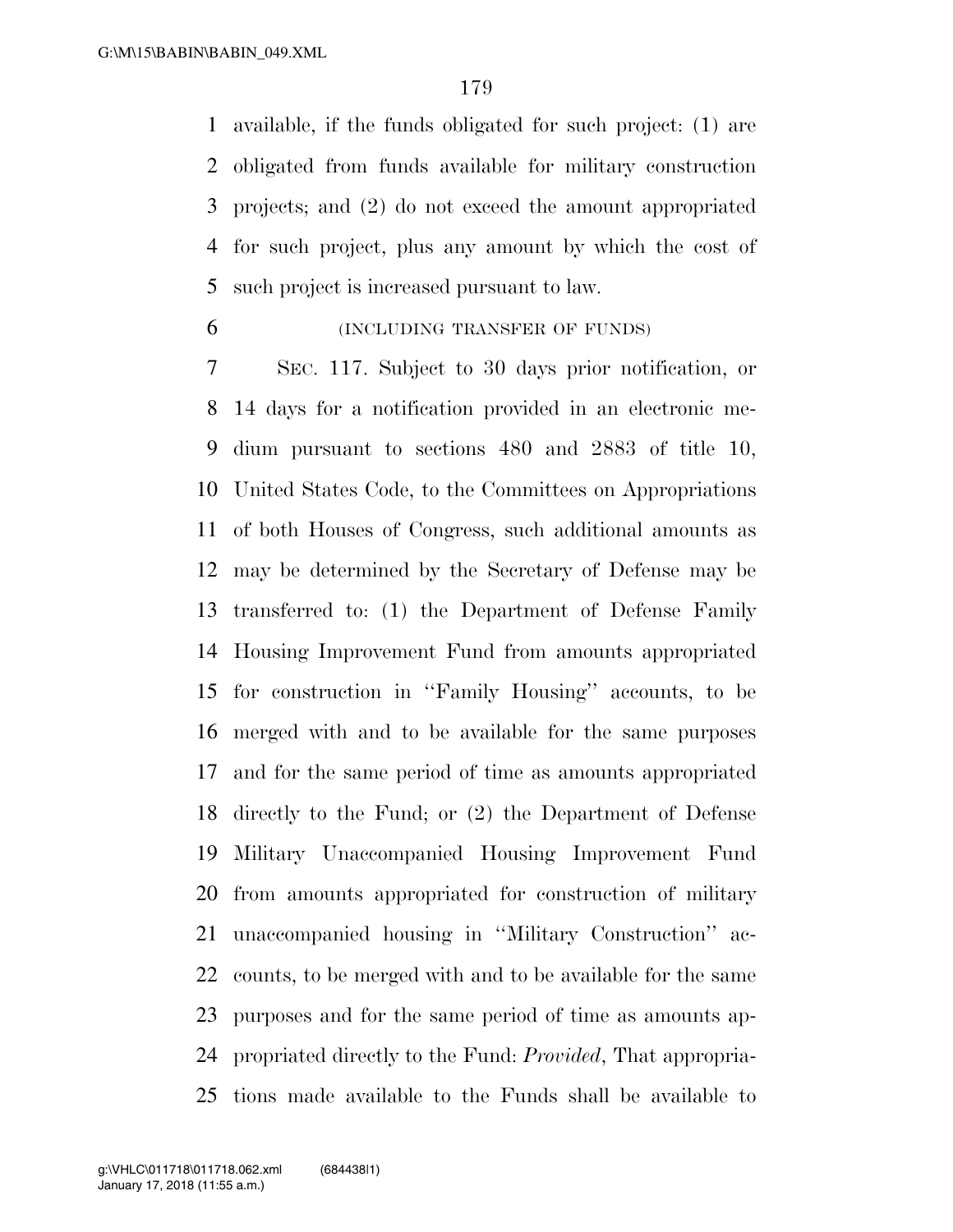cover the costs, as defined in section 502(5) of the Con- gressional Budget Act of 1974, of direct loans or loan guarantees issued by the Department of Defense pursuant to the provisions of subchapter IV of chapter 169 of title 10, United States Code, pertaining to alternative means of acquiring and improving military family housing, mili-tary unaccompanied housing, and supporting facilities.

### 8 (INCLUDING TRANSFER OF FUNDS)

 SEC. 118. In addition to any other transfer authority available to the Department of Defense, amounts may be transferred from the Department of Defense Base Closure Account to the fund established by section 1013(d) of the Demonstration Cities and Metropolitan Development Act of 1966 (42 U.S.C. 3374) to pay for expenses associated with the Homeowners Assistance Program incurred under 16 42 U.S.C.  $3374(a)(1)(A)$ . Any amounts transferred shall be merged with and be available for the same purposes and for the same time period as the fund to which trans-ferred.

 SEC. 119. Notwithstanding any other provision of law, funds made available in this title for operation and maintenance of family housing shall be the exclusive source of funds for repair and maintenance of all family housing units, including general or flag officer quarters: *Provided*, That not more than \$15,000 per unit may be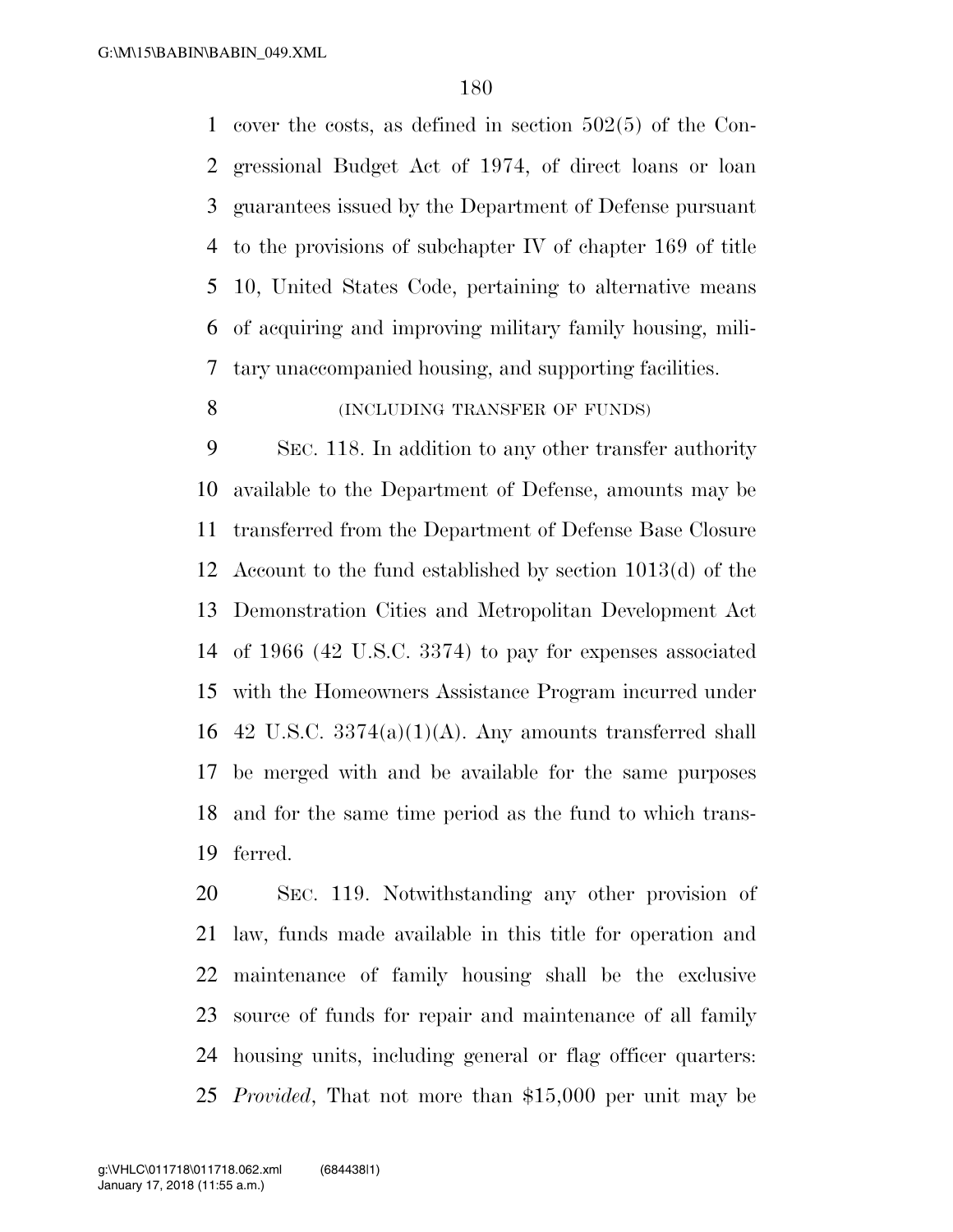spent annually for the maintenance and repair of any gen- eral or flag officer quarters without 30 days prior notifica- tion, or 14 days for a notification provided in an electronic medium pursuant to sections 480 and 2883 of title 10, United States Code, to the Committees on Appropriations of both Houses of Congress, except that an after-the-fact notification shall be submitted if the limitation is exceeded solely due to costs associated with environmental remedi- ation that could not be reasonably anticipated at the time of the budget submission.

 SEC. 120. Amounts contained in the Ford Island Im- provement Account established by subsection (h) of sec- tion 2814 of title 10, United States Code, are appro- priated and shall be available until expended for the pur- poses specified in subsection (i)(1) of such section or until transferred pursuant to subsection (i)(3) of such section. (INCLUDING TRANSFER OF FUNDS)

 SEC. 121. During the 5-year period after appropria- tions available in this Act to the Department of Defense for military construction and family housing operation and maintenance and construction have expired for obligation, upon a determination that such appropriations will not be necessary for the liquidation of obligations or for making authorized adjustments to such appropriations for obliga-tions incurred during the period of availability of such ap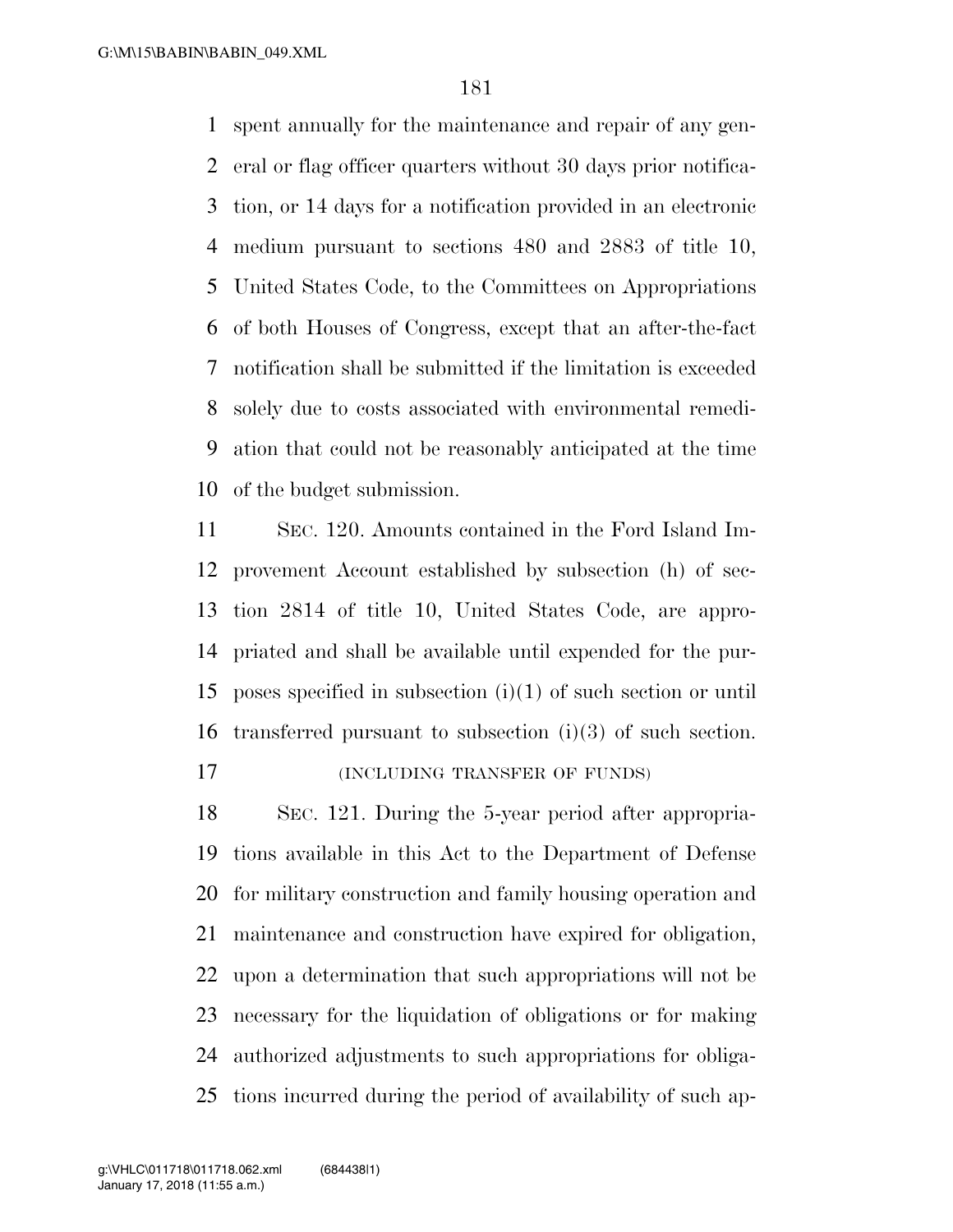propriations, unobligated balances of such appropriations may be transferred into the appropriation ''Foreign Cur- rency Fluctuations, Construction, Defense'', to be merged with and to be available for the same time period and for the same purposes as the appropriation to which trans-ferred.

 SEC. 122. (a) Except as provided in subsection (b), none of the funds made available in this Act may be used by the Secretary of the Army to relocate a unit in the Army that—

 (1) performs a testing mission or function that is not performed by any other unit in the Army and is specifically stipulated in title 10, United States Code; and

 (2) is located at a military installation at which 16 the total number of civilian employees of the Depart- ment of the Army and Army contractor personnel employed exceeds 10 percent of the total number of members of the regular and reserve components of the Army assigned to the installation.

 (b) EXCEPTION.—Subsection (a) shall not apply if the Secretary of the Army certifies to the congressional defense committees that in proposing the relocation of the unit of the Army, the Secretary complied with Army Regu-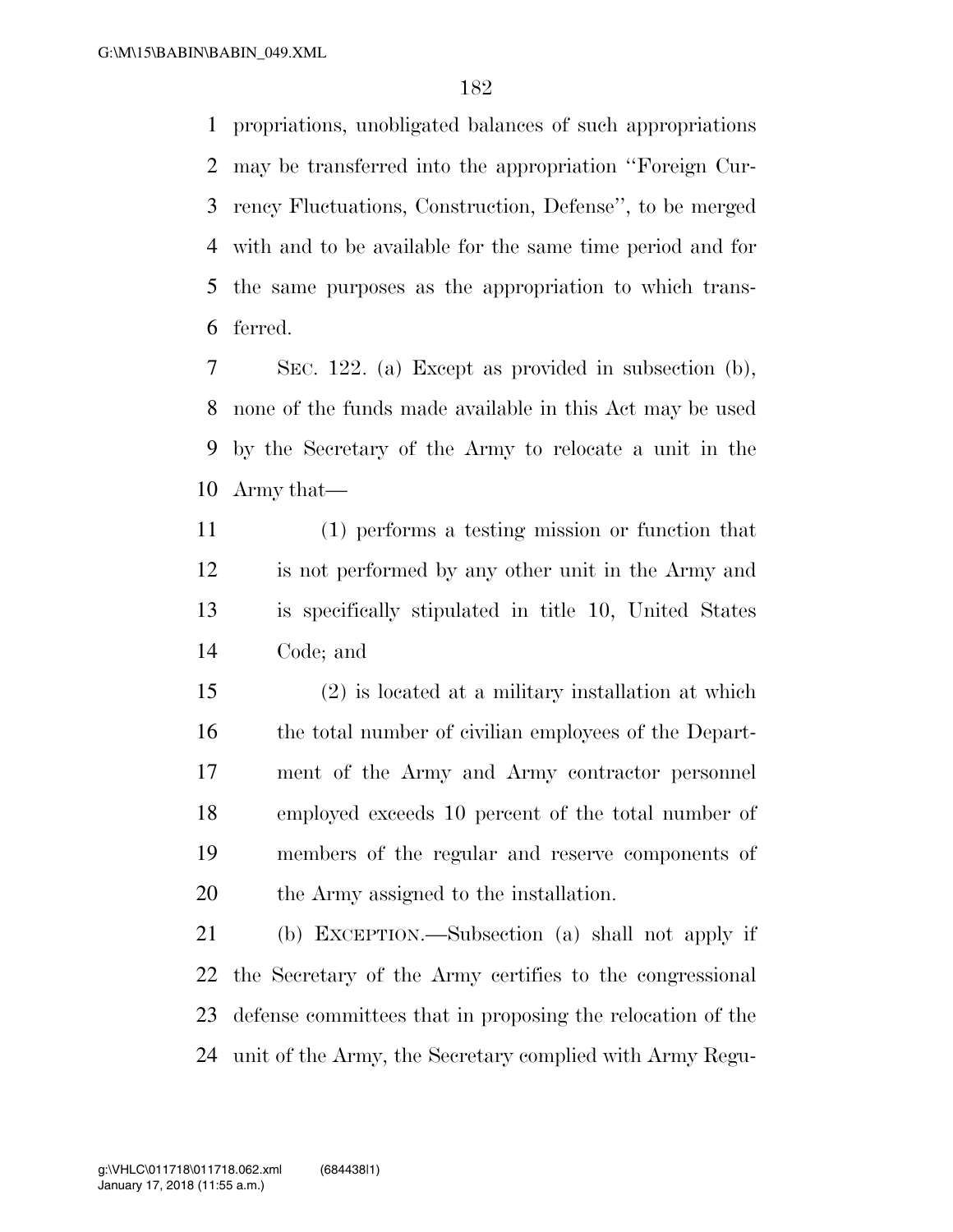lation 5–10 relating to the policy, procedures, and respon-sibilities for Army stationing actions.

 SEC. 123. Amounts appropriated or otherwise made available in an account funded under the headings in this title may be transferred among projects and activities within the account in accordance with the reprogramming guidelines for military construction and family housing construction contained in Department of Defense Finan- cial Management Regulation 7000.14–R, Volume 3, Chap- ter 7, of March 2011, as in effect on the date of enactment of this Act.

 SEC. 124. None of the funds made available in this title may be obligated or expended for planning and design and construction of projects at Arlington National Ceme-tery.

 SEC. 125. For an additional amount for the accounts and in the amounts specified, to remain available until September 30, 2022:

''Military Construction, Army'', \$43,800,000;

 ''Military Construction, Navy and Marine Corps'', \$126,900,000;

 ''Military Construction, Air Force'', \$70,300,000;

 ''Military Construction, Army National Guard'', \$56,000,000;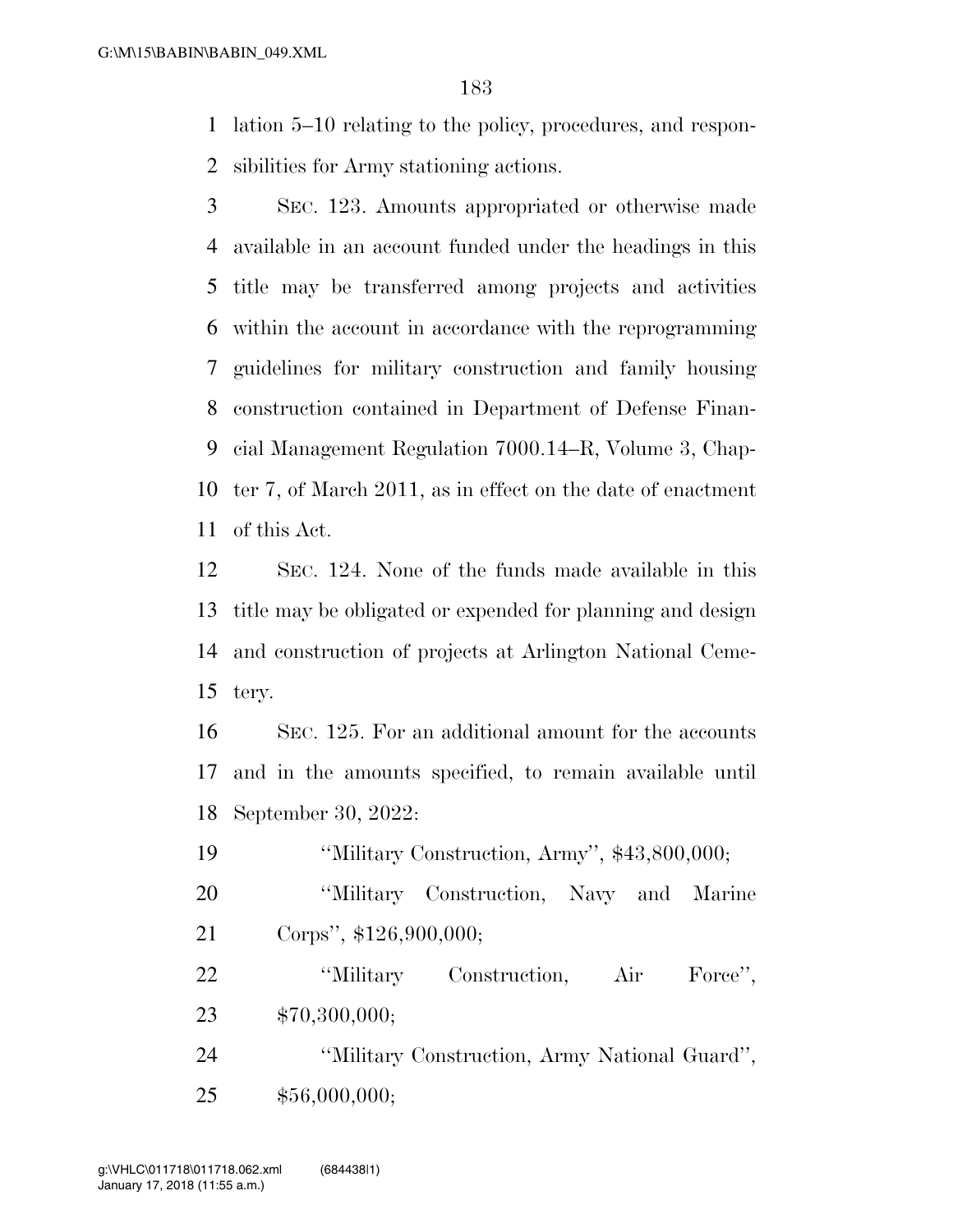| $\mathbf{1}$   | "Military Construction, Army<br>Reserve",                              |
|----------------|------------------------------------------------------------------------|
| $\overline{2}$ | \$56,000,000;                                                          |
| 3              | "Military Construction, Air National Guard",                           |
| $\overline{4}$ | $$41,900,000;$ and                                                     |
| 5              | "Military Construction, Air Force Reserve",                            |
| 6              | \$44,100,000:                                                          |
| 7              | <i>Provided</i> , That such funds may only be obligated to carry       |
| 8              | out construction projects identified in the respective mili-           |
| 9              | tary department's unfunded priority list for fiscal year               |
| 10             | 2018 submitted to Congress by the Secretary of Defense:                |
|                | 11 <i>Provided further</i> , That such projects are subject to author- |
|                | 12 ization prior to obligation and expenditure of funds to             |
| 13             | carry out construction: <i>Provided further</i> , That not later       |
|                | 14 than 30 days after enactment of this Act, the Secretary             |

 of the military department concerned, or his or her des- ignee, shall submit to the Committees on Appropriations of both Houses of Congress an expenditure plan for funds provided under this section.

19 (RESCISSIONS OF FUNDS)

 SEC. 126. Of the unobligated balances available to the Department of Defense from prior appropriation Acts, the following funds are hereby rescinded from the fol-lowing accounts in the amounts specified:

''Military Construction, Army'', \$10,000,000;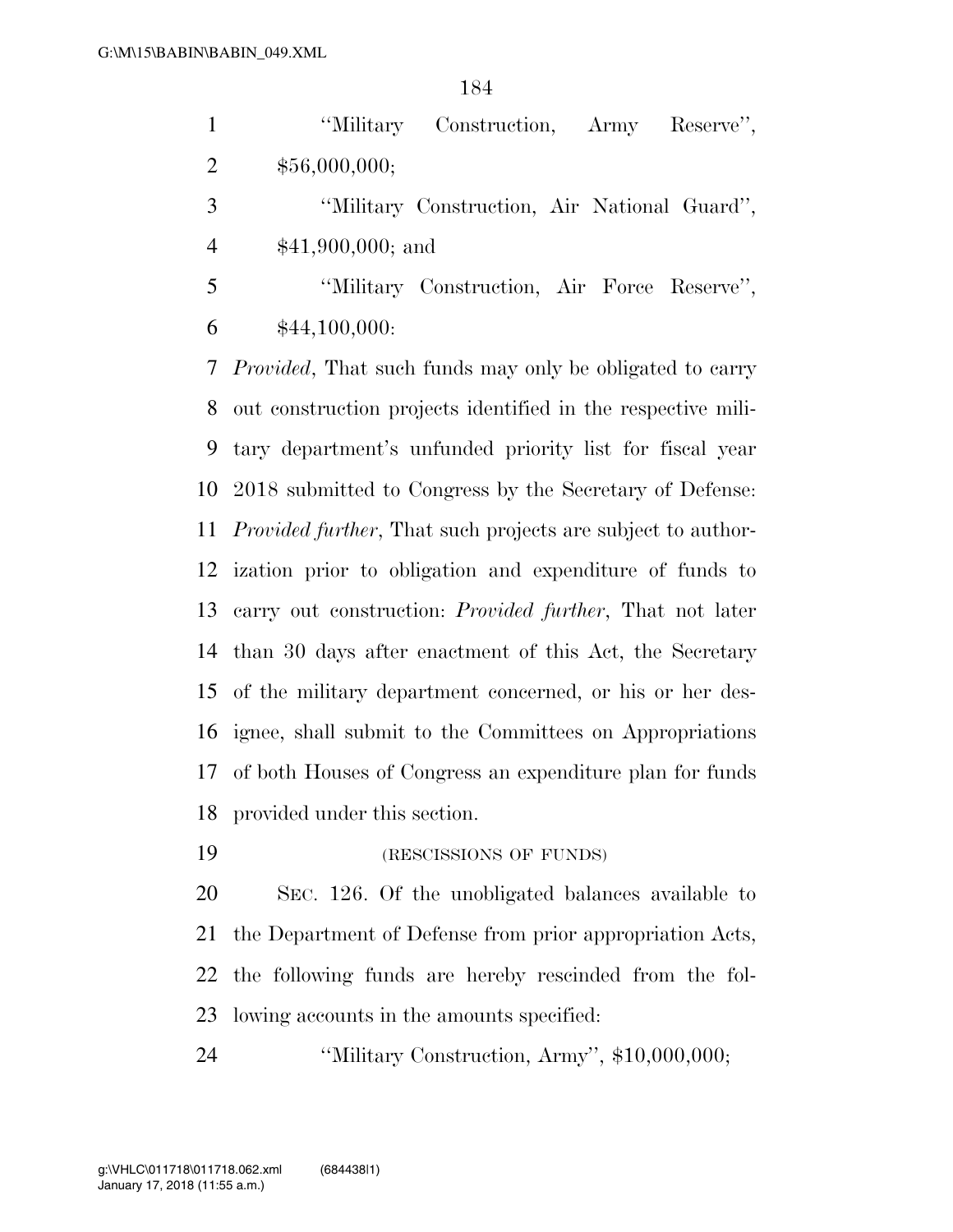| $\mathbf{1}$   | "Military Construction, Navy and Marine                  |
|----------------|----------------------------------------------------------|
| $\overline{2}$ | Corps", \$10,000,000;                                    |
| 3              | "Military Construction, Defense-Wide",                   |
| $\overline{4}$ | \$27,440,000;                                            |
| 5              | "North Atlantic Treaty Organization Security"            |
| 6              | Investment Program", $$25,000,000;$                      |
| $\tau$         | "Family Housing Construction, Army",                     |
| 8              | \$18,000,000;                                            |
| 9              | "Family Housing Construction, Navy and Ma-               |
| 10             | rine Corps", $$8,000,000$ ; and                          |
| 11             | "Family Housing Construction, Air Force",                |
| 12             | \$20,000,000:                                            |
| 13             | <i>Provided</i> , That no amounts may be rescinded from  |
| 14             | amounts that were designated by the Congress for Over-   |
| 15             | seas Contingency Operations/Global War on Terrorism or   |
|                | 16 as an emergency requirement pursuant to a concurrent  |
| 17             | resolution on the budget or the Balanced Budget and      |
|                | 18 Emergency Deficit Control Act of 1985, as amended.    |
| 19             | SEC. 127. For the purposes of this Act, the term         |
| 20             | "congressional defense committees" means the Commit-     |
| 21             | tees on Armed Services of the House of Representatives   |
| 22             | and the Senate, the Subcommittee on Military Construc-   |
| 23             | tion and Veterans Affairs of the Committee on Appropria- |
| 24             | tions of the Senate, and the Subcommittee on Military    |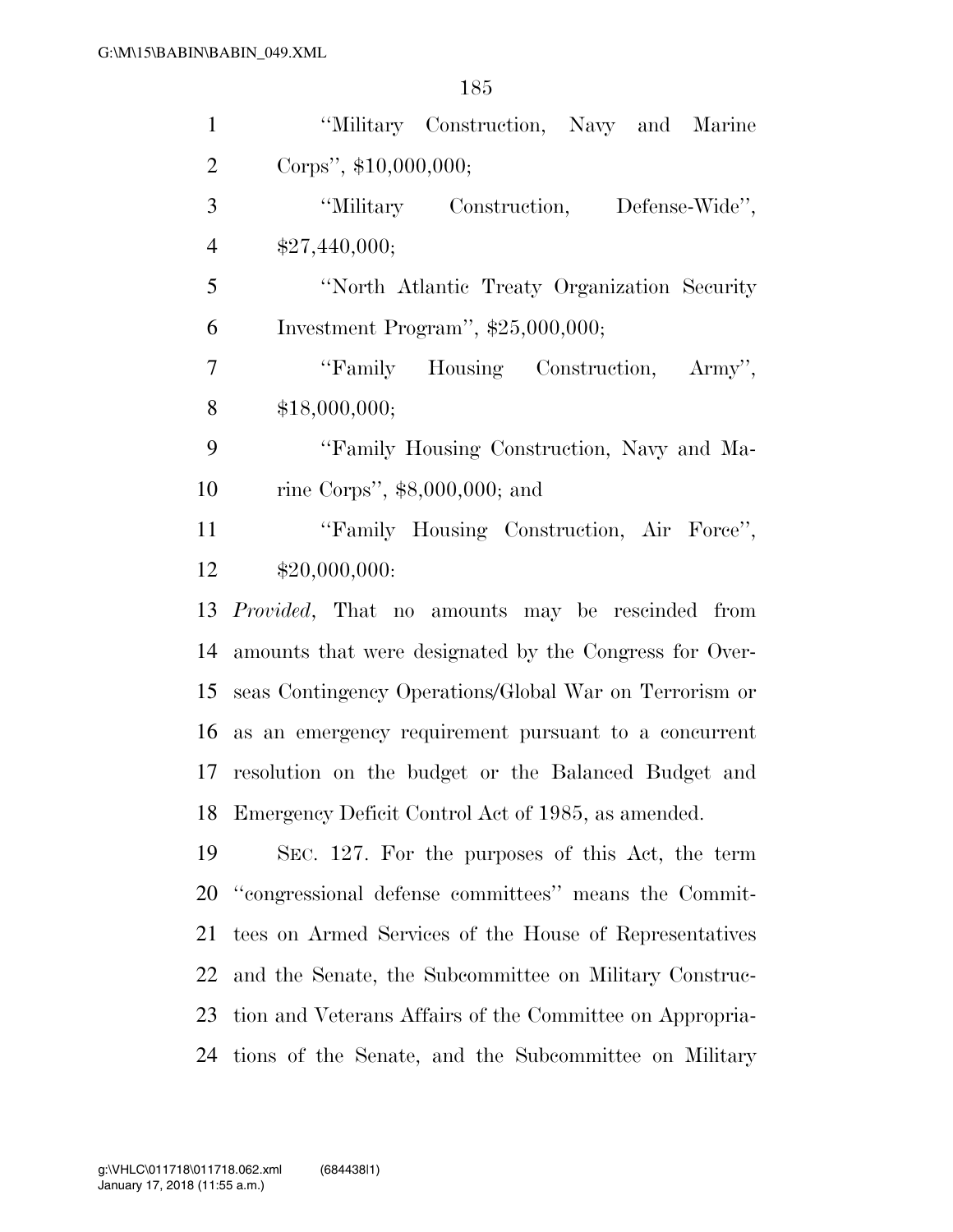Construction and Veterans Affairs of the Committee on

Appropriations of the House of Representatives.

 SEC. 128. None of the funds made available by this Act may be used to carry out the closure or realignment 5 of the United States Naval Station, Guantánamo Bay, Cuba.

|    | TITLE II                                |
|----|-----------------------------------------|
|    | DEPARTMENT OF VETERANS AFFAIRS          |
|    | <b>VETERANS BENEFITS ADMINISTRATION</b> |
| 10 | <b>COMPENSATION AND PENSIONS</b>        |

11 (INCLUDING TRANSFER OF FUNDS)

 For the payment of compensation benefits to or on behalf of veterans and a pilot program for disability ex- aminations as authorized by section 107 and chapters 11, 13, 18, 51, 53, 55, and 61 of title 38, United States Code; pension benefits to or on behalf of veterans as authorized by chapters 15, 51, 53, 55, and 61 of title 38, United States Code; and burial benefits, the Reinstated Entitle- ment Program for Survivors, emergency and other offi- cers' retirement pay, adjusted-service credits and certifi- cates, payment of premiums due on commercial life insur- ance policies guaranteed under the provisions of title IV of the Servicemembers Civil Relief Act (50 U.S.C. App. 541 et seq.) and for other benefits as authorized by sec-tions 107, 1312, 1977, and 2106, and chapters 23, 51,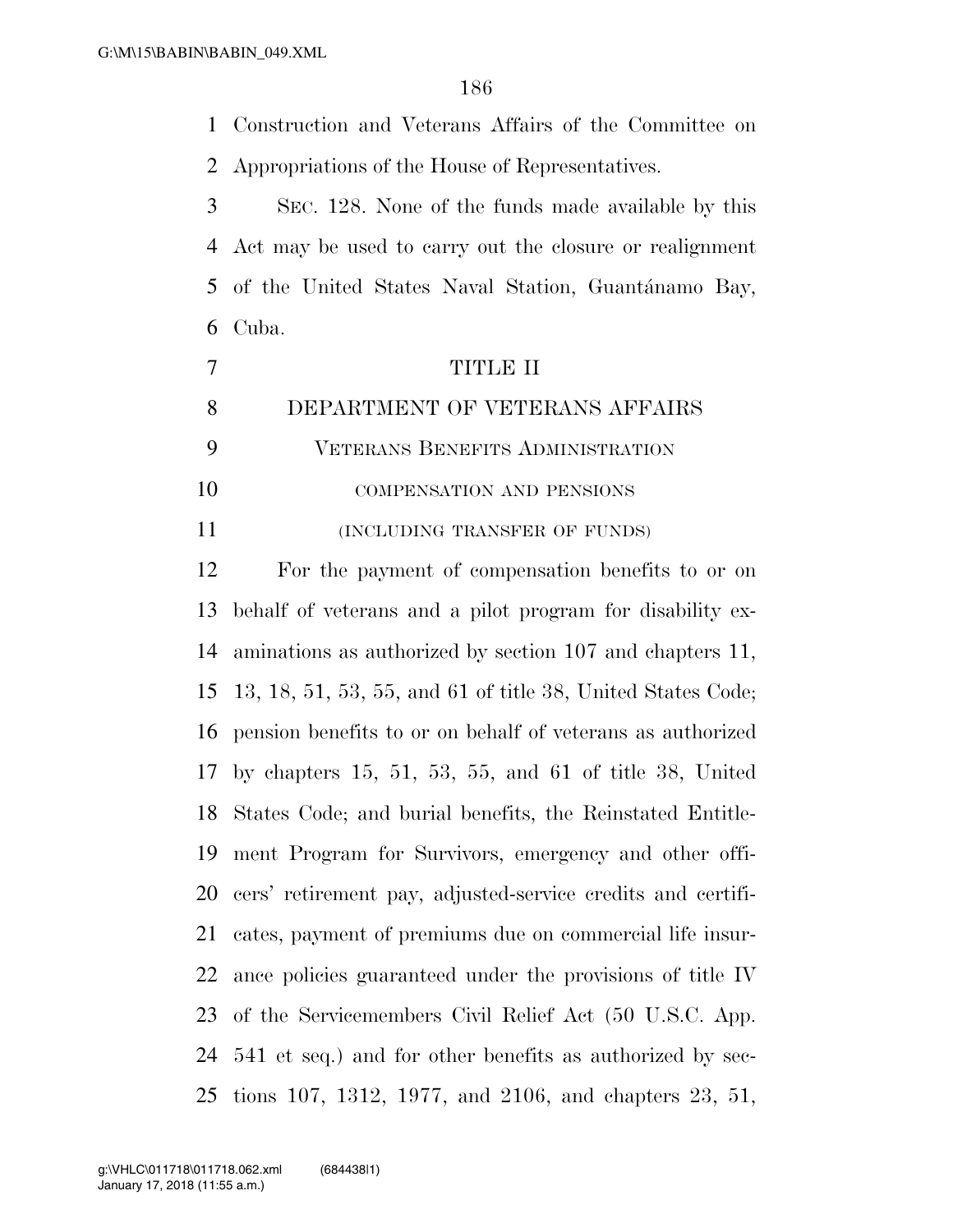53, 55, and 61 of title 38, United States Code, \$95,768,462,000, to remain available until expended and to become available on October 1, 2018: *Provided*, That not to exceed \$17,882,000 of the amount made available for fiscal year 2019 under this heading shall be reim- bursed to ''General Operating Expenses, Veterans Bene- fits Administration'', and ''Information Technology Sys- tems'' for necessary expenses in implementing the provi- sions of chapters 51, 53, and 55 of title 38, United States Code, the funding source for which is specifically provided as the ''Compensation and Pensions'' appropriation: *Pro- vided further*, That such sums as may be earned on an actual qualifying patient basis, shall be reimbursed to ''Medical Care Collections Fund'' to augment the funding of individual medical facilities for nursing home care pro-vided to pensioners as authorized.

#### 17 READJUSTMENT BENEFITS

 For the payment of readjustment and rehabilitation benefits to or on behalf of veterans as authorized by chap- ters 21, 30, 31, 33, 34, 35, 36, 39, 41, 51, 53, 55, and 61 of title 38, United States Code, \$11,832,175,000, to remain available until expended and to become available on October 1, 2018: *Provided*, That expenses for rehabili- tation program services and assistance which the Sec-retary is authorized to provide under subsection (a) of sec-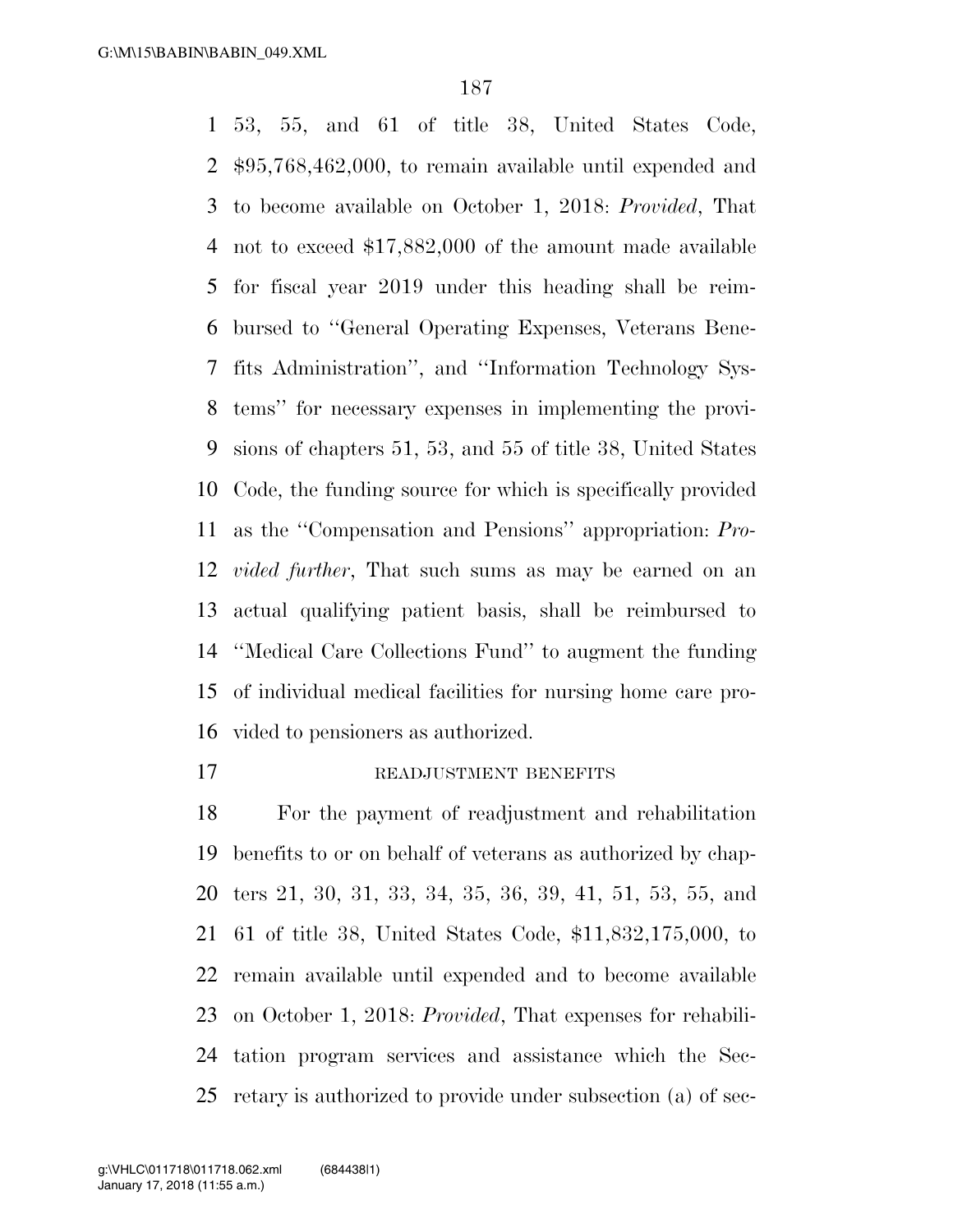tion 3104 of title 38, United States Code, other than 2 under paragraphs  $(1)$ ,  $(2)$ ,  $(5)$ , and  $(11)$  of that sub-section, shall be charged to this account.

#### VETERANS INSURANCE AND INDEMNITIES

 For military and naval insurance, national service life insurance, servicemen's indemnities, service-disabled vet- erans insurance, and veterans mortgage life insurance as authorized by chapters 19 and 21, title 38, United States Code, \$121,529,000, which shall be in addition to remain available until expended, which shall be in addition to funds previously appropriated under this heading that be- came available on October 1, 2017, of which \$109,090,000 shall become available on October 1, 2018.

VETERANS HOUSING BENEFIT PROGRAM FUND

 For the cost of direct and guaranteed loans, such sums as may be necessary to carry out the program, as authorized by subchapters I through III of chapter 37 of title 38, United States Code: *Provided*, That such costs, including the cost of modifying such loans, shall be as de- fined in section 502 of the Congressional Budget Act of 1974: *Provided further*, That, during fiscal year 2018, within the resources available, not to exceed \$500,000 in gross obligations for direct loans are authorized for spe-cially adapted housing loans.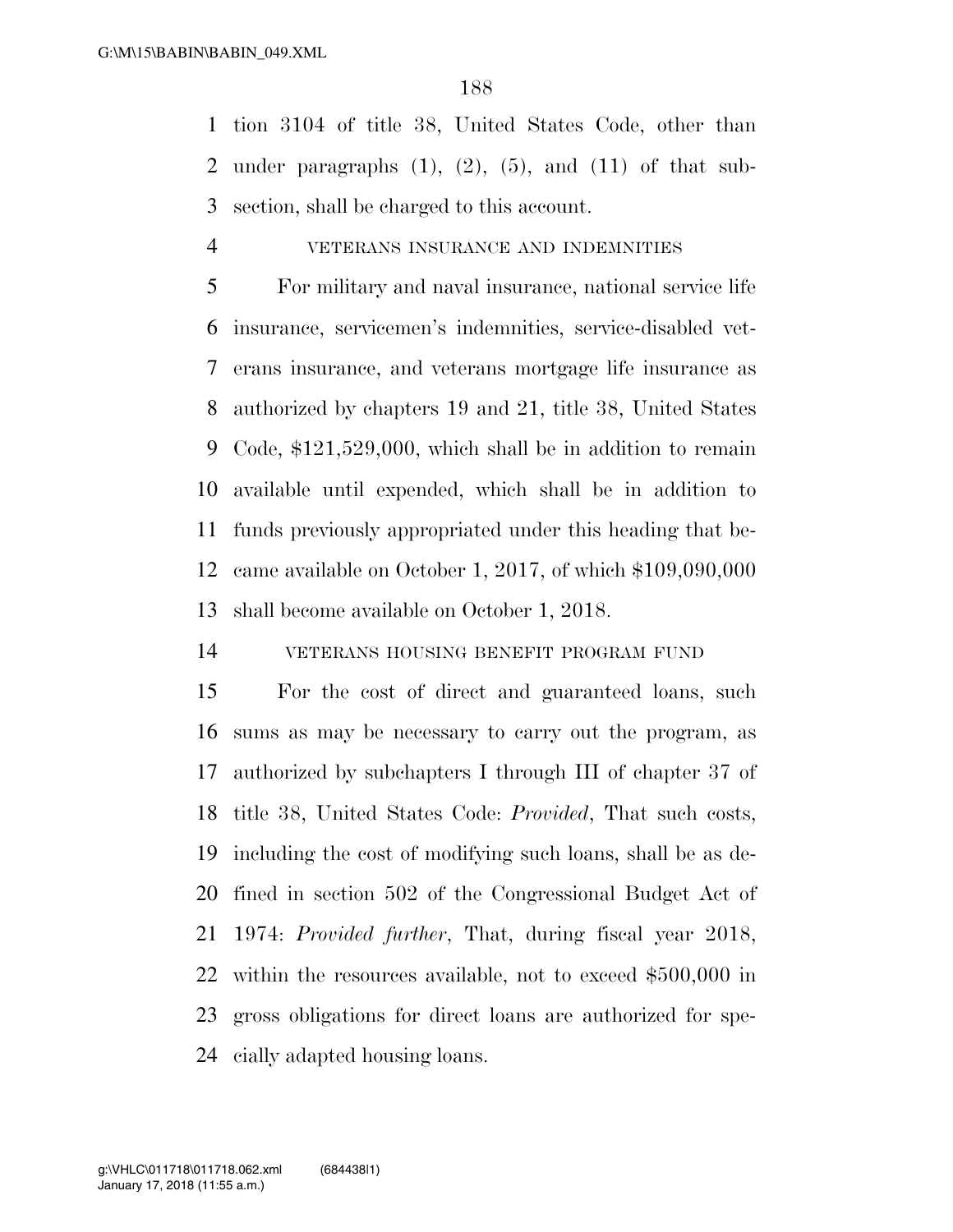In addition, for administrative expenses to carry out the direct and guaranteed loan programs, \$178,626,000. VOCATIONAL REHABILITATION LOANS PROGRAM ACCOUNT For the cost of direct loans, \$30,000, as authorized by chapter 31 of title 38, United States Code: *Provided*, That such costs, including the cost of modifying such loans, shall be as defined in section 502 of the Congres- sional Budget Act of 1974: *Provided further*, That funds made available under this heading are available to sub- sidize gross obligations for the principal amount of direct loans not to exceed \$2,356,000. In addition, for administrative expenses necessary to carry out the direct loan program, \$395,000, which may be paid to the appropriation for ''General Operating Ex- penses, Veterans Benefits Administration''. NATIVE AMERICAN VETERAN HOUSING LOAN PROGRAM ACCOUNT For administrative expenses to carry out the direct loan program authorized by subchapter V of chapter 37 of title 38, United States Code, \$1,163,000. GENERAL OPERATING EXPENSES, VETERANS BENEFITS 22 ADMINISTRATION For necessary operating expenses of the Veterans Benefits Administration, not otherwise provided for, in-

cluding hire of passenger motor vehicles, reimbursement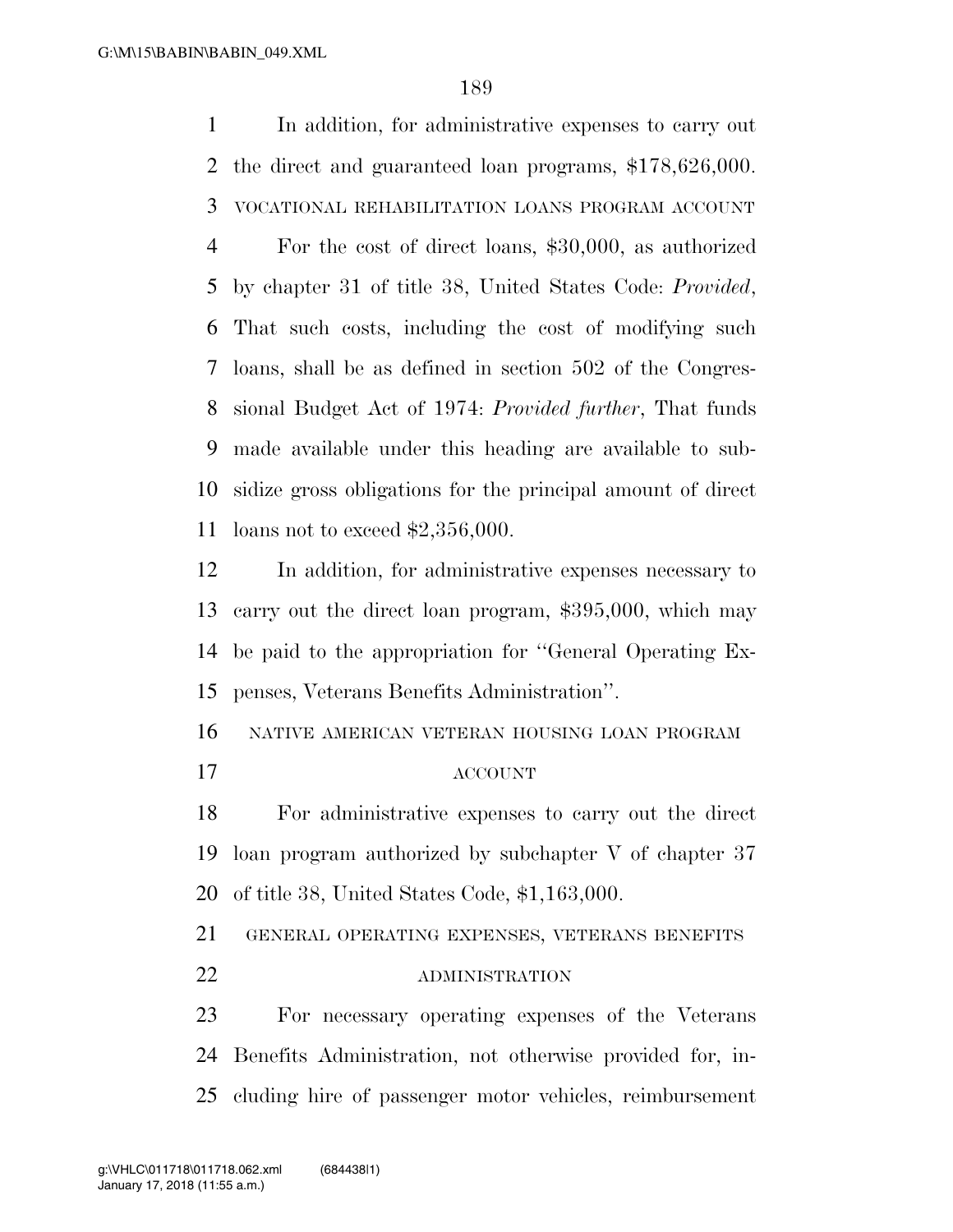of the General Services Administration for security guard services, and reimbursement of the Department of De- fense for the cost of overseas employee mail, \$2,894,000,000 (increased by \$5,000,000): *Provided*, That expenses for services and assistance authorized 6 under paragraphs  $(1)$ ,  $(2)$ ,  $(5)$ , and  $(11)$  of section 3104(a) of title 38, United States Code, that the Secretary of Veterans Affairs determines are necessary to enable en- titled veterans: (1) to the maximum extent feasible, to be- come employable and to obtain and maintain suitable em- ployment; or (2) to achieve maximum independence in daily living, shall be charged to this account: *Provided fur- ther*, That, of the funds made available under this heading, not to exceed 5 percent shall remain available until Sep-tember 30, 2019.

#### VETERANS HEALTH ADMINISTRATION

## MEDICAL SERVICES

 For necessary expenses for furnishing, as authorized by law, inpatient and outpatient care and treatment to beneficiaries of the Department of Veterans Affairs and veterans described in section 1705(a) of title 38, United States Code, including care and treatment in facilities not under the jurisdiction of the Department, and including medical supplies and equipment, bioengineering services, food services, and salaries and expenses of healthcare em-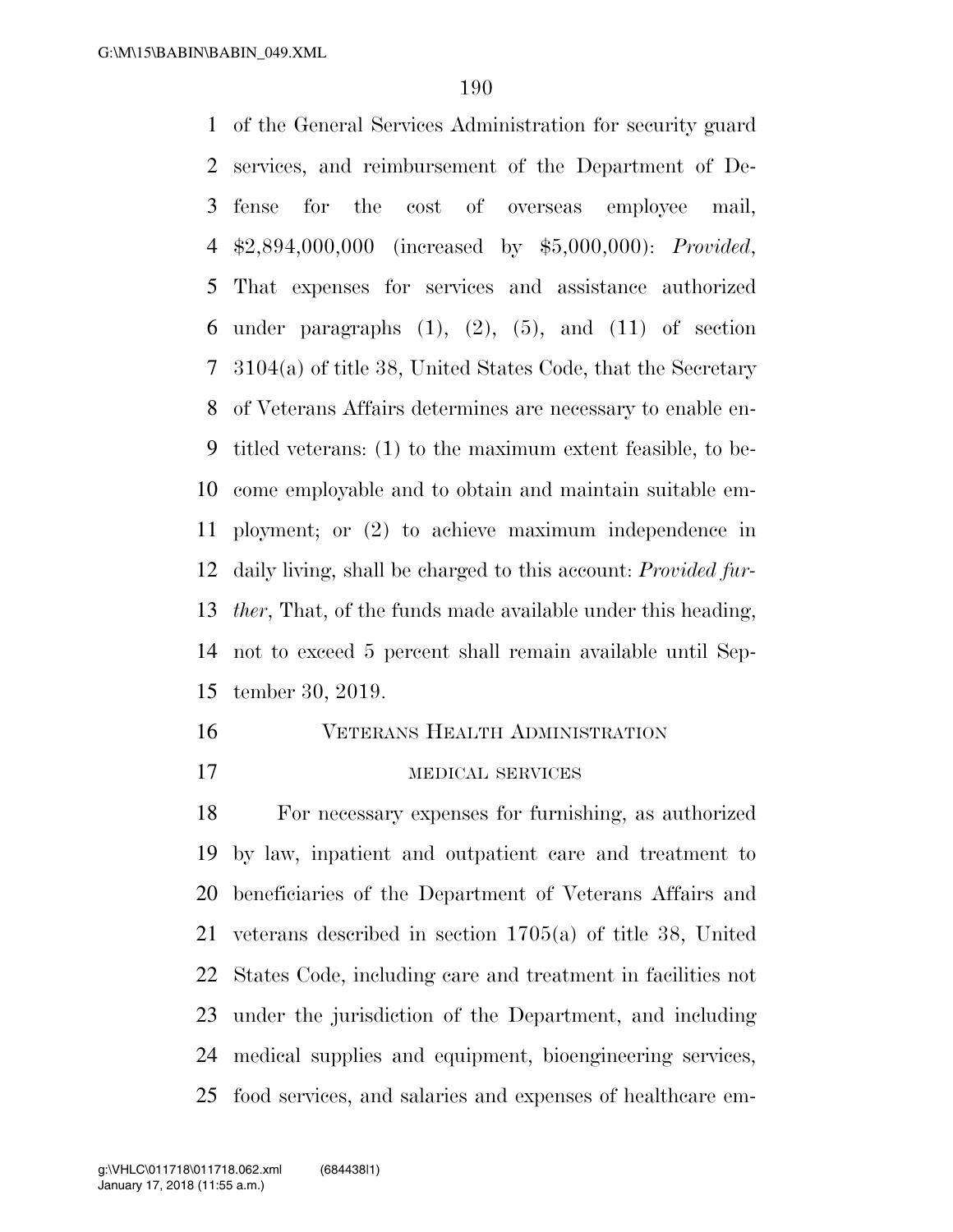ployees hired under title 38, United States Code, aid to State homes as authorized by section 1741 of title 38, United States Code, assistance and support services for caregivers as authorized by section 1720G of title 38, United States Code, loan repayments authorized by sec- tion 604 of the Caregivers and Veterans Omnibus Health Services Act of 2010 (Public Law 111–163; 124 Stat. 1174; 38 U.S.C. 7681 note), and hospital care and med- ical services authorized by section 1787 of title 38, United States Code; \$1,031,808,000 (reduced by \$1,031,808,000) (increased by \$1,031,808,000) (reduced by \$2,500,000) (increased by \$2,500,000) (reduced by \$2,000,000) (increased by \$2,000,000) (reduced by \$5,000,000) (increased by \$5,000,000), which shall be in addition to funds previously appropriated under this head- ing that became available on October 1, 2017; and, in ad- dition, \$49,161,165,000, plus reimbursements, shall be- come available on October 1, 2018, and shall remain avail- able until September 30, 2019: *Provided*, That, of the amount made available on October 1, 2018, under this heading, \$1,400,000,000 shall remain available until Sep- tember 30, 2020: *Provided further*, That, notwithstanding any other provision of law, the Secretary of Veterans Af- fairs shall establish a priority for the provision of medical treatment for veterans who have service-connected disabil-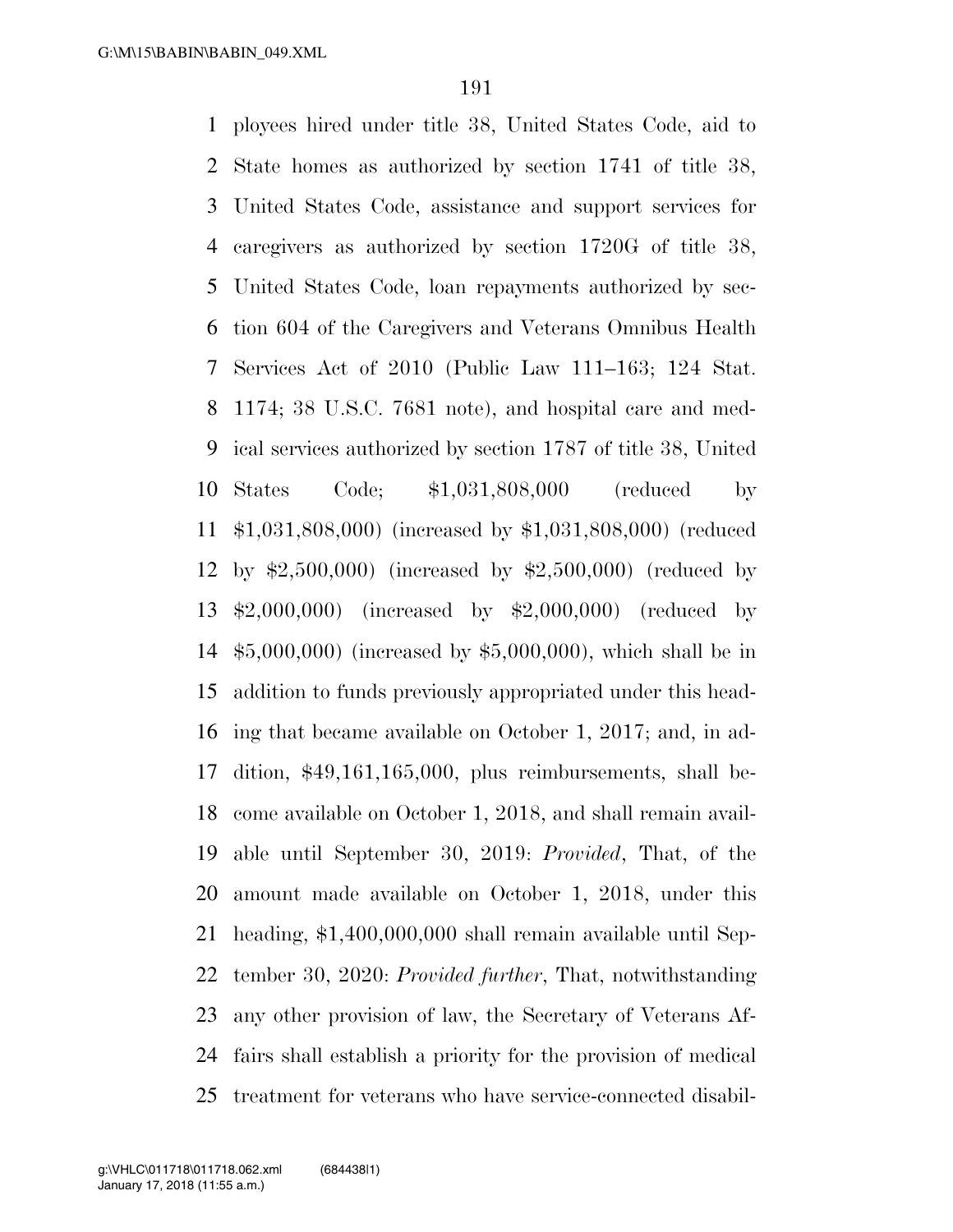ities, lower income, or have special needs: *Provided further*, That, notwithstanding any other provision of law, the Sec- retary of Veterans Affairs shall give priority funding for the provision of basic medical benefits to veterans in en- rollment priority groups 1 through 6: *Provided further*, That, notwithstanding any other provision of law, the Sec- retary of Veterans Affairs may authorize the dispensing of prescription drugs from Veterans Health Administra- tion facilities to enrolled veterans with privately written prescriptions based on requirements established by the Secretary: *Provided further*, That the implementation of the program described in the previous proviso shall incur no additional cost to the Department of Veterans Affairs. 14 MEDICAL COMMUNITY CARE

 For necessary expenses for furnishing health care to individuals pursuant to chapter 17 of title 38, United States Code, at non-Department facilities, \$254,000,000 (reduced by \$5,000,000) (increased by \$5,000,000), which shall be in addition to funds previously appropriated under this heading that became available on October 1, 2017; and, in addition, \$8,384,704,000, plus reimbursements, shall become available on October 1, 2018, and shall re- main available until September 30, 2019: *Provided*, That of the amount made available on October 1, 2018, under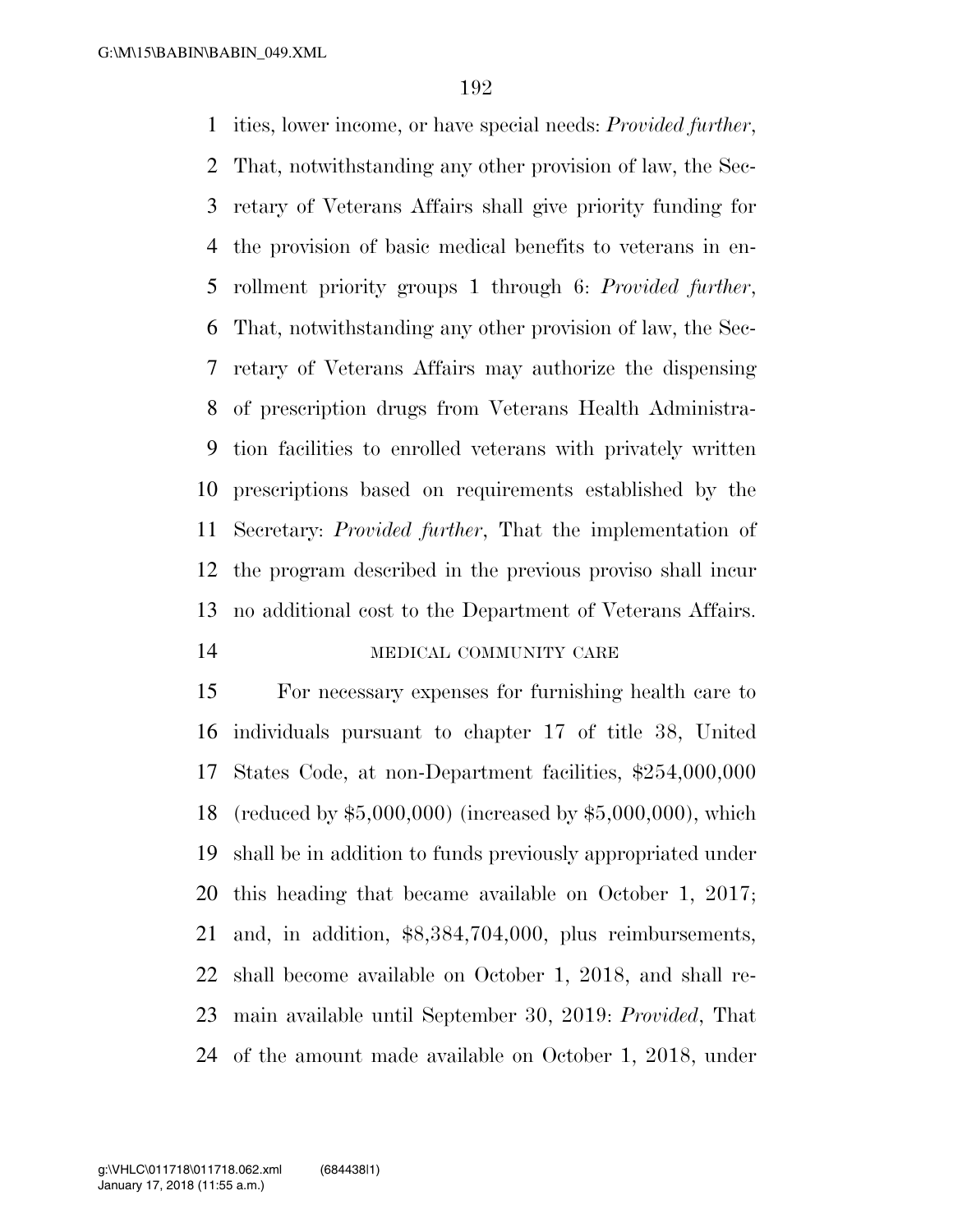this heading, \$2,000,000,000 shall remain available until September 30, 2022.

#### MEDICAL SUPPORT AND COMPLIANCE

 For necessary expenses in the administration of the medical, hospital, nursing home, domiciliary, construction, supply, and research activities, as authorized by law; ad- ministrative expenses in support of capital policy activi- ties; and administrative and legal expenses of the Depart- ment for collecting and recovering amounts owed the De- partment as authorized under chapter 17 of title 38, United States Code, and the Federal Medical Care Recov- ery Act (42 U.S.C. 2651 et seq.), \$284,397,000, which shall be in addition to funds previously appropriated under this heading that became available on October 1, 2017; and, in addition, \$7,239,156,000, plus reimbursements, shall become available on October 1, 2018, and shall re- main available until September 30, 2019: *Provided*, That, of the amount made available on October 1, 2018, under this heading, \$100,000,000 shall remain available until September 30, 2020.

#### 21 MEDICAL FACILITIES

 For necessary expenses for the maintenance and op- eration of hospitals, nursing homes, domiciliary facilities, and other necessary facilities of the Veterans Health Ad-ministration; for administrative expenses in support of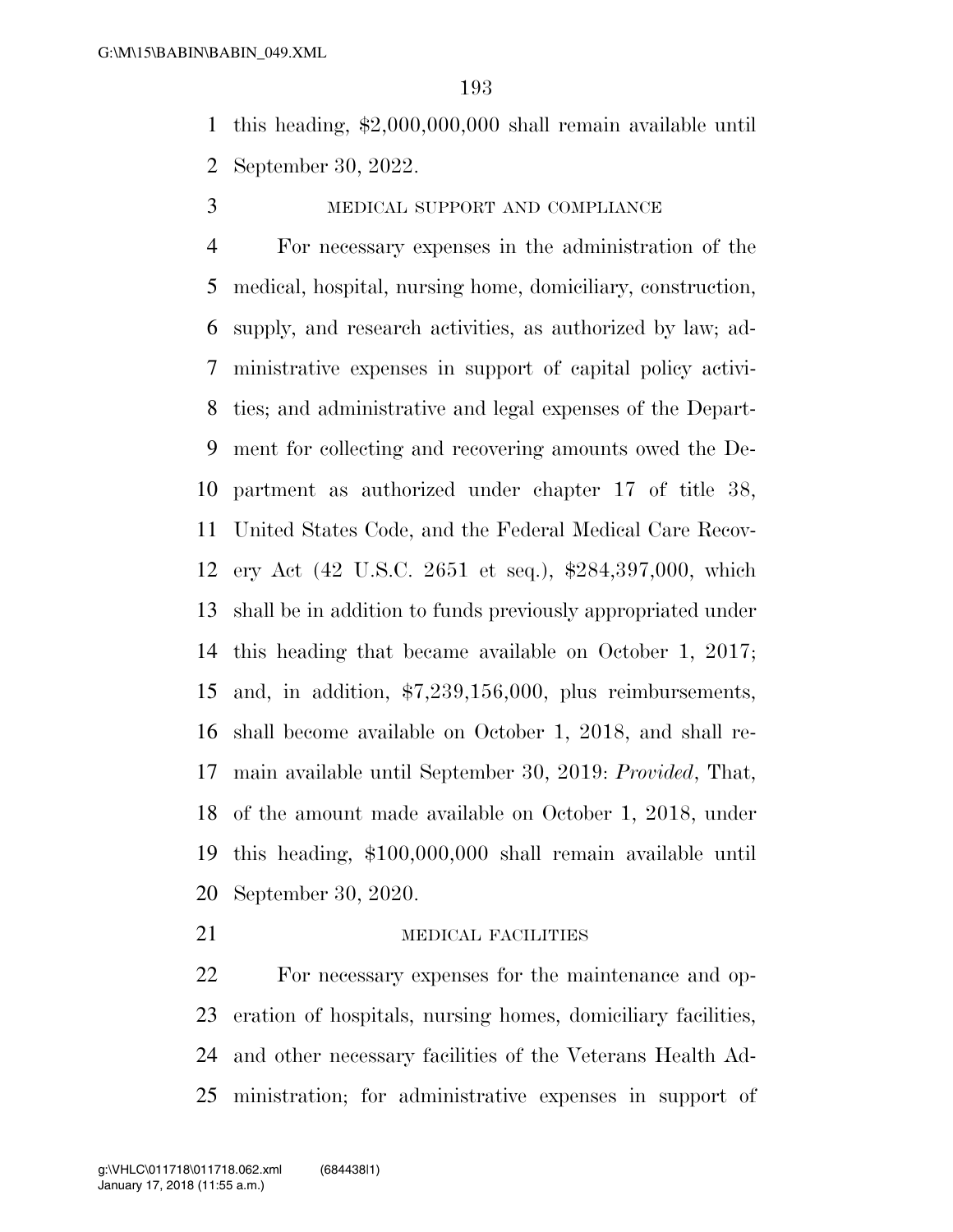planning, design, project management, real property ac- quisition and disposition, construction, and renovation of any facility under the jurisdiction or for the use of the Department; for oversight, engineering, and architectural activities not charged to project costs; for repairing, alter- ing, improving, or providing facilities in the several hos- pitals and homes under the jurisdiction of the Depart- ment, not otherwise provided for, either by contract or by the hire of temporary employees and purchase of mate- rials; for leases of facilities; and for laundry services; \$1,079,795,000, which shall be in addition to funds pre- viously appropriated under this heading that became avail- able on October 1, 2017; and, in addition, \$5,914,288,000, plus reimbursements, shall become avail- able on October 1, 2018, and shall remain available until September 30, 2019: *Provided*, That, of the amount made available on October 1, 2018, under this heading, \$250,000,000 shall remain available until September 30, 2020.

## 20 MEDICAL AND PROSTHETIC RESEARCH

 For necessary expenses in carrying out programs of medical and prosthetic research and development as au- thorized by chapter 73 of title 38, United States Code, \$698,228,000, plus reimbursements, shall remain avail-able until September 30, 2019.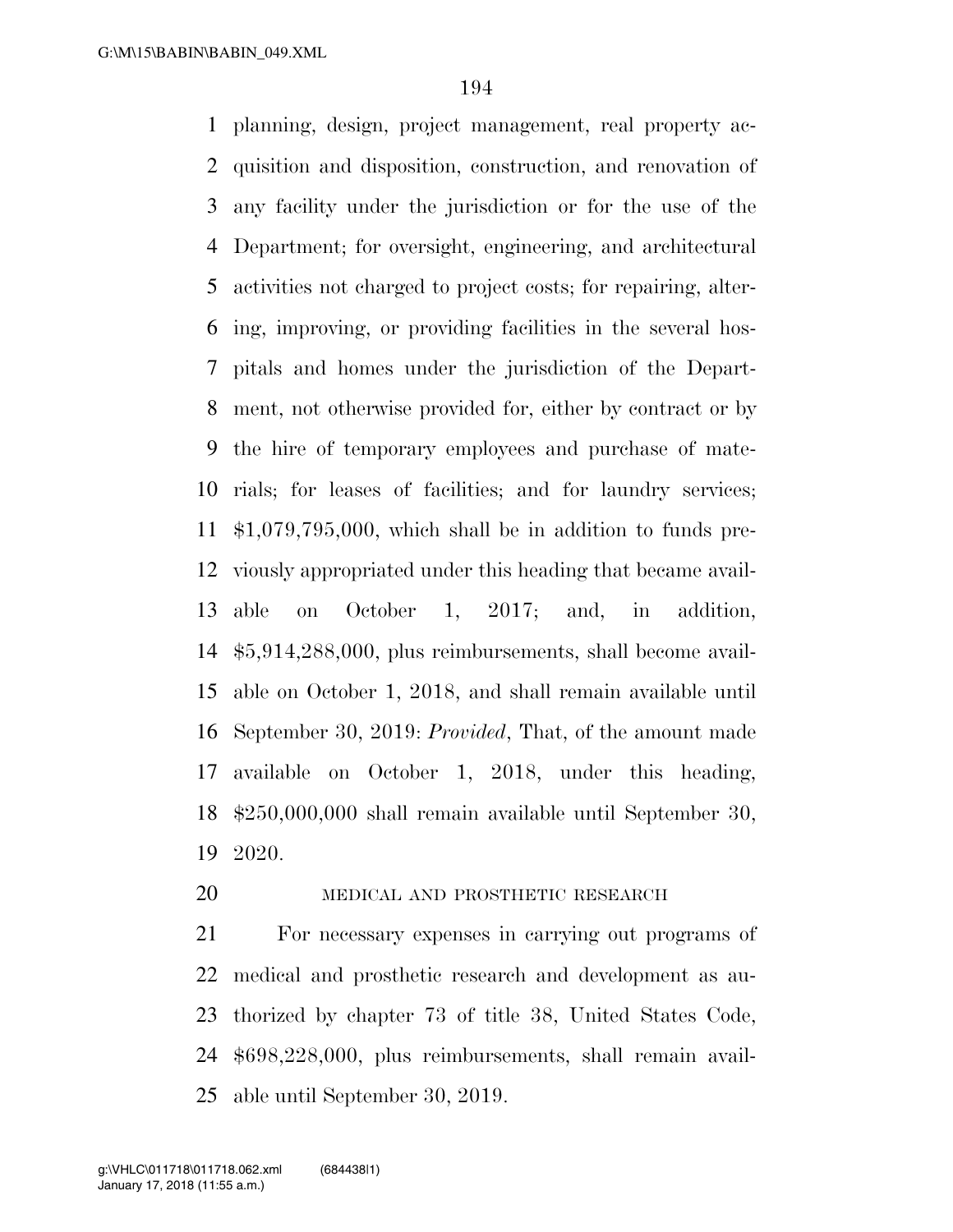## NATIONAL CEMETERY ADMINISTRATION

 For necessary expenses of the National Cemetery Ad- ministration for operations and maintenance, not other- wise provided for, including uniforms or allowances there- for; cemeterial expenses as authorized by law; purchase of one passenger motor vehicle for use in cemeterial oper- ations; hire of passenger motor vehicles; and repair, alter- ation or improvement of facilities under the jurisdiction of the National Cemetery Administration, \$306,193,000, of which not to exceed 10 percent shall remain available until September 30, 2019.

| 12 | DEPARTMENTAL ADMINISTRATION   |
|----|-------------------------------|
| 13 | GENERAL ADMINISTRATION        |
| 14 | (INCLUDING TRANSFER OF FUNDS) |

 For necessary operating expenses of the Department of Veterans Affairs, not otherwise provided for, including administrative expenses in support of Department-wide capital planning, management and policy activities, uni- forms, or allowances therefor; not to exceed \$25,000 for official reception and representation expenses; hire of pas- senger motor vehicles; and reimbursement of the General Services Administration for security guard services, \$346,891,000 (reduced by \$5,000,000), of which not to exceed 5 percent shall remain available until September 30, 2019: *Provided*, That funds provided under this head-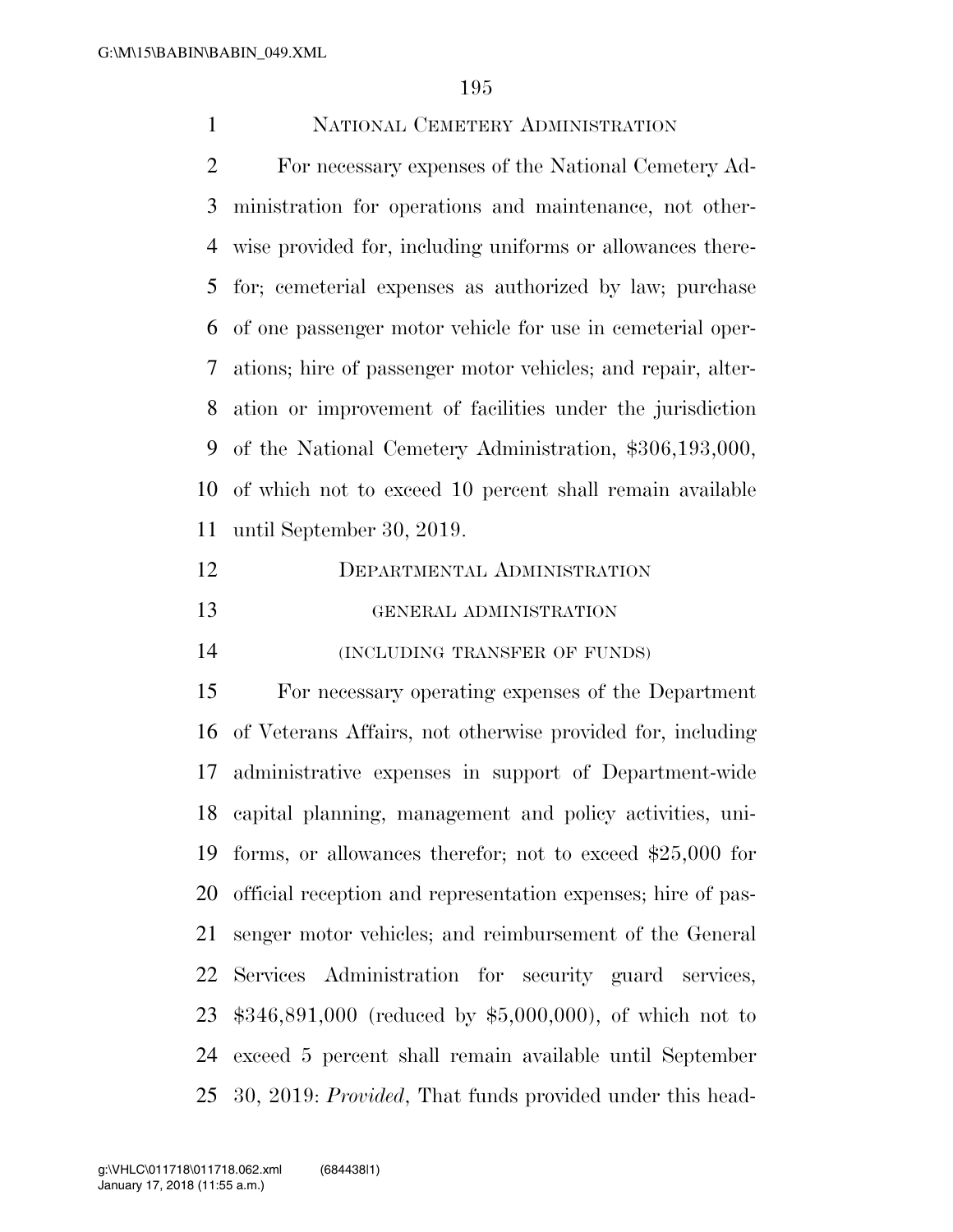ing may be transferred to ''General Operating Expenses,

Veterans Benefits Administration''.

BOARD OF VETERANS APPEALS

 For necessary operating expenses of the Board of Veterans Appeals, \$156,096,000, of which not to exceed 10 percent shall remain available until September 30, 2019.

8 INFORMATION TECHNOLOGY SYSTEMS

## (INCLUDING TRANSFER OF FUNDS)

 For necessary expenses for information technology systems and telecommunications support, including devel- opmental information systems and operational information systems; for pay and associated costs; and for the capital asset acquisition of information technology systems, in- cluding management and related contractual costs of said acquisitions, including contractual costs associated with operations authorized by section 3109 of title 5, United States Code, \$4,135,500,000, plus reimbursements: *Pro- vided,* That \$1,230,320,000 shall be for pay and associ- ated costs, of which not to exceed \$36,000,000 shall re- main available until September 30, 2019: *Provided further,* That \$2,486,650,000 shall be for operations and mainte- nance, of which not to exceed \$174,000,000 shall remain available until September 30, 2019: *Provided further,* That \$418,530,000 shall be for information technology systems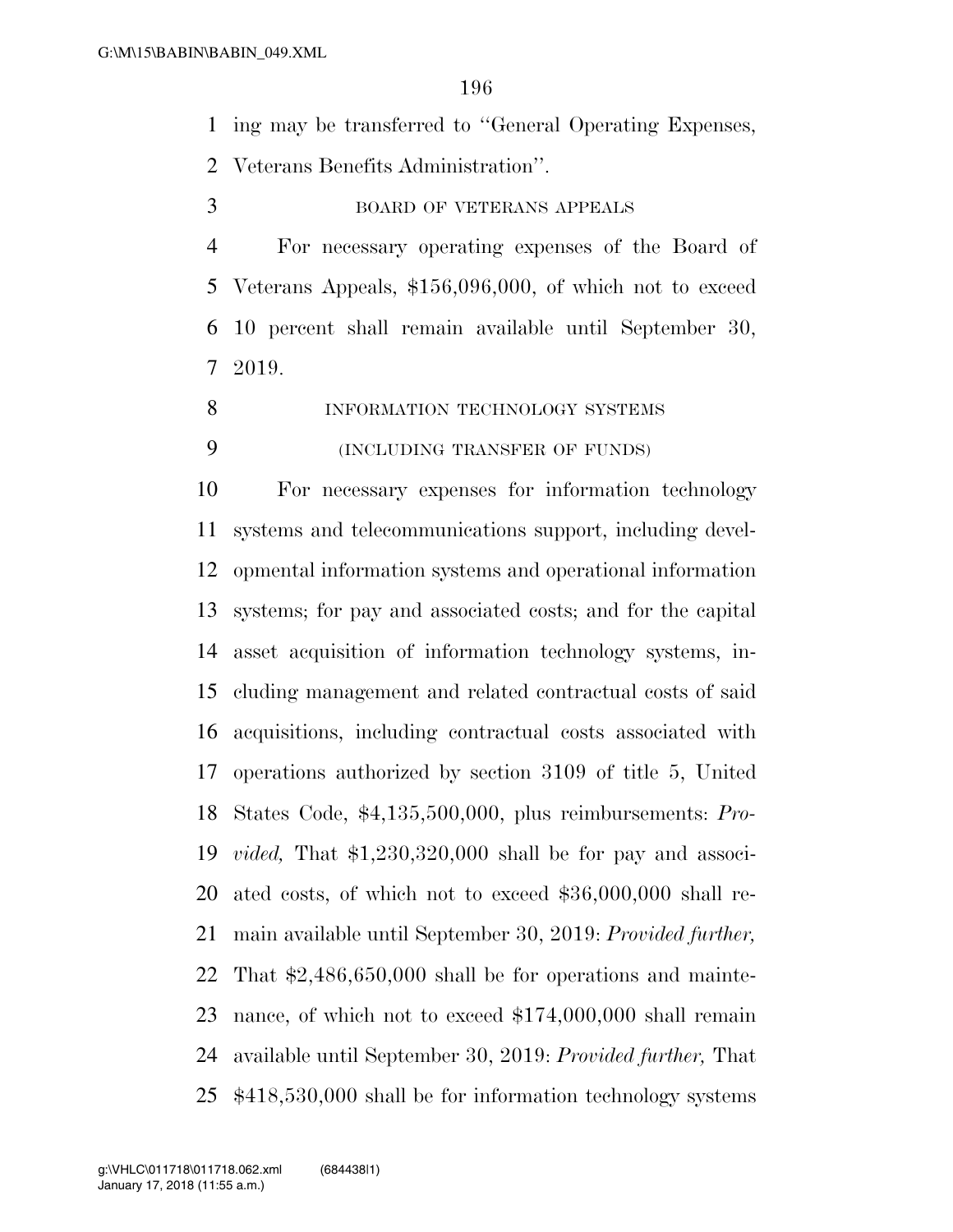development, modernization, and enhancement, and shall remain available until September 30, 2019: *Provided fur- ther,* That amounts made available for information tech- nology systems development, modernization, and enhance- ment may not be obligated or expended until the Secretary of Veterans Affairs or the Chief Information Officer of the Department of Veterans Affairs submits to the Com- mittees on Appropriations of both Houses of Congress a certification of the amounts, in parts or in full, to be obli- gated and expended for each development project: *Pro- vided further,* That amounts made available for salaries and expenses, operations and maintenance, and informa- tion technology systems development, modernization, and enhancement may be transferred among the three sub- accounts after the Secretary of Veterans Affairs requests from the Committees on Appropriations of both Houses of Congress the authority to make the transfer and an approval is issued: *Provided further,* That amounts made available for the ''Information Technology Systems'' ac- count for development, modernization, and enhancement may be transferred among projects or to newly defined projects: *Provided further,* That no project may be in- creased or decreased by more than \$1,000,000 of cost prior to submitting a request to the Committees on Appro-priations of both Houses of Congress to make the transfer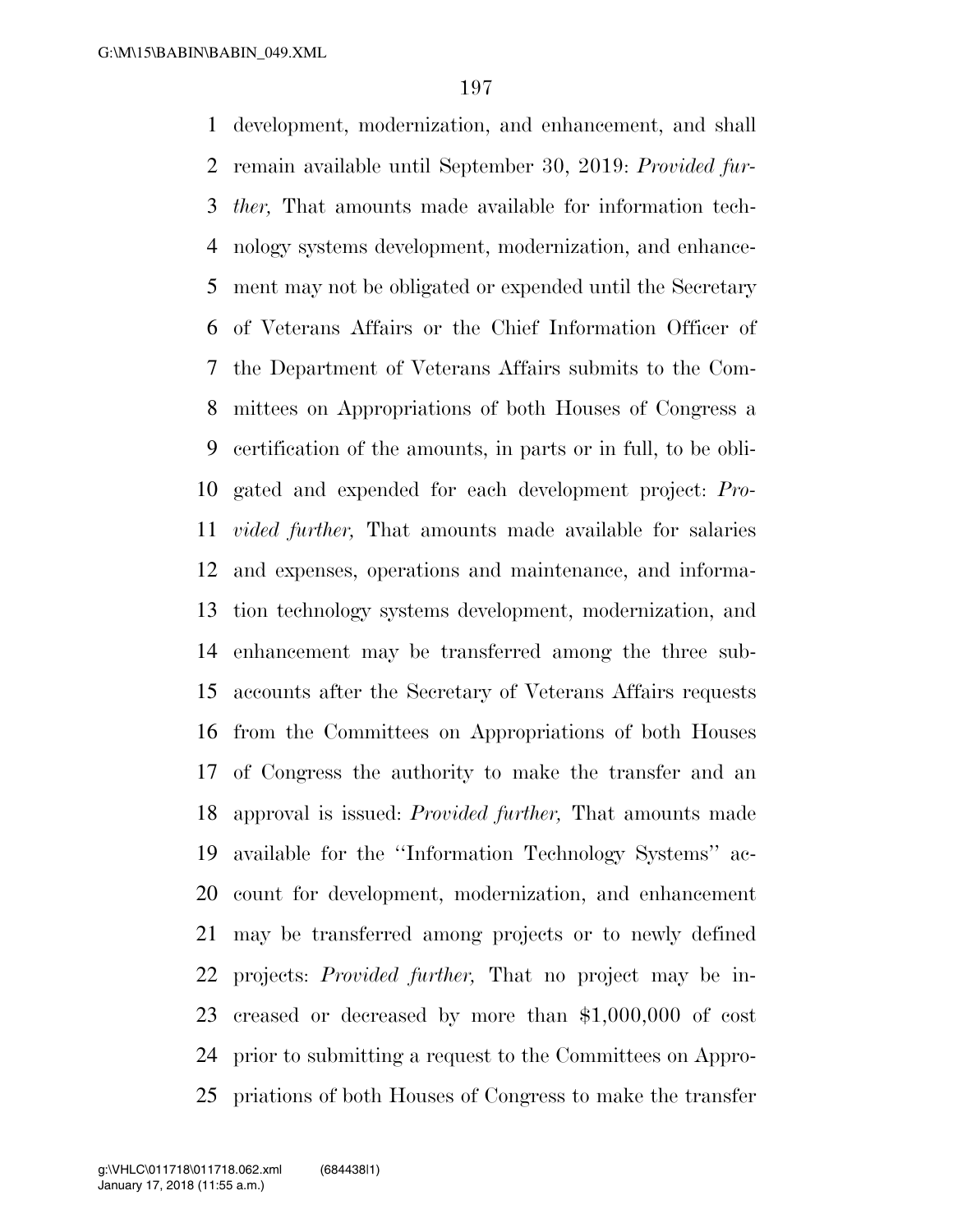and an approval is issued, or absent a response, a period of 30 days has elapsed: *Provided further*, That funds under this heading may be used by the Interagency Program Of- fice through the Department of Veterans Affairs to define data standards, code sets, and value sets used to enable interoperability: *Provided further*, That, of the funds made available for information technology systems development, modernization, and enhancement for the development of an electronic health record, not more than 25 percent may be obligated or expended until the Secretary of Veterans Affairs submits to the Committees on Appropriations of both Houses of Congress:

 (1) a detailed explanation of the solicitation submitted to Cerner Corporation for development of an electronic health record for the Department of Veterans Affairs;

 (2) an explanation of how the electronic health record would replicate the Military Health System (MHS) Genesis record developed by Cerner for the Department of Defense, as well as the enhanced ca- pabilities the Department of Veterans Affairs re- quires to achieve complete interoperability with the Department of Defense system and non-Department of Veterans Affairs providers who participate in the Department of Veterans Affairs healthcare system;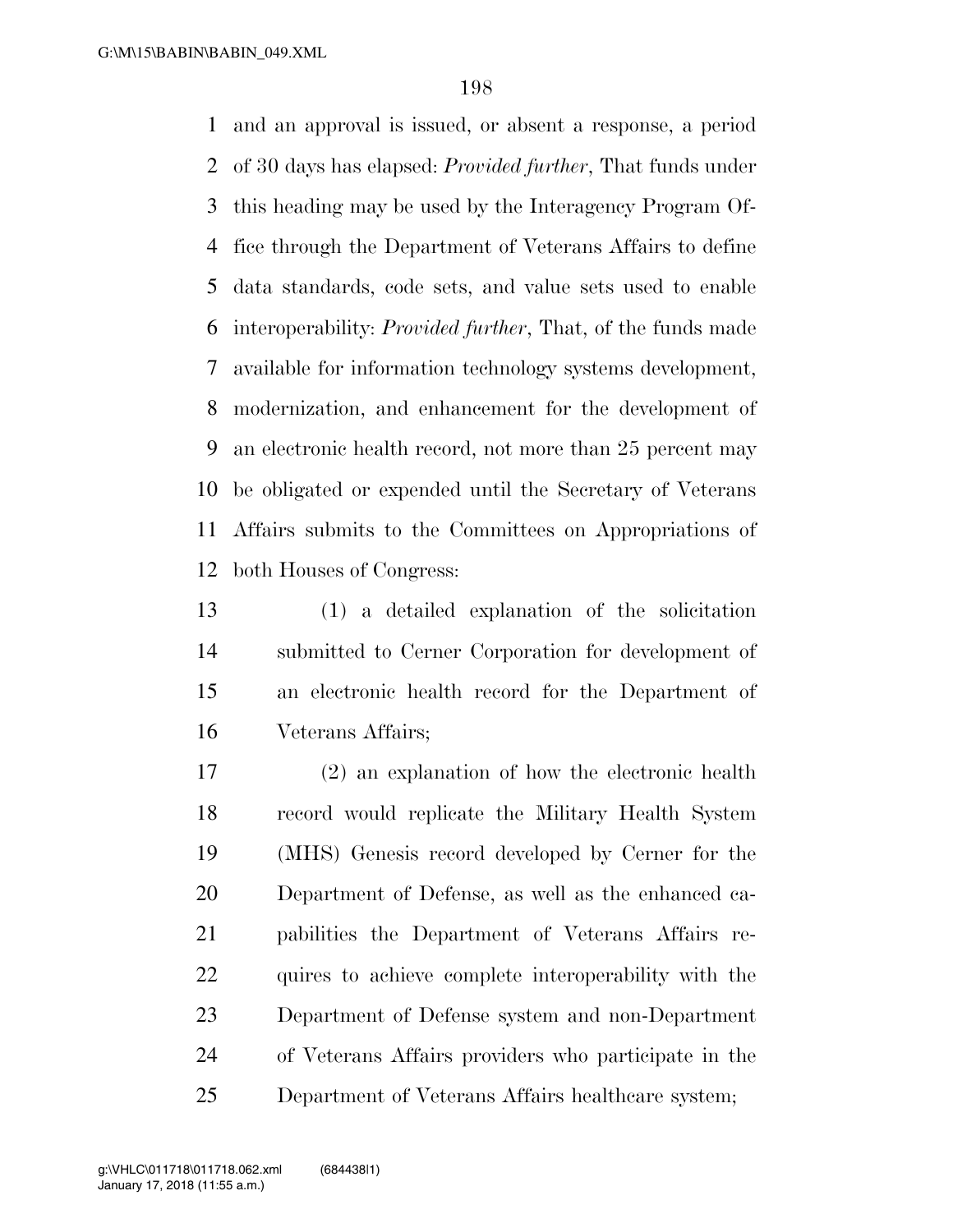| $\mathbf{1}$   | (3) a strategic plan for development of the elec-                  |
|----------------|--------------------------------------------------------------------|
| $\overline{2}$ | tronic health record system, an associated implemen-               |
| 3              | tation plan including timelines and performance                    |
| $\overline{4}$ | milestones, a master schedule and annual and life-                 |
| 5              | cycle cost estimates;                                              |
| 6              | (4) information on plans to maintain current                       |
| $\overline{7}$ | functionality and integration with Department of                   |
| 8              | Defense records during the transition to MHS Gen-                  |
| 9              | esis; and                                                          |
| 10             | (5) Department of Veterans Affairs plans to                        |
| 11             | manage the transition process to MHS Genesis, in-                  |
| 12             | cluding possible pilot programs, training for users,               |
| 13             | and use of change management tools:                                |
| 14             | <i>Provided further</i> , That the funds made available under this |
| 15             | heading for information technology systems development,            |
| 16             | modernization, and enhancement, shall be for the projects,         |
| 17             | and in the amounts, specified under this heading in the            |
| 18             | report accompanying this Act.                                      |
| 19             | OFFICE OF INSPECTOR GENERAL                                        |
| 20             | For necessary expenses of the Office of Inspector                  |
| 21             | General, to include information technology, in carrying out        |
| 22             | the provisions of the Inspector General Act of 1978 (5             |
| 23             | U.S.C. App.), $$160,106,000$ , of which not to exceed 10           |
| 24             | percent shall remain available until September 30, 2019.           |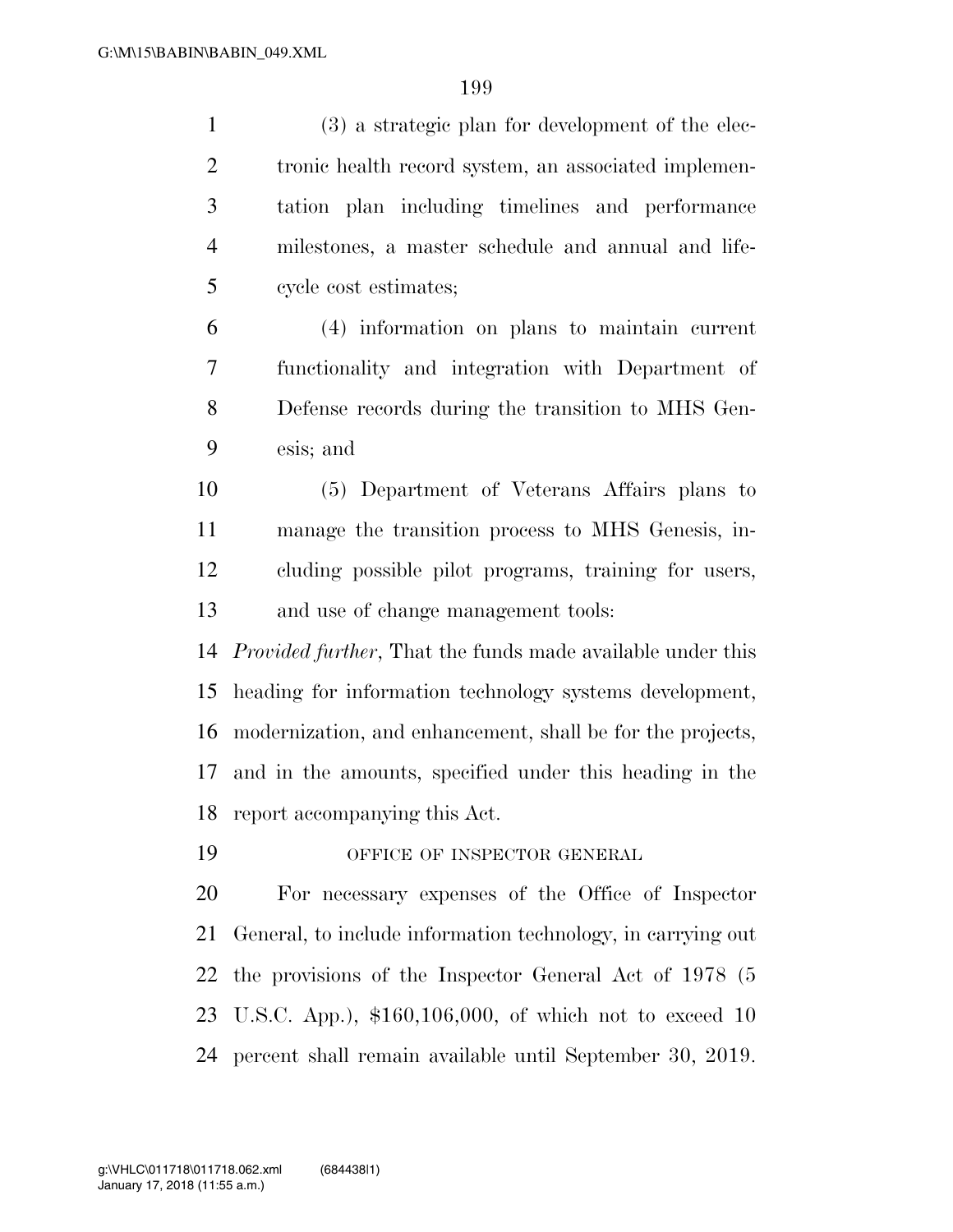## CONSTRUCTION, MAJOR PROJECTS

 For constructing, altering, extending, and improving any of the facilities, including parking projects, under the jurisdiction or for the use of the Department of Veterans Affairs, or for any of the purposes set forth in sections 316, 2404, 2406 and chapter 81 of title 38, United States Code, not otherwise provided for, including planning, ar- chitectural and engineering services, construction manage- ment services, maintenance or guarantee period services costs associated with equipment guarantees provided under the project, services of claims analysts, offsite utility and storm drainage system construction costs, and site ac- quisition, where the estimated cost of a project is more 14 than the amount set forth in section  $8104(a)(3)(A)$  of title 38, United States Code, or where funds for a project were made available in a previous major project appropriation, \$410,530,000, of which \$372,000,000 shall remain avail- able until September 30, 2022, and of which \$38,530,000 shall remain available until expended: *Provided*, That ex- cept for advance planning activities, including needs as- sessments which may or may not lead to capital invest- ments, and other capital asset management related activi- ties, including portfolio development and management ac- tivities, and investment strategy studies funded through the advance planning fund and the planning and design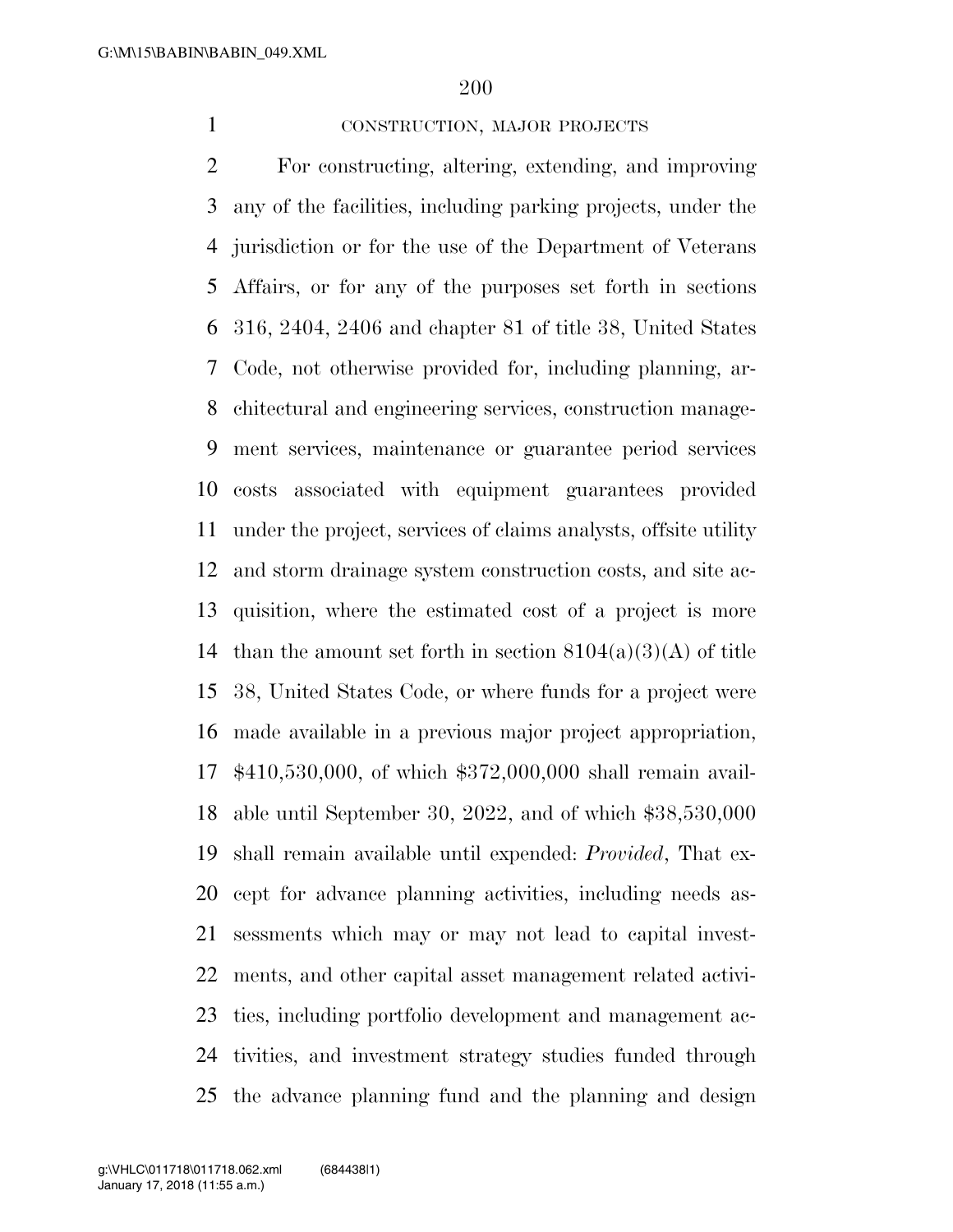activities funded through the design fund, including needs assessments which may or may not lead to capital invest- ments, and salaries and associated costs of the resident engineers who oversee those capital investments funded through this account and contracting officers who manage specific major construction projects, and funds provided for the purchase, security, and maintenance of land for the National Cemetery Administration through the land acquisition line item, none of the funds made available under this heading shall be used for any project that has not been notified to Congress through the budgetary proc- ess or that has not been approved by the Congress through statute, joint resolution, or in the explanatory statement accompanying such Act and presented to the President at the time of enrollment: *Provided further*, That funds made available under this heading for fiscal year 2018, for each approved project shall be obligated: (1) by the awarding of a construction documents contract by September 30, 2018; and (2) by the awarding of a construction contract by September 30, 2019: *Provided further*, That the Sec- retary of Veterans Affairs shall promptly submit to the Committees on Appropriations of both Houses of Congress a written report on any approved major construction project for which obligations are not incurred within the time limitations established above: *Provided further*, That,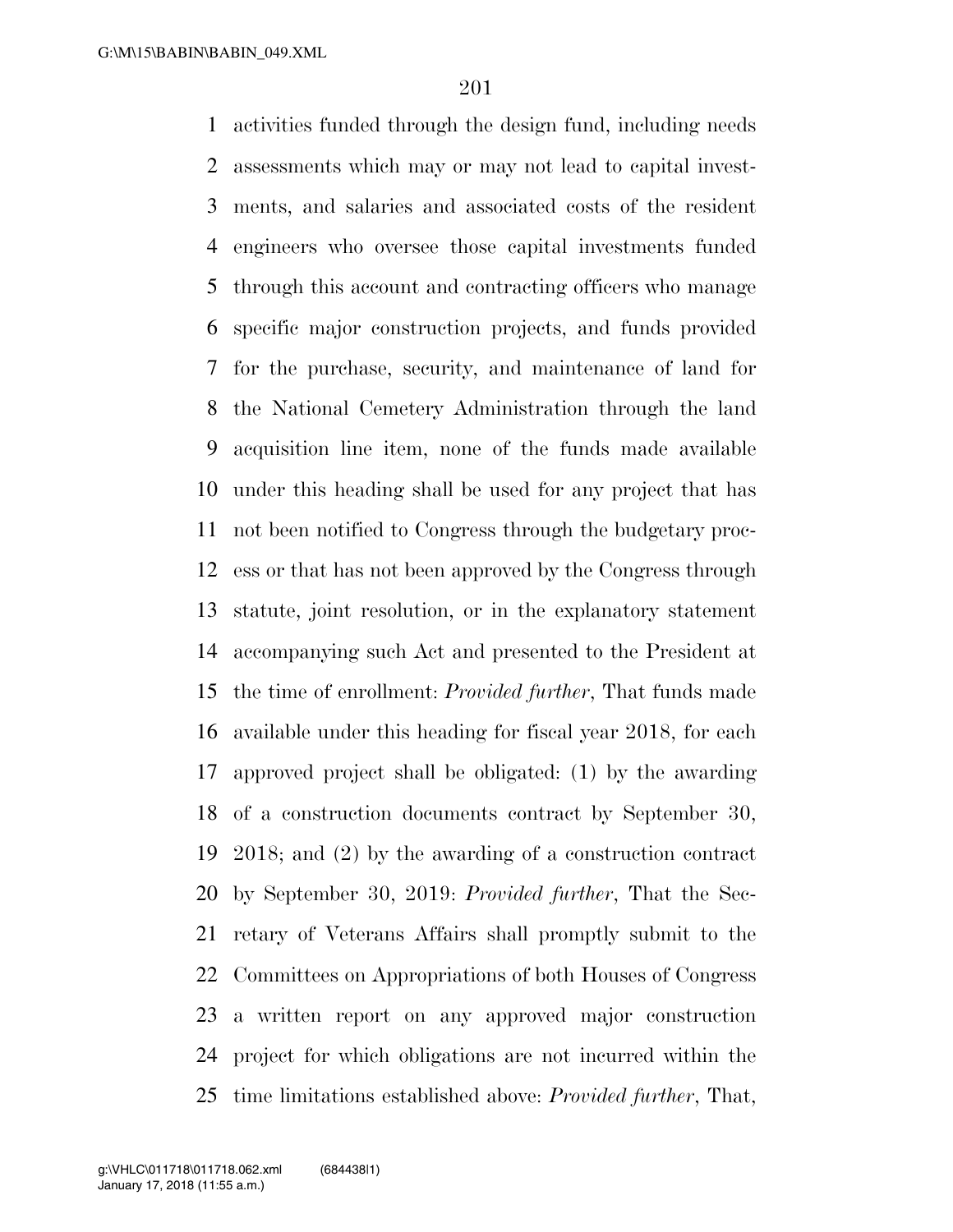of the amount made available under this heading, \$117,300,000 for Veterans Health Administration major construction projects shall not be available until the De-partment of Veterans Affairs—

 (1) enters into an agreement with an appro- priate non-Department of Veterans Affairs Federal entity to serve as the design and/or construction agent for any Veterans Health Administration major construction project with a Total Estimated Cost of \$100,000,000 or above by providing full project management services, including management of the project design, acquisition, construction, and con- tract changes, consistent with section 502 of Public Law 114–58; and

 (2) certifies in writing that such an agreement is executed and intended to minimize or prevent sub- sequent major construction project cost overruns and provides a copy of the agreement entered into and any required supplementary information to the Committees on Appropriations of both Houses of Congress.

22 CONSTRUCTION, MINOR PROJECTS

 For constructing, altering, extending, and improving any of the facilities, including parking projects, under the jurisdiction or for the use of the Department of Veterans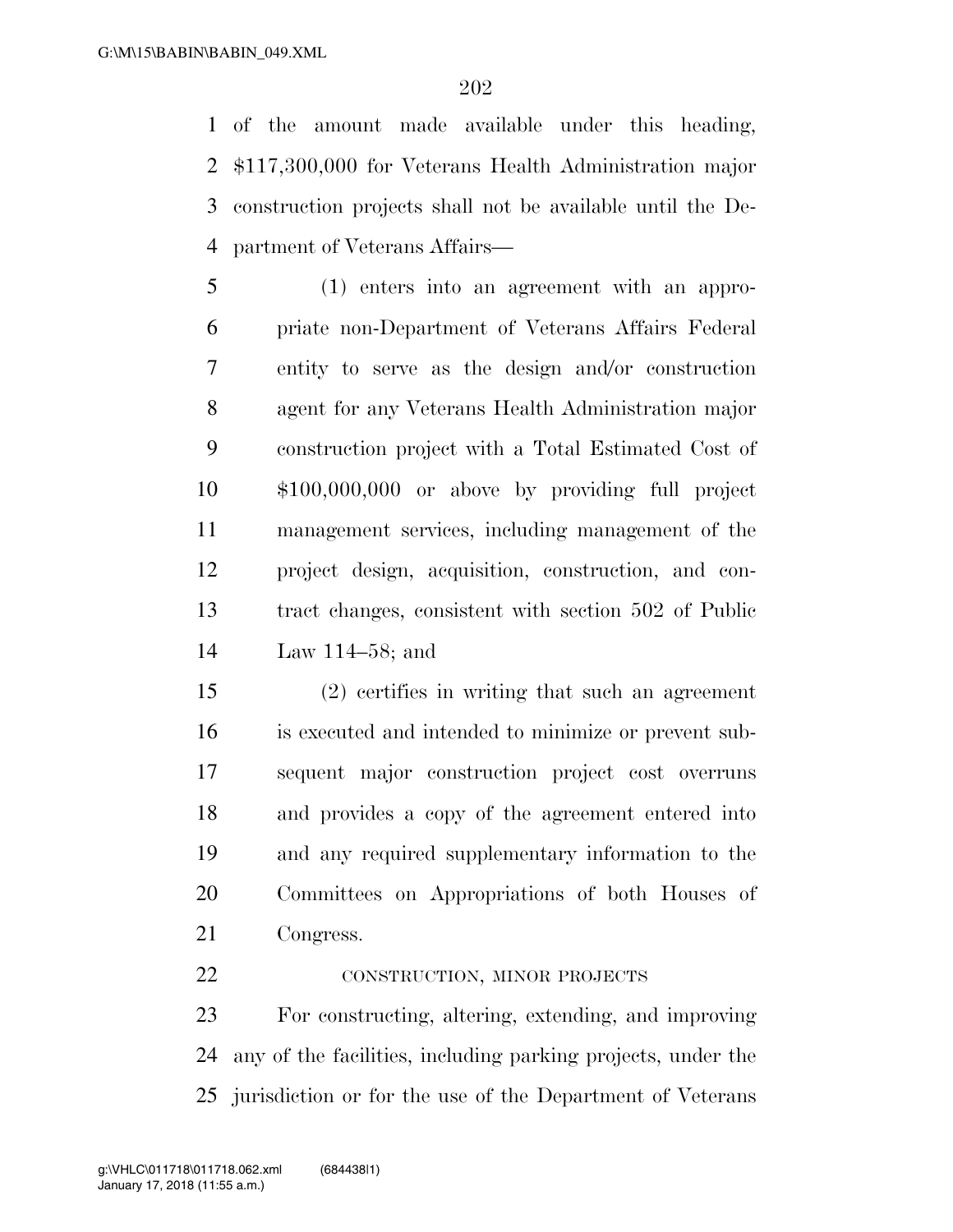Affairs, including planning and assessments of needs which may lead to capital investments, architectural and engineering services, maintenance or guarantee period services costs associated with equipment guarantees pro- vided under the project, services of claims analysts, offsite utility and storm drainage system construction costs, and site acquisition, or for any of the purposes set forth in sections 316, 2404, 2406 and chapter 81 of title 38, United States Code, not otherwise provided for, where the estimated cost of a project is equal to or less than the 11 amount set forth in section  $8104(a)(3)(A)$  of title 38, United States Code, \$342,570,000, to remain available until September 30, 2022, along with unobligated balances of previous ''Construction, Minor Projects'' appropriations which are hereby made available for any project where the estimated cost is equal to or less than the amount set forth in such section: *Provided*, That funds made available under this heading shall be for: (1) repairs to any of the nonmedical facilities under the jurisdiction or for the use of the Department which are necessary because of loss or damage caused by any natural disaster or catastrophe; and (2) temporary measures necessary to prevent or to minimize further loss by such causes.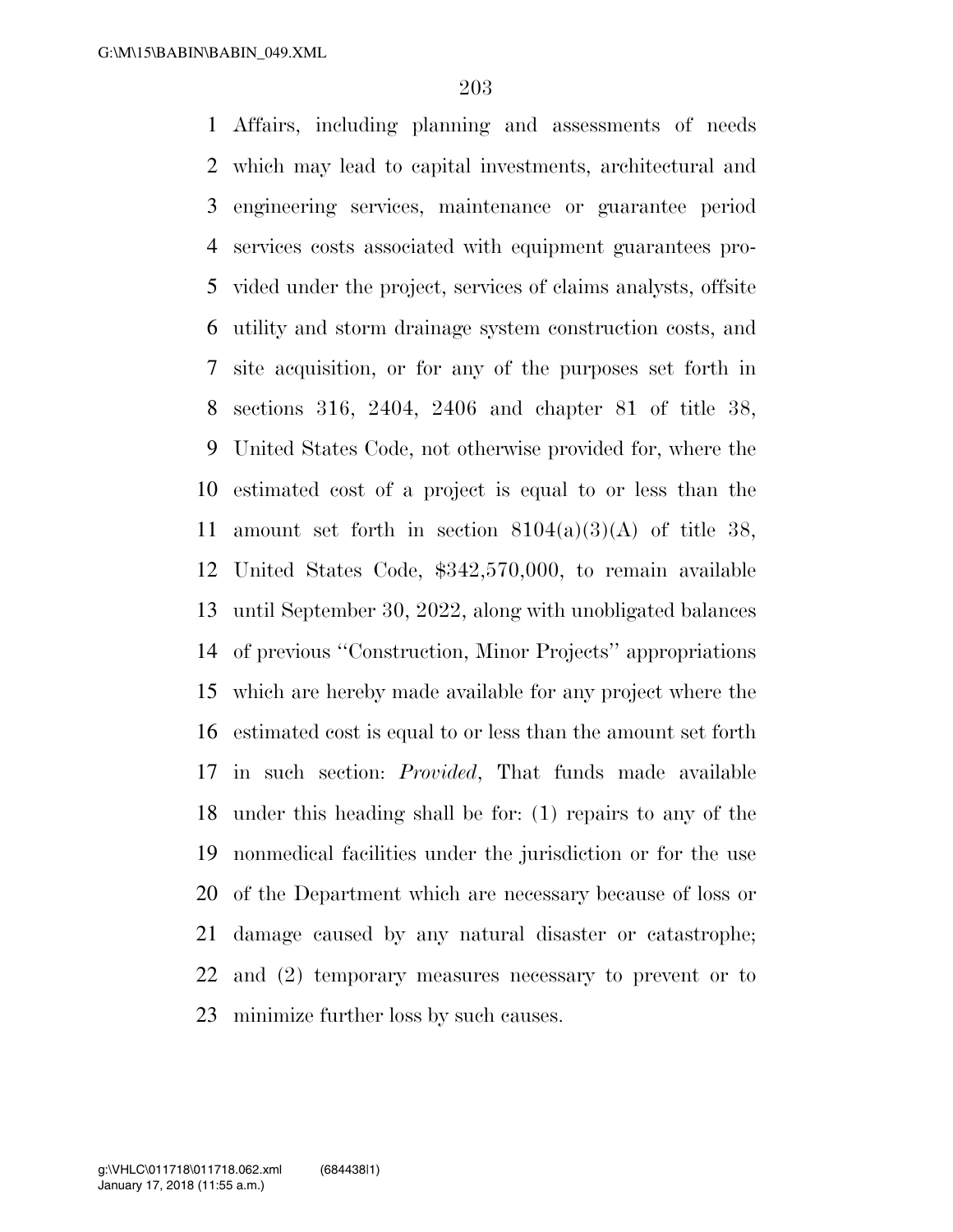GRANTS FOR CONSTRUCTION OF STATE EXTENDED CARE

# FACILITIES

 For grants to assist States to acquire or construct State nursing home and domiciliary facilities and to re- model, modify, or alter existing hospital, nursing home, and domiciliary facilities in State homes, for furnishing care to veterans as authorized by sections 8131 through 8137 of title 38, United States Code, \$90,000,000, to re-main available until expended.

GRANTS FOR CONSTRUCTION OF VETERANS CEMETERIES

 For grants to assist States and tribal organizations in establishing, expanding, or improving veterans ceme- teries as authorized by section 2408 of title 38, United States Code, \$45,000,000, to remain available until ex-pended.

- ADMINISTRATIVE PROVISIONS
- (INCLUDING TRANSFER OF FUNDS)

 SEC. 201. Any appropriation for fiscal year 2018 for ''Compensation and Pensions'', ''Readjustment Benefits'', and ''Veterans Insurance and Indemnities'' may be trans- ferred as necessary to any other of the mentioned appro- priations: *Provided*, That, before a transfer may take place, the Secretary of Veterans Affairs shall request from the Committees on Appropriations of both Houses of Con-gress the authority to make the transfer and such Com-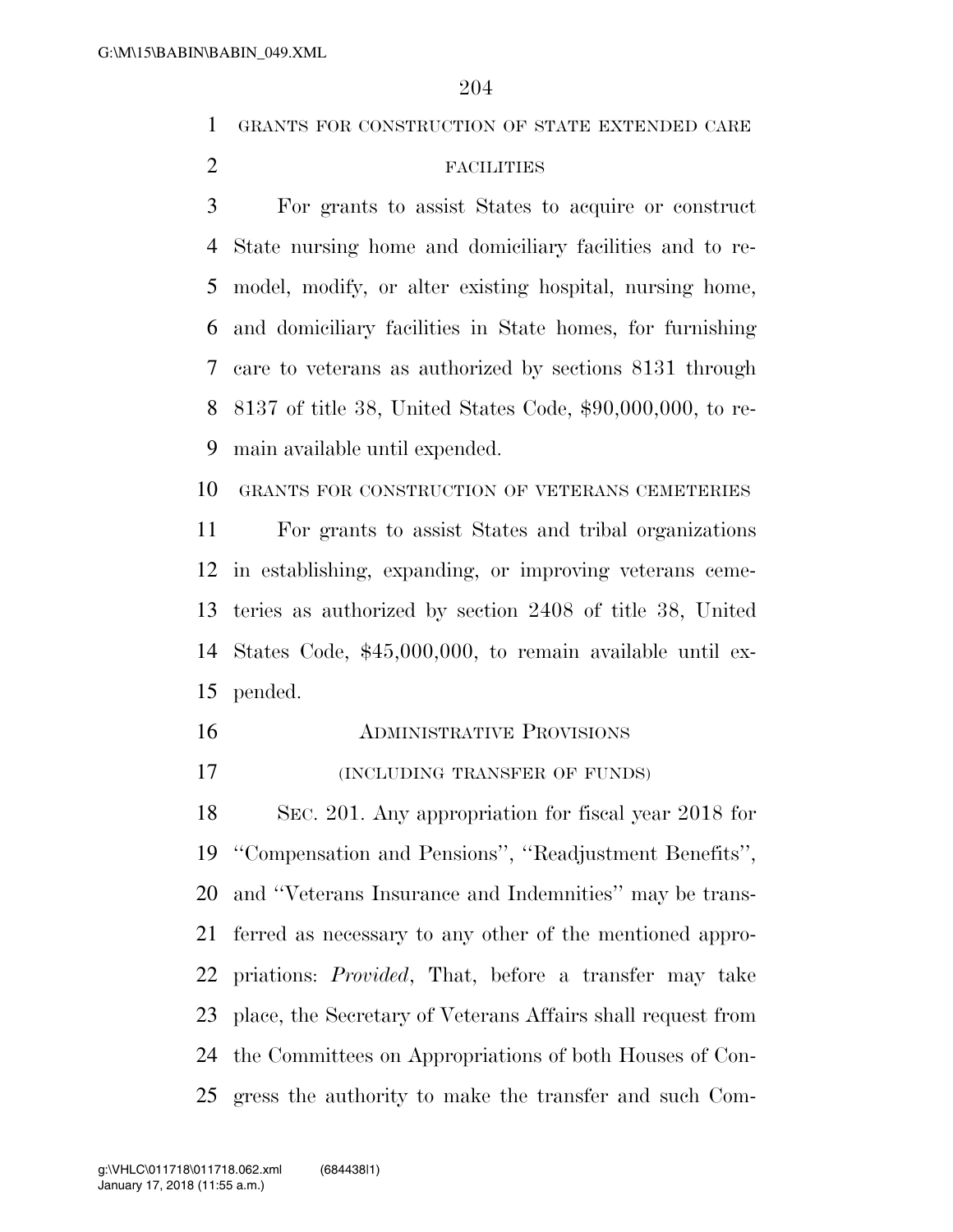mittees issue an approval, or absent a response, a period of 30 days has elapsed.

#### (INCLUDING TRANSFER OF FUNDS)

 SEC. 202. Amounts made available for the Depart- ment of Veterans Affairs for fiscal year 2018, in this or any other Act, under the ''Medical Services'', ''Medical Community Care'', ''Medical Support and Compliance'', and ''Medical Facilities'' accounts may be transferred among the accounts: *Provided*, That any transfers among the ''Medical Services'', ''Medical Community Care'', and ''Medical Support and Compliance'' accounts of 1 percent or less of the total amount appropriated to the account in this or any other Act may take place subject to notifica- tion from the Secretary of Veterans Affairs to the Com- mittees on Appropriations of both Houses of Congress of the amount and purpose of the transfer: *Provided further*, That any transfers among the ''Medical Services'', ''Med- ical Community Care'', and ''Medical Support and Compli- ance'' accounts in excess of 1 percent, or exceeding the cumulative 1 percent for the fiscal year, may take place only after the Secretary requests from the Committees on Appropriations of both Houses of Congress the authority to make the transfer and an approval is issued: *Provided further*, That any transfers to or from the ''Medical Facili-ties'' account may take place only after the Secretary re-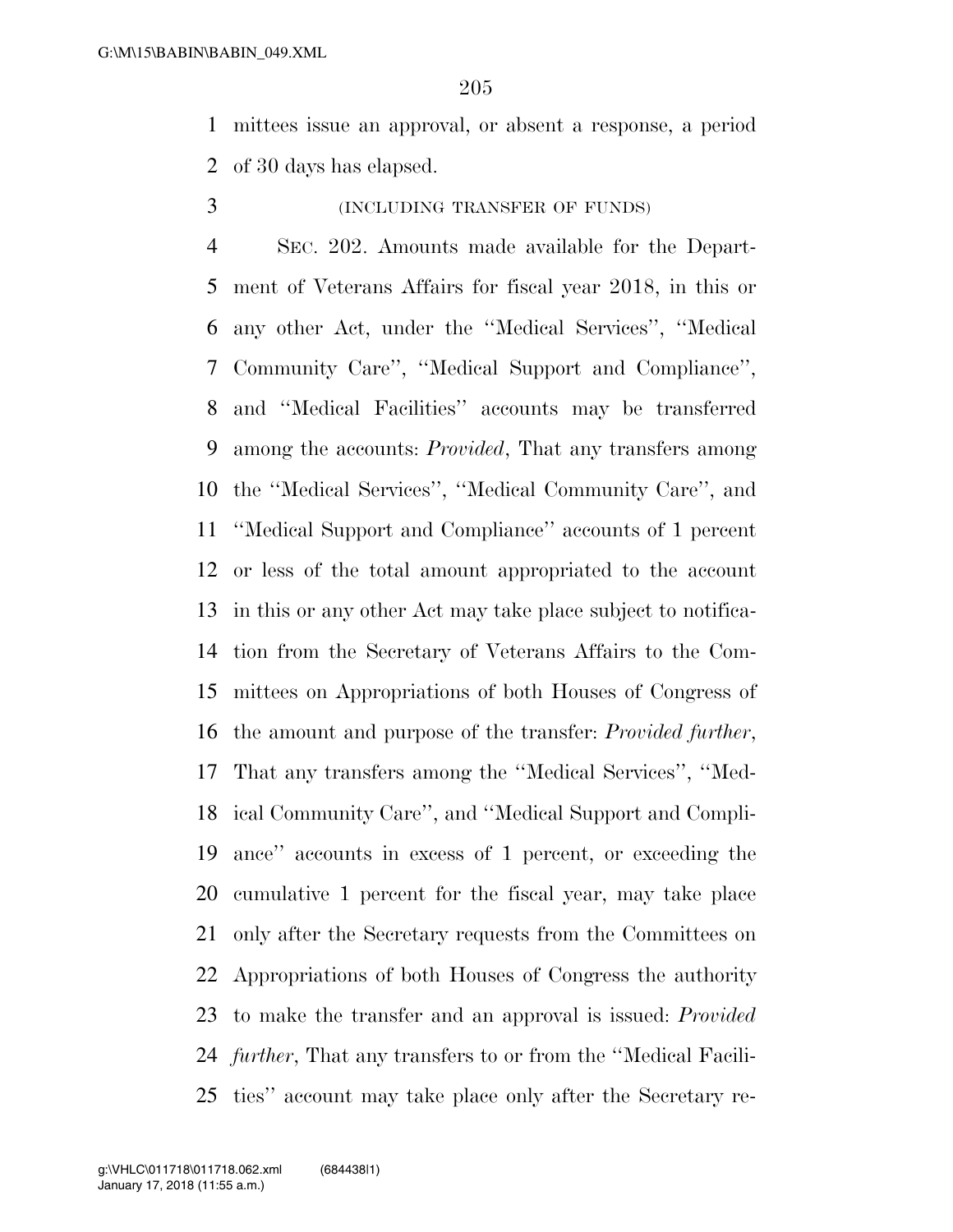quests from the Committees on Appropriations of both Houses of Congress the authority to make the transfer and an approval is issued.

 SEC. 203. Appropriations available in this title for salaries and expenses shall be available for services au- thorized by section 3109 of title 5, United States Code; hire of passenger motor vehicles; lease of a facility or land or both; and uniforms or allowances therefore, as author- ized by sections 5901 through 5902 of title 5, United States Code.

 SEC. 204. No appropriations in this title (except the appropriations for ''Construction, Major Projects'', and ''Construction, Minor Projects'') shall be available for the purchase of any site for or toward the construction of any new hospital or home.

 SEC. 205. No appropriations in this title shall be available for hospitalization or examination of any persons (except beneficiaries entitled to such hospitalization or ex- amination under the laws providing such benefits to vet- erans, and persons receiving such treatment under sec- tions 7901 through 7904 of title 5, United States Code, or the Robert T. Stafford Disaster Relief and Emergency Assistance Act (42 U.S.C. 5121 et seq.)), unless reim-bursement of the cost of such hospitalization or examina-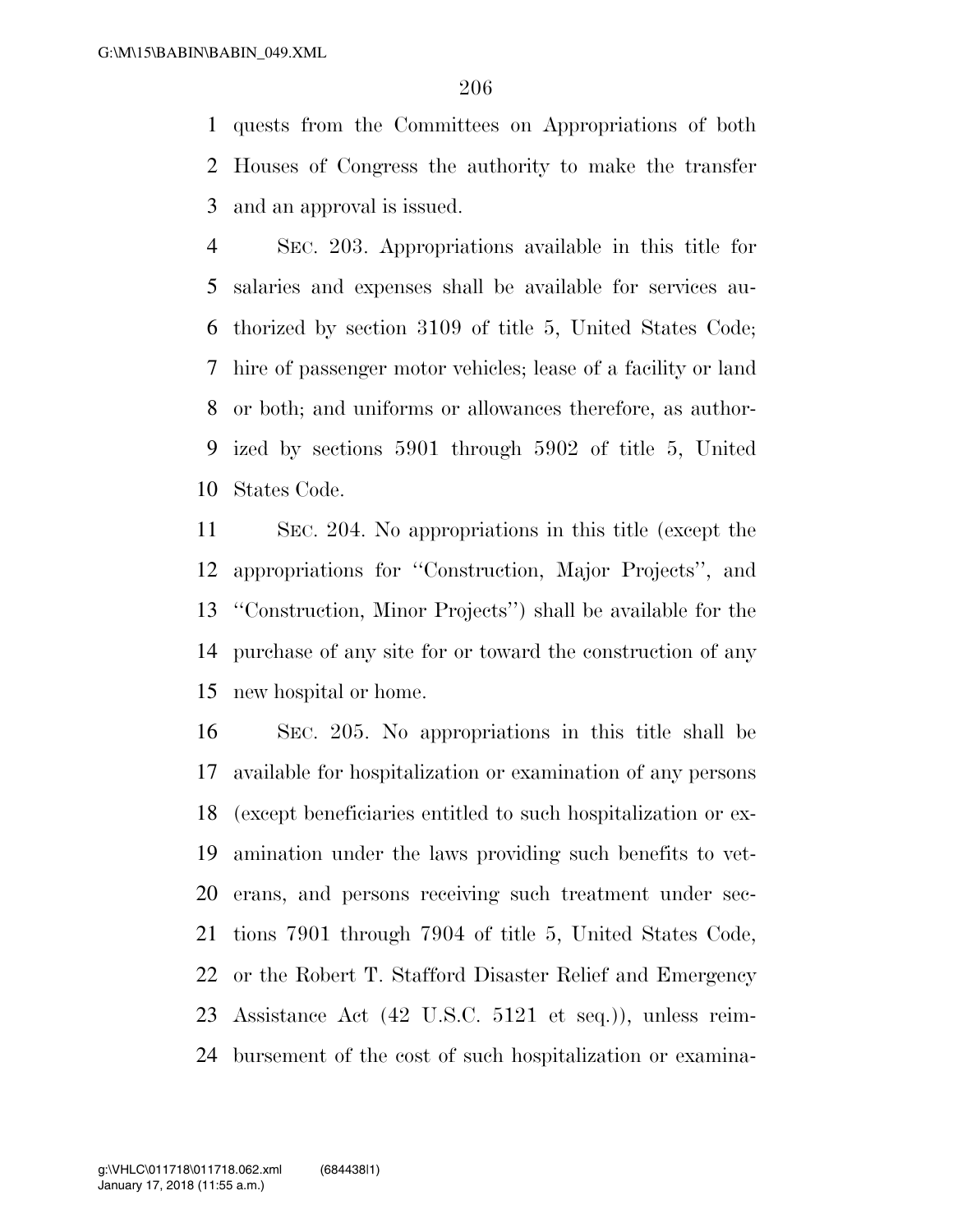tion is made to the ''Medical Services'' account at such rates as may be fixed by the Secretary of Veterans Affairs. SEC. 206. Appropriations available in this title for ''Compensation and Pensions'', ''Readjustment Benefits'', and ''Veterans Insurance and Indemnities'' shall be avail- able for payment of prior year accrued obligations re-quired to be recorded by law against the corresponding

 prior year accounts within the last quarter of fiscal year 2017.

 SEC. 207. Appropriations available in this title shall be available to pay prior year obligations of corresponding prior year appropriations accounts resulting from sections 3328(a), 3334, and 3712(a) of title 31, United States Code, except that if such obligations are from trust fund accounts they shall be payable only from ''Compensation and Pensions''.

## **(INCLUDING TRANSFER OF FUNDS)**

 SEC. 208. Notwithstanding any other provision of law, during fiscal year 2018, the Secretary of Veterans Affairs shall, from the National Service Life Insurance Fund under section 1920 of title 38, United States Code, the Veterans' Special Life Insurance Fund under section 1923 of title 38, United States Code, and the United States Government Life Insurance Fund under section 1955 of title 38, United States Code, reimburse the ''Gen-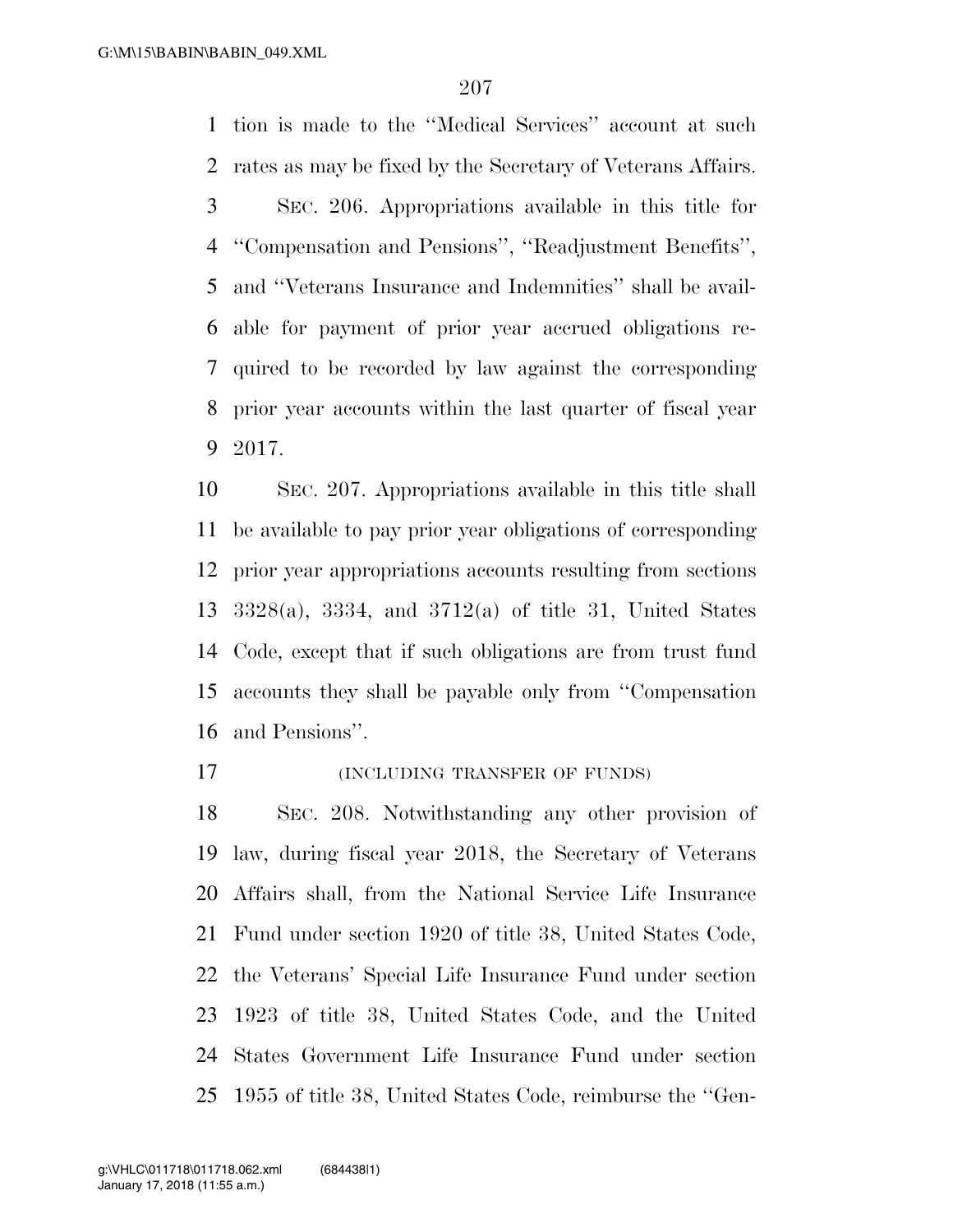eral Operating Expenses, Veterans Benefits Administra- tion'' and ''Information Technology Systems'' accounts for the cost of administration of the insurance programs fi- nanced through those accounts: *Provided*, That reimburse- ment shall be made only from the surplus earnings accu- mulated in such an insurance program during fiscal year 2018 that are available for dividends in that program after claims have been paid and actuarially determined reserves have been set aside: *Provided further*, That if the cost of administration of such an insurance program exceeds the amount of surplus earnings accumulated in that program, reimbursement shall be made only to the extent of such surplus earnings: *Provided further*, That the Secretary shall determine the cost of administration for fiscal year 2018 which is properly allocable to the provision of each such insurance program and to the provision of any total disability income insurance included in that insurance pro-gram.

 SEC. 209. Amounts deducted from enhanced-use lease proceeds to reimburse an account for expenses in- curred by that account during a prior fiscal year for pro- viding enhanced-use lease services, may be obligated dur-ing the fiscal year in which the proceeds are received.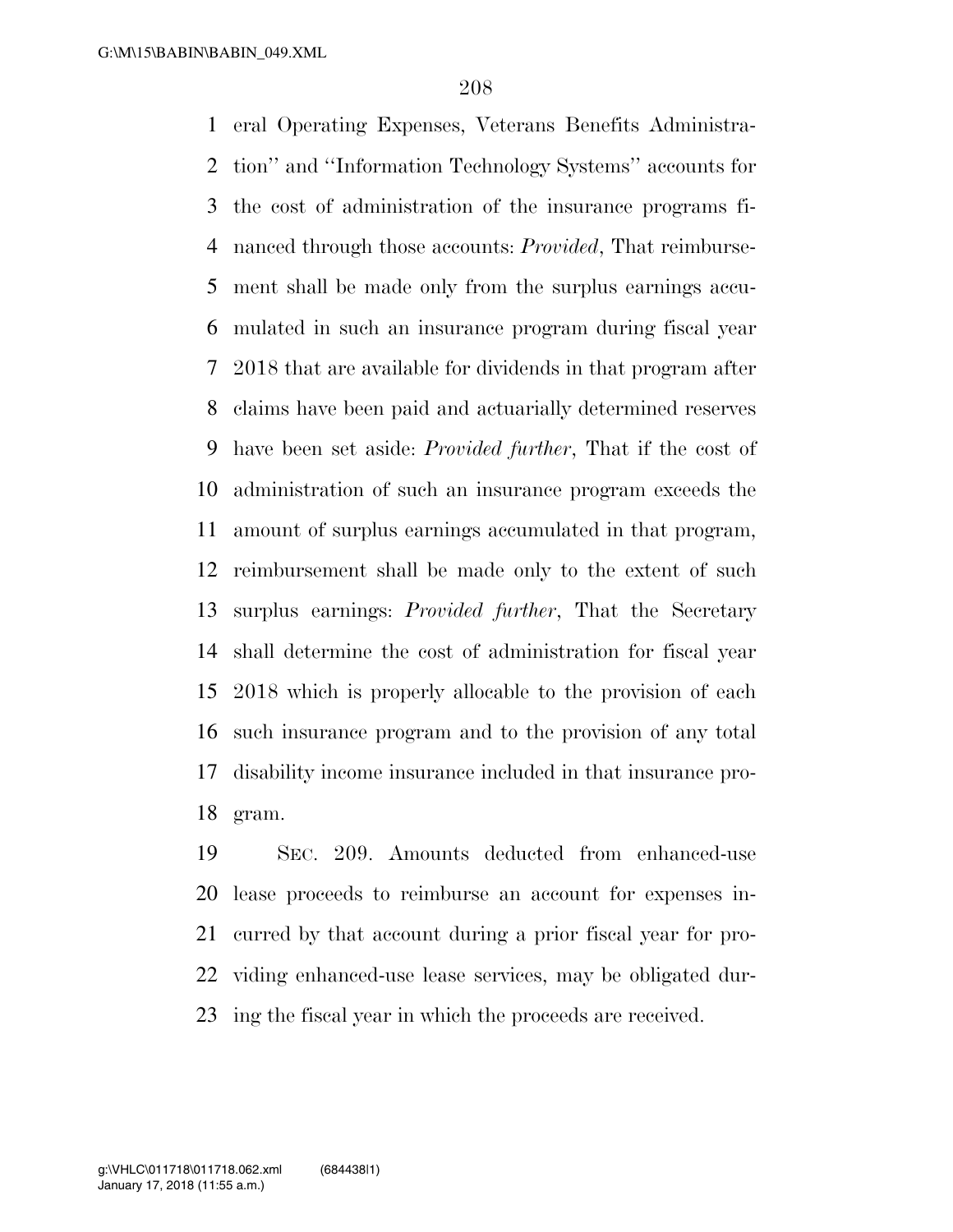## 1 (INCLUDING TRANSFER OF FUNDS)

 SEC. 210. Funds available in this title or funds for salaries and other administrative expenses shall also be available to reimburse the Office of Resolution Manage- ment, the Office of Employment Discrimination Complaint Adjudication, the Office of Accountability Review, the Central Whistleblower Office, the Office of Diversity and Inclusion, and the Office of the Executive Director of Ac- countability and Whistleblower Protection, for all services provided at rates which will recover actual costs but not to exceed \$47,668,000 for the Office of Resolution Man- agement, \$3,932,000 for the Office of Employment Dis- crimination Complaint Adjudication, \$10,057,000 for the Office of Accountability Review, \$6,646,000 for the Cen- tral Whistleblower Office, \$2,973,000 for the Office of Di- versity and Inclusion, and \$917,000 for the Office of the Executive Director of Accountability and Whistleblower Protection: *Provided*, That payments may be made in ad- vance for services to be furnished based on estimated costs: *Provided further*, That amounts received shall be credited to the ''General Administration'' and ''Informa- tion Technology Systems'' accounts for use by the office that provided the service.

 SEC. 211. No funds of the Department of Veterans Affairs shall be available for hospital care, nursing home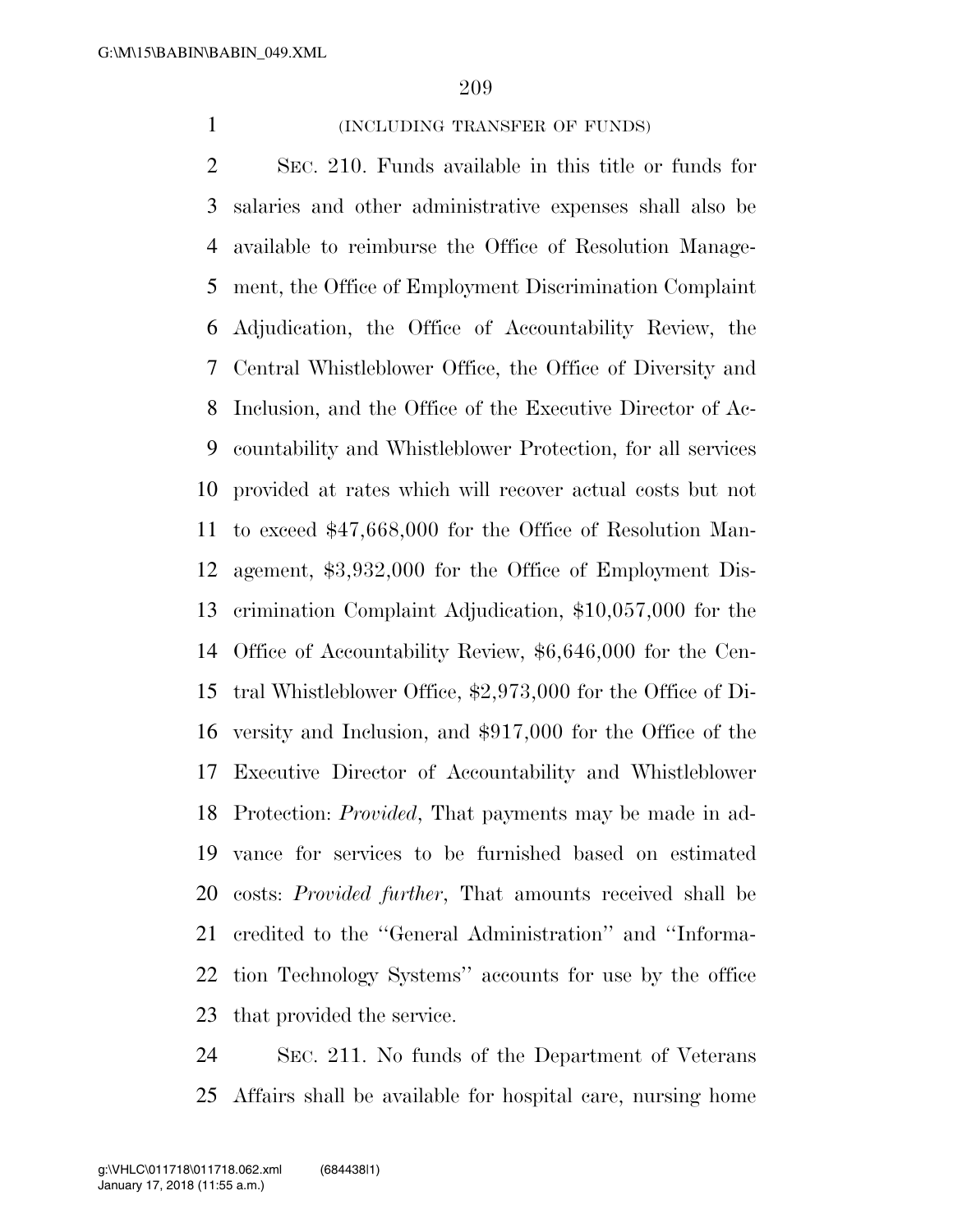care, or medical services provided to any person under chapter 17 of title 38, United States Code, for a non-serv-3 ice-connected disability described in section  $1729(a)(2)$  of such title, unless that person has disclosed to the Sec- retary of Veterans Affairs, in such form as the Secretary may require, current, accurate third-party reimbursement information for purposes of section 1729 of such title: *Pro- vided*, That the Secretary may recover, in the same man- ner as any other debt due the United States, the reason- able charges for such care or services from any person who does not make such disclosure as required: *Provided fur- ther*, That any amounts so recovered for care or services provided in a prior fiscal year may be obligated by the Secretary during the fiscal year in which amounts are re-ceived.

## **INCLUDING TRANSFER OF FUNDS**

 SEC. 212. Notwithstanding any other provision of law, proceeds or revenues derived from enhanced-use leas- ing activities (including disposal) may be deposited into the ''Construction, Major Projects'' and ''Construction, Minor Projects'' accounts and be used for construction (including site acquisition and disposition), alterations, and improvements of any medical facility under the juris- diction or for the use of the Department of Veterans Af-fairs. Such sums as realized are in addition to the amount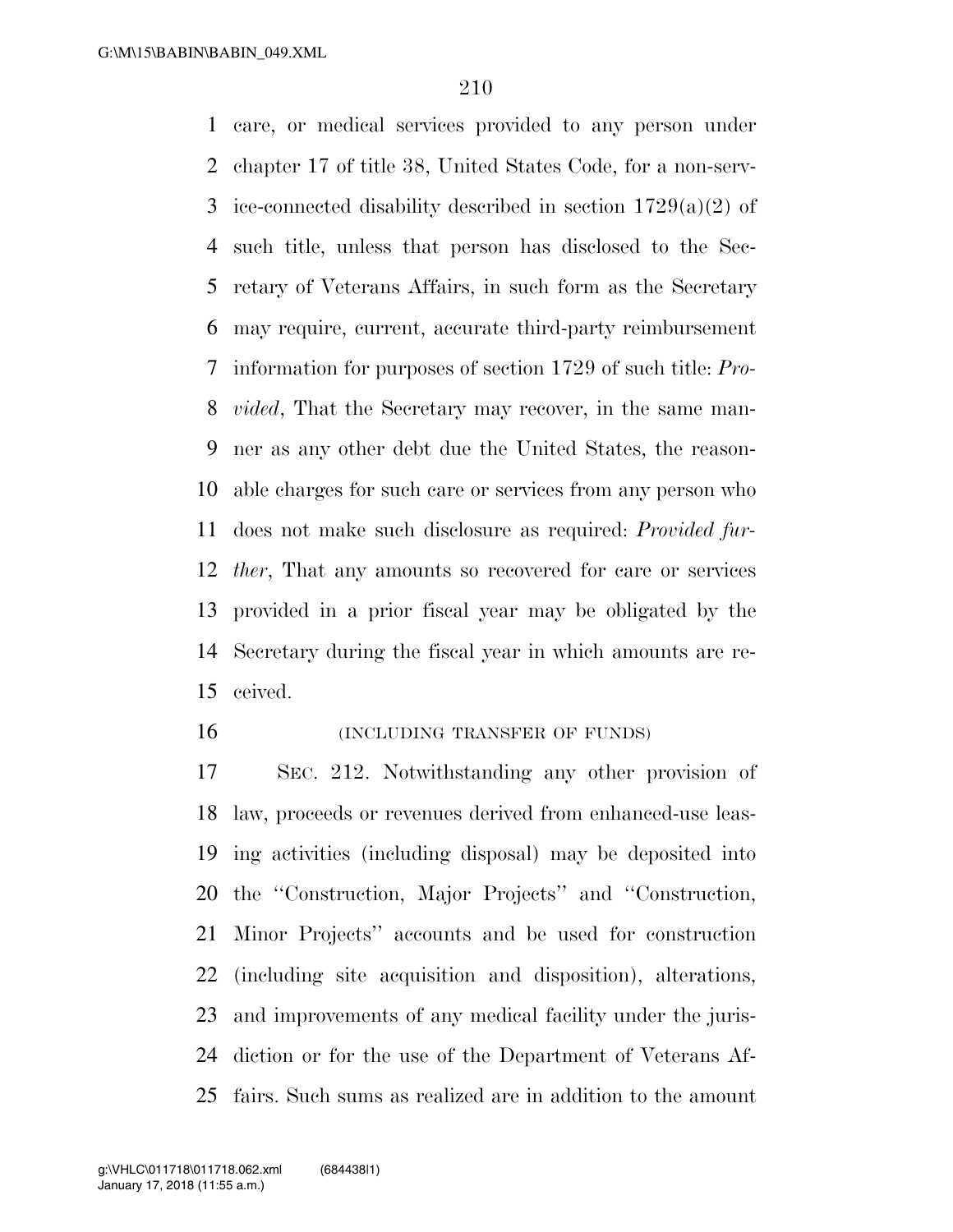provided for in ''Construction, Major Projects'' and ''Con-struction, Minor Projects''.

 SEC. 213. Amounts made available under ''Medical Services'' are available—

 (1) for furnishing recreational facilities, sup-plies, and equipment; and

 (2) for funeral expenses, burial expenses, and other expenses incidental to funerals and burials for beneficiaries receiving care in the Department.

**(INCLUDING TRANSFER OF FUNDS)** 

 SEC. 214. Such sums as may be deposited to the Medical Care Collections Fund pursuant to section 1729A of title 38, United States Code, may be transferred to the ''Medical Services'' and ''Medical Community Care'' ac- counts to remain available until expended for the purposes of these accounts.

 SEC. 215. The Secretary of Veterans Affairs may enter into agreements with Federally Qualified Health Centers in the State of Alaska and Indian tribes and tribal organizations which are party to the Alaska Native Health Compact with the Indian Health Service, to provide 22 healthcare, including behavioral health and dental care, to veterans in rural Alaska. The Secretary shall require par- ticipating veterans and facilities to comply with all appro-priate rules and regulations, as established by the Sec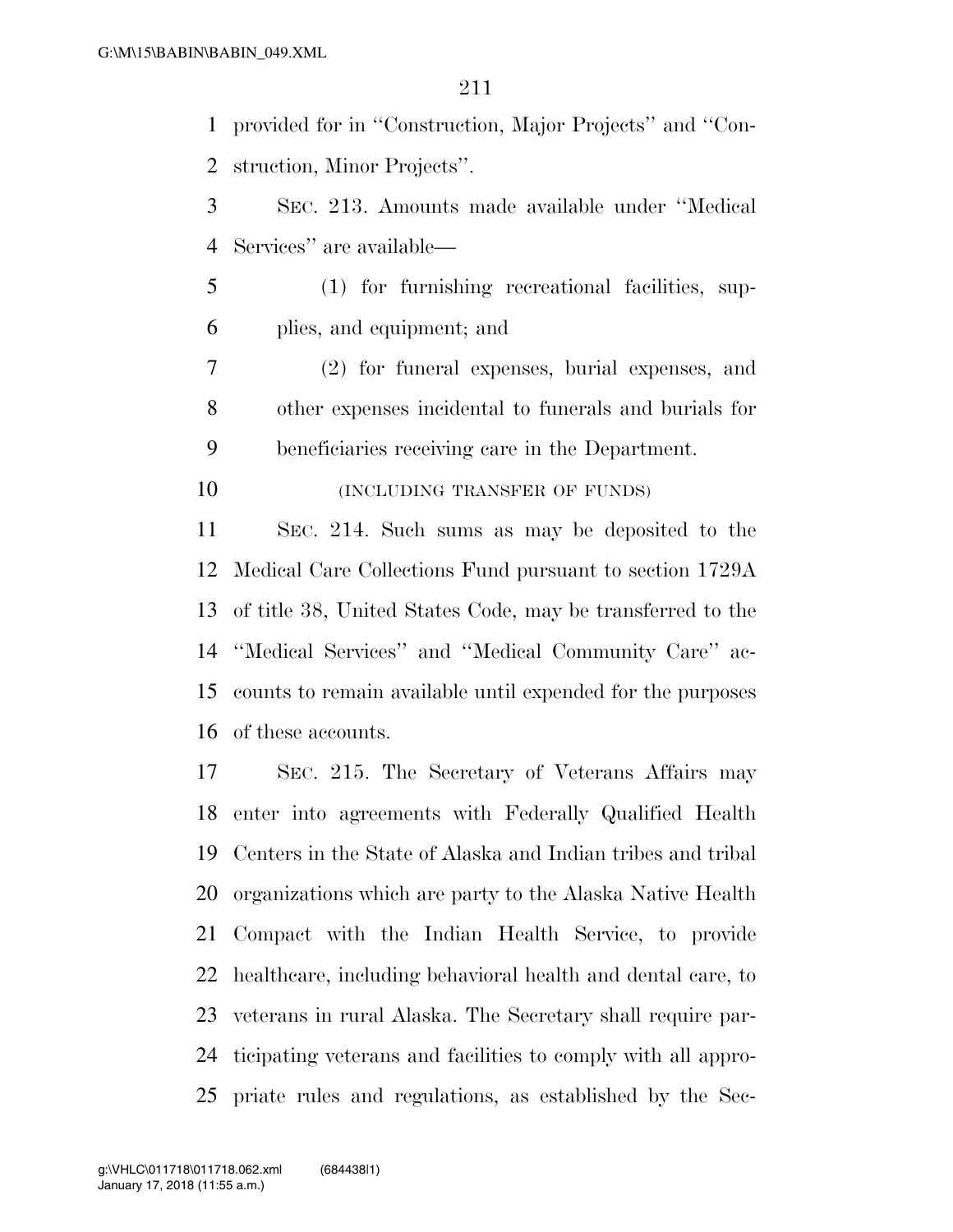retary. The term ''rural Alaska'' shall mean those lands which are not within the boundaries of the municipality of Anchorage or the Fairbanks North Star Borough.

### (INCLUDING TRANSFER OF FUNDS)

 SEC. 216. Such sums as may be deposited to the De- partment of Veterans Affairs Capital Asset Fund pursu- ant to section 8118 of title 38, United States Code, may be transferred to the ''Construction, Major Projects'' and ''Construction, Minor Projects'' accounts, to remain avail-able until expended for the purposes of these accounts.

 SEC. 217. Not later than 30 days after the end of each fiscal quarter, the Secretary of Veterans Affairs shall submit to the Committees on Appropriations of both Houses of Congress a report on the financial status of the Department of Veterans Affairs for the preceding quarter: *Provided*, That, at a minimum, the report shall include the direction contained in the paragraph entitled ''Quar- terly reporting'', under the heading ''General Administra- tion'' in the joint explanatory statement accompanying Public Law 114–223.

**(INCLUDING TRANSFER OF FUNDS)** 

 SEC. 218. Amounts made available under the ''Med- ical Services'', ''Medical Community Care'', ''Medical Sup- port and Compliance'', ''Medical Facilities'', ''General Op-erating Expenses, Veterans Benefits Administration'',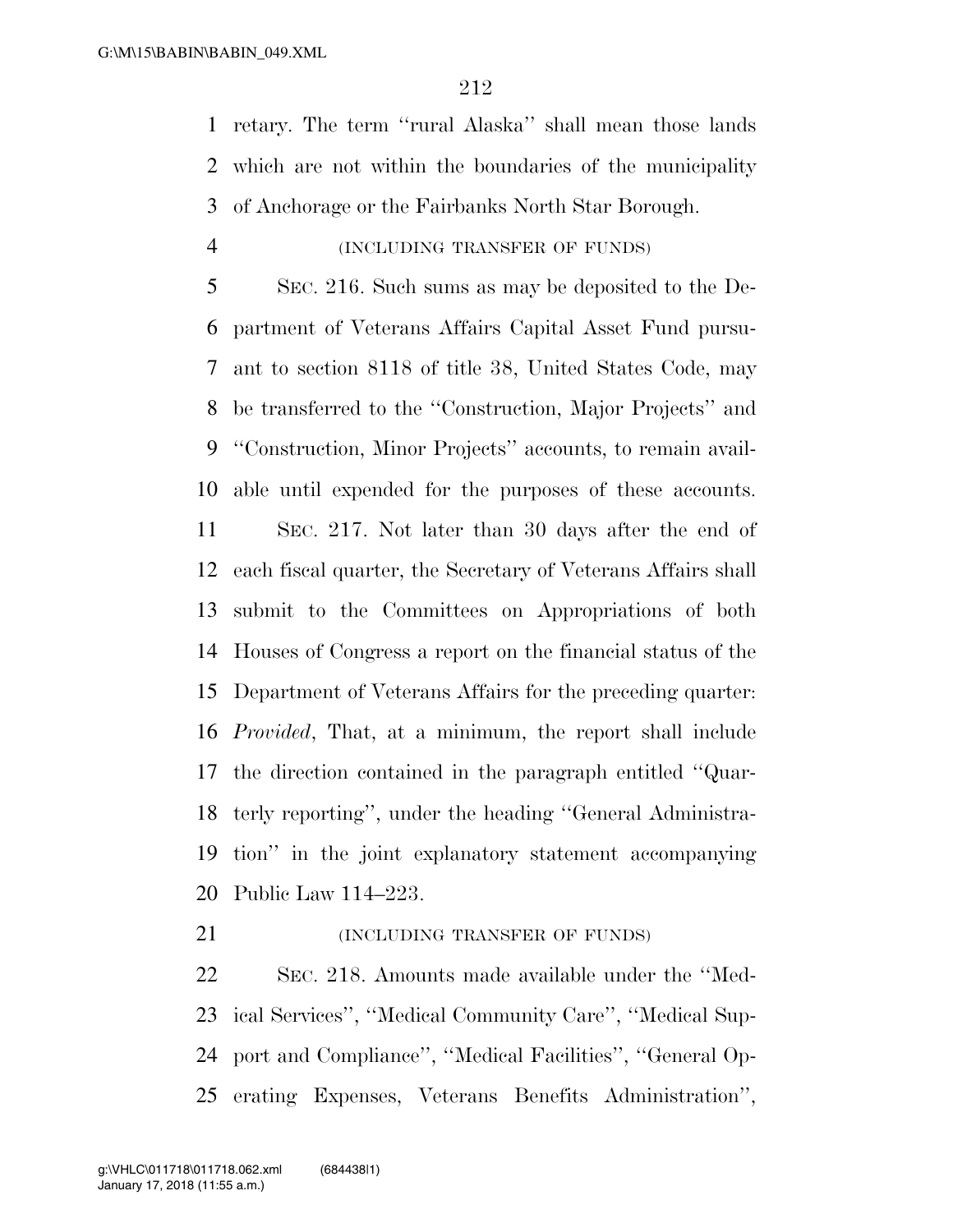''Board of Veterans Appeals'', ''General Administration'', and ''National Cemetery Administration'' accounts for fis- cal year 2018 may be transferred to or from the ''Informa- tion Technology Systems'' account: *Provided*, That such transfers may not result in a more than 10 percent aggre- gate increase in the total amount made available by this Act for the ''Information Technology Systems'' account: *Provided further*, That, before a transfer may take place, the Secretary of Veterans Affairs shall request from the Committees on Appropriations of both Houses of Congress the authority to make the transfer and an approval is issued.

**(INCLUDING TRANSFER OF FUNDS)** 

 SEC. 219. Of the amounts appropriated to the De- partment of Veterans Affairs for fiscal year 2018 for ''Medical Services'', ''Medical Community Care'', ''Medical Support and Compliance'', ''Medical Facilities'', ''Con- struction, Minor Projects'', and ''Information Technology Systems'', up to \$297,137,000, plus reimbursements, may be transferred to the Joint Department of Defense-De- partment of Veterans Affairs Medical Facility Demonstra- tion Fund, established by section 1704 of the National De- fense Authorization Act for Fiscal Year 2010 (Public Law 111–84; 123 Stat. 3571) and may be used for operation of the facilities designated as combined Federal medical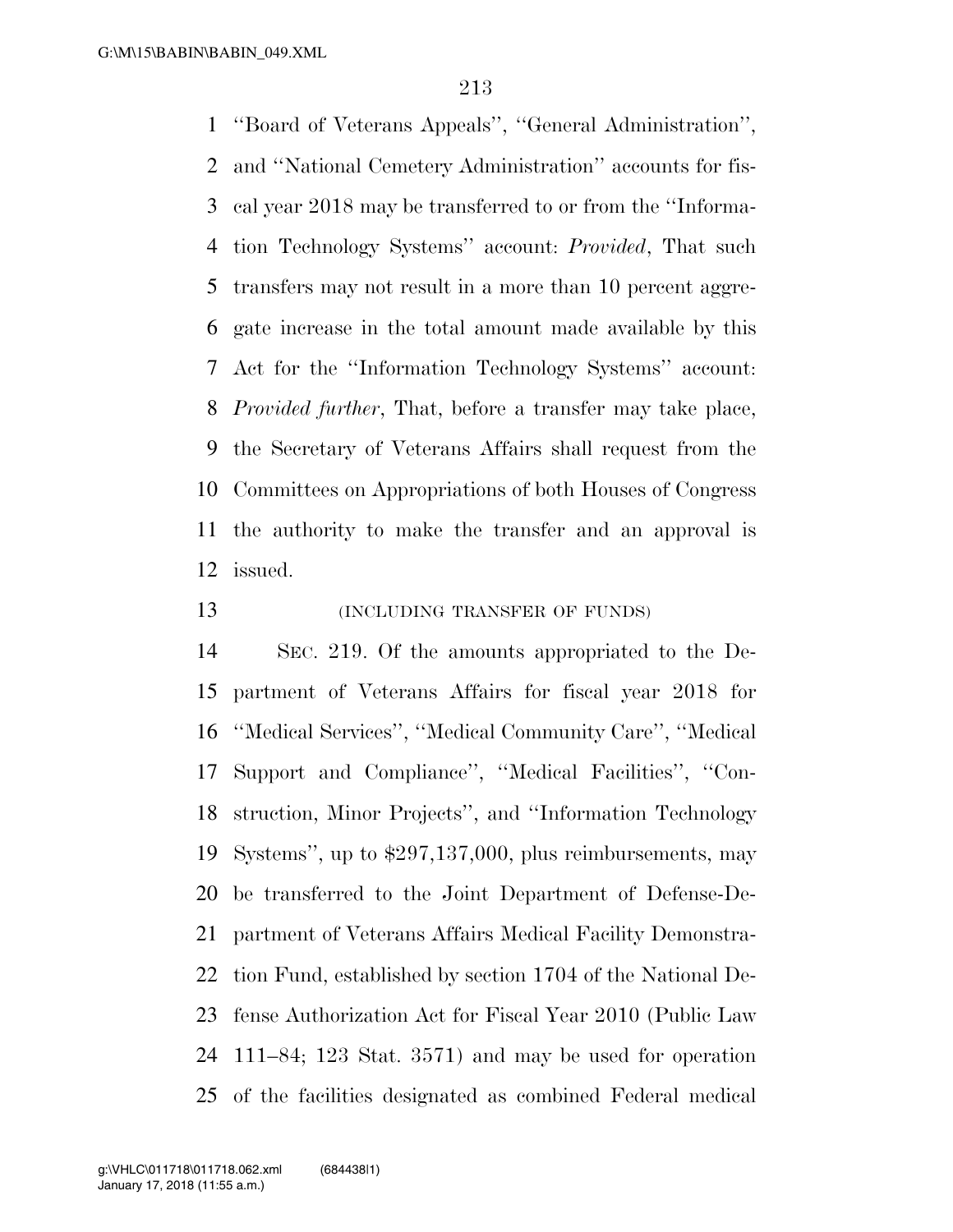facilities as described by section 706 of the Duncan Hunter National Defense Authorization Act for Fiscal Year 2009 (Public Law 110–417; 122 Stat. 4500): *Pro- vided*, That additional funds may be transferred from ac- counts designated in this section to the Joint Department of Defense-Department of Veterans Affairs Medical Facil- ity Demonstration Fund upon written notification by the Secretary of Veterans Affairs to the Committees on Ap- propriations of both Houses of Congress: *Provided further,* That section 222 of title II of division A of Military Con- struction, Veterans Affairs, and Related Agencies Appro-priations Act, 2017 (Public Law 114–223) is repealed.

# **(INCLUDING TRANSFER OF FUNDS)**

 SEC. 220. Of the amounts appropriated to the De- partment of Veterans Affairs which become available on October 1, 2018, for ''Medical Services'', ''Medical Com- munity Care'', ''Medical Support and Compliance'', and ''Medical Facilities'', up to \$306,378,000, plus reimburse- ments, may be transferred to the Joint Department of De- fense-Department of Veterans Affairs Medical Facility Demonstration Fund, established by section 1704 of the National Defense Authorization Act for Fiscal Year 2010 (Public Law 111–84; 123 Stat. 3571) and may be used for operation of the facilities designated as combined Fed-eral medical facilities as described by section 706 of the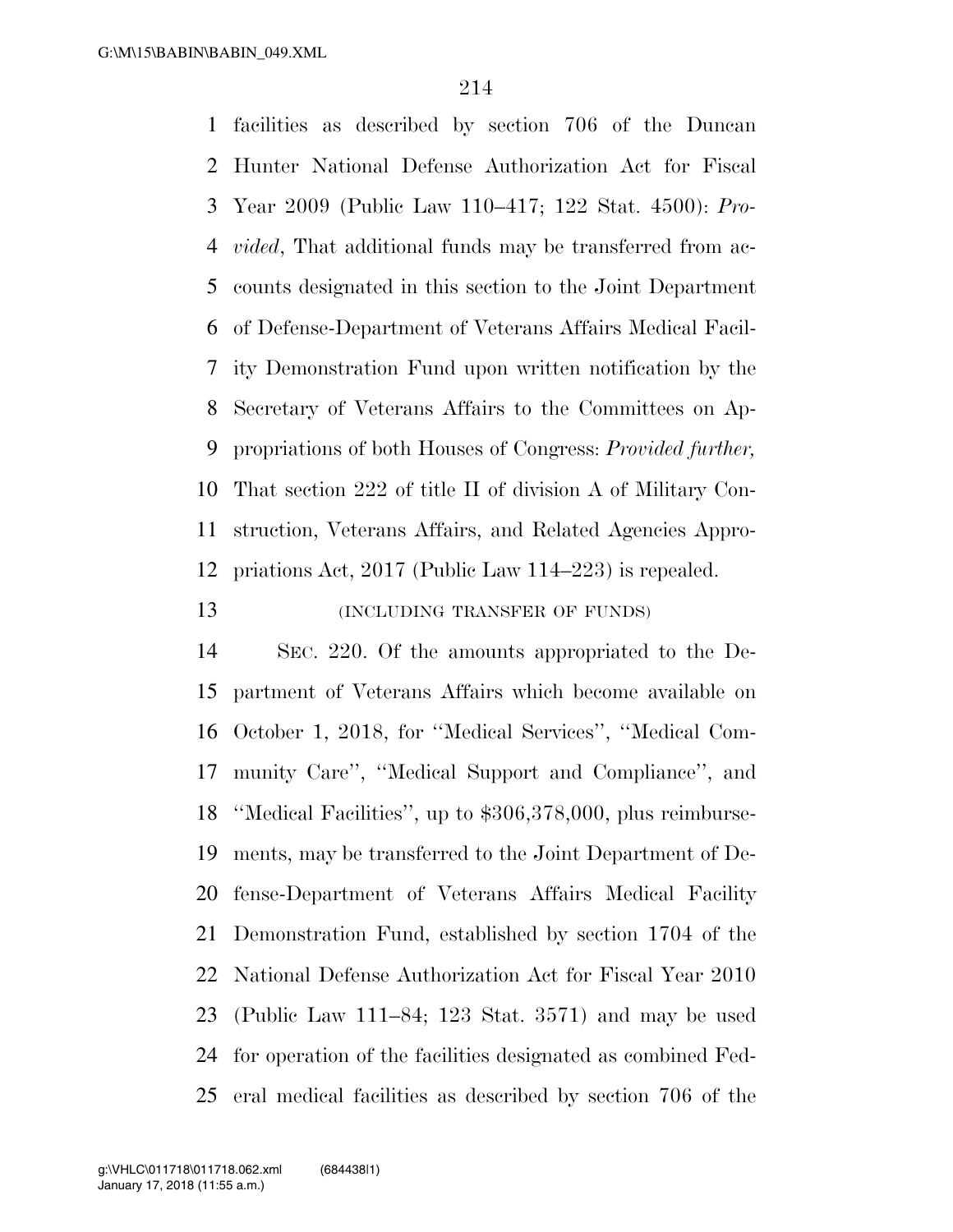Duncan Hunter National Defense Authorization Act for Fiscal Year 2009 (Public Law 110–417; 122 Stat. 4500): *Provided*, That additional funds may be transferred from accounts designated in this section to the Joint Depart- ment of Defense-Department of Veterans Affairs Medical Facility Demonstration Fund upon written notification by the Secretary of Veterans Affairs to the Committees on Appropriations of both Houses of Congress.

## (INCLUDING TRANSFER OF FUNDS)

 SEC. 221. Such sums as may be deposited to the Medical Care Collections Fund pursuant to section 1729A of title 38, United States Code, for healthcare provided at facilities designated as combined Federal medical facili- ties as described by section 706 of the Duncan Hunter National Defense Authorization Act for Fiscal Year 2009 (Public Law 110–417; 122 Stat. 4500) shall also be avail- able: (1) for transfer to the Joint Department of Defense- Department of Veterans Affairs Medical Facility Dem- onstration Fund, established by section 1704 of the Na- tional Defense Authorization Act for Fiscal Year 2010 (Public Law 111–84; 123 Stat. 3571); and (2) for oper- ations of the facilities designated as combined Federal medical facilities as described by section 706 of the Dun- can Hunter National Defense Authorization Act for Fiscal Year 2009 (Public Law 110–417; 122 Stat. 4500).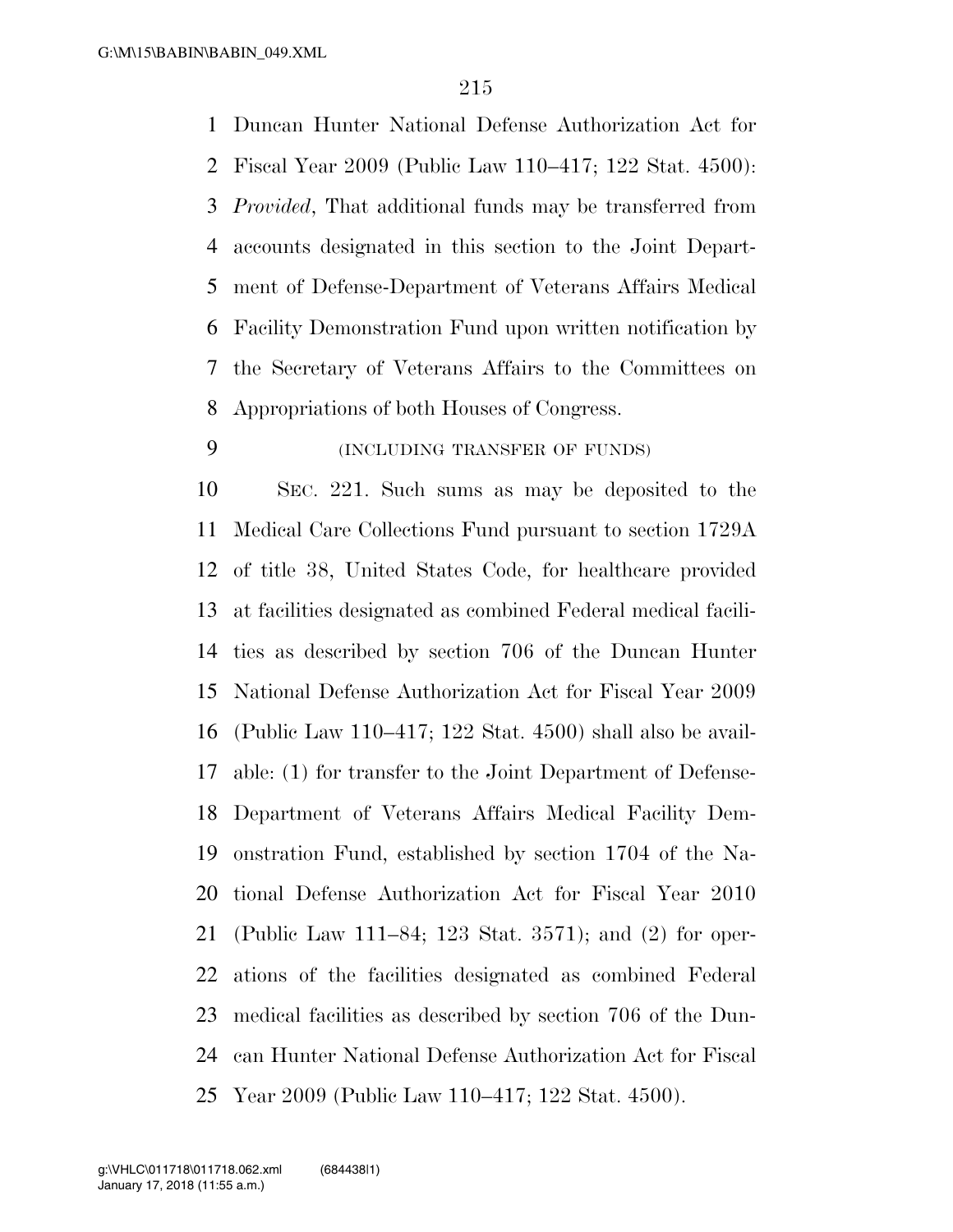## 1 (INCLUDING TRANSFER OF FUNDS)

 SEC. 222. Of the amounts available in this title for ''Medical Services'', ''Medical Community Care'', ''Medical Support and Compliance'', and ''Medical Facilities'', a minimum of \$15,000,000 shall be transferred to the DOD–VA Health Care Sharing Incentive Fund, as au- thorized by section 8111(d) of title 38, United States Code, to remain available until expended, for any purpose authorized by section 8111 of title 38, United States Code. SEC. 223. None of the funds available to the Depart- ment of Veterans Affairs, in this or any other Act, may be used to replace the current system by which the Vet- erans Integrated Service Networks select and contract for diabetes monitoring supplies and equipment.

 SEC. 224. The Secretary of Veterans Affairs shall no- tify the Committees on Appropriations of both Houses of Congress of all bid savings in a major construction project that total at least \$5,000,000, or 5 percent of the pro- grammed amount of the project, whichever is less: *Pro- vided*, That such notification shall occur within 14 days of a contract identifying the programmed amount: *Pro- vided further,* That the Secretary shall notify the Commit- tees on Appropriations of both Houses of Congress 14 days prior to the obligation of such bid savings and shall describe the anticipated use of such savings.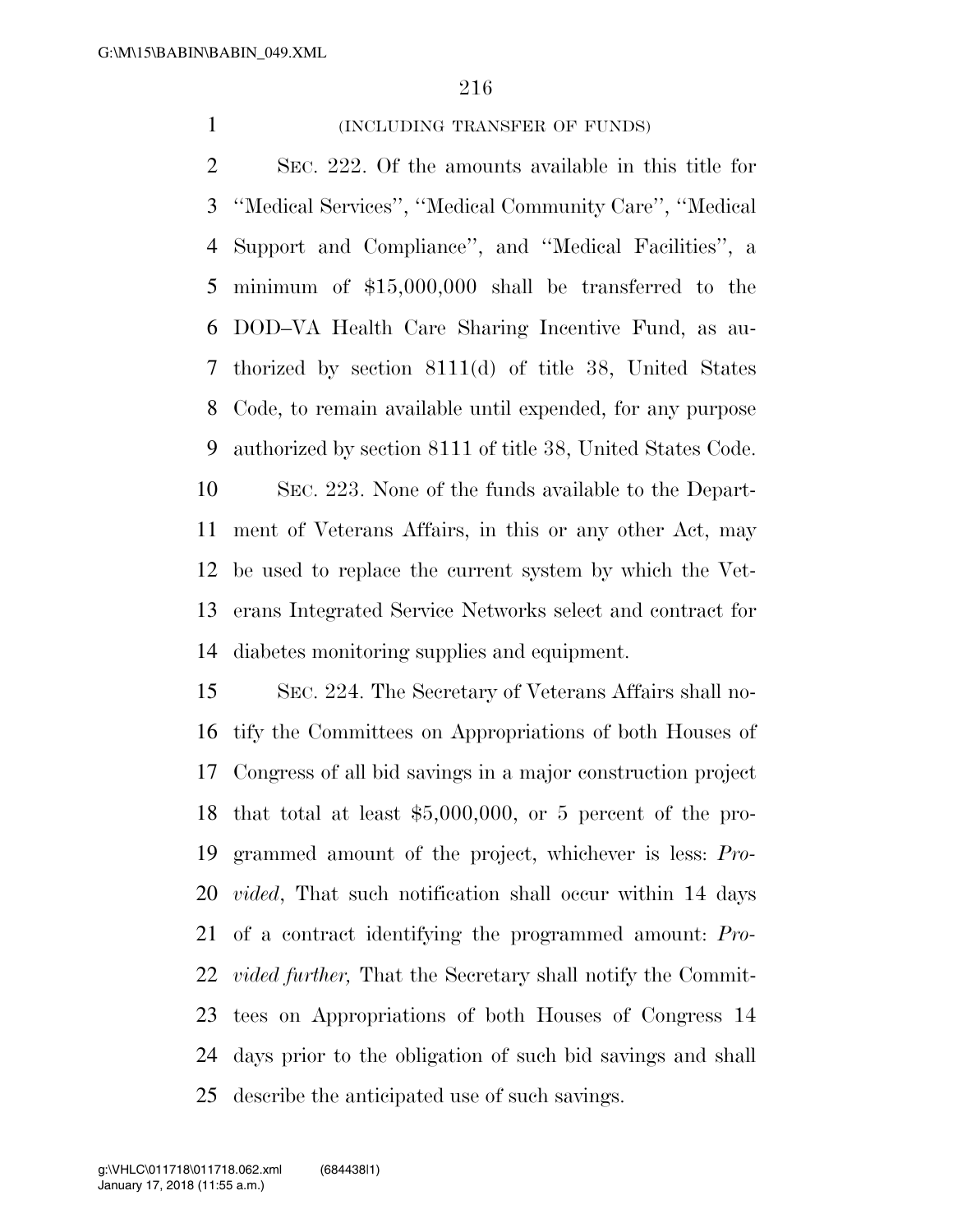SEC. 225. None of the funds made available for ''Construction, Major Projects'' may be used for a project in excess of the scope specified for that project in the origi- nal justification data provided to the Congress as part of the request for appropriations unless the Secretary of Vet- erans Affairs receives approval from the Committees on Appropriations of both Houses of Congress.

 SEC. 226. Not later than 30 days after the end of each fiscal quarter, the Secretary of Veterans Affairs shall submit to the Committees on Appropriations of both Houses of Congress a quarterly report containing perform- ance measures and data from each Veterans Benefits Ad- ministration Regional Office: *Provided*, That, at a min- imum, the report shall include the direction contained in the section entitled ''Disability claims backlog'', under the heading ''General Operating Expenses, Veterans Benefits Administration'' in the joint explanatory statement accom- panying Public Law 114–223: *Provided further*, That the report shall also include information on the number of ap- peals pending at the Veterans Benefits Administration as well as the Board of Veterans Appeals on a quarterly basis.

 SEC. 227. Of the amounts made available for fiscal year 2018 for the ''Medical Services'' and ''Medical Sup-port and Compliance'' accounts, not more than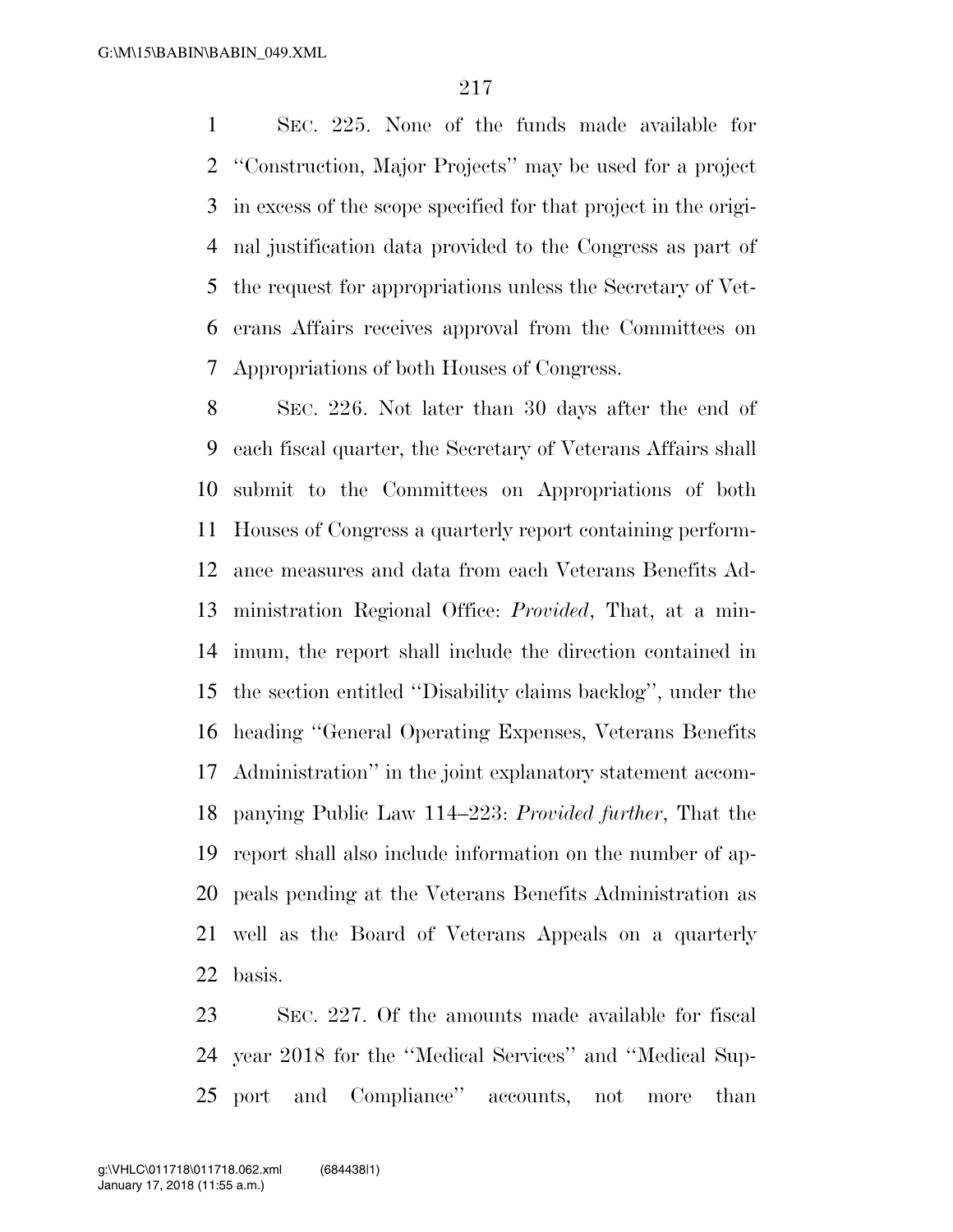\$226,012,000 shall be available to develop an electronic health record: *Provided,* That not more than 25 percent of the amount made available for such purpose may be obligated or expended until the Secretary of Veterans Af- fairs submits to the Committees on Appropriations of both House of Congress a detailed explanation of the activities to develop the Military Health System Genesis electronic health record to be funded by the Veterans Health Admin- istration rather than the Office of Information Tech- nology, a timeline for completion, master schedule, per- formance milestones, and annual and life-cycle Veterans Health Administration cost estimates.

 SEC. 228. The Secretary of Veterans Affairs shall provide written notification to the Committees on Appro- priations of both Houses of Congress 15 days prior to or- ganizational changes which result in the transfer of 25 or more full-time equivalents from one organizational unit of the Department of Veterans Affairs to another.

 SEC. 229. The Secretary of Veterans Affairs shall provide on a quarterly basis to the Committees on Appro- priations of both Houses of Congress notification of any single national outreach and awareness marketing cam-paign in which obligations exceed \$2,000,000.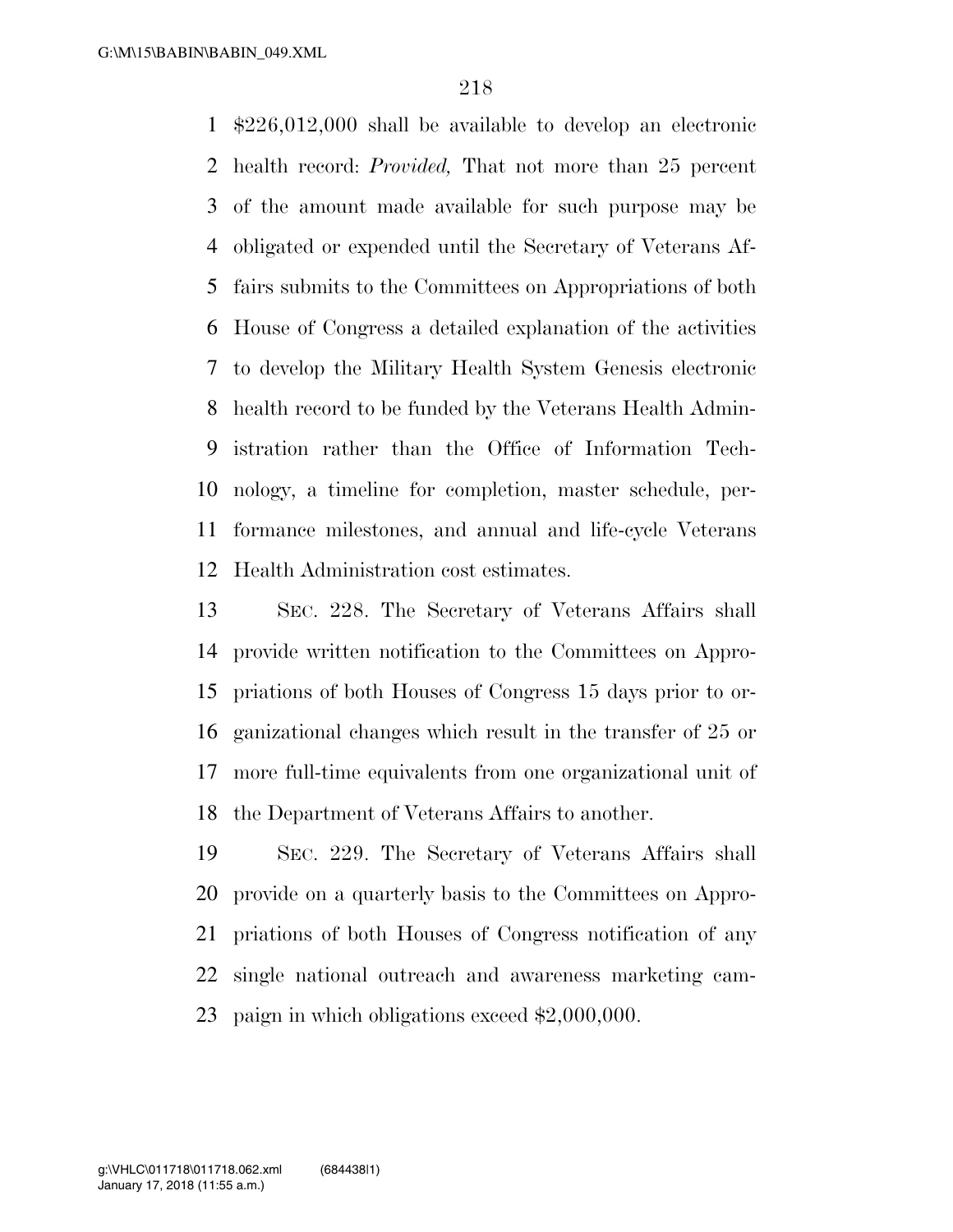#### 1 (INCLUDING TRANSFER OF FUNDS)

 SEC. 230. The Secretary of Veterans Affairs, upon determination that such action is necessary to address needs of the Veterans Health Administration, may trans- fer to the ''Medical Services'' account any discretionary appropriations made available for fiscal year 2018 in this title (except appropriations made to the ''General Oper- ating Expenses, Veterans Benefits Administration'' ac- count) or any discretionary unobligated balances within the Department of Veterans Affairs, including those ap- propriated for fiscal year 2018, that were provided in ad- vance by appropriations Acts: *Provided*, That transfers shall be made only with the approval of the Office of Man- agement and Budget: *Provided further*, That the transfer authority provided in this section is in addition to any other transfer authority provided by law: *Provided further*, That no amounts may be transferred from amounts that were designated by Congress as an emergency requirement pursuant to a concurrent resolution on the budget or the Balanced Budget and Emergency Deficit Control Act of 1985: *Provided further*, That such authority to transfer may not be used unless for higher priority items, based on emergent healthcare requirements, than those for which originally appropriated and in no case where the item for which funds are requested has been denied by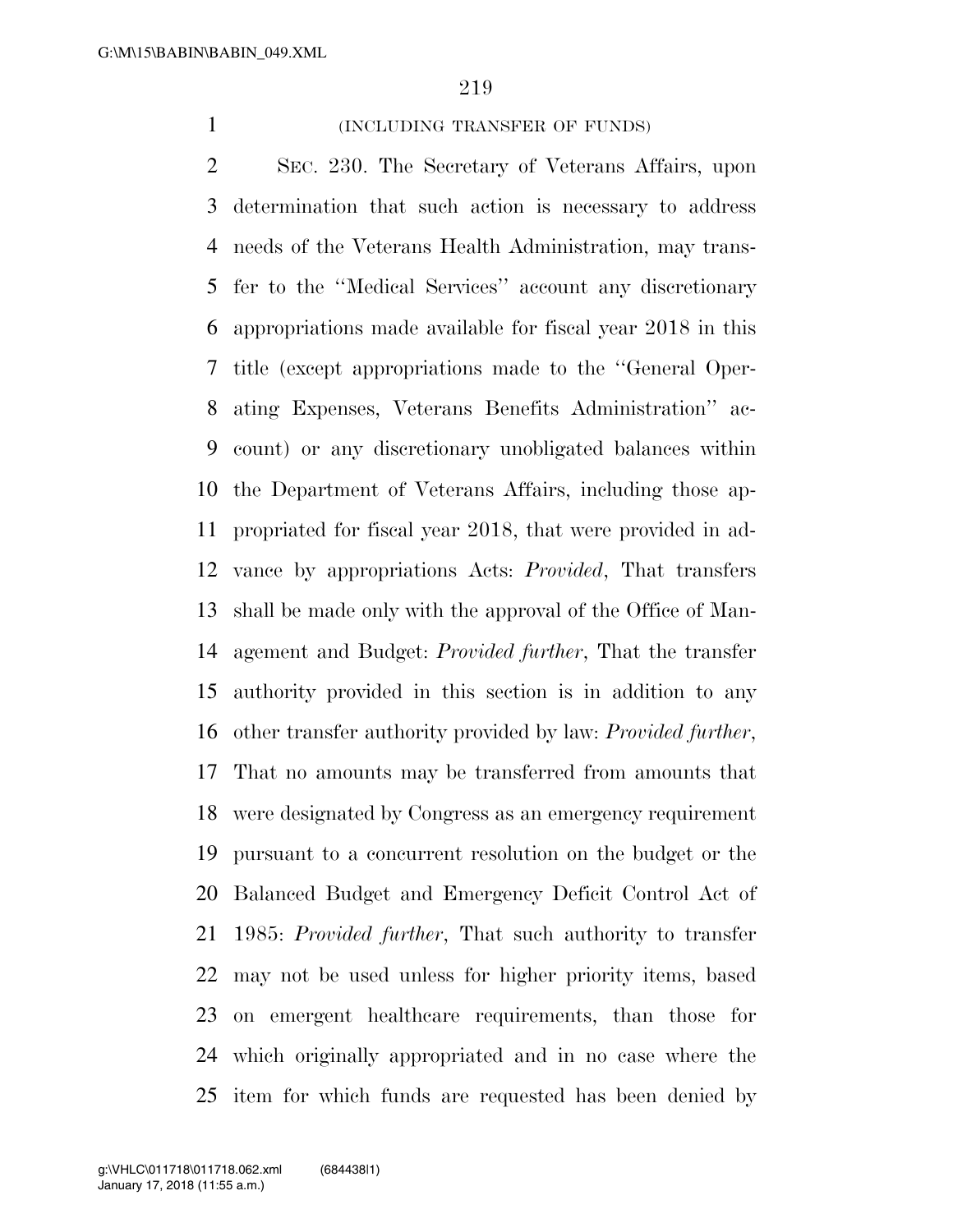Congress: *Provided further*, That, upon determination that all or part of the funds transferred from an appropriation are not necessary, such amounts may be transferred back to that appropriation and shall be available for the same purposes as originally appropriated: *Provided further*, That before a transfer may take place, the Secretary of Veterans Affairs shall request from the Committees on Appropriations of both Houses of Congress the authority to make the transfer and receive approval of that request. **(INCLUDING TRANSFER OF FUNDS)** 

 SEC. 231. Amounts made available for the Depart- ment of Veterans Affairs for fiscal year 2018, under the ''Board of Veterans Appeals'' and the ''General Operating Expenses, Veterans Benefits Administration'' accounts may be transferred between such accounts: *Provided*, That before a transfer may take place, the Secretary of Vet- erans Affairs shall request from the Committees on Appro- priations of both Houses of Congress the authority to make the transfer and receive approval of that request. SEC. 232. The Secretary of Veterans Affairs may not reprogram funds among major construction projects or programs if such instance of reprogramming will exceed \$5,000,000, unless such reprogramming is approved by the Committees on Appropriations of both Houses of Con-gress.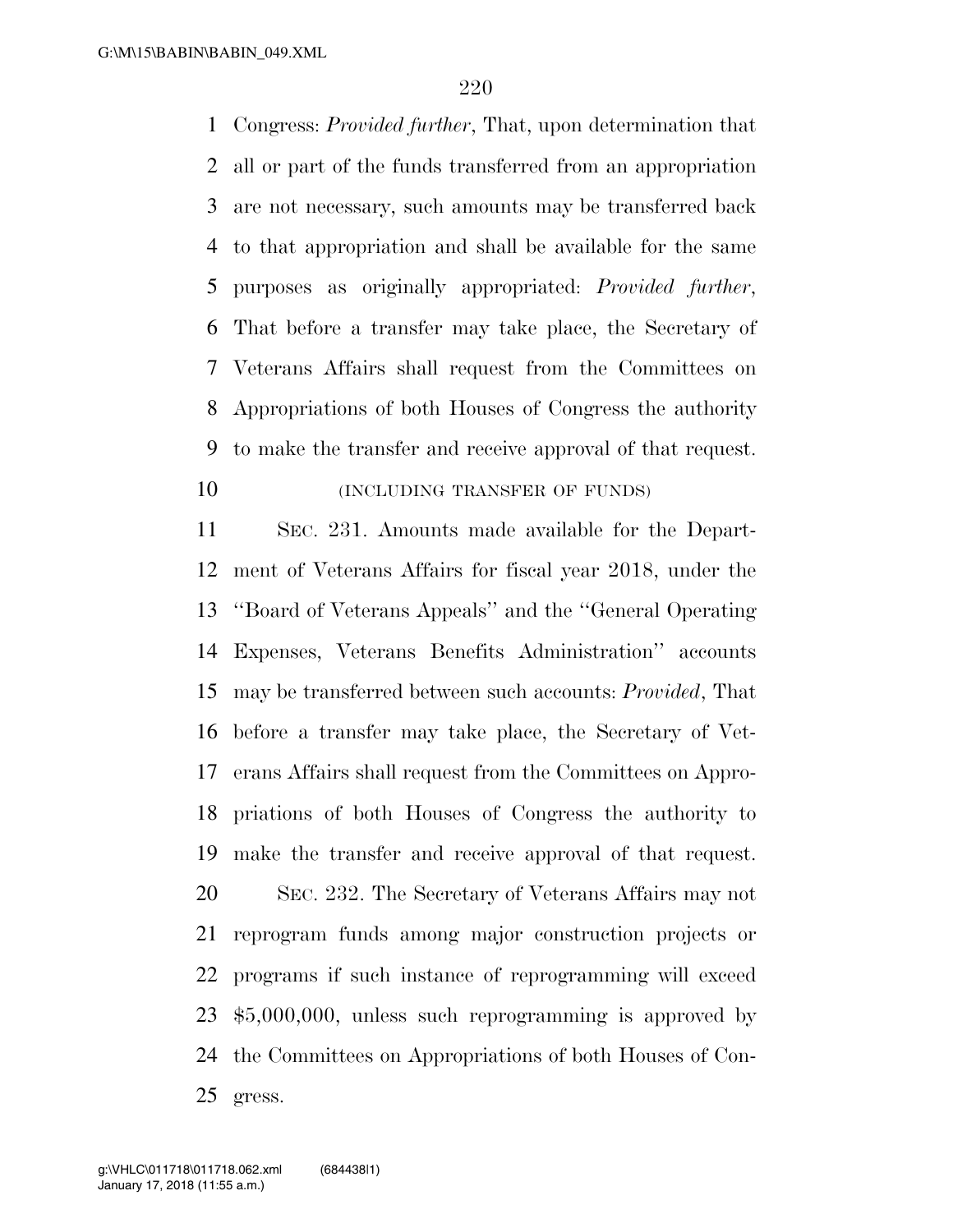1 (RESCISSIONS OF FUNDS) SEC. 233. Of the discretionary funds made available in Public Law 114–223 for the Department of Veterans Affairs for fiscal year 2018, \$313,730,000 are rescinded from ''Medical Services'', \$63,282,000 are rescinded from ''Medical Support and Compliance'', and \$22,960,000 are rescinded from ''Medical Facilities''. SEC. 234. The amounts otherwise made available by this Act for the following accounts of the Department of Veterans Affairs are hereby reduced by the following amounts: (1) ''Veterans Health Administration—Medical and Prosthetic Research'', \$6,823,000. (2) ''National Cemetery Administration'', \$3,003,000. (3) ''Departmental Administration—General Administration'', \$3,600,000. (4) ''Departmental Administration—Board of Veterans Appeals'', \$1,579,000. (5) ''Departmental Administration—General Operating Expenses, Veterans Benefits Administra- tion'', \$35,470,000. (6) ''Departmental Administration—Informa-tion Technology Systems'', \$18,997,000.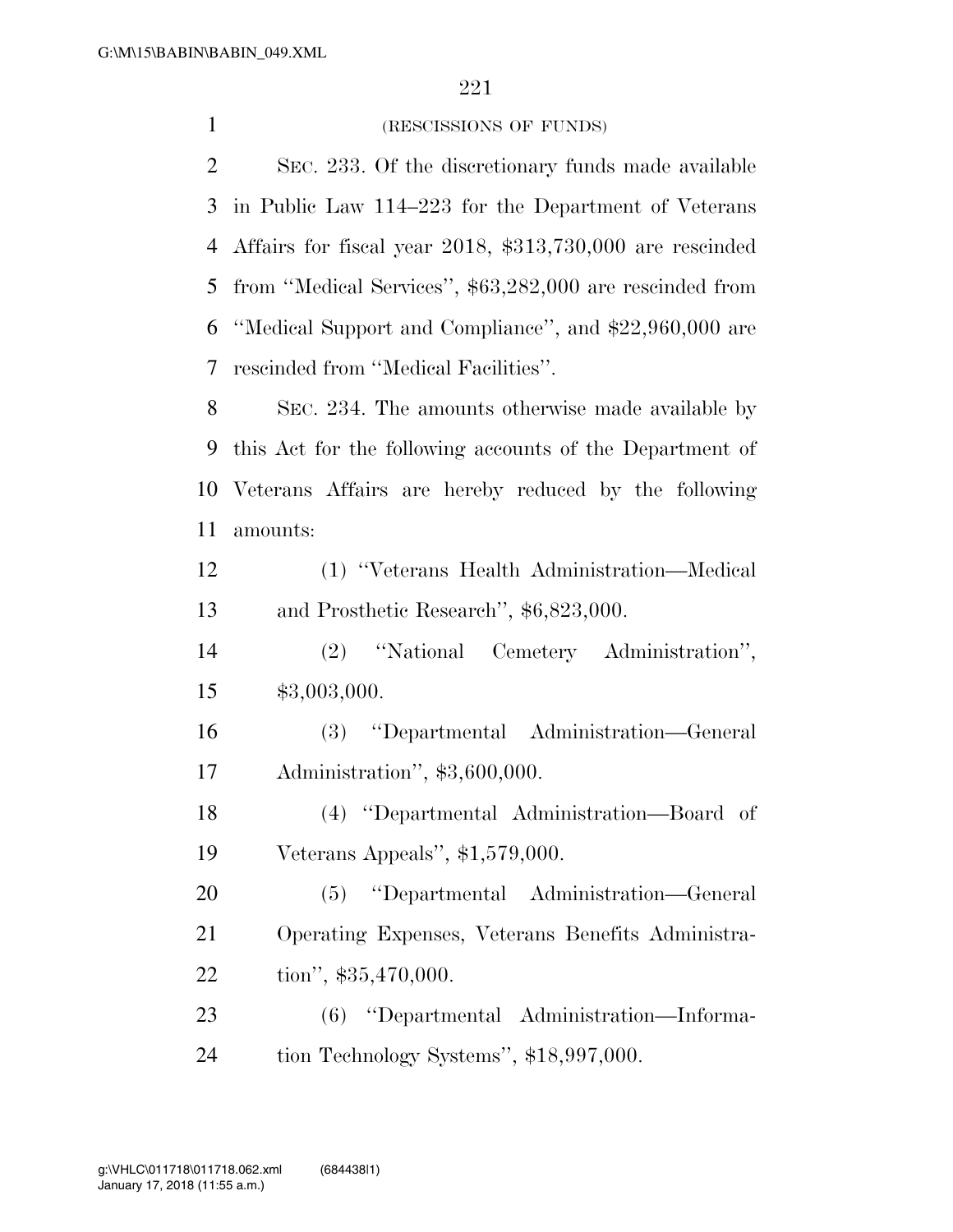(7) ''Departmental Administration—Office of Inspector General'', \$1,716,000.

 SEC. 235. (a) The Secretary of Veterans Affairs shall ensure that the toll-free suicide hotline under section 1720F(h) of title 38, United States Code—

 (1) provides to individuals who contact the hot- line immediate assistance from a trained profes-sional; and

 (2) adheres to all requirements of the American Association of Suicidology.

 (b)(1) None of the funds made available by this Act may be used to enforce or otherwise carry out any Execu- tive action that prohibits the Secretary of Veterans Affairs from appointing an individual to occupy a vacant civil service position, or establishing a new civil service position, at the Department of Veterans Affairs with respect to such a position relating to the hotline specified in sub-section (a).

(2) In this subsection—

 (A) the term ''civil service'' has the meaning given such term in section 2101(1) of title 5, United States Code; and

23 (B) the term "Executive action" includes— (i) any Executive order, presidential memo-

randum, or other action by the President; and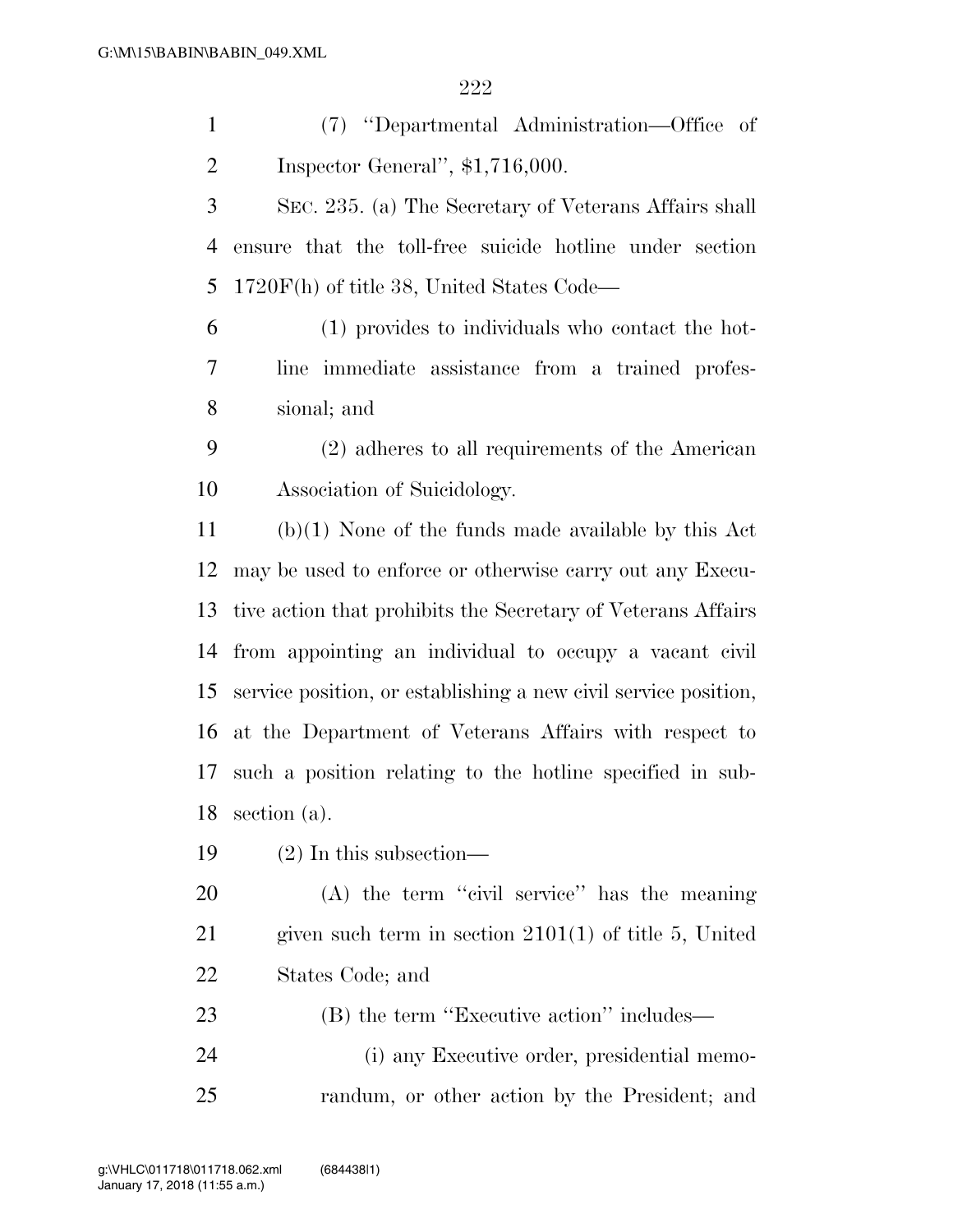(ii) any agency policy, order, or other di-rective.

 SEC. 236. None of the funds in this or any other Act may be used to close Department of Veterans Affairs (VA) hospitals, domiciliaries, or clinics, conduct an environ- mental assessment, or to diminish healthcare services at existing Veterans Health Administration medical facilities located in Veterans Integrated Service Network 8 or 23 as part of a planned realignment of VA services until the Secretary provides to the Committees on Appropriations of both Houses of Congress a report including the fol-lowing elements:

 (1) a national realignment strategy that in- cludes a detailed description of realignment plans within each Veterans Integrated Services Network (VISN), including an updated Long Range Capital Plan to implement realignment requirements;

 (2) an explanation of the process by which those plans were developed and coordinated within each VISN;

 (3) a cost versus benefit analysis of each planned realignment, including the cost of replacing Veterans Health Administration services with con-24 tract care or other outsourced services;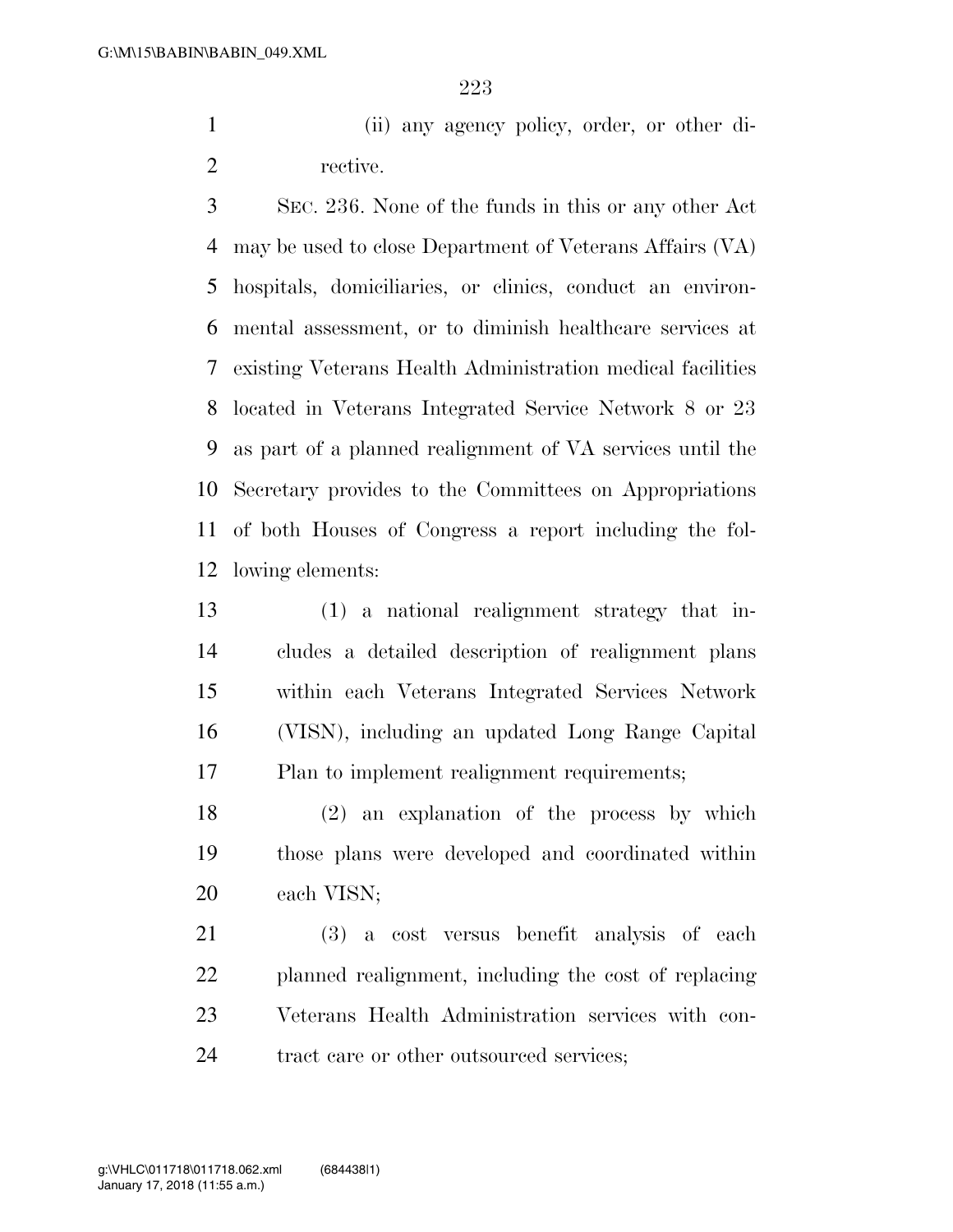| $\mathbf{1}$   | (4) an analysis of how any such planned re-             |
|----------------|---------------------------------------------------------|
| $\overline{2}$ | alignment of services will impact access to care for    |
| 3              | veterans living in rural or highly rural areas, includ- |
| $\overline{4}$ | ing travel distances and transportation costs to ac-    |
| 5              | cess a VA medical facility and availability of local    |
| 6              | specialty and primary care;                             |
| 7              | (5) an inventory of VA buildings with historic          |
| $8\,$          | designation and the methodology used to determine       |
| 9              | the buildings' condition and utilization;               |
| 10             | $(6)$ a description of how any realignment will be      |
| 11             | consistent with requirements under the National         |
| 12             | Historic Preservation Act; and                          |
| 13             | (7) consideration given for reuse of historic           |
| 14             | buildings within newly identified realignment re-       |
| 15             | quirements: Provided, That, this provision shall not    |
| 16             | apply to capital projects in VISN 23, or any other      |
| 17             | VISN, which have been authorized or approved by         |
| 18             | Congress.                                               |
| 19             | SEC. 237. Section 8109(b) of title 38, United States    |
| 20             | Code, is amended—                                       |
| 21             | $(1)$ in paragraph $(2)$ , by striking "and" at the     |
| 22             | end;                                                    |
| 23             | $(2)$ in paragraph $(3)$ , by striking the period and   |
| 24             | inserting "; and"; and                                  |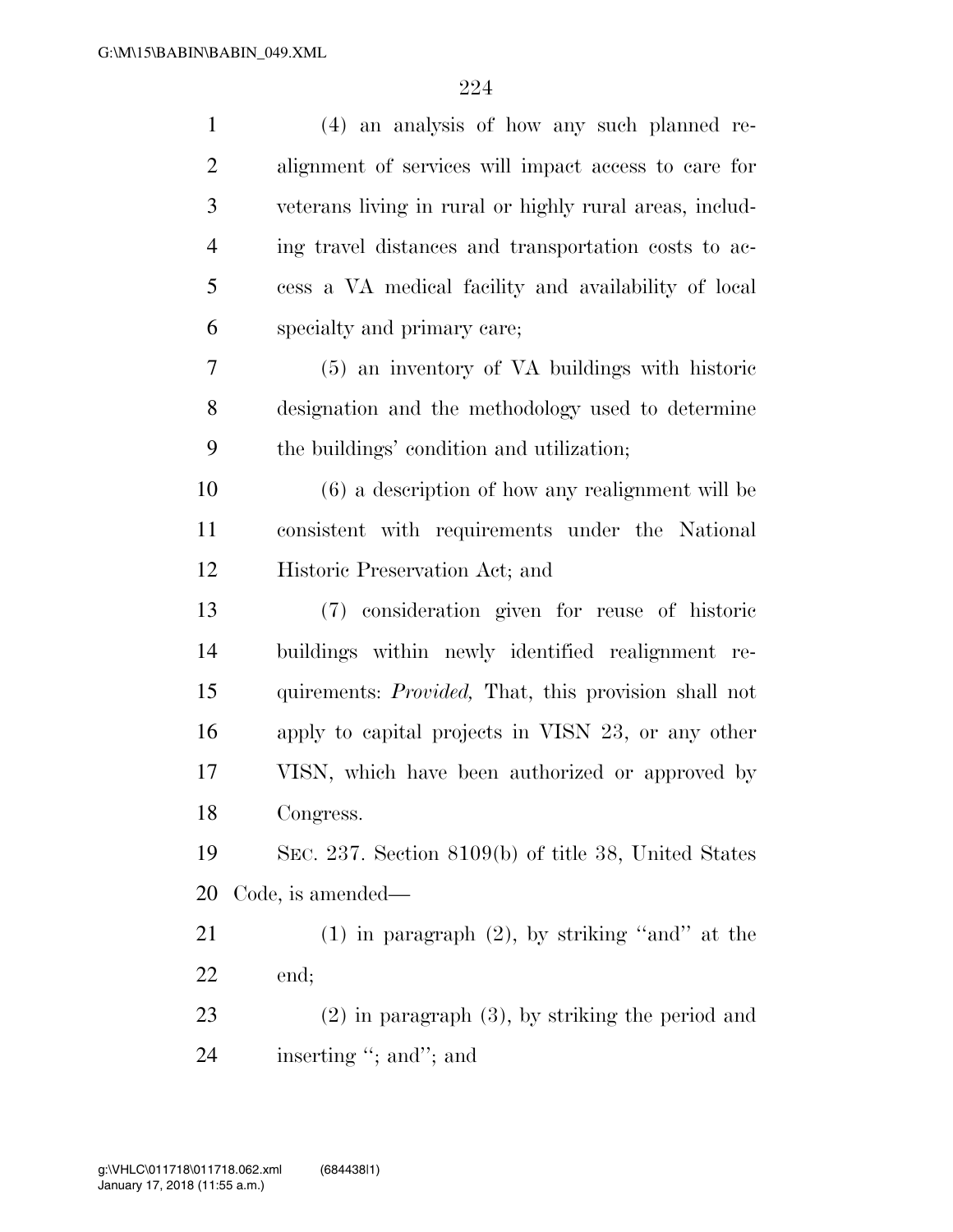(3) by adding at the end the following new paragraph:

 ''(4) notwithstanding subsection (a) of section 1344 of title 31, may use a passenger carrier (as such term is defined in subsection (h)(1) of such section) to transport such an employee between a parking facility and the med- ical facility of the Department at which the employee works.''.

 SEC. 238. None of the funds made available to the Secretary of Veterans Affairs by this or any other Act may be obligated or expended in contravention of the ''Veterans Health Administration Clinical Preventive Services Guid- ance Statement on the Veterans Health Administration's Screening for Breast Cancer Guidance'' published on May 10, 2017, as issued by the Veterans Health Administra- tion National Center for Health Promotion and Disease Prevention.

 SEC. 239. (a) Notwithstanding any other provision of law, the amounts appropriated or otherwise made avail- able to the Department of Veterans Affairs for the ''Med-ical Services'' account may be used to provide—

 (1) fertility counseling and treatment using as- sisted reproductive technology to a covered veteran or the spouse of a covered veteran; or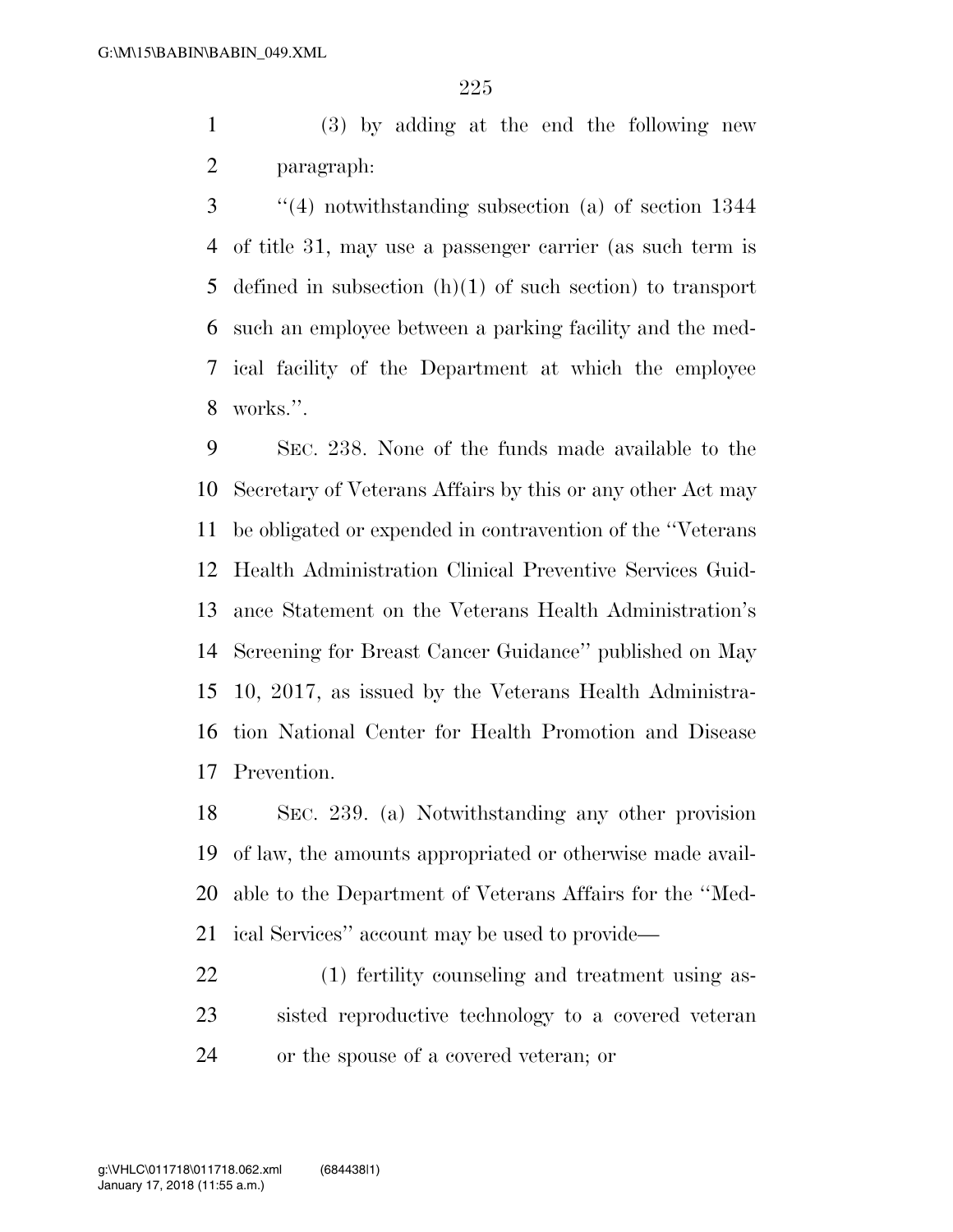|       | $(2)$ adoption reimbursement to a covered vet- |  |  |
|-------|------------------------------------------------|--|--|
| eran. |                                                |  |  |

(b) In this section:

 (1) The term ''service-connected'' has the meaning given such term in section 101 of title 38, United States Code.

 (2) The term ''covered veteran'' means a vet- eran, as such term is defined in section 101 of title 38, United States Code, who has a service-connected disability that results in the inability of the veteran to procreate without the use of fertility treatment.

 (3) The term ''assisted reproductive tech- nology'' means benefits relating to reproductive as- sistance provided to a member of the Armed Forces who incurs a serious injury or illness on active duty 16 pursuant to section  $1074(e)(4)(A)$  of title 10, United States Code, as described in the memorandum on the subject of ''Policy for Assisted Reproductive Services for the Benefit of Seriously or Severely Ill/ Injured (Category II or III) Active Duty Service Members'' issued by the Assistant Secretary of De- fense for Health Affairs on April 3, 2012, and the guidance issued to implement such policy, including any limitations on the amount of such benefits avail-25 able to such a member except that—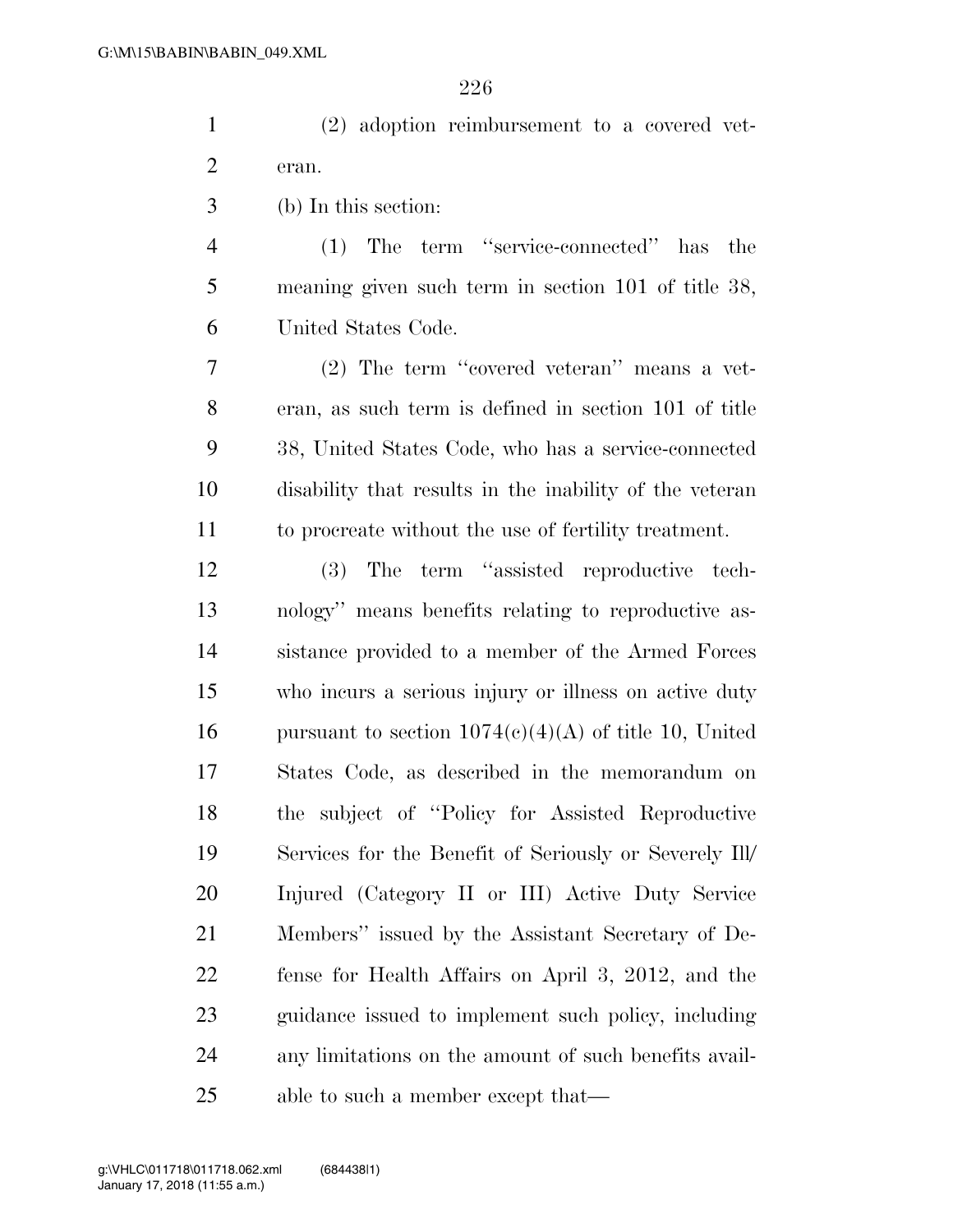(A) the time periods regarding embryo cryopreservation and storage set forth in part III(G) and in part IV(H) of such memorandum shall not apply; and

 (B) such term includes embryo cryopreservation and storage without limitation on the duration of such cryopreservation and storage.

 (4) The term ''adoption reimbursement'' means reimbursement for the adoption-related expenses for an adoption that is finalized after the date of the en- actment of this Act under the same terms as apply under the adoption reimbursement program of the Department of Defense, as authorized in Depart- ment of Defense Instruction 1341.09, including the reimbursement limits and requirements set forth in such instruction.

 (c) Amounts made available for the purposes speci- fied in subsection (a) of this section are subject to the requirements for funds contained in section 508 of division H of the Consolidated Appropriations Act, 2017 (Public Law 115–31).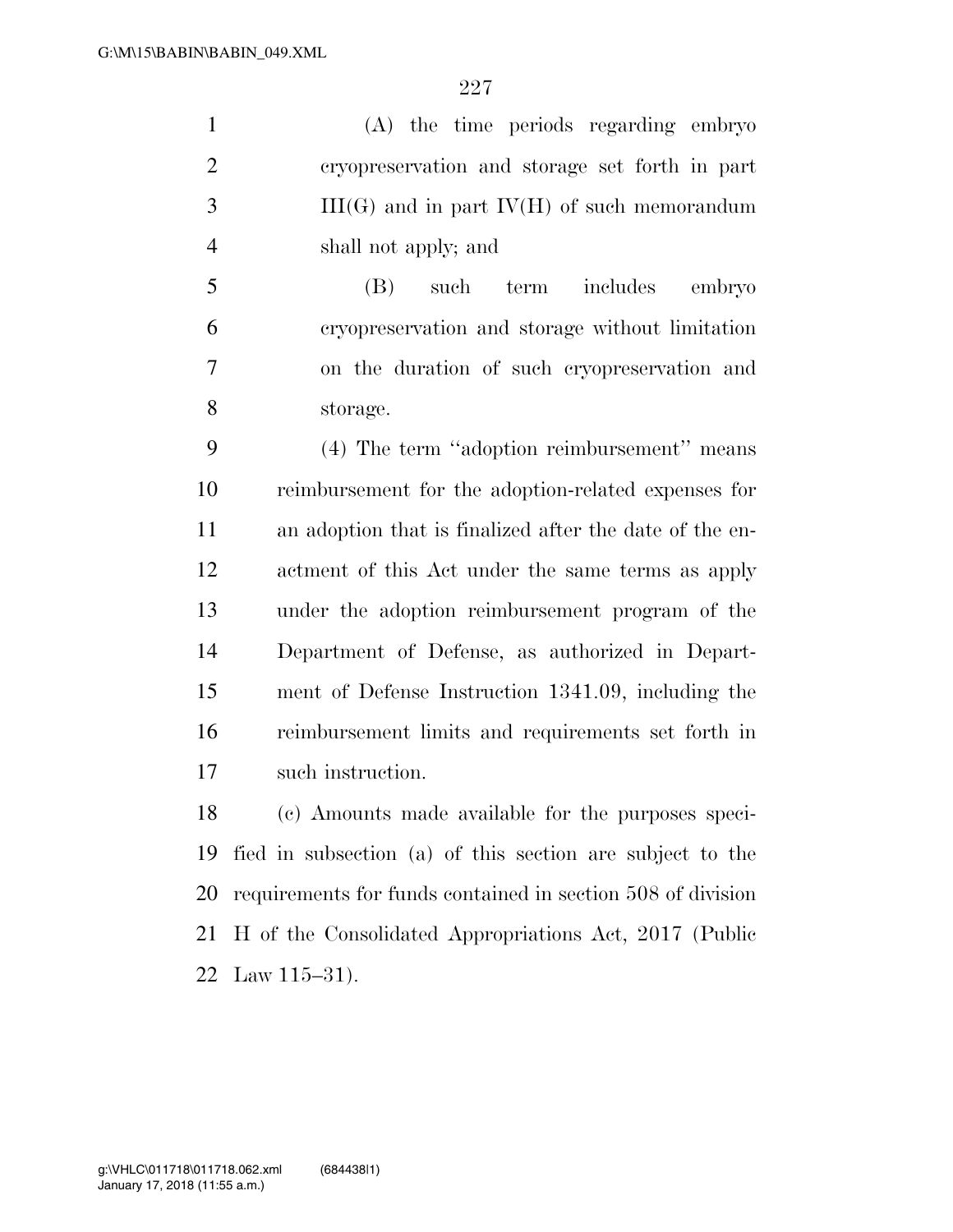# 1 TITLE III 2 RELATED AGENCIES AMERICAN BATTLE MONUMENTS COMMISSION SALARIES AND EXPENSES For necessary expenses, not otherwise provided for, of the American Battle Monuments Commission, including the acquisition of land or interest in land in foreign coun- tries; purchases and repair of uniforms for caretakers of national cemeteries and monuments outside of the United States and its territories and possessions; rent of office and garage space in foreign countries; purchase (one-for- one replacement basis only) and hire of passenger motor vehicles; not to exceed \$7,500 for official reception and representation expenses; and insurance of official motor vehicles in foreign countries, when required by law of such countries, \$75,100,000, to remain available until ex-pended.

FOREIGN CURRENCY FLUCTUATIONS ACCOUNT

 For necessary expenses, not otherwise provided for, of the American Battle Monuments Commission, such sums as may be necessary, to remain available until ex- pended, for purposes authorized by section 2109 of title 36, United States Code.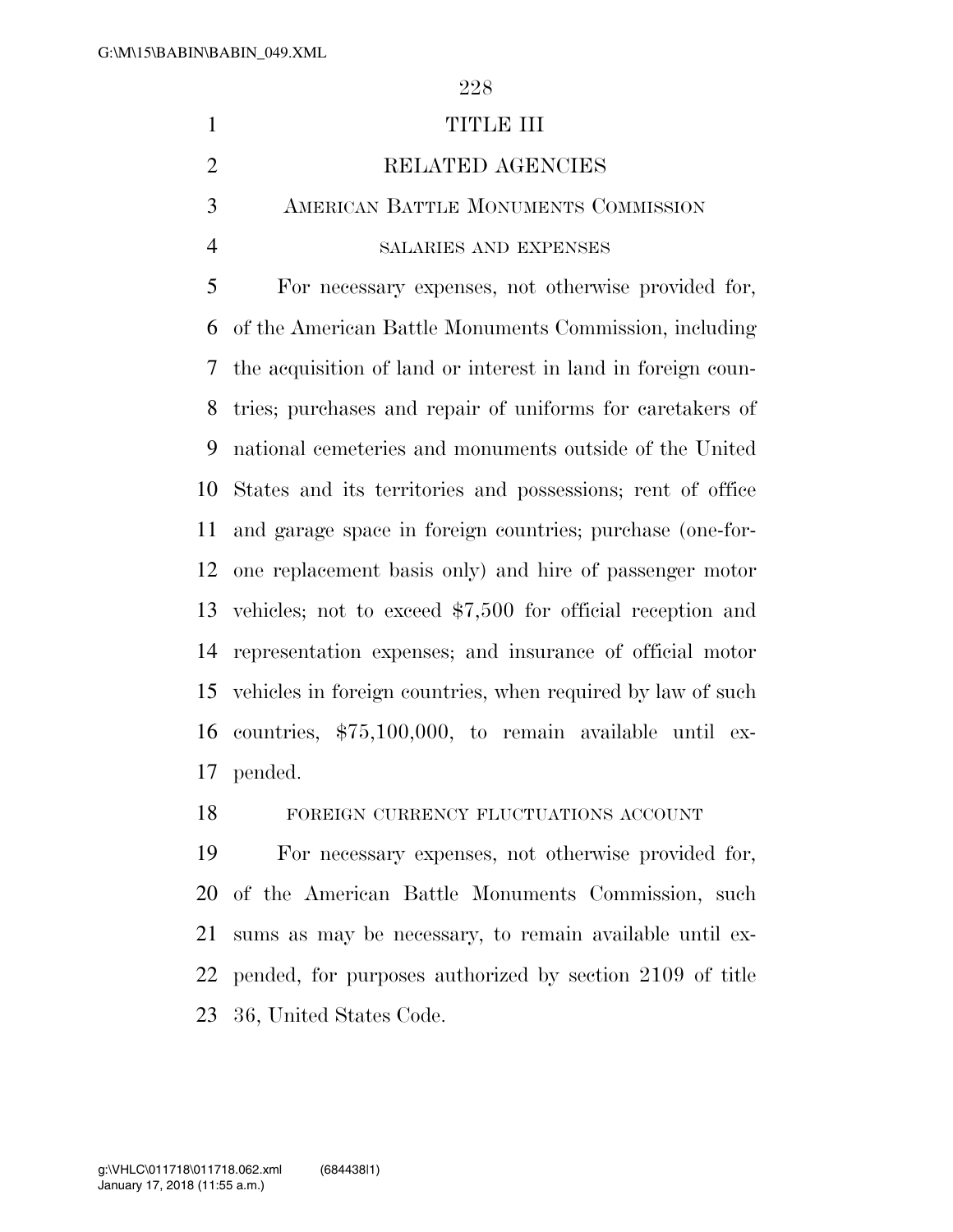| $\mathbf{1}$   | UNITED STATES COURT OF APPEALS FOR VETERANS                     |
|----------------|-----------------------------------------------------------------|
| $\overline{2}$ | <b>CLAIMS</b>                                                   |
| 3              | SALARIES AND EXPENSES                                           |
| $\overline{4}$ | (INCLUDING TRANSFER OF FUNDS)                                   |
| 5              | For necessary expenses for the operation of the                 |
| 6              | United States Court of Appeals for Veterans Claims as           |
| 7              | authorized by sections 7251 through 7298 of title 38,           |
| 8              | United States Code, \$33,600,000: Provided, That of the         |
| 9              | amount, \$800,000 shall be transferred to the General           |
| 10             | Services Administration for planning and design of a            |
| 11             | courthouse: <i>Provided further</i> , That \$2,580,000 shall be |
| 12             | available for the purpose of providing financial assistance     |
| 13             | as described and in accordance with the process and re-         |
| 14             | porting procedures set forth under this heading in Public       |
| 15             | Law $102 - 229$ .                                               |
| 16             | <b>DEPARTMENT OF DEFENSE-CIVIL</b>                              |
| 17             | CEMETERIAL EXPENSES, ARMY                                       |
| 18             | SALARIES AND EXPENSES                                           |
| 19             | For necessary expenses for maintenance, operation,              |
| 20             | and improvement of Arlington National Cemetery and Sol-         |
| 21             | diers' and Airmen's Home National Cemetery, including           |
| 22             | the purchase or lease of passenger motor vehicles for re-       |
| 23             | placement on a one-for-one basis only, and not to exceed        |
| 24             | \$1,000 for official reception and representation expenses,     |

\$78,800,000, of which not to exceed \$15,000,000 shall re-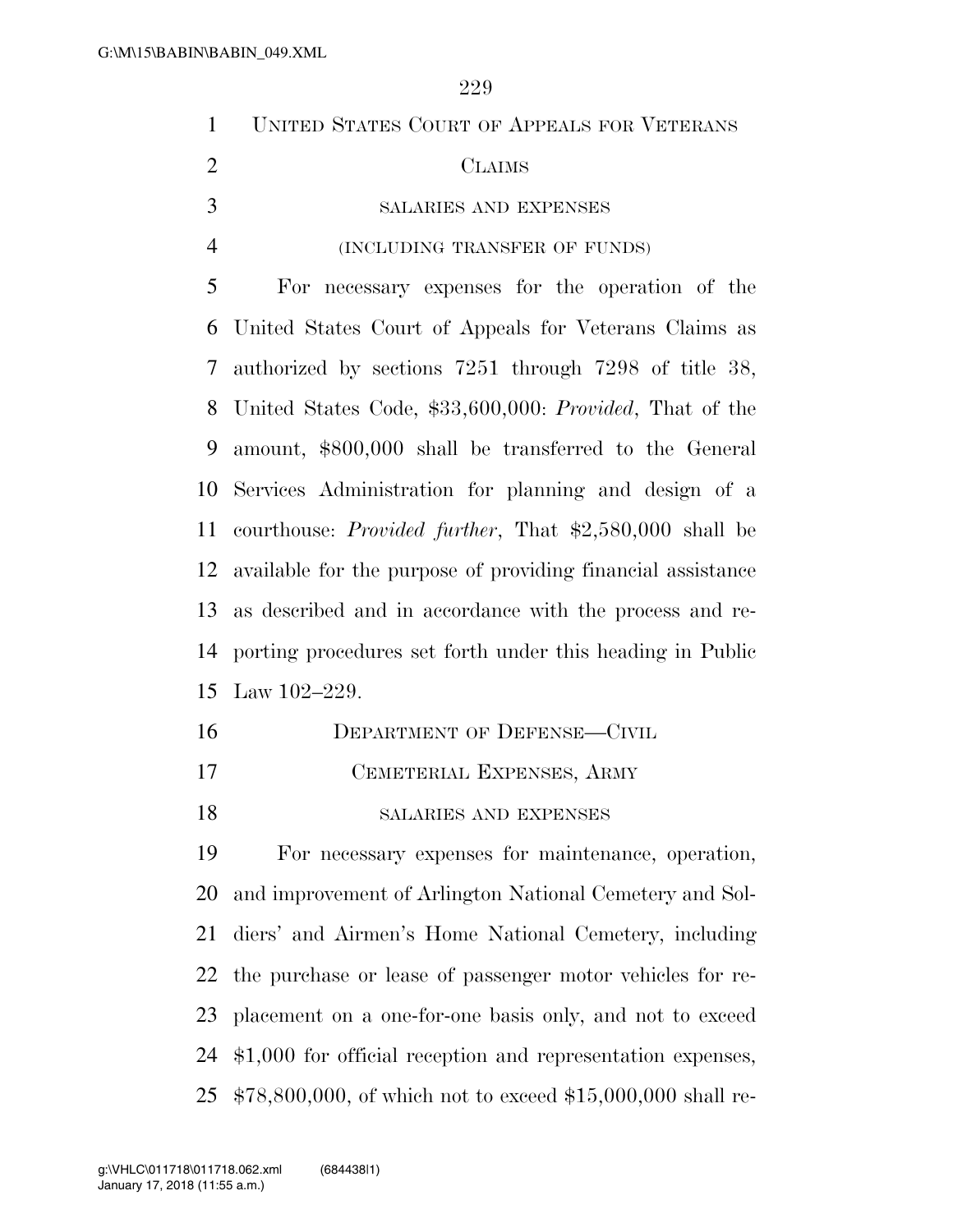main available until September 30, 2020. In addition, such sums as may be necessary for parking maintenance, repairs and replacement, to be derived from the ''Lease of Department of Defense Real Property for Defense Agencies'' account.

## ARMED FORCES RETIREMENT HOME TRUST FUND

 For expenses necessary for the Armed Forces Retire- ment Home to operate and maintain the Armed Forces Retirement Home—Washington, District of Columbia, and the Armed Forces Retirement Home—Gulfport, Mis- sissippi, to be paid from funds available in the Armed Forces Retirement Home Trust Fund, \$64,300,000, of which \$1,000,000 shall remain available until expended for construction and renovation of the physical plants at the Armed Forces Retirement Home—Washington, Dis- trict of Columbia, and the Armed Forces Retirement Home—Gulfport, Mississippi: *Provided*, That of the amounts made available under this heading from funds available in the Armed Forces Retirement Home Trust Fund, \$22,000,000 shall be paid from the general fund of the Treasury to the Trust Fund.

#### ADMINISTRATIVE PROVISIONS

 SEC. 301. Funds appropriated in this Act under the heading ''Department of Defense—Civil, Cemeterial Ex-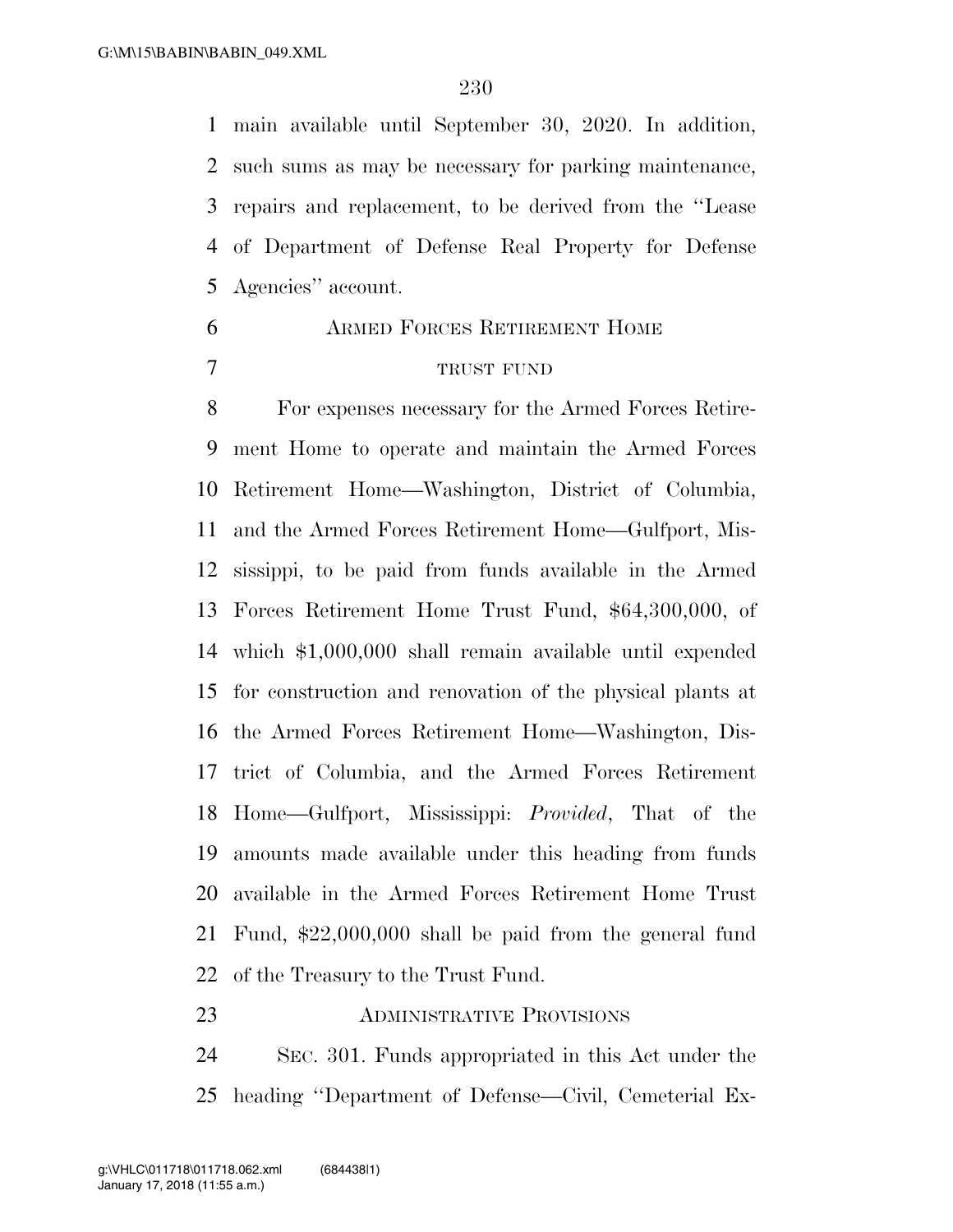| $\mathbf{1}$   | penses, Army", may be provided to Arlington County, Vir-         |
|----------------|------------------------------------------------------------------|
| $\overline{2}$ | ginia, for the relocation of the federally owned water main      |
| 3              | at Arlington National Cemetery, making additional land           |
| 4              | available for ground burials.                                    |
| 5              | SEC. 302. Amounts deposited into the special account             |
| 6              | established under 10 U.S.C. 4727 are appropriated and            |
| 7              | shall be available until expended to support activities at       |
| 8              | the Army National Military Cemeteries.                           |
| 9              | <b>TITLE IV</b>                                                  |
| 10             | OVERSEAS CONTINGENCY OPERATIONS                                  |
| 11             | DEPARTMENT OF DEFENSE                                            |
| 12             | MILITARY CONSTRUCTION, ARMY                                      |
| 13             | For an additional amount for "Military Construction,             |
| 14             | Army", \$147,158,000, to remain available until Sep-             |
| 15             | tember 30, 2022, for projects outside of the United States:      |
| 16             | <i>Provided</i> , That such amount is designated by the Congress |
| 17             | for Overseas Contingency Operations/Global War on Ter-           |
| 18             | rorism pursuant to section $251(b)(2)(A)(ii)$ of the Bal-        |
| 19             | anced Budget and Emergency Deficit Control Act of 1985.          |
| 20             | MILITARY CONSTRUCTION, NAVY AND MARINE CORPS                     |
| 21             | For an additional amount for "Military Construction,             |
| 22             | Navy and Marine Corps", \$31,890,000, to remain avail-           |
| 23             | able until September 30, 2022, for projects outside of the       |
| 24             | United States: <i>Provided</i> , That such amount is designated  |
| 25             | by the Congress for Overseas Contingency Operations              |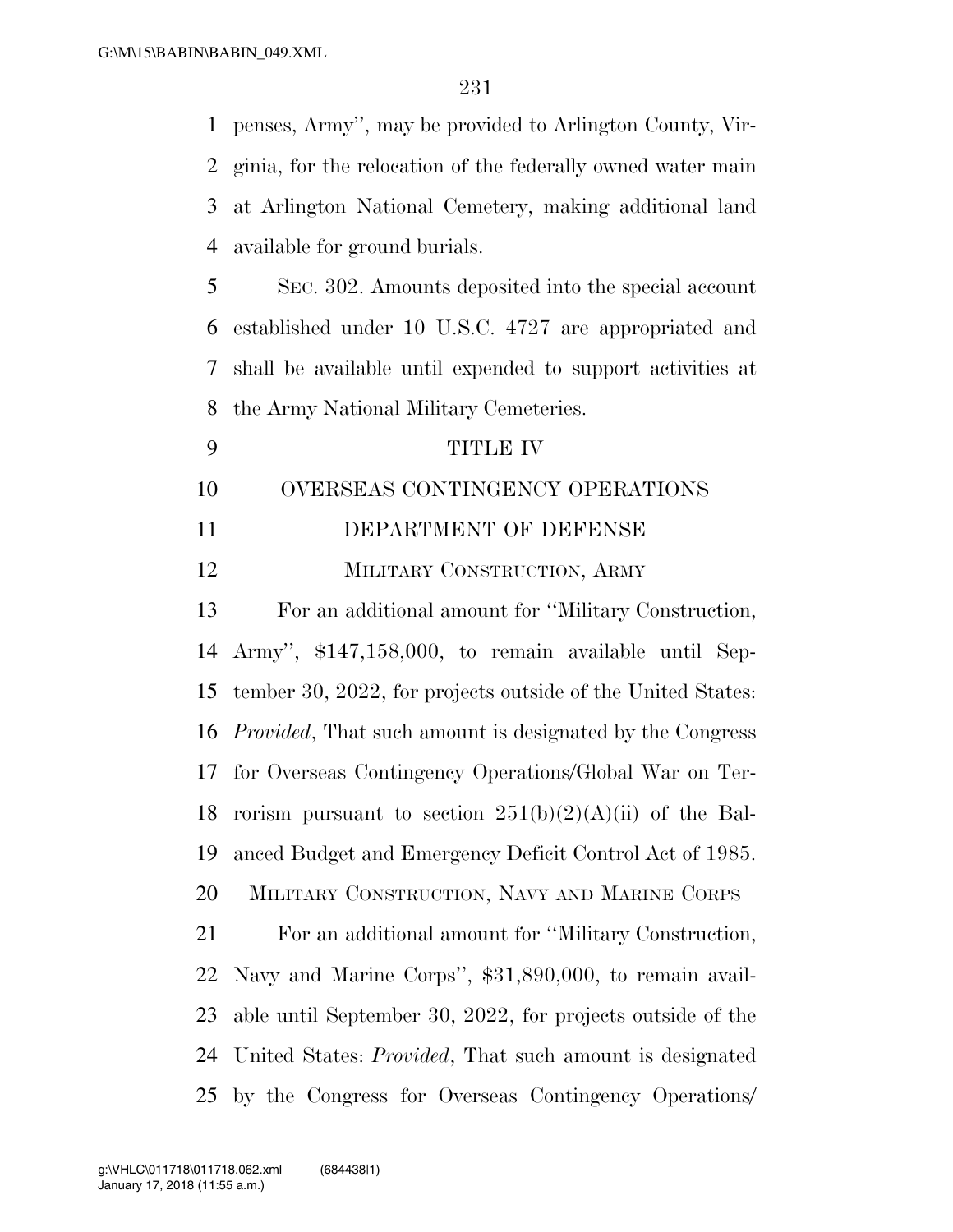Global War on Terrorism pursuant to section 2  $251(b)(2)(A)(ii)$  of the Balanced Budget and Emergency Deficit Control Act of 1985.

MILITARY CONSTRUCTION, AIR FORCE

 For an additional amount for ''Military Construction, Air Force'' \$434,652,000, to remain available until Sep- tember 30, 2022, for projects outside of the United States: *Provided*, That such amount is designated by the Congress for Overseas Contingency Operations/Global War on Ter-10 rorism pursuant to section  $251(b)(2)(A)(ii)$  of the Bal-anced Budget and Emergency Deficit Control Act of 1985.

MILITARY CONSTRUCTION, DEFENSE-WIDE

 For an additional amount for ''Military Construction, Defense-Wide'', \$24,300,000, to remain available until September 30, 2022, for projects outside of the United States: *Provided*, That such amount is designated by the Congress for Overseas Contingency Operations/Global 18 War on Terrorism pursuant to section  $251(b)(2)(A)(ii)$  of the Balanced Budget and Emergency Deficit Control Act of 1985.

**ADMINISTRATIVE PROVISION** 

 SEC. 401. Each amount designated in this Act by the Congress for Overseas Contingency Operations/Global 24 War on Terrorism pursuant to section  $251(b)(2)(A)(ii)$  of the Balanced Budget and Emergency Deficit Control Act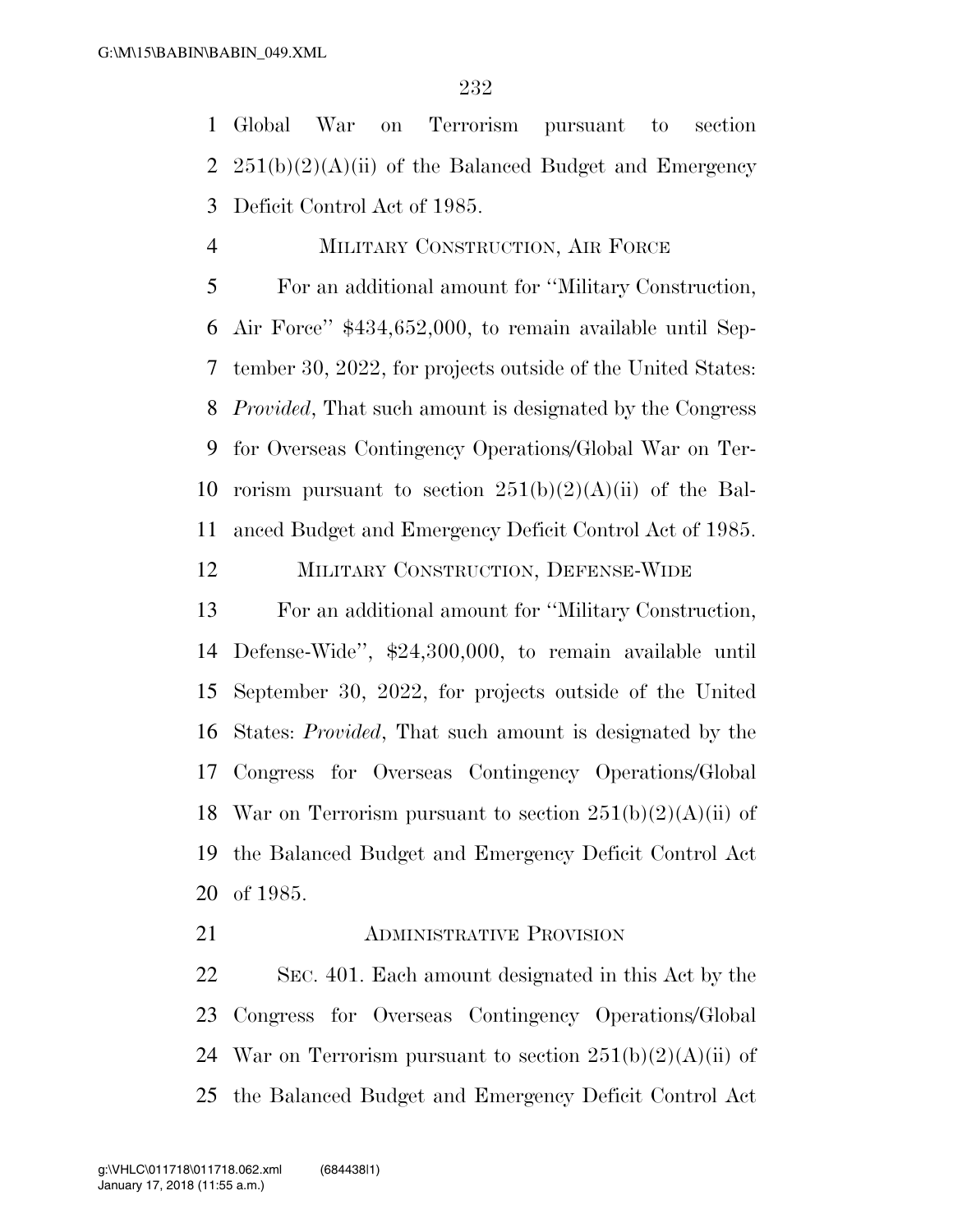of 1985 shall be available only if the President subse- quently so designates all such amounts and transmits such designations to the Congress.

#### TITLE V

### GENERAL PROVISIONS

 SEC. 501. No part of any appropriation contained in this Act shall remain available for obligation beyond the current fiscal year unless expressly so provided herein.

 SEC. 502. None of the funds made available in this Act may be used for any program, project, or activity, when it is made known to the Federal entity or official to which the funds are made available that the program, project, or activity is not in compliance with any Federal law relating to risk assessment, the protection of private property rights, or unfunded mandates.

 SEC. 503. All departments and agencies funded under this Act are encouraged, within the limits of the existing statutory authorities and funding, to expand their use of ''E–Commerce'' technologies and procedures in the con- duct of their business practices and public service activi-ties.

 SEC. 504. Unless stated otherwise, all reports and no- tifications required by this Act shall be submitted to the Subcommittee on Military Construction and Veterans Af-fairs, and Related Agencies of the Committee on Appro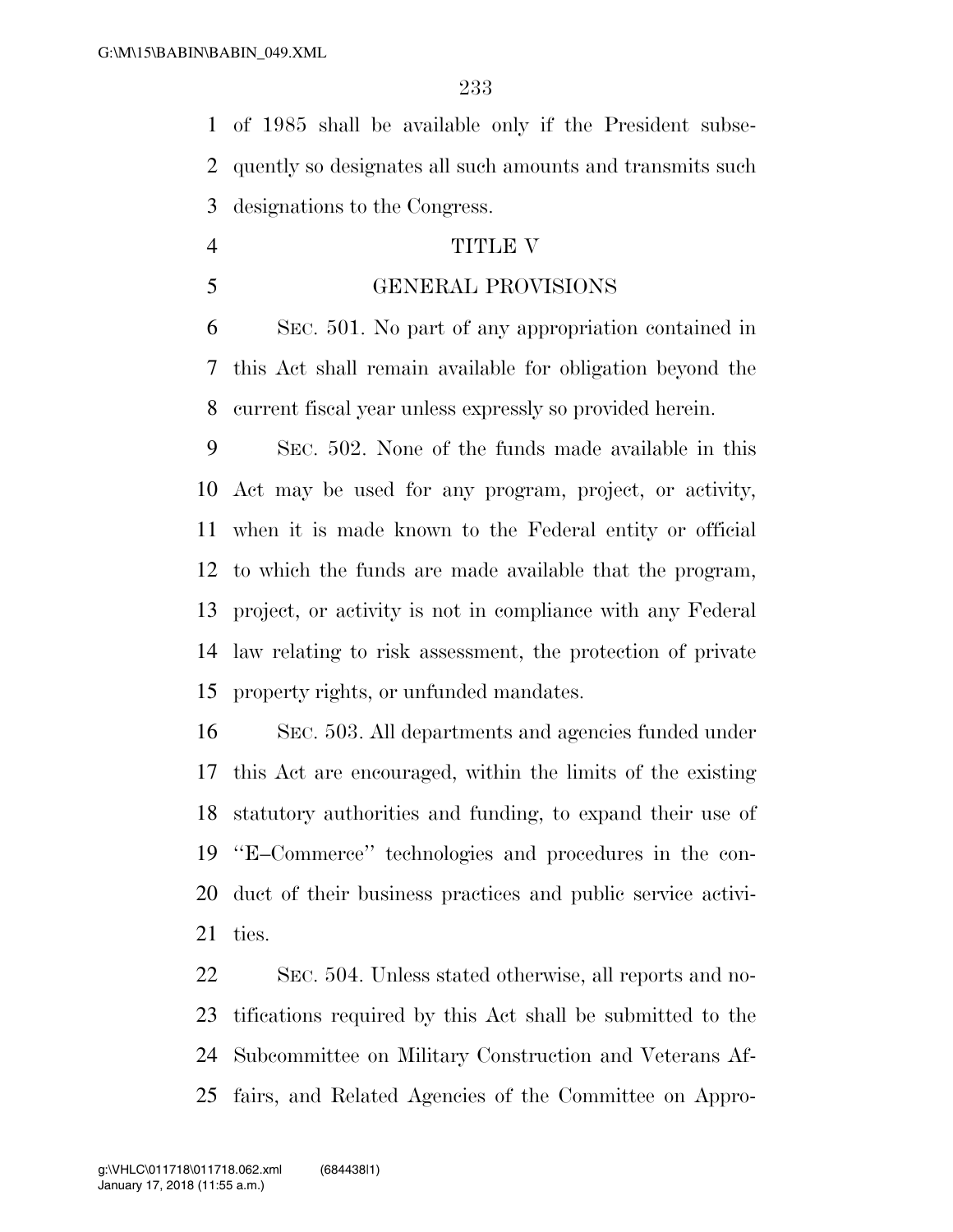priations of the House of Representatives and the Sub- committee on Military Construction and Veterans Affairs, and Related Agencies of the Committee on Appropriations of the Senate.

 SEC. 505. None of the funds made available in this Act may be transferred to any department, agency, or in- strumentality of the United States Government except pursuant to a transfer made by, or transfer authority pro-vided in, this or any other appropriations Act.

 SEC. 506. None of the funds made available in this Act may be used for a project or program named for an individual serving as a Member, Delegate, or Resident Commissioner of the United States House of Representa-tives.

 SEC. 507. (a) Any agency receiving funds made avail- able in this Act, shall, subject to subsections (b) and (c), post on the public Web site of that agency any report re- quired to be submitted by the Congress in this or any other Act, upon the determination by the head of the agen-cy that it shall serve the national interest.

 (b) Subsection (a) shall not apply to a report if— (1) the public posting of the report com-promises national security; or

 (2) the report contains confidential or propri-etary information.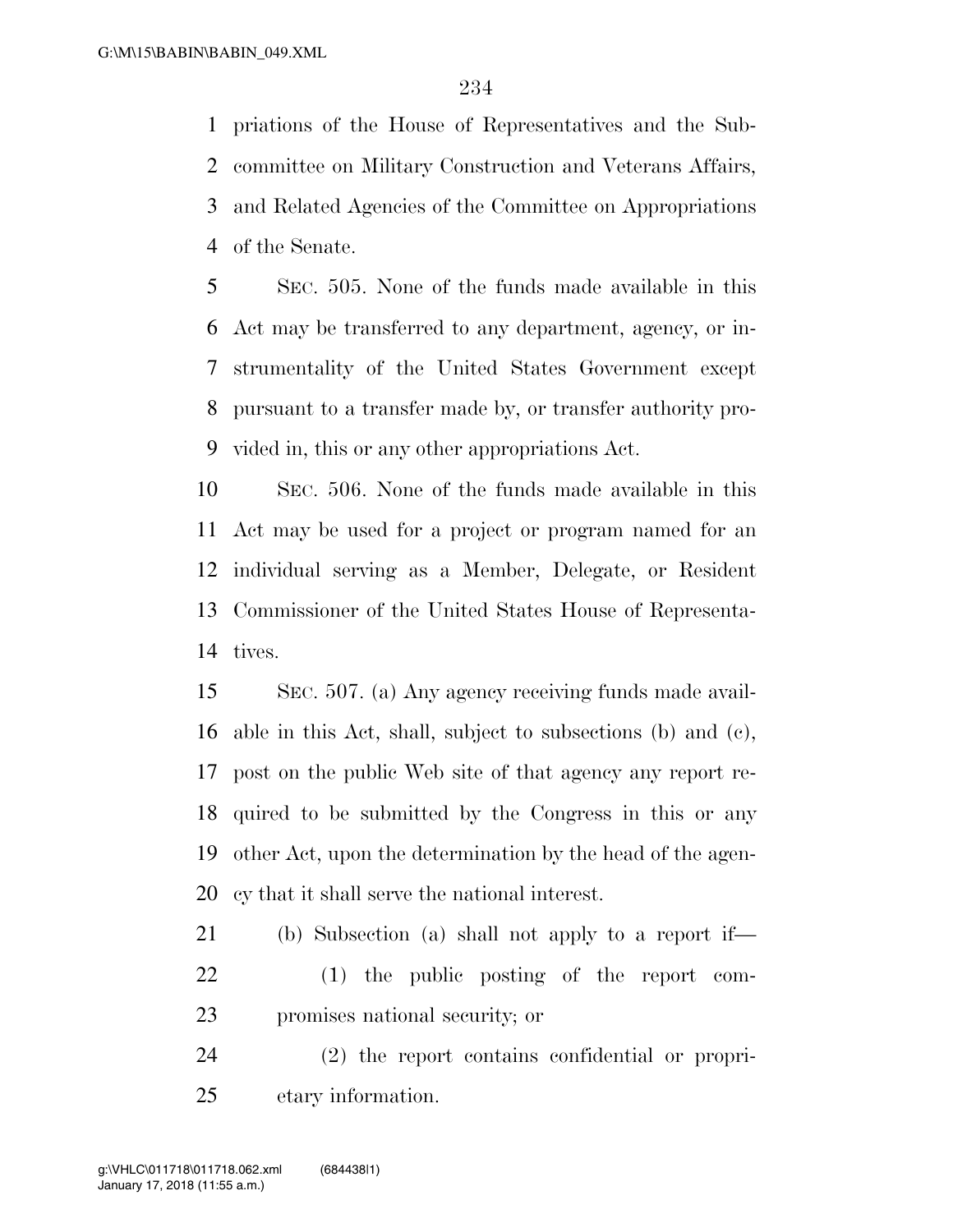(c) The head of the agency posting such report shall do so only after such report has been made available to the requesting Committee or Committees of Congress for no less than 45 days.

 SEC. 508. (a) None of the funds made available in this Act may be used to maintain or establish a computer network unless such network blocks the viewing, downloading, and exchanging of pornography.

 (b) Nothing in subsection (a) shall limit the use of funds necessary for any Federal, State, tribal, or local law enforcement agency or any other entity carrying out crimi- nal investigations, prosecution, or adjudication activities. SEC. 509. None of the funds made available in this Act may be used by an agency of the executive branch to pay for first-class travel by an employee of the agency in contravention of sections 301–10.122 through 301– 10.124 of title 41, Code of Federal Regulations.

 SEC. 510. None of the funds made available in this Act may be used to execute a contract for goods or serv- ices, including construction services, where the contractor has not complied with Executive Order No. 12989.

 SEC. 511. None of the funds made available by this Act may be used by the Department of Defense or the Department of Veterans Affairs to lease or purchase new light duty vehicles for any executive fleet, or for an agen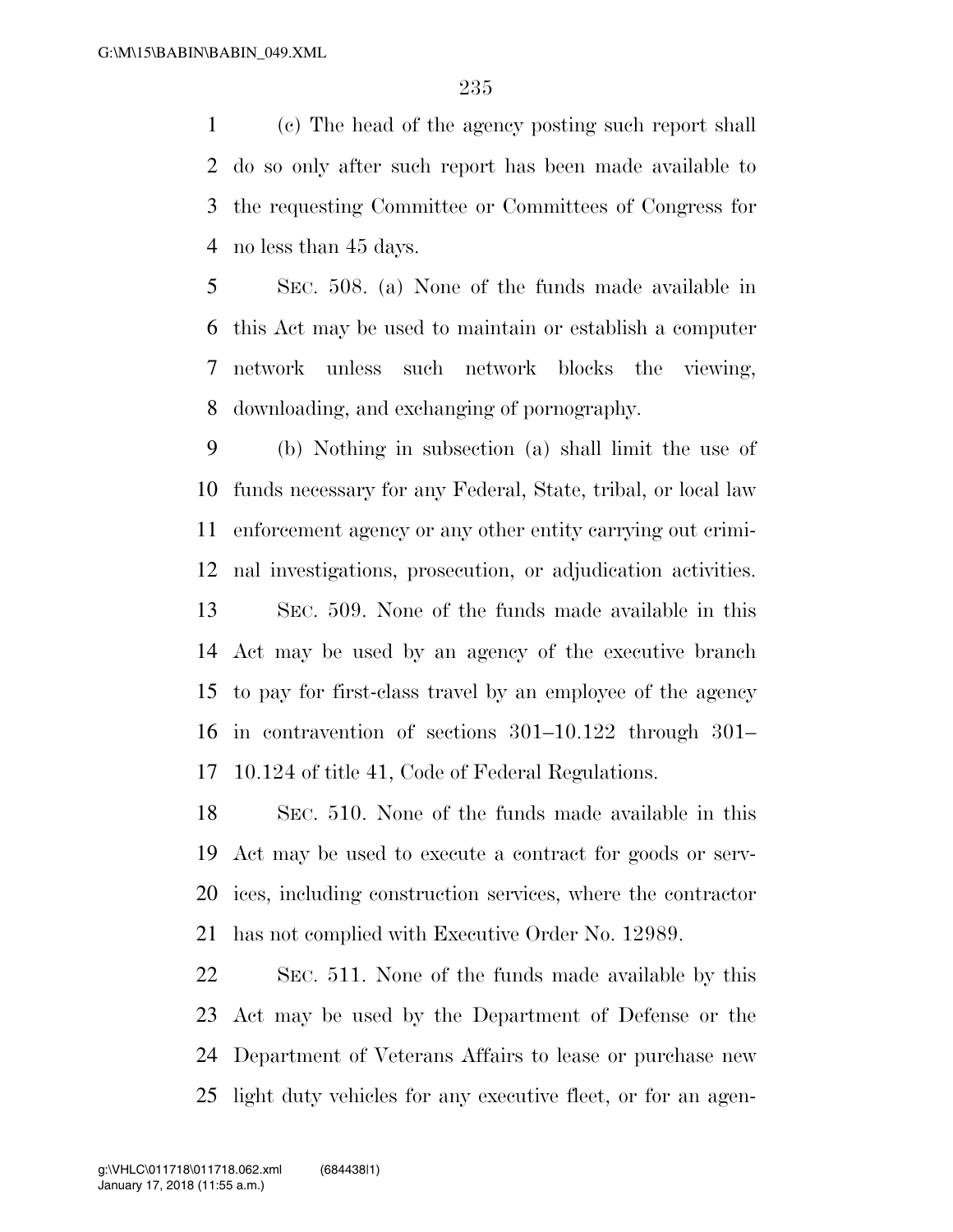cy's fleet inventory, except in accordance with Presidential Memorandum—Federal Fleet Performance, dated May 24, 2011.

 SEC. 512. (a) IN GENERAL.—None of the funds ap- propriated or otherwise made available to the Department of Defense in this Act may be used to construct, renovate, or expand any facility in the United States, its territories, or possessions to house any individual detained at United 9 States Naval Station, Guantánamo Bay, Cuba, for the purposes of detention or imprisonment in the custody or under the control of the Department of Defense.

 (b) The prohibition in subsection (a) shall not apply to any modification of facilities at United States Naval 14 Station, Guantánamo Bay, Cuba.

 (c) An individual described in this subsection is any individual who, as of June 24, 2009, is located at United 17 States Naval Station, Guantánamo Bay, Cuba, and who—

 (1) is not a citizen of the United States or a member of the Armed Forces of the United States; and

21 (2) is —

 (A) in the custody or under the effective control of the Department of Defense; or

 (B) otherwise under detention at United 25 States Naval Station, Guantánamo Bay, Cuba.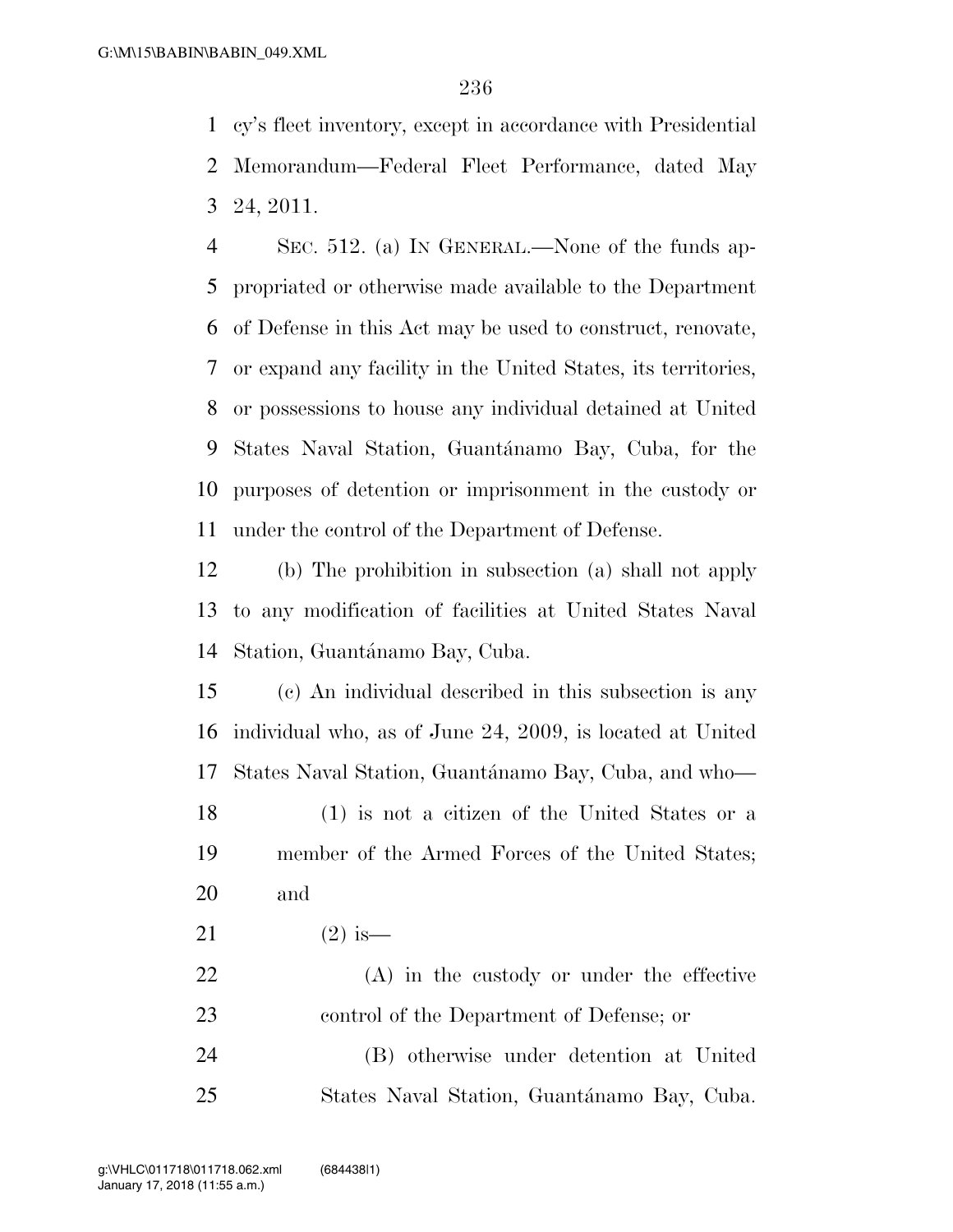#### REFERENCES TO ACT

 SEC. 513. Except as expressly provided otherwise, any reference to ''this Act'' contained in this division shall be treated as referring only to the provisions of this divi-sion.

REFERENCE TO REPORT

 SEC. 514. Any reference to a ''report accompanying this Act'' contained in this division shall be treated as a reference to House Report 115–188. The effect of such Report shall be limited to this division and shall apply for purposes of determining the allocation of funds provided by, and the implementation of, this division.

13 SPENDING REDUCTION ACCOUNT

SEC. 515. \$0.

 SEC. 516. The amounts otherwise provided by this Act are revised by reducing the amount made available for ''Department of Veterans Affairs—Departmental Ad- ministration—Information Technology Services'' (and the amount specified under such heading for operations and maintenance), and by increasing the amount made avail- able in fiscal year 2018 for ''Veterans Health Administra- tion—Medical Services'', by \$2,500,000 and \$2,000,000, respectively.

 SEC. 517. None of the funds made available by this Act may be used by the Secretary of Veterans Affairs in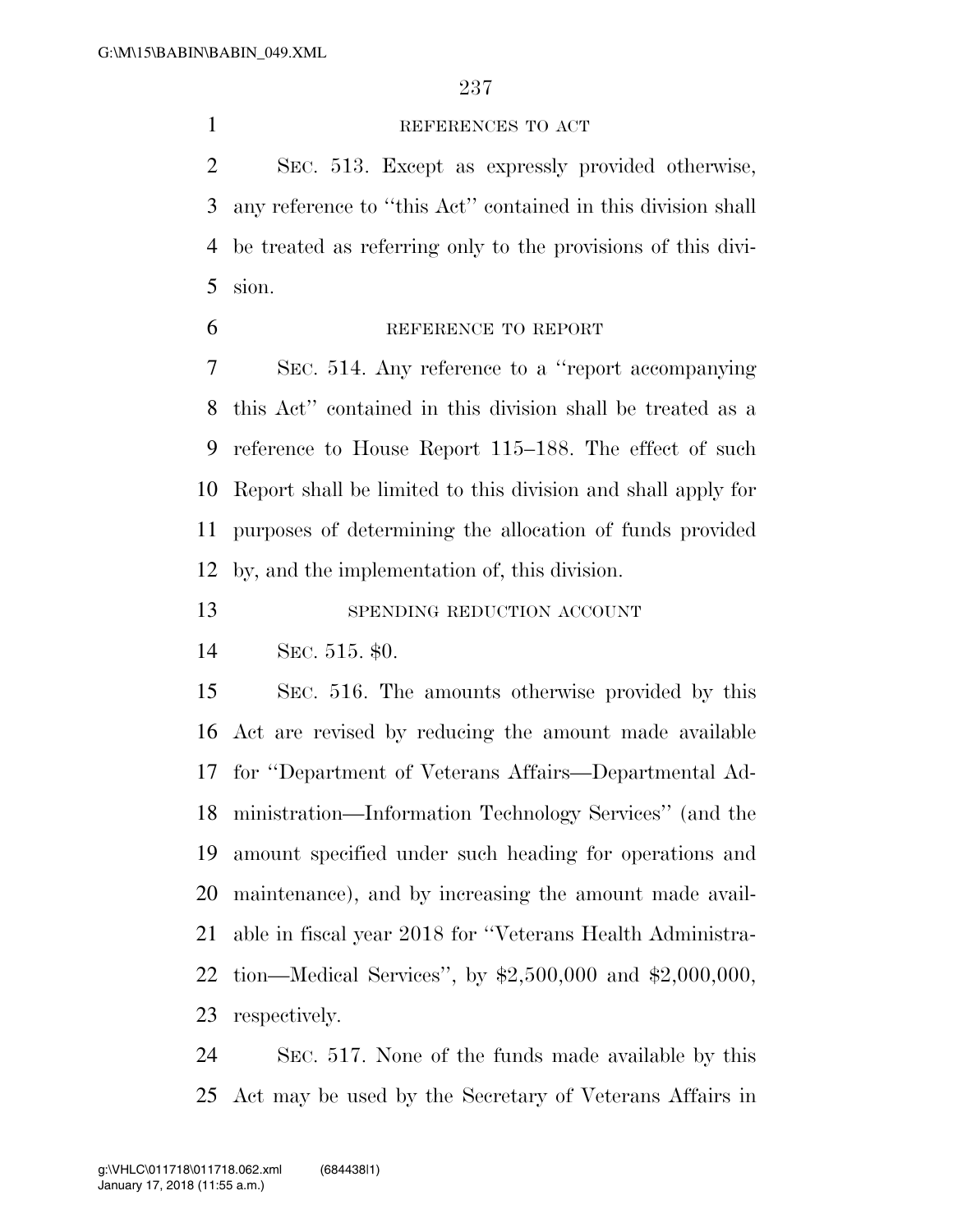contravention of subchapter III of chapter 20 of title 38,

United States Code.

 SEC. 518. None of the funds made available by this Act may be used to charge a veteran a fee for a veterans identification card pursuant to section 5706(c) of title 38, United States Code, if the veteran uses form DD–214 to apply for the identification card and indicates on the form that the veteran is ''homeless''.

 SEC. 519. None of the funds made available by this Act may be used to propose, plan for, or execute a new or additional Base Realignment and Closure (BRAC) round.

 SEC. 520. (a) None of the funds appropriated or oth- erwise made available by this Act may be used by the Sec- retary of Veterans Affairs to purchase, breed, transport, house, feed, maintain, dispose of, or experiment on dogs as part of the conduct of any study assigned to pain cat- egory D or E, as defined by the Department of Agri-culture.

 (b) This section shall not apply to training programs or studies of service dogs described in section 1714 of title 38 United States Code or section 17.148 of title 38 of the Code of Federal Regulations.